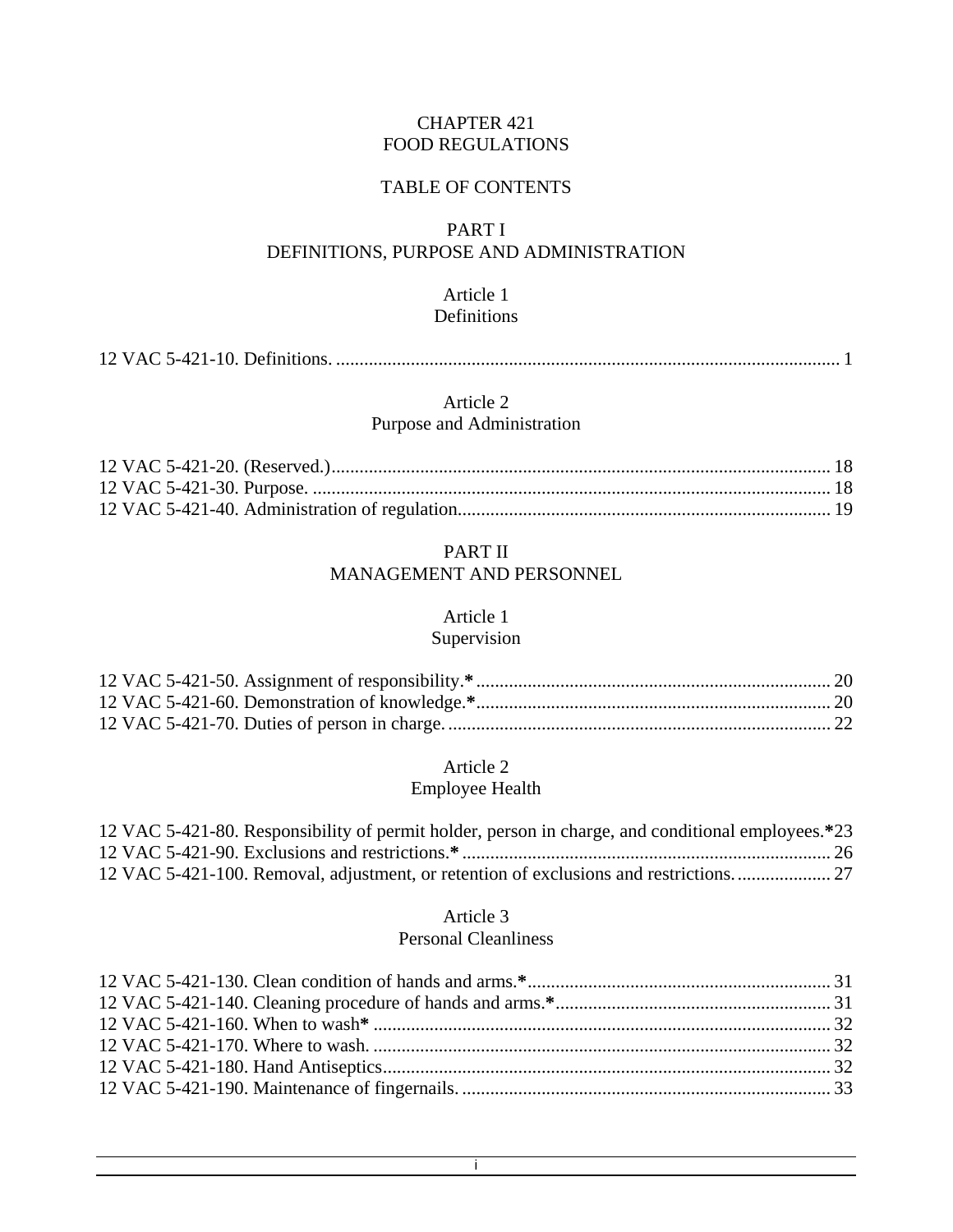## Hygienic Practices

#### PART III FOOD

### Article 1

### **Characteristics**

# Article 2

## Sources, Specifications, and Original Containers and Records

### Article 3

## Protection from Contamination after Receiving

| 12 VAC 5-421-450. Preventing contamination.* |  |
|----------------------------------------------|--|
|                                              |  |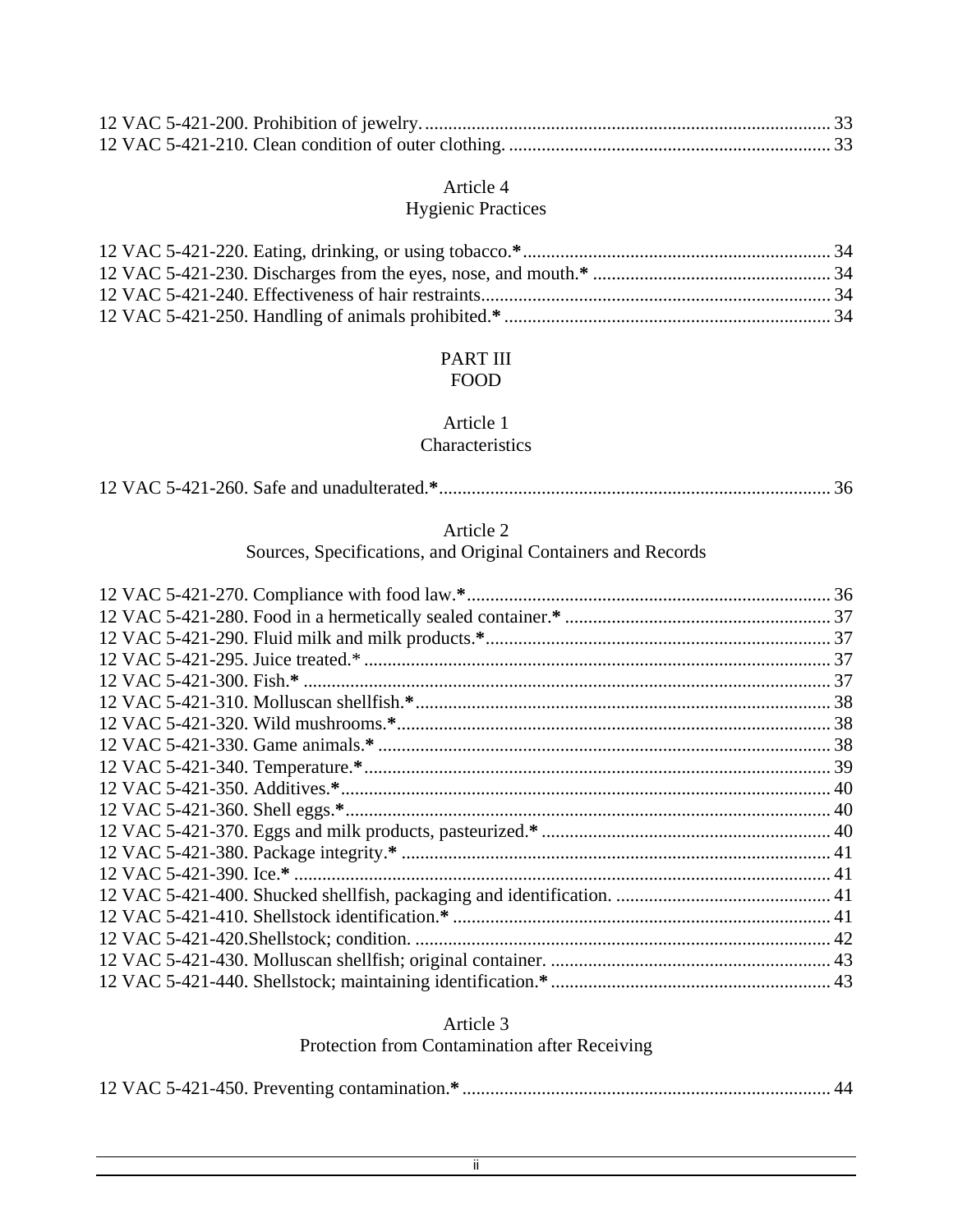| 12 VAC 5-421-470. Packaged and unpackaged food - separation, packaging, and segregation.*47         |  |
|-----------------------------------------------------------------------------------------------------|--|
| 12 VAC 5-421-480. Food storage containers; identified with common name of food.  47                 |  |
| 12 VAC 5-421-490. Pasteurized eggs; substitute for shell eggs for certain recipes and populations.* |  |
|                                                                                                     |  |
|                                                                                                     |  |
|                                                                                                     |  |
|                                                                                                     |  |
|                                                                                                     |  |
|                                                                                                     |  |
|                                                                                                     |  |
|                                                                                                     |  |
|                                                                                                     |  |
|                                                                                                     |  |
|                                                                                                     |  |
|                                                                                                     |  |
|                                                                                                     |  |
|                                                                                                     |  |
|                                                                                                     |  |
|                                                                                                     |  |
|                                                                                                     |  |
|                                                                                                     |  |
|                                                                                                     |  |
|                                                                                                     |  |
|                                                                                                     |  |

# Destruction of Organisms of Public Health Concern

## Article 5

# Limitation of Growth of Organisms of Public Health Concern

| 12 VAC 5-421-780. Potentially hazardous food (time/temperature control for safety food), Slacking. |  |
|----------------------------------------------------------------------------------------------------|--|
|                                                                                                    |  |
|                                                                                                    |  |
|                                                                                                    |  |
|                                                                                                    |  |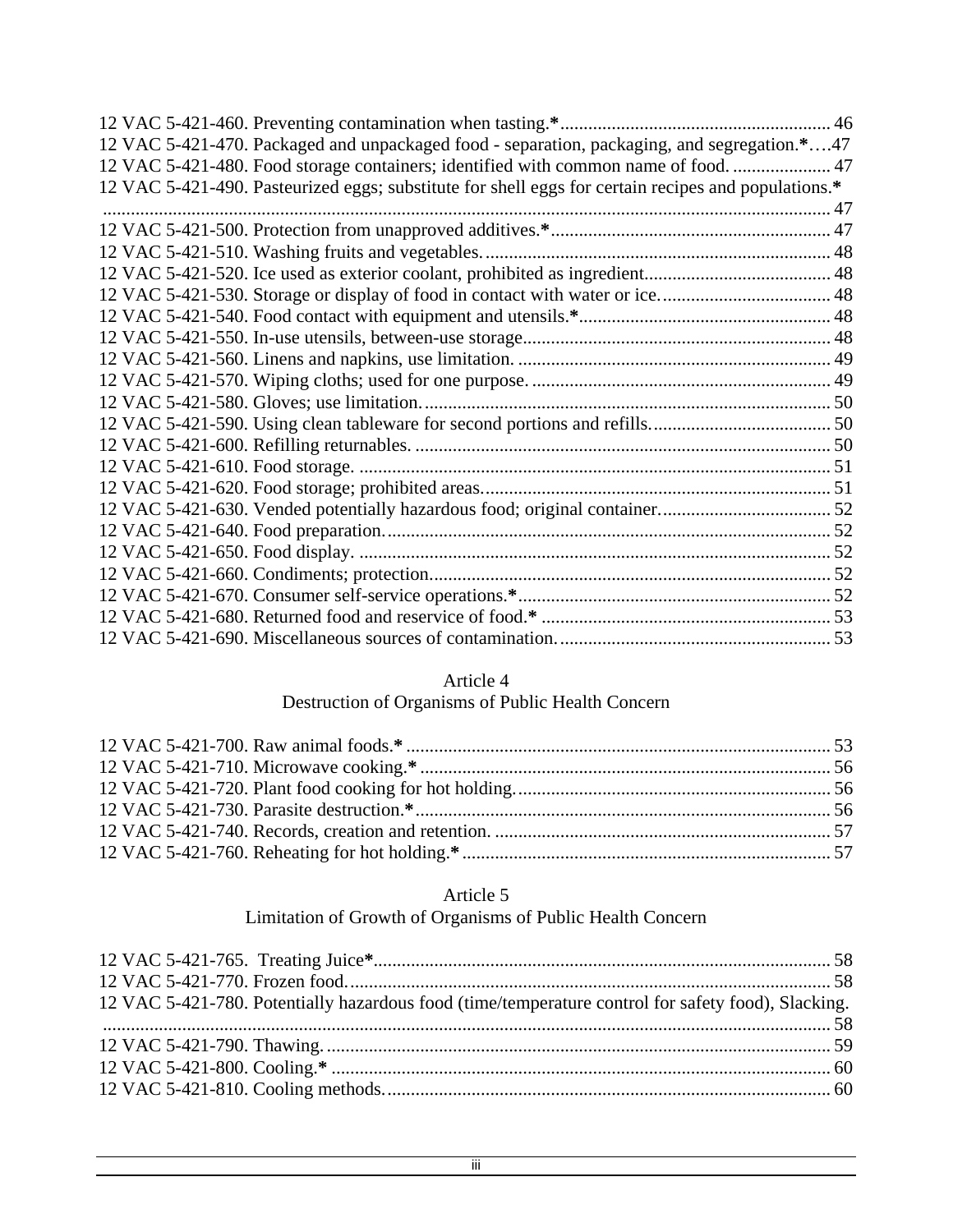| 12 VAC 5-421-820. Potentially hazardous food (time/temperature control for safety food); hot and |  |
|--------------------------------------------------------------------------------------------------|--|
|                                                                                                  |  |
| 12 VAC 5-421-830. Ready-to-eat, potentially hazardous food (time/temperature control for safety  |  |
|                                                                                                  |  |
| 12 VAC 5-421-840. Ready-to-eat, potentially hazardous food (time/temperature control for safety  |  |
|                                                                                                  |  |
|                                                                                                  |  |
|                                                                                                  |  |
|                                                                                                  |  |

### Food Identity, Presentation, and On-Premises Labeling

| 12 VAC 5-421-930 Consumption of animal products that are raw, undercooked, or otherwise not |  |
|---------------------------------------------------------------------------------------------|--|
|                                                                                             |  |

### Article 7

### Contaminated Food

### Article 8

## Special Requirements for Highly Susceptible Populations

### [12 VAC 5-421-950. Pasteurized foods, prohibited reservice, and prohibited food.](#page-83-1)**\***......................... 70

### PART IV EQUIPMENT, UTENSILS, AND LINENS

### Article 1

### Materials for Construction and Repair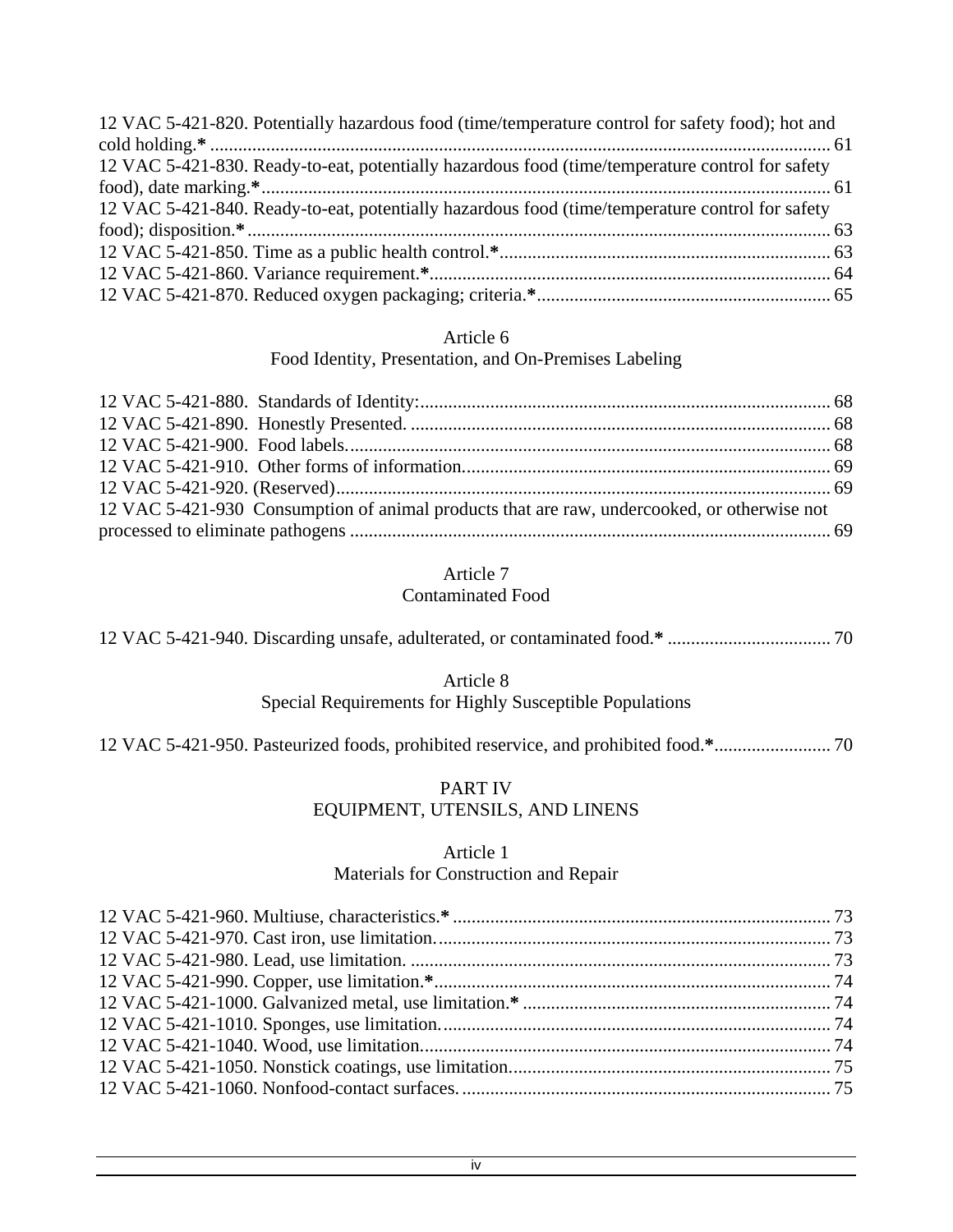|--|--|--|--|--|--|

# Design and Construction

| 12 VAC 5-421-1200. Pressure measuring devices, mechanical warewashing equipment 78         |  |
|--------------------------------------------------------------------------------------------|--|
|                                                                                            |  |
|                                                                                            |  |
|                                                                                            |  |
|                                                                                            |  |
|                                                                                            |  |
|                                                                                            |  |
|                                                                                            |  |
|                                                                                            |  |
|                                                                                            |  |
|                                                                                            |  |
|                                                                                            |  |
|                                                                                            |  |
| 12 VAC 5-421-1330. Warewashing machine, data plate operating specifications.  82           |  |
|                                                                                            |  |
|                                                                                            |  |
|                                                                                            |  |
| 12 VAC 5-421-1370. Warewashing machines, sanitizer level indicator automatic dispensing of |  |
|                                                                                            |  |
|                                                                                            |  |
|                                                                                            |  |
|                                                                                            |  |
|                                                                                            |  |
|                                                                                            |  |
|                                                                                            |  |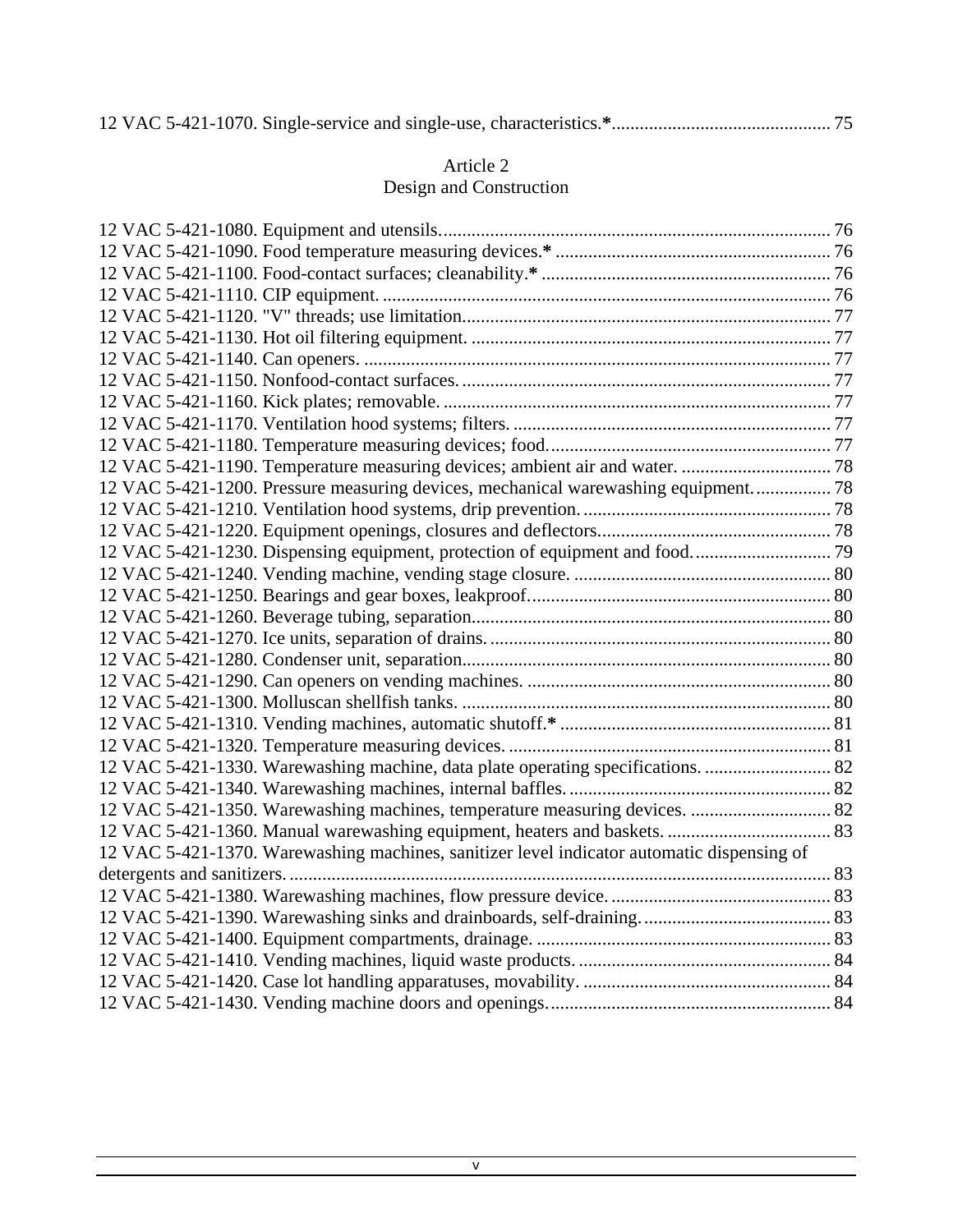# Article 3 Numbers and Capacities

### Article 4

# Location and Installation

| 12 VAC 5-421-1540. Equipment, clothes washers and dryers, and storage cabinets, contamination |  |
|-----------------------------------------------------------------------------------------------|--|
|                                                                                               |  |
|                                                                                               |  |
|                                                                                               |  |

# Article 5

# Maintenance and Operation

| 12 VAC 5-421-1590. Microwave ovens                                                          |    |
|---------------------------------------------------------------------------------------------|----|
|                                                                                             |    |
| 12 VAC 5-421-1610. Warewashing machines, manufacturers' operating instructions              | 90 |
|                                                                                             |    |
|                                                                                             |    |
|                                                                                             |    |
| 12 VAC 5-421-1650. Manual warewashing equipment, wash solution temperature 90               |    |
| 12 VAC 5-421-1660. Mechanical warewashing equipment, wash solution temperature.  90         |    |
| 12 VAC 5-421-1670. Manual warewashing equipment, hot water sanitization temperatures.* 91   |    |
| 12 VAC 5-421-1680. Mechanical warewashing equipment, hot water sanitization temperatures 91 |    |
|                                                                                             |    |
| 12 VAC 5-421-1700. Manual and mechanical warewashing equipment, chemical sanitization -     |    |
|                                                                                             | 91 |
| 12 VAC 5-421-1710. Manual warewashing equipment, chemical sanitization using detergent-     |    |
| sanitizers                                                                                  | 93 |
| 12 VAC 5-421-1720. Warewashing equipment, determining chemical sanitizer concentration.  93 |    |
|                                                                                             |    |
|                                                                                             |    |
|                                                                                             |    |
|                                                                                             |    |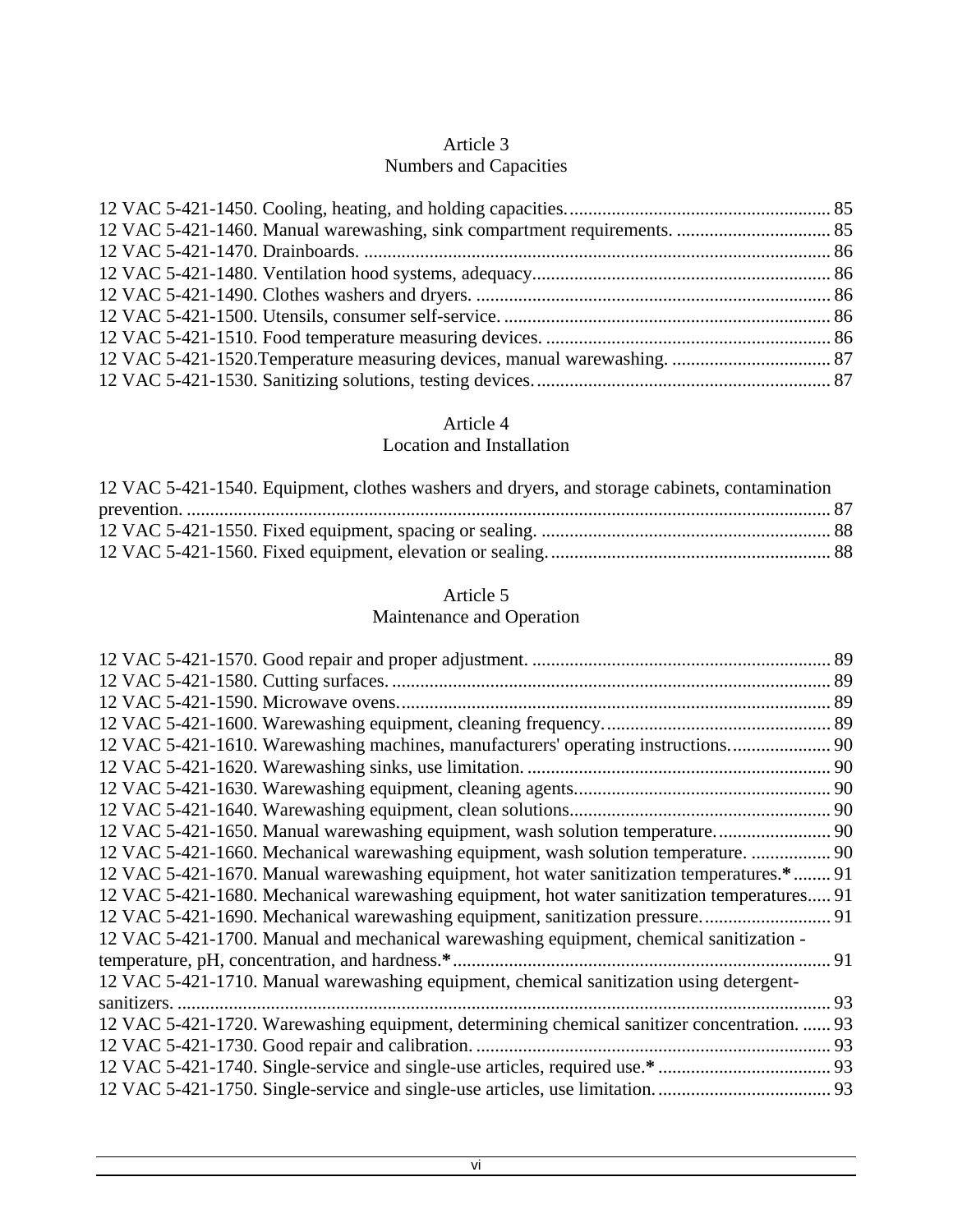|--|--|

| Cleaning of Equipment and Utensils |
|------------------------------------|
|------------------------------------|

| 12 VAC 5-421-1770. Equipment, food-contact surfaces, nonfood-contact surfaces, and utensils.*. 94 |  |
|---------------------------------------------------------------------------------------------------|--|
|                                                                                                   |  |
|                                                                                                   |  |
|                                                                                                   |  |
|                                                                                                   |  |
|                                                                                                   |  |
|                                                                                                   |  |
|                                                                                                   |  |
| 12 VAC 5-421-1850. Washing, procedures for alternative manual warewashing equipment.  97          |  |
|                                                                                                   |  |
|                                                                                                   |  |

# Article 7

# Sanitization of Equipment and Utensils

# Article 8

# Laundering

# Article 9

# Protection of Clean Items

| 12 VAC 5-421-2000. Equipment, utensils, linens, and single-service and single-use articles.  101 |  |
|--------------------------------------------------------------------------------------------------|--|
|                                                                                                  |  |
|                                                                                                  |  |
|                                                                                                  |  |
|                                                                                                  |  |
|                                                                                                  |  |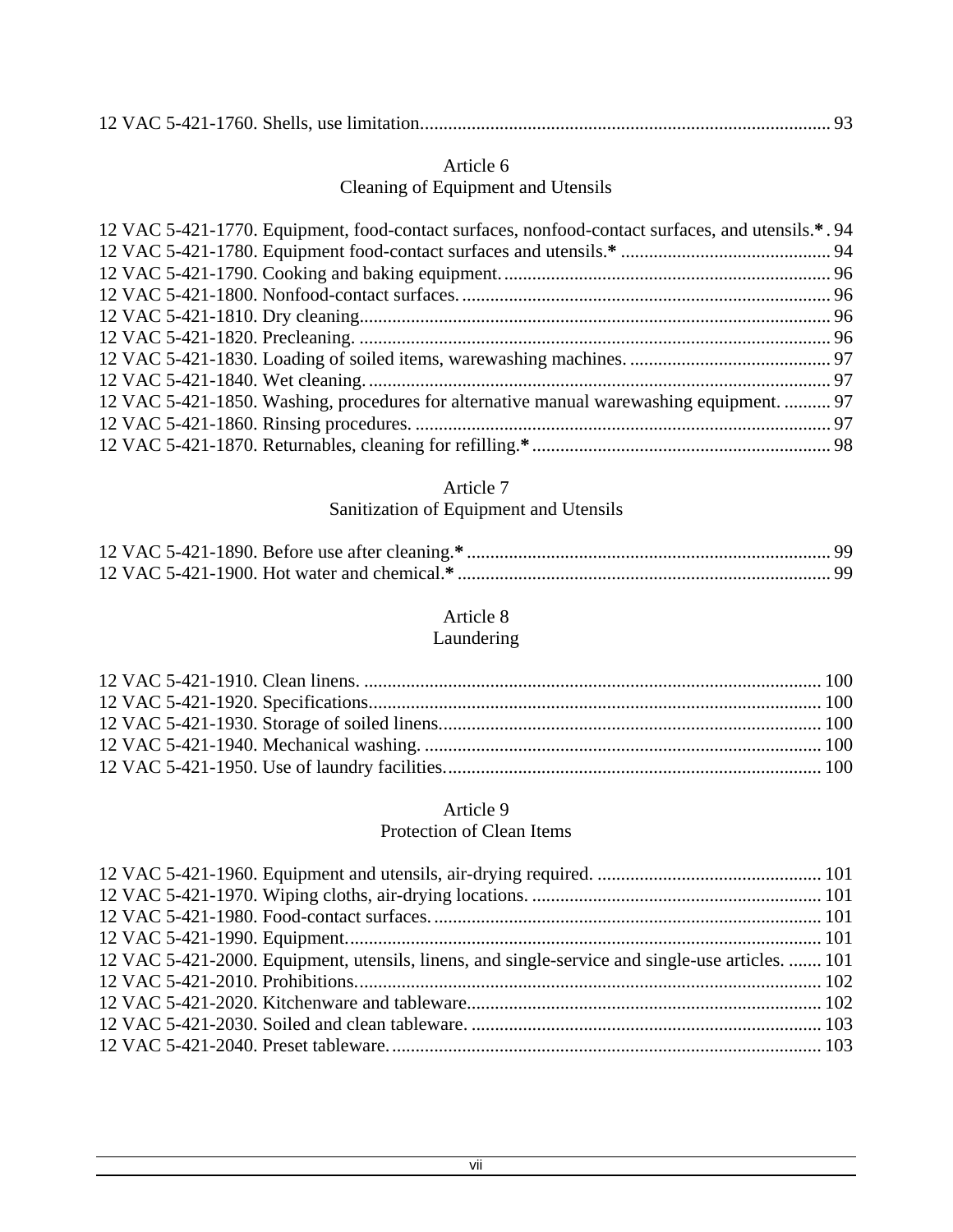### PART V WATER, PLUMBING AND WASTE

# Article 1

### Article 2

# Plumbing System

| 12 VAC 5-421-2330. Scheduling inspection and service for a water system device 108 |  |
|------------------------------------------------------------------------------------|--|
|                                                                                    |  |
|                                                                                    |  |

### Article 3

### Mobile Water Tank and Mobile Food Establishment Water Tank

|--|--|--|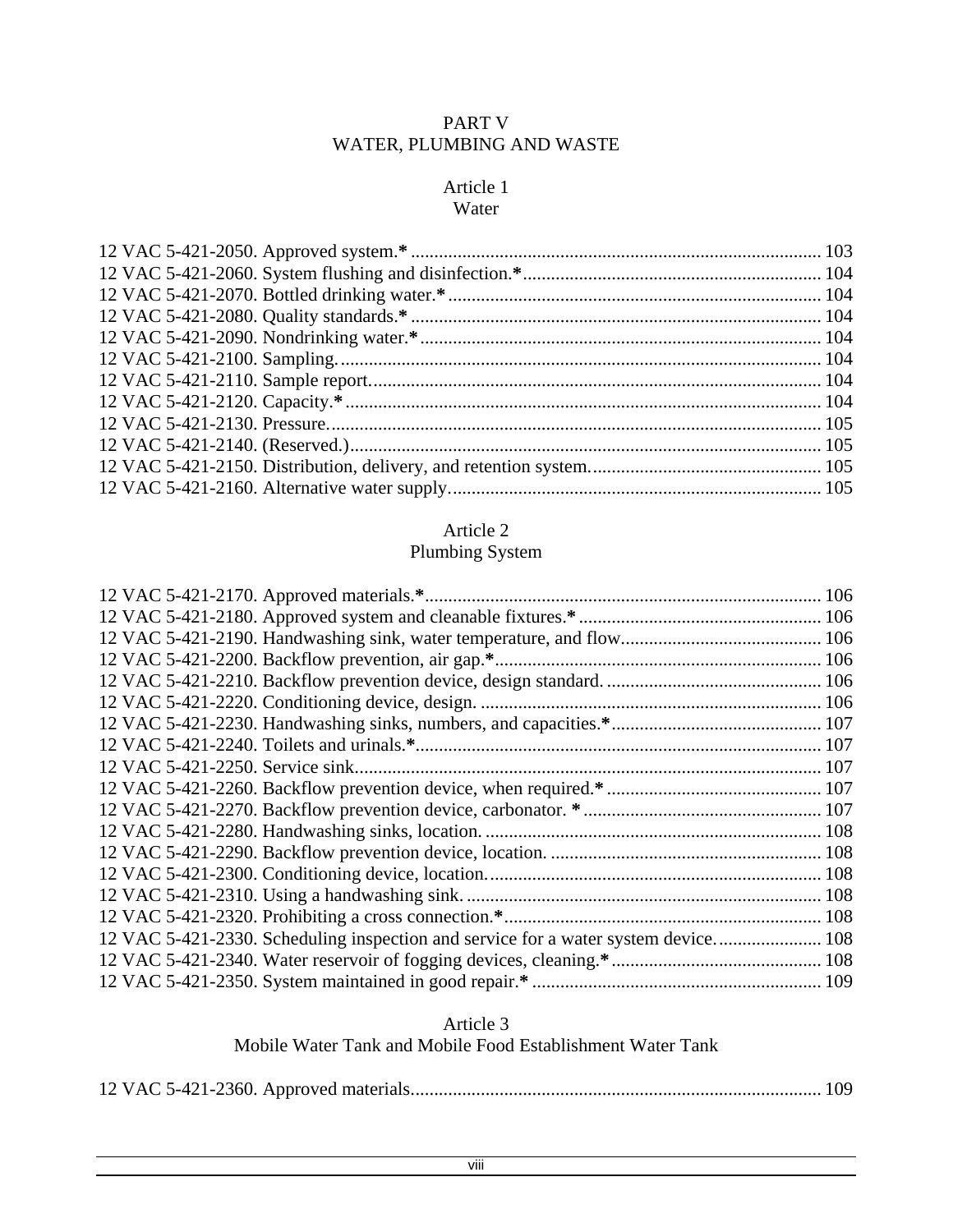# Sewage, Other Liquid Wastes, and Rainwater

# Article 5

## Refuse, Recyclables, and Returnables

| 12 VAC 5-421-2650. Storage areas, rooms, and receptacles, capacity and availability.  114   |  |
|---------------------------------------------------------------------------------------------|--|
|                                                                                             |  |
|                                                                                             |  |
| 12 VAC 5-421-2680. Storage areas, redeeming machines, receptacles and waste handling units, |  |
| location.                                                                                   |  |
|                                                                                             |  |
|                                                                                             |  |
|                                                                                             |  |
|                                                                                             |  |
|                                                                                             |  |
|                                                                                             |  |
|                                                                                             |  |
|                                                                                             |  |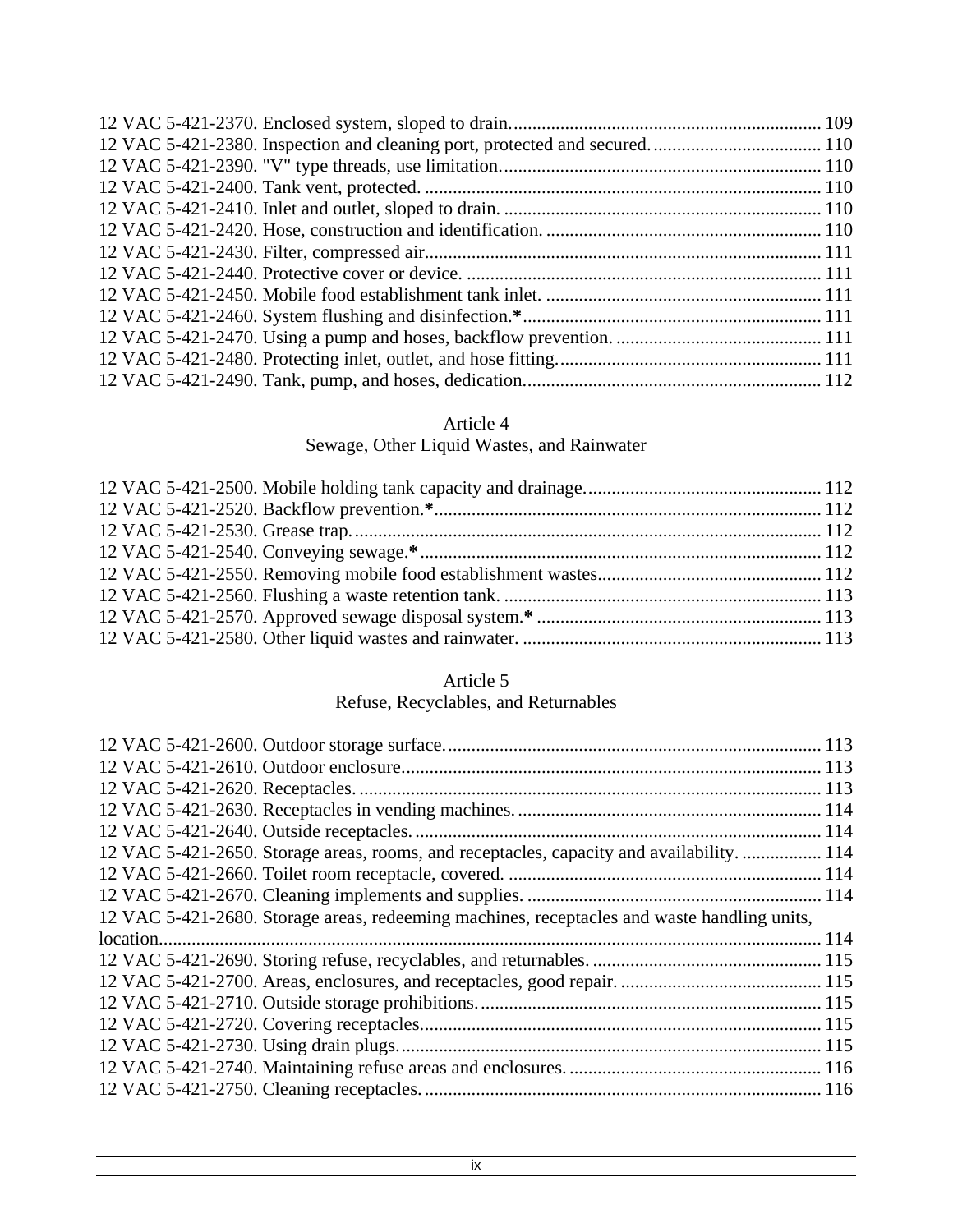### PART VI

# PHYSICAL FACILITIES

### Article 1

## Materials for Construction and Repair

#### Article 2

## Design, Construction, and Installation

| 12 VAC 5-421-2990. Private homes and living or sleeping quarters, use prohibition |  |
|-----------------------------------------------------------------------------------|--|
|                                                                                   |  |

### Article 3

## Numbers and Capacities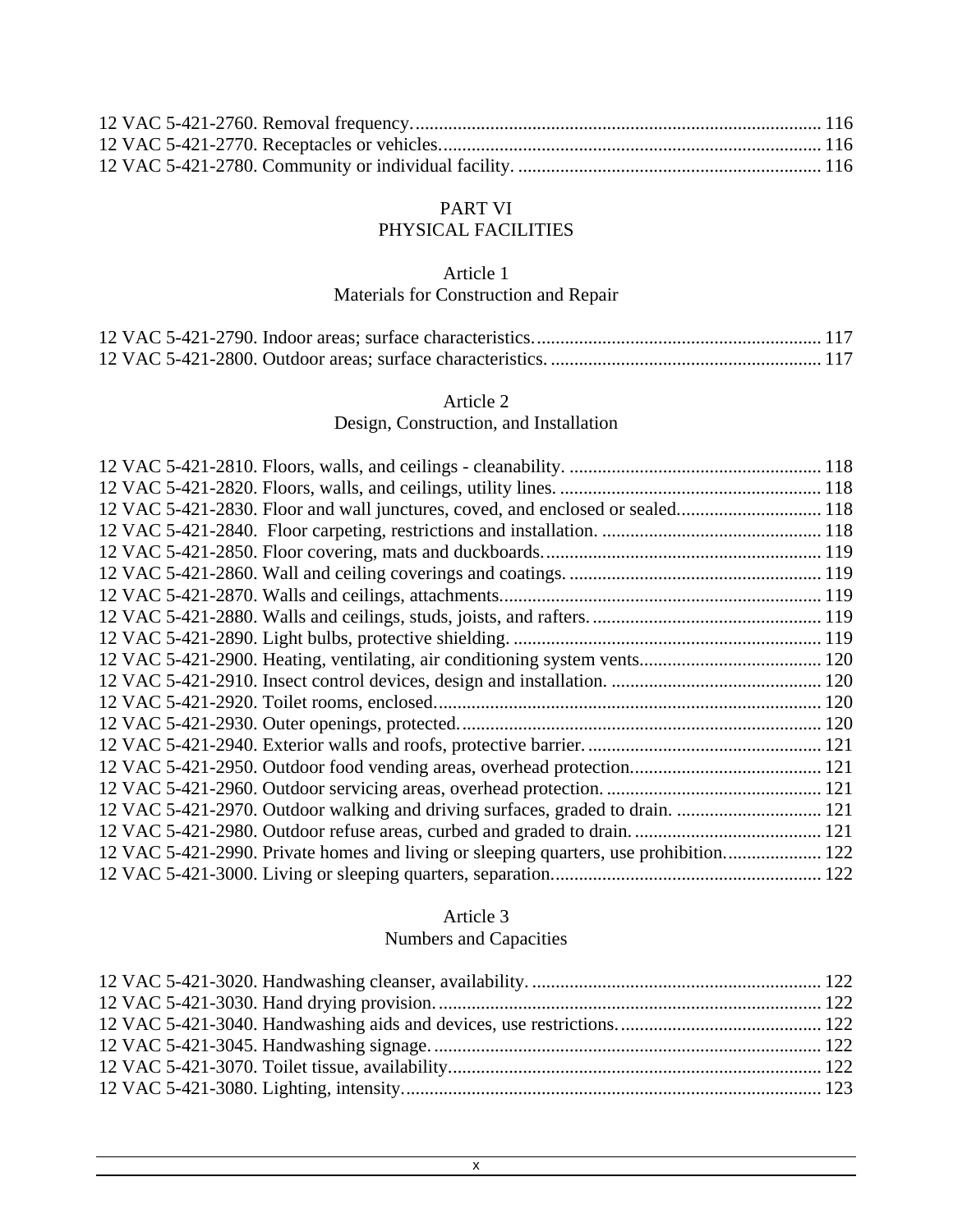### Location and Placement

# Article 5

### Maintenance and Operation

| 12 VAC 5-421-3200. Cleaning ventilation systems, nuisance and discharge prohibition.  125  |  |
|--------------------------------------------------------------------------------------------|--|
|                                                                                            |  |
|                                                                                            |  |
|                                                                                            |  |
|                                                                                            |  |
|                                                                                            |  |
|                                                                                            |  |
|                                                                                            |  |
| 12 VAC 5-421-3280. Removing dead or trapped birds, insects, rodents, and other pests.  126 |  |
|                                                                                            |  |
|                                                                                            |  |
|                                                                                            |  |

### PART VII

# POISONOUS AND TOXIC MATERIALS

### Article 1

# Labeling and Identification

|  | 12 VAC 5-421-3320. Original containers - identifying information, prominence.* 128 |  |
|--|------------------------------------------------------------------------------------|--|
|  |                                                                                    |  |

### Article 2

# Operational Supplies and Applications

xi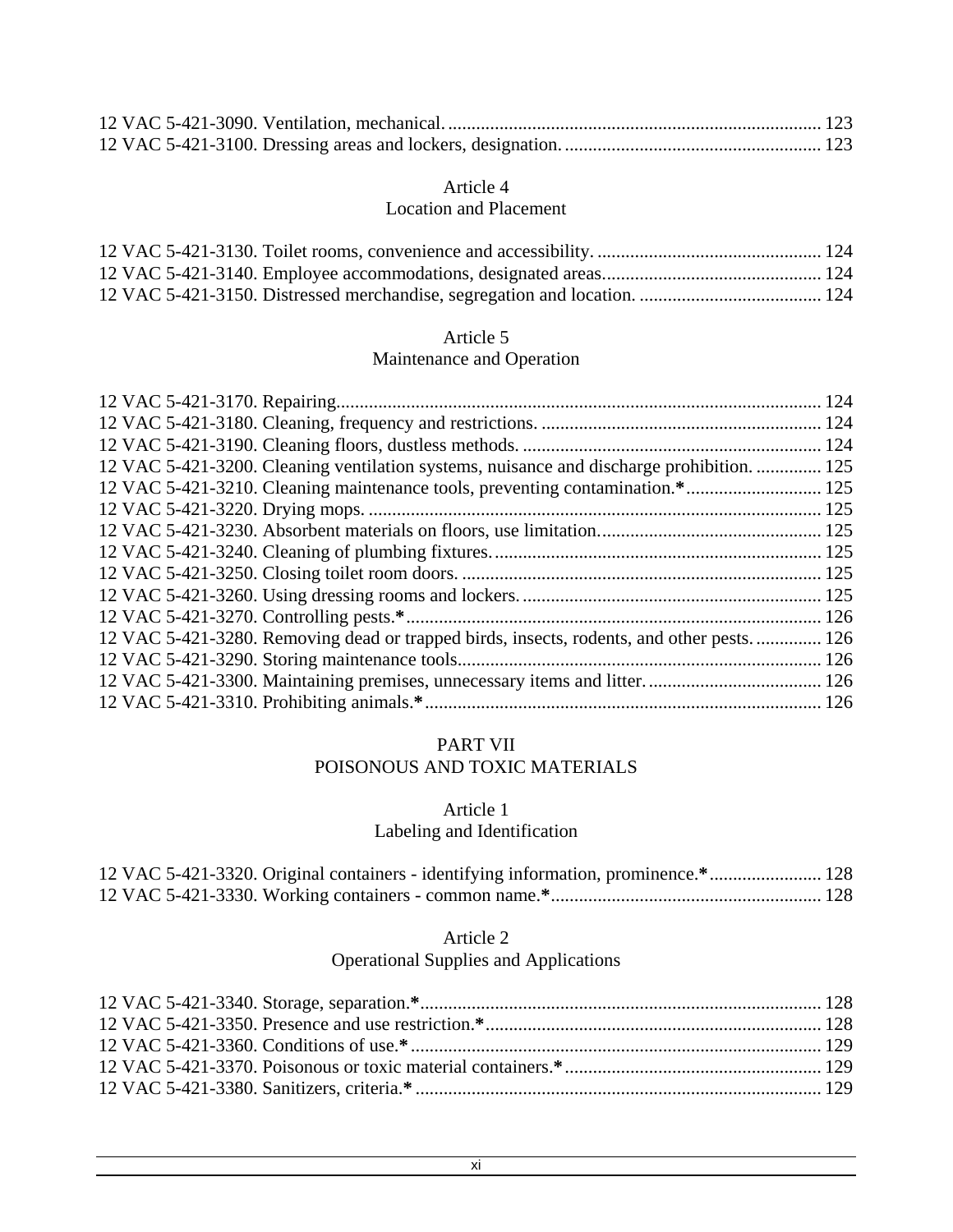# Stock and Retail Sale

### PART VIII

# COMPLIANCE AND ENFORCEMENT

# Article 1

## Applicability of Chapter

| 12 VAC 5-421-3520. Preventing health hazards, provision for conditions not addressed 133 |  |
|------------------------------------------------------------------------------------------|--|
|                                                                                          |  |
|                                                                                          |  |
|                                                                                          |  |
|                                                                                          |  |
|                                                                                          |  |
|                                                                                          |  |

# Article 2

Plan Submission and Approval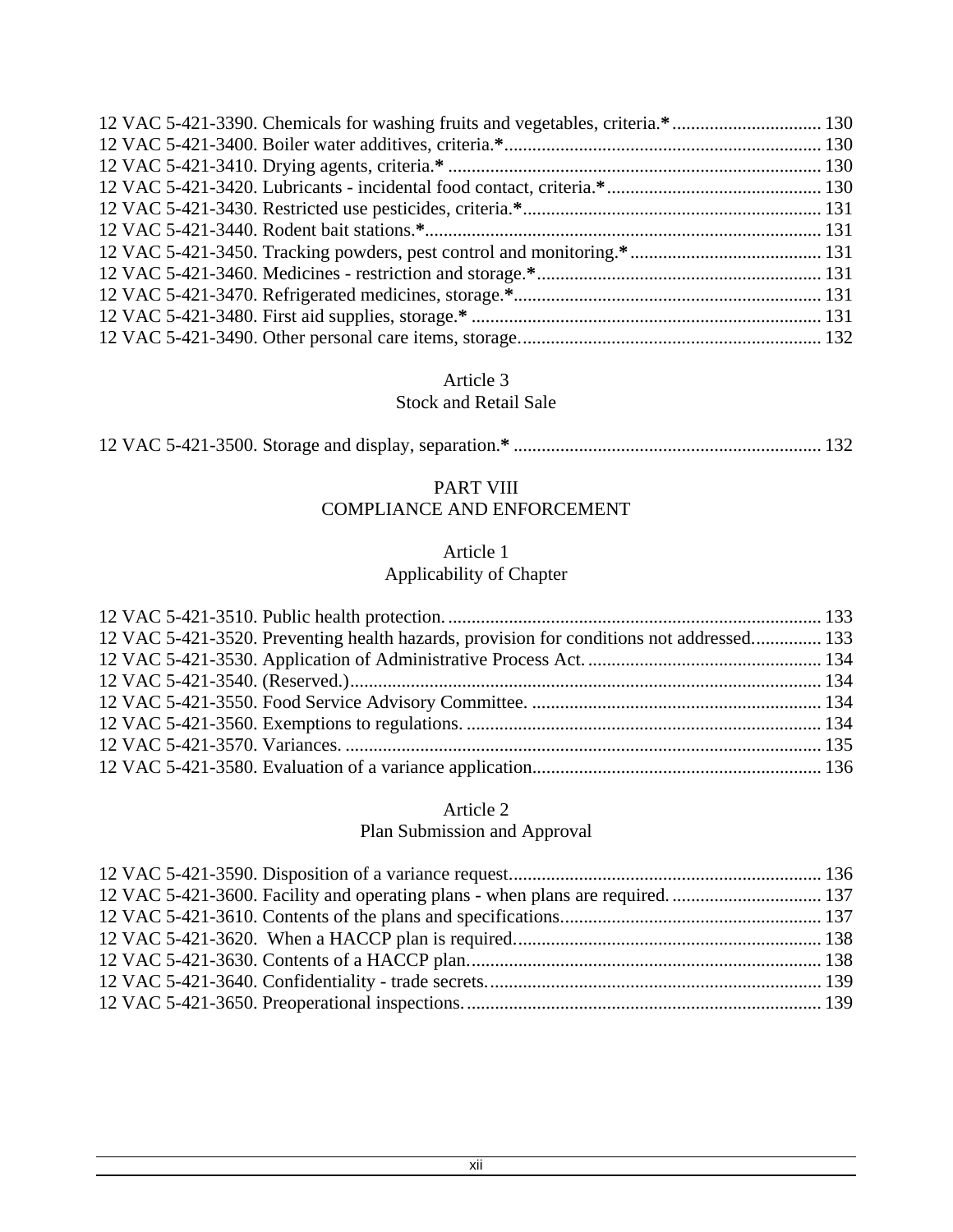### Article 3 Permit to Operate

| 12 VAC 5-421-3670. Application procedure, submission 30 calendar days before proposed opening. |  |
|------------------------------------------------------------------------------------------------|--|
|                                                                                                |  |
|                                                                                                |  |
|                                                                                                |  |
|                                                                                                |  |
|                                                                                                |  |
| 12 VAC 5-421-3720. Existing establishments, permit renewal, and change of ownership 142        |  |
|                                                                                                |  |
|                                                                                                |  |
|                                                                                                |  |
|                                                                                                |  |
|                                                                                                |  |
|                                                                                                |  |
|                                                                                                |  |

# Article 4

# Inspection and Correction of Violations

| 12 VAC 5-421-3815. Competency of Environmental Health Specialists146                          |  |
|-----------------------------------------------------------------------------------------------|--|
|                                                                                               |  |
| 12 VAC 5-421-3830. Refusal, notification of right to access, and final request for access 146 |  |
|                                                                                               |  |
|                                                                                               |  |
|                                                                                               |  |
|                                                                                               |  |
| 12 VAC 5-421-3880. Issuing report and obtaining acknowledgment of receipt 148                 |  |
|                                                                                               |  |
|                                                                                               |  |
| 12 VAC 5-421-3910. Imminent health hazard, ceasing operations and reporting.  149             |  |
|                                                                                               |  |
|                                                                                               |  |
|                                                                                               |  |
|                                                                                               |  |
|                                                                                               |  |
|                                                                                               |  |
|                                                                                               |  |
|                                                                                               |  |
|                                                                                               |  |
| 12 VAC 5-421-4010. Penalties, injunctions, civil penalties and charges for violations.  153   |  |
| 12 VAC 5-421-4020. Compliance with the Uniform Statewide Building Code 153                    |  |
|                                                                                               |  |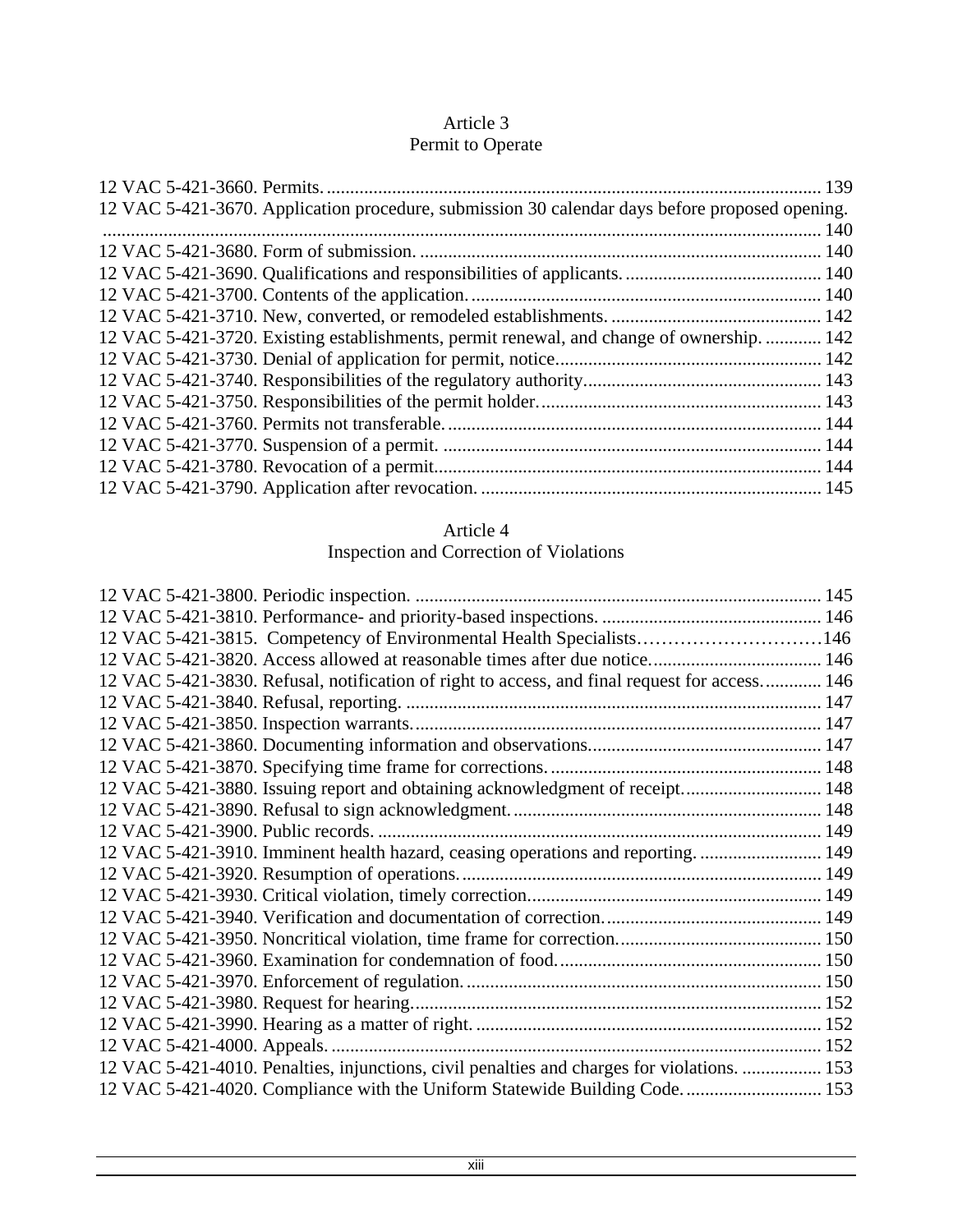| 12 VAC 5-421-4040. Investigation and control, obtaining information: personal history of illness, |  |
|---------------------------------------------------------------------------------------------------|--|
| 12 VAC 5-421-4050. Restriction or exclusion of food employee, or summary suspension of permit.    |  |
| 12 VAC 5-421-4060. Restriction or exclusion order: warning or hearing not required, information   |  |
|                                                                                                   |  |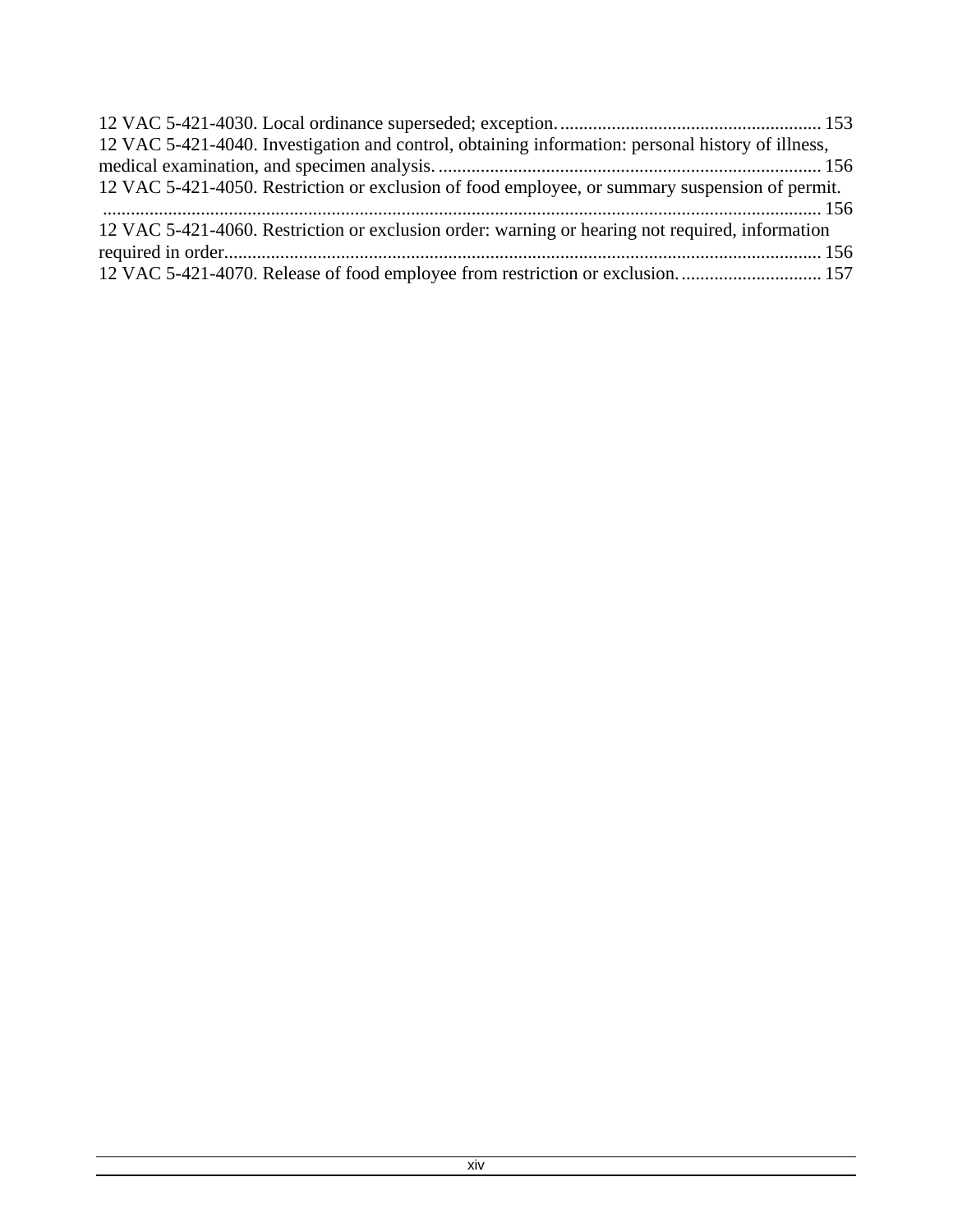#### CHAPTER 421

#### FOOD REGULATIONS

### PART I

#### DEFINITIONS, PURPOSE AND ADMINISTRATION

#### Article 1

#### **Definitions**

<span id="page-14-0"></span>12 VAC 5-421-10. Definitions.

The following words and terms when used in this chapter shall have the following meanings unless the context clearly indicates otherwise.

 "Accredited program" means a food protection manager certification program that has been evaluated and listed by an accrediting agency as conforming to national standards that certify individuals. "Accredited program" refers to the certification process and is a designation based upon an independent evaluation of factors such as the sponsor's mission; organizational structure; staff resources; revenue sources; policies; public information regarding program scope, eligibility requirements, recertification, discipline and grievance procedures; and test development and administration. "Accredited program" does not refer to training functions or educational programs.

"Additive" means either a (i) "food additive" having the meaning stated in the Federal Food, Drug, and Cosmetic Act, § 201(s) and 21 CFR Part 170 or (ii) "color additive" having the meaning stated in the Federal Food, Drug, and Cosmetic Act, § 201(t) and 21 CFR Part 70.

"Adulterated" has the meaning stated in the Federal Food, Drug, and Cosmetic Act, § 402.

"Agent" means a legally authorized representative of the owner.

"Agent of the commissioner" means the district or local health director, unless otherwise stipulated.

"Approved" means acceptable to the department based on a determination of conformity with principles, practices, and generally recognized standards that protect public health.

"Approved water supply" means a waterworks which has a valid waterworks operation permit from the department or a nonpublic water supply which is evaluated, tested and if found in reasonable compliance with the construction standards of the Private Well Regulations (12 VAC 5- 630) and the bacteriological water quality standards of the Virginia Waterworks Regulations (12 VAC 5-590), accepted and approved by the director or the director's designee.

1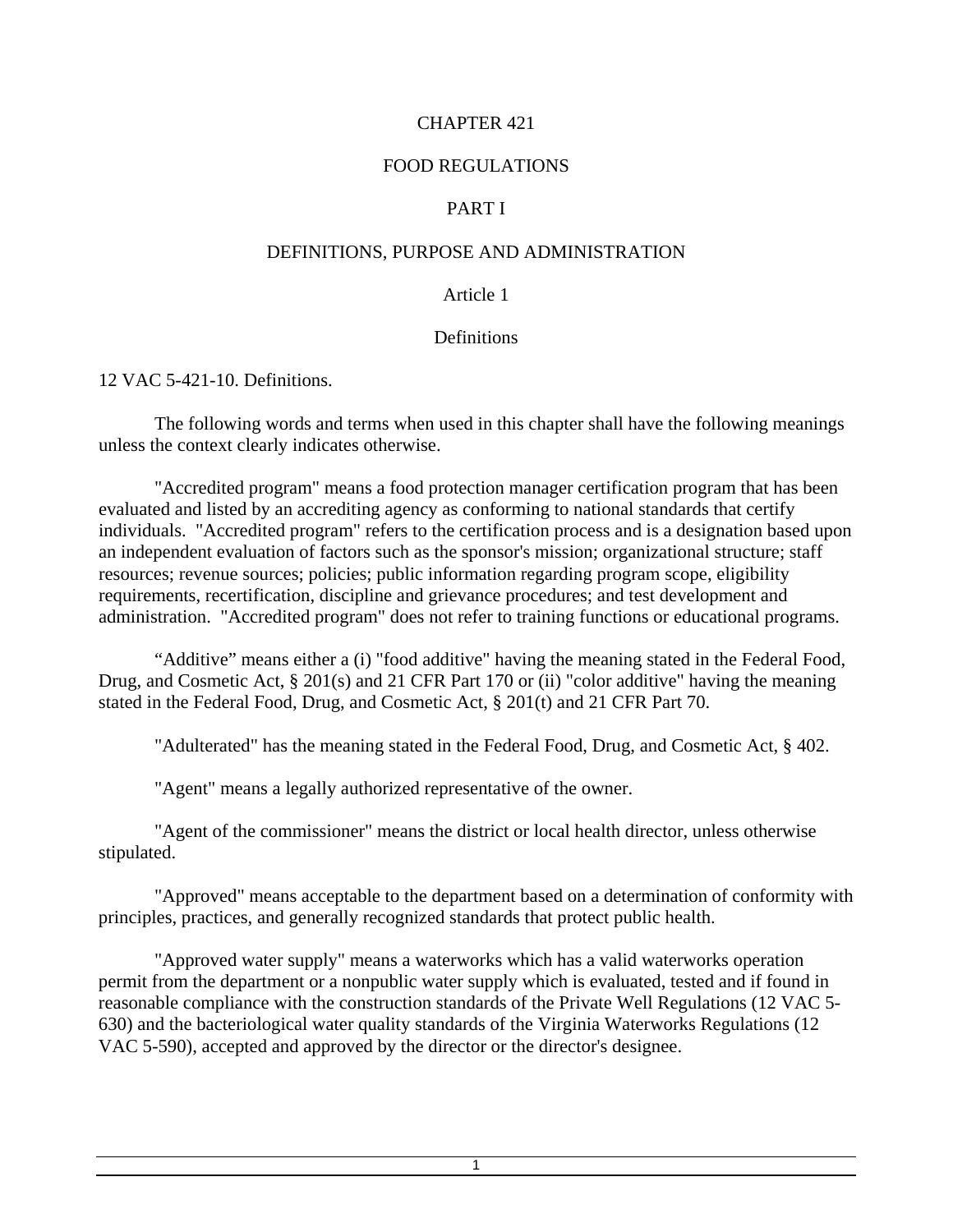"Asymptomatic" means without obvious symptoms; not showing or producing indication of a disease or other medical condition, such as an individual infected with a pathogen but not exhibiting or producing any signs or symptoms of vomiting, diarrhea, or jaundice. Asymptomatic includes not showing symptoms because symptoms have resolved or subsided, or because symptoms never manifested

"a<sub>w</sub>" means water activity which is a measure of the free moisture in a food, is the quotient of the water vapor pressure of the substance divided by the vapor pressure of pure water at the same temperature, and is indicated by the symbol  $a_w$ .

"Balut" means an embryo inside a fertile egg that has been incubated for a period sufficient for the embryo to reach a specific stage of development after which it is removed from incubation before hatching.

"Bed and breakfast" means a tourist home that serves meals.

"Beverage" means a liquid for drinking, including water.

"Board" means the State Board of Health.

"Bottled drinking water" means water that is sealed in bottles, packages, or other containers and offered for sale for human consumption.

"Building official" means a representative of the Department of Housing and Community Development.

"Casing" means a tubular container for sausage products made of either natural or artificial (synthetic) material.

"Certification number" means a unique combination of letters and numbers assigned by a shellfish control authority to a molluscan shellfish dealer according to the provisions of the National Shellfish Sanitation Program.

"CIP" means cleaned in place by the circulation or flowing by mechanical means through a piping system of a detergent solution, water rinse, and sanitizing solution onto or over equipment surfaces that require cleaning, such as the method used, in part, to clean and sanitize a frozen dessert machine. CIP does not include the cleaning of equipment such as band saws, slicers or mixers that are subjected to in-place manual cleaning without the use of a CIP system.

"CFR" means Code of Federal Regulations. Citations in these regulations to the CFR refer sequentially to the title, part, and section numbers, such as 21 CFR 178.1010 refers to Title 21, Part 178, Section 1010.

"Code of Federal Regulations" means the compilation of the general and permanent rules published in the Federal Register by the executive departments and agencies of the federal government which: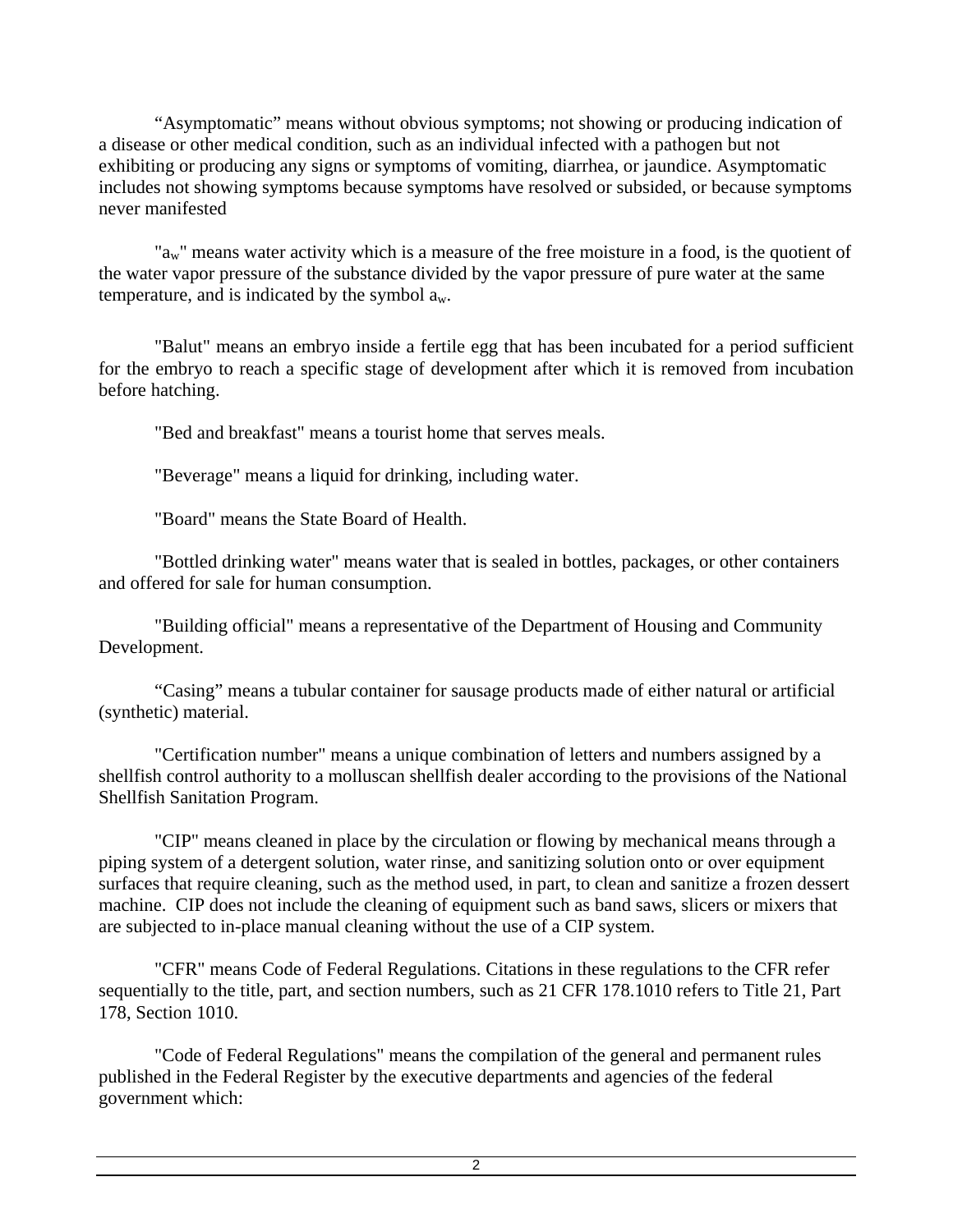1. Is published annually by the U.S. Government Printing Office; and

2. Contains FDA rules in 21 CFR, USDA rules in 7 CFR and 9 CFR, EPA rules in 40 CFR, and Wildlife and Fisheries Rules in 50 CFR.

"Commingle" means:

- 1. To combine shellstock harvested on different days or from different growing areas as identified on the tag or label, or
- 2. To combine shucked shellfish from containers with different container codes or different shucking dates.

"Comminuted" means reduced in size by methods including chopping, flaking, grinding, or mincing. "Comminuted" includes fish or meat products that are reduced in size and restructured or reformulated such as gefilte fish, gyros, ground beef, and sausage; and a mixture of two or more types of meat that have been reduced in size and combined, such as sausages made from two or more meats.

"Commissary" means a catering establishment, restaurant, or any other place in which food, food containers or supplies are kept, handled, prepared, packaged or stored for distribution to satellite operations.

"Commissioner" means the State Health Commissioner, his duly designated officer or his agent.

"Conditional employee" means a potential food employee to whom a job offer is made, conditional on responses to subsequent medical questions or examinations designed to identify potential food employees who may be suffering from a disease that can be transmitted through food and done in compliance with Title 1 of the Americans with Disabilities Act of 1990.

"Confirmed disease outbreak" means a foodborne disease outbreak in which laboratory analysis of appropriate specimens identifies a causative organism or chemical and epidemiological analysis implicates the food as the source of the illness.

"Consumer" means a person who is a member of the public, takes possession of food, is not functioning in the capacity of an operator of a food establishment or food processing plant, and does not offer the food for resale.

"Corrosion-resistant materials" means a material that maintains acceptable surface cleanability characteristics under prolonged influence of the food to be contacted, the normal use of cleaning compounds and sanitizing solutions, and other conditions of the use environment.

"Counter-mounted equipment" means equipment that is not easily movable and is designed to be mounted off the floor on a table, counter, or shelf.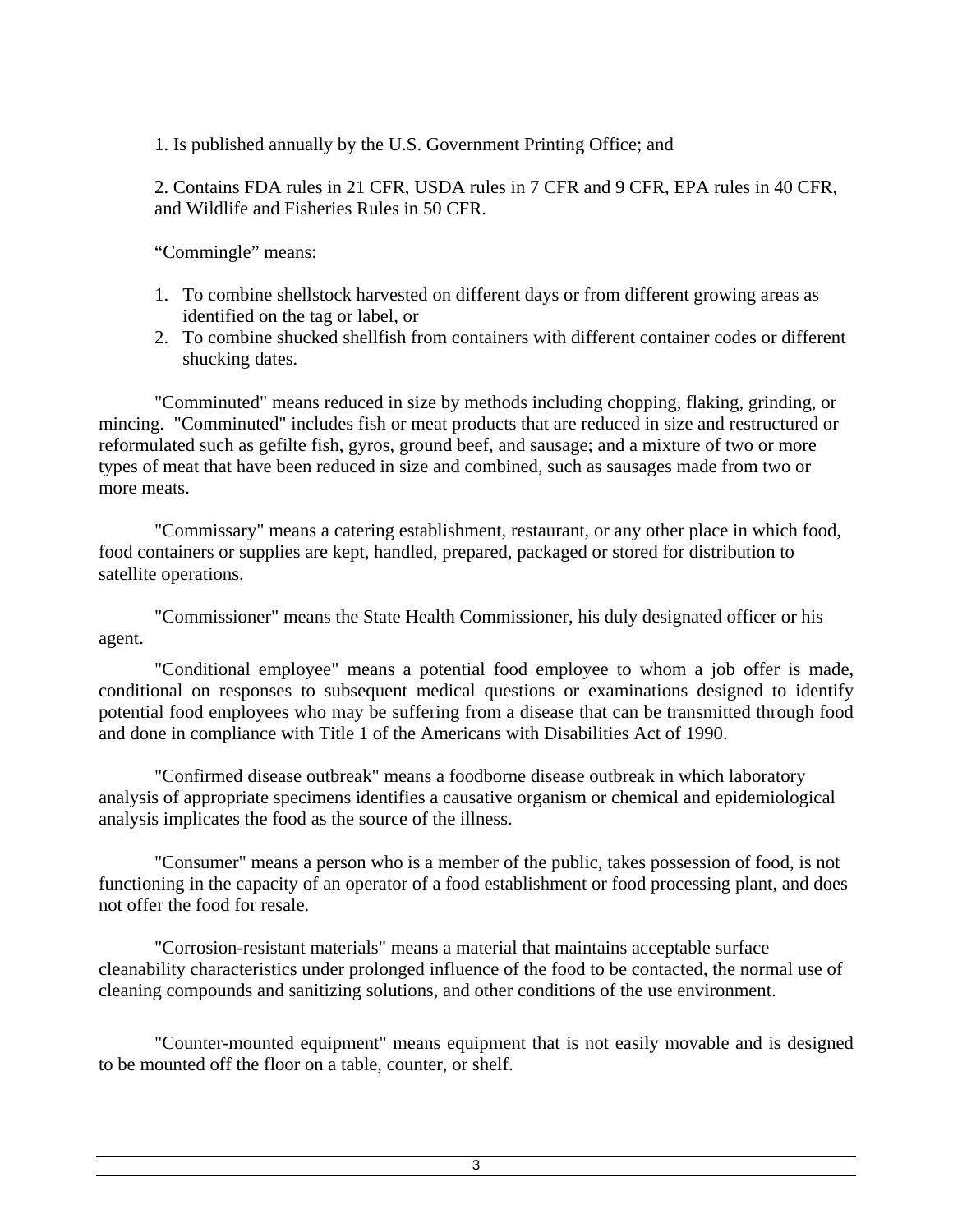"Critical control point" means a point or procedure in a specific food system where loss of control may result in an unacceptable health risk.

"Critical item" means a provision of these regulations that, if in noncompliance, is more likely than other violations to contribute to food contamination, illness, or environmental degradation.

"Critical limit" means the maximum or minimum value to which a physical, biological, or chemical parameter must be controlled at a critical control point to minimize the risk that the identified food safety hazard may occur.

"Dealer" means a person who is authorized by a shellfish control authority for the activities of a shellstock shipper, shucker-packer, repacker, reshipper, or depuration processor of molluscan shellfish according to the provisions of the National Shellfish Sanitation Program.

"Delicatessen" means a store where ready to eat products such as cooked meats, prepared salads, etc. are sold for off-premises consumption.

"Department" means the State Health Department.

"Director" means the district or local health director.

"Disclosure" means a written statement that clearly identifies the animal foods that are, or can be ordered, raw, undercooked, or without otherwise being processed to eliminate pathogens in their entirety, or items that contain an ingredient that is raw, undercooked, or without otherwise being processed to eliminate pathogens.

"Drinking water" means water that meets the water quality standards for bacteria of the Virginia Waterworks Regulations (12 VAC 5-590). Drinking water is traditionally known as "potable water." Drinking water includes the term water except where the term used connotes that the water is not potable, such as "boiler water," "mop water," "rainwater," "wastewater," and "nondrinking" water.

"Dry storage area" means a room or area designated for the storage of packaged or containerized bulk food that is not potentially hazardous and dry goods such as single-service items.

"Easily cleanable" means a characteristic of a surface that:

1. Allows effective removal of soil by normal cleaning methods;

2. Is dependent on the material, design, construction, and installation of the surface; and

3. Varies with the likelihood of the surface's role in introducing pathogenic or toxigenic agents or other contaminants into food based on the surface's approved placement, purpose, and use.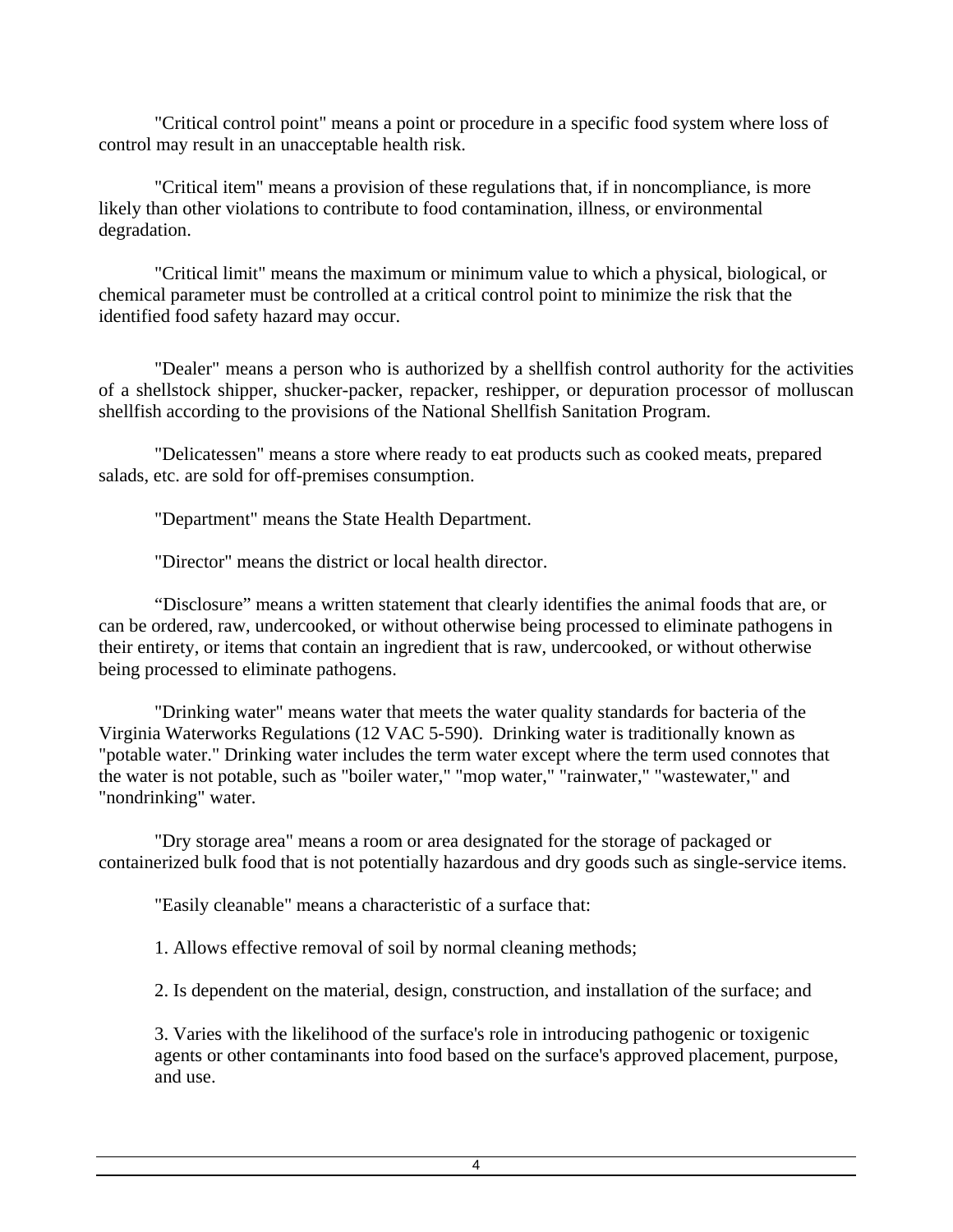"Easily cleanable" includes a tiered application of the criteria that qualify the surface as easily cleanable as specified above to different situations in which varying degrees of cleanability are required such as:

1. The appropriateness of stainless steel for a food preparation surface as opposed to the lack of need for stainless steel to be used for floors or for tables used for consumer dining; or

2. The need for a different degree of cleanability for a utilitarian attachment or accessory in the kitchen as opposed to a decorative attachment or accessory in the consumer dining area.

"Easily movable" means:

1. Portable (weighing 30 pounds or less); mounted on casters, gliders, or rollers; or provided with a mechanical means to safely tilt a unit of equipment for cleaning; and

2. Having no utility connection, a utility connection that disconnects quickly, or a flexible utility connection line of sufficient length to allow the equipment to be moved for cleaning of the equipment and adjacent area.

 "Egg" means the shell egg of avian species such as chicken, duck, goose, guinea, quail, ratites, or turkey. Egg does not include a balut; egg of the reptile species such as alligator; or an egg product.

"Egg product" means all, or a portion of, the contents found inside eggs separated from the shell and pasteurized in a food processing plant, with or without added ingredients, intended for human consumption, such as dried, frozen, or liquid eggs. Egg product does not include food that contains eggs only in a relatively small proportion such as cake mixes.

"Employee" means the permit holder, person in charge, person having supervisory or management duties, person on the payroll, family member, volunteer, person performing work under contractual agreement, or other person working in a food establishment.

"Enterohemorrhagic *Escherichia coli* (EHEC)" means *E.coli* that cause hemorrhagic colitis, meaning bleeding enterically or bleeding from the intestine. The term is typically used in association with *E.coli* that have the capacity to produce Shiga toxins and to cause attaching and effacing lesion in the intestine. EHEC is a subset of STEC, whose members produce additional virulence factors. Infections with EHEC may be asymptomatic but are classically associated with bloody diarrhea (hemorrhagic colitis) and hemolytic uremic syndrome (HUS) or thrombotic thrombocytopenic purpura (TTP). Examples of serotypes of EHEC include: *E.coli* O157:H7; *E.coli* O157:NM; *E.coli* O26:H11; *E.coli* O145:NM; *E.coli* O103:H2; or *E.coli* O111:NM. Also see Shiga toxin-producing *E.coli*.

"EPA" means the U.S. Environmental Protection Agency.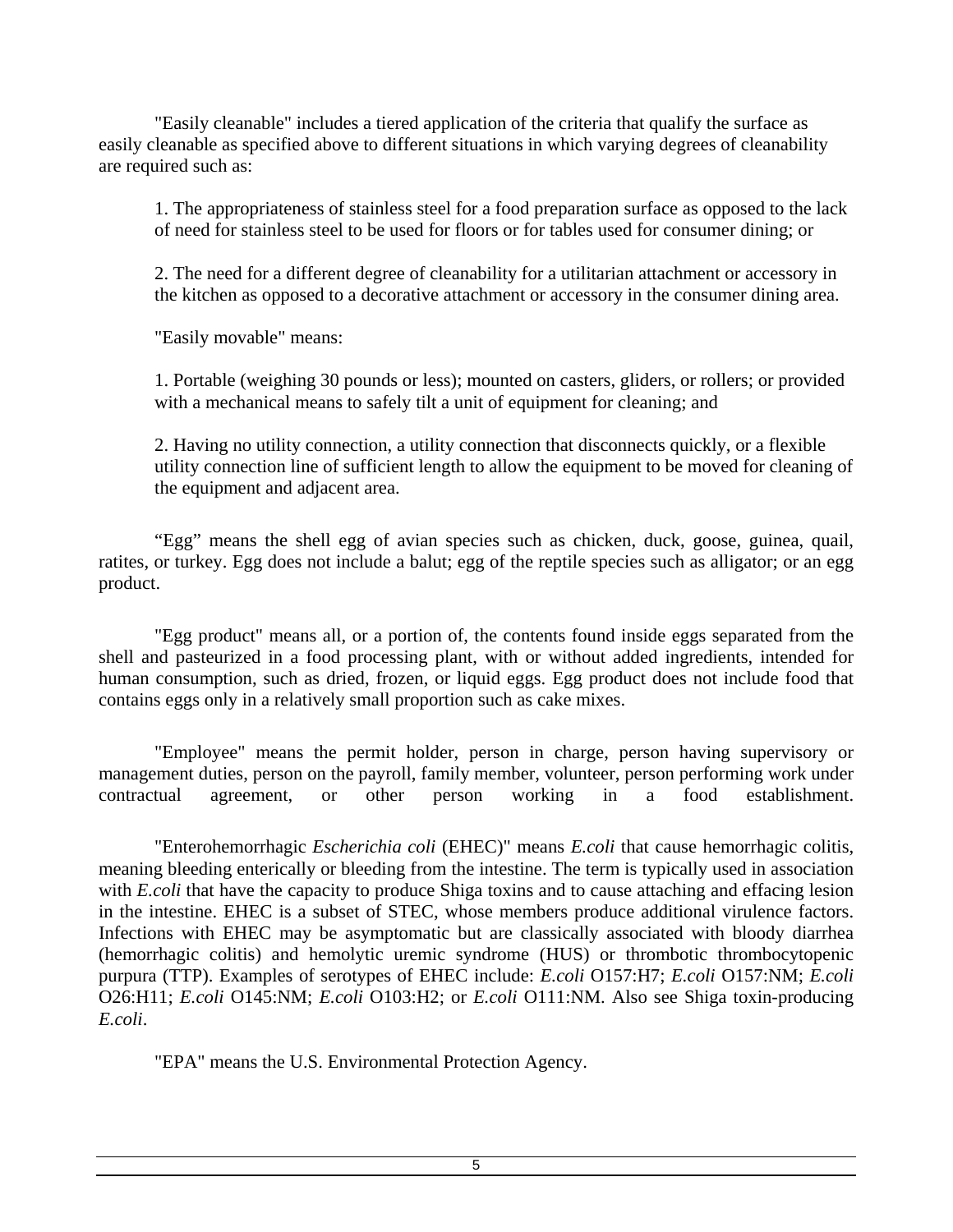"Equipment" means an article that is used in the operation of a food establishment. "Equipment" includes, but is not limited to, items such as a freezer, grinder, hood, ice maker, meat block, mixer, oven, reach-in refrigerator, scale, sink, slicer, stove, table, temperature measuring device for ambient air, vending machine, or warewashing machine.

 "Exclude" means to prevent a person from working as a food employee in a food establishment or entering a food establishment as an employee.

"°F" means degrees Fahrenheit.

"FDA" means the U.S. Food and Drug Administration.

"Fish" means: fresh or saltwater finfish, crustaceans, and other forms of aquatic life (including alligator, frog, aquatic turtle, jellyfish, sea cucumber, and sea urchin and the roe of such animals) other than birds or mammals; all mollusks, if such animal life is intended for human consumption; and, includes any edible human food product derived in whole or in part from fish, including fish that has been processed in any manner.

"Food" means a raw, cooked, or processed edible substance, ice, beverage, or ingredient used or intended for use or for sale in whole or in part for human consumption.

"Foodborne disease outbreak" means the occurrence of two or more cases of a similar illness resulting from the ingestion of a common food.

"Foodborne disease outbreak" also includes a single case of illness such as one person ill from botulism or chemical poisoning.

"Food-contact surface" means a surface of equipment or a utensil with which food normally comes into contact, or a surface of equipment or a utensil from which food may drain, drip, or splash into a food, or onto a surface normally in contact with food.

"Food employee" means an individual working with unpackaged food, food equipment or utensils, or food-contact surfaces.

"Food establishment" means an operation that stores, prepares, packages, serves, vends, or otherwise provides food for human consumption (i) such as a restaurant; satellite or catered feeding location; catering operation if the operation provides food directly to a consumer or to a conveyance used to transport people; market; vending location; conveyance used to transport people; institution; or food bank; and (ii) that relinquishes possession of food to a consumer directly, or indirectly through a delivery service such as home delivery of grocery orders or restaurant takeout orders, or delivery service that is provided by common carriers.

"Food establishment" includes (a) an element of the operation such as a transportation vehicle or a central preparation facility that supplies a vending location or satellite feeding location; (b) an operation that is conducted in a mobile, stationary, temporary, or permanent facility or location; where consumption is on or off the premises; and regardless of whether there is a charge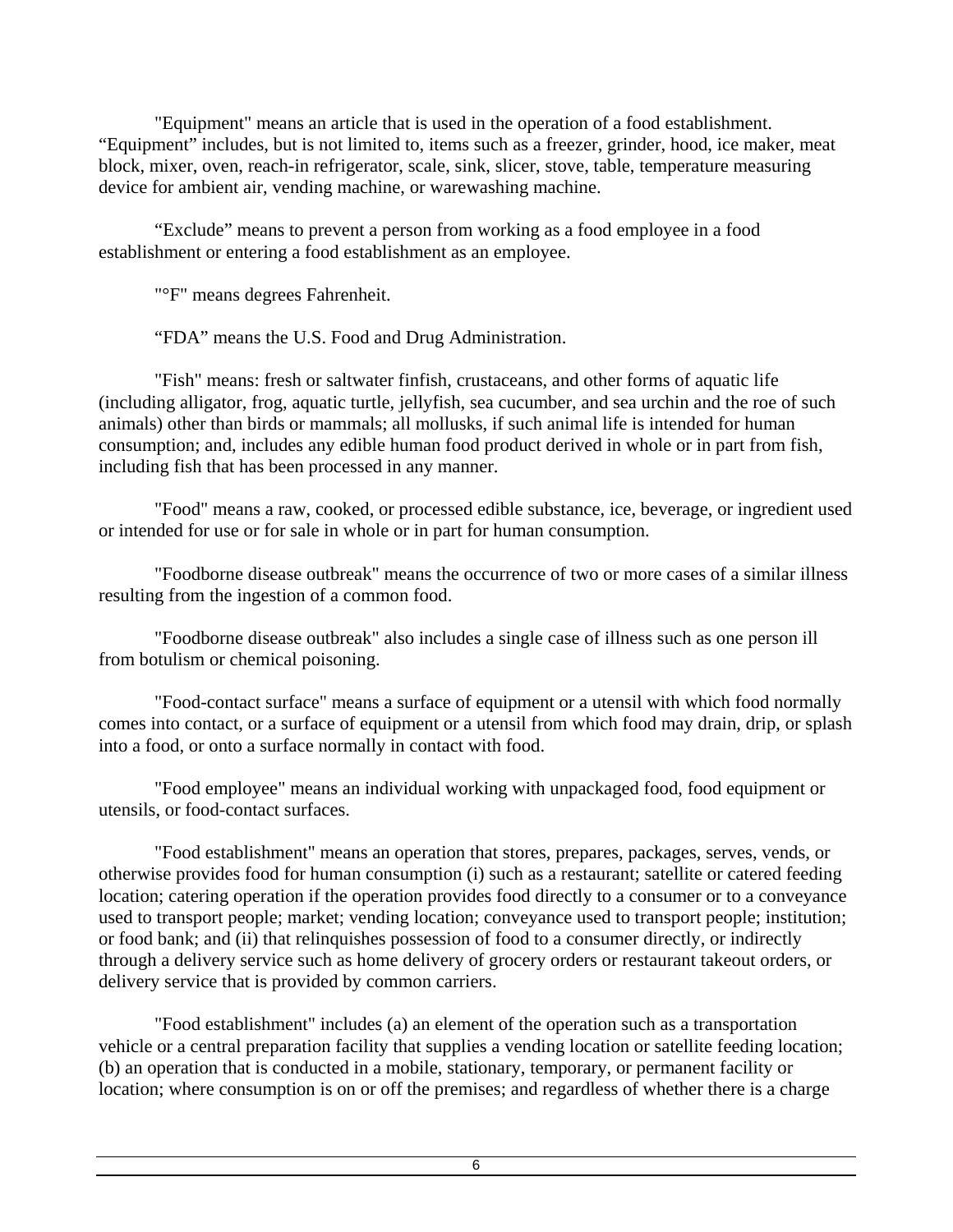for the food; and (c) a facility that does not meet the exemption criteria identified in subdivision 6 of this definition or a facility that meets the exemption requirements but chooses to be regulated under these regulations.

"Food establishment" does not include:

1. An establishment that offers only prepackaged foods that are not potentially hazardous;

2. A produce stand that only offers whole, uncut fresh fruits and vegetables;

3. A food processing plant, including those that are located on the premises of a food establishment;

4. A kitchen in a private home if only food that is not potentially hazardous is prepared for sale or service at a function such as a religious or charitable organization's bake sale if allowed by law and if the consumer is informed by a clearly visible placard at the sales or service location that the food is prepared in a kitchen that is not subject to regulation and inspection by the regulatory authority;

5. An area where food that is prepared as specified in subdivision 4 above is sold or offered for human consumption;

6. A kitchen in a private home, such as, but not limited to, a family day-care provider or home for adults serving 12 or fewer recipients; or a bed-and-breakfast operation that prepares and offers food only to guests if the home is owner occupied, the number of available guest bedrooms does not exceed six, breakfast is the only meal offered, the number of guests served does not exceed 18, and the consumer is informed by statements contained in published advertisements, mailed brochures, and placards posted at the registration area that the food is prepared in a kitchen that is, by these regulations, exempt from this chapter; or

7. A private home that receives catered or home-delivered food.

For the purpose of implementing this chapter, the following are also exempt from the definition of a "Food Establishment" in this chapter, as defined in §§35.1-25 and 35.1-26 of the Code of Virginia:

- 1. Boarding houses that do not accommodate transients;
- 2. Cafeterias operated by industrial plants for employees only;
- 3. Churches, fraternal, school and social organizations and volunteer fire departments and rescue squads that hold dinners and bazaars not more that one time per week and not in excess of two days duration at which food prepared in homes of the members or in the kitchen of the church or organization and is offered for sale to the public;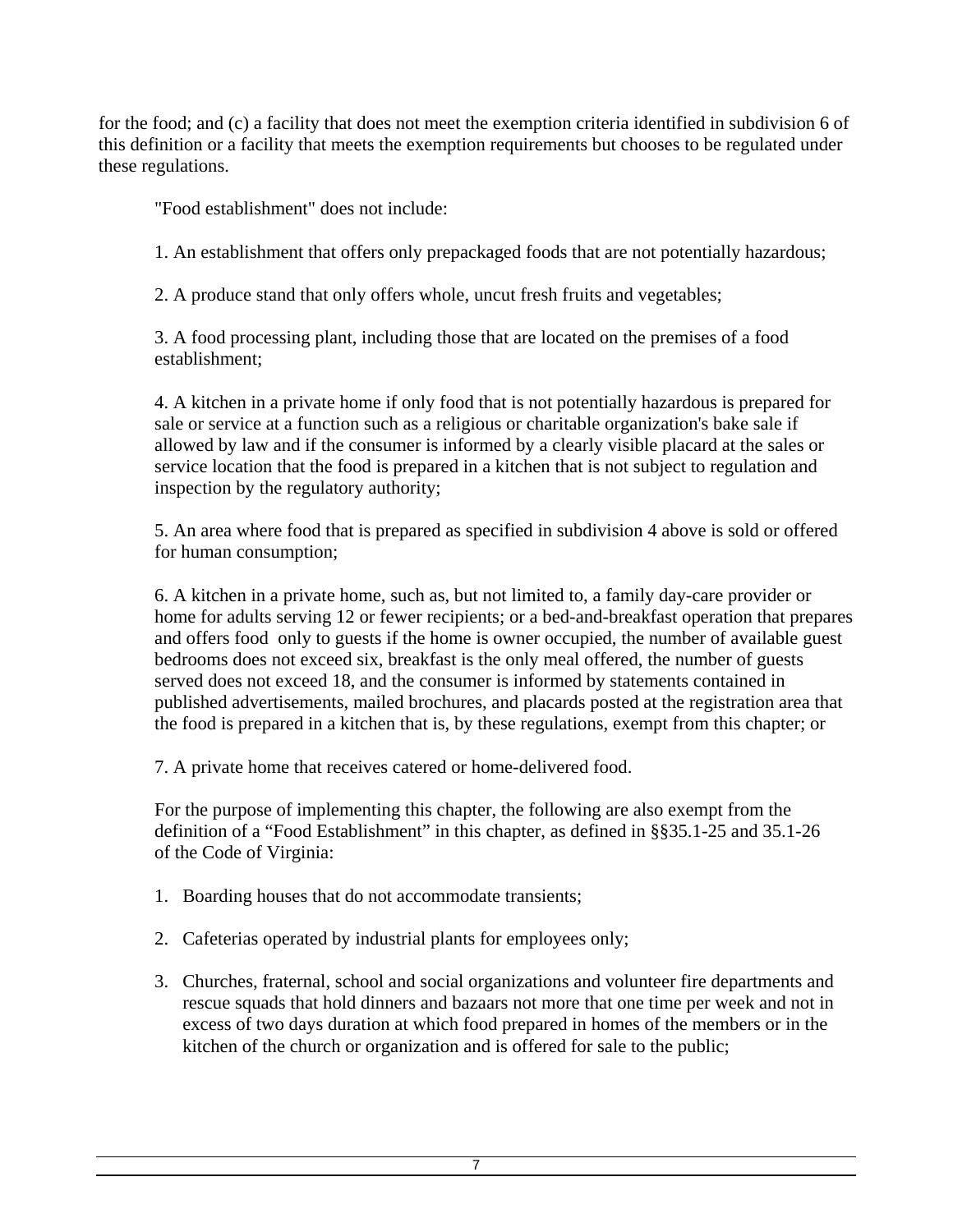- 4. Grocery stores, including the delicatessen that is part of a grocery store, selling exclusively for off-premises consumption and places manufacturing or selling packaged or canned goods;
- 5. Churches that serve meals for their members as a regular part of their religious observance; and
- 6. Convenience stores or gas stations that are subject to the State Board of Agriculture and Consumer Services' Retail Food Establishment Regulations (2 VAC 5-585 or any regulations subsequently adopted) and that (i) have 15 or fewer seats at which food is served to the public on the premises of the convenience store or gas station and (ii) are not associated with a national or regional restaurant chain. Notwithstanding this exemption, such convenience stores or gas stations shall remain responsible for collecting any applicable local meals tax.

"Food processing plant" means a commercial operation that manufactures, packages, labels, or stores food for human consumption and provides food for sale or distribution to other business entities such as food processing plants or food establishments. Food processing plant does not include a food establishment.

"Game animal" means an animal, the products of which are food, that is not classified as: cattle, sheep, swine, goat, horse, mule, or other equine in 9 CFR Part 301 Definitions, as poultry in 9 CFR Part 381Poultry Products Inspection Regulation, or as Fish as defined in this section.

"Game animal" includes mammals such as reindeer, elk, deer, antelope, water buffalo, bison, rabbit, squirrel, opossum, raccoon, nutria, or muskrat and nonaquatic reptiles such as land snakes.

"Game animal" does not include ratites such as ostrich, emu, and rhea.

"General use pesticide" means a pesticide that is not classified by EPA for restricted use as specified in 40 CFR 152.175.

"Grade A standards" means the requirements of the USPHS/FDA "Grade A Pasteurized Milk Ordinance" and "Grade A Condensed and Dry Milk Ordinance" with which certain fluid and dry milk and milk products comply.

"HACCP Plan" means a written document that delineates the formal procedures for following the Hazard Analysis Critical Control Point principles developed by The National Advisory Committee on Microbiological Criteria for Foods.

"Handwashing sink" means a lavatory, a basin or vessel for washing, a wash basin, or a plumbing fixture especially placed for use in personal hygiene and designed for the washing of hands. Handwashing sink includes an automatic handwashing facility.

"Hazard" means a biological, chemical, or physical property that may cause an unacceptable consumer health risk.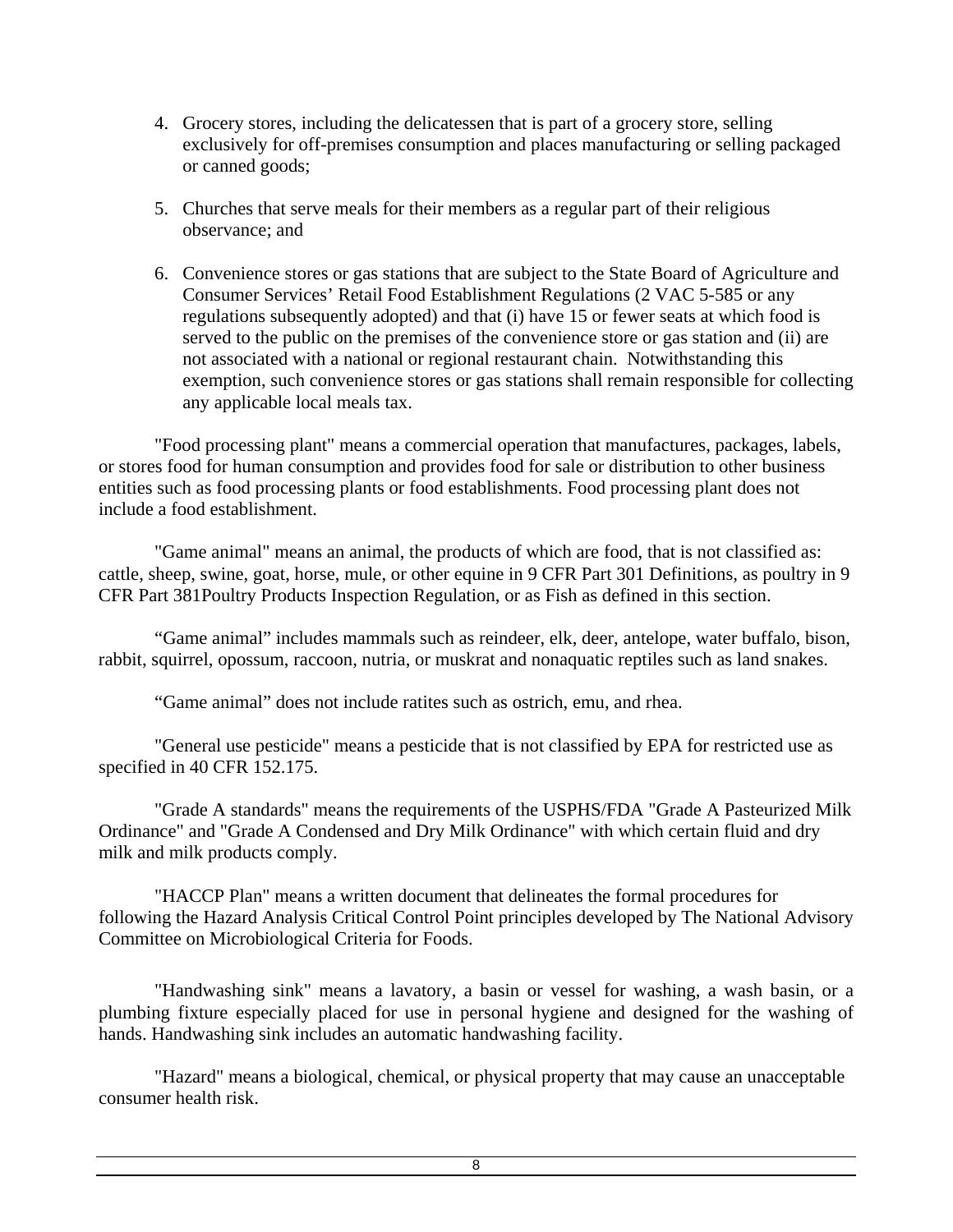"Health practitioner" means a physician licensed to practice medicine, or if allowed by law, a nurse practitioner, physician assistant, or similar medical profession.

"Hermetically sealed container" means a container that is designed and intended to be secure against the entry of microorganisms and, in the case of low acid canned foods, to maintain the commercial sterility of its contents after processing.

"Highly susceptible population" means persons who are more likely than other people in the general population to experience foodborne disease because they are:

- (1) Immunocompromised, preschool age children, or older adults; and
- (2) Obtaining food at a facility that provides services such as custodial care, health care, or assisted living, such as a child or adult day care center, kidney dialysis center, hospital or nursing home, or nutritional or socialization services such as a senior center.

"Hot water" means water at a temperature of 100°F or higher unless otherwise stated.

"Imminent health hazard" means a significant threat or danger to health that is considered to exist when there is evidence sufficient to show that a product, practice, circumstance, or event creates a situation that requires immediate correction or cessation of operation to prevent injury based on the number of potential injuries, and the nature, severity, and duration of the anticipated injury.

"Injected" means tenderizing a meat with deep penetration or injecting the meat such as with juices which may be referred to as "injecting," "pinning," or "stitch pumping." During injection infectious or toxigenic microorganisms may be introduced from its surface to its interior.

"Juice," means the aqueous liquid expressed or extracted from one or more fruits or vegetables, purées of the edible portions of one or more fruits or vegetables, or any concentrate of such liquid or purée. Juice does not include, for purposes of HACCP, liquids, purées, or concentrates that are not used as beverages or ingredients of beverages.

"Kitchenware" means food preparation and storage utensils.

"Law" means applicable local, state, and federal statutes, regulations, and ordinances.

"Linens" means fabric items such as cloth hampers, cloth napkins, table cloths, wiping cloths, and work garments including cloth gloves.

"Major food allergen" means milk, egg, fish (such as bass, flounder, cod, and including crustacean shellfish such as crab, lobster, or shrimp), tree nuts (such as almonds, pecans, or walnuts), wheat, peanuts, and soybeans; or a food ingredient that contains protein derived from one of these foods. Major food allergen does not include any highly refined oil derived from a major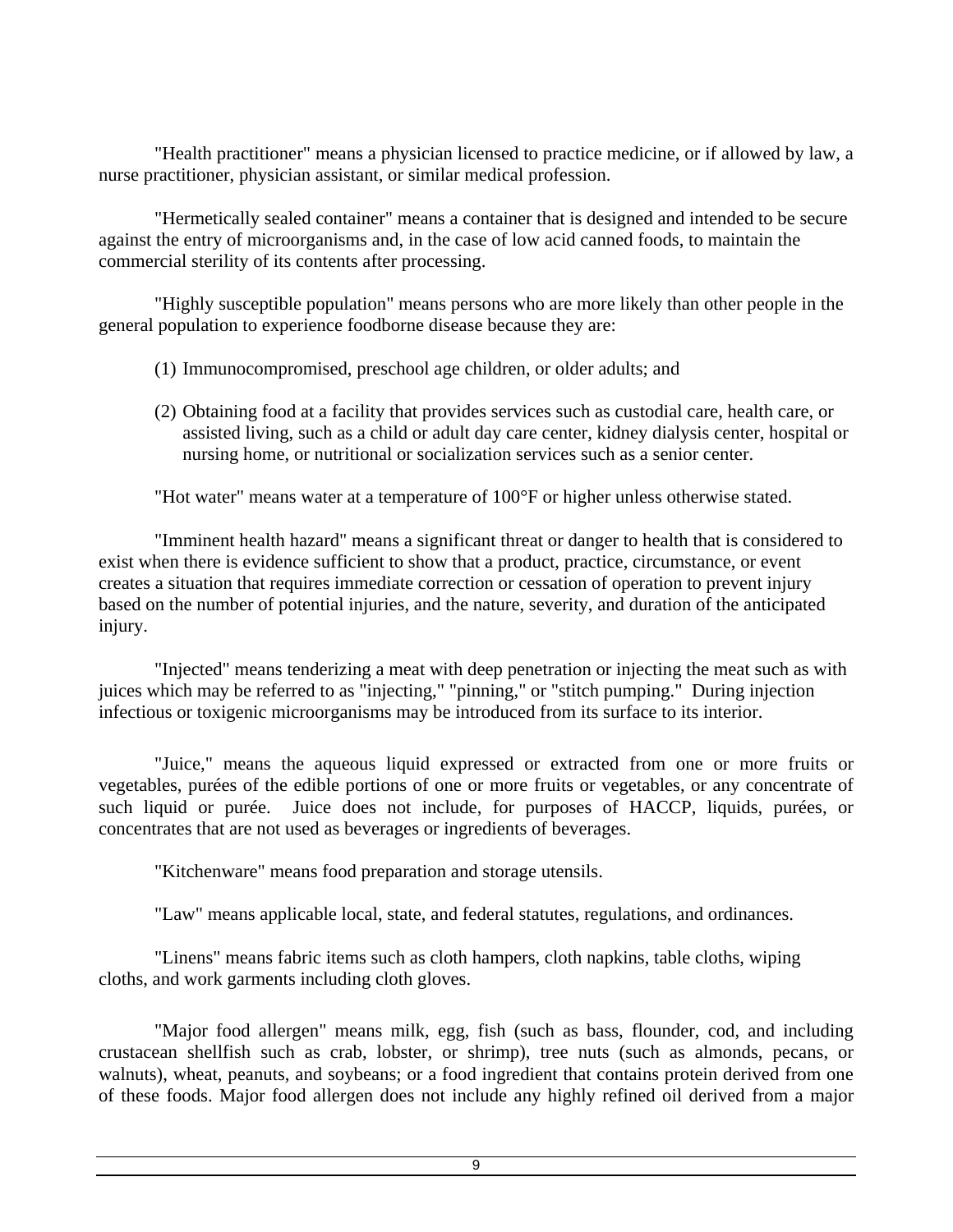food allergen in this definition and any ingredient derived from such highly refined oil; or any ingredient that is exempt under the petition or notification process specified in the Food Allergen Labeling and Consumer Protection Act of 2004 (P. L. 108-282).

"Meat" means the flesh of animals used as food including the dressed flesh of cattle, swine, sheep, or goats and other edible animals, except fish, poultry, and wild game animals as specified under 12 VAC 5-421-330 A 3 and 4.

"mg/L" means milligrams per liter, which is the metric equivalent of parts per million (ppm).

"Mobile food unit" means a food establishment that is mounted on wheels that is readily moveable from place to place and shall include pushcarts, trailers, trucks, or vans. There is no size limit to mobile food units but they must be mobile at all times during operation and must be on wheels (excluding boats in the water) at all times. The unit, all operations, and all equipment must be integral to and be within or attached to the unit.

"Molluscan shellfish" means any edible species of fresh or frozen oysters, clams, mussels, and scallops or edible portions thereof, except when the scallop product consists only of the shucked adductor muscle.

"Occasional" means not more than one time per week, and not in excess of two days duration.

"Organization" means any one of the following:

1. A volunteer fire department or rescue squad or auxiliary unit thereof which has been recognized in accordance with § 15.2-955 of the Code of Virginia by an ordinance or resolution of the political subdivision where the volunteer fire department or rescue squad is located as being a part of the safety program of such political subdivision;

2. An organization operated exclusively for religious, charitable, community or educational purposes;

3. An association of war veterans or auxiliary units thereof organized in the United States;

4. A fraternal association or corporation operating under the lodge system;

5. A local chamber of commerce; or

6. A nonprofit organization that raises funds by conducting raffles which generate annual gross receipts of less than \$75,000, provided such gross receipts from the raffle, less expenses and prizes, are used exclusively for charitable, educational, religious or community purposes.

"Packaged" means bottled, canned, cartoned, securely bagged, or securely wrapped, whether packaged in a food establishment or a food processing plant.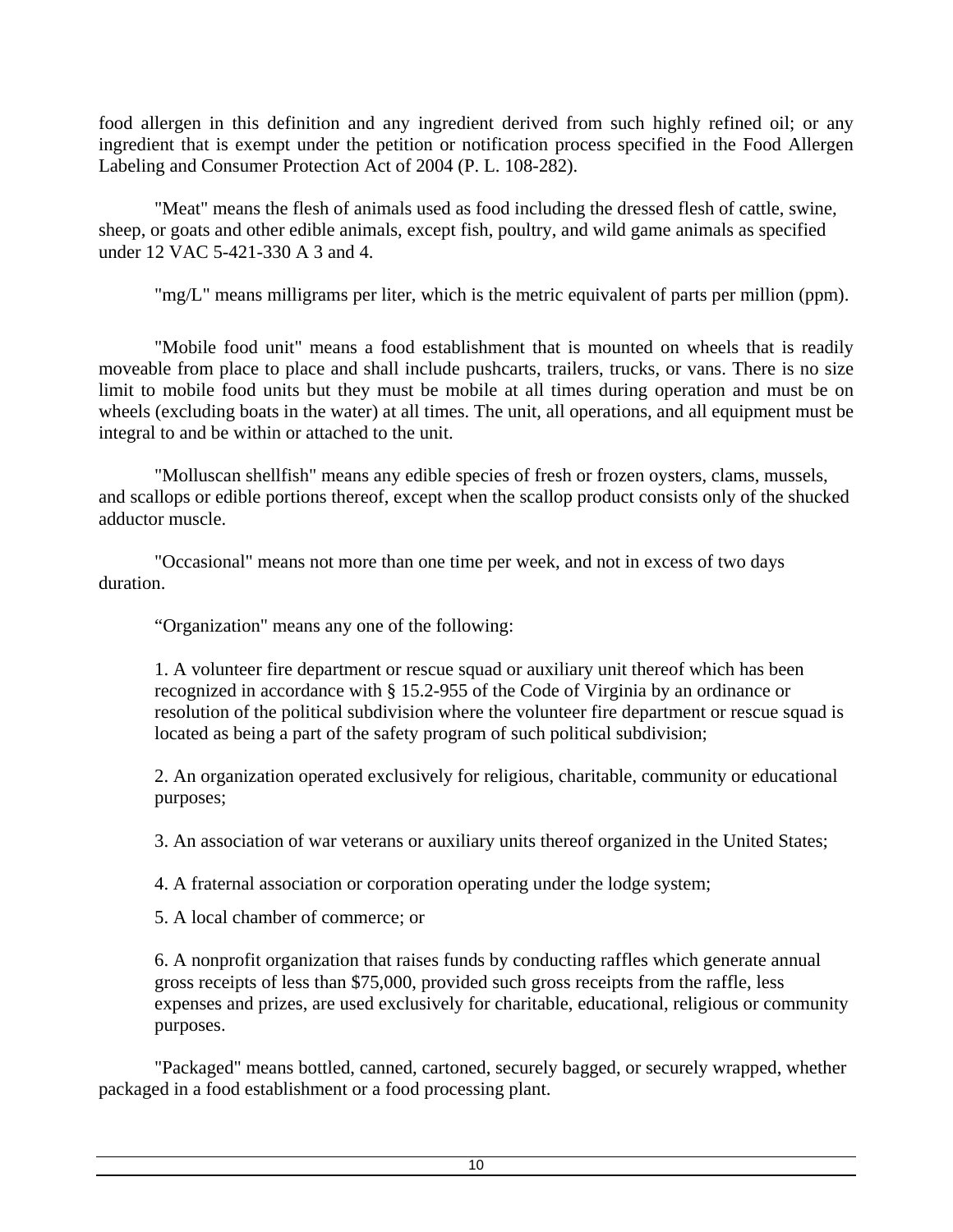"Permit" means a license issued by the regulatory authority that authorizes a person to operate a food establishment.

"Permit holder" means the entity that is legally responsible for the operation of the food establishment such as the owner, the owner's agent, or other person, and possesses a valid permit to operate a food establishment.

"Person" means an association, a corporation, individual, partnership, other legal entity, government, or governmental subdivision or agency.

"Person in charge" means the individual present at a food establishment who is responsible for the operation at the time of inspection.

"Personal care items" means items or substances that may be poisonous, toxic, or a source of contamination and are used to maintain or enhance a person's health, hygiene, or appearance. Personal care items include items such as medicines; first aid supplies; and other items such as cosmetics, and toiletries such as toothpaste and mouthwash.

"pH" means the symbol for the negative logarithm of the hydrogen ion concentration, which is a measure of the degree of acidity or alkalinity of a solution.

"Physical facilities" means the structure and interior surfaces of a food establishment including accessories such as soap and towel dispensers and attachments such as light fixtures and heating or air conditioning system vents.

"Plumbing fixture" means a receptacle or device that is permanently or temporarily connected to the water distribution system of the premises and demands a supply of water from the system or discharges used water, waste materials, or sewage directly or indirectly to the drainage system of the premises.

"Plumbing system" means the water supply and distribution pipes; plumbing fixtures and traps; soil, waste, and vent pipes; sanitary and storm sewers and building drains, including their respective connections, devices, and appurtenances within the premises; and water-treating equipment.

"Poisonous or toxic materials" means substances that are not intended for ingestion and are included in four categories:

1. Cleaners and sanitizers, which include cleaning and sanitizing agents and agents such as caustics, acids, drying agents, polishes, and other chemicals;

2. Pesticides which include substances such as insecticides and rodenticides;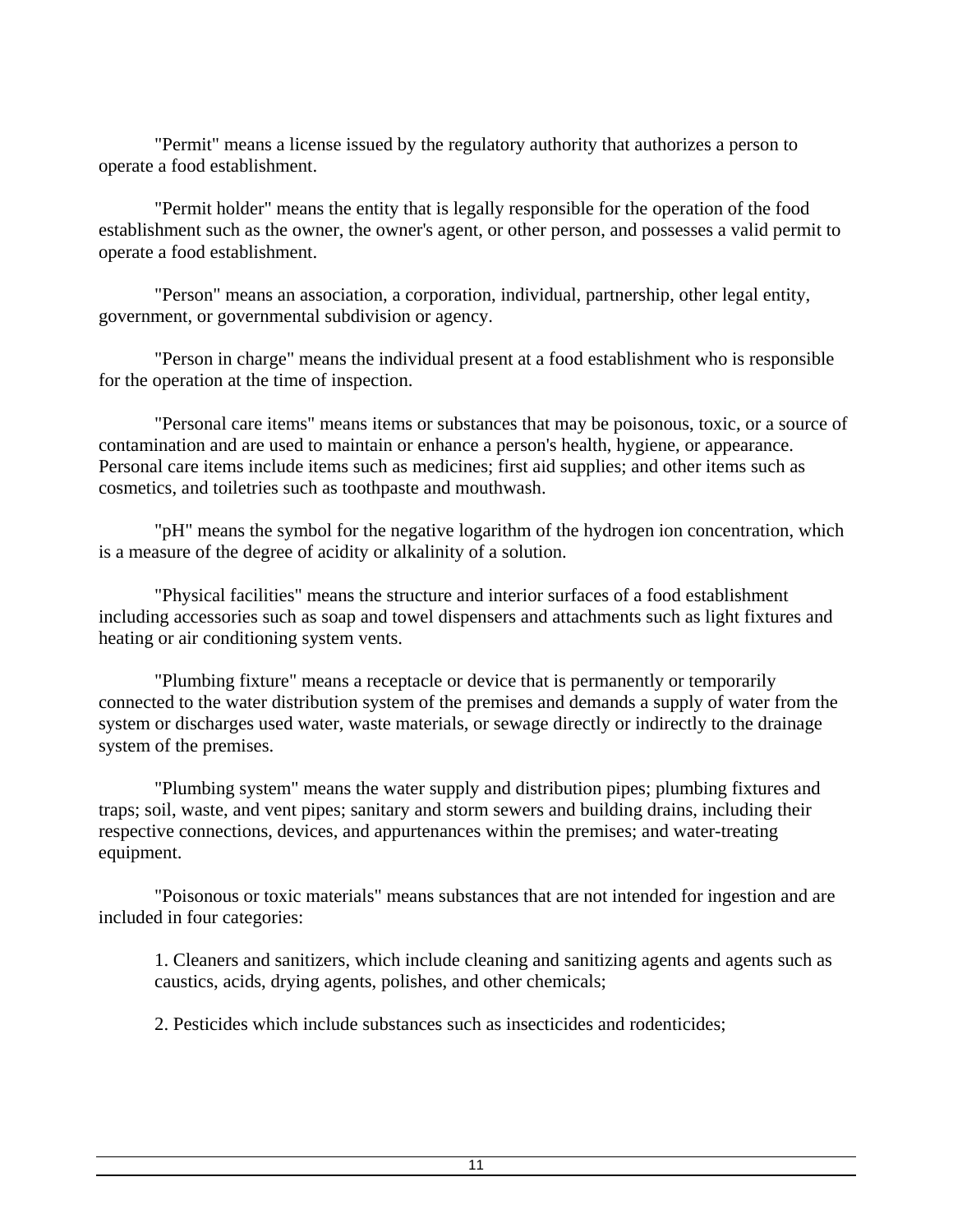3. Substances necessary for the operation and maintenance of the establishment such as nonfood grade lubricants, paints, and personal care items that may be deleterious to health; and

4. Substances that are not necessary for the operation and maintenance of the establishment and are on the premises for retail sale, such as petroleum products and paints.

"Potentially hazardous food (time/temperature control for safety food)" means a food that requires time/temperature control for safety (TCS) to limit pathogenic microorganism growth or toxin formation:

1. Potentially hazardous food (time/temperature control for safety food) includes an animal food that is raw or heat-treated; a plant food that is heat-treated or consists of raw seed sprouts, cut melons, cut tomatoes, or mixtures of cut tomatoes that are not modified in a way so that they are unable to support pathogenic microorganism growth or toxin formation, or garlic-in-oil mixtures that are not modified in a way that results in mixtures that do not support pathogenic microorganism growth or toxin formation; and except as specified in subdivision 2 of this definition, a food that because of the interaction of its  $A_w$  and pH values is designated as Product Assessment Required (PA) in Table A or B of this definition:

|  | Aw values          | pH values                  |                         |                         |
|--|--------------------|----------------------------|-------------------------|-------------------------|
|  |                    | 4.6 or less                | $>4.6 - 5.6$            | >5.6                    |
|  | < 0.92             | non-PHF*/non-TCS<br>food** | non-PHF/non-TCS<br>food | non-PHF/non-TCS<br>food |
|  | $> 0.92 -$<br>0.95 | non-PHF/non-TCS food       | non-PHF/non-TCS<br>food | <b>PA***</b>            |
|  | >0.95              | non-PHF/non-TCS food       | РA                      | PА                      |

 Table A. Interaction of pH and Aw for control of spores in food heat-treated to destroy vegetative cells and subsequently packaged.

\*PHF means Potentially Hazardous Food

\*\*TCS means Time/Temperature Control for Safety Food

\*\*\*PA means Product Assessment required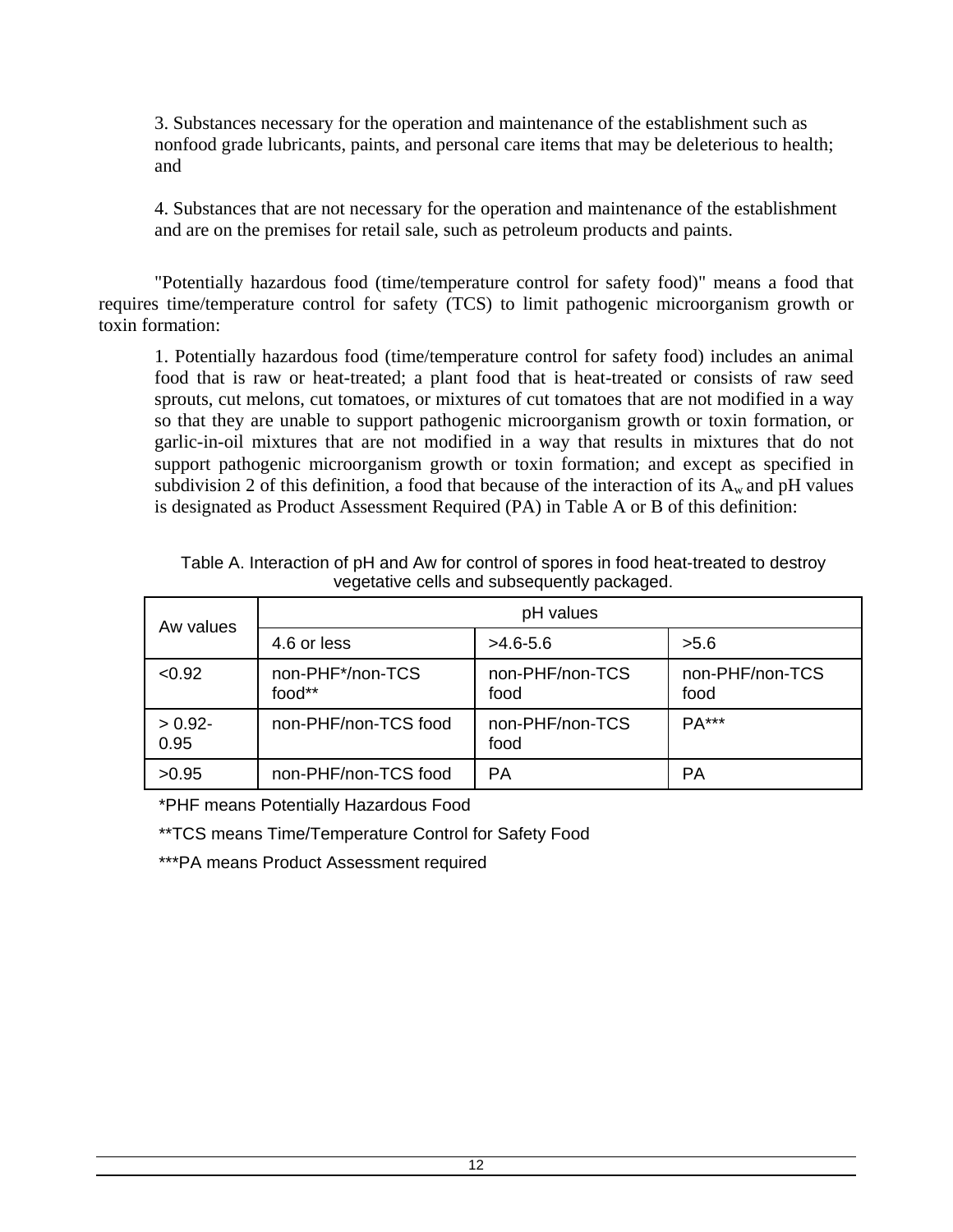| Aw values      | pH values                       |                                 |                                 |                                 |
|----------------|---------------------------------|---------------------------------|---------------------------------|---------------------------------|
|                | < 4.2                           | $4.2 - 4.6$                     | $> 4.6 - 5.0$                   | > 5.0                           |
| < 0.88         | non-PHF*/non-<br>TCS food**     | non-PHF/non-<br><b>TCS food</b> | non-PHF/non-<br><b>TCS food</b> | non-PHF/non-<br><b>TCS food</b> |
| $0.88 - 0.90$  | non-PHF/non-<br><b>TCS food</b> | non-PHF/non-<br><b>TCS food</b> | non-PHF/non-<br><b>TCS food</b> | <b>PA***</b>                    |
| $>0.90 - 0.92$ | non-PHF/non-<br><b>TCS food</b> | non-PHF/non-<br><b>TCS food</b> | <b>PA</b>                       | <b>PA</b>                       |
| >0.92          | non-PHF/non-<br><b>TCS food</b> | <b>PA</b>                       | <b>PA</b>                       | <b>PA</b>                       |

 Table B. Interaction of pH and Aw for control of vegetative cells and spores in food not heat-treated or heat-treated but not packaged.

\*PHF means Potentially Hazardous Food

\*\*TCS means Time/Temperature Control for Safety Food

\*\*\*PA means Product Assessment required

2. Potentially hazardous food (time/temperature control for safety food) does not include:

a. An air-cooled hard-boiled egg with shell intact, or an egg with shell intact that is not hardboiled, but has been pasteurized to destroy all viable *Salmonellae;*

b. A food in an unopened hermetically sealed container that is commercially processed to achieve and maintain commercial sterility under conditions of nonrefrigerated storage and distribution;

c. A food that because of its pH or  $A_w$  value, or interaction of  $A_w$  and pH values, is designated as a non-PHF/non-TCS food in Table A or B of this definition;

d. A food that is designated as Product Assessment required (PA) in Table A or B of this definition and has undergone a Product Assessment showing that the growth or toxin formation of pathogenic microorganisms that are reasonably likely to occur in that food is precluded due to:

(1) Intrinsic factors including added or natural characteristics of the food such as preservatives, antimicrobials, humectants, acidulants, or nutrients,

(2) Extrinsic factors including environmental or operational factors that affect the food such as packaging, modified atmosphere such as reduced oxygen packaging, shelf-life and use, or temperature range of storage and use, or

(3) A combination of intrinsic and extrinsic factors; or

e. A food that does not support the growth or toxin formation of pathogenic microorganisms in accordance with one of the subdivisions 2 a through 2 d of this definition even though the food may contain a pathogenic microorganism or chemical or physical contaminant at a level sufficient to cause illness or injury.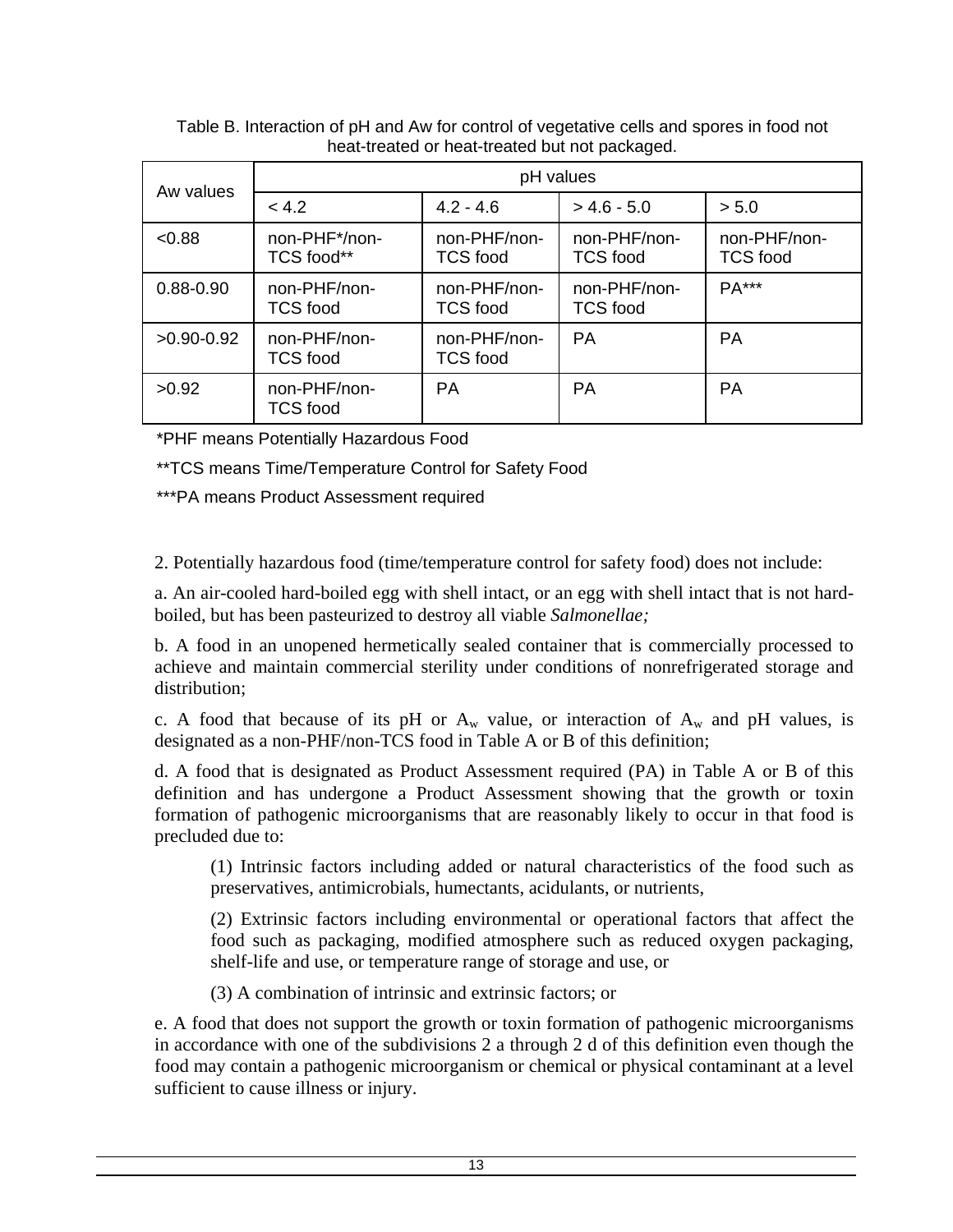"Poultry" means any domesticated bird (chickens, turkeys, ducks, geese, or guineas), whether live or dead, as defined in 9 CFR Part 381, Poultry Products Inspection Regulations, and any migratory waterfowl, game bird, or squab such as pheasant, partridge, quail, grouse, guineas, or pigeon or squab whether live or dead, as defined in 9 CFR Part 362, Voluntary Poultry Inspection Regulations. "Poultry" does not include ratites.

"Premises" means the physical facility, its contents, and the contiguous land or property under the control of the permit holder; or the physical facility, its contents, and the land or property which are under the control of the permit holder and may impact food establishment personnel, facilities, or operations, if a food establishment is only one component of a larger operation such as a health care facility, hotel, motel, school, recreational camp, or prison.

"Primal cut" means a basic major cut into which carcasses and sides of meat are separated, such as a beef round, pork loin, lamb flank or veal breast.

"Public water system" has the meaning stated in 40 CFR Part 141, National Primary Drinking Water Regulations.

"Pushcart" means any wheeled vehicle or device other than a motor vehicle or trailer that may be moved with or without the assistance of a motor and that does not require registration by the department of motor vehicles. A pushcart is limited to the sale and/or service of hot dogs and frankfurter-like foods.

"Ratite" means a flightless bird such as an emu, ostrich, or rhea.

"Ready-to-eat food" means food that:

- 1. Is in a form that is edible without additional preparation to achieve food safety, as specified under 12 VAC 5-421-700-A through C, 12 VAC 5-421-710, or 12 VAC 5-421- 730;
- 2. Is a raw or partially cooked animal food and the consumer is advised as specified under 12 VAC 5-421-700 D1 and 2; or
- 3. Is prepared in accordance with a variance that is granted as specified under 12 VAC 5- 421-700 D1 and 2

"Ready-to-eat" food includes:

- 1. Raw animal food that is cooked as specified under 12 VAC 5-421-700, or frozen as specified under 12 VAC 5-421-730;
- 2. Raw fruits and vegetables that are washed as specified under 12 VAC 5-421-510;
- 3. Fruits and vegetables that are cooked for hot holding as specified under 12 VAC 5-421- 720;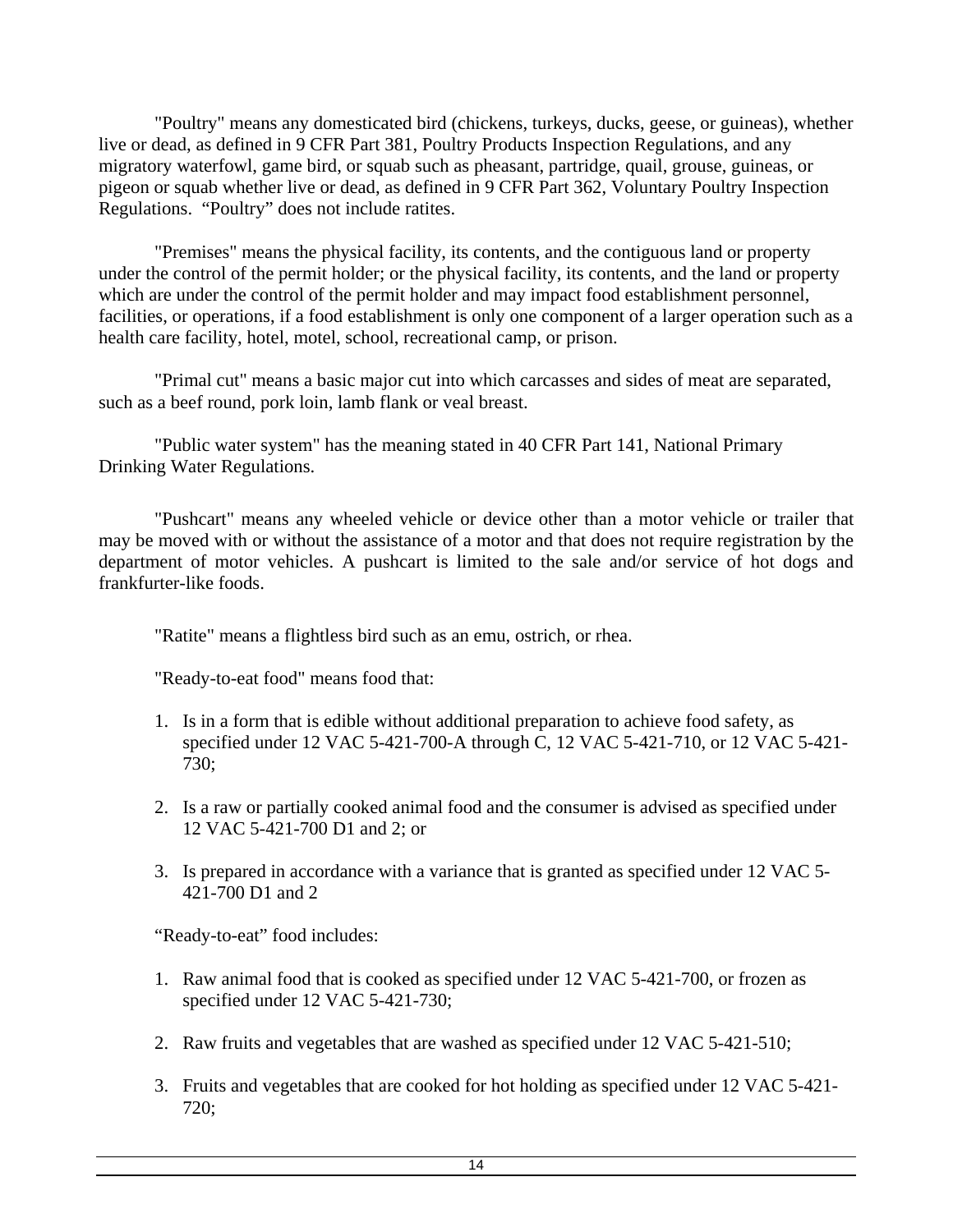- 4. All potentially hazardous food that is cooked to the temperature and time required for the specific food under 12 VAC 5-421-700 and cooled as specified in 12 VAC 5-421-800;
- 5. Plant food for which further washing, cooking, or other processing is not required for food safety, and from which rinds, peels, husks, or shells, if naturally present, are removed;
- 6. Substances derived from plants such as spices, seasonings, and sugar;
- 7. A bakery item such as bread, cakes, pies, fillings, or icing for which further cooking is not required for food safety;
- 8. The following products that are produced in accordance with USDA guidelines and that have received a lethality treatment for pathogen: dry, fermented sausages, such as dry salami or pepperoni; salt-cured meat and poultry products, such as prosciutto, country cured ham, and Parma ham; and dried meat and poultry products, such as jerky or beef sticks; and
- 9. Food manufactured according to 21 CFR Part 113, Thermally Processed Low-Acid Foods Packaged in Hermetically Sealed Containers.

"Reduced oxygen packaging" means the reduction of the amount of oxygen in a package by removing oxygen; displacing oxygen and replacing it with another gas or combination of gases; or otherwise controlling the oxygen content to a level below that normally found in the atmosphere (approximately 21% at sea level); and a process as specified in this definition that involves a food for which the hazards *Clostridium botulinum* or *Listeria monocytogenes* require control in the final packaged form. Reduced oxygen packaging includes:

1. Vacuum packaging, in which air is removed from a package of food and the package is hermetically sealed so that a vacuum remains inside the package;

2. Modified atmosphere packaging, in which the atmosphere of a package of food is modified so that its composition is different from air but the atmosphere, may change over time due to the permeability of the packaging material or the respiration of the food. Modified atmosphere packaging includes reduction in the proportion of oxygen, total replacement of oxygen, or an increase in the proportion of other gases such as carbon dioxide or nitrogen;

3. Controlled atmosphere packaging, in which the atmosphere of a package of food is modified so that until the package is opened, its composition is different from air, and continuous control of that atmosphere is maintained, such as by using oxygen scavengers or a combination of total replacement oxygen, nonrespiring food, and impermeable packaging material;

4. Cook chill packaging, in which cooked food is hot filled into impermeable bags that have the air expelled and are then sealed or crimped closed. The bagged food is rapidly chilled and refrigerated at temperatures that inhibit the growth of psychrotrophic pathogens; or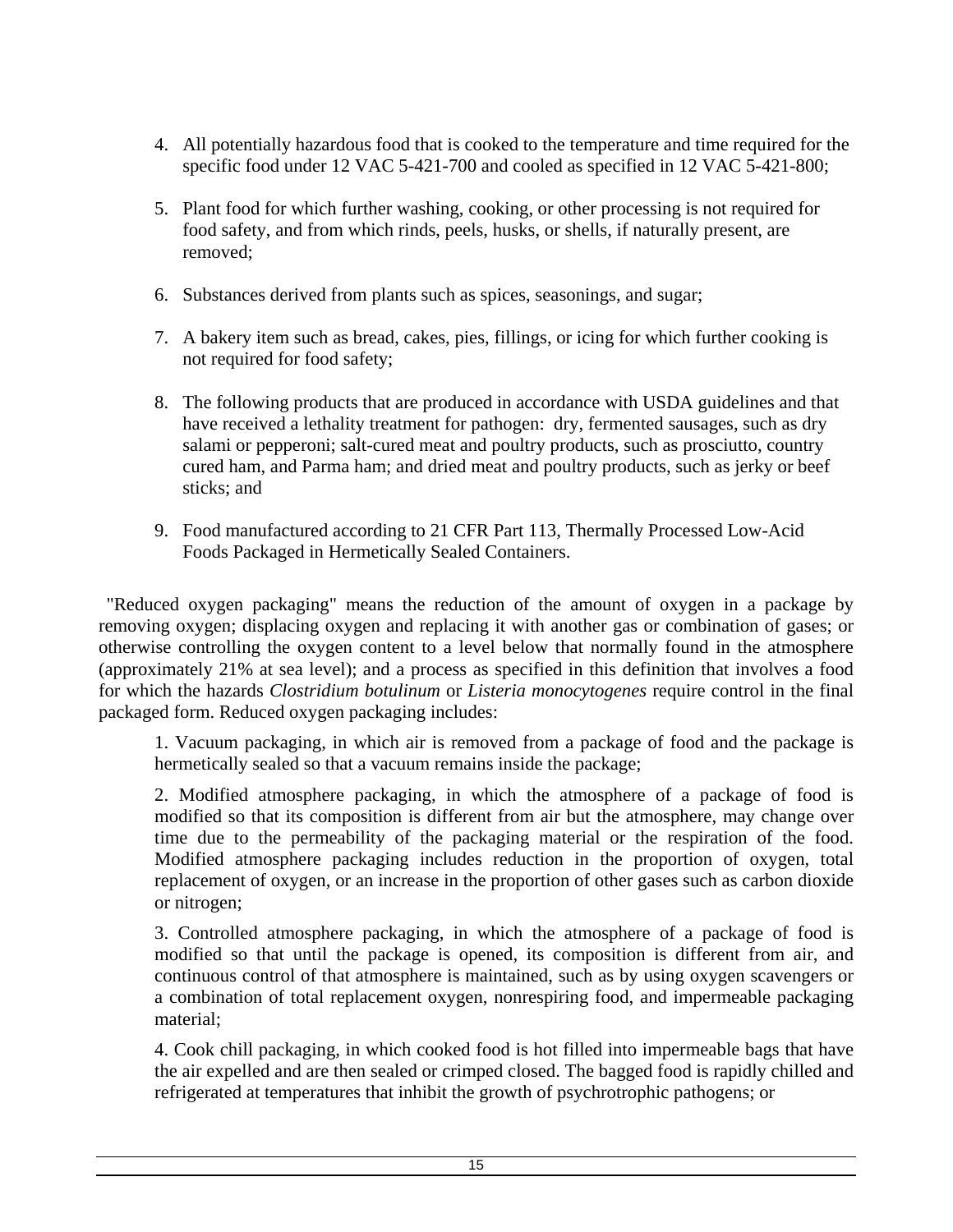5. Sous vide packaging, in which raw or partially cooked food is placed in a hermetically sealed, impermeable bag, cooked in the bag, rapidly chilled, and refrigerated at temperatures that inhibit the growth of psychrotrophic pathogens.

"Refuse" means solid waste not carried by water through the sewage system.

"Regulatory authority" means the Virginia Department of Agriculture and Consumer Services, the Virginia Department of Health or their authorized representative having jurisdiction over the food establishment.

 "Reminder" means a written statement concerning the health risk of consuming animal foods raw, undercooked, or without being processed to eliminate pathogens.

"Reservice" means the transfer of food that is unused and returned by a consumer after being served or sold and in the possession of the consumer, to another person.

 "Restrict" means to limit the activities of a food employee so that there is not risk of transmitting a disease that is transmissible through food and the food employee does not work with exposed food, clean equipment, utensils, linens, and unwrapped single-service or single-use articles.

 "Restricted egg" means any check, dirty egg, incubator reject, inedible, leaker, or loss as defined in 9 CFR Part 590

"Restricted use pesticide" means a pesticide product that contains the active ingredients specified in 40 CFR 152.175 (pesticides classified for restricted use) and that is limited to use by or under the direct supervision of a certified applicator.

 "Risk" means the likelihood that an adverse health effect will occur within a population as a result of a hazard in a food.

"Safe material" means an article manufactured from or composed of materials that shall not reasonably be expected to result, directly or indirectly, in their becoming a component or otherwise affecting the characteristics of any food; an additive that is used as specified in § 409 or 706 of the Federal Food, Drug, and Cosmetic Act; or other materials that are not additives and that are used in conformity with applicable regulations of the Food and Drug Administration.

"Sanitization" means the application of cumulative heat or chemicals on cleaned food contact surfaces that, when evaluated for efficacy, yield a reduction of five logs, which is equal to a 99.999% reduction, of representative disease microorganisms of public health importance.

"Sealed" means free of cracks or other openings that permit the entry or passage of moisture.

"Service animal" means an animal such as a guide dog, signal dog, or other animal individually trained to provide assistance to an individual with a disability.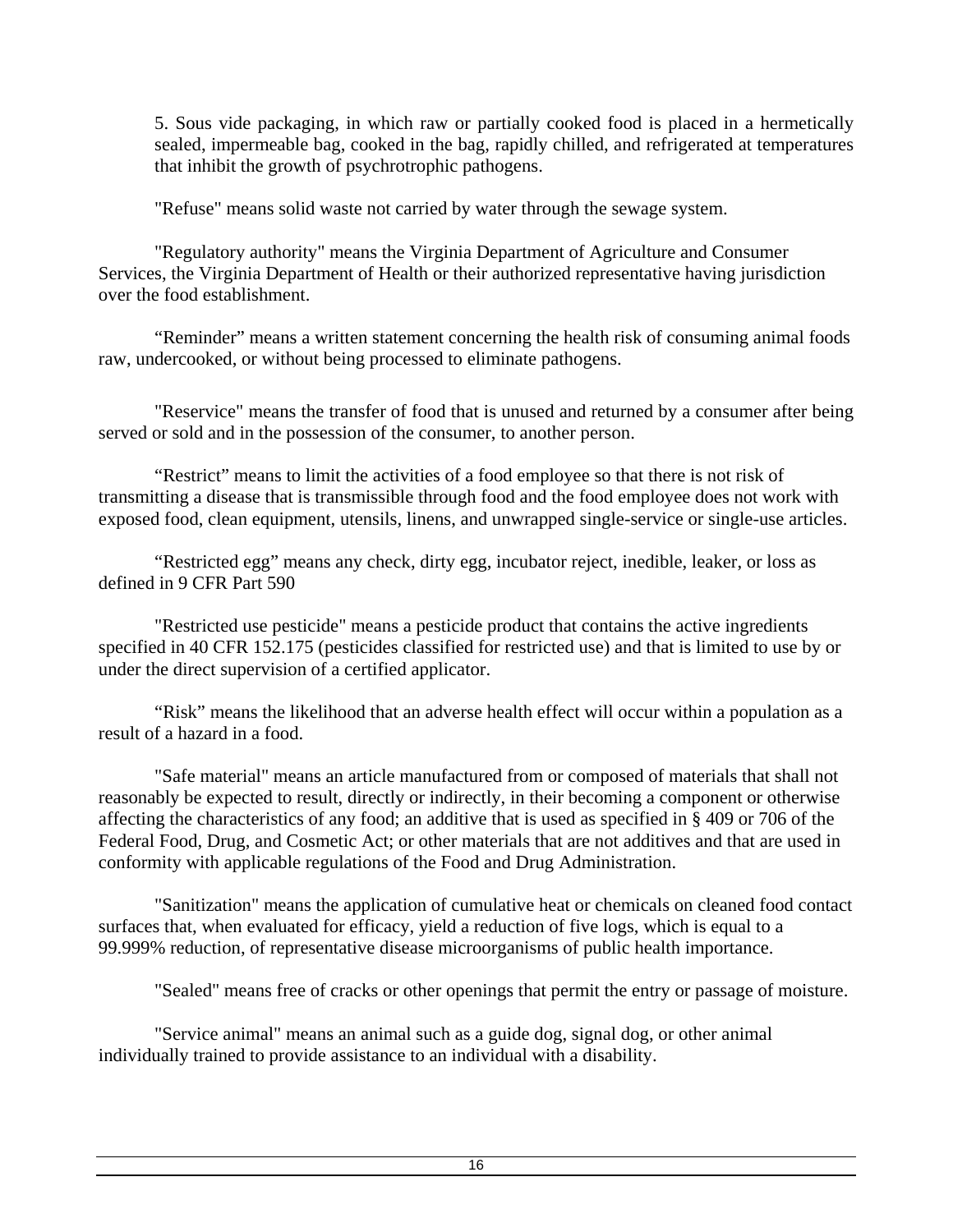"Servicing area" means an operating base location to which a mobile food establishment or transportation vehicle returns regularly for such things as vehicle and equipment cleaning, discharging liquid or solid wastes, refilling water tanks and ice bins, and boarding food.

"Sewage" means liquid waste containing animal or vegetable matter in suspension or solution and may include liquids containing chemicals in solution.

"Shellfish control authority" means a state, federal, foreign, or other government entity legally responsible for administering a program that includes certification of molluscan shellfish harvesters and dealers for interstate commerce such as the Virginia Department of Health Division of Shellfish Sanitation.

"Shellstock" means raw, in-shell molluscan shellfish.

 "Shiga toxin-producing Escherichia coli" (STEC) means any E. coli capable of producing Shiga toxins (also called verocytotoxins or "Shiga-like" toxins). Examples of serotypes of STEC include both O157 and non-O157 *E.coli*. Also see Enterohemorrhagic *Escherichia coli*.

"Shucked shellfish" means molluscan shellfish that have one or both shells removed.

"Single-service articles" means tableware, carry-out utensils, and other items such as bags, containers, placemats, stirrers, straws, toothpicks, and wrappers that are designed and constructed for one time, one person use after which they are intended for discard.

"Single-use articles" means utensils and bulk food containers designed and constructed to be used once and discarded. Single-use articles includes items such as wax paper, butcher paper, plastic wrap, formed aluminum food containers, jars, plastic tubs or buckets, bread wrappers, pickle barrels, ketchup bottles, and number 10 cans which do not meet the materials, durability, strength and cleanability specifications contained in 12 VAC 5-421-960, 12 VAC 5-421-1080, and 12 VAC 5- 421-1100 for multiuse utensils.

"Slacking" means the process of moderating the temperature of a food such as allowing a food to gradually increase from a temperature of  $-10^{\circ}F (-23^{\circ}C)$  to  $25^{\circ}F (-4^{\circ}C)$  in preparation for deep-fat frying or to facilitate even heat penetration during the cooking of previously block-frozen food such as spinach.

"Smooth" means a food-contact surface having a surface free of pits and inclusions with a cleanability equal to or exceeding that of (100 grit) number three stainless steel; a nonfood-contact surface of equipment having a surface equal to that of commercial grade hot-rolled steel free of visible scale; and a floor, wall, or ceiling having an even or level surface with no roughness or projections that render it difficult to clean.

"Substantial compliance" shall mean that details of equipment or structure design or construction and/or food preparation, handling, storage, transportation and/or cleaning procedures will not substantially affect health consideration or performance of the facility or its employees.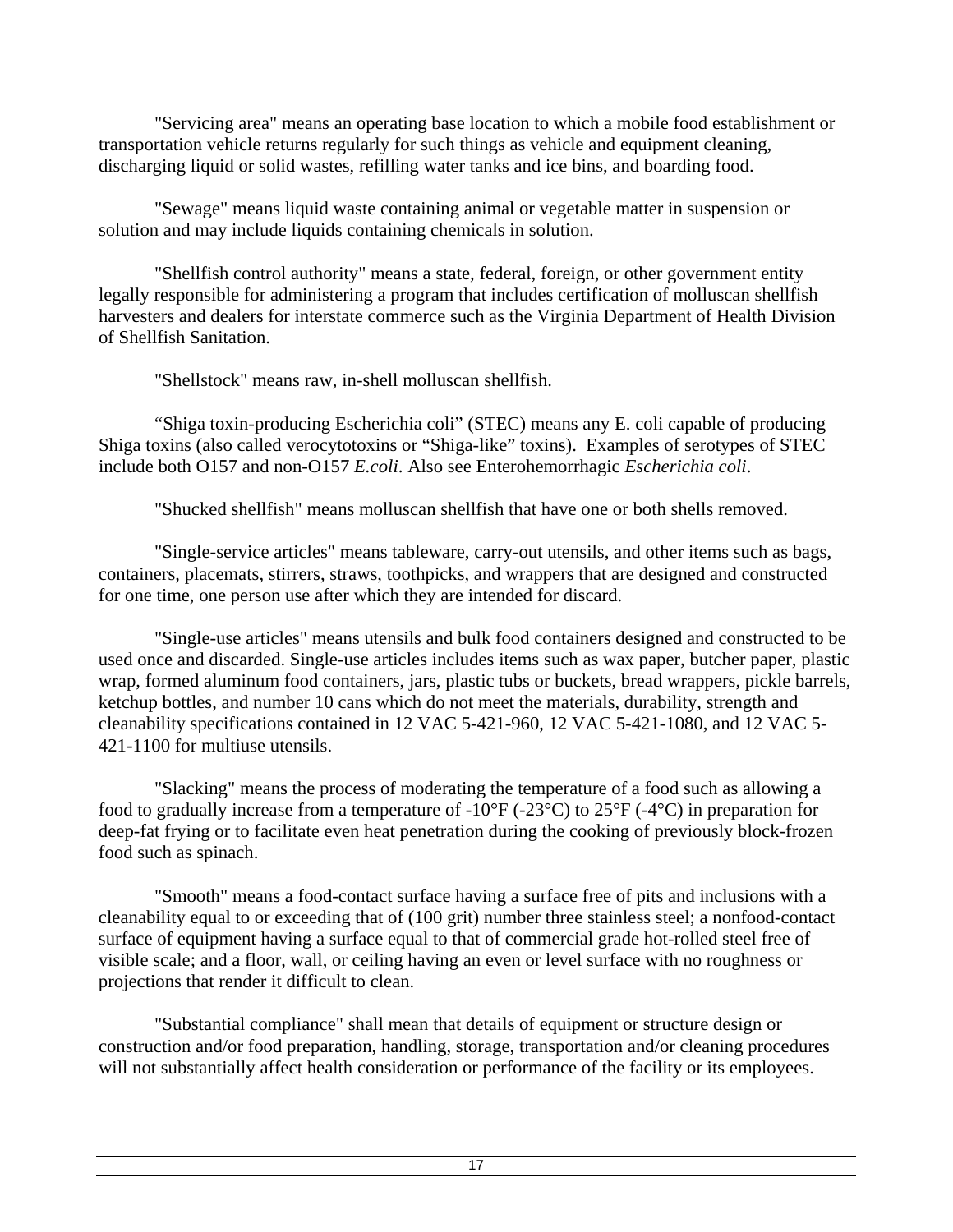"Tableware" means eating, drinking, and serving utensils for table use such as flatware including forks, knives, and spoons; hollowware including bowls, cups, serving dishes, tumblers; and plates.

"Temperature measuring device" means a thermometer, thermocouple, thermistor, or other device that indicates the temperature of food, air, or water.

"Temporary food establishment" means a food establishment that operates for a period of no more than 14 consecutive days in conjunction with a single event or celebration.

"USDA" means the U.S. Department of Agriculture.

"Utensil" means a food-contact implement or container used in the storage, preparation, transportation, dispensing, sale, or service of food, such as kitchenware or tableware that is multiuse, single service, or single use; gloves used in contact with food; temperature sensing probes of food temperature measuring devices and probe-type price or identification tags used in contact with food.

"Variance" means a written document issued by the regulatory authority that authorizes a modification or waiver of one or more requirements of this chapter if, in the opinion of the regulatory authority, a health hazard or nuisance will not result from the modification or waiver.

"Vending machine" means a self-service device that, upon insertion of a coin, paper currency, token, card, or key, or by optional manual operation, dispenses unit servings of food in bulk or in packages without the necessity of replenishing the device between each vending operation.

"Vending machine location" means the room, enclosure, space, or area where one or more vending machines are installed and operated and includes the storage and servicing areas on the premises that are used in conjunction with the vending machines.

"Warewashing" means the cleaning and sanitizing of food-contact surfaces of equipment and utensils.

"Whole-muscle, intact beef" means whole muscle beef that is not injected, mechanically tenderized, reconstructed, or scored and marinated, from which beef steaks may be cut.

Article 2

### Purpose and Administration

<span id="page-31-0"></span>12 VAC 5-421-20. (Reserved.)

<span id="page-31-1"></span>12 VAC 5-421-30. Purpose.

This chapter has been promulgated by the State Board of Health to specify the following requirements to protect public health: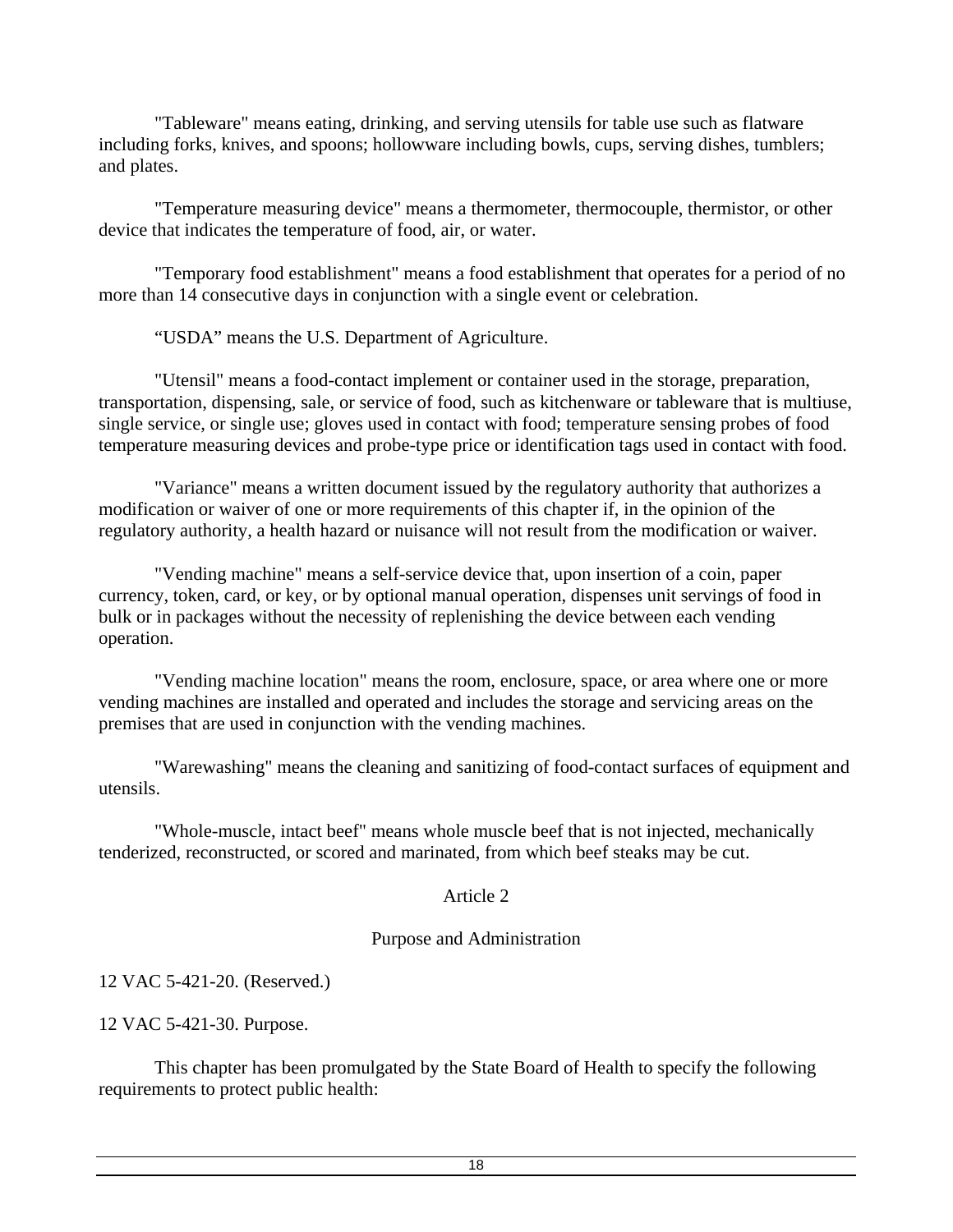1. A procedure for obtaining a license (permit);

2. Criteria for assuring the safe preparation, handling, protection and/or temperature control for food;

3. Criteria for the safe and sanitary maintenance, storage, operation and use of equipment;

4. Requirements that food establishments be connected to, and use an approved water supply and sewage disposal system;

5. Requirements for toilet and cleansing facilities for employees and customers;

6. Criteria for vector and pest control;

7. Requirements for the sanitary maintenance and use of food establishment's physical plant;

8. Requirements for appropriate lighting and ventilation not otherwise provided for in the Uniform Statewide Building Code; and

9. A classification system for food establishments.

<span id="page-32-0"></span>12 VAC 5-421-40. Administration of regulation.

This chapter is administered by the following:

1. The State Board of Health, hereinafter referred to as the board, has responsibility to promulgate, amend and repeal regulations necessary to protect the public health.

2. The State Health Commissioner, hereinafter referred to as the commissioner, is the chief executive officer of the State Department of Health. The commissioner has the authority to act within the scope of regulations promulgated by the board and for the board when it is not in session.

3. The district or local health director, hereinafter referred to as the director, is responsible for the permitting and inspection of food establishments located within the director's district and for assuring compliance with this part. The director is the duly designated officer or agent of the commissioner.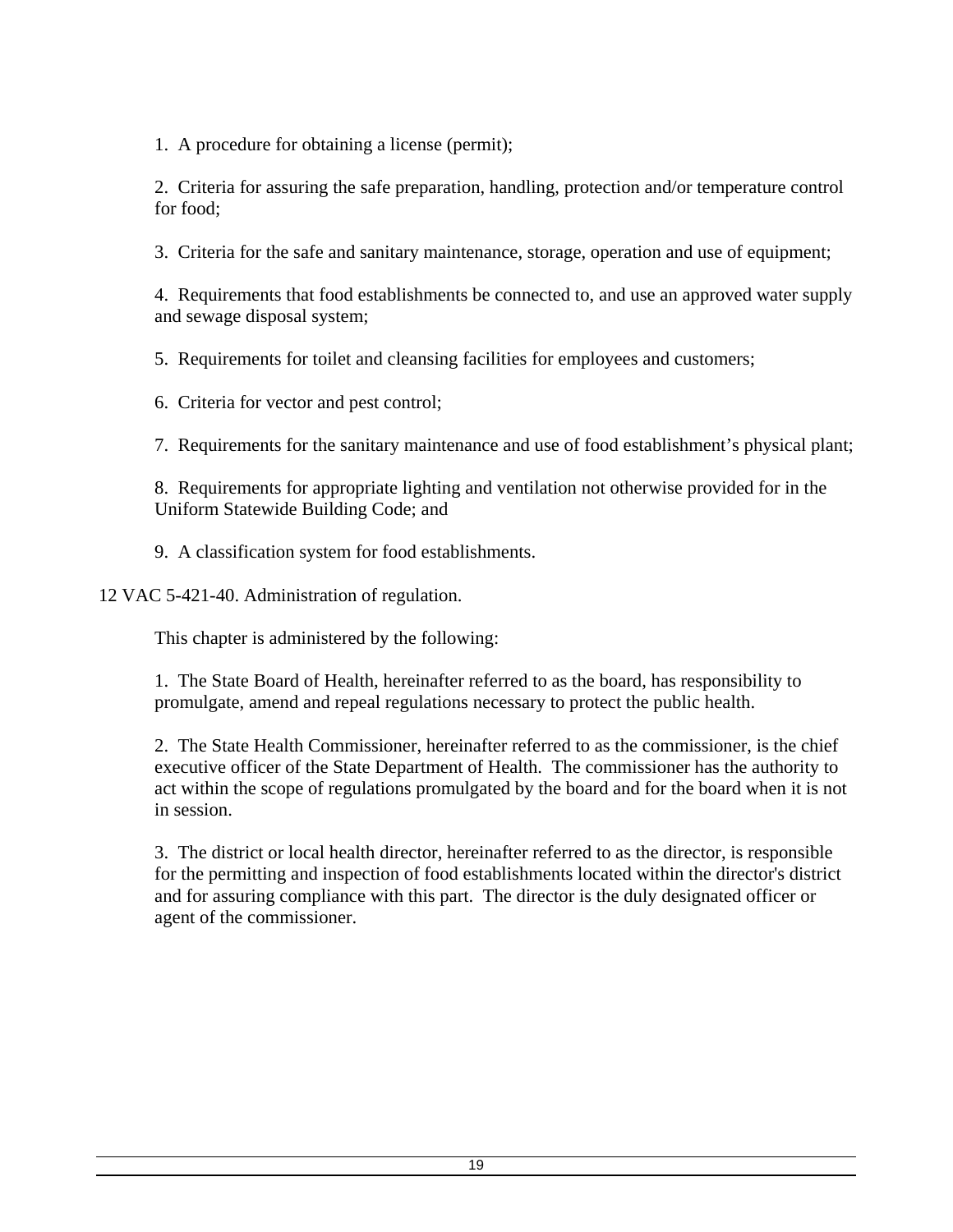### PART II

#### MANAGEMENT AND PERSONNEL

#### Article 1

#### Supervision

<span id="page-33-0"></span>12 VAC 5-421-50. Assignment of responsibility.**\***

1. Except as specified in subdivision 2 of this section, the permit holder shall be the person in charge or shall designate a person in charge and shall ensure that a person in charge is present at the food establishment during all hours of operation.

2. In a food establishment with two or more separately permitted departments that are the legal responsibility of the same permit holder and that are located on the same premises, the permit holder may, during specific time periods when food is not being prepared, packaged, or served, designate a single person in charge who is present on the premises during all hours of operation, and who is responsible for each separately permitted food establishment on the premises.

<span id="page-33-1"></span>12 VAC 5-421-60. Demonstration of knowledge.**\***

Based on the risks of foodborne illness inherent to the food operation, during inspections and upon request the person in charge shall demonstrate to the regulatory authority knowledge of foodborne disease prevention, and the requirements of these regulations. The person in charge shall demonstrate this knowledge by:

1. Complying with the Food Regulations by having no violations of critical items during the current inspection;

2. Being a certified food protection manager who has shown proficiency of required information through passing a test that is part of an accredited program; or

3. Responding correctly to the environmental specialist's questions as they relate to the specific food operation. The areas of operation may include:

a. Describing the relationship between the prevention of foodborne disease and the personal hygiene of a food employee;

b. Explaining the responsibility of the person in charge for preventing the transmission of foodborne disease by a food employee who has a disease or medical condition that may cause foodborne disease;

c. Describing the symptoms associated with the diseases that are transmissible through food;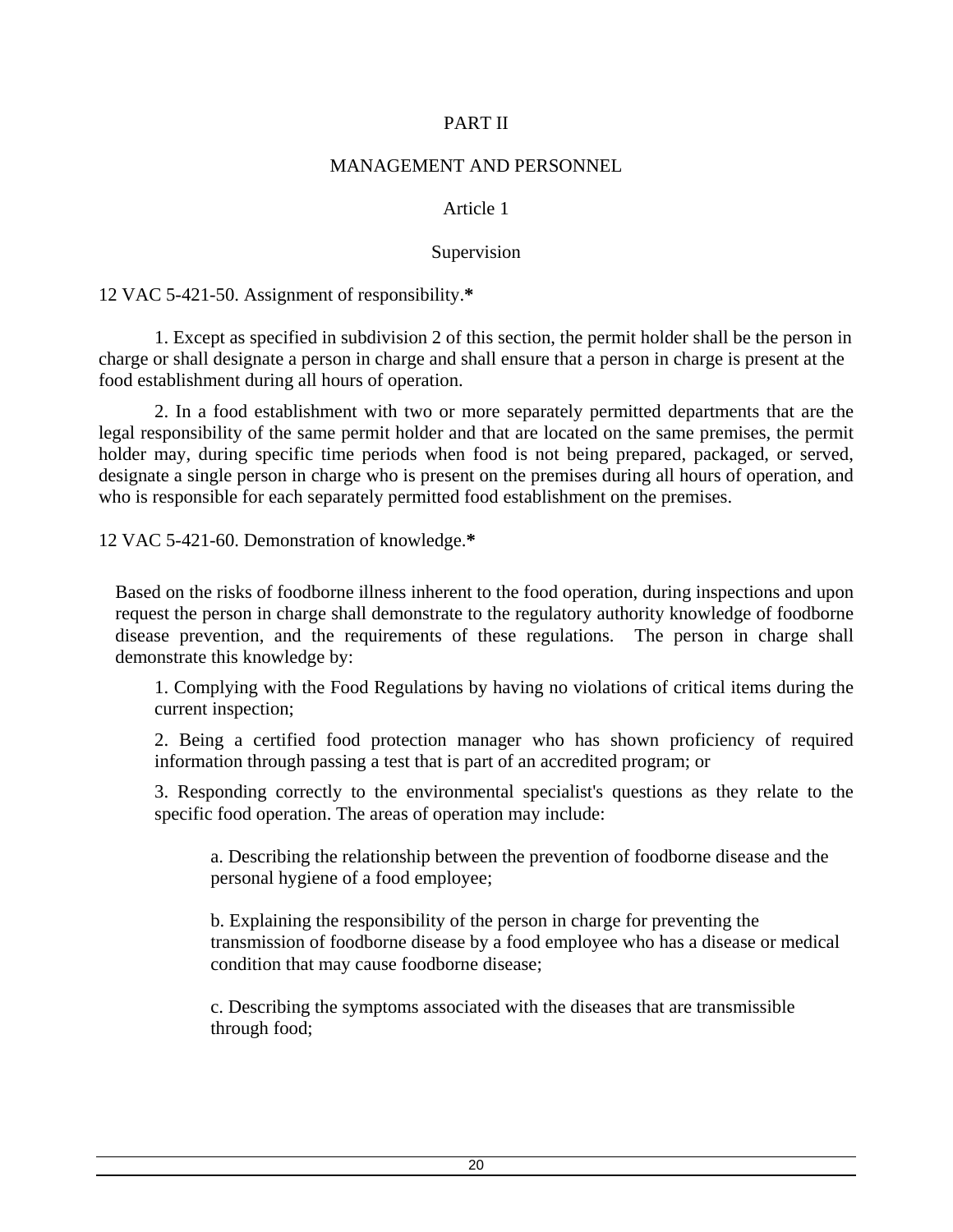d. Explaining the significance of the relationship between maintaining the time and temperature of potentially hazardous food (time/temperature control for safety food) and the prevention of foodborne illness;

e. Explaining the hazards involved in the consumption of raw or undercooked meat, poultry, eggs, and fish;

f. Stating the required food temperatures and times for safe cooking of potentially hazardous food (time/temperature control for safety food) including meat, poultry, eggs, and fish;

g. Stating the required temperatures and times for the safe refrigerated storage, hot holding, cooling, and reheating of potentially hazardous food (time/temperature control for safety food);

h. Describing the relationship between the prevention of foodborne illness and the management and control of the following:

- (1) Cross contamination,
- (2) Hand contact with ready-to-eat foods,
- (3) Handwashing, and
- (4) Maintaining the food establishment in a clean condition and in good repair;

i. Describing the foods identified as major food allergens and the symptoms that a major food allergen could cause in a sensitive individual who has an allergic reaction

j. Explaining the relationship between food safety and providing equipment that is:

(1) Sufficient in number and capacity, and

(2) Properly designed, constructed, located, installed, operated, maintained, and cleaned;

k. Explaining correct procedures for cleaning and sanitizing utensils and food-contact surfaces of equipment;

l. Identifying the source of water used and measures taken to ensure that it remains protected from contamination such as providing protection from backflow and precluding the creation of cross connections;

m. Identifying poisonous or toxic materials in the food establishment and the procedures necessary to ensure that they are safely stored, dispensed, used, and disposed of according to law;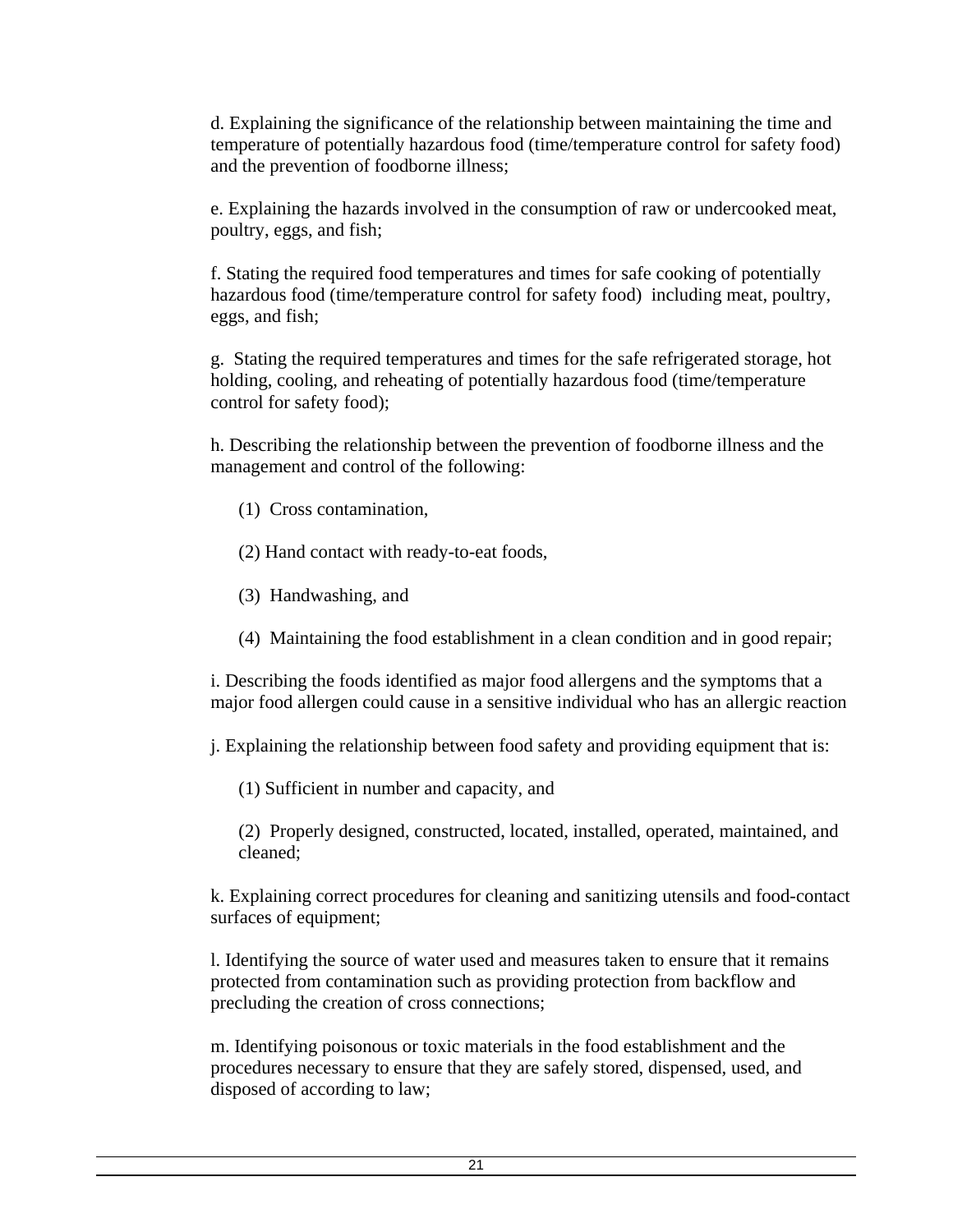n. Identifying control points in the operation from purchasing through sale or service that may contribute to the transmission of foodborne illness and explaining steps taken to ensure that the points are controlled in accordance with the requirements of this chapter;

o. Explaining the details of how the person in charge and food employees comply with a HACCP plan if such a plan is a voluntary agreement between the regulatory authority and the establishment; and

p. Explaining the responsibilities, rights, and authorities assigned by this chapter to the:

(1) Food employee,

(2) Person in charge,

(3) Regulatory authority; and

q. Explaining how the person in charge, food employees, and conditional employees comply with reporting responsibilities and the exclusion or restriction of food employees.

<span id="page-35-0"></span>12 VAC 5-421-70. Duties of person in charge.

The person in charge shall ensure that:

1. Food establishment operations are not conducted in a private home or in a room used as living or sleeping quarters as specified under 12 VAC 5-421-2990;

2. Persons unnecessary to the food establishment operation are not allowed in the food preparation, food storage, or warewashing areas, except that brief visits and tours may be authorized by the person in charge if steps are taken to ensure that exposed food; clean equipment, utensils, and linens; and unwrapped single-service and single-use articles are protected from contamination;

3. Employees and other persons such as delivery and maintenance persons and pesticide applicators entering the food preparation, food storage, and warewashing areas comply with these regulations;

4. Employees are effectively cleaning their hands, by routinely monitoring the employees' handwashing;

5. Employees are visibly observing foods as they are received to determine that they are from approved sources, delivered at the required temperatures, protected from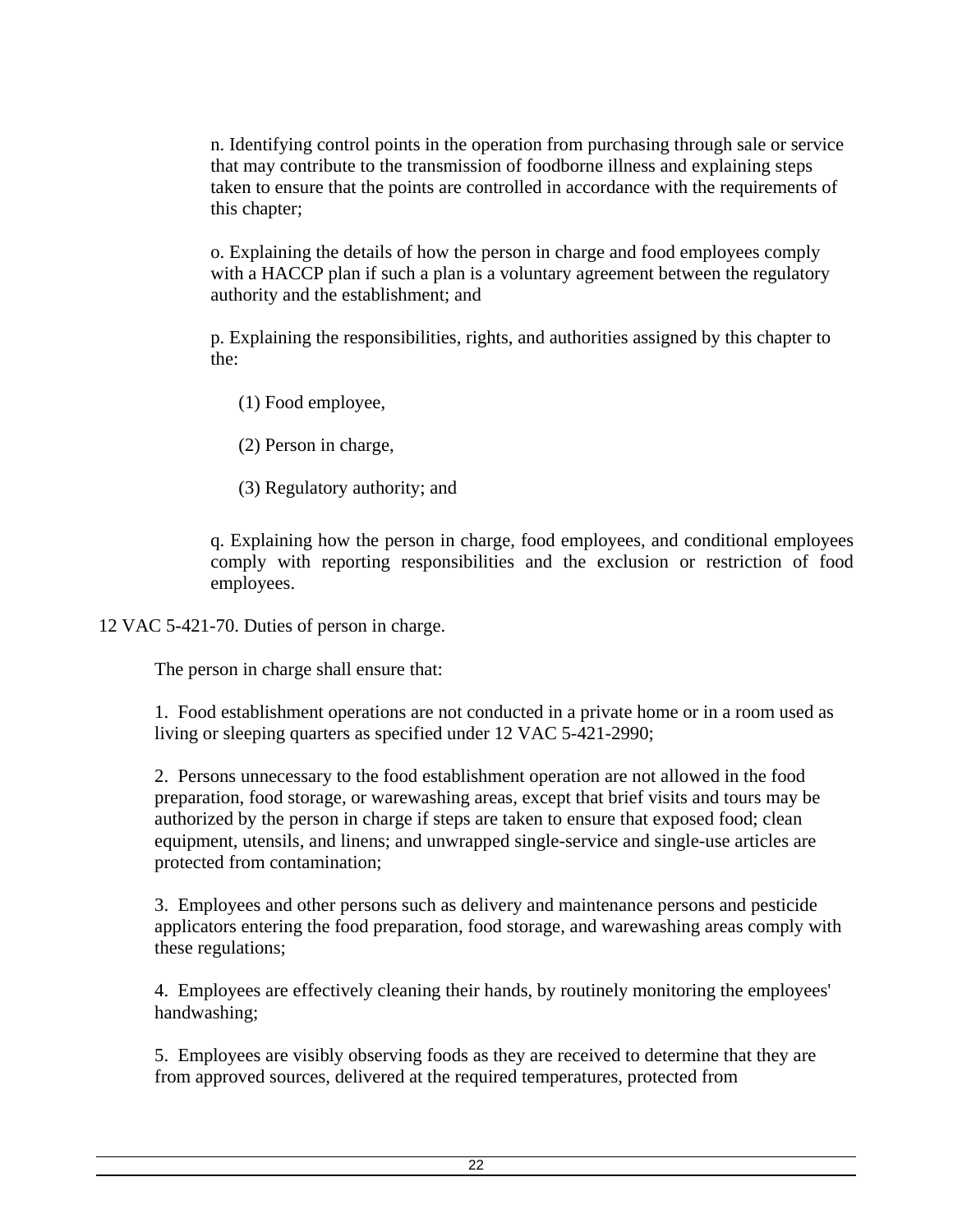contamination, unadulterated, and accurately presented, by routinely monitoring the employees' observations and periodically evaluating foods upon their receipt;

6. Employees are properly cooking potentially hazardous food, being particularly careful in cooking those foods known to cause severe foodborne illness and death, such as eggs and comminuted meats, through daily oversight of the employees' routine monitoring of the cooking temperatures;

7. Employees are using proper methods to rapidly cool potentially hazardous foods that are not held hot or are not for consumption within four hours, through daily oversight of the employees' routine monitoring of food temperatures during cooling;

8. Consumers who order raw or partially cooked ready-to-eat foods of animal origin are informed as specified under 12VAC5-421-930 that the food is not cooked sufficiently to ensure its safety;

9. Employees are properly sanitizing cleaned multiuse equipment and utensils before they are reused, through routine monitoring of solution temperature and exposure time for hot water sanitizing, and chemical concentration, pH, temperature, and exposure time for chemical sanitizing;

10. Consumers are notified that clean tableware is to be used when they return to selfservice areas such as salad bars and buffets;

11. Except when approval is obtained from the regulatory authority as specified in 12VAC5- 421-450 D, employees are preventing cross-contamination of ready-to-eat food with bare hands by properly using suitable utensils such as deli tissue, spatulas, tongs, single-use gloves, or dispensing equipment; and

12. Employees are properly trained in food safety as it relates to their assigned duties; and

13. Food employees and conditional employees are informed of their responsibility to report in accordance with law, to the person in charge, information about their health and activities as they relate to diseases that are transmissible through food, as specified under 12VAC5- 421-80.

## Article 2

## Employee Health

12 VAC 5-421-80. Responsibility of permit holder, person in charge, and conditional employees.**\***

A. The permit holder shall require food employees and conditional employees to report to the person in charge information about their health and activities as they relate to diseases that are transmissible through food. A food employee or conditional employee shall report the information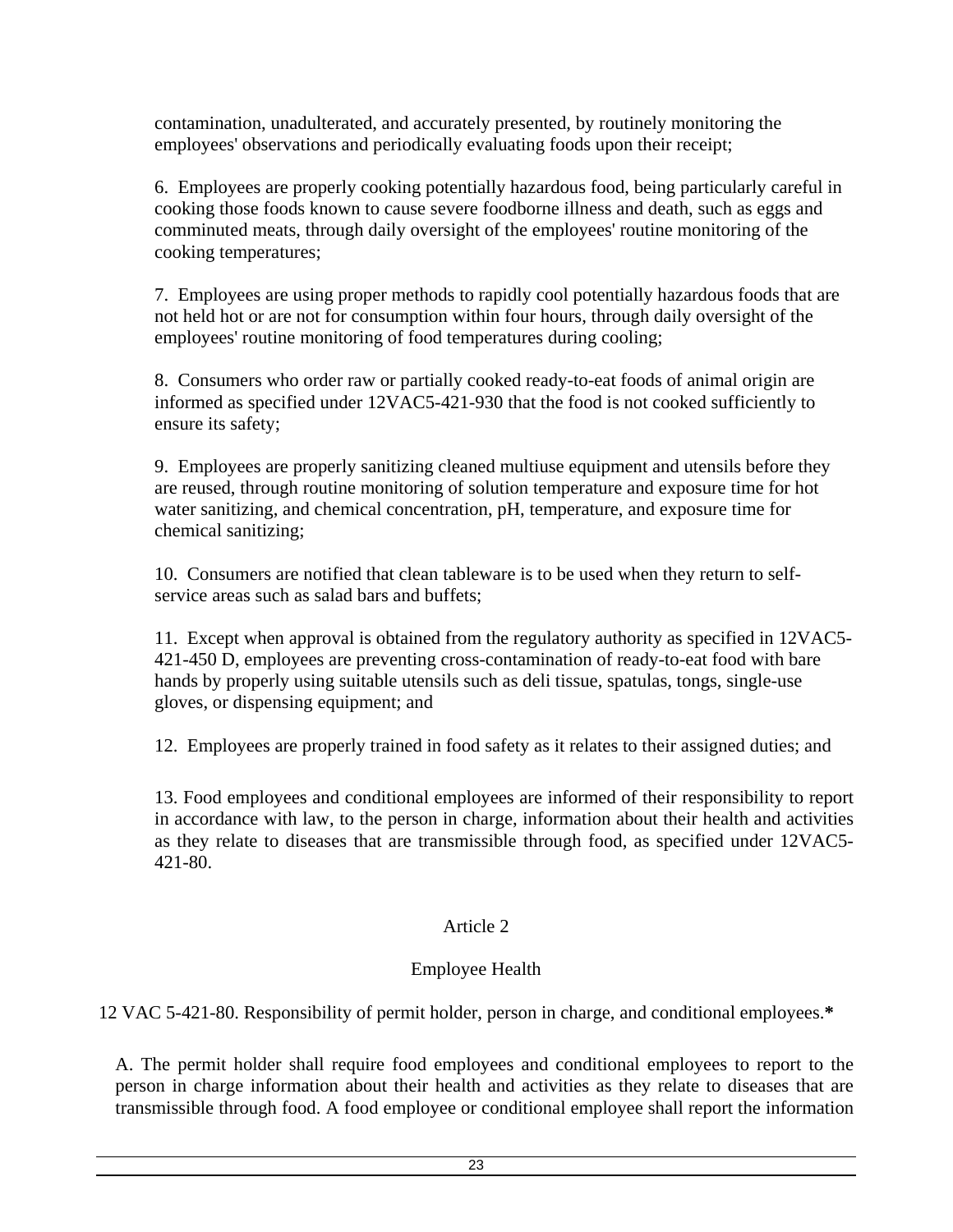in a manner that allows the person in charge to reduce the risk of foodborne disease transmission, including providing necessary additional information, such as the date of onset of symptoms and an illness, or of a diagnosis without symptoms, if the food employee or conditional employee:

- 1. Has any of the following symptoms:
	- a. Vomiting;
	- b. Diarrhea;
	- c. Jaundice;
	- d. Sore throat with fever; or
	- e. A lesion containing pus such as a boil or infected wound that is open or draining and is:

(1) On the hands or wrists, unless an impermeable cover such as a finger cot or stall protects the lesion and a single-use glove is worn over the impermeable cover;

(2) On exposed portions of the arms, unless the lesion is protected by an impermeable cover; or

(3) On other parts of the body, unless the lesion is covered by a dry, durable, tight-fitting bandage;

- 2. Has an illness diagnosed by a health practitioner due to:
	- a. Norovirus;
	- b. Hepatitis A virus;
	- c. Shigella spp.;
	- d. Enterohemorrhagic or Shiga-toxin producing Escherichia coli; or
	- e. Salmonella Typhi;

3. Had a previous illness, diagnosed by a health practitioner, within the past three months due to Salmonella Typhi, without having received antibiotic therapy, as determined by a health practitioner;

4. Has been exposed to, or is the suspected source of, a confirmed disease outbreak, because the food employee or conditional employee consumed or prepared food implicated in the outbreak, or consumed food at an event prepared by a person who is infected or ill with:

a. Norovirus within the past 48 hours of the last exposure;

b. Enterohemorrhagic or Shiga-toxin producing Escherichia coli, or Shigella spp. within the past three days of the last exposure;

c. Salmonella Typhi within the past 14 days of the last exposure; or

d. Hepatitis A virus within the past 30 days of the last exposure; or

5. Has been exposed by attending or working in a setting where there is a confirmed disease outbreak, or living in the same household as, and has knowledge about an individual who works or attends a setting where there is a confirmed disease outbreak, or living in the same household as, and has knowledge about, and individual diagnosed with an illness caused by: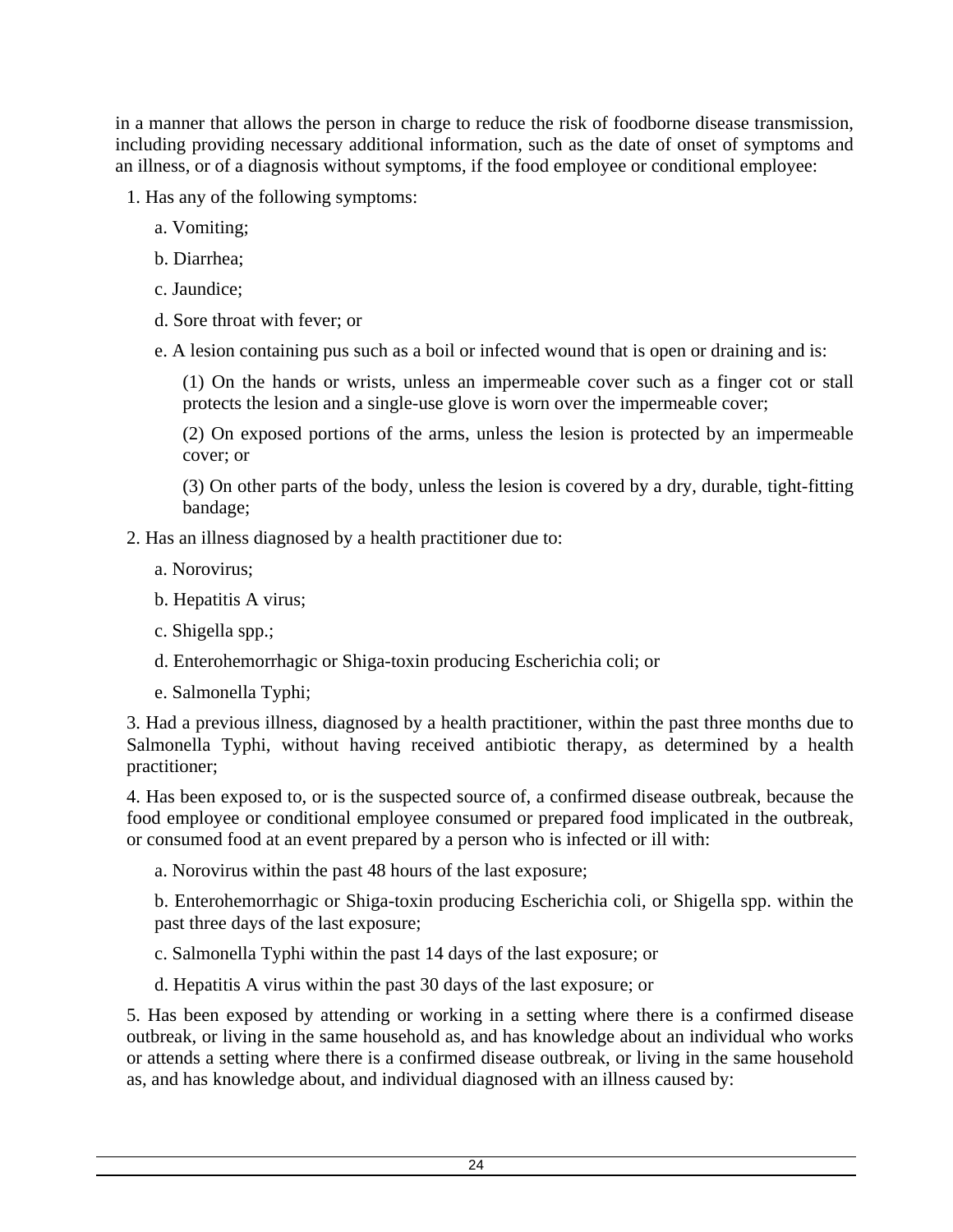a. Norovirus within the past 48 hours of exposure;

b. Enterohemorragic or Shiga-toxin producing Escherichia coli or Shigella spp. within the past three days of the last exposure;

c. Salmonella Typhi within the past 14 days of the last exposure; or

d. Hepatitis A virus within the past 30 days of the last exposure.

B. The person in charge shall notify the regulatory authority when a food employee is:

1. Jaundiced; or

2. Diagnosed with an illness due to a pathogen as specified under subdivision A 2 a through e of this section.

C. The person in charge shall ensure that a conditional employee:

1. Who exhibits or reports a symptom, or who reports a diagnosed illness as specified under subdivision A 2 a through e of this section, is prohibited from becoming a food employee until the conditional employee meets the criteria for the specific symptoms or diagnosed illness as specified under 12VAC5-421-100; and

2. Who will work as a food employee in a food establishment that serves a highly susceptible population and reports a history of exposure as specified under subdivision A 4 through 5 of this section, is prohibited from becoming a food employee until the conditional employee meets the criteria specified under subdivision 9 of 12VAC5-421-100.

D. The person in charge shall ensure that a food employee who exhibits or reports a symptom, or who reports a diagnosed illness or history of exposure as specified under subdivision A 1 through 5 of this section is:

1. Excluded as specified under subdivisions 1 through 3 of 12VAC5-421-90, and subdivisions D 1, E 1, F 1, or G 1 of 12VAC5-421-90 and in compliance with the provisions specified under subdivision 1 through 7 of 12VAC5-421-100; or

2. Restricted as specified under subdivisions 4 b, 5 b, 6 b, or 7 b of 12VAC5-421-90, or subdivisions 8 or 9 of 12VAC5-421-90 and in compliance with the provisions specified under subdivisions 4 through 9 of 12VAC5-421-100.

E. A food employee or conditional employee shall report to the person in charge the information as specified under subsection A of this section.

F. A food employee shall:

1. Comply with an exclusion as specified under subdivisions 1 through 3 of 12VAC5-421-90 and subdivisions 4 a, 5 a, 6 a, or 7 a of 12VAC5-421-90 and with the provisions specified under subdivisions 1 through 7 of 12VAC5-421-100; or

2. Comply with a restriction as specified under subdivisions 4 b, 5 b, 6 b, or 7 b of 12VAC5- 421-90, or subdivisions 8 or 9 of 12VAC5-421-90 and comply with the provisions specified under subdivisions 4 through 9 of 12VAC5-421-100.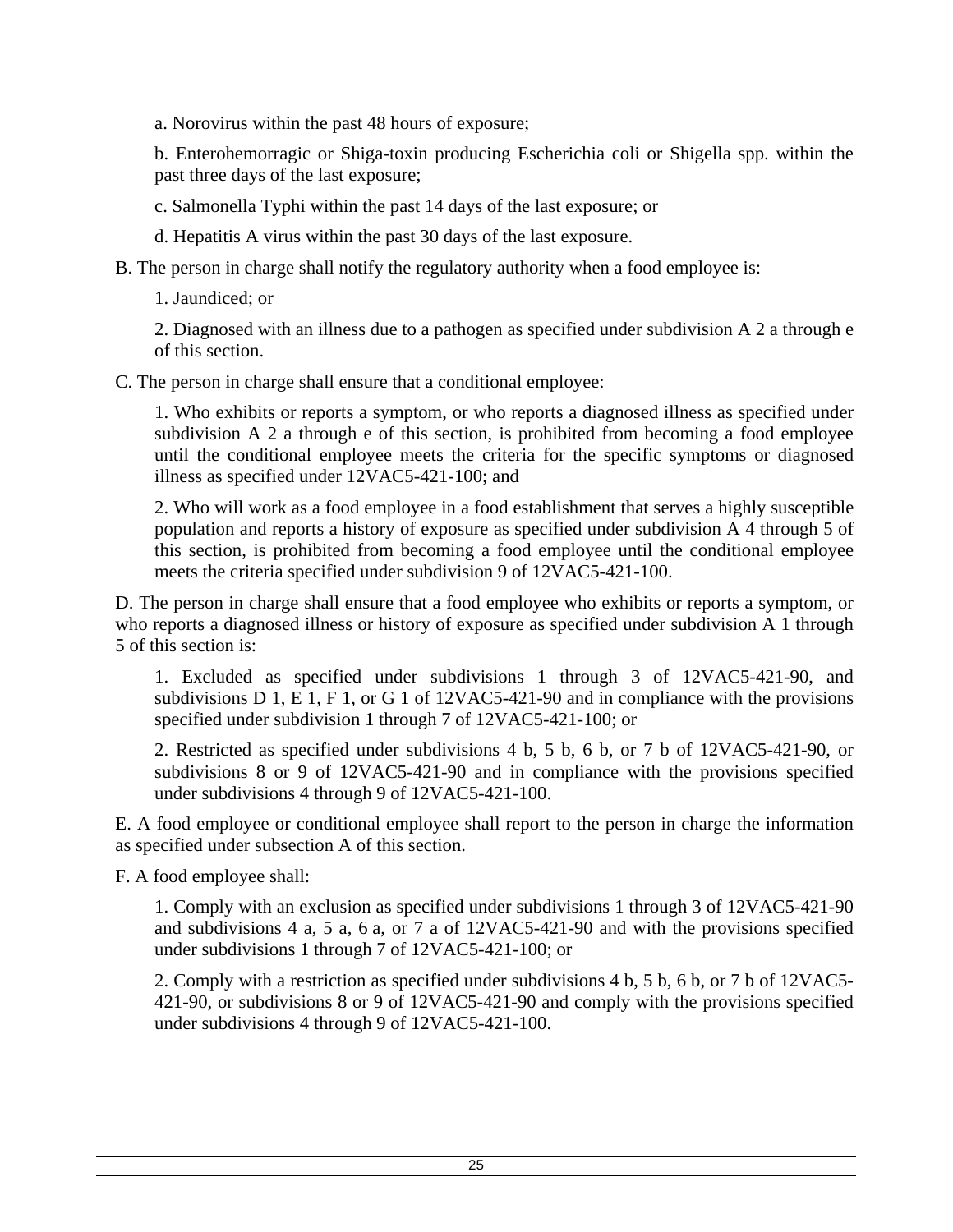12 VAC 5-421-90. Exclusions and restrictions.**\***

The person in charge shall exclude or restrict a food employee from a food establishment in accordance with the following:

1. Except when the symptom is from a noninfectious condition, exclude a food employee if the food employee is:

a. Symptomatic with vomiting or diarrhea; or

b. Symptomatic with vomiting or diarrhea and diagnosed with an infection from Norovirus, Shigella spp., or Enterohemorrhagic or Shiga-toxin producing Escherichia coli.

2. Exclude a food employee who is:

a. Jaundiced and the onset of jaundice occurred within the last seven calendar days, unless the food employee provides to the person in charge written medical documentation from a health practitioner specifying that the jaundice is not caused by Hepatitis A virus or other fecal-orally transmitted infection;

b. Diagnosed with an infection from Hepatitis A virus within 14 calendar days from the onset of any illness symptoms, or within seven calendar days of the onset of jaundice; or

c. Diagnosed with an infection from Hepatitis A virus without developing symptoms.

3. Exclude a food employee who is diagnosed with an infection from Salmonella Typhi, or reports a previous infection with Salmonella Typhi within the past three months as specified in 12VAC5- 421-80 A 3.

4. If a food employee is diagnosed with an infection from Norovirus and is asymptomatic:

a. Exclude the food employee who works in a food establishment serving a highly susceptible population; or

b. Restrict the food employee who works in a food establishment not serving a highly susceptible population.

5. If a food employee is diagnosed with an infection from Shigella spp. and is asymptomatic:

a. Exclude the food employee who works in a food establishment serving a highly susceptible population; or

b. Restrict the food employee who works in a food establishment not serving a highly susceptible population.

6. If a food employee is diagnosed with an infection from Enterohemorrhagic or Shiga-toxin producing E.coli, and is asymptomatic:

a. Exclude the food employee who works in a food establishment serving a highly susceptible population; or

b. Restrict the food employee who works in a food establishment not serving a highly susceptible population.

7. If a food employee is ill with symptoms of acute onset of sore throat with fever: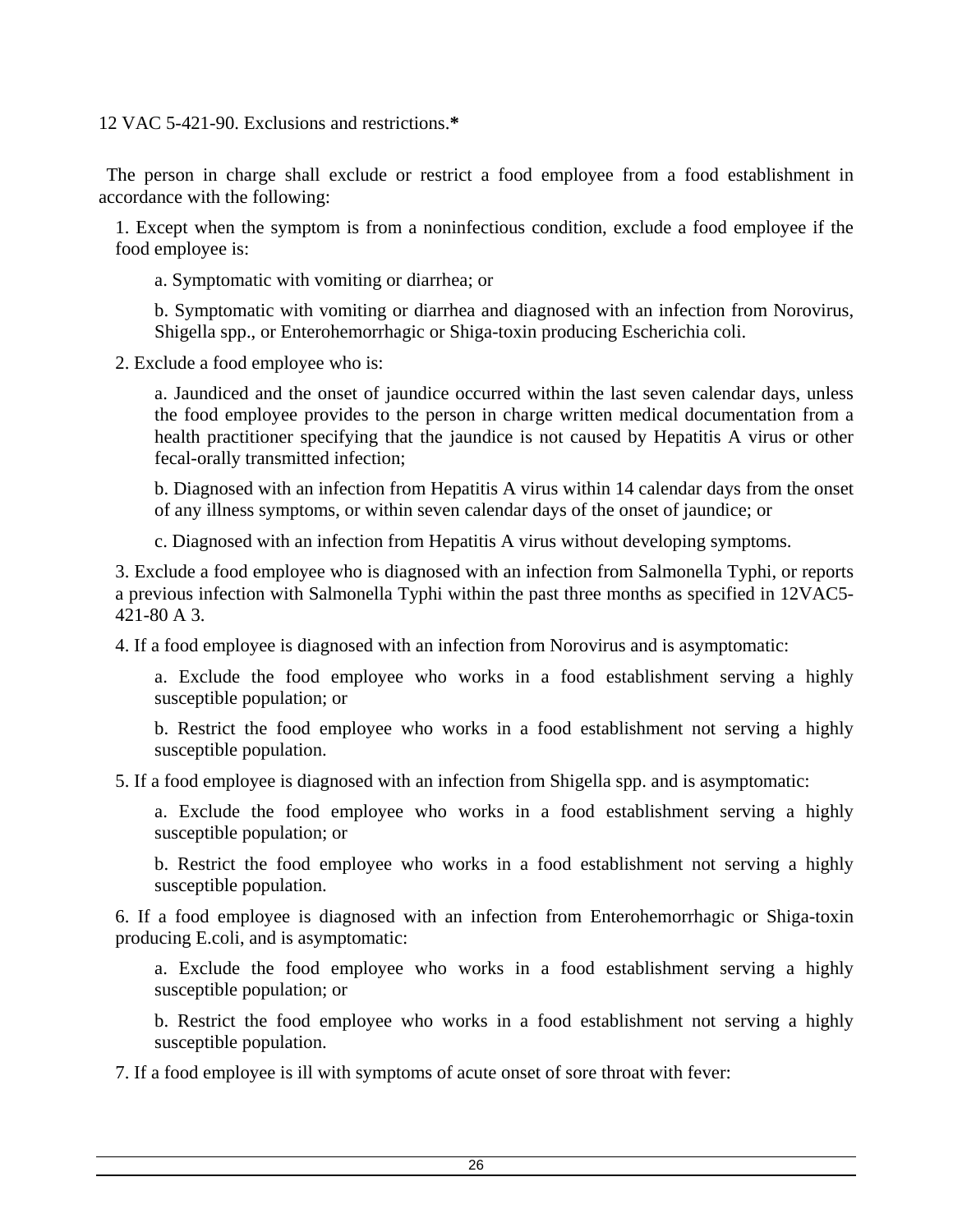a. Exclude the food employee who works in a food establishment serving a highly susceptible population; or

b. Restrict the food employee who works in a food establishment not serving a highly susceptible population.

8. If a food employee is infected with a skin lesion containing pus such as a boil or infected wound that is open or draining and not properly covered as specified under 12VAC5-421-80 A 1 e, restrict the food employee.

9. If a food employee is exposed to a foodborne pathogen as specified under 12VAC5-421-80 A 4 or 5, restrict the food employee who works in a food establishment serving a highly susceptible population.

12 VAC 5-421-100. Removal, adjustment, or retention of exclusions and restrictions.

The person in charge shall adhere to the following conditions when removing, adjusting, or retaining the exclusion or restriction of a food employee:

1. Except when a food employee is diagnosed with an infection from Hepatitis A virus or Salmonella Typhi:

a. Reinstate a food employee who was excluded as specified under subdivision 1 a of 12VAC5-421-90 if the food employee:

(1) Is asymptomatic for at least 24 hours; or

(2) Provides to the person in charge written medical documentation from a health practitioner that states the symptom is from a noninfectious condition.

b. If a food employee was diagnosed with an infection from Norovirus and excluded as specified under subdivision 1 b of 12VAC5-421-90:

(1) Restrict the food employee, who is asymptomatic for at least 24 hours and works in a food establishment not serving a highly susceptible population until the conditions for reinstatement as specified in subdivision 4 a or b of this section are met; or

(2) Retain the exclusion for the food employee, who is asymptomatic for at least 24 hours and works in a food establishment that serves a highly susceptible population, until the conditions for reinstatement as specified in subdivision 4 a or b of this section are met.

c. If a food employee was diagnosed with an infection from Shigella spp. and excluded as specified under subdivision 1 b of 12VAC5-421-90:

(1) Restrict the food employee, who is asymptomatic, for at least 24 hours and works in a food establishment not serving a highly susceptible population, until the conditions for reinstatement as specified in subdivision 5 a or b of this section are met; or

(2) Retain the exclusion for the food employee, who is asymptomatic for at least 24 hours and works in a food establishment that serves a highly susceptible population,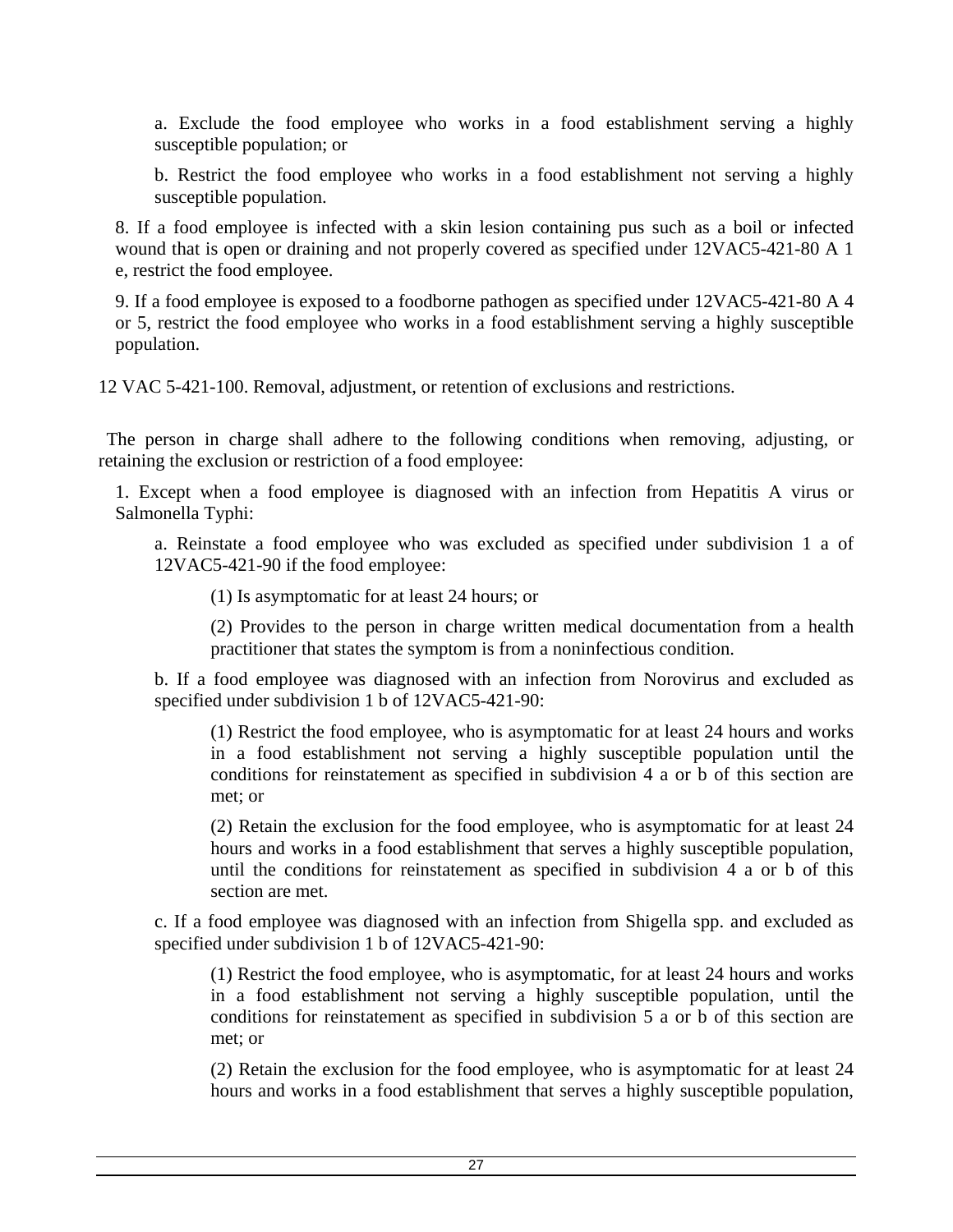until the conditions for reinstatement as specified in subdivision 5 a or b, or 5 a and 1 c (1) of this section are met.

d. If a food employee was diagnosed with an infection from Enterohemorrhagic or Shigatoxin producing Escherichia coli and excluded as specified under subdivision 1 b of  $12VAC5-421-90$ 

(1) Restrict the food employee, who is asymptomatic for at least 24 hours and works in a food establishment not serving a highly susceptible population, until the conditions for reinstatement as specified in subdivision 6 a or b of this section are met; or

(2) Retain the exclusion for the food employee, who is asymptomatic for at least 24 hours and works in a food establishment that serves a highly susceptible population, until the conditions for reinstatement as specified in subdivision 6 a or b are met.

2. Reinstate a food employee who was excluded as specified under subdivision 2 of 12VAC5-421- 90 if the person in charge obtains approval from the regulatory authority and one of the following conditions is met:

a. The food employee has been jaundiced for more than seven calendar days;

b. The anicteric food employee has been symptomatic with symptoms other than jaundice for more than 14 calendar days; or

c. The food employee provides to the person in charge written medical documentation from a health practitioner stating that the food employee is free of a Hepatitis A virus infection.

3. Reinstate a food employee who was excluded as specified under subdivision 3 of 12VAC5-421- 90 if:

a. The person in charge obtains approval from the regulatory authority; and

b. The food employee provides to the person in charge written medical documentation from a health practitioner that states the employee is free from S. Typhi infection.

4. Reinstate a food employee who was excluded as specified under subdivision 1 b or 4 a of 12VAC5-421-90, who was restricted under subdivision 4 b of 12VAC5-421-90 if the person in charge obtains approval from the regulatory authority and one of the following conditions is met:

a. The excluded or restricted food employee provides to the person in charge written medical documentation from a health practitioner stating that the food employee is free of a Norovirus infection;

b. The food employee was excluded or restricted after symptoms of vomiting or diarrhea resolved, and more than 48 hours have passed since the food employee became symptomatic; or

c. The food employee was excluded or restricted and did not develop symptoms and more than 48 hours have passed since the food employee was diagnosed.

5. Reinstate a food employee who was excluded as specified under subdivision 1 b or 5 a of 12VAC5-421-90 or who was restricted under subdivision 5 b of 12VAC5-421-90 if the person in charge obtains approval from the regulatory authority and one of the following conditions is met: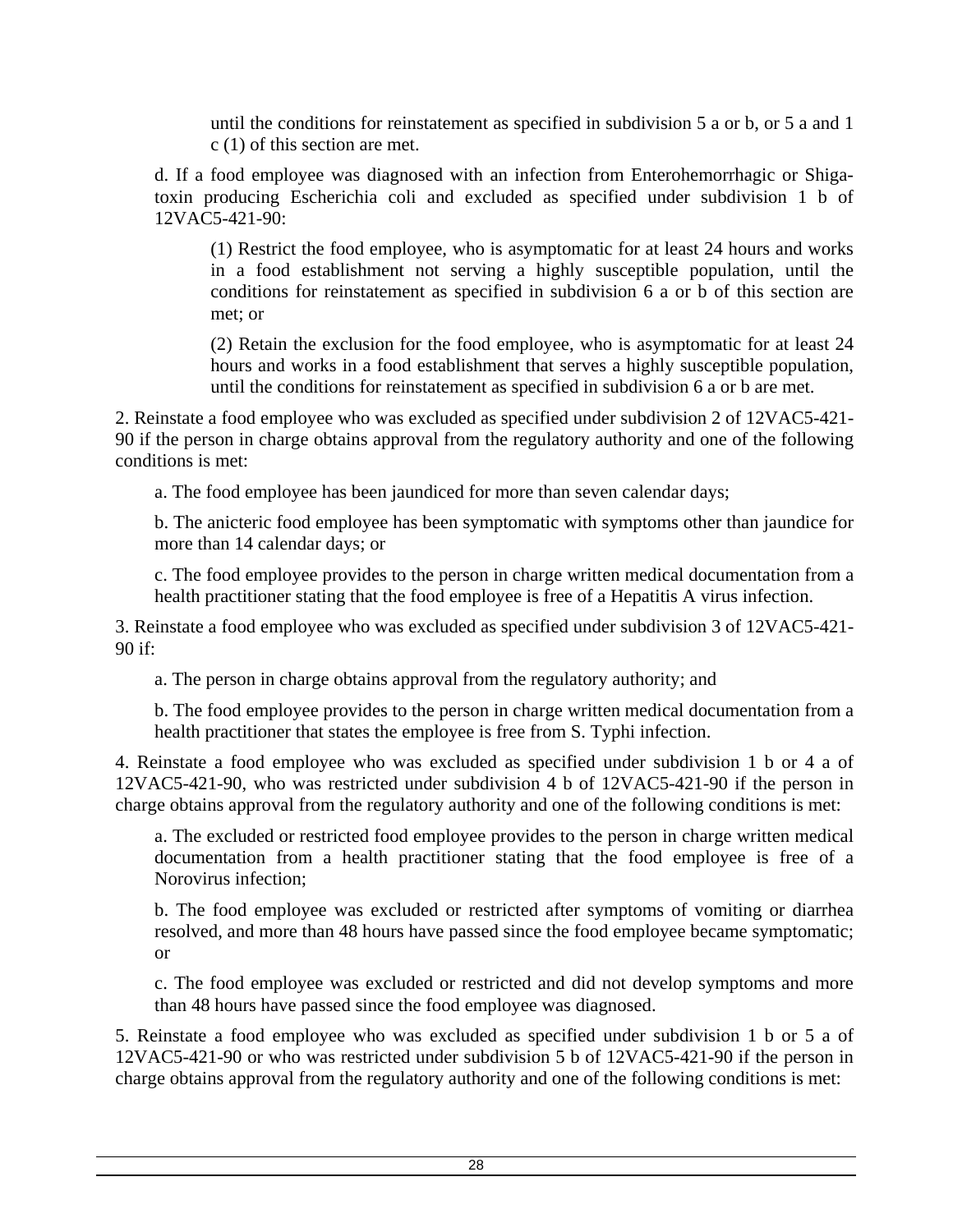a. The excluded or restricted food employee provides to the person in charge written medical documentation from a health practitioner stating that the food employee is free of a Shigella spp. infection based on test results showing two consecutive negative stool specimen cultures that are taken:

(1) Not earlier than 48 hours after discontinuance of antibiotics, and

(2) At least 24 hours apart;

b. The food employee was excluded or restricted after symptoms of vomiting or diarrhea resolved, and more than seven calendar days have passed since the food employee became asymptomatic; or

c. The food employee was excluded or restricted and did not develop symptoms and more than seven calendar days have passed since the food employee was diagnosed.

6. Reinstate a food employee who was excluded or restricted as specified under subdivision 1 b or 6 a of 12VAC5-421-90 or who was restricted under subdivision 6 b of 12VAC5-421-90 if the person in charge obtains approval from the regulatory authority and one of the following conditions is met:

a. The excluded or restricted food employee provides to the person in charge written medical documentation from a health practitioner stating that the food employee is free of an infection from Enterohemorrhagic or Shiga-toxin producing Escherichia coli based on test results that show two consecutive negative stool specimen cultures that are taken:

(1) Not earlier than 48 hours after the discontinuance of antibiotics; and

(2) At least 24 hours apart;

b. The food employee was excluded or restricted after symptoms of vomiting or diarrhea resolved and more than seven calendar days have passed since the employee became asymptomatic; or

c. The food employee was excluded or restricted and did not develop symptoms and more than seven days have passed since the employee was diagnosed.

7. Reinstate a food employee who was excluded or restricted as specified under subdivision 7 a or b of 12VAC5-421-90 if the food employee provides to the person in charge written medical documentation from a health practitioner stating that the food employee meets one of the following conditions:

a. Has received antibiotic therapy for Streptococcus pyogenes infection for more than 24 hours;

b. Has at least one negative throat specimen culture for Streptococcus pyogenes infection; or

c. Is otherwise determined by a health practitioner to be free of Streptococcus pyogenes infection.

8. Reinstate a food employee who was restricted as specified under subdivision 8 of 12VAC5- 421-90 if the skin, infected wound, cut, or pustular boil is properly covered with one of the following:

a. An impermeable cover such as a finger cot or stall and a single-use glove over the impermeable cover if the infected wound or pustular boil is on the hand, finger, or wrist;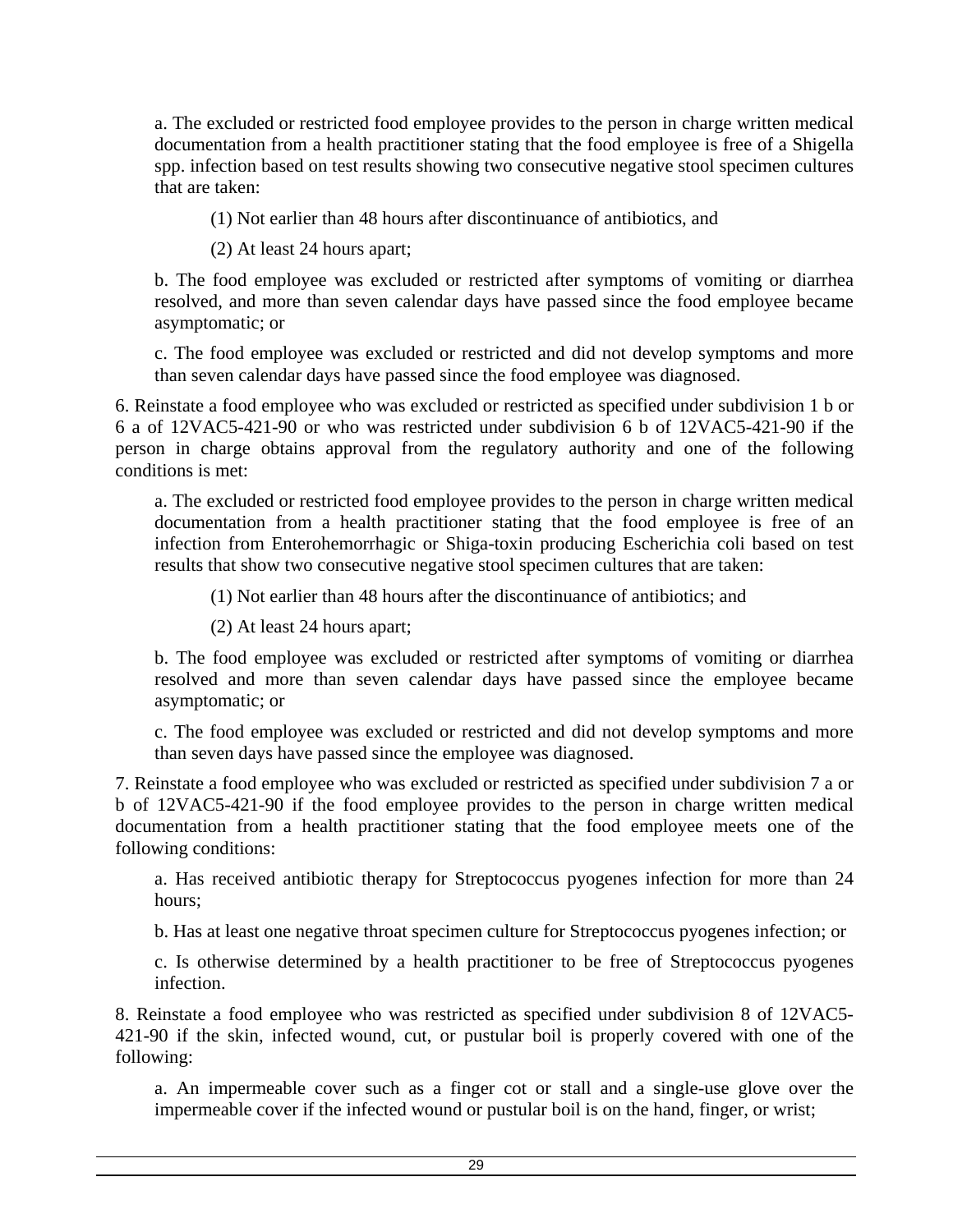b. An impermeable cover on the arm if the infected wound or pustular boil is on the arm; or

c. A dry, durable, tight-fitting bandage if the infected wound or pustular boil is on another part of the body.

9. Reinstate a food employee who was restricted as specified under subdivision 9 of 12VAC5- 421-90 and was exposed to one of the following pathogens as specified under 12VAC5-421-80 A 4 or 5:

a. Norovirus and one of the following conditions is met:

(1) More than 48 hours have passed since the last day the food employee was potentially exposed; or

(2) More than 48 hours have passed since the food employee's household contact became asymptomatic.

b. Shigella spp. or Enterohemorrhagic or Shiga-toxin producing Escherichia coli and one of the following conditions is met:

(1) More than three calendar days have passed since the last day the food employee was potentially exposed; or

(2) More than three calendar days have passed since the food employee's household contact became asymptomatic.

c. S. Typhi and one of the following conditions is met:

(1) More than 14 calendar days have passed since the last day the food employee was potentially exposed; or

(2) More than 14 calendar days have passed since the food employee's household contact became asymptomatic.

d. Hepatitis A virus and one of the following conditions is met:

(1) The food employee is immune to Hepatitis A virus infection because of prior illness from Hepatitis A;

(2) The food employee is immune to Hepatitis A virus infection because of vaccination against Hepatitis A;

(3) The food employee is immune to Hepatitis A virus infection because of IgG administration;

(4) More than 30 calendar days have passed since the last the food employee was potentially exposed;

(5) More than 30 calendar days have passed since the food employee's household contact became jaundiced; or

(6) The food employee does not use an alternative procedure that allows bare hand contact with ready-to-eat food until at least 30 days after the potential exposure, as specified in subdivisions 9 d (4) and (5) of this section, and the food employee receives additional training about:

(a) Hepatitis A symptoms and preventing the transmission of infection;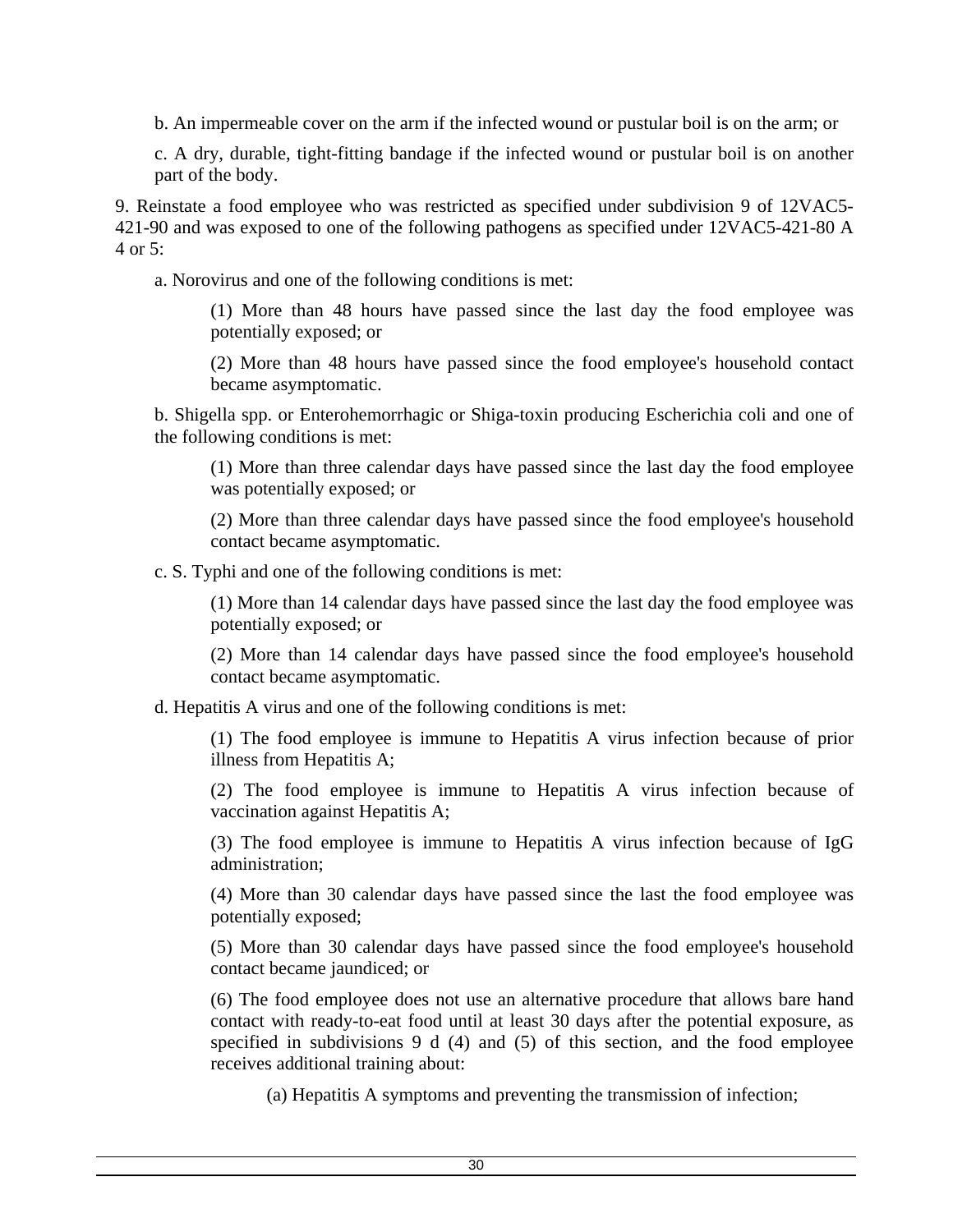(b) Proper handwashing procedures; and

(c) Protecting ready-to-eat food from contamination introduced by bare hand contact.

### Article 3

#### Personal Cleanliness

12 VAC 5-421-130. Clean condition of hands and arms.**\***

Food employees shall keep their hands and exposed portions of their arms clean.

12 VAC 5-421-140. Cleaning procedure of hands and arms.**\***

A. Except as specified in subsection D of this section, food employees shall clean their hands and exposed portions of their arms (or surrogate prosthetic devices for hands or arms) for at least 20 seconds, using a cleaning compound in a lavatory that is equipped as specified under 12 VAC 5-421-2190 A.

B. Food employees shall use the following cleaning procedure in the order stated to clean their hands and exposed portions of their arms, including surrogate prosthetic devices for hands and arms:

1. Rinse under clean, running warm water;

2. Apply an amount of cleaning compound recommended by the cleaning compound manufacturer;

3. Rub together vigorously for at least 10 to 15 seconds while:

a. Paying particular attention to removing soil from underneath the fingernails during the cleaning procedure; and

b. Creating friction on the surfaces of the hands and arms or surrogate prosthetic devices for hands and arms, finger tips, and areas between the fingers;

4. Thoroughly rinsing under clean, running warm water; and

5. Immediately follow the cleaning procedure with thorough drying using a method as specified under 12VAC5-421-3030.

C. To avoid recontaminating their hands or surrogate prosthetic devices, food employees may use disposable paper towels or similar clean barriers when touching surfaces such as manually operated faucet handles on a handwashing sink or the handle of a restroom door.

D. If approved and capable of removing the types of soils encountered in the food operations involved, an automatic handwashing facility may be used by food employees to clean their hands.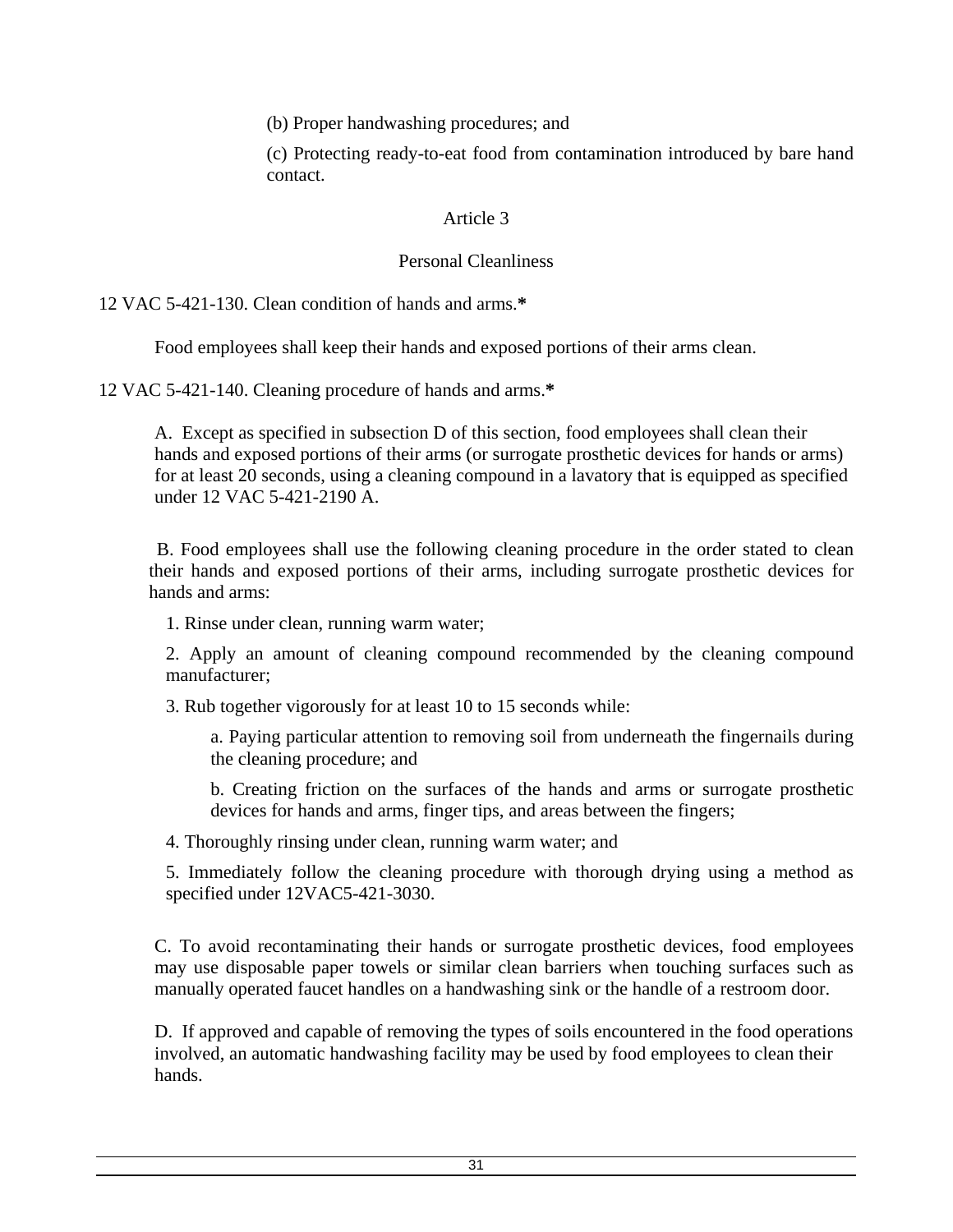12 VAC 5-421-160. When to wash**\***

Food employees shall clean their hands and exposed portions of their arms as specified under 12 VAC 5-421-140 immediately before engaging in food preparation including working with exposed food, clean equipment and utensils, and unwrapped single-service and single-use articles and:

1. After touching bare human body parts or hair other than clean hands and clean, exposed portions of arms;

2. After using the toilet room;

3. After caring for or handling support animals as allowed under 12 VAC 5-421-250 B;

4. Except as specified in 12 VAC 5-421-220 B, after coughing, sneezing, using a handkerchief or disposable tissue, using tobacco, eating, or drinking;

5. After handling soiled equipment or utensils;

6. During food preparation, as often as necessary to remove soil and contamination and to prevent cross contamination when changing tasks;

7. When switching between working with raw foods and working with ready-to-eat foods;

8. Before donning gloves for working with foods; and

9. After engaging in other activities that contaminate the hands.

12 VAC 5-421-170. Where to wash.

Food employees shall clean their hands in a handwashing lavatory or approved automatic handwashing facility and shall not clean their hands in a sink used for food preparation or utensil washing.

12 VAC 5-421-180. Hand Antiseptics

A. A hand antiseptic used as a topical application, a hand antiseptic solution used as a hand dip, or a hand antiseptic soap shall:

1. Comply with one of the following:

a. Be an approved drug that is listed in the FDA publication Approved Drug Products with Therapeutic Equivalence Evaluations as an approved drug based on safety and effectiveness; or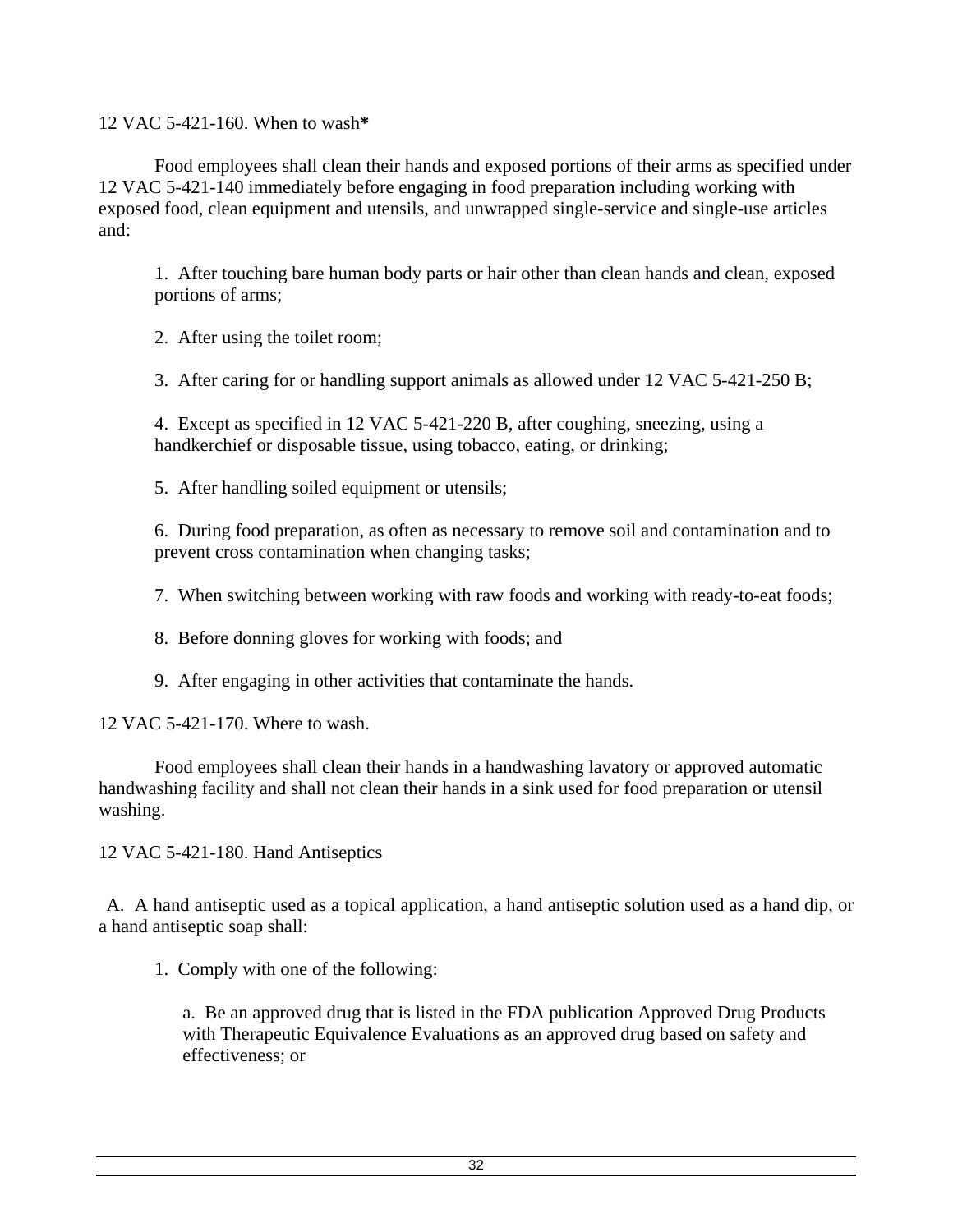b. Have active antimicrobial ingredients that are listed in the FDA monograph for OTC (over the counter) Health-Care Antiseptic Drug Products as an antiseptic handwash; and

2. Comply with one of the following:

a. Have components that are exempted from the requirement of being listed in the federal Food Additive regulations as specified in 21 CFR 170.39 - Threshold of regulation for substances used in food-contact articles; or

b. Comply with and be listed in:

(i) 21 CFR 178 - Indirect Food Additives: Adjuvants, Production Aids, and Sanitizers as regulated for use as a food additive with conditions of safe use; or

(ii) 21 CFR 182 - Substances Generally Recognized as Safe, 21 CFR 184 - Direct Food Substances Affirmed as Generally Recognized as Safe, or 21 CFR 186 - Indirect Food Substances Affirmed as Generally Recognized as Safe for use in contact with food; and

3. Be applied only to hands that are cleaned as specified under 12 VAC 5-421-140.

 B. If a hand antiseptic or a hand antiseptic solution used as a hand dip does not meet the criteria specified in subdivision A 2 of this section, use shall be:

1. Followed by thorough hand rinsing in clean water before hand contact with food or by the use of gloves; or

2. Limited to situations that involve no direct contact with food by the bare hands.

 C. A hand antiseptic solution used as a hand dip shall be maintained clean and at a strength equivalent to 100 ppm(mg/l) chlorine or above.

12 VAC 5-421-190. Maintenance of fingernails.

Food employees shall keep their fingernails trimmed, filed, and maintained so the edges and surfaces are cleanable and not rough. Unless wearing intact gloves in good repair, a food employee shall not wear fingernail polish or artificial nails when working with exposed food.

12 VAC 5-421-200. Prohibition of jewelry.

While preparing food, food employees shall not wear jewelry on their arms and hands. This section does not apply to a plain ring such as a wedding band.

12 VAC 5-421-210. Clean condition of outer clothing.

Food employees shall wear clean outer clothing to prevent contamination of food equipment, utensils, linens, and single-service and single-use articles.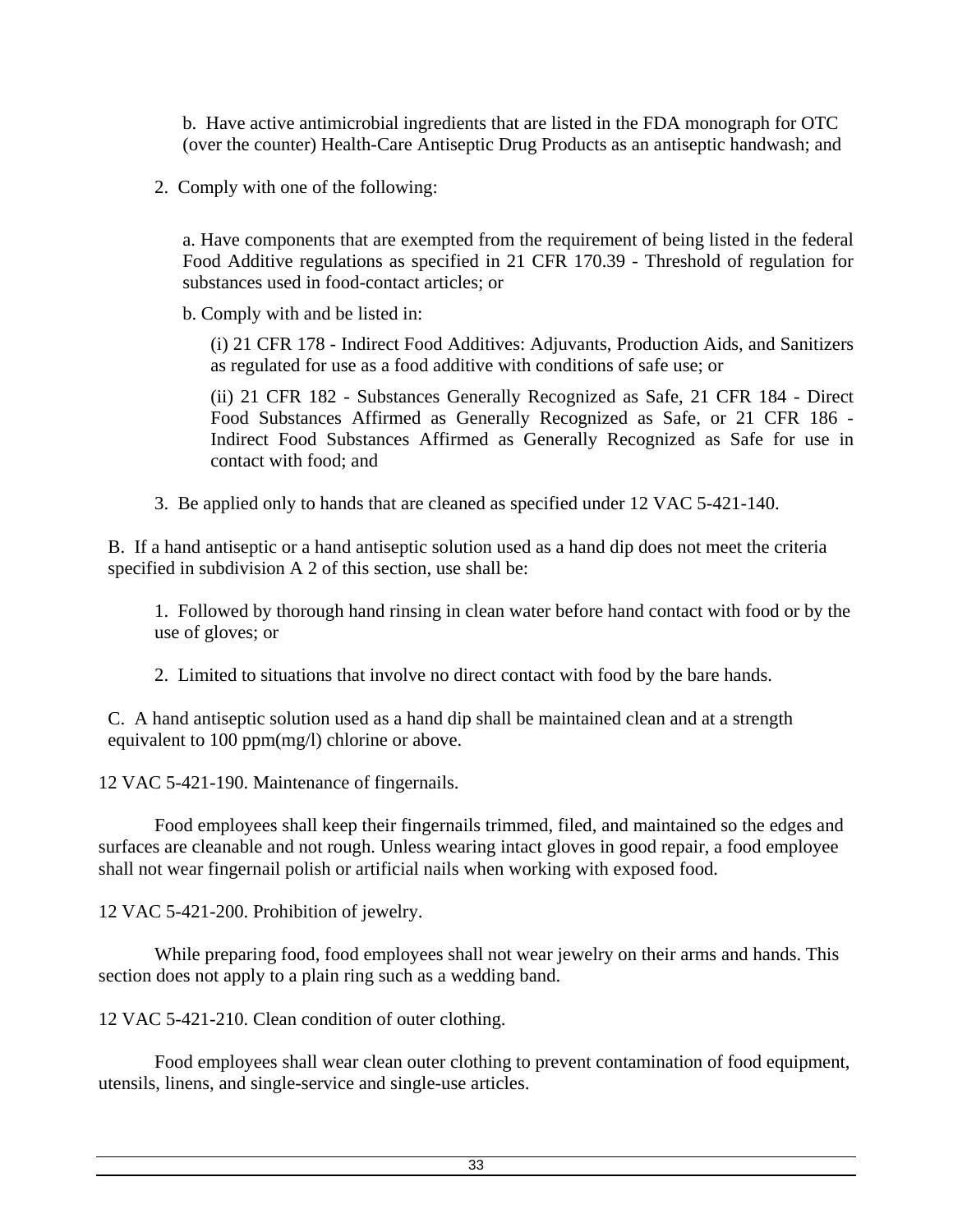## Article 4

# Hygienic Practices

12 VAC 5-421-220. Eating, drinking, or using tobacco.**\***

A. Except as specified in subsection B of this section, an employee shall eat, drink, or use any form of tobacco only in designated areas where the contamination of exposed food; clean equipment, utensils, and linens; unwrapped single-service and single-use articles; or other items needing protection cannot result.

B. A food employee may drink from a closed beverage container with a straw if the container is handled to prevent contamination of:

1. The employee's hands;

2. The container; and

3. Exposed food; clean equipment, utensils, and linens; and unwrapped single-service and single-use articles.

12 VAC 5-421-230. Discharges from the eyes, nose, and mouth.**\***

Food employees experiencing persistent sneezing, coughing, or a runny nose that causes discharges from the eyes, nose, or mouth shall not work with exposed food; clean equipment, utensils, and linens; or unwrapped single-service or single-use articles.

12 VAC 5-421-240. Effectiveness of hair restraints.

A. Except as provided under subsection B of this section, food employees shall wear hair restraints, such as hats, hair coverings or nets, beard restraints, and clothing that covers body hair, that are designed and worn to effectively keep their hair from contacting exposed food; clean equipment, utensils, and linens; and unwrapped single-service and single-use articles.

B. This section does not apply to food employees such as counter staff who only serve beverages and wrapped or packaged foods, hostesses, and wait staff if they present a minimal risk of contaminating exposed food; clean equipment, utensils, and linens; and unwrapped single-service and single-use articles.

12 VAC 5-421-250. Handling of animals prohibited.**\***

A. Except as specified in subsection B of this section, food employees may not care for or handle animals that may be present such as patrol dogs, support animals, or pets that are allowed under 12 VAC 5-421-3310 B 2 through 4.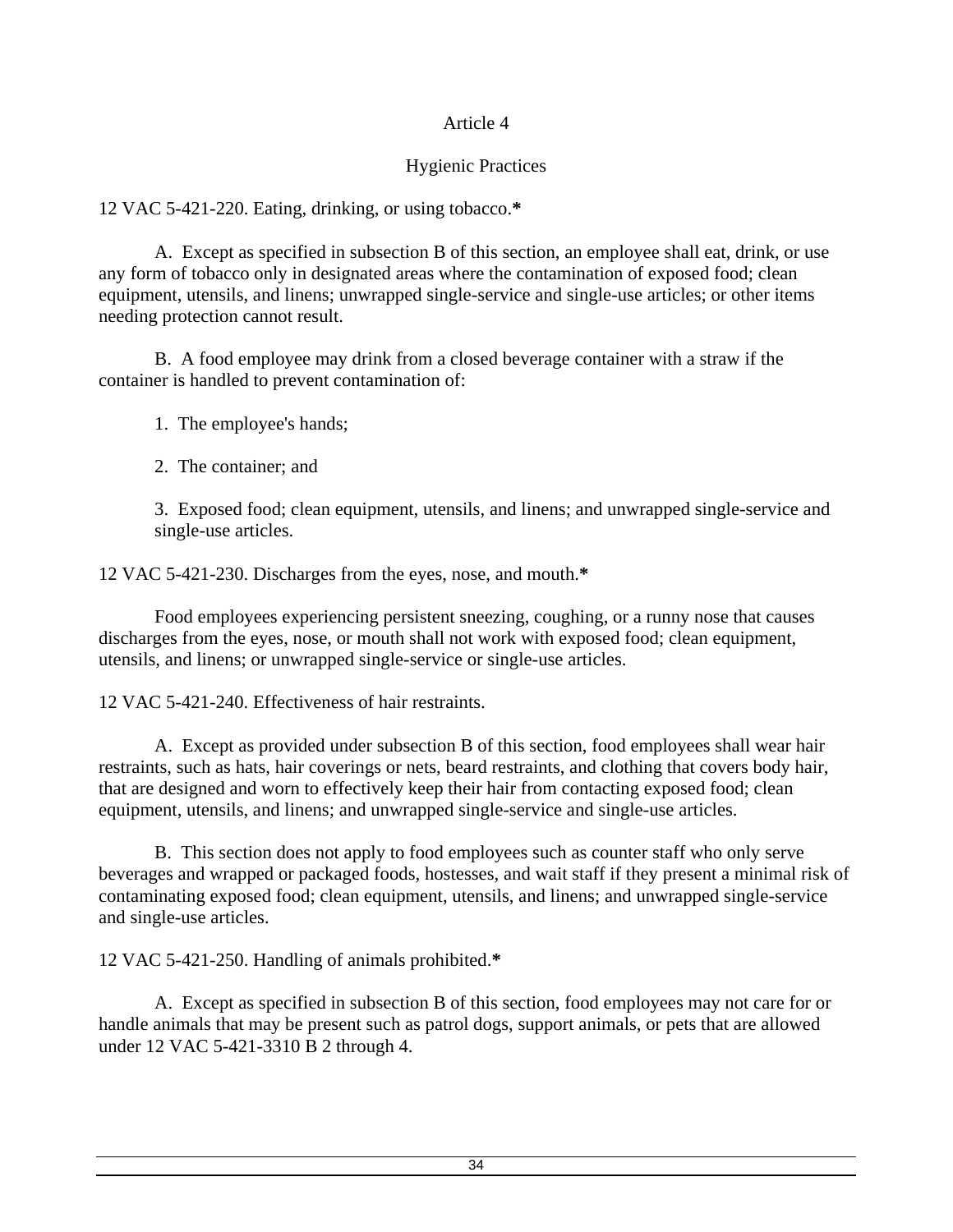B. Food employees with support animals may handle or care for their support animals and food employees may handle or care for fish in aquariums or molluscan shellfish or crustacea in display tanks if they wash their hands as specified under 12 VAC 5-421-140 and subdivision 3 of 12 VAC 5-421-160.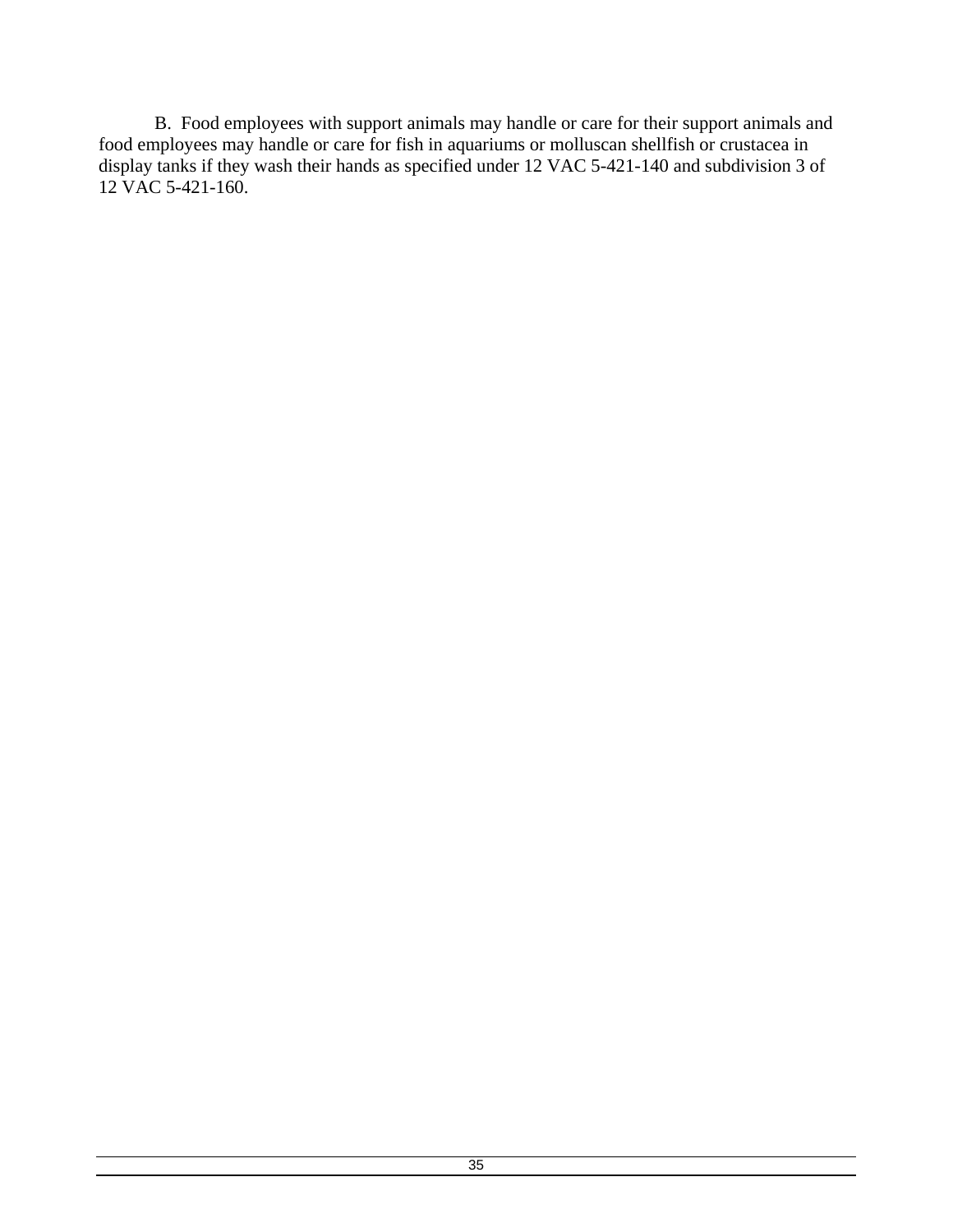### PART III

### FOOD

### Article 1

#### **Characteristics**

12 VAC 5-421-260. Safe and unadulterated.**\***

Food shall be safe and unadulterated.

#### Article 2

Sources, Specifications, and Original Containers and Records

12 VAC 5-421-270. Compliance with food law.**\***

A. Food shall be obtained from sources that comply with law.

B. Food prepared in a private home shall not be used or offered for human consumption in a food establishment unless the home kitchen is inspected and approved by the Virginia Department of Agriculture and Consumer Services.

C. Packaged food shall be labeled as specified in law, including 21 CFR Part 101, Food Labeling; 9 CFR Part 317, Labeling, Marking Devices, and Containers; and 9 CFR Part 381, Subpart N-Labeling and Containers; and as specified under 12 VAC 5-421-400 and 12 VAC 5-421-410.

D. Fish, other than molluscan shellfish, that are intended for consumption in their raw form and allowed as specified under 12 VAC 5-421-700 D 1 may be offered for sale or service if they are obtained from a supplier that freezes the fish as specified under 12 VAC 5-421-730, or frozen on the premises as specified under 12 VAC 5-421-730, and records are retained as specified under 12 VAC 5-421-740.

E. Whole-muscle, intact beef steaks that are intended for consumption in an undercooked form without a consumer advisory as specified in 12 VAC 5-421-700 C shall be:

1. Obtained from a food processing plant that, upon request by the purchaser, packages the steaks and labels them to indicate that they meet the definition of whole-muscle, intact beef; or

2. Deemed acceptable by the regulatory authority based on other evidence, such as written buyer specifications or invoices, that indicates that the steaks meet the definition of wholemuscle, intact beef; and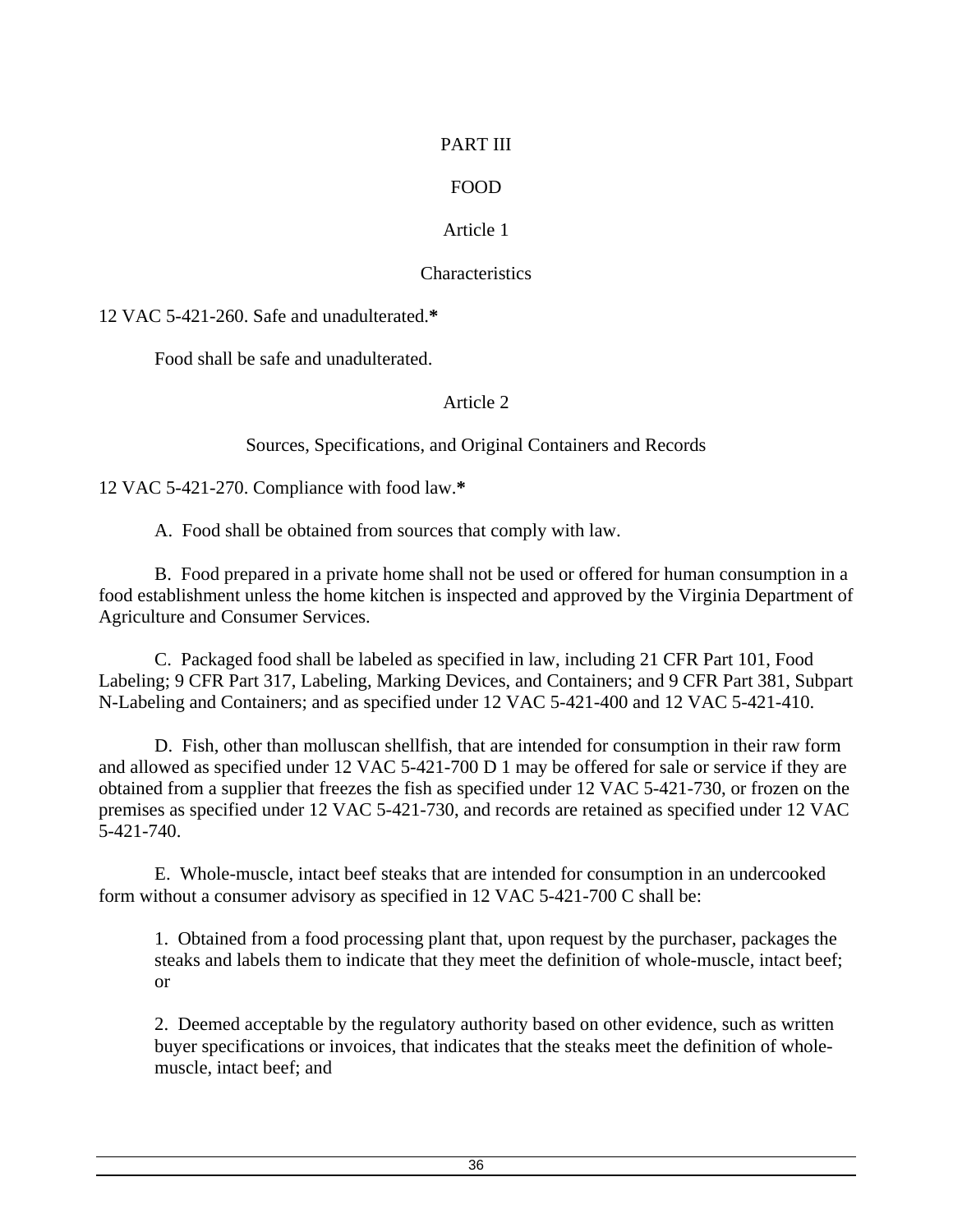3. If individually cut in a food establishment:

a. Cut from whole-muscle intact beef that is labeled by a food processing plant as specified in subdivision 1 of this subsection or identified as specified in subdivision 2 of this subsections;

b. Prepared so they remain intact; and

c. If packaged for undercooking in a food establishment, labeled to indicate that they meet the definition of whole-muscle, intact beef.

F. Meat and poultry that are not a ready-to-eat food and are in a packaged form when offered for sale or otherwise offered for consumption shall be labeled to include safe handling instructions as specified in law, including 9 CFR 317.2(l) and 9 CFR 381.125(b).

G. Shell eggs that have not been specifically treated to destroy all viable Salmonellae shall be labeled to include safe handling instructions as specified in law, including 21 CFR 101.17(h).

12 VAC 5-421-280. Food in a hermetically sealed container.**\***

Food in a hermetically sealed container shall be obtained from a food processing plant that is regulated by the food regulatory agency that has jurisdiction over the plant.

12 VAC 5-421-290. Fluid milk and milk products.**\***

Fluid milk and milk products shall be obtained from sources that comply with Grade A standards as specified in law.

12 VAC 5-421-295. Juice treated.\*

Prepackaged juice shall:

1. Be obtained from a processor with a HACCP system as specified in 21 CFR Part 120;

2. Be obtained pasteurized or otherwise treated to attain a five-log reduction of the most resistant microorganism of public health significance as specified in 21 CFR 120.24; or

3. Bear a warning label as specified in 21 CFR 101.17(g).

#### 12 VAC 5-421-300. Fish.**\***

A. Fish that are received for sale or service shall be:

1. Commercially and legally caught or harvested; or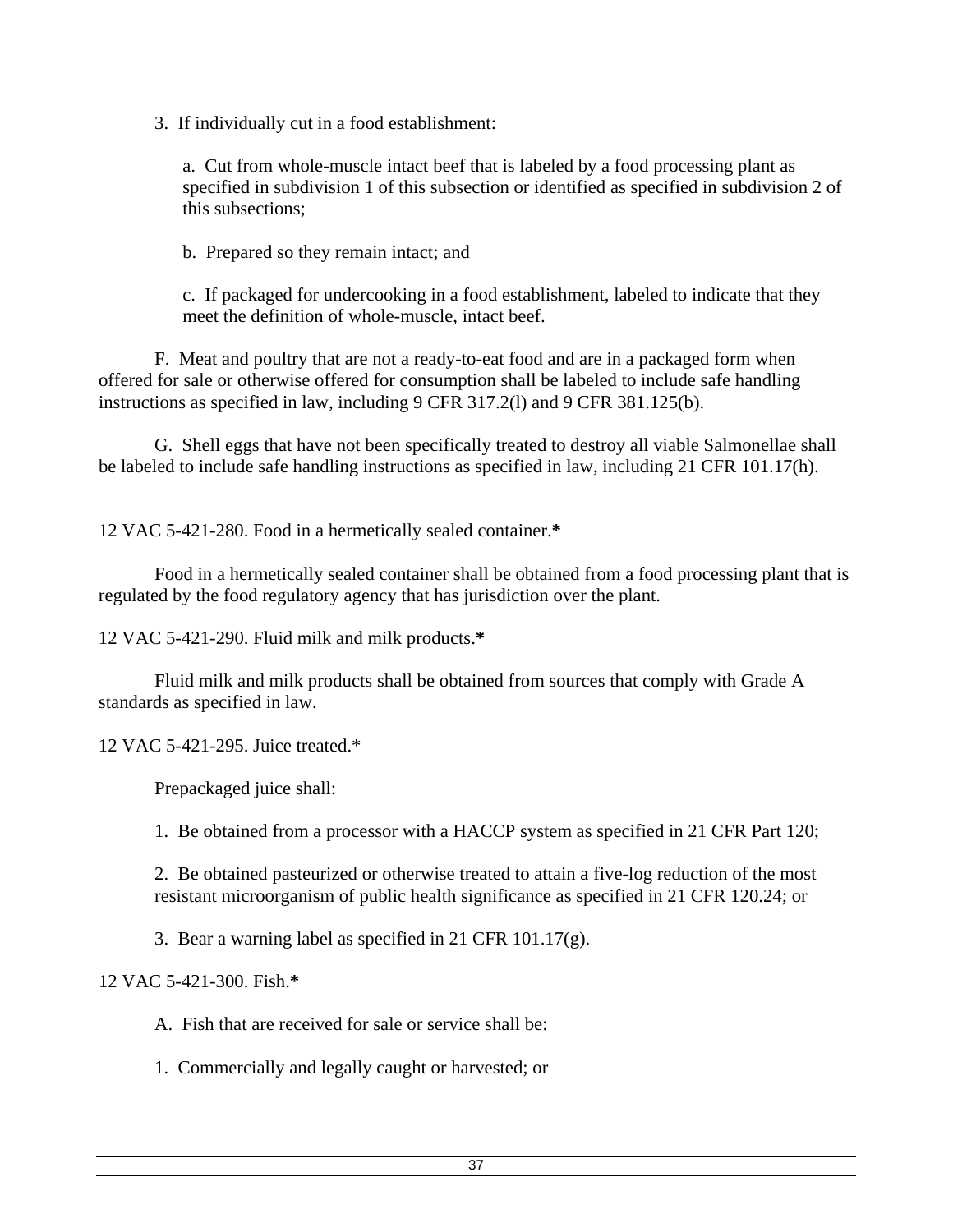- 2. Approved for sale or service by a regulatory authority.
- B. Molluscan shellfish that are recreationally caught shall not be received for sale or service.

12 VAC 5-421-310. Molluscan shellfish.**\***

A. Molluscan shellfish shall be obtained from sources according to law and the requirements specified in the U.S. Department of Health and Human Services, Public Health Service, Food and Drug Administration, National Shellfish Sanitation Program Manual of Operations, Part II, Sanitation of the Harvesting, Processing and Distribution of Shellfish, 1995 Revision.

B. Molluscan shellfish received in interstate commerce shall be from sources that are listed in the Interstate Certified Shellfish Shippers List.

12 VAC 5-421-320. Wild mushrooms.**\***

A. Except as specified in subsection B of this section, mushroom species picked in the wild shall be obtained from sources where each mushroom is individually inspected and found to be safe by an approved mushroom identification expert.

B. This section does not apply to:

1. Cultivated wild mushroom species that are grown, harvested, and processed in an operation that is regulated by the food regulatory agency that has jurisdiction over the operation; or

2. Wild mushroom species if they are in packaged form and are the product of a food processing plant that is regulated by the food regulatory agency that has jurisdiction over the plant.

12 VAC 5-421-330. Game animals.**\***

A. If game animals are received for sale or service they shall be:

1. Commercially raised for food and:

a. Raised, slaughtered, and processed under a voluntary inspection program that is conducted by the agency that has animal health jurisdiction, or

b. Under a routine inspection program conducted by a regulatory agency other than the agency that has animal health jurisdiction, and

c. Raised, slaughtered, and processed according to:

(1) Laws governing meat and poultry as determined by the agency, and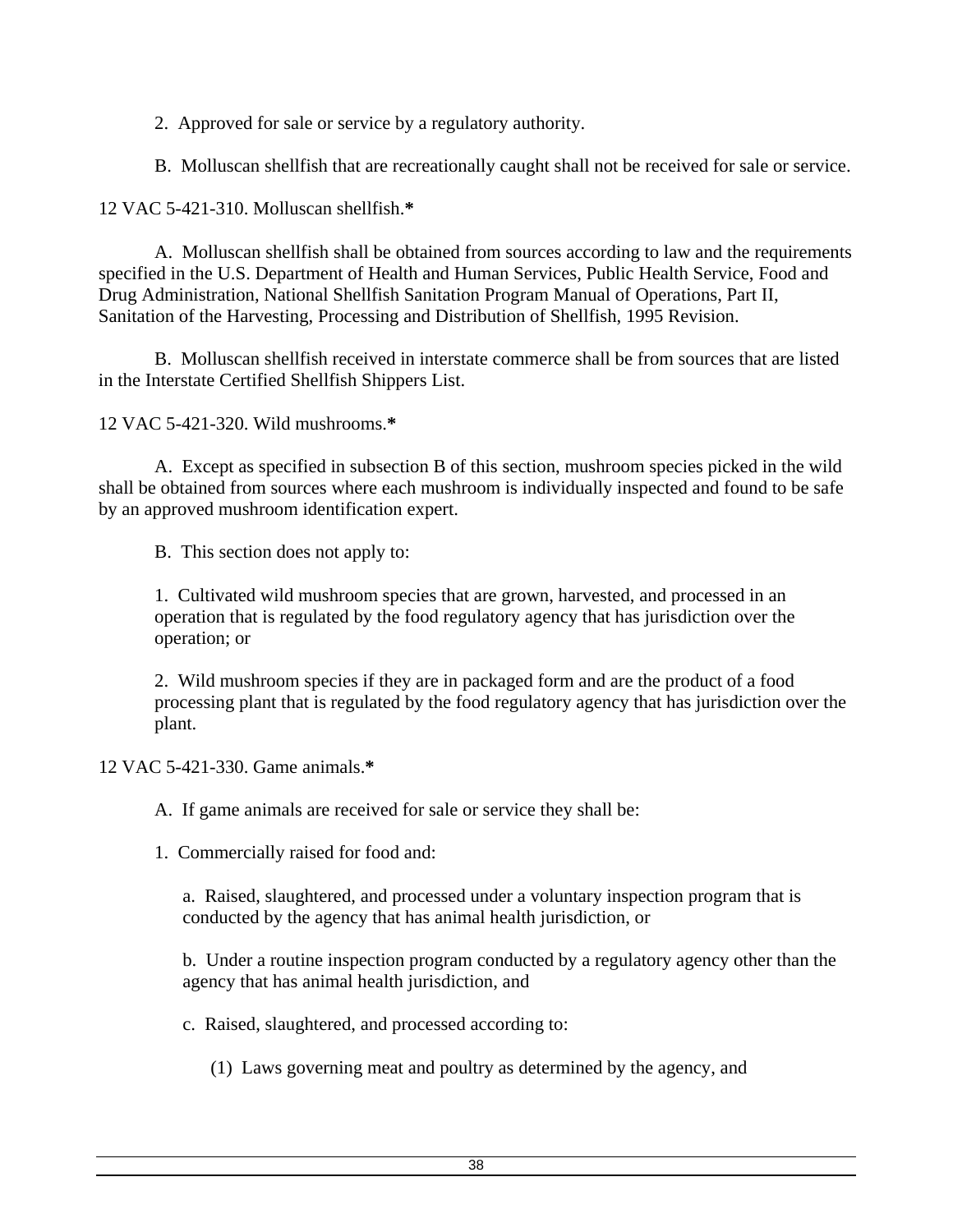(2) Requirements that are developed by the agency that has animal health jurisdiction and the agency that conducts the inspection program with consideration of factors such as the need for antemortem and postmortem examination by an approved veterinarian or veterinarian's designee;

2. Under a voluntary inspection program administered by the USDA for game animals such as exotic animals including animals (reindeer, elk, deer, antelope, water buffalo, or bison) that are "inspected and approved" in accordance with 9 CFR Part 352, Exotic Animals; Voluntary Inspection, or rabbits that are "inspected and certified" in accordance with 9 CFR Part 354, Voluntary Inspection of Rabbits and Edible Products Thereof;

3. As allowed by law, wild game animals that are live-caught are:

a. Under a routine inspection program conducted by a regulatory agency such as the agency that has animal health jurisdiction,

b. Slaughtered and processed according to:

(1) Laws governing meat and poultry as determined by the agency that has animal health jurisdiction and the agency that conducts the inspection program, and

(2) Requirements that are developed by the agency that has animal health jurisdiction and the agency that conducts the inspection program with consideration of factors such as the need for antemortem and postmortem examination by an approved veterinarian or veterinarian's designee; or

4. As allowed by law for field-dressed wild game animals under a routine inspection program that ensures the animals:

a. Receive a postmortem examination by an approved veterinarian or veterinarian's designee, or are field-dressed and transported according to requirements specified by the agency that has animal health jurisdiction and the agency that conducts the inspection program, and

b. Are processed according to laws governing meat and poultry as determined by the agency that has animal health jurisdiction and the agency that conducts the inspection program.

B. A game animal shall not be received for sale or service if it is a species of wildlife that is listed in 50 CFR Part 17, Endangered and Threatened Wildlife and Plants.

12 VAC 5-421-340. Temperature.**\***

A. Except as specified in subsection B of this section, refrigerated, potentially hazardous food shall be at a temperature of  $41^{\circ}F(5^{\circ}C)$  or below when received.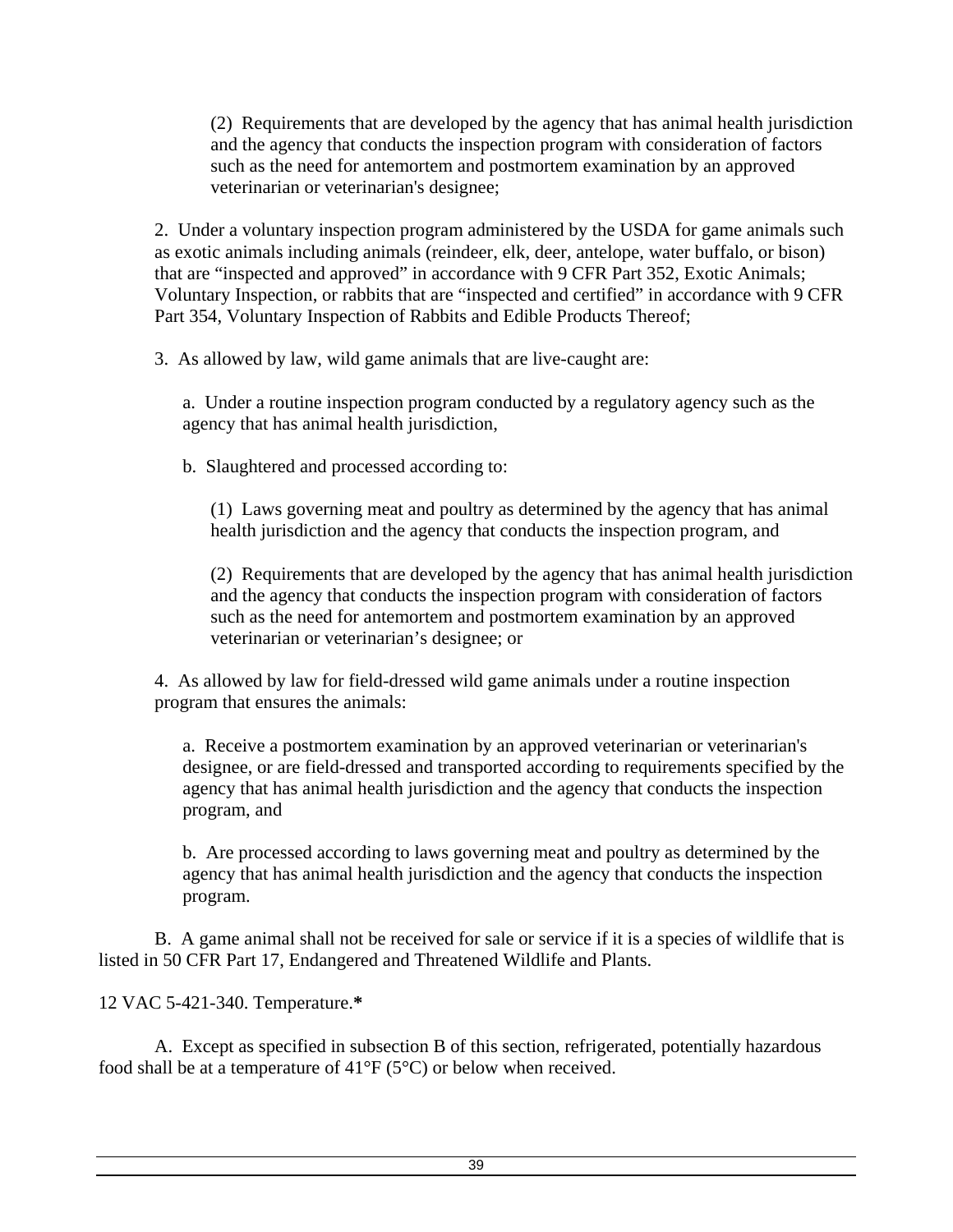B. If a temperature other than  $41^{\circ}F(5^{\circ}C)$  for a potentially hazardous food is specified in law governing its distribution, such as laws governing milk, molluscan shellfish, and shell eggs, the food may be received at the specified temperature.

 C. Raw shell eggs shall be received in refrigerated equipment that maintains and ambient air temperature of  $45^{\circ}F$  (7°C) or less.

D. Potentially hazardous food that is cooked to a temperature and for a time specified under 12 VAC 5-421-700 through 12 VAC 5-421-720 and received hot shall be at a temperature of 135°F  $(57^{\circ}C)$  or above.

E. A food that is labeled frozen and shipped frozen by a food processing plant shall be received frozen.

F. Upon receipt, potentially hazardous food shall be free of evidence of previous temperature abuse.

12 VAC 5-421-350. Additives.**\***

Food shall not contain unapproved food additives or additives that exceed amounts allowed in 21 CFR Parts 170-180 relating to food additives; generally recognized as safe or prior sanctioned substances that exceed amounts allowed in 21 CFR Parts 181-186; substances that exceed amounts specified in 9 CFR 424.21(b), Subpart C, Approval of Substances for Use in the Preparation of Products; or pesticide residues that exceed provisions specified in 40 CFR Part 185, Tolerances for Pesticides in Food.

12 VAC 5-421-360. Shell eggs.**\***

Shell eggs shall be received clean and sound and shall not exceed the restricted egg tolerances for U.S. Consumer Grade B as specified in United States Standards, Grades, and Weight Classes for Shell Eggs, AMS 56.200 et seq., administered by the Agricultural Marketing Service of USDA.

. 12 VAC 5-421-370. Eggs and milk products, pasteurized.**\***

- A. Egg products shall be obtained pasteurized.
- B. Fluid and dry milk and milk products shall:
	- 1. Be obtained pasteurized; and
	- 2. Comply with Grade A standards as specified in law.

C. Frozen milk products, such as ice cream, shall be obtained pasteurized in accordance with 21 CFR Part 135, Frozen Desserts.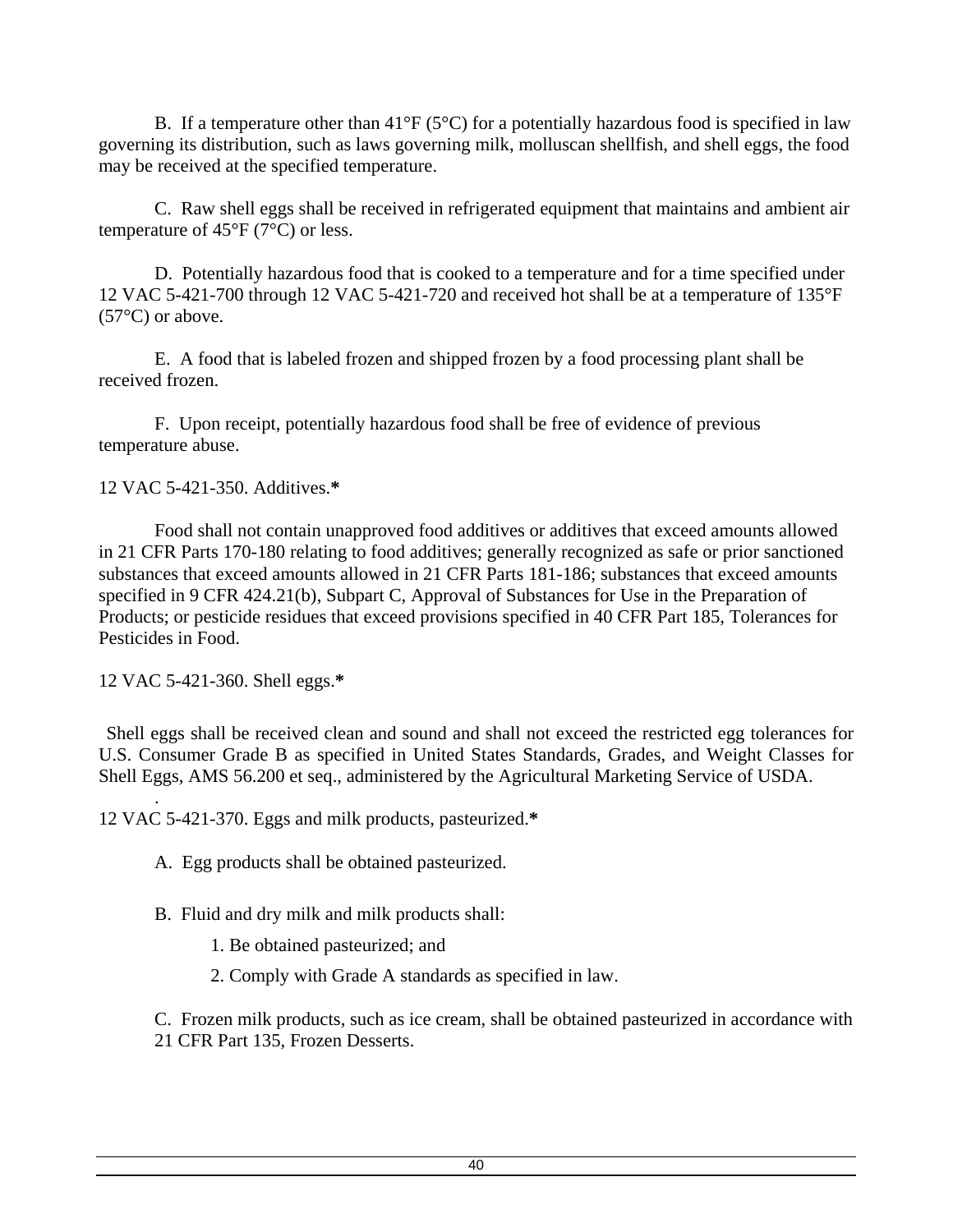D. Cheese shall be obtained pasteurized unless alternative procedures to pasteurization are provided for in the Code of Federal Regulations, such as 21 CFR Part 133, Cheeses and Related Cheese Products, for curing certain cheese varieties.

12 VAC 5-421-380. Package integrity.**\***

Food packages shall be in good condition and protect the integrity of the contents so that the food is not exposed to adulteration or potential contaminants.

12 VAC 5-421-390. Ice.**\***

Ice for use as a food or a cooling medium shall be made from drinking water.

12 VAC 5-421-400. Shucked shellfish, packaging and identification.

A. Raw shucked shellfish shall be obtained in nonreturnable packages that bear a legible label that identifies the:

1. Name, address, and certification number of the shucker, packer or repacker of the molluscan shellfish; and

2. The "sell by" or "best if used by" date for packages with a capacity of less than one-half gallon (1.87 L) or the date shucked for packages with a capacity of one-half gallon (1.87 L) or more.

B. A package of raw shucked shellfish that does not bear a label or which bears a label which does not contain all the information as specified under subsection A of this section shall be subject to a hold order, as allowed by law, or seizure and destruction in accordance with 21 CFR 1240.60(d), Subpart D, Specific Administrative Decisions Regarding Interstate Shipments.

12 VAC 5-421-410. Shellstock identification.**\***

A. Shellstock shall be obtained in containers bearing legible source identification tags or labels that are affixed by the harvester and each dealer that depurates, ships, or reships the shellstock, as specified in the National Shellfish Sanitation Program Guide for the Control of Molluscan Shellfish, and that list:

1. Except as specified under subsection C of this section, on the harvester's tag or label, the following information in the following order:

a. The harvester's identification number that is assigned by the shellfish control authority,

b. The date of harvesting,

c. The most precise identification of the harvest location or aquaculture site that is practicable based on the system of harvest area designations that is in use by the shellfish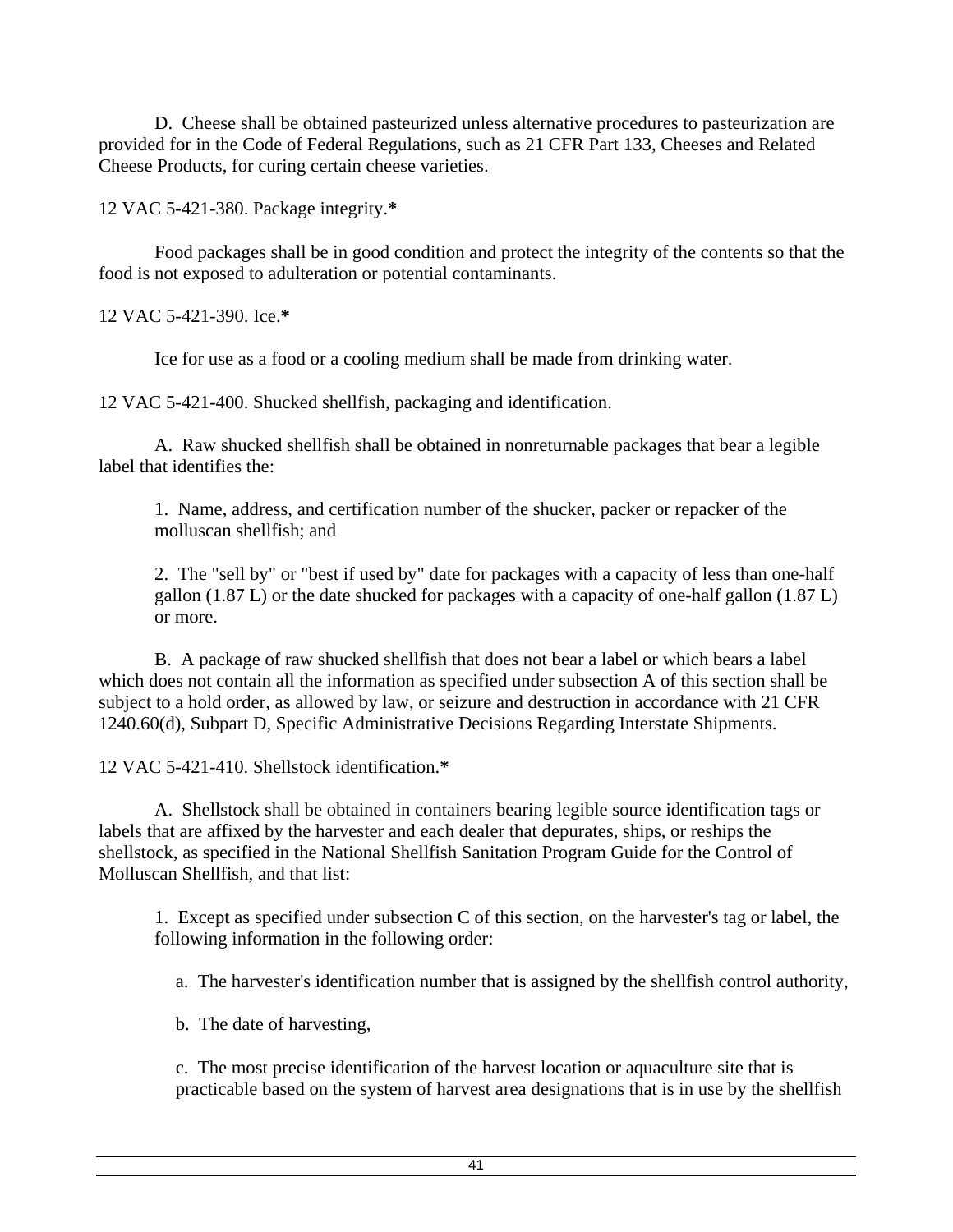control authority and including the abbreviation of the name of the state or country in which the shellfish are harvested,

d. The type and quantity of shellfish, and

e. The following statement in bold, capitalized type: "This tag is required to be attached until container is empty or retagged and thereafter kept on file for 90 days"; and

2. Except as specified under subsection D of this section, on each dealer's tag or label, the following information in the following order:

a. The dealer's name and address, and the certification number assigned by the shellfish control authority,

b. The original shipper's certification number including the abbreviation of the name of the state or country in which the shellfish are harvested,

c. The same information as specified for a harvester's tag under subdivisions 1 b through d of this subsection, and

d. The following statement in bold, capitalized type: "THIS TAG IS REQUIRED TO BE ATTACHED UNTIL CONTAINER IS EMPTY AND THEREAFTER KEPT ON FILE FOR 90 DAYS."

B. A container of shellstock that does not bear a tag or label or that bears a tag or label that does not contain all the information as specified under subsection A of this section shall be subject to a hold order, as allowed by law, or seizure and destruction in accordance with 21 CFR 1240.60(d), Subpart D, Specific Administrative Decisions Regarding Interstate Shipments.

C. If a place is provided on the harvester's tag or label for a dealer's name, address, and certification number, the dealer's information shall be listed first.

D. If the harvester's tag or label is designed to accommodate each dealer's identification as specified under subdivisions A 2 a and b of this section, individual dealer tags or labels need not be provided.

12 VAC 5-421-420.Shellstock; condition.

When received by a food establishment, shellstock shall be reasonably free of mud, dead shellfish, and shellfish with broken shells. Dead shellfish or shellstock with badly broken shells shall be discarded.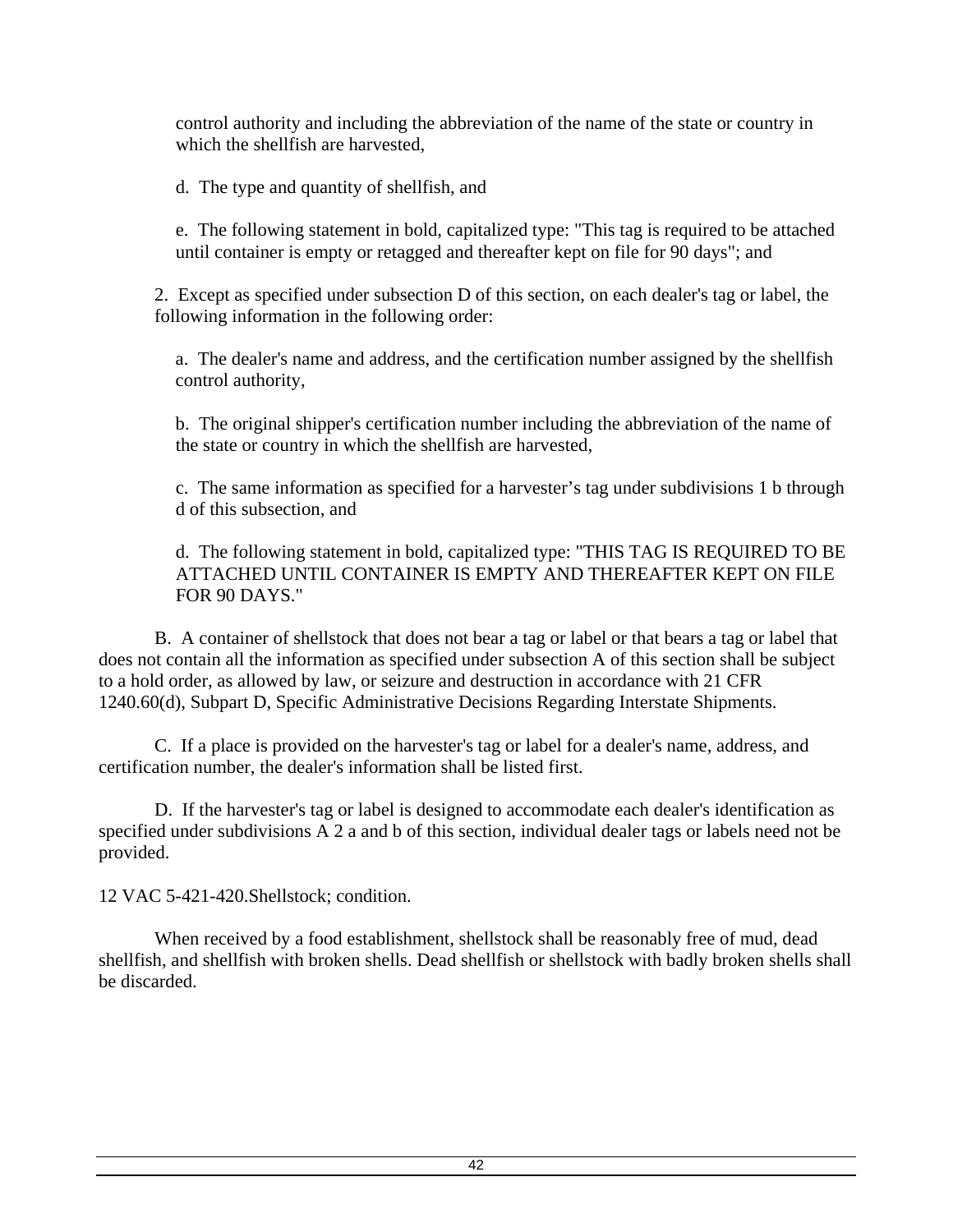12 VAC 5-421-430. Molluscan shellfish; original container.

A. Except as specified in subsections B and C of this section, molluscan shellfish shall not be removed from the container in which they were received other than immediately before sale or preparation for service.

B. For display purposes, shellstock may be removed from the container in which they are received, displayed on drained ice, or held in a display container, and a quantity specified by a consumer may be removed from the display or display container and provided to the consumer if:

> 1. The source of the shellstock on display is identified as specified under 12 VAC 5- 421-410 and recorded as specified under 12 VAC 5-421-440; and

2. The shellstock are protected from contamination.

C. Shucked shellfish may be removed from the container in which they were received and held in a display container from which individual servings are dispensed upon a consumer's request if:

> 1. The labeling information for the shellfish on display as specified under 12 VAC 5- 421-400 is retained and correlated to the date when, or dates during which, the shellfish are sold or served; and

2. The shellfish are protected from contamination.

D. Shucked shellfish may be removed from the container in which they were received and repacked in consumer self-service containers where allowed by law if:

> 1. The labeling information for the shellfish is on each consumer self-service container as specified under 12VAC5-421-400 and 12VAC5-421-900 A and B 1 through 5;

> 2. The labeling information as specified under 12VAC5-421-400 is retained and correlated with the date when, or dates during which, the shellfish are sold or served;

> 3. The labeling information and dates specified under subdivision D 2 of this section are maintained for 90 days; and

4. The shellfish are protected from contamination.

12 VAC 5-421-440. Shellstock; maintaining identification.**\***

A. Except as specified under subdivision C 2 of this section, shellstock tags or labels shall remain attached to the container in which the shellstock are received until the container is empty.

B. The date when the last shellstock from the container is sold or served shall be recorded on the tag or label.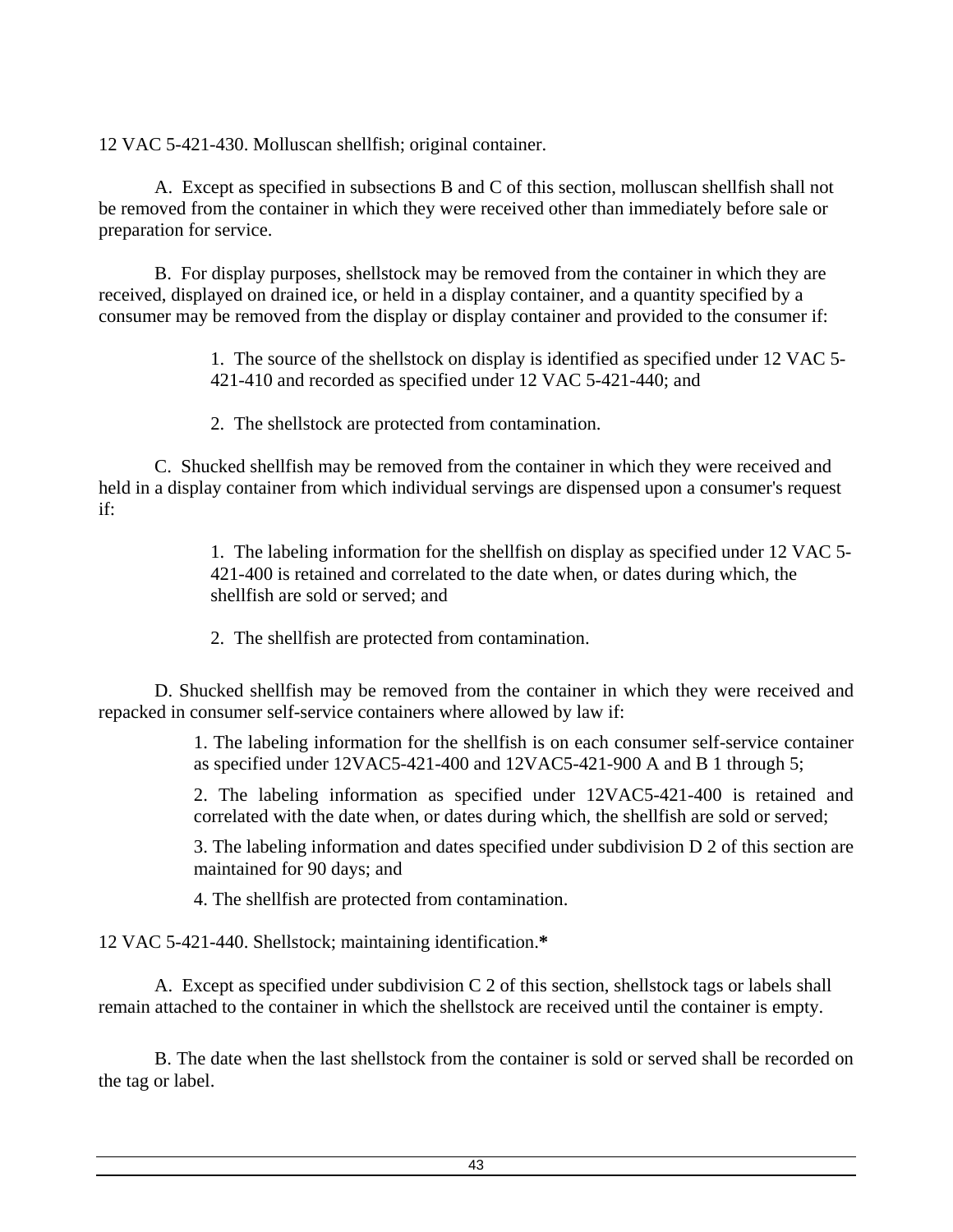C. The identity of the source of shellfish that are sold or served shall be maintained by retaining shellstock tags or labels for 90 calendar days from the date that is recorded on the tag or label as specified in subsection B of this section, by:

> 1. Using an approved recordkeeping system that keeps the tags or labels in chronological order correlated to the date that is recorded on the tag or label, as specified under subsection B of this section; and

2. If shellstock are removed from its tagged or labeled container:

a. Preserving source identification by using a recordkeeping system as specified under subdivision C 1 of this section, and

b. Ensuring that shellstock from one tagged or labeled container are not commingled with shellstock from another container with certification numbers, different harvest dates, or different growing areas as identified on the tag or label before being ordered by the consumer.

#### Article 3

#### Protection from Contamination after Receiving

12 VAC 5-421-450. Preventing contamination.**\***

A. Food employees shall wash their hands as specified under 12 VAC 5-421-140.

B. Except when washing fruits and vegetables as specified under 12 VAC 5-421-510 or as specified in subsection D, food employees shall not contact exposed, ready-to-eat food with their bare hands and shall use suitable utensils such as deli tissue, spatulas, tongs, single-use gloves or dispensing equipment.

C. Food employees shall minimize bare hand and arm contact with exposed food that is not in a ready-to-eat form.

D. Food employees not serving a highly susceptible population may contact exposed, readyto-eat food with their bare hands if:

1. The permit holder obtains prior approval from the regulatory authority;

2. Written procedures are maintained in the food establishment and made available to the regulatory authority upon request that include:

a. For each bare hand contact procedure, a listing of the specific ready-to-eat foods that are touched by bare hands.

b. Diagrams and other information showing that handwashing facilities, installed, located, equipped, and maintained as specified under 12VAC5-421- 2230, 12VAC5-421-2280, 12VAC5-421-2310, 12VAC5-421-3020, 12VAC5- 421-3030, and 12VAC5-421-3045 are in an easily accessible location and in close proximity to the work station where the bare hand contact procedure is conducted;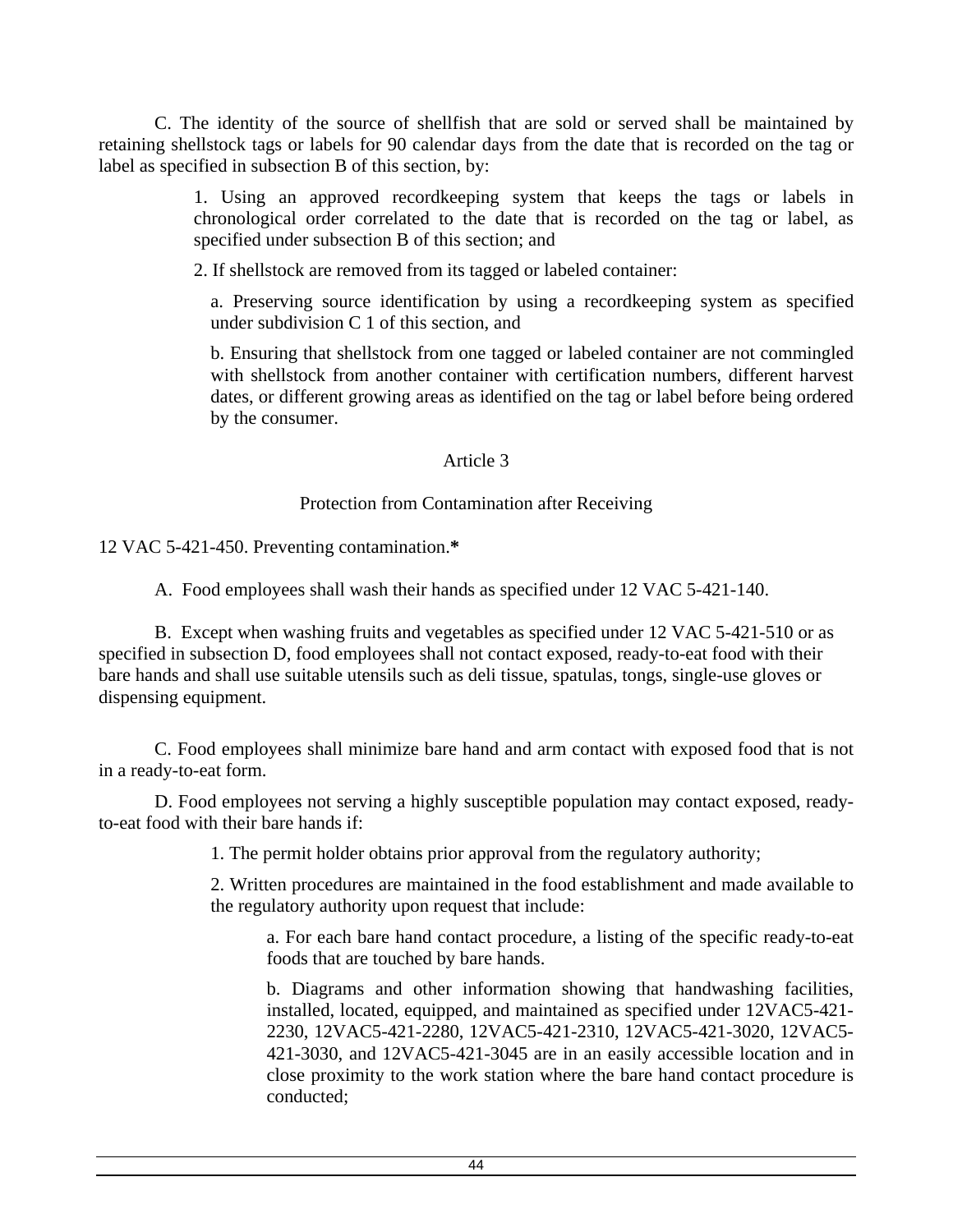3. A written employee health policy that details how the food establishment complies with 12VAC5-421-80, 12VAC5-421-90, and 12VAC5-421-100 including:

a. Documentation that the food employees and conditional employees acknowledge that they are informed to report information about their health and activities as they relate to gastrointestinal symptoms and diseases that are transmittable through food as specified under 12VAC5-421-80 A,

b. Documentation that food employees and conditional employees acknowledge their responsibilities as specified under 12VAC5-421-80 E and F, and

c. Documentation that the person in charge acknowledges the responsibilities as specified under 12VAC5-421-80 B, C, and D, and 12VAC5-421-90 and 12VAC5-421-100;

4. Documentation that the food employees acknowledge that they have received training in:

a. The risks of contacting the specific ready-to-eat foods with their bare hands,

b. Proper handwashing as specified under 12VAC5-421-140,

c. When to wash their hands as specified under 12VAC5-421-160,

d. Where to wash their hands as specified under 12VAC5-421-170,

e. Proper fingernail maintenance as specified under 12VAC5-421-190,

f. Prohibition of jewelry as specified under 12VAC5-421-200, and

g. Good hygienic practices as specified under 12VAC5-421-220 and 12VAC5-421-230;

5. Documentation that hands are washed before food preparation and as necessary to prevent cross-contamination by food employees as specified under 12VAC5-421- 130, 12VAC5-421-140, 12VAC5-421-160, and 12VAC5-421-170 during all hours of operation when the specific ready-to-eat foods are prepared;

6. Documentation that food employees contacting ready-to-eat food with bare hands use two or more of the following control measures to provide additional safeguards to hazards associated with bare hand contact:

a. Double handwashing,

b. Nail brushes,

c. A hand antiseptic after handwashing as specified under 12VAC5-421-180,

d. Incentive programs such as paid sick leave that assist or encourage food employees not to work when they are ill, or

e. Other control measures approved by the regulatory authority; and

7. Documentation that corrective action is taken when subdivision D 1 through 6 of this section are not followed.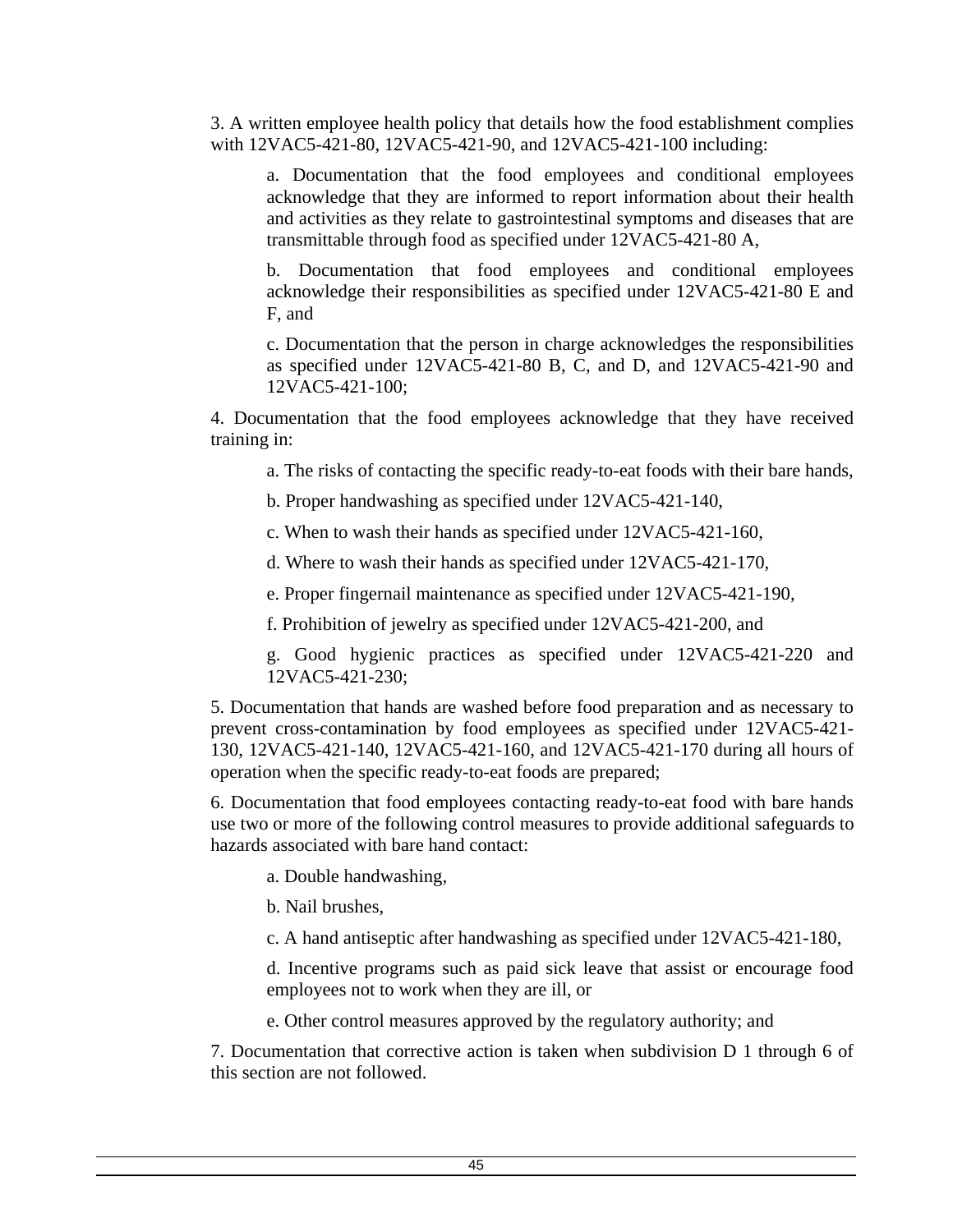12 VAC 5-421-460. Preventing contamination when tasting.**\*** 

 A food employee shall not use a utensil more than once to taste food that is to be sold or served.

12 VAC 5-421-470. Packaged and unpackaged food - separation, packaging, and segregation.**\***

A. Food shall be protected from cross contamination by:

1. Separating raw animal foods during storage, preparation, holding, and display from:

a. Raw ready-to-eat food including other raw animal food such as fish for sushi or molluscan shellfish, or other raw ready-to-eat food such as vegetables, and

b. Cooked ready-to-eat food;

2. Except when combined as ingredients, separating types of raw animal foods from each other such as beef, fish, lamb, pork, and poultry during storage, preparation, holding, and display by:

a. Using separate equipment for each type or arranging each type of food in equipment so that cross contamination of one type with another is prevented, and

b. Preparing each type of food at different times or in separate areas;

3. Cleaning equipment and utensils as specified under 12 VAC 5-421-1780 A and sanitizing as specified under 12 VAC 5-421-1900;

4. Except as specified in subsection B of this section, storing the food in packages, covered containers, or wrappings;

5. Cleaning hermetically sealed containers of food of visible soil before opening;

6. Protecting food containers that are received packaged together in a case or overwrap from cuts when the case or overwrap is opened;

7. Storing damaged, spoiled, or recalled food being held in the food establishment as specified under 12 VAC 5-421-3150; and

8. Separating fruits and vegetables, before they are washed as specified under 12 VAC 5- 421-510 from ready-to-eat food.

B. Subdivision A 4 of this section does not apply to:

1. Whole, uncut, raw fruits and vegetables and nuts in the shell, that require peeling or hulling before consumption;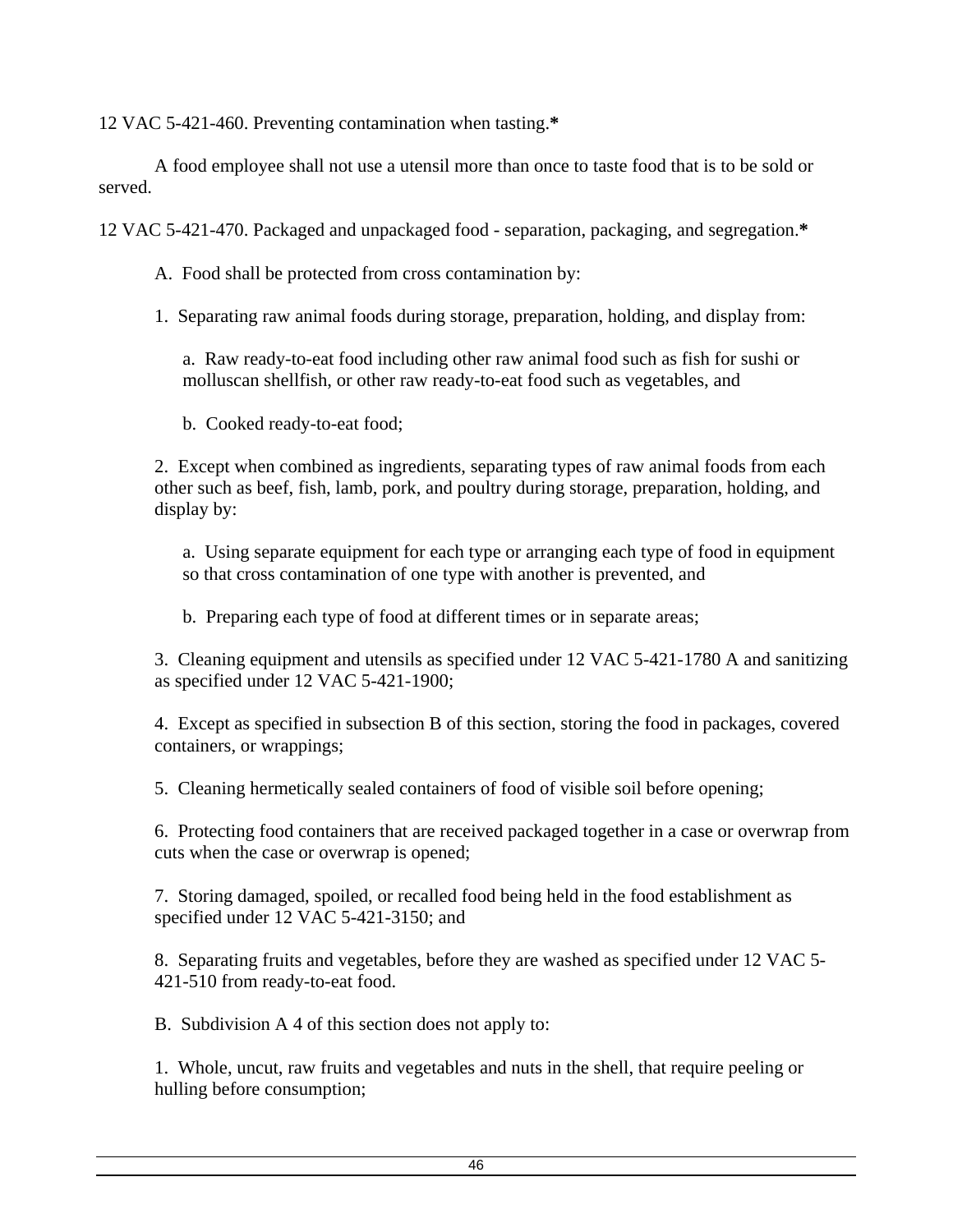2. Primal cuts, quarters, or sides of raw meat or slab bacon that are hung on clean, sanitized hooks or placed on clean, sanitized racks;

3. Whole, uncut, processed meats such as country hams, and smoked or cured sausages that are placed on clean, sanitized racks;

4. Food being cooled as specified under 12 VAC 5-421-810 B 2; or

5. Shellstock.

12 VAC 5-421-480. Food storage containers; identified with common name of food.

Working containers holding food or food ingredients that are removed from their original packages for use in the food establishment, such as cooking oils, flour, herbs, potato flakes, salt, spices, and sugar, shall be identified with the common name of the food (in English and the common language of the food workers) except that containers holding food that can be readily and unmistakably recognized such as dry pasta need not be identified.

12 VAC 5-421-490. Pasteurized eggs; substitute for shell eggs for certain recipes and populations.**\***

Pasteurized eggs or egg products shall be substituted for raw shell eggs in the preparation of foods such as Caesar salad, hollandaise or bearnaise sauce, mayonnaise, meringue, and egg-fortified beverages that are not:

- 1. Cooked as specified in 12 VAC 5-421-700 A 1 or 2; or
- 2. Included in 12 VAC 5-421-700 D.

12 VAC 5-421-500. Protection from unapproved additives.**\***

A. Food, as specified in 12 VAC 5-421-350, shall be protected from contamination that may result from the addition of:

1. Unsafe or unapproved food or color additives; and

- 2. Unsafe or unapproved levels of approved food and color additives.
- B. A food employee shall not:

1. Apply sulfiting agents to fresh fruits and vegetables intended for raw consumption or to a food considered to be a good source of vitamin  $B_1$ ; or

2. Except for grapes, serve or sell food specified under subdivision B 1 of this section that is treated with sulfiting agents before receipt by the food establishment.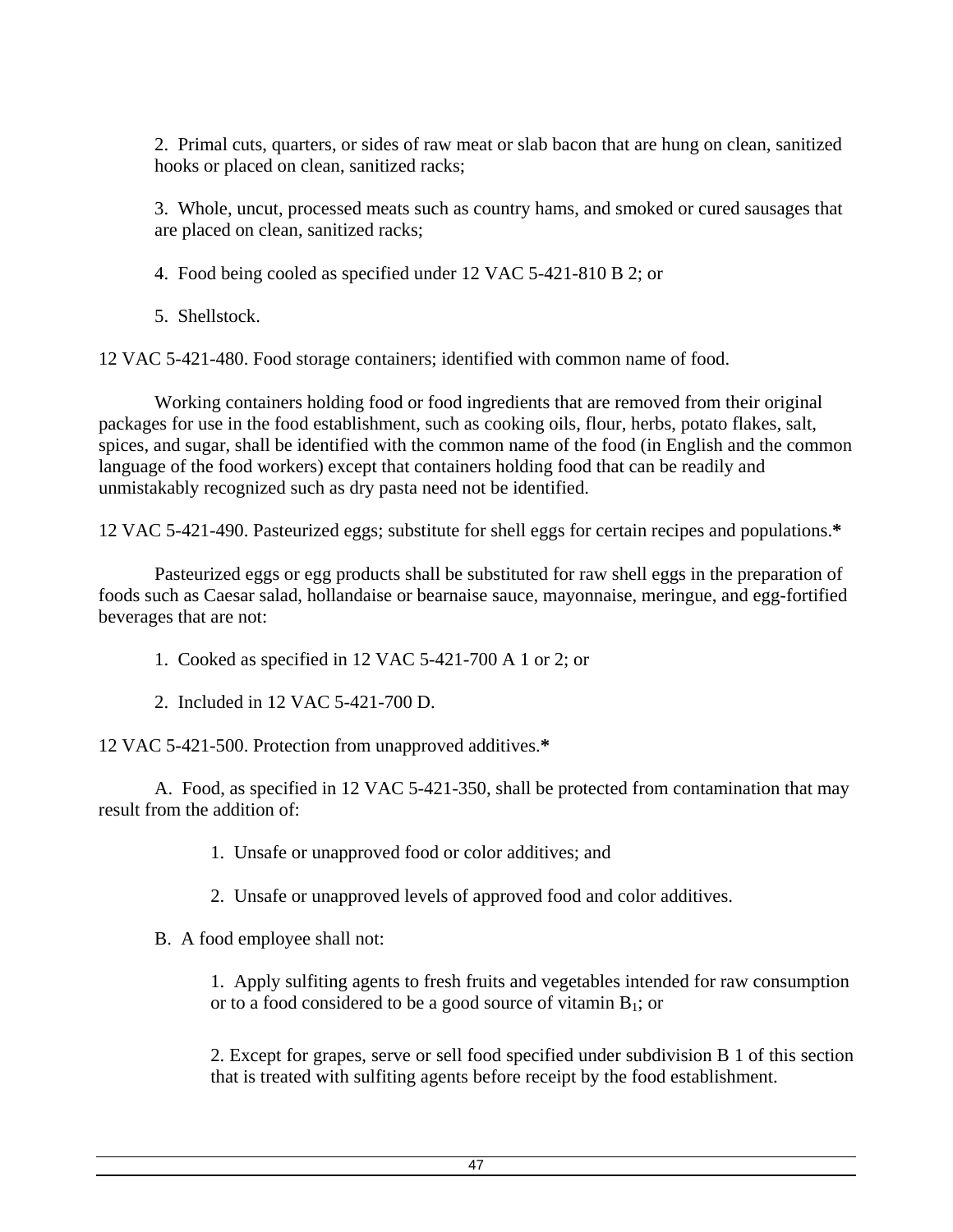12 VAC 5-421-510. Washing fruits and vegetables.

A. Raw fruits and vegetables shall be thoroughly washed in water to remove soil and other contaminants before being cut, combined with other ingredients, cooked, served, or offered for human consumption in ready-to-eat form except as specified in subsection B of this section and except that whole, raw fruits and vegetables that are intended for washing by the consumer before consumption need not be washed before they are sold.

B. Fruits and vegetables may be washed by using chemicals as specified under 12 VAC 5- 421-3390.

12 VAC 5-421-520. Ice used as exterior coolant, prohibited as ingredient.

After use as a medium for cooling the exterior surfaces of food such as melons or fish, packaged foods such as canned beverages, or cooling coils and tubes of equipment, ice shall not be used as food.

12 VAC 5-421-530. Storage or display of food in contact with water or ice.

A. Packaged food shall not be stored in direct contact with ice or water if the food is subject to the entry of water because of the nature of its packaging, wrapping, or container or its positioning in the ice or water.

B. Except as specified in subsections C and D of this section, unpackaged food shall not be stored in direct contact with undrained ice.

C. Whole, raw fruits or vegetables; cut, raw vegetables such as celery or carrot sticks or cut potatoes; and tofu may be immersed in ice or water.

D. Raw chicken and raw fish that are received immersed in ice in shipping containers may remain in that condition while in storage awaiting preparation, display, service, or sale.

12 VAC 5-421-540. Food contact with equipment and utensils.**\***

Food shall only contact surfaces of

1. Equipment and utensils that are cleaned as specified under 12VAC5-421-1770 through 12VAC5-421-1870, and sanitized as specified under 12VAC5-421-1880 through 12VAC5-421-1900; or

2. Single-service and single-use articles.

12 VAC 5-421-550. In-use utensils, between-use storage.

During pauses in food preparation or dispensing, food preparation and dispensing utensils shall be stored: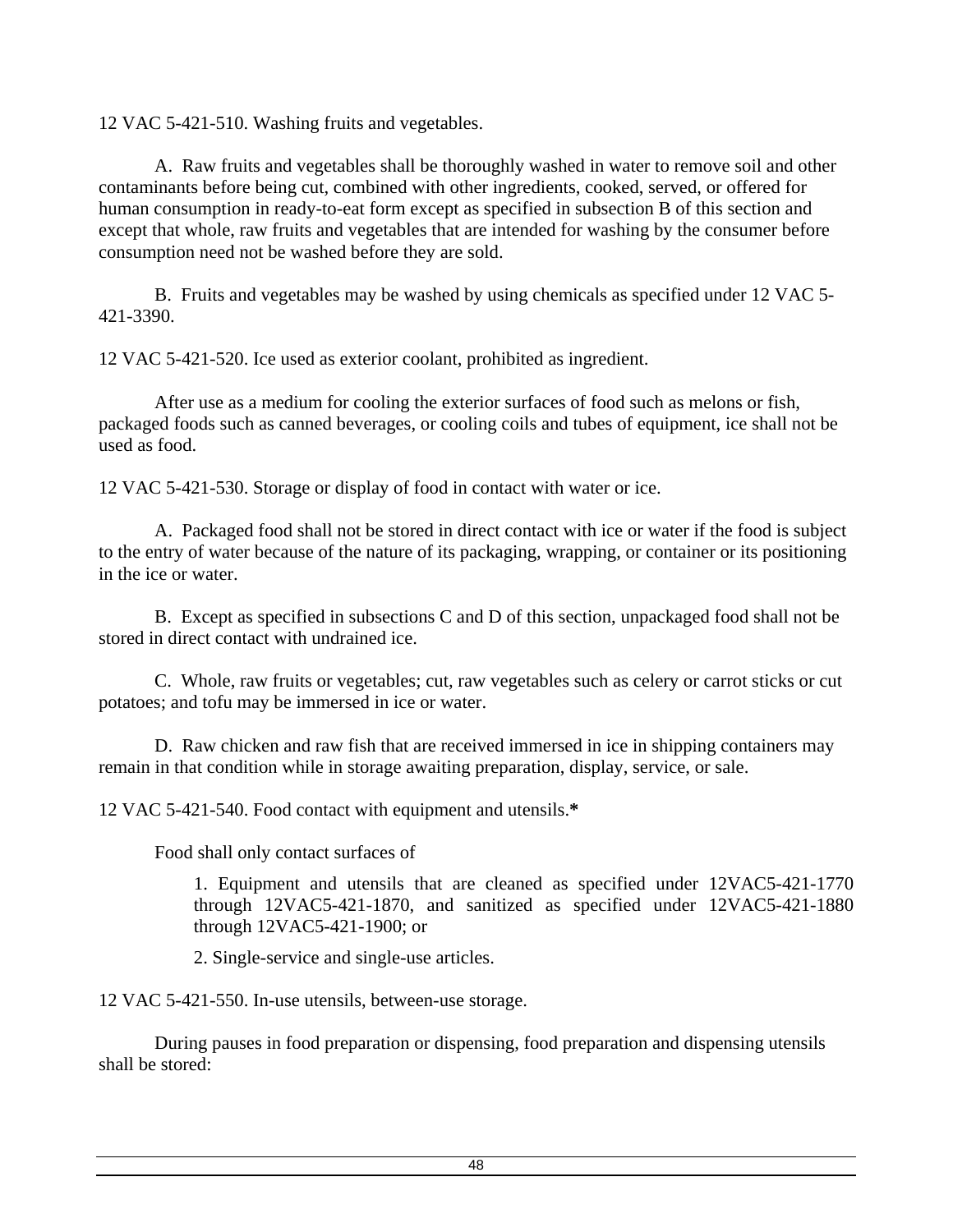1. Except as specified under subdivision 2 of this section, in the food with their handles above the top of the food and the container;

2. In food that is not potentially hazardous with their handles above the top of the food within containers or equipment that can be closed, such as bins of sugar, flour, or cinnamon;

3. On a clean portion of the food preparation table or cooking equipment only if the in-use utensil and the food-contact surface of the food preparation table or cooking equipment are cleaned and sanitized at a frequency specified under 12 VAC 5-421-1780 and 12 VAC 5- 421-1890;

4. In running water of sufficient velocity to flush particulates to the drain, if used with moist food such as ice cream or mashed potatoes;

5. In a clean, protected location if the utensils, such as ice scoops, are used only with a food that is not potentially hazardous; or

6. In a container of water if the water is maintained at a temperature of at least  $135^{\circ}F(57^{\circ}C)$ and the container is cleaned at a frequency specified under 12 VAC 5-421-1780 D 7.

12 VAC 5-421-560. Linens and napkins, use limitation.

Linens and napkins shall not be used in contact with food unless they are used to line a container for the service of foods and the linens and napkins are replaced each time the container is refilled for a new customer.

12 VAC 5-421-570. Wiping cloths; used for one purpose.

A. Cloths in-use for wiping food spills from tableware and carry-out containers that occur as food is being served shall be:

1. Maintained dry; and

2. Used for no other purpose.

B. Cloths in-use for wiping counters and other equipment surfaces shall be:

1. Held between uses in a chemical sanitizer solution at a concentration specified in 12VAC5-421-3380; and

2. Laundered daily as specified under 12VAC5-421-1920 D.

C. Cloths in-use for wiping surfaces in contact with raw animal foods shall be kept separate from other cloths used for other purposes.

D. Dry wiping cloths and the chemical sanitizing solutions specified in subdivision B 1 of this section in which wet wiping cloths are held between uses shall be free of food debris and visible soil.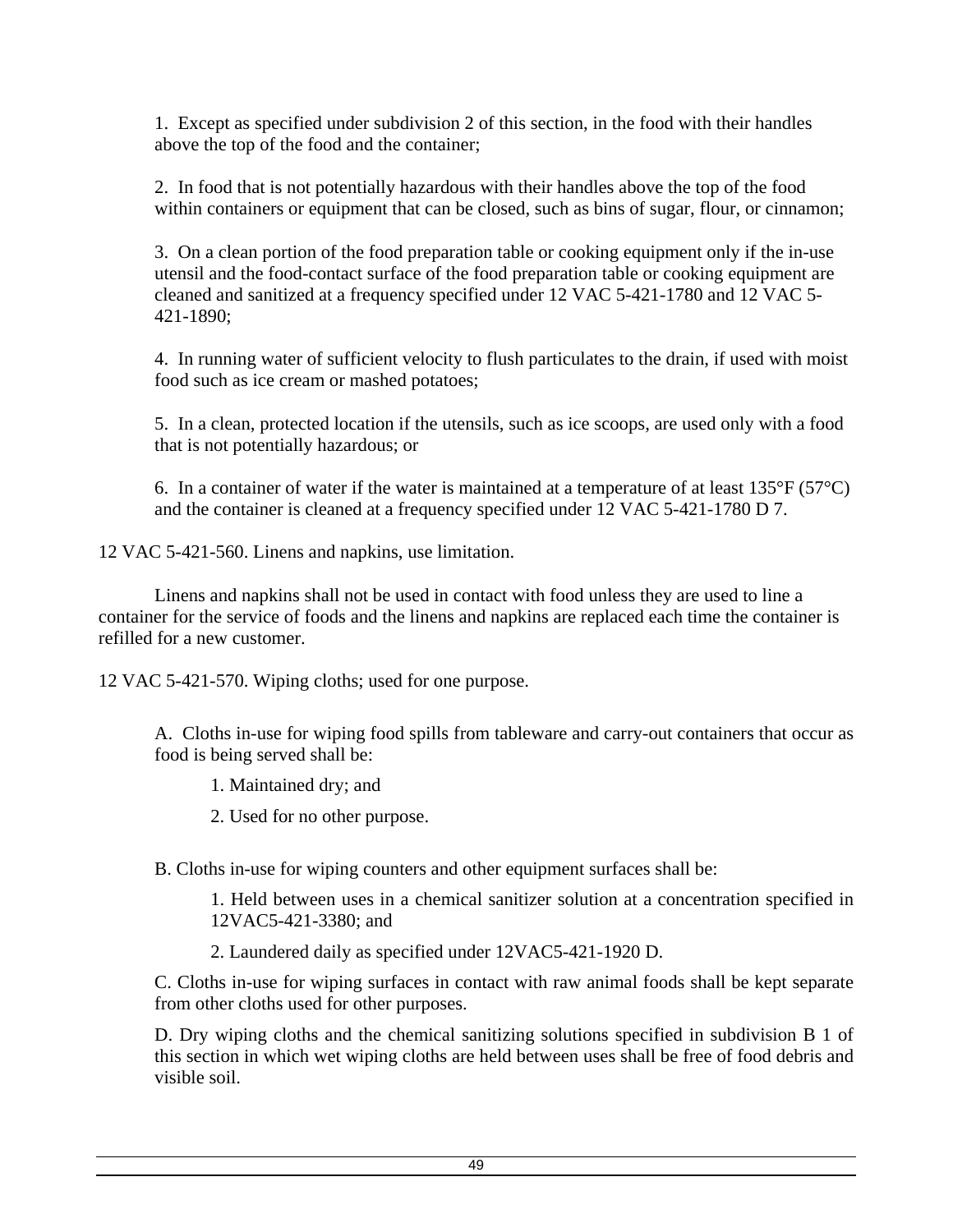E. Containers of chemical sanitizing solutions specified in subdivision B 1 of this section in which wet wiping cloths are held between uses shall be stored off the floor and used in a manner that prevents contamination of food, equipment, utensils, linens, single-service, or single-use articles.

F. Single-use disposable sanitizer wipes shall be used in accordance with EPA-approved manufacturer's label use instructions.

12 VAC 5-421-580. Gloves; use limitation.

A. If used, single-use gloves shall be used for only one task such as working with ready-toeat food or with raw animal food, used for no other purpose, and discarded when damaged or soiled, or when interruptions occur in the operation.

B. Except as specified in subsection C of this section, slash-resistant gloves that are used to protect the hands during operations requiring cutting shall be used in direct contact only with food that is subsequently cooked as specified under 12 VAC 5-421-700 through 12 VAC 5-421-760 such as frozen food or a primal cut of meat.

C. Slash-resistant gloves may be used with ready-to-eat food that will not be subsequently cooked if the slash-resistant gloves have a smooth, durable, and nonabsorbent outer surface; or if the slash-resistant gloves are covered with a smooth, durable, nonabsorbent glove, or a single-use glove.

D. Cloth gloves shall not be used in direct contact with food unless the food is subsequently cooked as required under 12 VAC 5-421-700 through 12 VAC 5-421-760 such as frozen food or a primal cut of meat.

12 VAC 5-421-590. Using clean tableware for second portions and refills.

A. Except for refilling a consumer's drinking cup or container without contact between the pouring utensil and the lip contact area of the drinking cup or container, food employees may not use tableware, including single-service articles, soiled by the consumer to provide second portions or refills.

B. Except as specified in subsection C of this section, self-service consumers shall not be allowed to use soiled tableware, including single-service articles, to obtain additional food from the display and serving equipment.

C. Cups and glasses may be reused by self-service consumers or food employees if refilling is a contamination-free process as specified under subdivisions 1, 2, and 4 of 12 VAC 5-421-1230.

12 VAC 5-421-600. Refilling returnables.

A. A take-home food container returned to a food establishment shall not be refilled at a food establishment with a potentially hazardous food.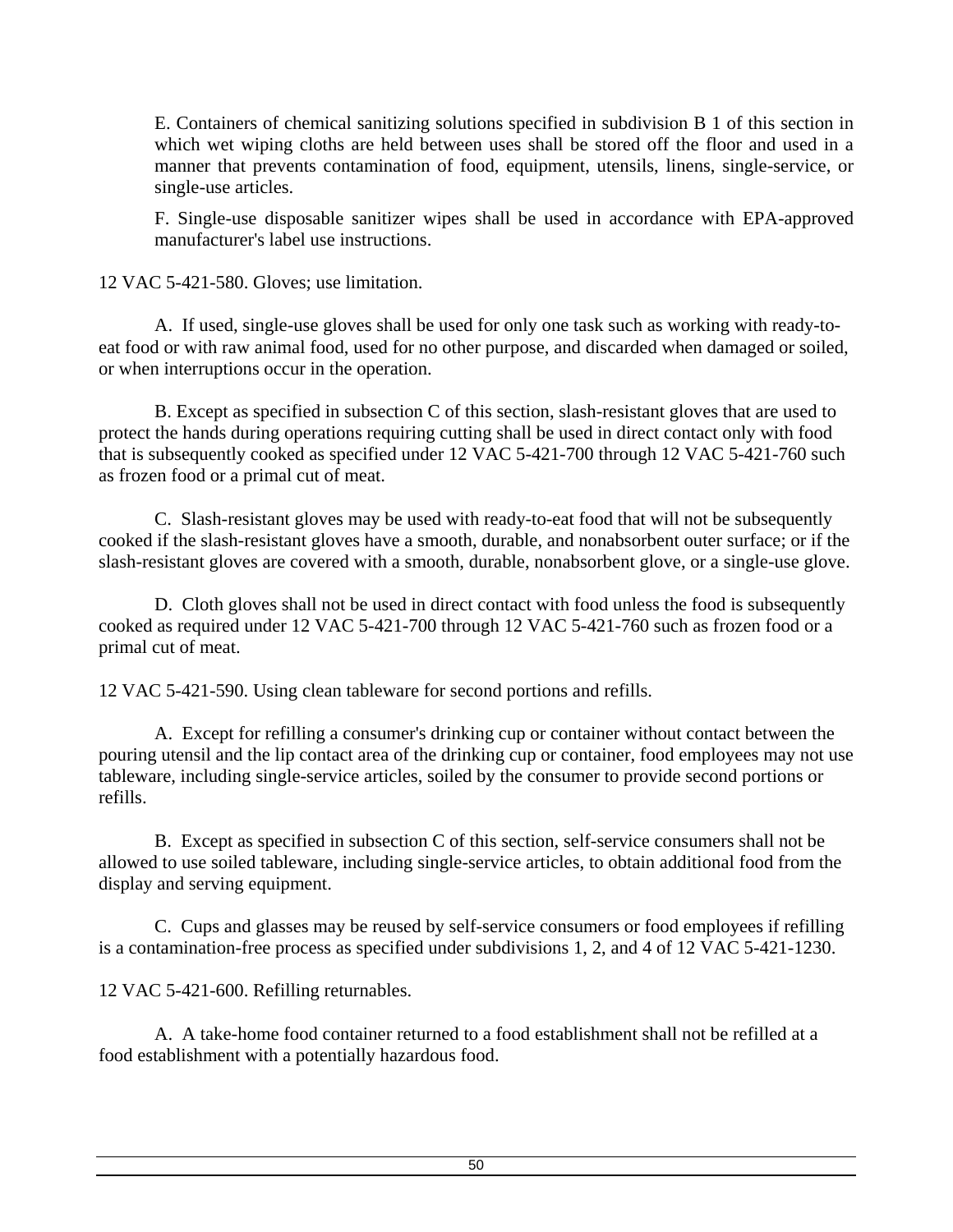B. Except as specified in subsection C of this section, a take-home food container refilled with food that is not potentially hazardous shall be cleaned as specified under 12 VAC 5-421-1870.

C. Personal take-out beverage containers, such as thermally insulated bottles, nonspill coffee cups and promotional beverage glasses, may be refilled by employees or the consumer if refilling is a contamination-free process as specified under subdivisions 1, 2, and 4 of 12 VAC 5-421-1230.

12 VAC 5-421-610. Food storage.

A. Except as specified in subsections B and C of this section, food shall be protected from contamination by storing the food:

1. In a clean, dry location;

2. Where it is not exposed to splash, dust, or other contamination; and

3. At least 6 inches (15 cm) above the floor.

B. Food in packages and working containers may be stored less than 6 inches (15 cm) above the floor on case lot handling equipment as specified under 12 VAC 5-421-1420.

C. Pressurized beverage containers, cased food in waterproof containers such as bottles or cans, and milk containers in plastic crates may be stored on a floor that is clean and not exposed to floor moisture.

12 VAC 5-421-620. Food storage; prohibited areas.

Food shall not be stored:

1. In locker rooms;

- 2. In toilet rooms or their vestibules;
- 3. In dressing rooms;
- 4. In garbage rooms;
- 5. In mechanical rooms;

6. Under sewer lines that are not shielded to intercept potential drips;

7. Under leaking water lines, including leaking automatic fire sprinkler heads, or under lines on which water has condensed;

8. Under open stairwells; or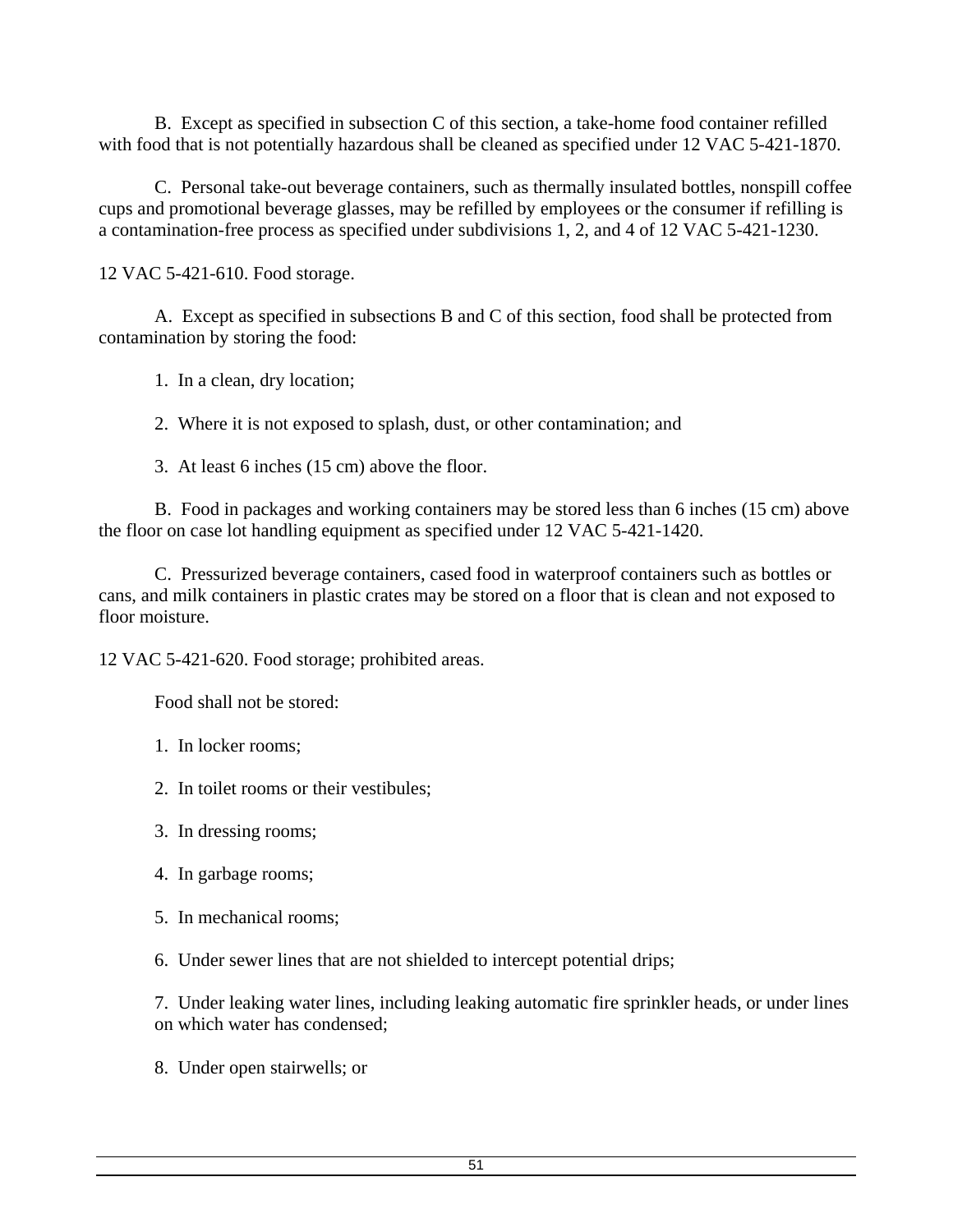9. Under other sources of contamination.

12 VAC 5-421-630. Vended potentially hazardous food; original container.

Potentially hazardous food dispensed through a vending machine shall be in the package in which it was placed at the food establishment or food processing plant at which it was prepared.

12 VAC 5-421-640. Food preparation.

During preparation, unpackaged food shall be protected from environmental sources of contamination.

12 VAC 5-421-650. Food display.

Except for nuts in the shell and whole, raw fruits and vegetables that are intended for hulling, peeling, or washing by the consumer before consumption, food on display shall be protected from contamination by the use of packaging; counter, service line, or salad bar food guards; display cases; or other effective means.

12 VAC 5-421-660. Condiments; protection.

A. Condiments shall be protected from contamination by being kept in dispensers that are designed to provide protection, protected food displays provided with the proper utensils, original containers designed for dispensing, or individual packages or portions.

B. Condiments at a vending machine location shall be in individual packages or provided in dispensers that are filled at a location that is approved by the regulatory authority, such as the food establishment that provides food to the vending machine location, a food processing plant that is regulated by the agency that has jurisdiction over the operation, or a properly equipped facility that is located on the site of the vending machine location.

12 VAC 5-421-670. Consumer self-service operations.**\***

A. Raw, unpackaged animal food, such as beef, lamb, pork, poultry, and fish shall not be offered for consumer self-service. This subsection does not apply to:

1. Consumer self-service of ready-to-eat foods at buffets or salad bars that serve foods such as sushi or raw shellfish;

2. Ready-to-cook individual portions for immediate cooking and consumption on the premises such as consumer-cooked meats or consumer-selected ingredients for Mongolian barbecue; or

3. Raw, frozen, shell-on shrimp or lobster.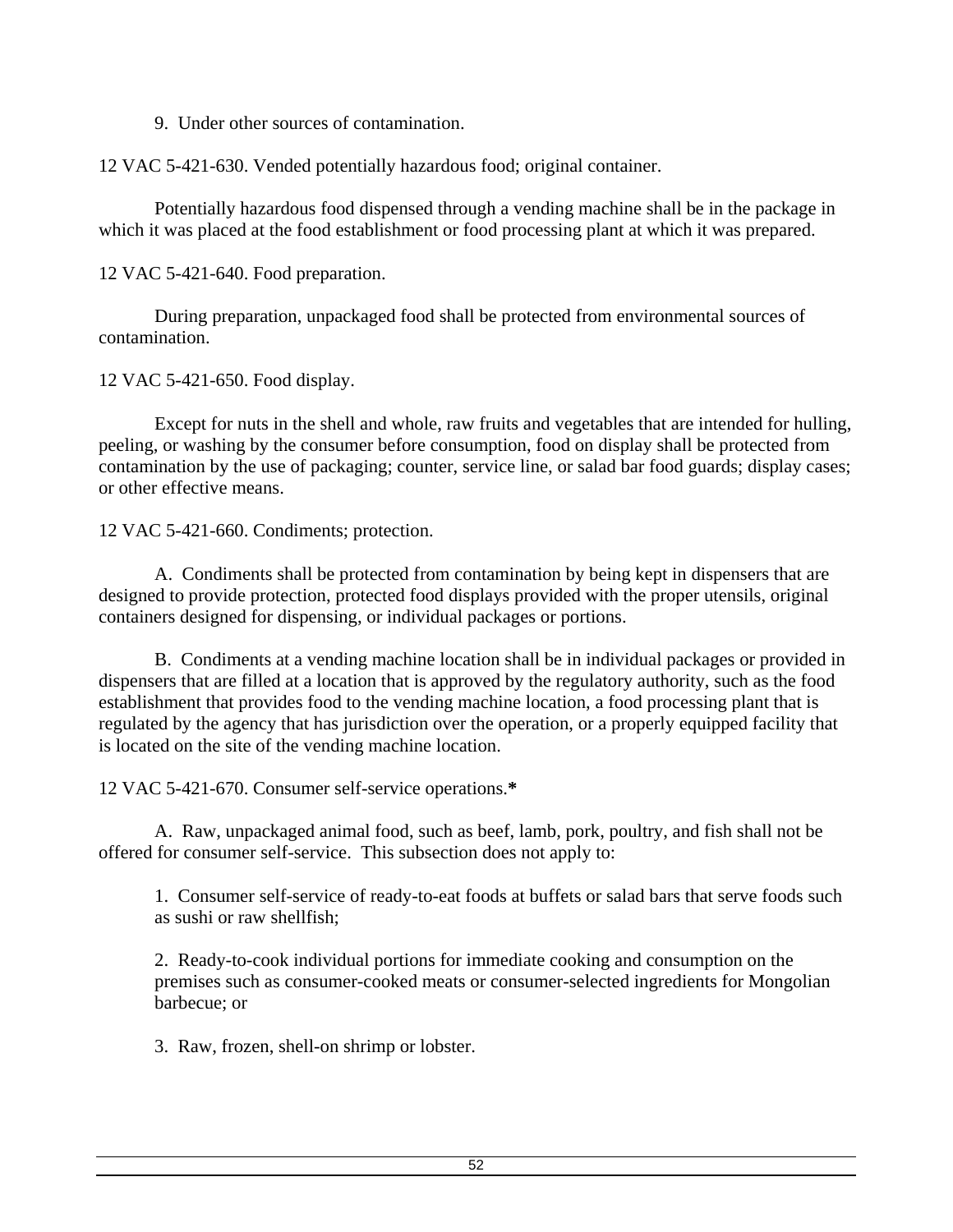B. Consumer self-service operations for ready-to-eat foods shall be provided with suitable utensils or effective dispensing methods that protect the food from contamination. **<sup>N</sup>**

C. Consumer self-service operations such as buffets and salad bars shall be monitored by food employees trained in safe operating procedures. **<sup>N</sup>**

12 VAC 5-421-680. Returned food and reservice of food.**\***

A. Except as specified under subsection B of this section, after being served or sold and in the possession of a consumer, food that is unused or returned by the consumer shall not be offered as food for human consumption.

B. Except as specified in subdivision 8 of 12VAC5-421-950, a container of food that is not potentially hazardous (time/temperature control for safety food) may be reserved from one consumer to another if:

1. The food is dispensed so that it is protected from contamination and the container is closed between uses such as a narrow-neck bottle containing catsup, steak sauce, or wine; or

2. The food, such as crackers, salt or pepper, is in an unopened original package and maintained in sound condition.

12 VAC 5-421-690. Miscellaneous sources of contamination.

Food shall be protected from contamination that may result from a factor or source not specified under 12 VAC 5-421-450 through 12 VAC 5-421-680.

## Article 4

# Destruction of Organisms of Public Health Concern

12 VAC 5-421-700. Raw animal foods.**\***

A. Except as specified in subsections B, C, and D of this section, raw animal foods such as eggs, fish, meat, poultry, and foods containing these raw animal foods shall be cooked to heat all parts of the food to a temperature and for a time that complies with one of the following methods based on the food that is being cooked:

1. 145°F (63°C) or above for 15 seconds for:

a. Raw shell eggs that are broken and prepared in response to a consumer's order and for immediate service, and

b. Except as specified under subdivisions A 2 and 3 and subsection B and C of this section, fish and meat, including game animals commercially raised for food as specified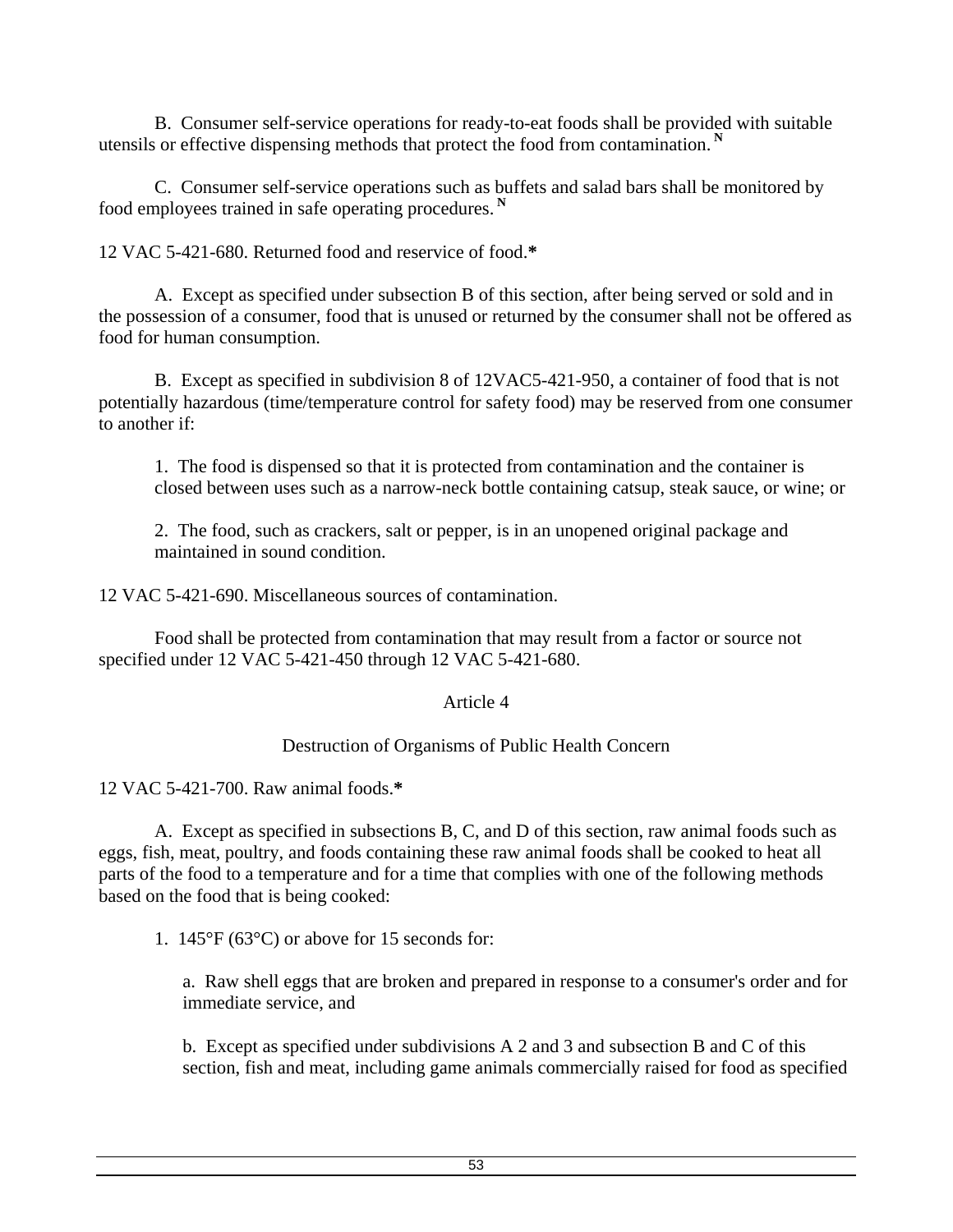under 12 VAC 5-421-330 A 1 and game animals under a voluntary inspection program as specified under 12 VAC 5-421-330 A 2;

2. 155°F (68°C) for 15 seconds or the temperature specified in the following chart that corresponds to the holding time for ratites and injected meats; the following if they are comminuted: fish, meat, game animals commercially raised for food as specified under 12 VAC 5-421-330 A 1, and game animals under a voluntary inspection program as specified under 12 VAC 5-421-330 A 2; and raw eggs that are not prepared as specified under subdivision 1 a of this subsection:

| Minimum                         |                                 |  |  |
|---------------------------------|---------------------------------|--|--|
| Temperature<br>$\mathrm{P}F(C)$ | Time                            |  |  |
| 145(63)                         | 3 minutes                       |  |  |
| 150(66)                         | 1 minute                        |  |  |
| 158 (70)                        | $\leq$ 1 second (instantaneous) |  |  |

3. 165°F (74°C) or above for 15 seconds for poultry, wild game animals as specified under 12 VAC 5-421-330 A 3, stuffed fish, stuffed meat, stuffed pasta, stuffed poultry, stuffed ratites, or stuffing containing fish, meat, or poultry.

B. Whole meat roasts including beef, corned beef, lamb, pork, and cured pork roasts such as ham shall be cooked:

1. In an oven that is preheated to the temperature specified for the roast's weight in the following chart and that is held at that temperature; and

| Oven Type  | Oven Temperature Based on Roast Weight     |                                            |  |
|------------|--------------------------------------------|--------------------------------------------|--|
|            | Less than 10 lbs $(4.5 \text{ kg})$        | 10 lbs $(4.5 \text{ kg})$ or more          |  |
| Still Dry  | $350^{\circ}$ F (177 $^{\circ}$ C) or more | $250^{\circ}$ F (121 $^{\circ}$ C) or more |  |
| Convection | $325^{\circ}F(163^{\circ}C)$ or more       | $250^{\circ}$ F (121 $^{\circ}$ C) or more |  |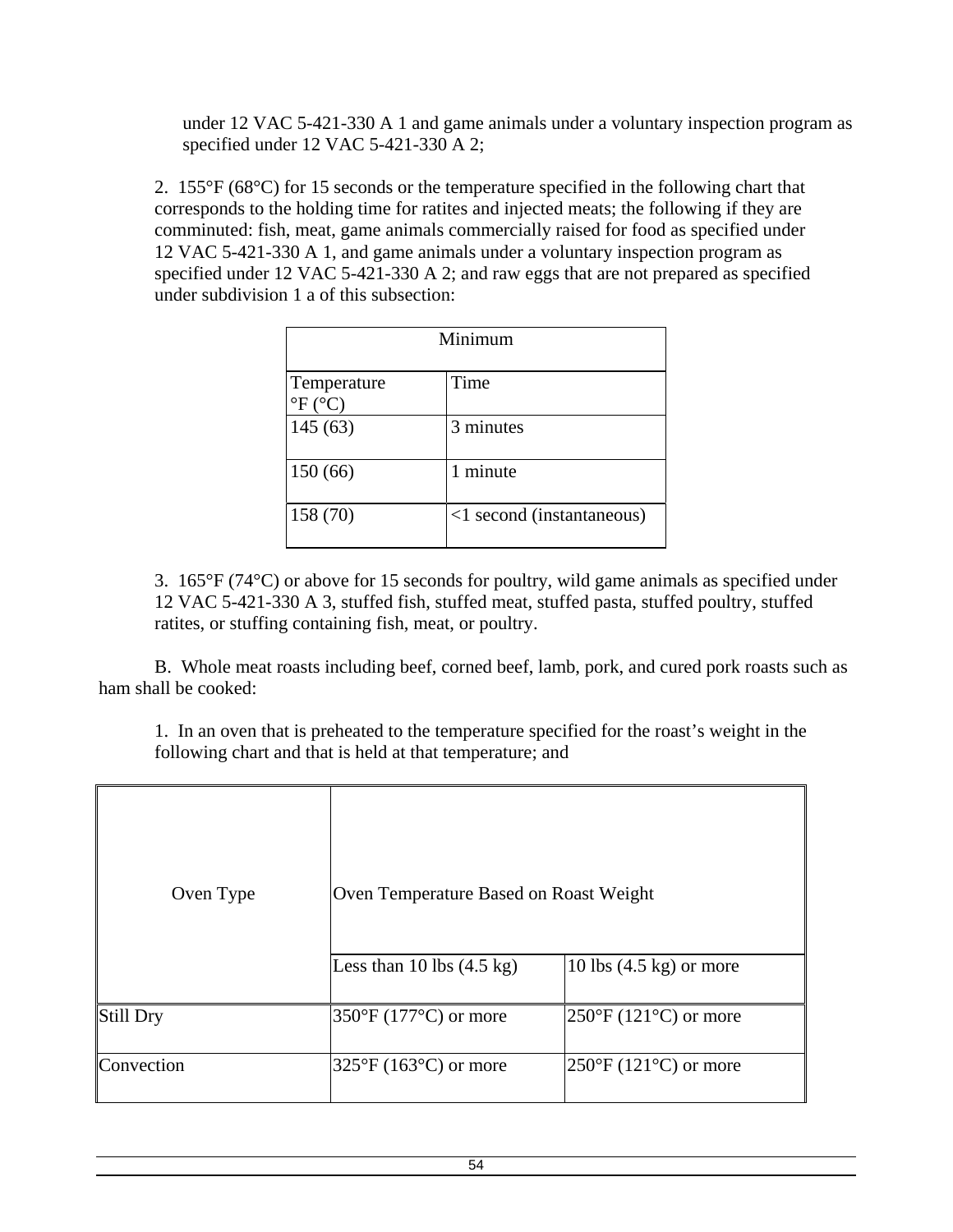| High Humidity <sup>1</sup>                                                                     | $250^{\circ}$ F (121 <sup>o</sup> C) or less | $250^{\circ}$ F (121 <sup>o</sup> C) or less |  |  |  |  |
|------------------------------------------------------------------------------------------------|----------------------------------------------|----------------------------------------------|--|--|--|--|
|                                                                                                |                                              |                                              |  |  |  |  |
| <sup>1</sup> Relative humidity greater than 90% for at least 1 hour as measured in the cooking |                                              |                                              |  |  |  |  |
| chamber or exit of the oven; or in a moisture-impermeable bag that provides 100% humidity.     |                                              |                                              |  |  |  |  |

2. As specified in the following chart, to heat all parts of the food to a temperature and for the holding time that corresponds to that temperature.

| Temperature                                   | Time <sup>1</sup> | Temperature      | Time           |  |
|-----------------------------------------------|-------------------|------------------|----------------|--|
|                                               |                   |                  |                |  |
| ${}^{\circ}F$ ( ${}^{\circ}C$ )               | in minutes        | $\mathrm{P}F(C)$ | in seconds     |  |
| 130 (54.4)                                    | 112               | 147 (63.9)       | 134            |  |
| 131 (55.0)                                    | 89                | 149(65.0)        | 85             |  |
| 133(56.1)                                     | 56                | 151(66.1)        | 54             |  |
| 135(57.2)                                     | 36                | 153 (67.2)       | 34             |  |
| 136 (57.8)                                    | 28                | 155(68.3)        | 22             |  |
| 138 (58.9)                                    | 18                | 157(69.4)        | 14             |  |
| 140(60.0)                                     | 12                | 158 (70.0)       | $\overline{0}$ |  |
| 142(61.1)                                     | 8                 |                  |                |  |
| 144(62.2)                                     | 5                 |                  |                |  |
| 145 (62.8)                                    | $\overline{4}$    |                  |                |  |
| Holding time many include postoven heat rise. |                   |                  |                |  |

C. A raw or undercooked whole-muscle, intact beef steak may be served or offered for sale in a ready-to-eat form if:

1. The food establishment serves a population that is not a highly susceptible population;

2. The steak is labeled, as specified under 12 VAC 5-421-270 E, to indicate that it meets the definition of "whole-muscle, intact beef"; and

3. The steak is cooked on both the top and bottom to a surface temperature of 145°F (63°C) or above and a cooked color change is achieved on all external surfaces.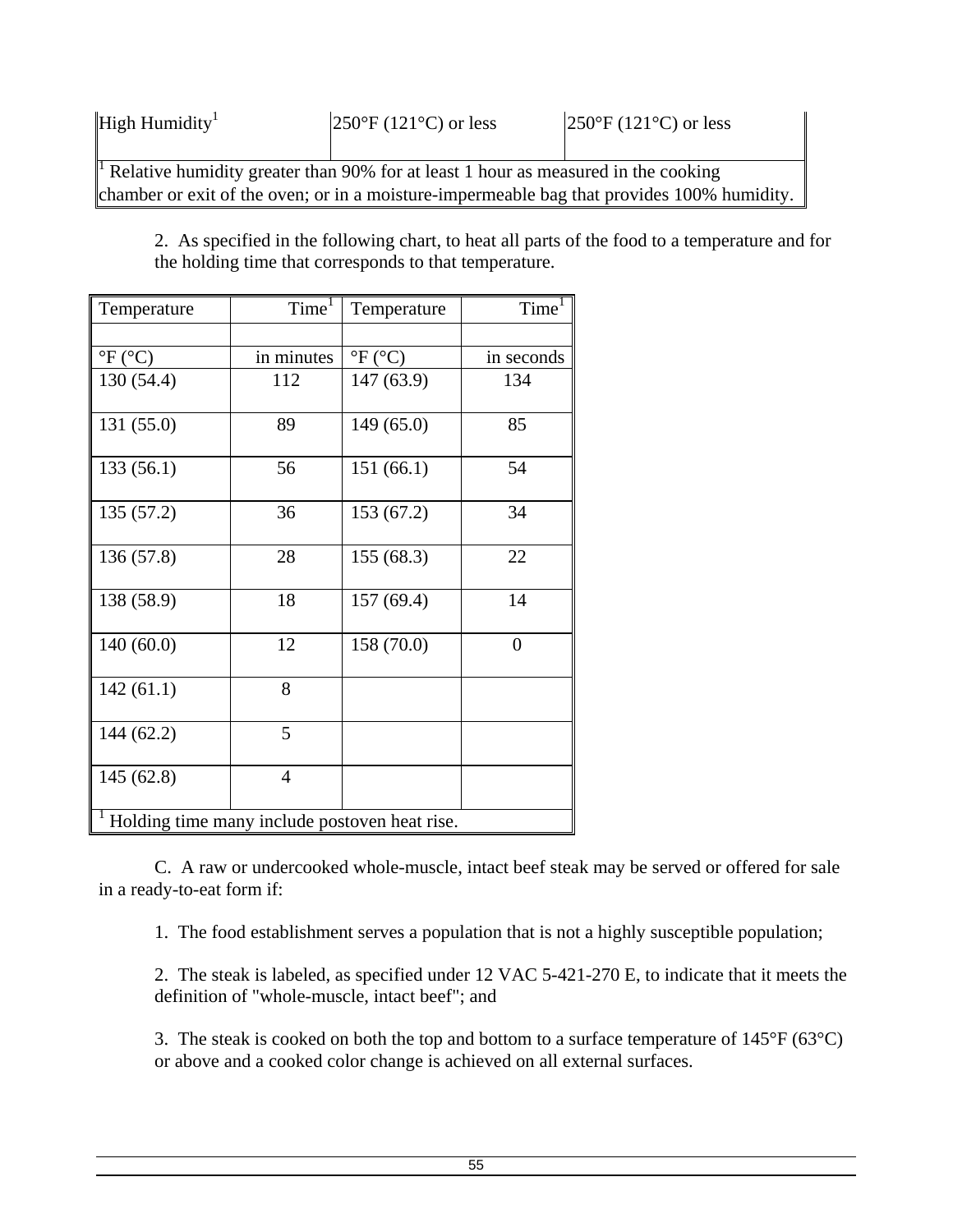D. A raw animal food such as raw egg, raw fish, raw-marinated fish, raw molluscan shellfish, or steak tartare, or a partially cooked food such as lightly cooked fish, soft cooked eggs, or rare meat other than whole-muscle, intact beef steaks as specified in subsection C of this section, may be served or offered for sale in a ready-to-eat form if:

1. (i) As specified under subdivision 3 a and b of 12 VAC 5-4221-950 the food establishment serves a population that is not a highly susceptible population and (ii) the consumer is informed as specified under 12 VAC 5-421-930 that to ensure its safety, the food should be cooked as specified under subsections A or B of this section; or

2. The regulatory authority grants a variance from subsection A or B of this section as specified in 12 VAC 5-421-3570 based on a HACCP plan that:

a. Is submitted by the permit holder and approved as specified under 12 VAC 5-421- 3570,

b. Documents scientific data or other information that shows that a lesser time and temperature regimen results in a safe food, and

c. Verifies that equipment and procedures for food preparation and training of food employees at the food establishment meet the conditions.

12 VAC 5-421-710. Microwave cooking.**\***

Raw animal foods cooked in a microwave oven shall be:

1. Rotated or stirred throughout or midway during cooking to compensate for uneven distribution of heat;

2. Covered to retain surface moisture;

3. Heated to a temperature of at least  $165^{\circ}F(74^{\circ}C)$  in all parts of the food; and

4. Allowed to stand covered for two minutes after cooking to obtain temperature equilibrium.

12 VAC 5-421-720. Plant food cooking for hot holding.

Fruits and vegetables that are cooked for hot holding shall be cooked to a temperature of 135°F (57°C).

12 VAC 5-421-730. Parasite destruction.**\***

A. Except as specified in subsection B of this section, before service or sale in ready-to-eat form, raw, raw-marinated, partially cooked or marinated-partially cooked fish shall be: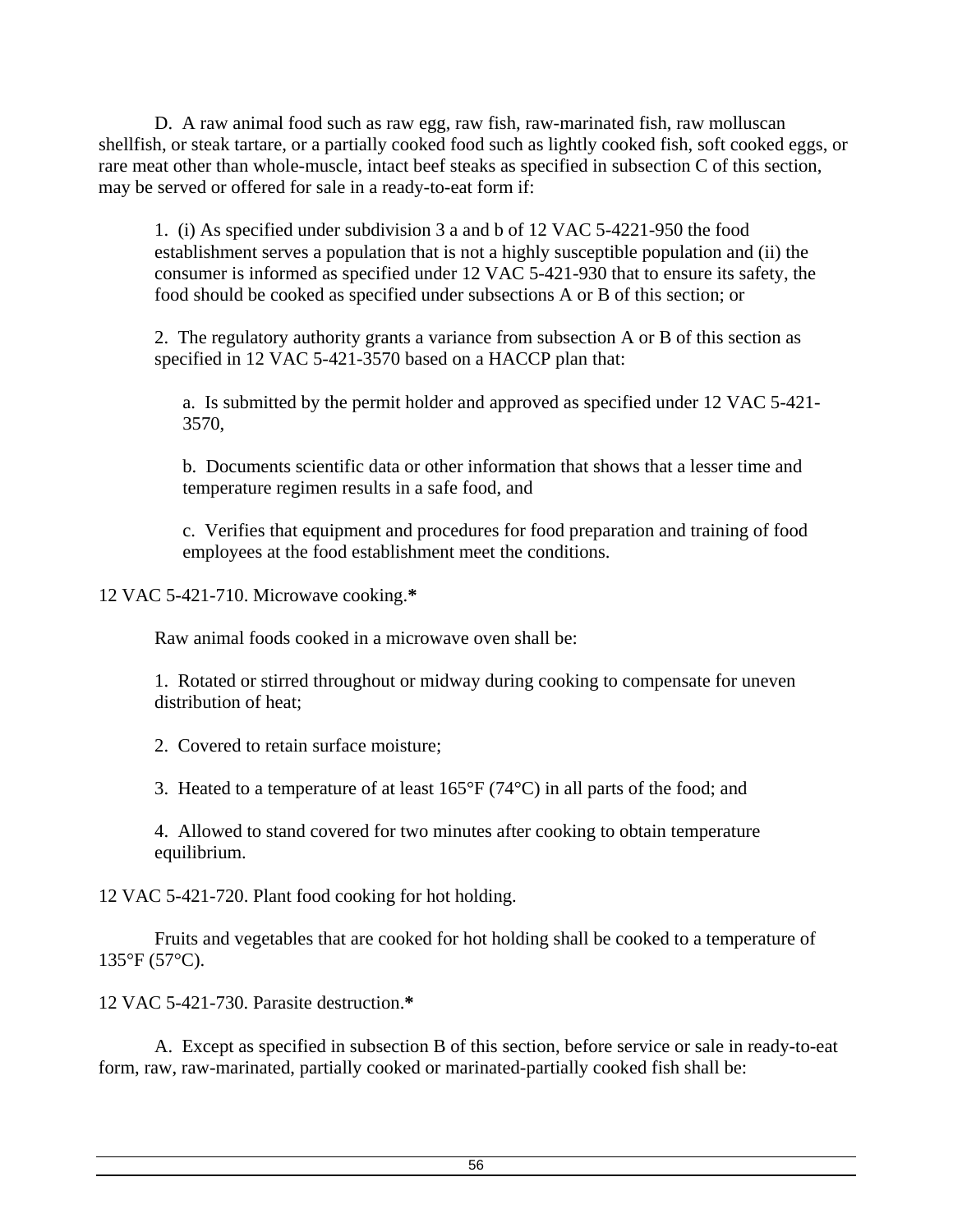1. Frozen and stored at a temperature of  $-4^{\circ}F(-20^{\circ}C)$  or below for a minimum of 168 hours (seven days) in a freezer;

2. Frozen at -31°F (-35°C) or below until solid and stored at -31°F (-35°C) or below for a minimum of 15 hours; or

3. Frozen at -31 $\rm{°F}$  (-35 $\rm{°C}$ ) or below until solid and stored at -4 $\rm{°F}$  (-20 $\rm{°C}$ ) or below for a minimum of 24 hours.

B. Subsection A of this section does not apply to:

1. Molluscan shellfish;

2. Tuna of the species Thunnus alalunga, Thunnus albacares (Yellowfin tuna), Thunnus atlanticus, Thunnus maccoyii (Bluefin tuna, Southern), Thunnus obesus (Bigeye tuna), or Thunnus thynnus (Bluefin, Northern); or

3. Aquacultured fish, such as salmon, that:

a. If raised in open water, are raised in net-pens; or

b. Are raised in land-based operations such as ponds or tanks; and c. Are fed formulated feed, such as pellets, that contains no live parasites infective to the aquacultured fish.

12 VAC 5-421-740. Records, creation and retention.

A. Except as specified in 12 VAC 5-421-730 B and subsection B of this section, if raw, marinated, raw-marinated, partially cooked, or marinated-partially cooked fish are served or sold in ready-to-eat form, the person in charge shall record the freezing temperature and time to which the fish are subjected and shall retain the records at the food establishment for 90 calendar days beyond the time of service or sale of the fish.

B. If the fish are frozen by a supplier, a written agreement or statement from the supplier stipulating that the fish supplied are frozen to a temperature and for a time specified under 12 VAC 5-421-730 may substitute for the records specified under subsection A of this section.

C. If raw, raw-marinated, partially cooked, or marinated-partially cooked fish are served or sold in ready-to-eat form, and the fish are raised and fed as specified in 12VAC5-421-730 B 3, a written agreement or statement from the supplier or aquaculturist stipulating that the fish were raised and fed as specified in 12VAC5-421-730 B 3 shall be obtained by the person in charge and retained in the records of the food establishment for 90 calendar days beyond the time of service or sale of the fish.

12 VAC 5-421-760. Reheating for hot holding.**\***

A. Except as specified under subsections B, C and E of this section, potentially hazardous food (time/temperature control for safety food) that is cooked, cooled, and reheated for hot holding shall be reheated so that all parts of the food reach at least 165°F (74°C) for 15 seconds.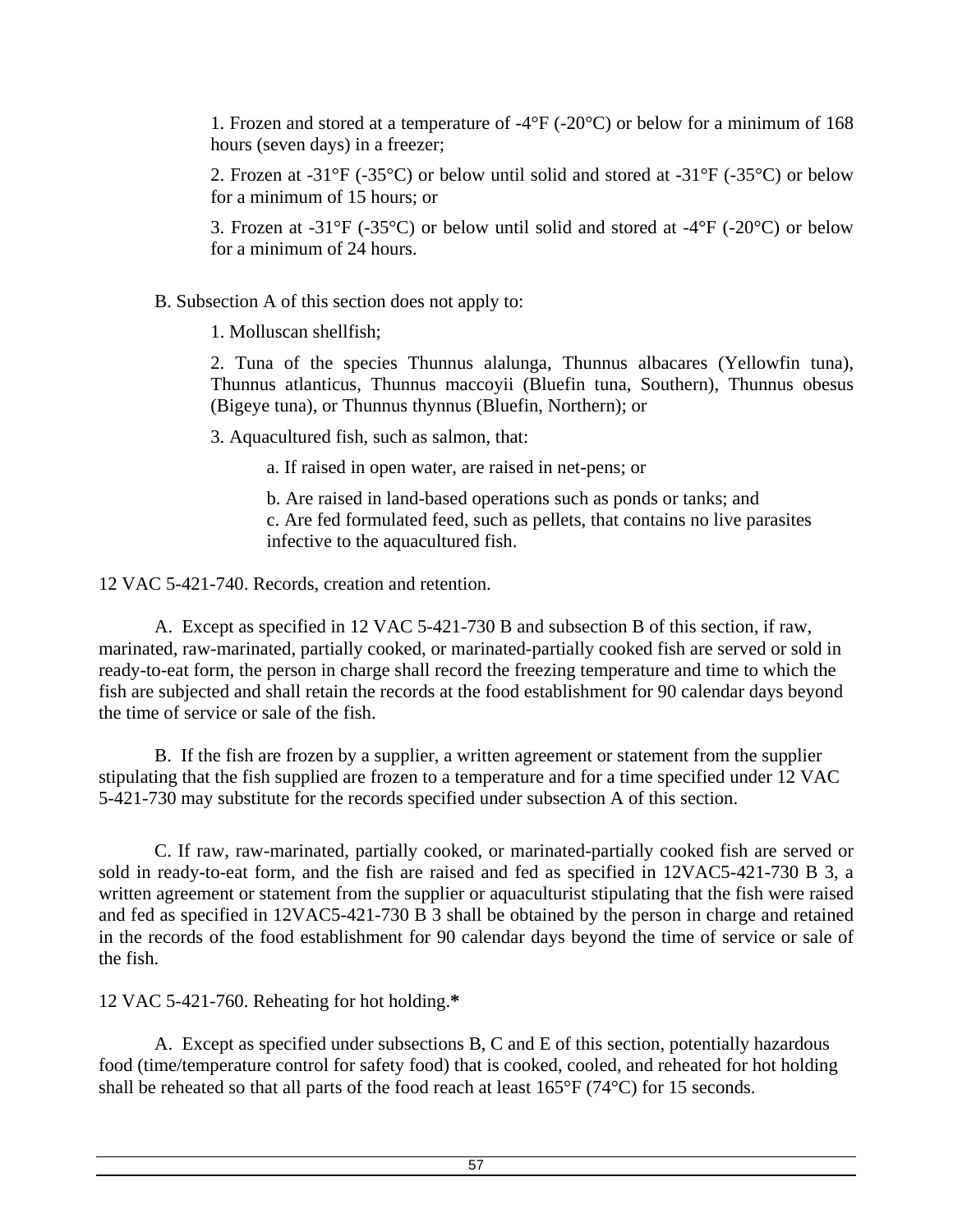B. Except as specified under subsection C of this section, potentially hazardous food (time/temperature control for safety food) reheated in a microwave oven for hot holding shall be reheated so that all parts of the food reach a temperature of at least 165°F (74°C) and the food is rotated or stirred, covered, and allowed to stand covered two minutes after reheating.

C. Ready-to-eat food taken from a commercially processed, hermetically sealed container, or from an intact package from a food processing plant that is inspected by the food regulatory authority that has jurisdiction over the plant, shall be heated to a temperature of at least 135°F (57°C) for hot holding.

D. Reheating for hot holding as specified under subsections A through C of this section shall be done rapidly and the time the food is between 41°F (5°C) and the temperatures specified under subsections A through C of this section may not exceed two hours.

E. Remaining unsliced portions of meat roasts that are cooked as specified under 12 VAC 5- 421-700 B may be reheated for hot holding using the oven parameters and minimum time and temperature conditions specified under 12 VAC 5-421-700 B.

#### Article 5

Limitation of Growth of Organisms of Public Health Concern

12 VAC 5-421-765. Treating Juice**\*** 

Juice packaged in a food establishment shall be:

- 1. Treated under a HACCP plan as specified in subdivisions 2 through 5 of 12 VAC 5-421- 3630 to attain a five-log reduction, which is equal to a 99.999% reduction of the most resistant microorganism of public health significance; or
- 2. Labeled, if not treated to yield a five-log reduction of the most resistant microorganism of public health significance;
	- a. As specified under 12 VAC 5-421-900, and
	- b. As specified in 21 CFR 101.17(g) with the phrase, "WARNING: This product has not been pasteurized and, therefore, may contain harmful bacteria that can cause serious illness in children, the elderly, and persons with weakened immune systems."

12 VAC 5-421-770. Frozen food.

Stored frozen foods shall be maintained frozen.

12 VAC 5-421-780. Potentially hazardous food (time/temperature control for safety food), Slacking.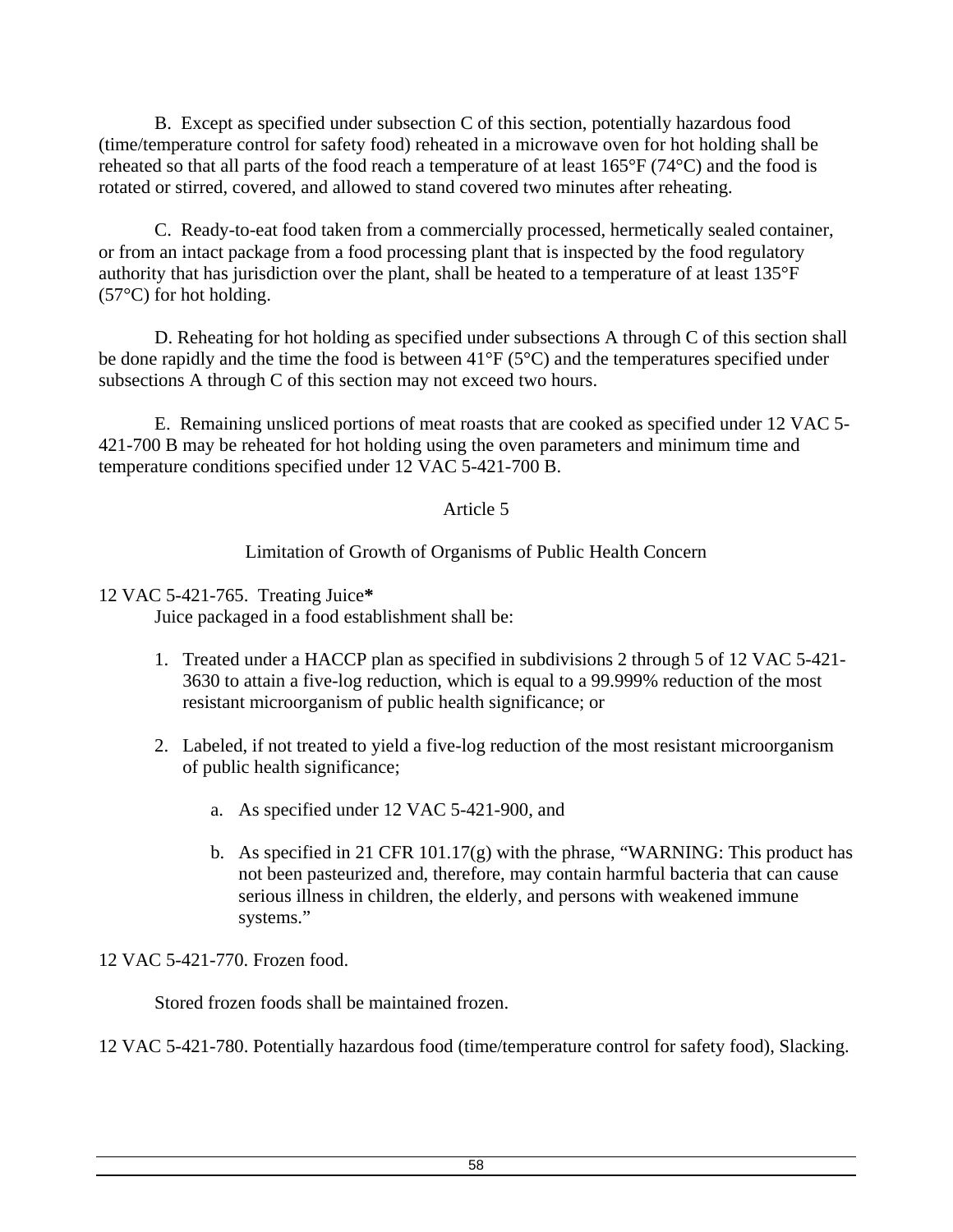Frozen potentially hazardous food (time/temperature control for safety food) that is slacked to moderate the temperature shall be held:

1. Under refrigeration that maintains the food temperature at  $41^{\circ}F(5^{\circ}C)$  or less; or

2. At any temperature if the food remains frozen.

12 VAC 5-421-790. Thawing.

Except as specified in subdivision 4 of this section, potentially hazardous food (time/temperature control for safety food) shall be thawed:

1. Under refrigeration that maintains the food temperature at  $41^{\circ}F(5^{\circ}C)$  or less; or

2. Completely submerged under running water:

a. At a water temperature of 70°F (21°C) or below,

b. With sufficient water velocity to agitate and float off loose particles in an overflow, and

c. For a period of time that does not allow thawed portions of ready-to-eat food to rise above  $41^{\circ}F$  (5°C); or

d. For a period of time that does not allow thawed portions of a raw animal food requiring cooking as specified under 12 VAC 5-421-700 A or B to be above  $41^{\circ}F(5^{\circ}C)$ for more than four hours including:

(1) The time the food is exposed to the running water and the time needed for preparation for cooking, or

(2) The time it takes under refrigeration to lower the food temperature to  $41^{\circ}F(5^{\circ}C)$ ;

3. As part of a cooking process if the food that is frozen is:

a. Cooked as specified under 12 VAC 5-421-700 A or B or 12 VAC 5-421-710, or

b. Thawed in a microwave oven and immediately transferred to conventional cooking equipment, with no interruption in the process; or

4. Using any procedure if a portion of frozen ready-to-eat food is thawed and prepared for immediate service in response to an individual consumer's order.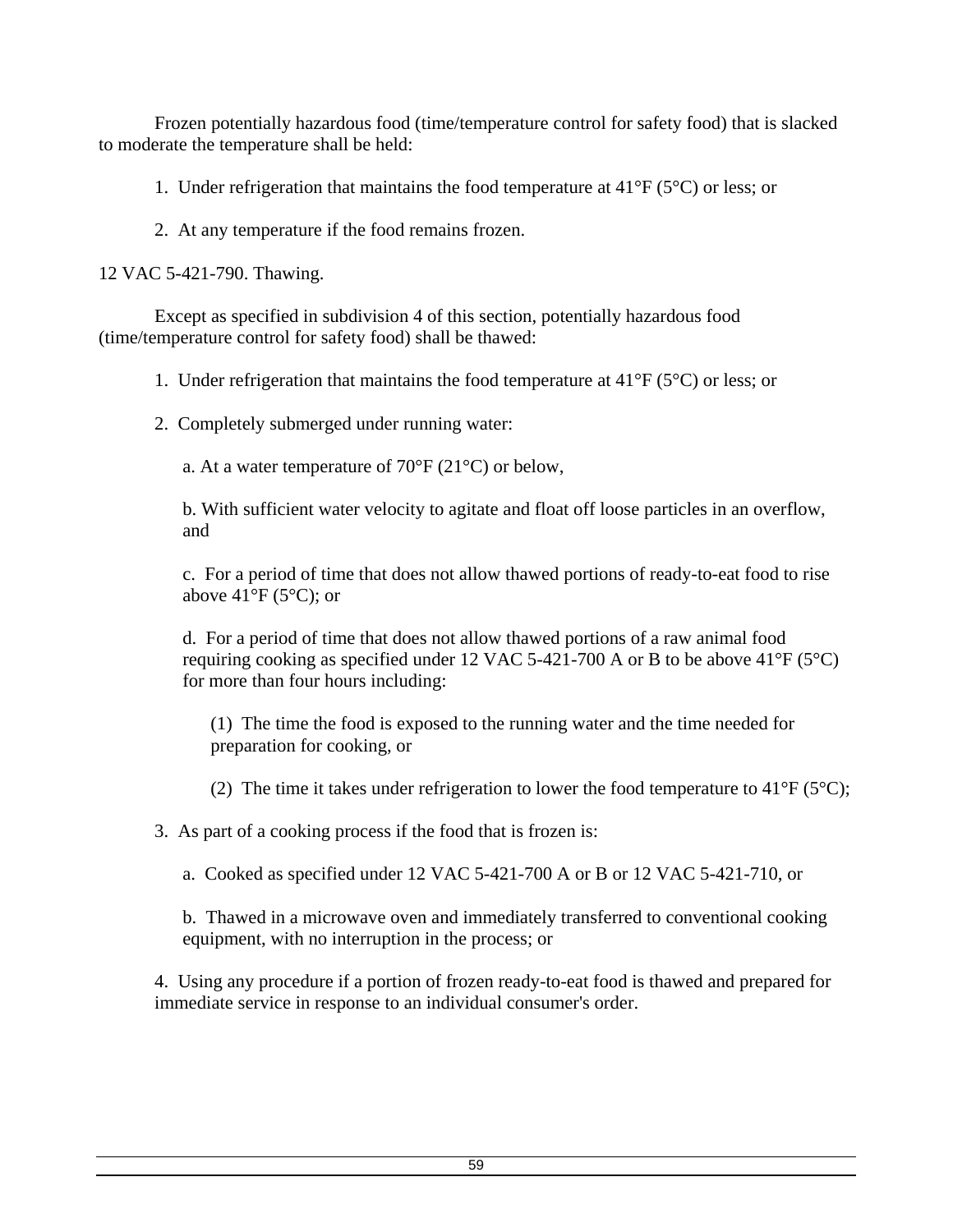12 VAC 5-421-800. Cooling.**\***

A. Cooked potentially hazardous food (time/temperature control for safety food) shall be cooled:

1. Within two hours, from 135°F (57°C) to 70°F (21°C); and

2. Within a total of six hours from 135 $\rm{°F}$  (5 $\rm{°C}$ ) to 41 $\rm{°F}$  (5 $\rm{°C}$ ) or less.

B. Potentially hazardous food (time/temperature control for safety food) shall be cooled within four hours to  $41^{\circ}F(5^{\circ}C)$  or less, if prepared from ingredients at ambient temperature, such as reconstituted foods and canned tuna.

C. Except as specified in subsection D of this section, a potentially hazardous food (time/temperature control for safety food) received in compliance with laws allowing a temperature above 41°F (5°C) during shipment from the supplier as specified in 12 VAC 5-421-340 B, shall be cooled within four hours to  $41^{\circ}F(5^{\circ}C)$  or less.

D. Raw shell eggs shall be received as specified under 12 VAC 5-421-340 C and immediately placed in refrigerated equipment that maintains an ambient air temperature of 45°F  $(7^{\circ}C)$  or less.

12 VAC 5-421-810. Cooling methods.

A. Cooling shall be accomplished in accordance with the time and temperature criteria specified under 12 VAC 5-421-800 by using one or more of the following methods based on the type of food being cooled:

1. Placing the food in shallow pans;

- 2. Separating the food into smaller or thinner portions;
- 3. Using rapid cooling equipment;
- 4. Stirring the food in a container placed in an ice water bath;
- 5. Using containers that facilitate heat transfer;
- 6. Adding ice as an ingredient; or
- 7. Other effective methods.

B. When placed in cooling or cold holding equipment, food containers in which food is being cooled shall be: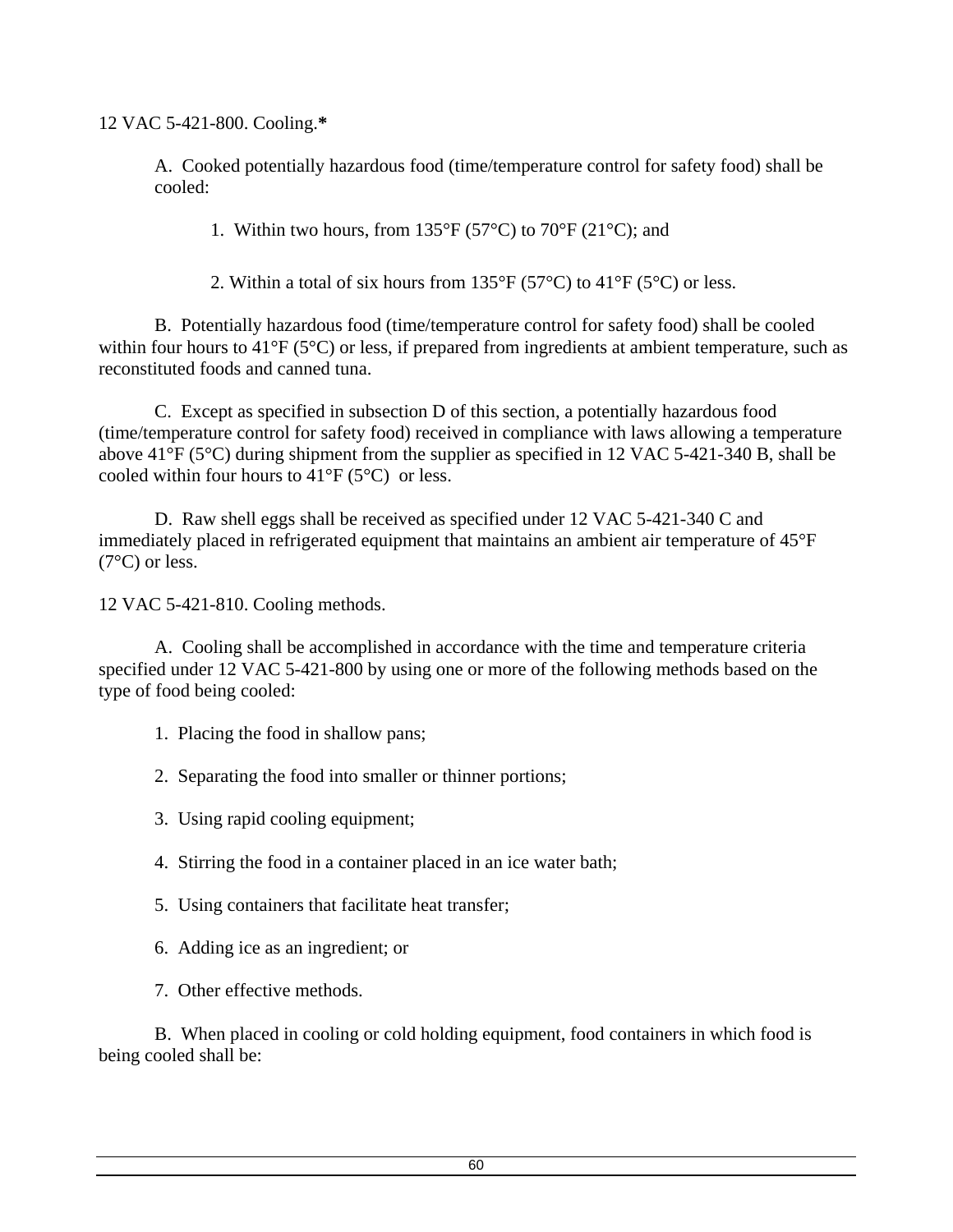1. Arranged in the equipment to provide maximum heat transfer through the container walls; and

2. Loosely covered, or uncovered if protected from overhead contamination as specified under 12 VAC 5-421-610 A 2, during the cooling period to facilitate heat transfer from the surface of the food.

12 VAC 5-421-820. Potentially hazardous food (time/temperature control for safety food); hot and cold holding.**\***

A. Except during preparation, cooking, or cooling, or when time is used as the public health control as specified under 12 VAC 5-421-850, potentially hazardous food (time/temperature control for safety food) shall be maintained:

1. At 135°F (57°C) or above, except that roasts cooked to a temperature and for a time specified under 12 VAC 5-421-700 B or reheated as specified in 12 VAC 5-421-760 E may be held at a temperature of 130°F (54°C) or above; or

2. At  $41^{\circ}F(5^{\circ}C)$  or less.

B. Shell eggs that have not been treated to destroy all viable Salmonellae shall be stored in refrigerated equipment that maintains an ambient air temperature of 45°F (7°C) or less.

C. Potentially hazardous food (time/temperature control for safety food) in a homogenous liquid form may be maintained outside the temperature control requirements, as specified in subsection A of this section, while contained within specially designed equipment that complies with the design and construction requirements as specified under subdivision 5 of 12VAC5-421-1230.

12 VAC 5-421-830. Ready-to-eat, potentially hazardous food (time/temperature control for safety food), date marking.**\***

A. Except when packaging food using a reduced oxygen packaging method as specified under 12VAC5-421-870, and except as specified in subsections D and E of this section, refrigerated ready-to-eat potentially hazardous food (time/temperature control for safety food) prepared and held in a food establishment for more than 24 hours shall be clearly marked to indicate the date or day by which the food shall be consumed on the premises, sold, or discarded when held at a temperature of  $41^{\circ}$ F (5 $^{\circ}$ C) or less for a maximum of seven days.

B. Except as specified in subsection D through F of this section, refrigerated ready-to-eat, potentially hazardous food (time/temperature control for safety food) prepared and packaged by a food processing plant shall be clearly marked at the time the original container is opened in a food establishment and if the food is held for more than 24 hours, to indicate the date or day by which the food shall be consumed on the premises, sold, or discarded, based on the temperature and time combinations pecified in subsection A of this section and: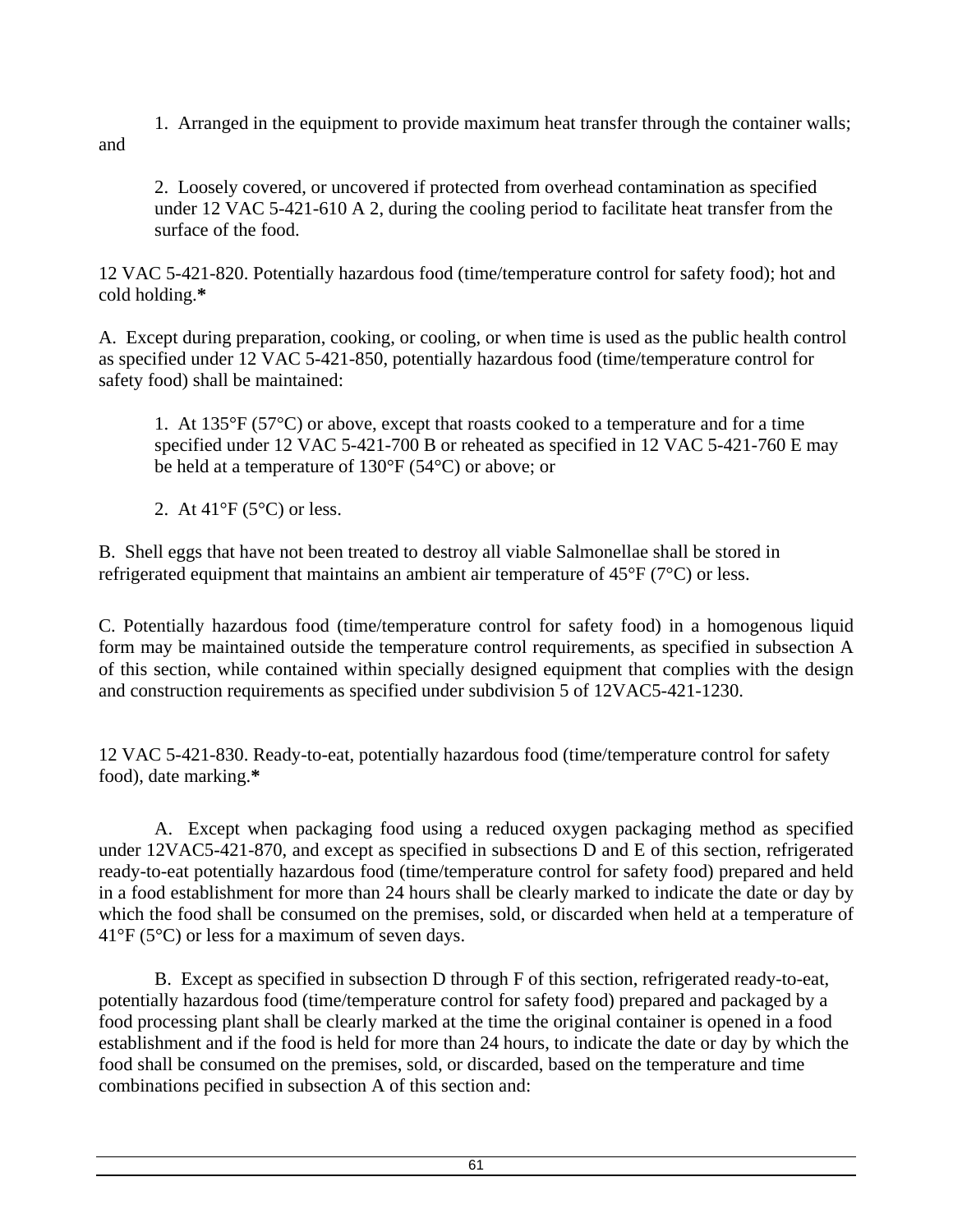1. The day the original container is opened in the food establishment shall be counted as day 1; and

2. The day or date marked by the food establishment shall not exceed a manufacturer's use-by date if the manufacturer determined the use-by date based on food safety.

C. A refrigerated, ready-to-eat, potentially hazardous food (time/temperature control for safety food) ingredient or a portion of a refrigerated, ready-to-eat, potentially hazardous food (time/temperature control for safety food) that is subsequently combined with additional ingredients or portions of food shall retain the date marking of the earliest-prepared or first-prepared ingredient.

D. A date marking system that meets the criteria specified in subsections A and B of this section may include:

> 1. Using a method approved by the regulatory authority for refrigerated, ready-to-eat potentially hazardous food (time/temperature control for safety food) that is frequently rewrapped, such as lunchmeat or a roast, or for which date marking is impractical, such as soft-serve mix or milk in a dispensing machine;

> 2. Marking the date or day of preparation, with a procedure to discard the food on or before the last date or day by which the food must be consumed on the premises, sold, or discarded as specified in subsection A of this section;

> 3. Marking the date or day the original container is opened in a food establishment, with a procedure to discard the food on or before the last date of day by which the food must be consumed on the premises, sold, or discarded as specified under subsection B of this section; or

> 4. Using calendar dates, days of the week, color-coded marks, or other effective marking methods, provided that the marking system is disclosed to the regulatory authority upon request.

E. Subsections A and B of this section do not apply to individual meal portions served or repackaged for sale from a bulk container upon a consumer's request.

F. Subsection B of this section does not apply to the following foods prepared and packaged by a food processing plant inspected by a regulatory authority:

> 1. Deli salads, such as ham salad, seafood salad, chicken salad, egg salad, pasta salad, potato salad, and macaroni salad, manufactured in accordance with 21 CFR Part 110 Current good manufacturing practice in manufacturing, packing or holding food;

> 2. Hard cheeses containing not more than 39% moisture as defined in 21 CFR Part 133 Cheeses and related cheese products, such as cheddar, gruyere, parmesan and reggiano, and romano;

> 3. Semi-soft cheese containing more than 39% moisture, but not more than 50% moisture, as defined in 21 CFR Part 133 Cheeses and cheese related products, such as blue, edam, gorgonzola, gouda, and monterey jack;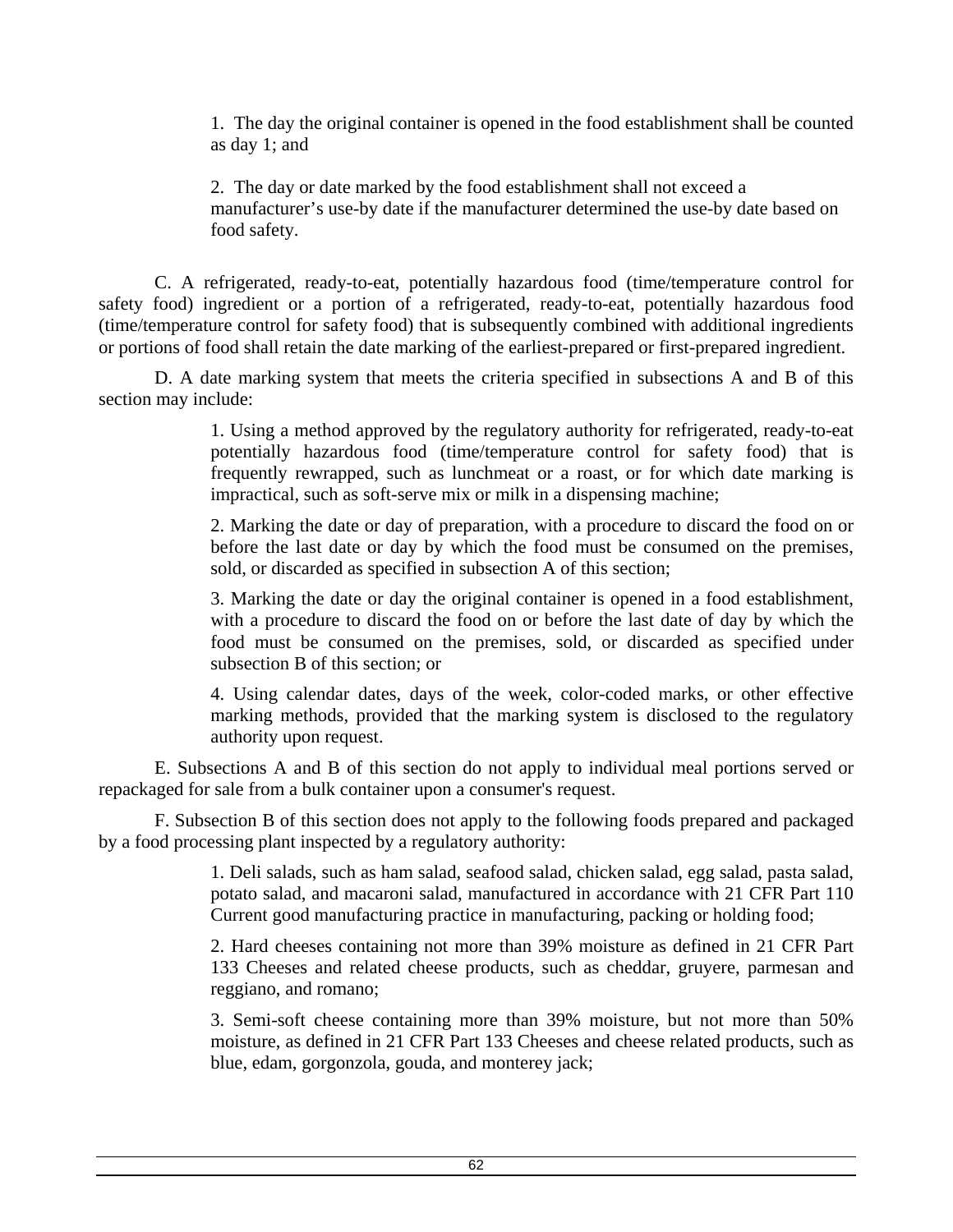4. Cultured dairy products as defined in 21 CFR Part 131 Milk and cream, such as yogurt, sour cream, and buttermilk;

5. Preserved fish products, such as pickled herring and dried or salted cod, and other acidified fish products as defined in 21 CFR Part 114 Acidified foods;

6. Shelf stable, dry fermented sausages, such as pepperoni and Genoa salami that are not labeled "Keep Refrigerated" as specified in 9 CFR Part 317 Labeling, marking devices, and containers, and that retain the original casing on the product; and

7. Shelf stable salt-cured products such as prosciutto and Parma (ham) that are not labeled "Keep Refrigerated" as specified in 9 CFR Part 317 Labeling, marking devices, and containers.

12 VAC 5-421-840. Ready-to-eat, potentially hazardous food (time/temperature control for safety food); disposition.**\***

A. A food specified under 12 VAC 5-421-830 A or B shall be discarded if it:

1. Exceeds either of the temperature and time combinations specified in 12 VAC 5- 421-830 A, except time that the product is frozen;

2. Is in a container or package that does not bear a date or day; or

3. Is appropriately marked with a date or day that exceeds a temperature and time combination as specified in 12 VAC 5-421-830A.

12 VAC 5-421-850. Time as a public health control.**\***

A. Except as specified under subsection D of this section, if time without temperature control is used as the public health control for a working supply of potentially hazardous food (time/temperature control for safety food) before cooking or for ready-to-eat potentially hazardous food (time/temperature control for safety food) that is displayed or held for sale or service, written procedures shall be prepared in advance, maintained in the food establishment, and made available to the regulatory authority upon request that specify:

1. Methods of compliance with subdivisions B 1 through 3 or C 1 through 5 of this section; and

2. Methods of compliance with 12VAC5-421-800 for food that is prepared, cooked, and refrigerated before time is used as a public health control.

B. If time without temperature control is used as the public health control up to a maximum of four hours:

1. The food shall be marked or otherwise identified to indicate the time that is four hours past the point in time when the food is removed from temperature control;

2. The food shall be cooked and served, served at any temperature if ready-to-eat, or discarded, within four hours from the point in time when the food is removed from temperature control; and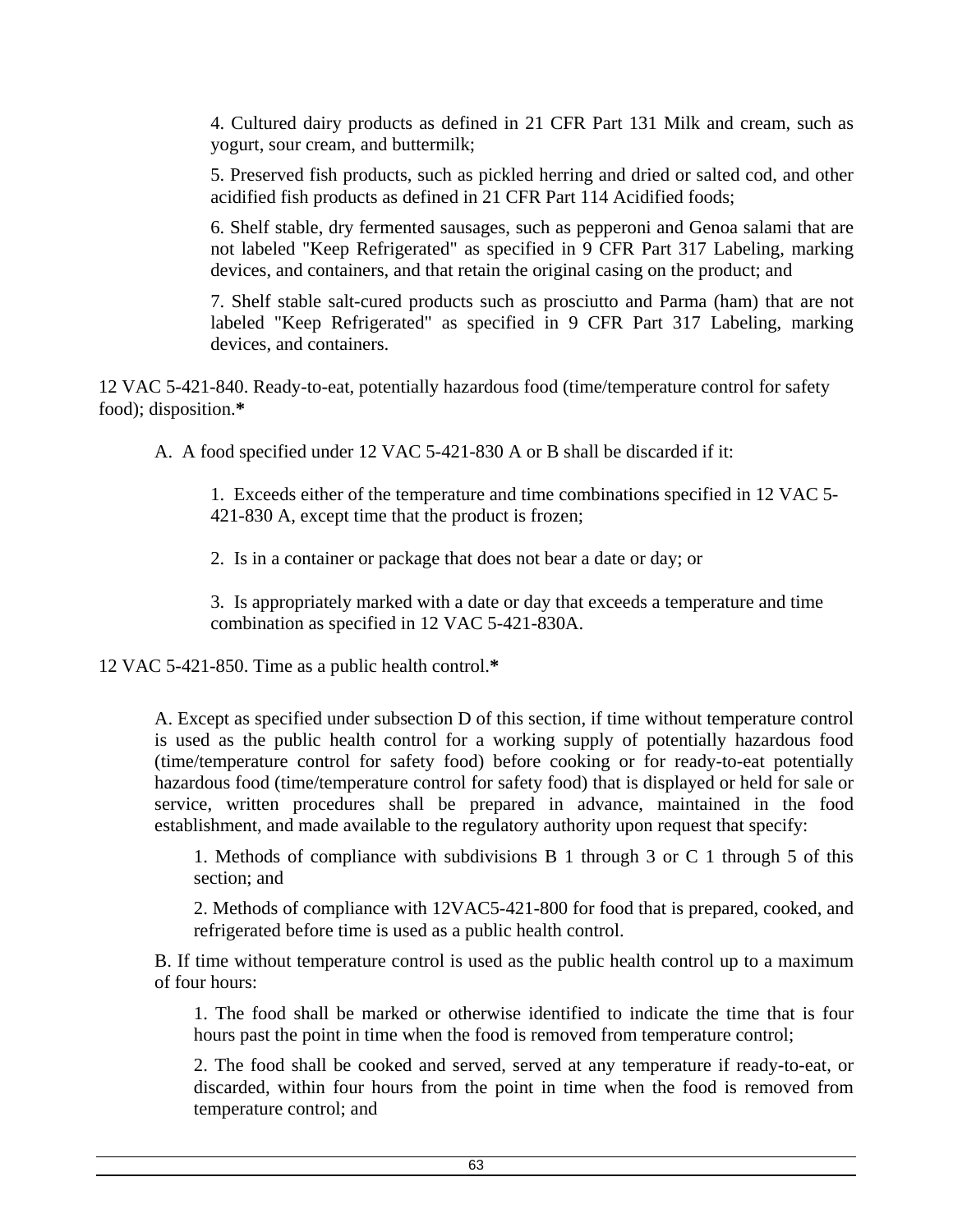3. The food in unmarked containers or packages, or marked to exceed a four-hour limit shall be discarded.

C. If time without temperature control is used as the public health control up to a maximum of six hours:

1. The food shall have an initial temperature of 41ºF (5ºC) or less when removed from temperature control and the food temperature may not exceed 70ºF (21ºC) within a maximum time period of six hours;

2. The food shall be monitored to ensure the warmest portion of the food does not exceed 70ºF (21ºC) during the six-hour period, unless an ambient air temperature is maintained that ensures the food does not exceed 70ºF (21ºC) during the six-hour holding period;

3. The food shall be marked or otherwise identified to indicate:

a. The time when the food is removed from  $41^{\circ}F$  (5 $^{\circ}C$ ) or less cold-holding temperature control, and

b. The time that is six hours past the point in time when the food is removed from 41ºF (5ºC) or less cold-holding temperature control;

4. The food shall be:

a. Discarded if the temperature of the foods exceeds 70ºF (21ºC), or

b. Cooked and served, served at any temperature if ready-to-eat, or discarded within a maximum of six hours from the point in time when the food is removed from 41ºF (5ºC) or less cold-holding temperature control; and

5. The food in unmarked containers or packages, or marked with a time that exceeds the six-hour limit shall be discarded.

D. A food establishment that serves a highly susceptible population may not use time as specified under subsections A, B, or C of this section as the public health control for raw eggs.

12 VAC 5-421-860. Variance requirement.**\***

A food establishment shall obtain a variance from the regulatory authority as specified in 12 VAC 5-421-3570 and 12 VAC 5-421-3580 before:

- 1. Smoking food as a method of food preservation rather than as a method of flavor enhancement;
- 2. Curing food;
- 3. Using food additives or adding components such as vinegar:
	- a. As a method of food preservation rather than as a method of flavor enhancement, or
	- b. To render a food so that it is not potentially hazardous;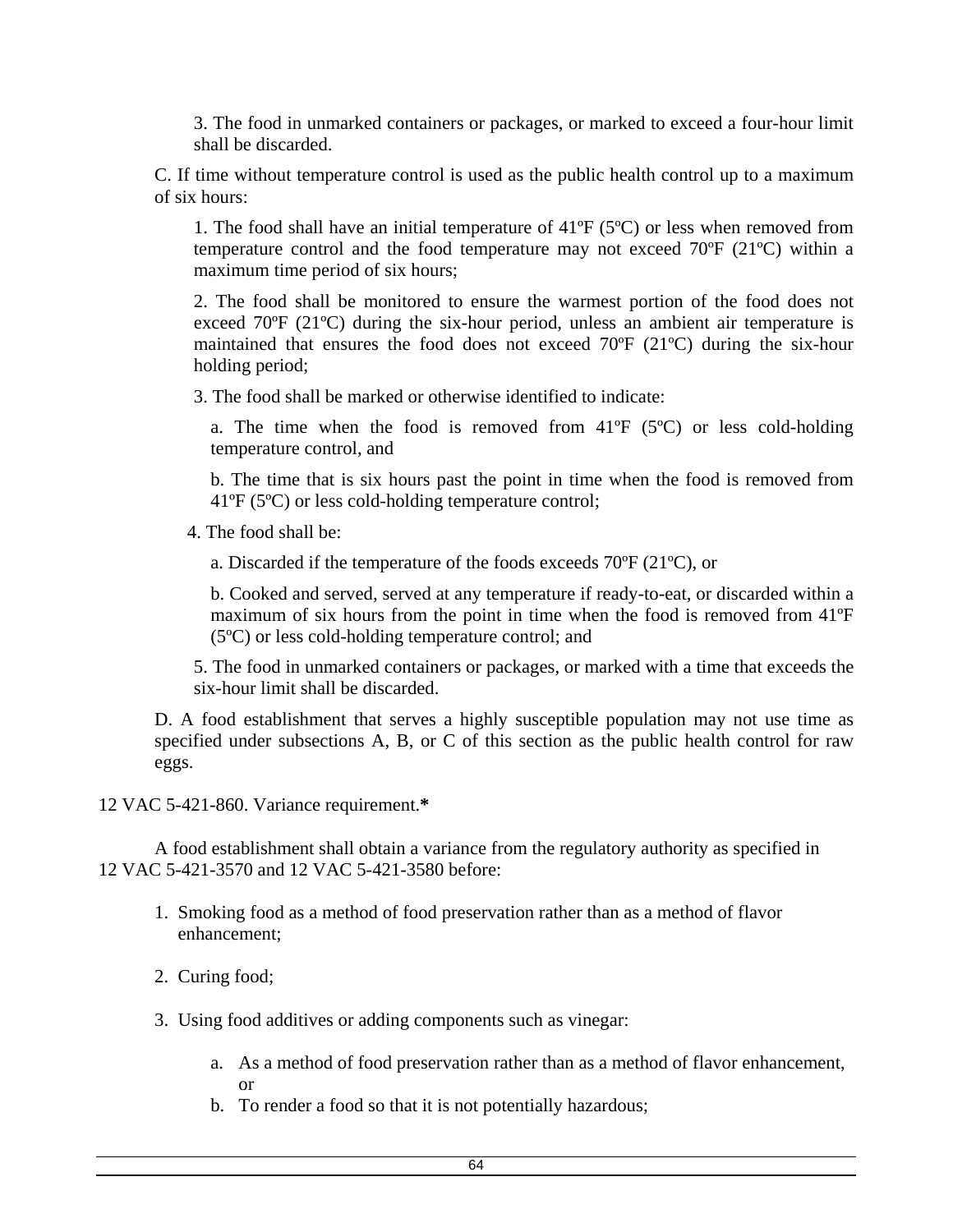- 4. Packaging food using a reduced oxygen packaging method except as specified under 12 VAC 5-421-870 where a barrier to Clostridium botulinum in addition to refrigeration exists;
- 5. Operating a molluscan shellfish life support system display tank used to store and display shellfish that are offered for human consumption;
- 6. Custom processing animals that are for personal use as food and not for sale or service in a food establishment;
- 7. Sprouting seeds or beans; or

8. Preparing food by another method that is determined by the regulatory authority to require a variance.

12 VAC 5-421-870. Reduced oxygen packaging; criteria.**\***

A. Except for a food establishment that obtains a variance as specified under 12VAC5-421-860 and except as specified under subsections C and E of this section, a food establishment that packages potentially hazardous food (time/temperature control for safety food) using a reduced oxygen packaging method shall ensure that there are at least two barriers in place to control the growth and toxin formation of Clostridium botulinum and the growth of Listeria monocytogenes.

B. A food establishment that packages potentially hazardous food (time/temperature control for safety food) using a reduced oxygen method shall have a HACCP plan that contains the following information specified under 12VAC5-421-3630 subdivision 4:

1. Identifies food to be packaged;

2. Except as specified in subsections C and E and as specified in subsection D of this section, requires that the packaged food shall be maintained at 41°F (5°C) or less and meet at least one of the following criteria:

a. Has an Aw of 0.91 or less,

b. Has a pH of 4.6 or less,

c. Is a meat or poultry product cured as a food processing plant regulated by the USDA using substances specified in 9 CFR 424.21, Use of food ingredients and sources of radiation, and is received in an intact package, or

d. Is a food with a high level of competing organisms such as raw meat or raw poultry;

3. Describes how the package shall be prominently and conspicuously labeled on the principal display panel in bold type on a contrasting background, with instructions to:

a. Maintain food at 41°F (5°C) or below, and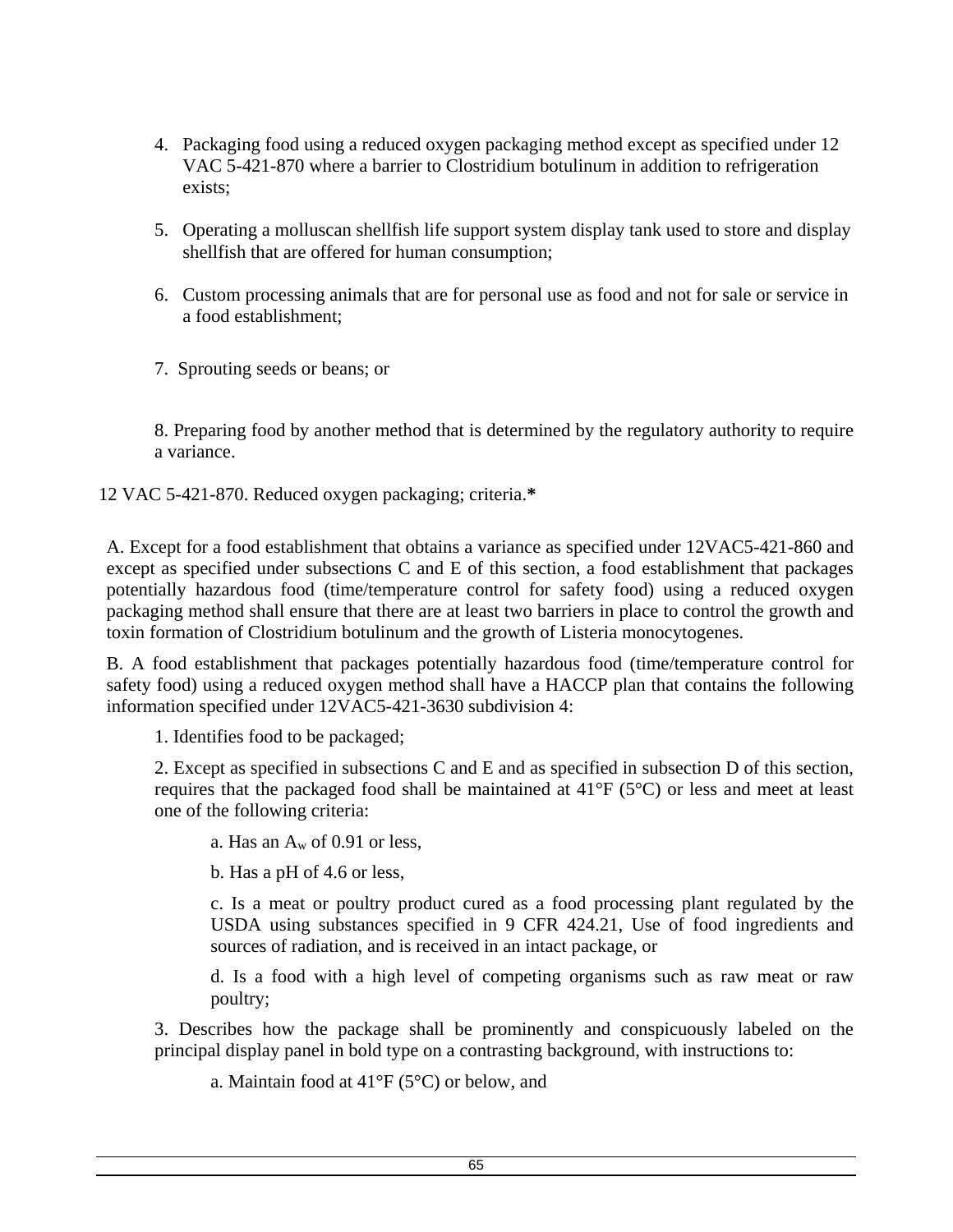b. Discard the food within 14 calendar days of its packaging if it not served for onpremises consumption, or consumed if served or sold for off-premises consumption;

4. Limits the refrigerated shelf life to no more than 14 calendar days from packaging to consumption, except the time the product is maintained frozen, or the original manufacturer's "sell by" or "use by" date, whichever occurs first;

5. Includes operational procedures that:

a. Prohibit contacting food with bare hands,

b. Identify a designated work area and the method by which:

(1) Physical barriers or methods of separation of raw foods and ready-to-eat foods minimize cross contamination, and

(2) Access to the processing equipment is limited to responsible trained personnel familiar with the potential hazards of the operation, and

c. Delineate cleaning and sanitization procedures for food contact surfaces; and

6. Describes the training program that ensures that the individual responsible for the reduced oxygen packaging operation understands the:

a. Concepts required for safe operation,

b. Equipment and facilities, and

c. Procedures specified under subdivision B 5 of this section and 12VAC5-421-3630 subdivision 4

C. Except for fish that is frozen before, during, and after packaging, a food establishment may not package fish using a reduced oxygen packaging method.

D. Except as specified in subsection C of this section, a food establishment may package food using a cook-chill or sous-vide process without obtaining a variance if:

1. The food establishment implements a HACCP plan that contains the information as specified under 12VAC5-421-3630 subdivision 4:

2. The food is:

a. Prepared and consumed on the premises, or prepared and consumed off the premises but within the same business entity with no distribution or sale of the bagged product to another business entity or the consumer,

b. Cooked to heat all parts of the food to a temperature and for a time as specified under 12VAC5-421-700,

c. Protected from contamination after cooking as specified in 12VAC5-421-450 through 12VAC5-421-690,

d. Placed in a package or bag with an oxygen barrier and sealed before cooking, or placed in a package or bag and sealed immediately after cooking, and before reaching a temperature below 135°F (57°C),

e. Cooled to 41°F (5°C) in the sealed package or bag as specified under 12VAC5- 421-800, and subsequently: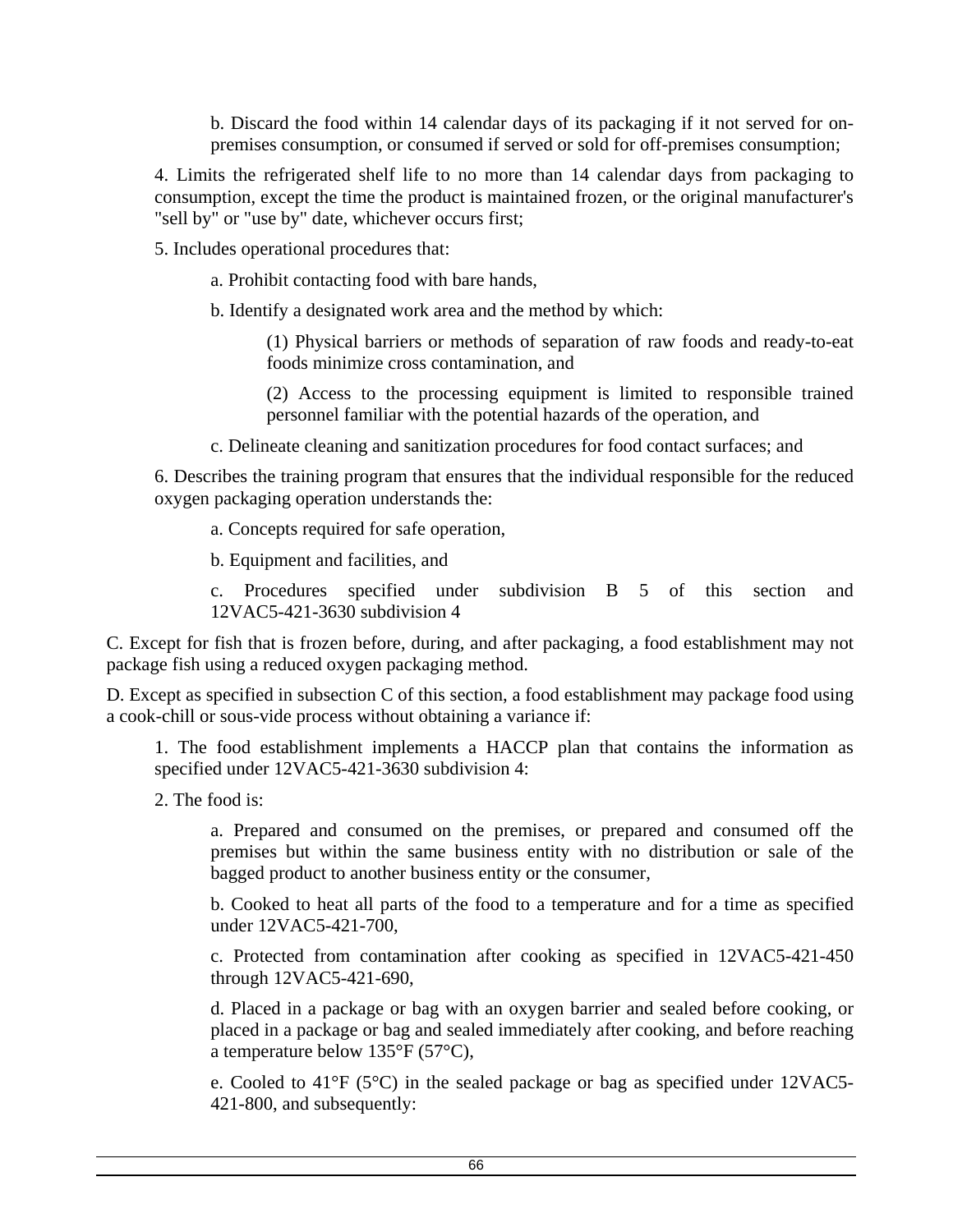(1) Cooled to 34 $\rm{^{\circ}F}$  (1 $\rm{^{\circ}C}$ ) within 48 hours of reaching 41 $\rm{^{\circ}F}$  (5 $\rm{^{\circ}C}$ ) and held at that temperature until consumed or discarded within 30 days after the date of preparation;

(2) Cooled to 34°F (1°C) within 48 hours of reaching 41°F (5°C), removed from refrigeration equipment that maintains a 34°F (1°C) food temperature and then held at  $41^{\circ}F$  (5°C) or less for no more than 72 hours, at which time the food must be consumed or discarded;

(3) Cooled to 38°F (3°C) or less within 24 hours of reaching  $41^{\circ}F$  (5°C) and held there for no more than 72 hours from packaging, at which time the food must be consumed or discarded; or

(4) Held frozen with no shelf-life restriction while frozen until consumed or used.

f. Held in a refrigeration unit that is equipped with an electronic system that continuously monitors time and temperature and is visually examined for proper operation twice daily,

g. If transported off-site to a satellite location of the same business entity, equipped with verifiable electronic monitoring devices to ensure that times and temperatures are monitored during transportation, and

h. Labeled with the product name and the date packaged; and

3. The records required to confirm that cooling and cold holding refrigeration time/temperature parameters are required as part of the HACCP plan, are maintained and are:

a. Made available to the regulatory authority upon request, and

b. Held for six months; and

4. Written operational procedures as specified under subdivision B 5 of this section and a training program as specified under subdivision B 6 of this section are implemented.

E. A food establishment may package cheese using a reduced oxygen packaging method without obtaining a variance if it:

1. Limits the cheeses packaged to those that are commercially manufactured in a food processing plant with no ingredients added in the food establishment and that meet the Standards of Identity as specified in 21 CFR 133.150 Hard Cheeses, 21 CFR 133.169 Pasteurized process cheese, or 21 CFR 133.187 Semi-soft cheeses;

2. Has a HACCP plan that contains the information specified in 12VAC5-421-3630 subdivision 4;

3. Except as specified under subdivision B 2 , B 3 b, and B 4, complies with subsection B of this section;

4. Labels the package on the principal display panel with a "use by" date that does not exceed 30 days or the original manufacturer's "sell by" or "use by" date, whichever comes first; and

5. Discards the reduced oxygen packaged cheese if it is not sold for off-premises consumption or consumed within 30 calendar days of its packaging.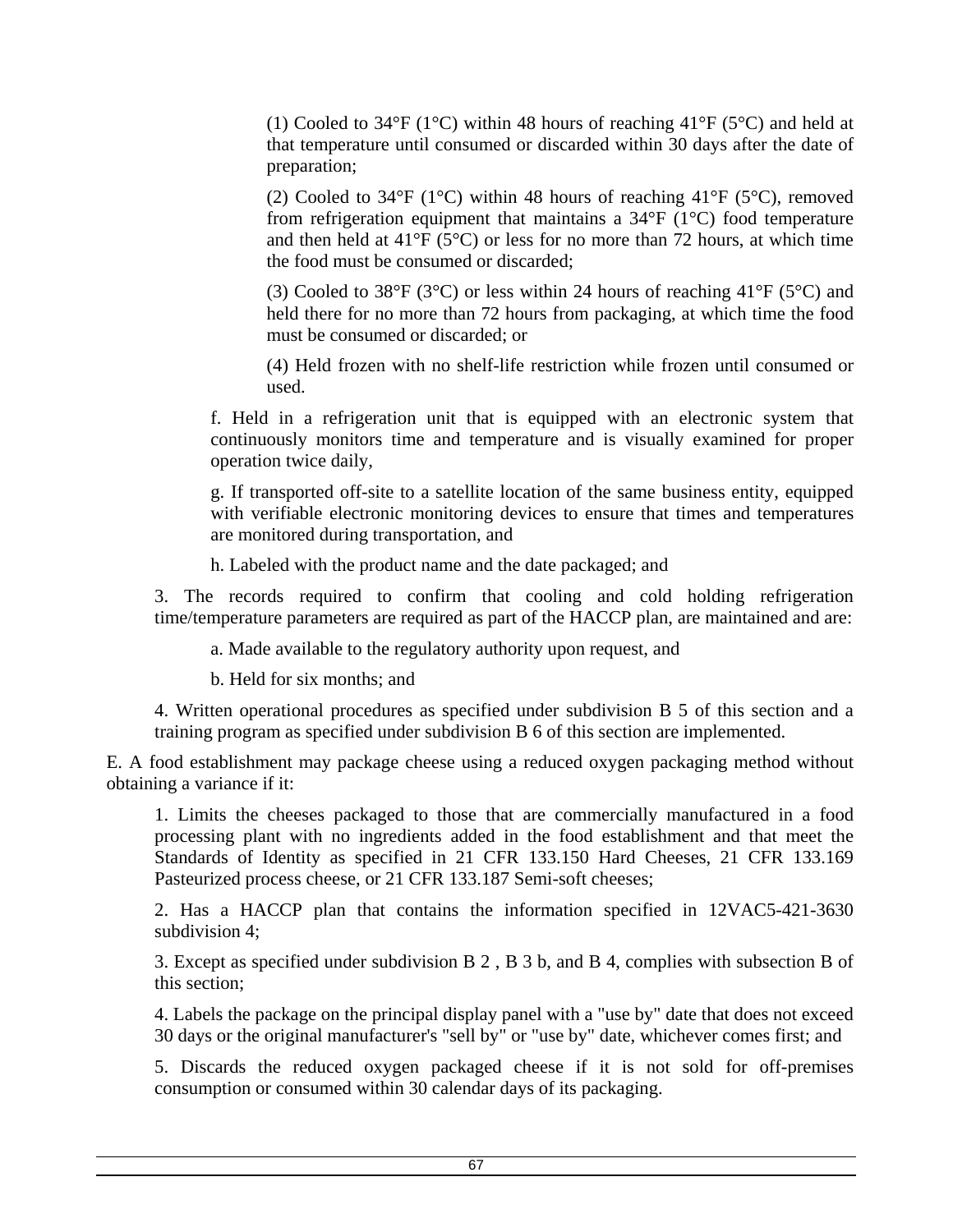## Article 6

#### Food Identity, Presentation, and On-Premises Labeling

12 VAC 5-421-880. Standards of Identity:

 Packaged food shall comply with standard of identity requirements in 21 CFR Parts 131-169 and 9 CFR 319-Definitions and Standards of Identity or Composition, and the general requirements in 21 CFR Part 130-Food Standards: General and 9 CFR Part 319 Subpart A-General.

12 VAC 5-421-890. Honestly Presented.

- A. Food shall be offered for human consumption in a way that does not misleads or misinform the consumer.
- B. Food or color additives, colored overwraps, or lights may not be used to misrepresent the true appearance, color, or quality of a food.

12 VAC 5-421-900. Food labels.

A. Food packaged in a food establishment, shall be labeled as specified in accordance with all applicable laws and regulations, ] including 21 CFR Part 101 - Food Labeling, and 9 CFR Part 317 - Labeling, Marking Devices, and Containers.

B. Label information shall include:

1. The common name of the food, or absent a common name, an adequately descriptive identity statement;

2. If made from two or more ingredients, a list of ingredients in descending order of predominance by weight, including a declaration of artificial color or flavor and chemical preservatives, if contained in the food;

3. An accurate declaration of the quantity of contents;

4. The name and place of business of the manufacturer, packer, or distributor;

5. The name of the food source for each major food allergen contained in the food unless the food source is already part of the common or usual name of the respective ingredient;

6. Except as exempted in the Federal Food, Drug, and Cosmetic Act  $\S 403(Q)(3) - (5)$ , nutrition labeling as specified in 21 CFR Part 101 - Food Labeling, and 9 CFR Part 317 Subpart B - Nutrition Labeling; and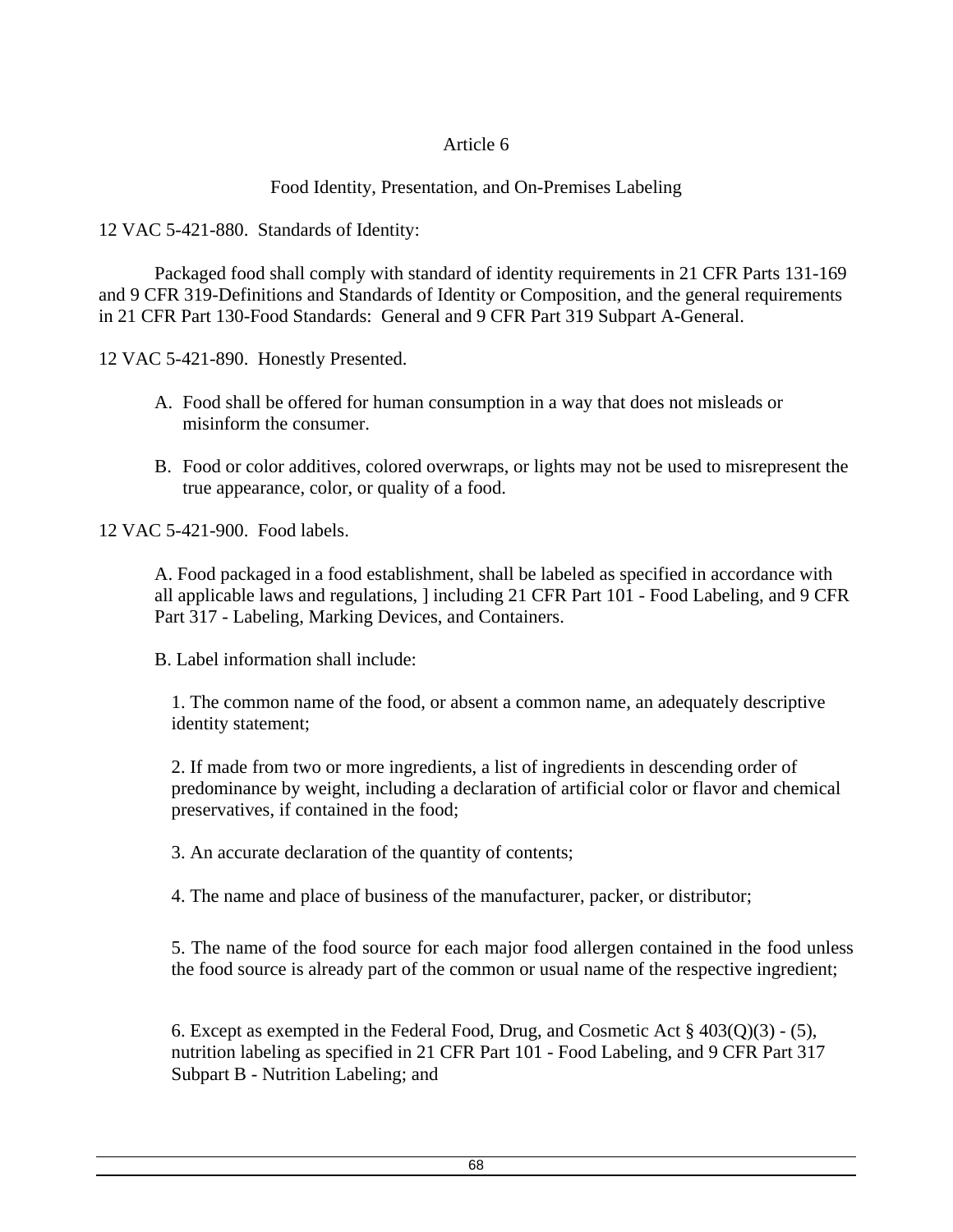7. For any salmonid fish containing canthaxanthin as a color additive, the labeling of the bulk fish container, including a list of ingredients, displayed on the retail container or by other written means, such as a counter card, that discloses the use of canthaxanthin.

C. Bulk food that is available for consumer self-dispensing shall be prominently labeled with the following information in plain view of the consumer:

1. The manufacturer's or processor's label that was provided with the food; or

2. A card, sign, or other method of notification that includes the information specified under subdivisions B 1, 2 and 5 of this section.

D. Bulk, unpackaged foods such as bakery products and unpackaged foods that are portioned to consumer specification need not be labeled if:

1. A health, nutrient content, or other claim is not made;

2. There are no state or local laws requiring labeling; and

3. The food is manufactured or prepared on the premises of the food establishment or at another food establishment or a food processing plant that is owned by the same person and is regulated by the food regulatory agency that has jurisdiction.

12 VAC 5-421-910. Other forms of information.

A. If required by law, consumer warnings shall be provided.

B. Food establishment or manufacturers' dating information on foods shall not be concealed or altered.

12 VAC 5-421-920. (Reserved)

12 VAC 5-421-930. Consumption of Animal products that are raw, undercooked, or not otherwise processed to eliminate pathogens.

A. Except as specified in 12 VAC 5-421-700 C and D and under 12 VAC 5-421-950 C, if an animal food such as beef, eggs, fish, lamb, pork, poultry, or shellfish is served or sold raw, undercooked, or without otherwise being processed to eliminate pathogens, either in ready-to-eat form or as an ingredient in another ready-to-eat food, the permit holder shall inform consumers of the significantly increased risk of consuming such foods by way of a disclosure and reminder, as specified in subsections B and C of this section, using brochures, deli case or menu advisories, label statements, table tents, placards, or other effective written means.

B. Disclosure shall include: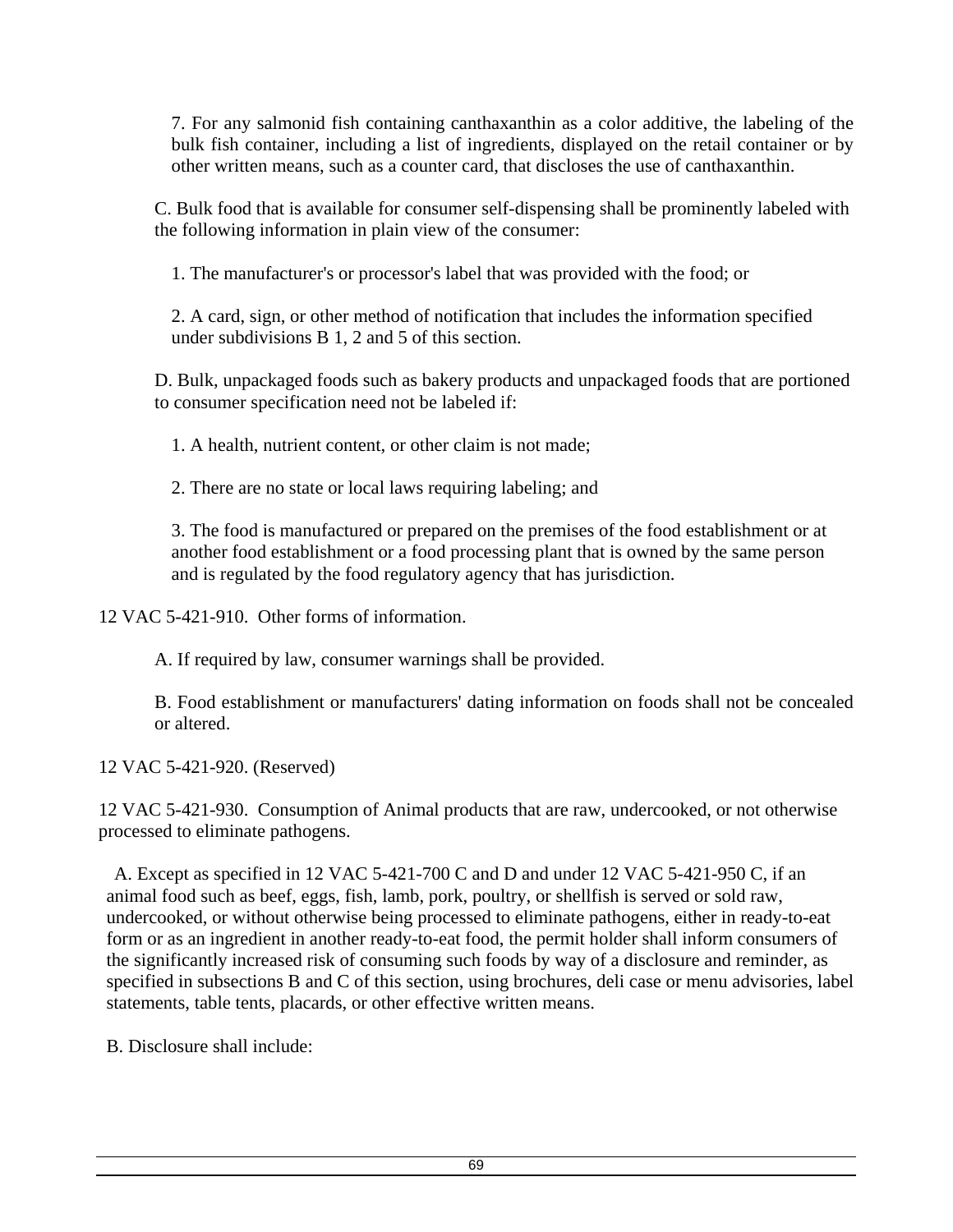1. A description of the animal-derived foods, such as "oysters on the half shell (raw oysters)," "raw-egg Caesar salad," and "hamburgers (can be cooked to order)," or

2. Identification of the animal-derived foods by asterisking them to a footnote that states that the items are served raw or undercooked, or contain (or may contain) raw or undercooked ingredients.

C. Reminder shall include asterisking the animal-derived foods requiring disclosure to a footnote that states:

1. "Regarding the safety of these items, written information is available upon request";

2. "Consuming raw or undercooked meats, poultry, seafood, shellfish, or eggs may increase your risk of foodborne illness"; or

3. "Consuming raw or undercooked meats, poultry, seafood, shellfish, or eggs may increase your risk of foodborne illness, especially if you have certain medical conditions."

## Article 7

## Contaminated Food

12 VAC 5-421-940. Discarding unsafe, adulterated, or contaminated food.**\***

A. A food that is unsafe, adulterated, or not from an approved source as specified under 12 VAC 5-421-270 through 12 VAC 5-421-330 shall be rendered unusable and discarded.

B. Ready-to-eat food that may have been contaminated by an employee who has been restricted or excluded as specified under 12 VAC 5-421-90 shall be rendered unusable and discarded..

C. Food that is contaminated by food employees, consumers, or other persons through contact with their hands, bodily discharges, such as nasal or oral discharges, or other means shall be rendered unusable and discarded.

# Article 8

# Special Requirements for Highly Susceptible Populations

# 12 VAC 5-421-950. Pasteurized foods, prohibited reservice, and prohibited food.**\***

In a food establishment that serves a highly susceptible:

1. The following criteria apply to juice: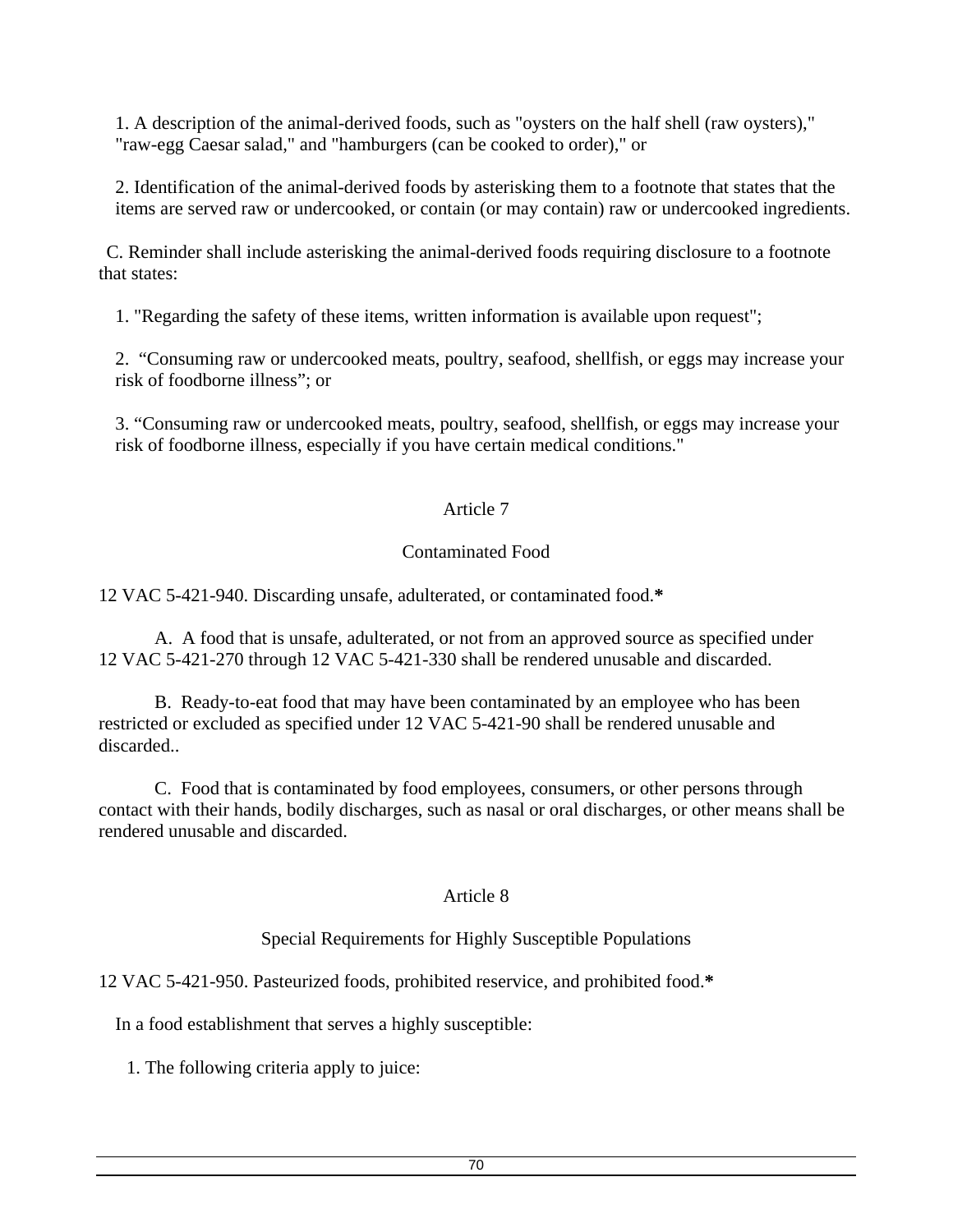a. For the purposes of this paragraph only, children who are age nine or less and receive food in a school, day care setting, or similar facility that provides custodial care are included as highly susceptible populations;

b. Prepackaged juice or a prepackaged beverage containing juice, that bears a warning label as specified in 21 CFR 101.17(g) Food Labeling, or packaged juice or beverage containing juice, that bears a warning label as specified under subdivision 2 of 12VAC5-421-765 shall not be served or offered for sale; and

c. Unpackaged juice that is prepared on the premises for service or sale in a ready-to-eat form shall be processed under a HACCP plan that contains the information specified in subdivisions 2 through 5 of 12VAC5-421-3630 and as specified under 21 CFR 120.24, Process controls.

2. Pasteurized shell eggs or egg products shall be substituted for raw shell eggs in the preparation of:

a. Foods such as Caesar salad, hollandaise or bearnaise sauce, mayonnaise, meringue, eggnog, ice cream, and egg-fortified beverages; and

b. Except as specified in subdivision 5 of this section, recipes in which more than one egg is broken and the eggs are combined.

3. The following foods shall not be served or offered for sale in a ready-to-eat form:

a. Raw animal foods such as raw fish, raw-marinated fish, raw molluscan shellfish, and steak tartare;

b. A partially cooked animal food such as lightly cooked fish, rare meat, soft-cooked eggs that are made from raw shell eggs, and meringue; and

c. Raw seed sprouts.

4. Food employees shall not contact ready-to-eat food as specified in 12VAC5-421-450 B.

5. Time only, as the public health control as specified under 12VAC5-421-850, may not be used for raw eggs.

6. Subdivision 2 b of this section does not apply if:

a. The raw eggs are combined immediately before cooking for one consumer's serving at a single meal, cooked as specified under 12VAC5-421-700 A 1, and served immediately, such as an omelet, soufflé, or scrambled eggs;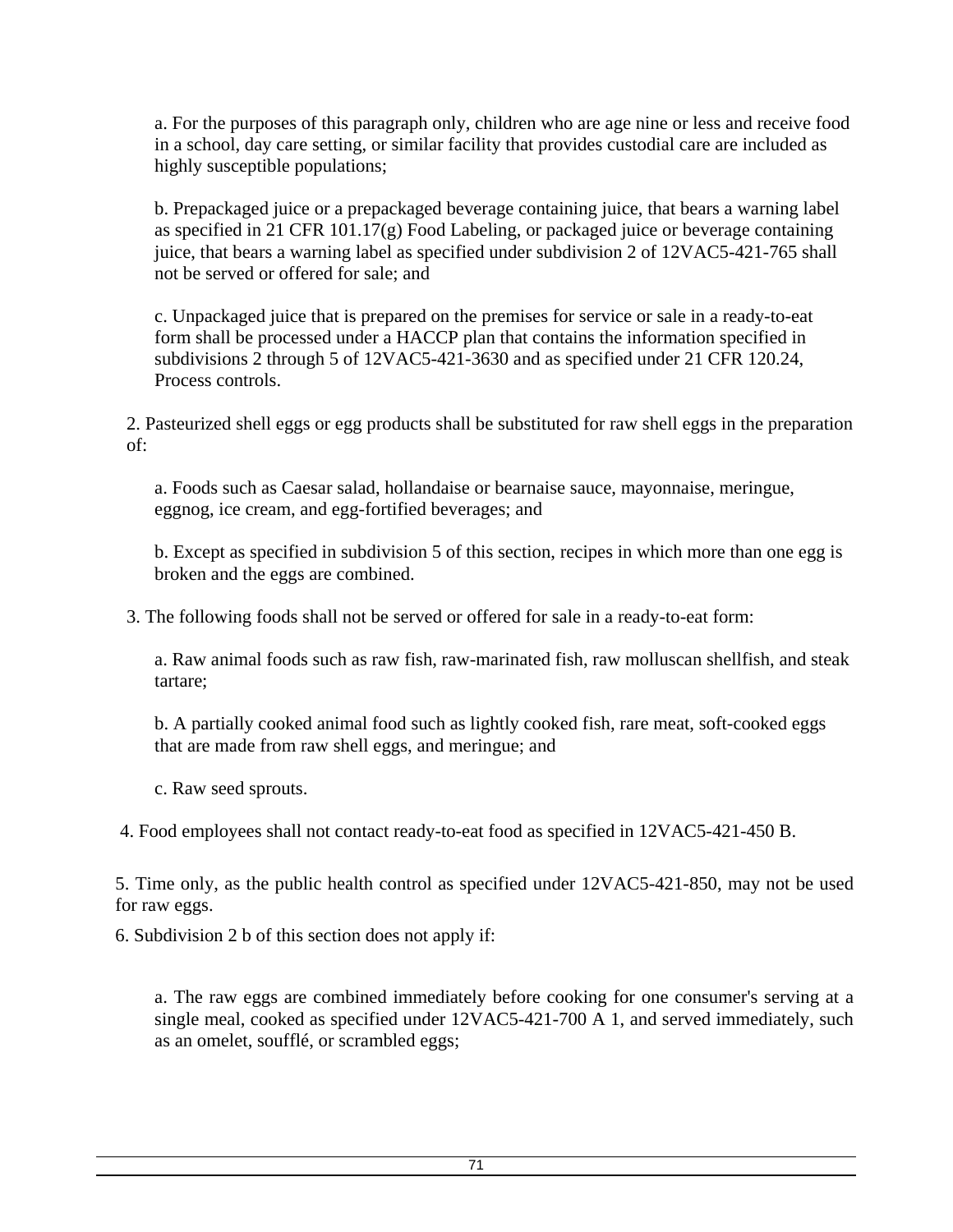b. The raw eggs are combined as an ingredient immediately before baking and the eggs are thoroughly cooked to a ready-to-eat form, such as a cake, muffin, or bread; or

c. The preparation of the food is conducted under a HACCP plan that:

- (1) Identifies the food to be prepared;
- (2) Prohibits contacting ready-to-eat food with bare hands;
- (3) Includes specifications and practices that ensure:
	- (a) Salmonella Enteritidis growth is controlled before and after cooking; and
	- (b) Salmonella Enteritidis is destroyed by cooking the eggs according to the temperature and time specified in 12VAC5-421-700 A 2;

d. Contains the information specified under subdivision 4 of 12VAC5-421-3630 including procedures that:

(1) Control cross contamination of ready-to-eat food with raw eggs; and

(2) Delineate cleaning and sanitization procedures for food-contact surfaces; and

e. Describes the training program that ensures that the food employee responsible for the preparation of the food understands the procedures to be used.

7. Except as specified in subdivision 8 of this section, food may be reserved as specified under 12VAC5-421-680 B 1 and 2.

8. Foods may not be reserved under the following conditions:

1. Any food served to patients or clients who are under contact precautions in medical isolation or quarantine, or protective environment isolation may not be reserved to others outside.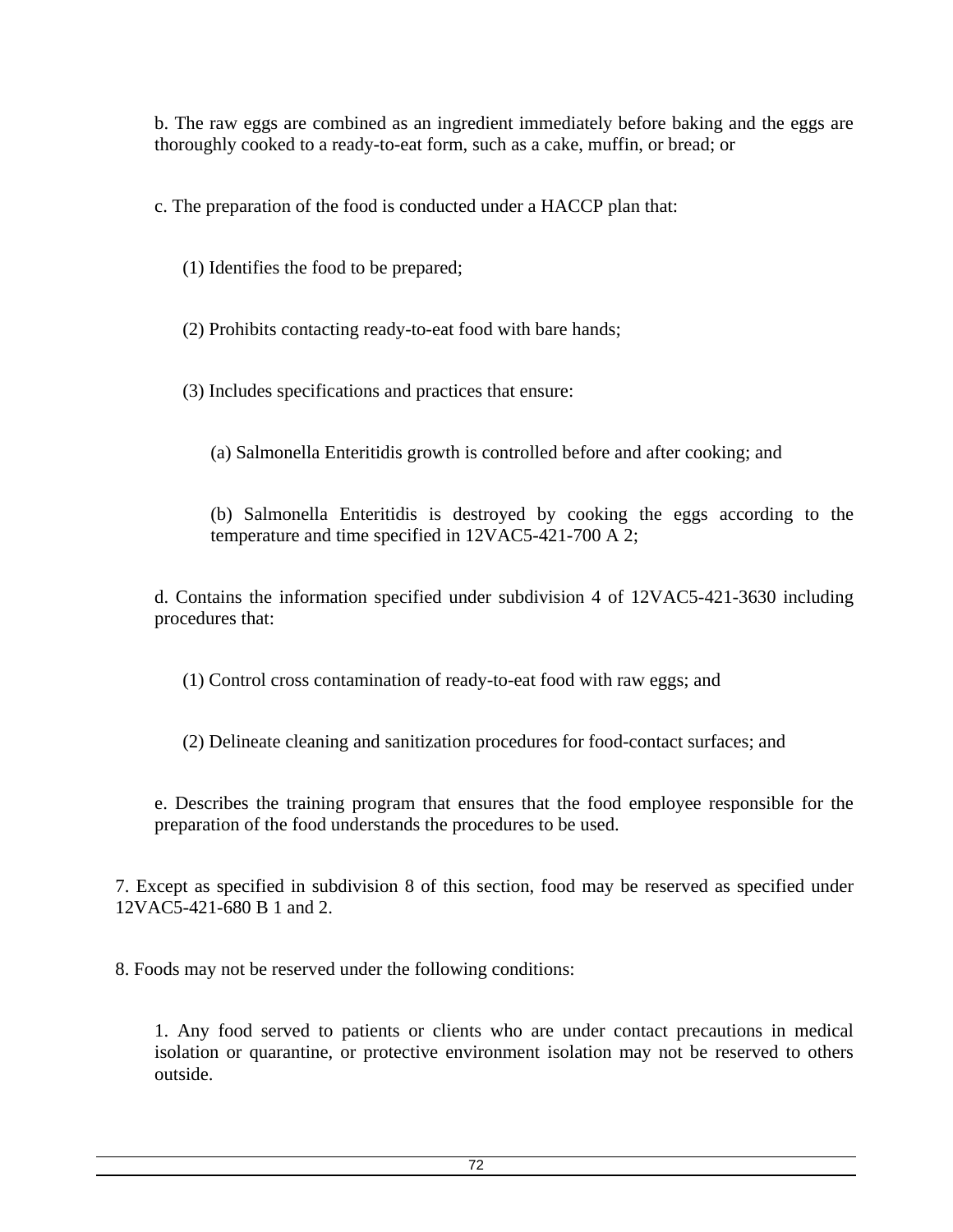2. Packages of food from any patients, clients, or other consumers should not be reserved to persons in protective environment isolation

## PART IV

## EQUIPMENT, UTENSILS, AND LINENS

## Article 1

#### Materials for Construction and Repair

12 VAC 5-421-960. Multiuse, characteristics.**\***

Materials that are used in the construction of utensils and food-contact surfaces of equipment shall not allow the migration of deleterious substances or impart colors, odors, or tastes to food and under normal use conditions shall be:

1. Safe;

2. Durable, corrosion-resistant, and nonabsorbent; **<sup>N</sup>**

3. Sufficient in weight and thickness to withstand repeated warewashing; **<sup>N</sup>**

4. Finished to have a smooth, easily cleanable surface; **<sup>N</sup>** and,

5. Resistant to pitting, chipping, crazing, scratching, scoring, distortion, and decomposition.<sup>N</sup>

12 VAC 5-421-970. Cast iron, use limitation.

A. Except as specified in subsections B and C of this section, cast iron shall not be used for utensils or food-contact surfaces of equipment.

B. Cast iron may be used as a surface for cooking.

C. Cast iron may be used in utensils for serving food if the utensils are used only as part of an uninterrupted process from cooking through service.

12 VAC 5-421-980. Lead, use limitation.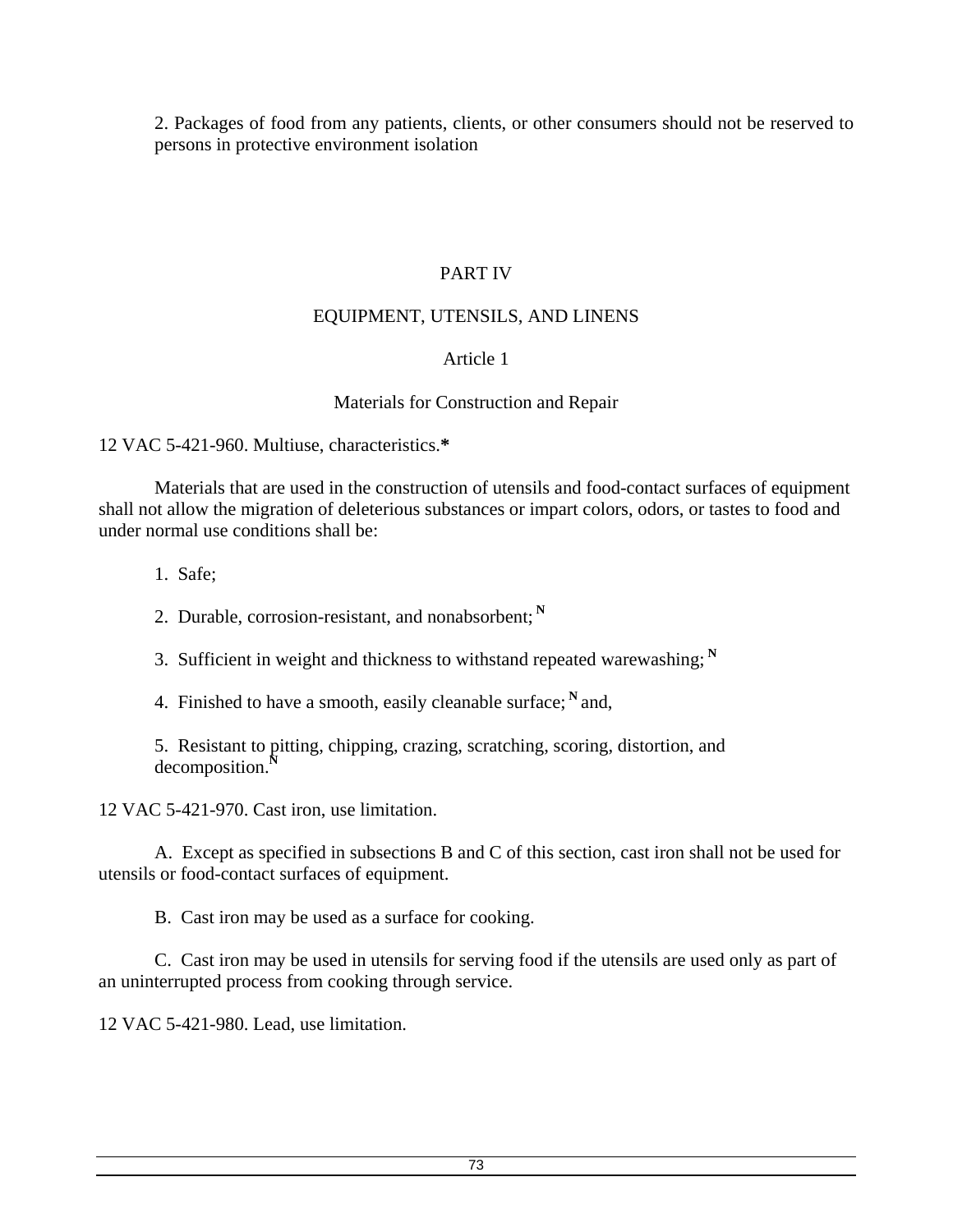A. Ceramic, china, crystal utensils, and decorative utensils such as hand-painted ceramic or china that are used in contact with food shall be lead-free or contain levels of lead not exceeding the limits of the following utensil categories:

| <b>Utensil Category</b>                             | <b>Ceramic Article Description</b>    | Maximum Lead<br>mg/L |
|-----------------------------------------------------|---------------------------------------|----------------------|
| Beverage Mugs, Cups,<br><b>Pitchers</b>             | Coffee Mugs                           | 0.5                  |
| Large Hollowware<br>(excluding pitchers)            | Bowls $> 1.1$ Liter<br>$(1.16$ Quart) | 1.0                  |
| <b>Small Hollowware</b><br>(excluding cups and mugs | Bowls <1.1 Liter<br>$(1.16$ Quart)    | 2.0                  |
| Flat tableware                                      | Plates, Saucers                       | 3.0                  |

B. Pewter alloys containing lead in excess of 0.05% may not be used as a food contact surface.

C. Solder and flux containing lead in excess of 0.2% may not be used as a food contact surface.

12 VAC 5-421-990. Copper, use limitation.**\***

A. Except as specified in subsections B and C of this section, copper and copper alloys such as brass shall not be used in contact with a food that has a pH below 6 such as vinegar, fruit juice, or wine or for a fitting or tubing installed between a backflow prevention device and a carbonator.

B. Copper and copper alloys may be used in contact with beer brewing ingredients that have a pH below 6 in the prefermentation and fermentation steps of a beer brewing operation such as a brewpub or microbrewery.

C. Copper and copper alloys may be used in contact with apple butter and molasses ingredients that have a pH below 6 in the preparation of these items provided the contact time is less than 24 hours.

12 VAC 5-421-1000. Galvanized metal, use limitation.**\***

Galvanized metal shall not be used for utensils or food-contact surfaces of equipment that are used in contact with acidic food.

12 VAC 5-421-1010. Sponges, use limitation.

Sponges shall not be used in contact with cleaned and sanitized or in-use food-contact surfaces.

12 VAC 5-421-1040. Wood, use limitation.

A. Except as specified in subsections B, C, and D of this section, wood and wood wicker shall not be used as a food-contact surface.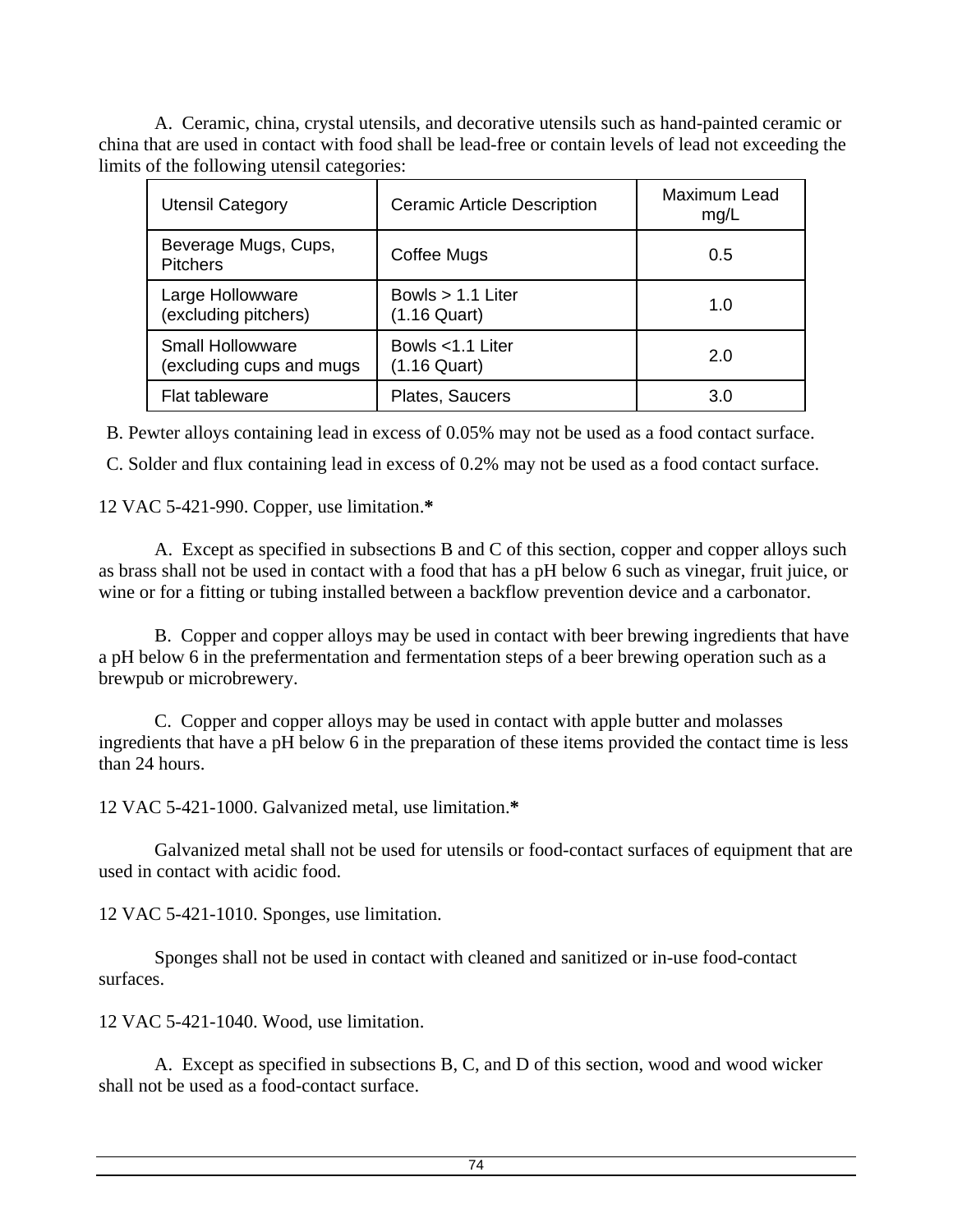B. Hard maple or an equivalently hard, close-grained wood may be used for:

1. Cutting boards; cutting blocks; bakers' tables; and utensils such as rolling pins, doughnut dowels, salad bowls, and chopsticks; and

2. Wooden paddles used in confectionery operations for pressure scraping kettles when manually preparing confections at a temperature of 230°F (110°C) or above.

C. Whole, uncut, raw fruits and vegetables, and nuts in the shell may be kept in the wood shipping containers in which they were received, until the fruits, vegetables, or nuts are used.

D. If the nature of the food requires removal of rinds, peels, husks, or shells before consumption, the whole, uncut, raw food may be kept in:

1. Untreated wood containers; or

2. Treated wood containers if the containers are treated with a preservative that meets the requirements specified in 21 CFR 178.3800.

12 VAC 5-421-1050. Nonstick coatings, use limitation.

Multiuse kitchenware such as frying pans, griddles, sauce pans, cookie sheets, and waffle bakers that have a perfluorocarbon resin coating shall be used with nonscoring or nonscratching utensils and cleaning aids.

12 VAC 5-421-1060. Nonfood-contact surfaces.

Nonfood-contact surfaces of equipment that are exposed to splash, spillage, or other food soiling or that require frequent cleaning shall be constructed of a corrosion-resistant, nonabsorbent, and smooth material.

12 VAC 5-421-1070. Single-service and single-use, characteristics.**\***

A. Materials that are used to make single-service and single-use articles shall not:

1. Allow the migration of deleterious substances, or

2. Impart colors, odors, or tastes to food. **<sup>N</sup>**

B. Materials that are used to make single-service and single-use articles shall be safe and clean.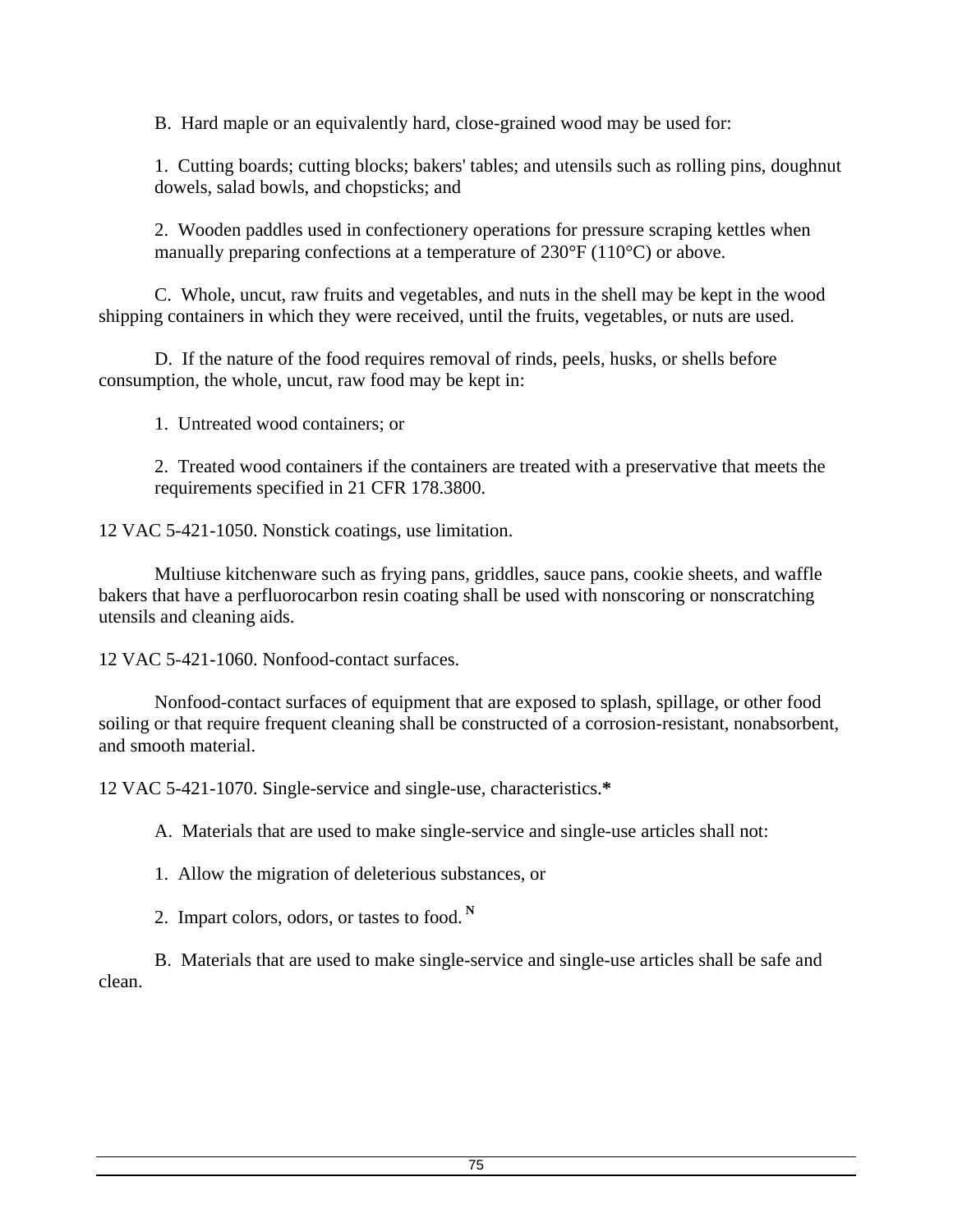#### Article 2

#### Design and Construction

12 VAC 5-421-1080. Equipment and utensils.

Equipment and utensils shall be designed and constructed to be durable and to retain their characteristic qualities under normal use conditions.

12 VAC 5-421-1090. Food temperature measuring devices.**\***

Food temperature measuring devices shall not have sensors or stems constructed of glass, except that thermometers with glass sensors or stems that are encased in a shatterproof coating such as candy thermometers may be used.

12 VAC 5-421-1100. Food-contact surfaces; cleanability.**\***

Multiuse food-contact surfaces shall be:

- 1. Smooth;
- 2. Free of breaks, open seams, cracks, chips, pits, and similar imperfections;
- 3. Free of sharp internal angles, corners, and crevices;
- 4. Finished to have smooth welds and joints; and
- 5. Accessible for cleaning and inspection by one of the following methods:
	- a. Without being disassembled,
	- b. By disassembling without the use of tools, or

c. By easy disassembling with the use of handheld tools commonly available to maintenance and cleaning personnel such as screwdrivers, pliers, open-end wrenches, and Allen wrenches.

12 VAC 5-421-1110. CIP equipment.

A. CIP equipment shall meet the characteristics specified under 12 VAC 5-421-1100 and shall be designed and constructed so that:

1. Cleaning and sanitizing solutions circulate throughout a fixed system and contact all interior food-contact surfaces, and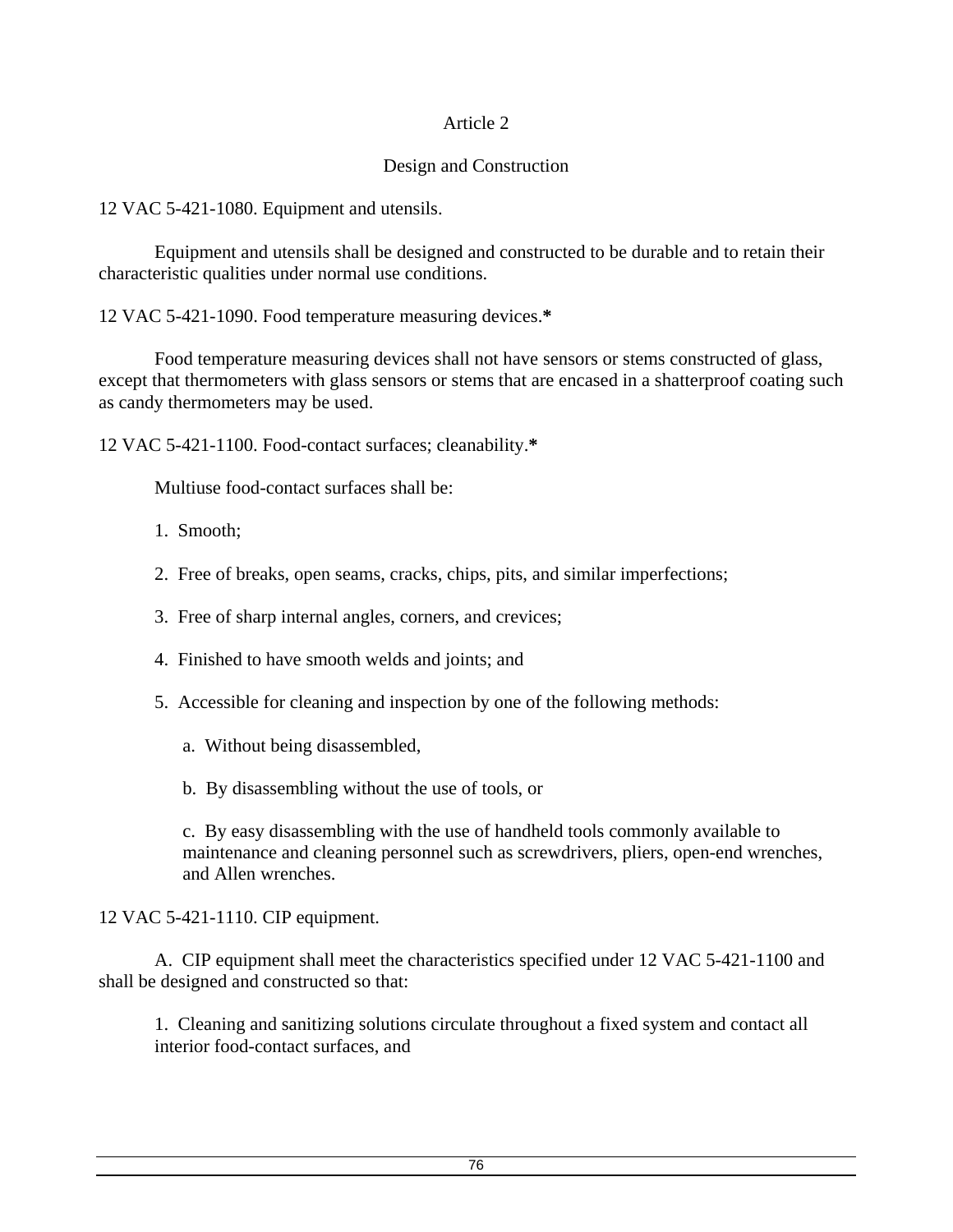2. The system is self-draining or capable of being completely drained of cleaning and sanitizing solutions.

B. CIP equipment that is not designed to be disassembled for cleaning shall be designed with inspection access points to ensure that all interior food-contact surfaces throughout the fixed system are being effectively cleaned.

12 VAC 5-421-1120. "V" threads; use limitation.

"V" type threads shall not be used on food-contact surfaces. This section does not apply to hot oil cooking or filtering equipment.

12 VAC 5-421-1130. Hot oil filtering equipment.

Hot oil filtering equipment shall meet the characteristics specified under 12 VAC 5-421-1100 or 12 VAC 5-421-1110 and shall be readily accessible for filter replacement and cleaning of the filter.

12 VAC 5-421-1140. Can openers.

Cutting or piercing parts of can openers shall be readily removable for cleaning and for replacement.

12 VAC 5-421-1150. Nonfood-contact surfaces.

Nonfood-contact surfaces shall be free of unnecessary ledges, projections, and crevices, and designed and constructed to allow easy cleaning and to facilitate maintenance.

12 VAC 5-421-1160. Kick plates; removable.

Kick plates shall be designed so that the areas behind them are accessible for inspection and cleaning by being:

1. Removable by one of the methods specified under subdivision 5 of 12 VAC 5-421-1100 or capable of being rotated open; and

2. Removable or capable of being rotated open without unlocking equipment doors.

12 VAC 5-421-1170. Ventilation hood systems; filters.

Filters or other grease extracting equipment shall be designed to be readily removable for cleaning and replacement if not designed to be cleaned in place.

12 VAC 5-421-1180. Temperature measuring devices; food.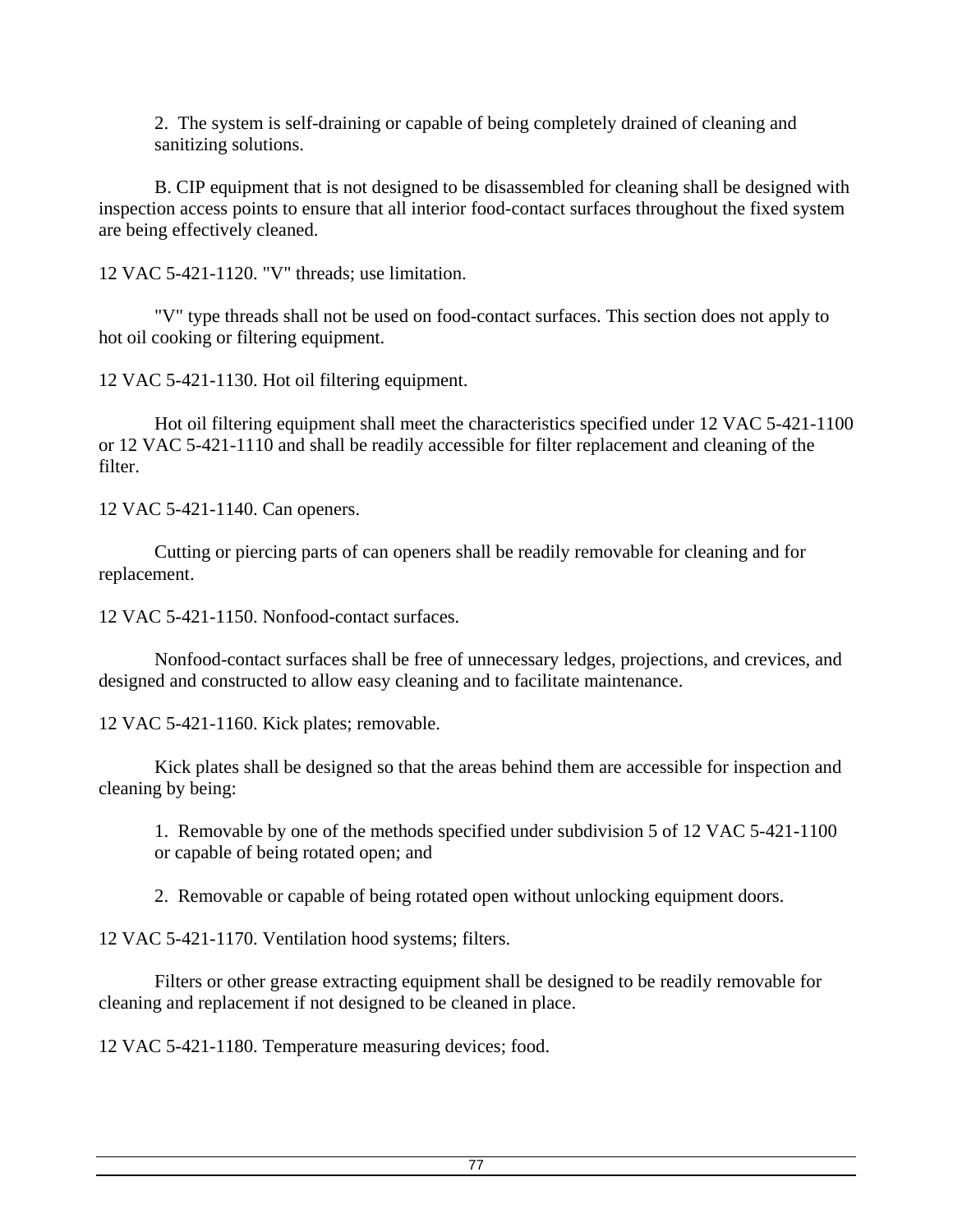A. Food temperature measuring devices that are scaled only in Fahrenheit or dually scaled in Fahrenheit and Celsius shall be scaled in  $2^{\circ}F$  increments and accurate to  $\pm 2^{\circ}F$  in the intended range of use.

B. Food temperature measuring devices that are scaled only in Celsius shall be scaled in 1°C increments accurate to  $\pm 1^{\circ}$ C in the intended range of use.

12 VAC 5-421-1190. Temperature measuring devices; ambient air and water.

A. Ambient air and water temperature measuring devices that are scaled in Fahrenheit or dually scaled in Fahrenheit and Celsius and shall be designed to be easily readable and scaled in 3°F increments and accurate to  $\pm 3^{\circ}$ F in the intended range of use.

B. Ambient air and water temperature measuring devices that are scaled only in Celsius shall be scaled in 1.5°C increments and accurate to  $\pm 1.5$ °C in the intended range of use.

12 VAC 5-421-1200. Pressure measuring devices, mechanical warewashing equipment.

Pressure measuring devices that display the pressures in the water supply line for the fresh hot water sanitizing rinse shall have increments of 1 pounds per square inch (7 kilopascals) or smaller and shall be accurate to  $\pm 2$  pounds per square inch  $(\pm 14 \text{ kilopascals})$  in the range indicated on the manufacturer's data plate.

12 VAC 5-421-1210. Ventilation hood systems, drip prevention.

Exhaust ventilation hood systems in food preparation and warewashing areas including components such as hoods, fans, guards, and ducting shall be designed to prevent grease or condensation from draining or dripping onto food, equipment, utensils, linens, and single-service and single-use articles.

12 VAC 5-421-1220. Equipment openings, closures and deflectors.

A. A cover or lid for equipment shall overlap the opening and be sloped to drain.

B. An opening located within the top of a unit of equipment that is designed for use with a cover or lid shall be flanged upward at least two-tenths of an inch (5 millimeters).

C. Except as specified under subsection D of this section, fixed piping, temperature measuring devices, rotary shafts, and other parts extending into equipment shall be provided with a watertight joint at the point where the item enters the equipment.

D. I f a watertight joint is not provided:

1. The piping, temperature measuring devices, rotary shafts, and other parts extending through the openings shall be equipped with an apron designed to deflect condensation, drips, and dust from openings into the food; and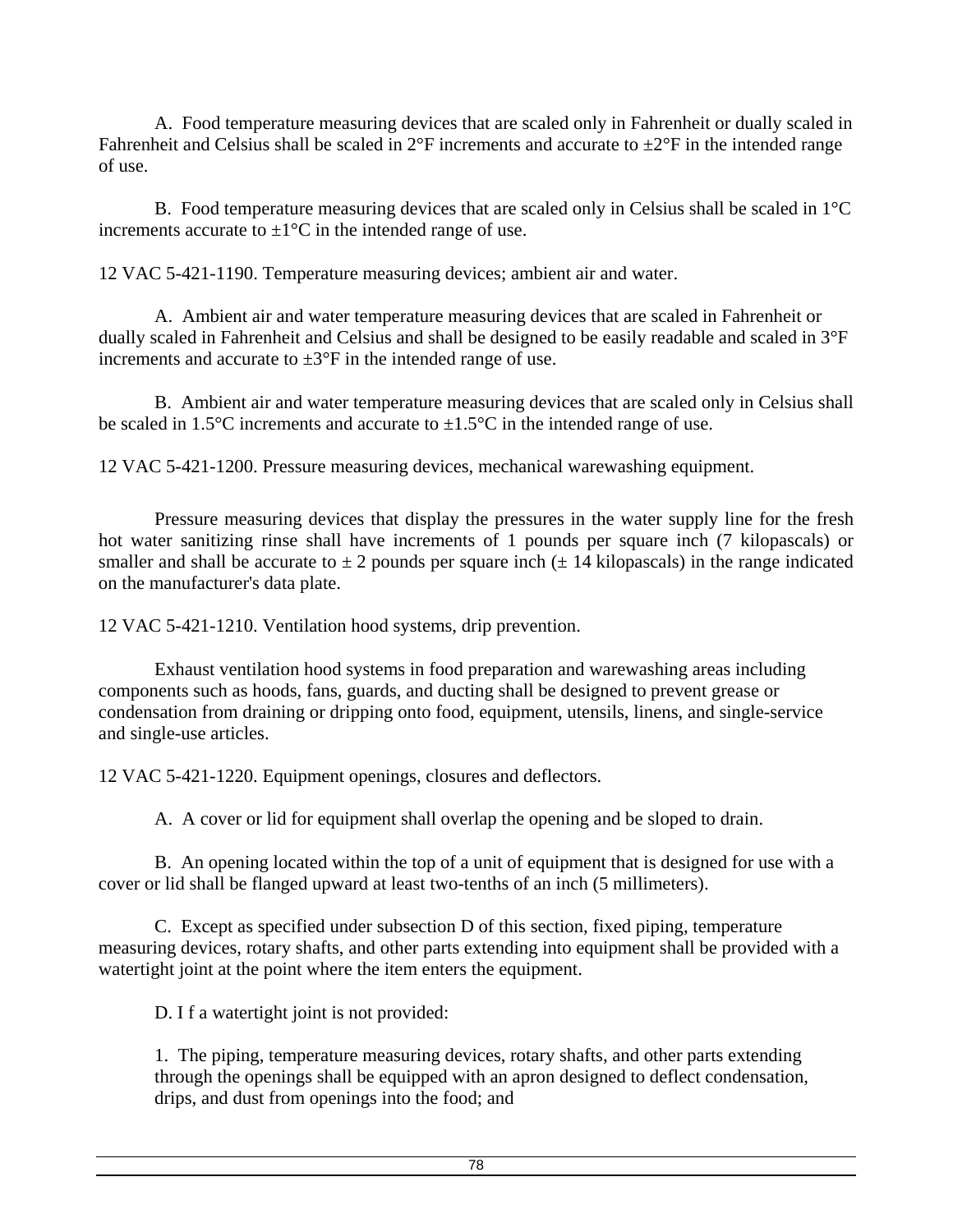2. The opening shall be flanged as specified under subsection B of this section.

12 VAC 5-421-1230. Dispensing equipment, protection of equipment and food.

In equipment that dispenses or vends liquid food or ice in unpackaged form:

1. The delivery tube, chute, orifice, and splash surfaces directly above the container receiving the food shall be designed in a manner, such as with barriers, baffles, or drip aprons, so that drips from condensation and splash are diverted from the opening of the container receiving the food;

2. The delivery tube, chute, and orifice shall be protected from manual contact such as by being recessed;

3. The delivery tube or chute and orifice of equipment used to vend liquid food or ice in unpackaged form to self-service consumers shall be designed so that the delivery tube or chute and orifice are protected from dust, insects, rodents, and other contamination by a selfclosing door if the equipment is:

a. Located in an outside area that does not otherwise afford the protection of an enclosure against the rain, windblown debris, insects, rodents, and other contaminants that are present in the environment, or

b. Available for self-service during hours when it is not under the full-time supervision of a food employee; and

4. The dispensing equipment actuating lever or mechanism and filling device of consumer self-service beverage dispensing equipment shall be designed to prevent contact with the lipcontact surface of glasses or cups that are refilled.

5. Dispensing equipment in which potentially hazardous food (time/temperature control for safety food) in homogenous liquid form is maintained outside of the temperature control requirements as specified in 12VAC5-421-820 C shall:

a. Be specifically designed and equipped to maintain the commercial sterility of aseptically packaged food in a homogenous liquid form for a specified duration from the time of opening the packaging within the equipment; and

b. Conform to the requirements for this equipment as specified in NSF/ANSI 18-2006 Manual Food and Beverage Dispensing Equipment.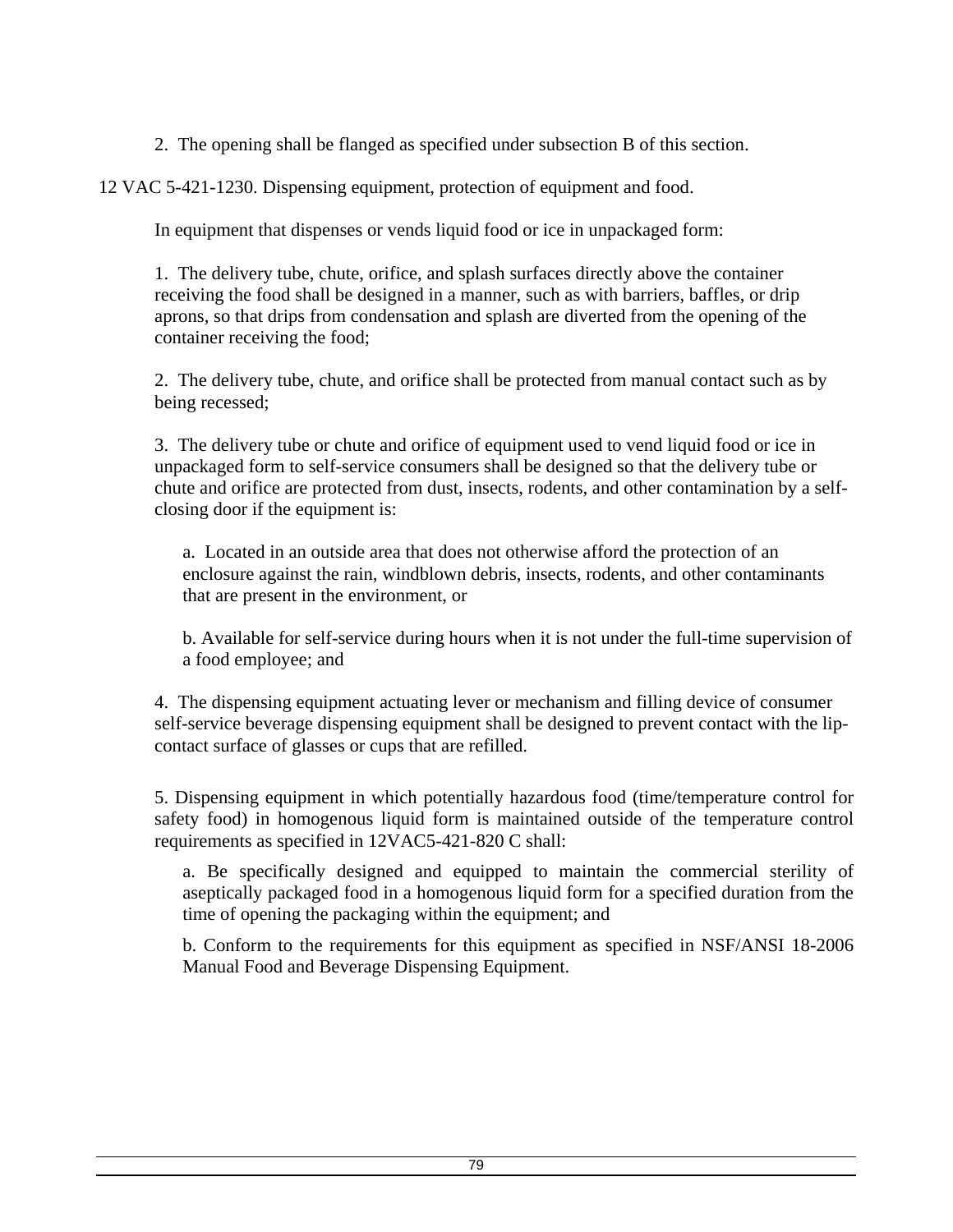12 VAC 5-421-1240. Vending machine, vending stage closure.

The dispensing compartment of a vending machine including a machine that is designed to vend prepackaged snack food that is not potentially hazardous such as chips, party mixes, and pretzels shall be equipped with a self-closing door or cover if the machine is:

1. Located in an outside area that does not otherwise afford the protection of an enclosure against the rain, windblown debris, insects, rodents, and other contaminants that are present in the environment; or

2. Available for self-service during hours when it is not under the full-time supervision of a food employee.

12 VAC 5-421-1250. Bearings and gear boxes, leakproof.

Equipment containing bearings and gears that require lubricants shall be designed and constructed so that the lubricant can not leak, drip, or be forced into food or onto food-contact surfaces.

12 VAC 5-421-1260. Beverage tubing, separation.

Except for cold plates that are constructed integrally with an ice storage bin, beverage tubing and cold-plate beverage cooling devices may not be installed in contact with stored ice.

12 VAC 5-421-1270. Ice units, separation of drains.

Liquid waste drain lines shall not pass through an ice machine or ice storage bin.

12 VAC 5-421-1280. Condenser unit, separation.

If a condenser unit is an integral component of equipment, the condenser unit shall be separated from the food and food storage space by a dustproof barrier.

12 VAC 5-421-1290. Can openers on vending machines.

Cutting or piercing parts of can openers on vending machines shall be protected from manual contact, dust, insects, rodents, and other contamination.

12 VAC 5-421-1300. Molluscan shellfish tanks.

A. Except as specified under subsection B of this section, molluscan shellfish life support system display tanks shall not be used to display shellfish that are offered for human consumption.

B. Molluscan shellfish life-support system display tanks that are used to store and display shellfish that are offered for human consumption shall be operated and maintained in accordance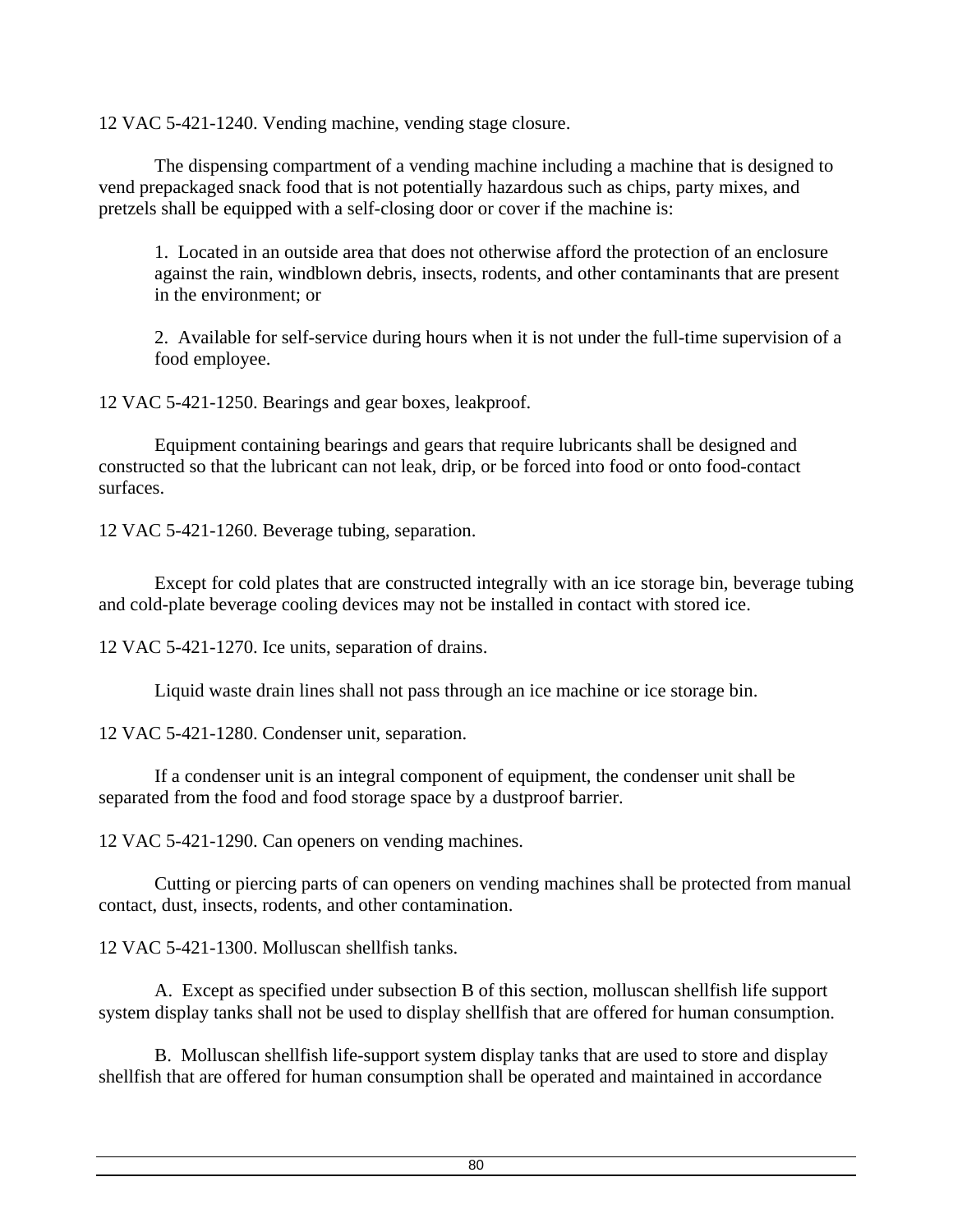with a variance granted by the regulatory authority as specified in 12 VAC 5-421-3570 and a HACCP plan that:

1. Is submitted by the permit holder and approved as specified under 12 VAC 5-421-3580; and

2. Ensures that:

a. Water used with fish other than molluscan shellfish does not flow into the molluscan tank,

b. The safety and quality of the shellfish as they were received are not compromised by the use of the tank, and

c. The identity of the source of the shellstock is retained as specified under 12 VAC 5- 421-440.

12 VAC 5-421-1310. Vending machines, automatic shutoff.**\***

A. A machine vending potentially hazardous food (time/temperature control for safety food) shall have an automatic control that prevents the machine from vending food:

1. If there is a power failure, mechanical failure, or other condition that results in an internal machine temperature that can not maintain food temperatures as specified under Part III (12 VAC 5-421-260 et seq.) of this chapter; and

2. If a condition specified under subdivision 1 of this subsection occurs, until the machine is serviced and restocked with food that has been maintained at temperatures specified under Part III.

B. When the automatic shutoff within a machine vending potentially hazardous food (time/temperature control for safety food) is activated:

1. In a refrigerated vending machine, the ambient temperature shall not exceed  $41^{\circ}F(5^{\circ}C)$ for more than 30 minutes immediately after the machine is filled, serviced, or restocked; or

2. In a hot holding vending machine, the ambient temperature shall not be less than 135°F (57°C) for more than 120 minutes immediately after the machine is filled, serviced, or restocked.

12 VAC 5-421-1320. Temperature measuring devices.

A. In a mechanically refrigerated or hot food storage unit, the sensor of a temperature measuring device shall be located to measure the air temperature or a simulated product temperature in the warmest part of a mechanically refrigerated unit and in the coolest part of a hot food storage unit.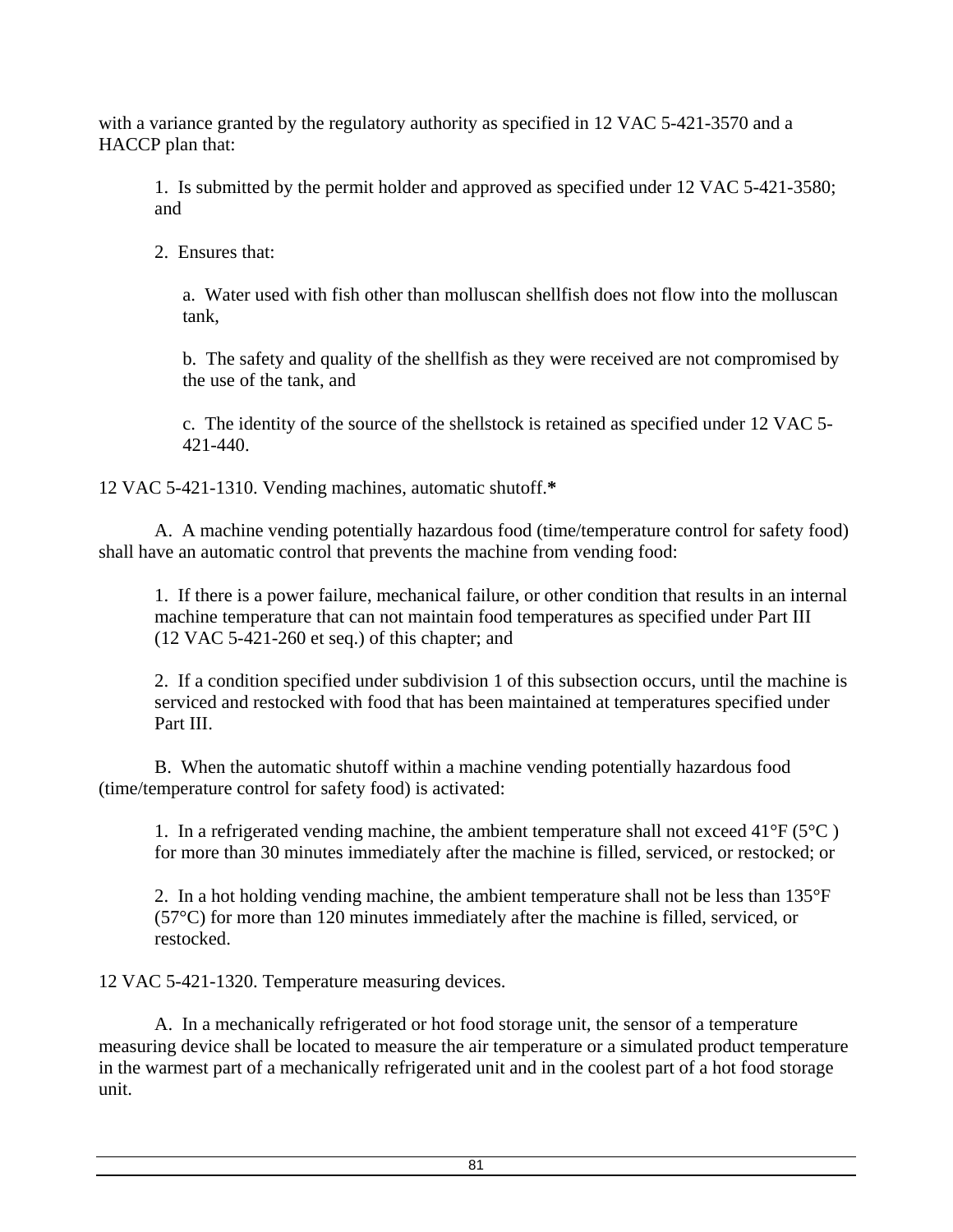B. Except as specified in subsection C of this section, cold or hot holding equipment used for potentially hazardous food shall be designed to include and shall be equipped with at least one integral or affixed temperature measuring device that is located to allow easy viewing of the device's temperature display.

C. Subsection B of this section does not apply to equipment for which the placement of a temperature measuring device is not a practical means for measuring the ambient air surrounding the food because of the design, type, and use of the equipment, such as calrod units, heat lamps, cold plates, bainmaries, steam tables, insulated food transport containers, and salad bars.

D. Temperature measuring devices shall be designed to be easily readable.

E. Food temperature measuring devices and water temperature measuring devices on warewashing machines shall have a numerical scale, printed record, or digital readout in increments no greater than 2°F or 1°C in the intended range of use.

12 VAC 5-421-1330. Warewashing machine, data plate operating specifications.

A warewashing machine shall be provided with an easily accessible and readable data plate affixed to the machine by the manufacturer that indicates the machine's design and operating specifications including the:

1. Temperatures required for washing, rinsing, and sanitizing;

2. Pressure required for the fresh water sanitizing rinse unless the machine is designed to use only a pumped sanitizing rinse; and

3. Conveyor speed for conveyor machines or cycle time for stationary rack machines.

12 VAC 5-421-1340. Warewashing machines, internal baffles.

Warewashing machine wash and rinse tanks shall be equipped with baffles, curtains, or other means to minimize internal cross contamination of the solutions in wash and rinse tanks.

12 VAC 5-421-1350. Warewashing machines, temperature measuring devices.

A warewashing machine shall be equipped with a temperature measuring device that indicates the temperature of the water:

1. In each wash and rinse tank; and

2. As the water enters the hot water sanitizing final rinse manifold or in the chemical sanitizing solution tank.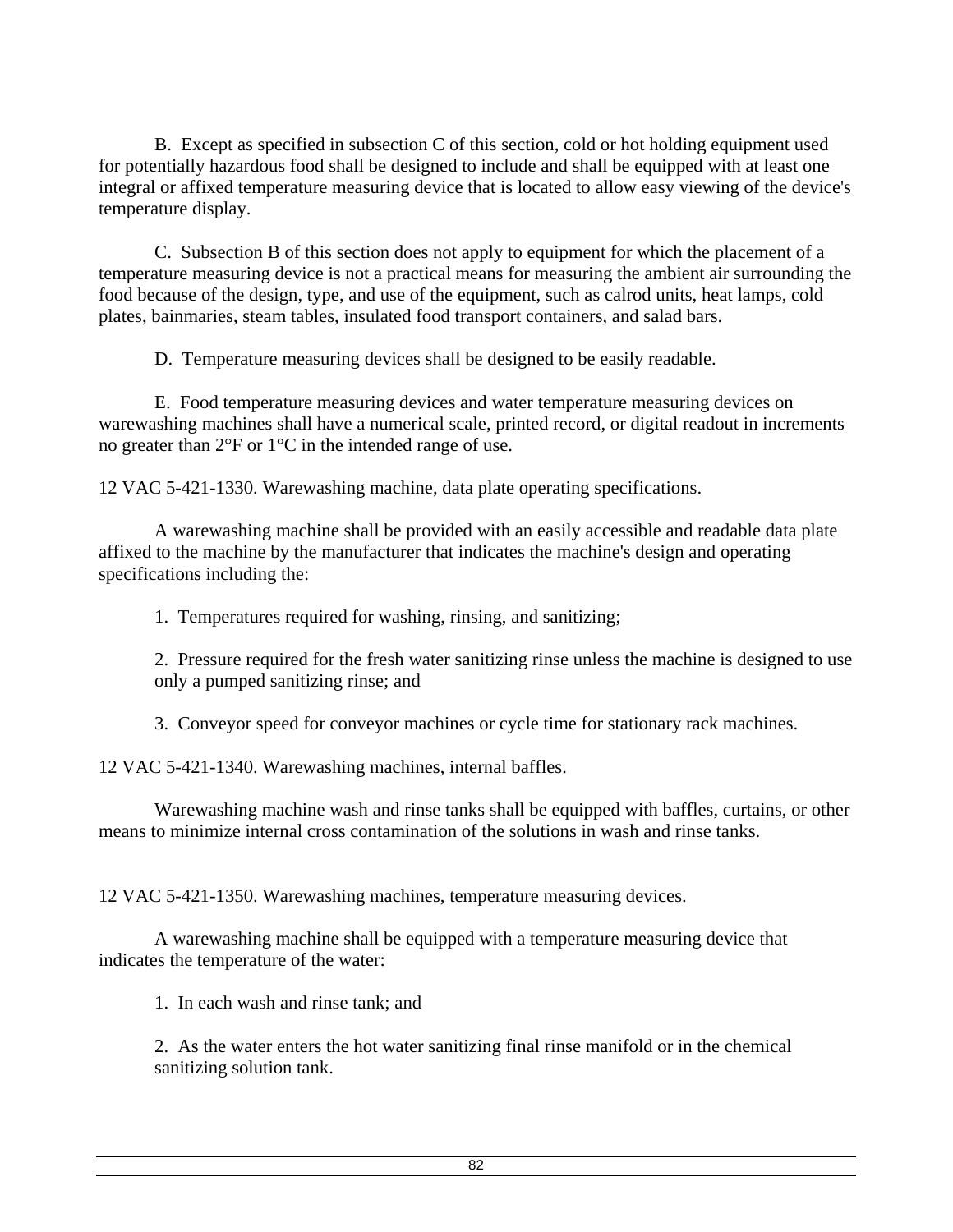12 VAC 5-421-1360. Manual warewashing equipment, heaters and baskets.

If hot water is used for sanitization in manual warewashing operations, the sanitizing compartment of the sink shall be:

1. Designed with an integral heating device that is capable of maintaining water at a temperature not less than  $171^{\circ}F(77^{\circ}C)$ ; and

2. Provided with a rack or basket to allow complete immersion of equipment and utensils into the hot water.

12 VAC 5-421-1370. Warewashing machines, sanitizer level indicator automatic dispensing of detergents and sanitizers.

A. A warewashing machine installed after March 1, 2002 shall be equipped to:

1. Automatically dispense detergents and sanitizers.

2. Incorporate a visual means to verify that detergents and sanitizers are delivered or a visual or audible alarm to signal if the detergents or sanitizers are not delivered to the respective washing and sanitizing cycles.

B. Existing warewashing equipment shall be upgraded or replaced to meet the requirements of subsection A of this section.

12 VAC 5-421-1380. Warewashing machines, flow pressure device.

A. Warewashing machines that provide a fresh hot water sanitizing rinse shall be equipped with a pressure gauge or similar device such as a transducer that measures and displays the water pressure in the supply line immediately before entering the warewashing machine.

B. If the flow pressure measuring device is upstream of the fresh hot water sanitizing rinse control valve, the device shall be mounted in a one-fourth inch or 6.4 millimeter Iron Pipe Size (IPS) valve.

C. Subsections A and B of this section do not apply to a machine that uses only a pumped or recirculated sanitizing rinse.

D. Subsections A and B of this section shall not apply to home model dishwashers used in bed and breakfast facilities serving 18 or fewer customers.

12 VAC 5-421-1390. Warewashing sinks and drainboards, self-draining.

Sinks and drainboards of warewashing sinks and machines shall be self-draining.

12 VAC 5-421-1400. Equipment compartments, drainage.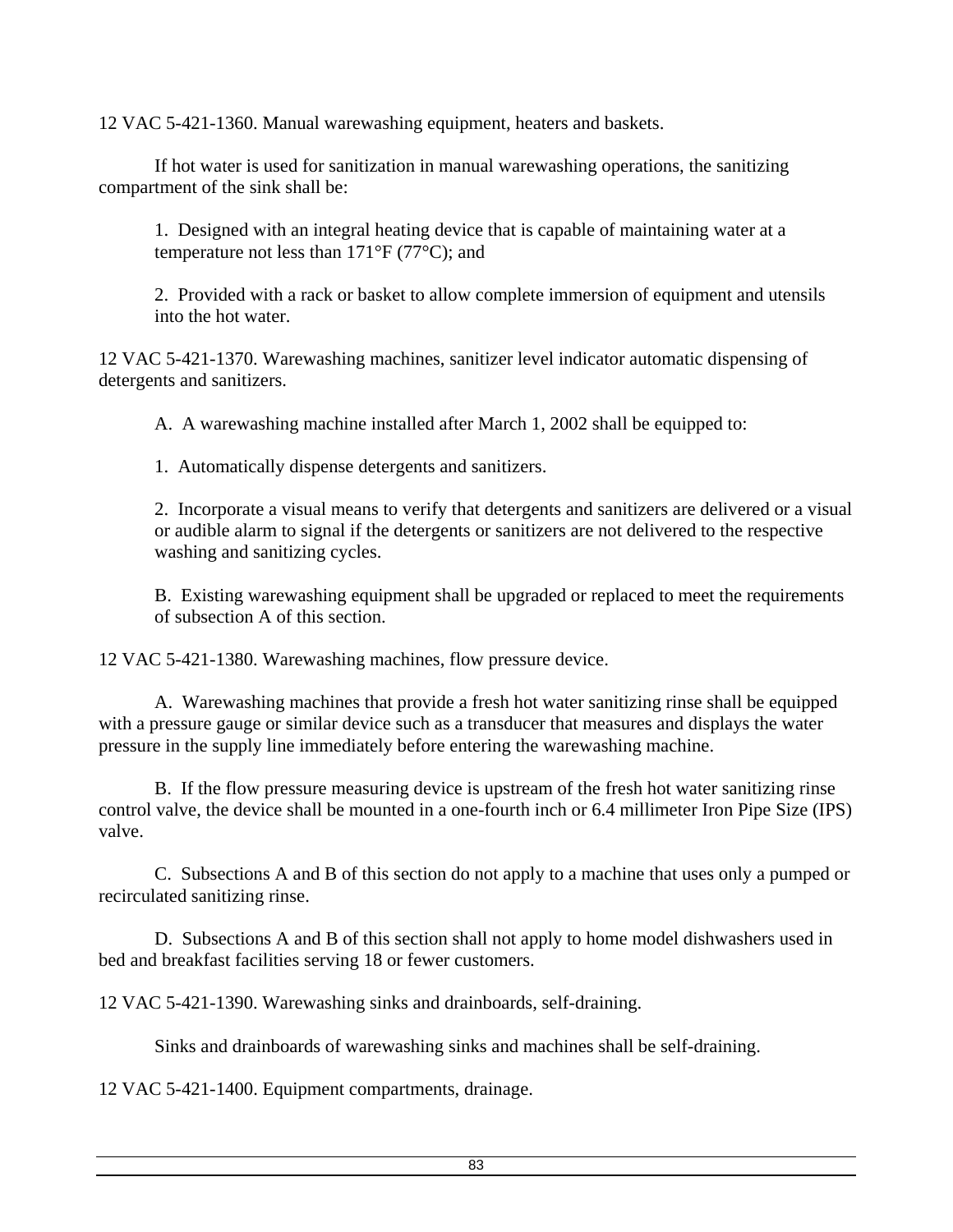Equipment compartments that are subject to accumulation of moisture due to conditions such as condensation, food or beverage drip, or water from melting ice shall be sloped to an outlet that allows complete draining.

12 VAC 5-421-1410. Vending machines, liquid waste products.

A. Vending machines designed to store beverages that are packaged in containers made from paper products shall be equipped with diversion devices and retention pans or drains for container leakage.

B. Vending machines that dispense liquid food in bulk shall be:

1. Provided with an internally mounted waste receptacle for the collection of drip, spillage, overflow, or other internal wastes; and

2. Equipped with an automatic shutoff device that will place the machine out of operation before the waste receptacle overflows.

C. Shutoff devices specified under subdivision B 2 of this section shall prevent water or liquid food from continuously running if there is a failure of a flow control device in the water or liquid food system or waste accumulation that could lead to overflow of the waste receptacle.

12 VAC 5-421-1420. Case lot handling apparatuses, movability.

Apparatuses, such as dollies, pallets, racks, and skids used to store and transport large quantities of packaged foods received from a supplier in a cased or overwrapped lot, shall be designed to be moved by hand or by conveniently available equipment such as hand trucks and forklifts.

12 VAC 5-421-1430. Vending machine doors and openings.

A. Vending machine doors and access opening covers to food and container storage spaces shall be tight-fitting so that the space along the entire interface between the doors or covers and the cabinet of the machine, if the doors or covers are in a closed position, is no greater than onesixteenth inch or 1.5 millimeters by:

1. Being covered with louvers, screens, or materials that provide an equivalent opening of not greater than one-sixteenth inch or 1.5 millimeters. Screening of 12 mesh to 1 inch (12 or more mesh to 2.5 centimeters) meets this requirement;

2. Being effectively gasketed;

3. Having interface surfaces that are at least one-half inch wide or 13 millimeters; or

4. Jambs or surfaces used to form an L-shaped entry path to the interface.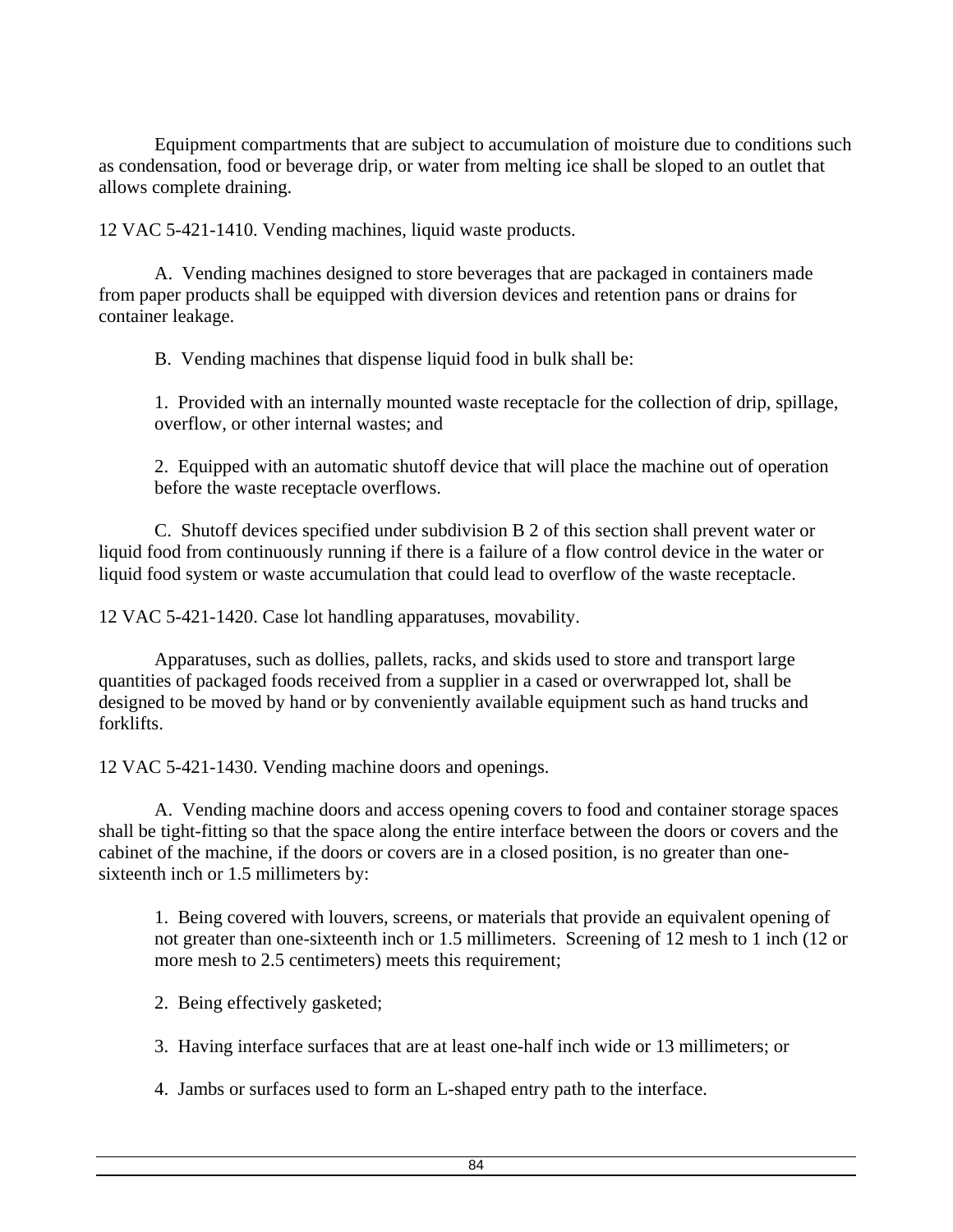B. Vending machine service connection openings through an exterior wall of a machine shall be closed by sealants, clamps, or grommets so that the openings are no larger than 1.5 millimeters or one-sixteenth inch.

#### Article 3

#### Numbers and Capacities

12 VAC 5-421-1450. Cooling, heating, and holding capacities.

Equipment for cooling and heating food, and holding cold and hot food, shall be sufficient in number and capacity and capable of providing food temperatures as specified under Part III.

12 VAC 5-421-1460. Manual warewashing, sink compartment requirements.

A. Except as specified in subsection C of this section, a sink with at least three compartments shall be provided for manually washing, rinsing, and sanitizing equipment and utensils.

B. Sink compartments shall be large enough to accommodate immersion of the largest equipment and utensils. If equipment or utensils are too large for the warewashing sink, a warewashing machine or alternative equipment as specified in subsection C of this section shall be used.

C. Alternative manual warewashing equipment may be used when there are special cleaning needs or constraints and its use is approved. Alternative manual warewashing equipment may include:

- 1. High-pressure detergent sprayers;
- 2. Low- or line-pressure spray detergent foamers;
- 3. Other task-specific cleaning equipment;
- 4. Brushes or other implements;
- 5. 2-compartment sinks as specified under subsections D and E of this section; or
- 6. Receptacles that substitute for the compartments of a multicompartment sink.
- D. Before a 2-compartment sink is used:
- 1. The permit holder shall have its use approved; and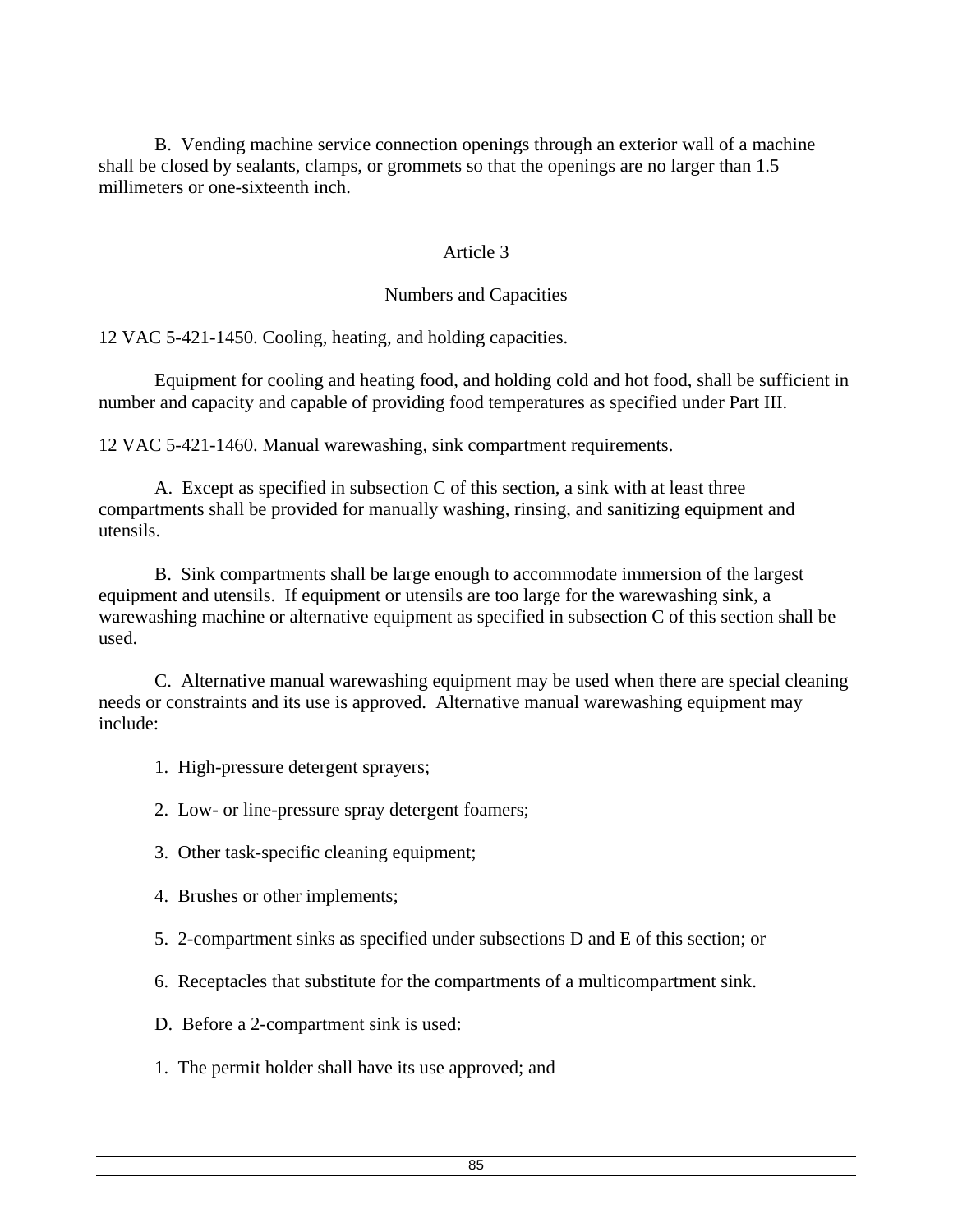2. The permit holder shall limit the number of kitchenware items cleaned and sanitized in the two-compartment sink and shall limit warewashing to batch operations for cleaning kitchenware such as between cutting one type of raw meat and another or cleanup at the end of a shift, and shall:

a. (i) Make up the cleaning and sanitizing solutions immediately before use and drain them immediately after use; and (ii) use a detergent-sanitizer to sanitize and apply the detergent-sanitizer in accordance with the manufacturer's label instructions as specified under 12 VAC 5-421-1710; or

b. A hot water sanitization immersion step shall be used as specified in subdivision 3 of 12 VAC 5-421-1860.

E. A 2-compartment sink shall not be used for warewashing operations where cleaning and sanitizing solutions are used for a continuous or intermittent flow of kitchenware or tableware in an ongoing warewashing process.

12 VAC 5-421-1470. Drainboards.

Drainboards, utensil racks, or tables large enough to accommodate all soiled and cleaned items that may accumulate during hours of operation shall be provided for necessary utensil holding before cleaning and after sanitizing.

12 VAC 5-421-1480. Ventilation hood systems, adequacy.

Ventilation hood systems and devices shall be sufficient in number and capacity to prevent grease or condensation from collecting on walls and ceilings.

12 VAC 5-421-1490. Clothes washers and dryers.

A. Except as specified in subsection B of this section, if work clothes or linens are laundered on the premises, a mechanical clothes washer and dryer shall be provided and used.

B. If on-premises laundering is limited to wiping cloths intended to be used moist, or wiping cloths are air-dried as specified under 12 VAC 5-421-1970, a mechanical clothes washer and dryer need not be provided.

12 VAC 5-421-1500. Utensils, consumer self-service.

A food dispensing utensil shall be available for each container displayed at a consumer selfservice unit such as a buffet or salad bar.

12 VAC 5-421-1510. Food temperature measuring devices.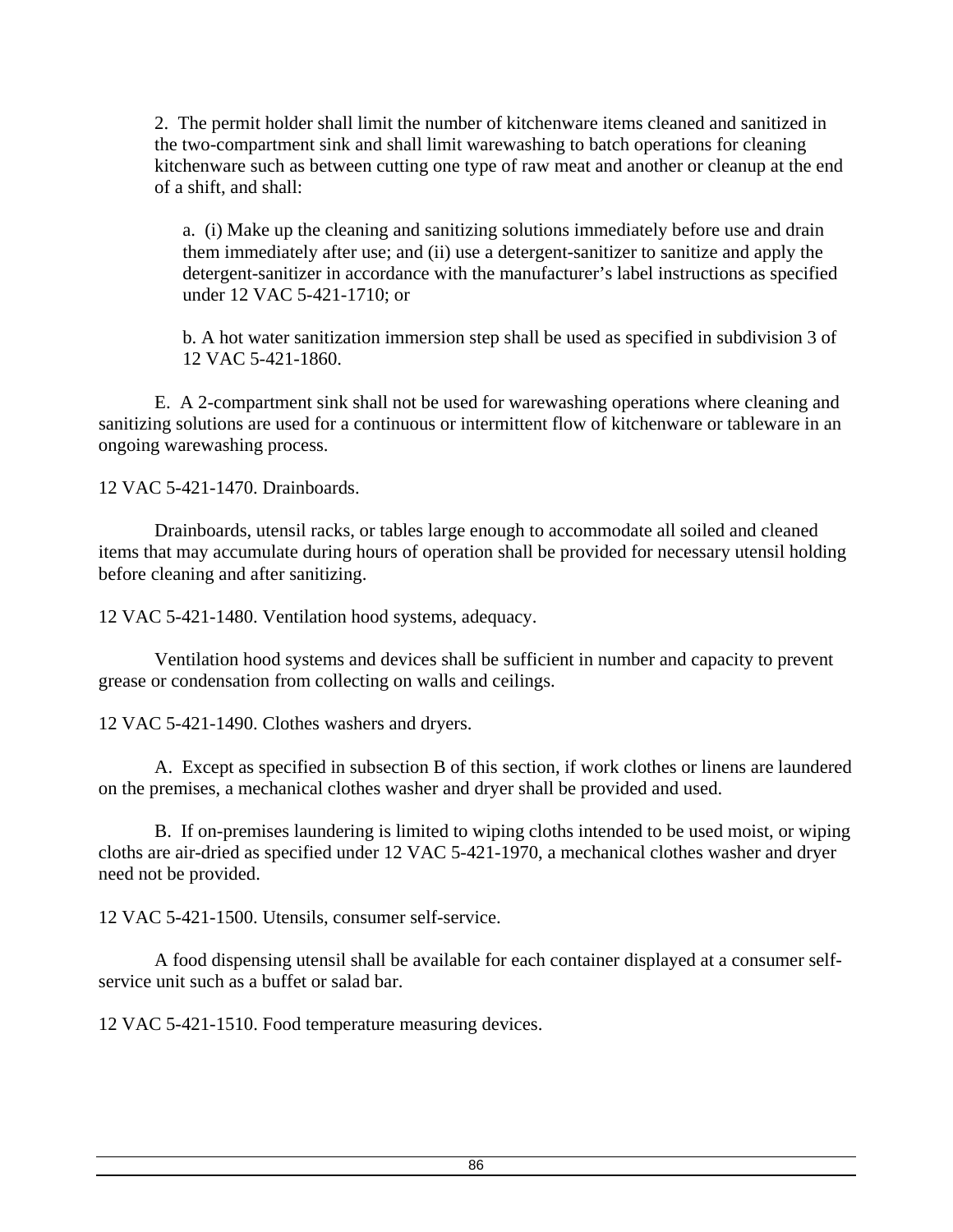A. Food temperature measuring devices shall be provided and readily accessible for use in ensuring attainment and maintenance of food temperatures as specified under Part III (12 VAC 5- 421-260 et seq.) of this chapter.

 B. A temperature measuring device with a suitable small-diameter probe that is designed to measure the temperature of thin masses shall be provided and readily accessible to accurately measure the temperature in thin foods such as meat patties and fish filets.

12 VAC 5-421-1520.Temperature measuring devices, manual warewashing.

In manual warewashing operations, a temperature measuring device shall be provided and readily accessible for frequently measuring the washing and sanitizing temperatures.

12 VAC 5-421-1530. Sanitizing solutions, testing devices.

A test kit or other device that accurately measures the concentration in mg/L (ppm) of sanitizing solutions shall be provided and readily accessible for use.

## Article 4

## Location and Installation

12 VAC 5-421-1540. Equipment, clothes washers and dryers, and storage cabinets, contamination prevention.

A. Except as specified in subsection B of this section, equipment, cabinets used for the storage of food, or cabinets used to store cleaned and sanitized equipment, utensils, laundered linens, and single-service and single-use articles shall not be located:

- 1. In locker rooms;
- 2. In toilet rooms or vestibules;
- 3. In garbage rooms;
- 4. In mechanical rooms;
- 5. Under sewer lines that are not shielded to intercept potential drips;

6. Under leaking water lines including leaking automatic fire sprinkler heads or under lines on which water has condensed;

- 7. Under open stairwells; or
- 8. Under other sources of contamination.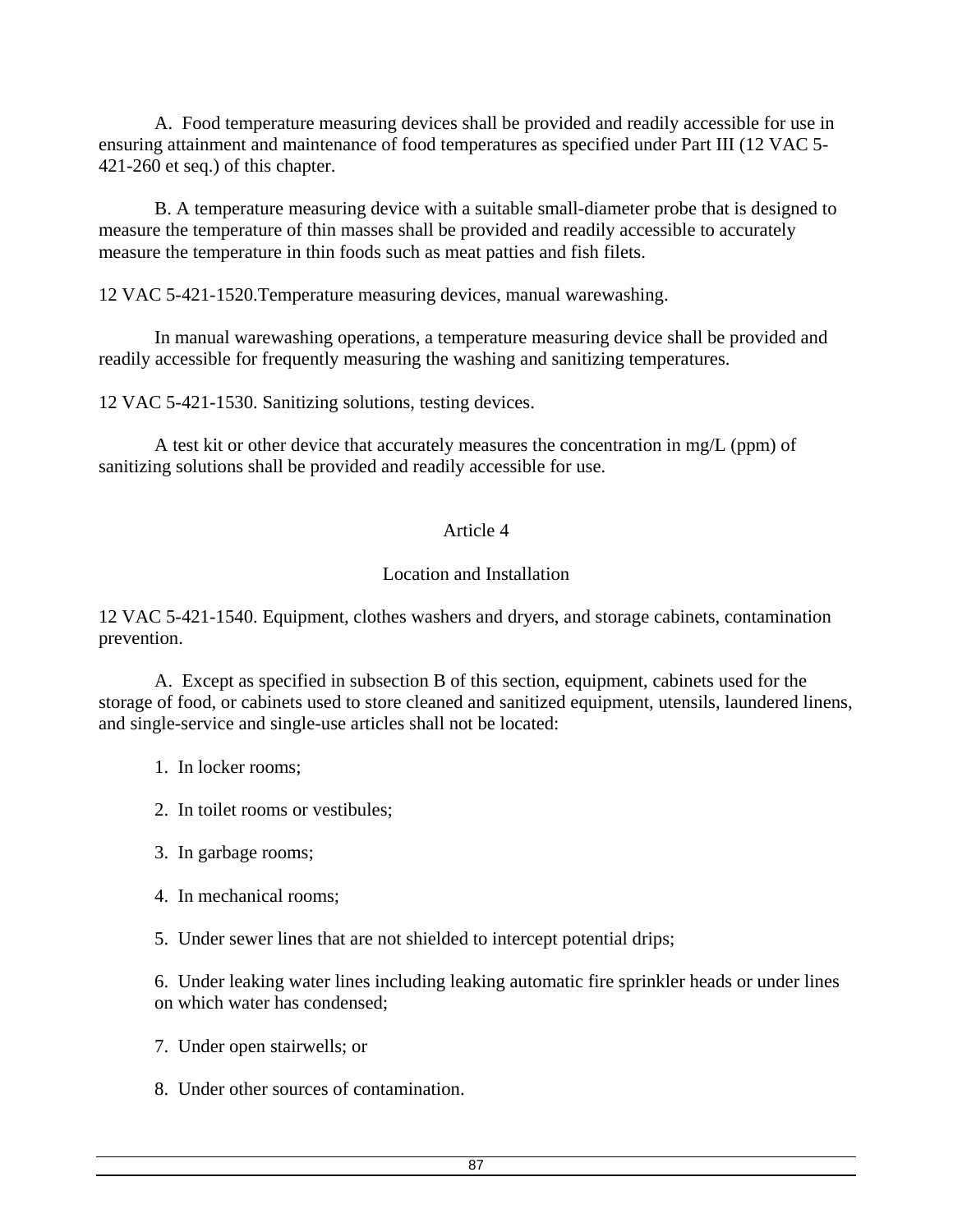B. A storage cabinet used for linens or single-service or single-use articles may be stored in a locker room.

C. If a mechanical clothes washer or dryer is provided, it shall be located only where there is no exposed food; clean equipment, utensils, and linens; unwrapped single-service and single-use articles; and so that the washer or dryer is protected from contamination.

12 VAC 5-421-1550. Fixed equipment, spacing or sealing.

A. Equipment that is fixed because it is not easily movable shall be installed so that it is:

1. Spaced to allow access for cleaning along the sides, behind, and above the equipment;

2. Spaced from adjoining equipment, walls, and ceilings a distance of not more than 1/32 inch or 1 millimeter; or

3. Sealed to adjoining equipment or walls, if the equipment is exposed to spillage or seepage.

B. Counter-mounted equipment that is not easily movable shall be installed to allow cleaning of the equipment and areas underneath and around the equipment by being:

1. Sealed to the table; or

2. Elevated on legs as specified under 12 VAC 5-421-1560 D.

12 VAC 5-421-1560. Fixed equipment, elevation or sealing.

A. Except as specified in subsections B and C of this section, floor-mounted equipment that is not easily movable shall be sealed to the floor or elevated on legs that provide at least a 6 inch (15 centimeter) clearance between the floor and the equipment.

B. If no part of the floor under the floor-mounted equipment is more than 6 inches (15 centimeters) from the point of cleaning access, the clearance space may be only 4 inches (10 centimeters).

C. This section does not apply to display shelving units, display refrigeration units, and display freezer units located in the consumer shopping areas of a retail food store, if the floor under the units is maintained clean.

D. Except as specified in subsection E of this section, counter-mounted equipment that is not easily movable shall be elevated on legs that provide at least a 4-inch (10 centimeter) clearance between the table and the equipment.

E. The clearance space between the table and counter-mounted equipment may be: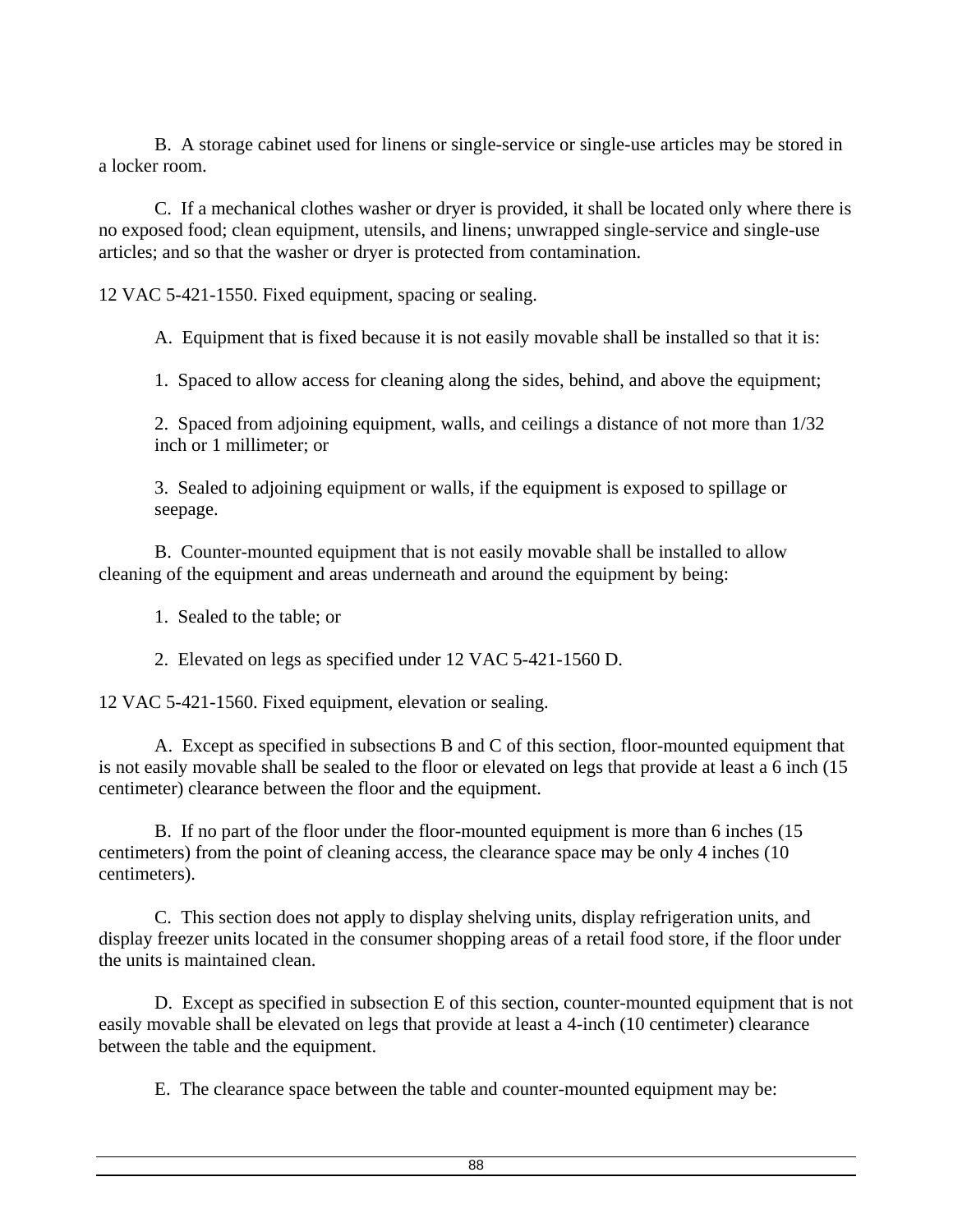1. 3 inches (7.5 centimeters) if the horizontal distance of the table top under the equipment is no more than 20 inches (50 centimeters) from the point of access for cleaning; or

2. 2 inches (5 centimeters) if the horizontal distance of the table top under the equipment is no more than 3 inches (7.5 centimeters) from the point of access for cleaning.

### Article 5

#### Maintenance and Operation

12 VAC 5-421-1570. Good repair and proper adjustment.

A. Equipment shall be maintained in a state of repair and condition that meets the requirements specified under Articles 1 (12 VAC 5-421-960 et seq.) and 2 (12 VAC 5-421-1080 et seq.) of this part. Unused or non-functioning equipment shall be removed from the premises.

B. Equipment components such as doors, seals, hinges, fasteners, and kick plates shall be kept intact, tight, and adjusted in accordance with manufacturer's specifications.

C. Cutting or piercing parts of can openers shall be kept sharp to minimize the creation of metal fragments that can contaminate food when the container is opened.

12 VAC 5-421-1580. Cutting surfaces.

Surfaces such as cutting blocks and boards that are subject to scratching and scoring shall be resurfaced if they can no longer be effectively cleaned and sanitized, or discarded if they are not capable of being resurfaced.

12 VAC 5-421-1590. Microwave ovens.

Microwave ovens shall meet the safety standards specified in 21 CFR 1030.10.

12 VAC 5-421-1600. Warewashing equipment, cleaning frequency.

A warewashing machine; the compartments of sinks, basins, or other receptacles used for washing and rinsing equipment, utensils, or raw foods, or laundering wiping cloths; and drainboards or other equipment used to substitute for drainboards as specified under 12 VAC 5-421-1470 shall be cleaned:

1. Before use;

2. Throughout the day at a frequency necessary to prevent recontamination of equipment and utensils and to ensure that the equipment performs its intended function; and

3. If used, at least every 24 hours.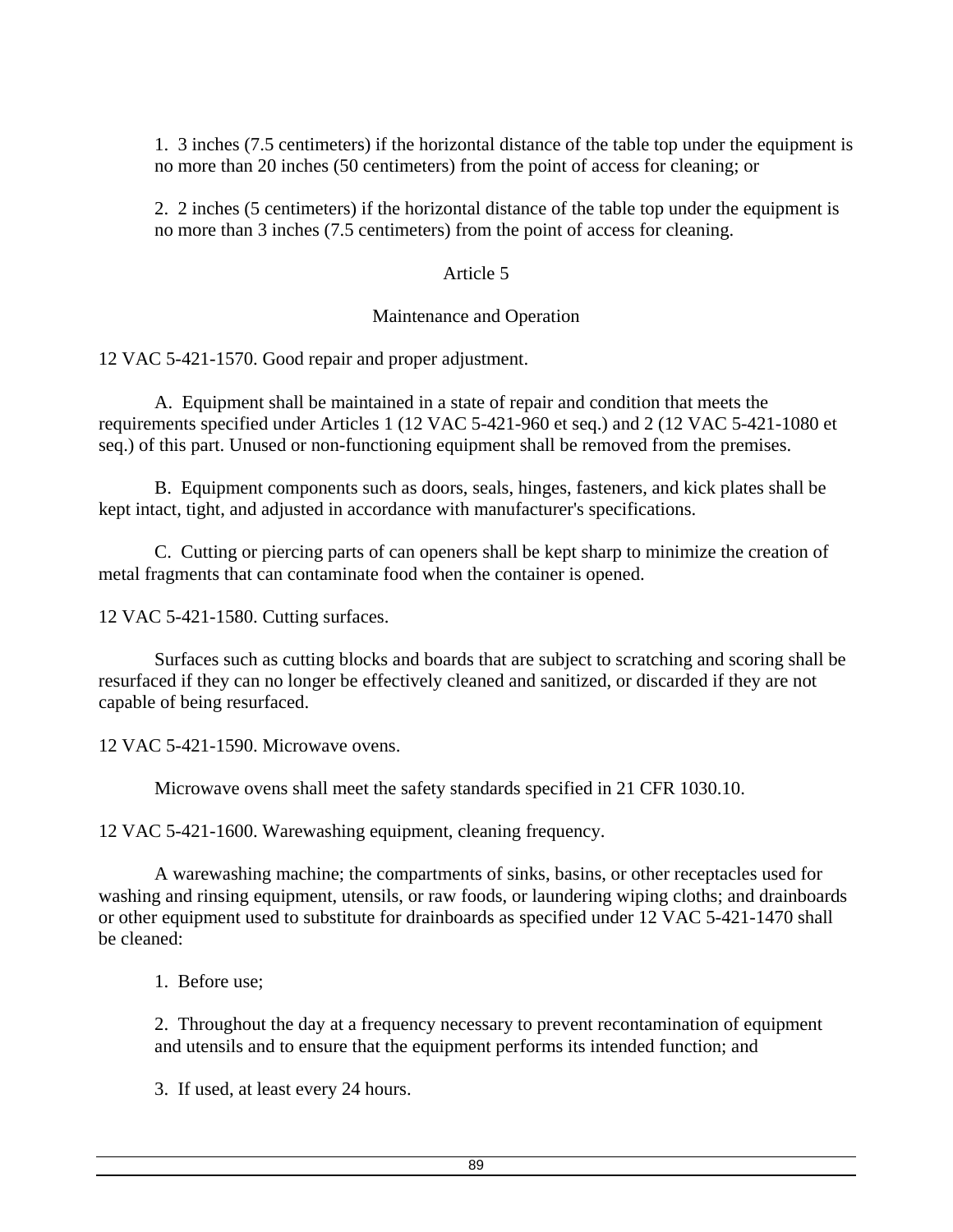12 VAC 5-421-1610. Warewashing machines, manufacturers' operating instructions.

A. A warewashing machine and its auxiliary components shall be operated in accordance with the machine's data plate and other manufacturer's instructions.

B. A warewashing machine's conveyor speed or automatic cycle times shall be maintained accurately timed in accordance with manufacturer's specifications.

12 VAC 5-421-1620. Warewashing sinks, use limitation.

A. A warewashing sink shall not be used for handwashing.

B. If a warewashing sink is used to wash wiping cloths, wash produce, or thaw food, the sink shall be cleaned as specified under 12 VAC 5-421-1600 before and after each time it is used to wash wiping cloths or wash produce or thaw food. Sinks used to wash or thaw food shall be sanitized as specified under Article 7 (12 VAC 5-421-1880 et seq.) of this part before and after using the sink to wash produce or thaw food.

12 VAC 5-421-1630. Warewashing equipment, cleaning agents.

When used for warewashing, the wash compartment of a sink, mechanical warewasher, or wash receptacle of alternative manual warewashing equipment as specified in 12 VAC 5-421-1460 C, shall contain a wash solution of soap, detergent, acid cleaner, alkaline cleaner, degreaser, abrasive cleaner, or other cleaning agent according to the cleaning agent manufacturer's label instructions.

12 VAC 5-421-1640. Warewashing equipment, clean solutions.

The wash, rinse, and sanitize solutions shall be maintained clean.

12 VAC 5-421-1650. Manual warewashing equipment, wash solution temperature.

The temperature of the wash solution in manual warewashing equipment shall be maintained at not less than 110°F (43°C) or the temperature specified on the cleaning agent manufacturer's label instructions.

12 VAC 5-421-1660. Mechanical warewashing equipment, wash solution temperature.

A. The temperature of the wash solution in spray type warewashers that use hot water to sanitize shall not be less than:

1. For a stationary rack, single temperature machine, 165°F (74°C);

2. For a stationary rack, dual temperature machine,  $150^{\circ}F (66^{\circ}C)$ ;

3. For a single tank, conveyor, dual temperature machine,  $160^{\circ}F(71^{\circ}C)$ ; or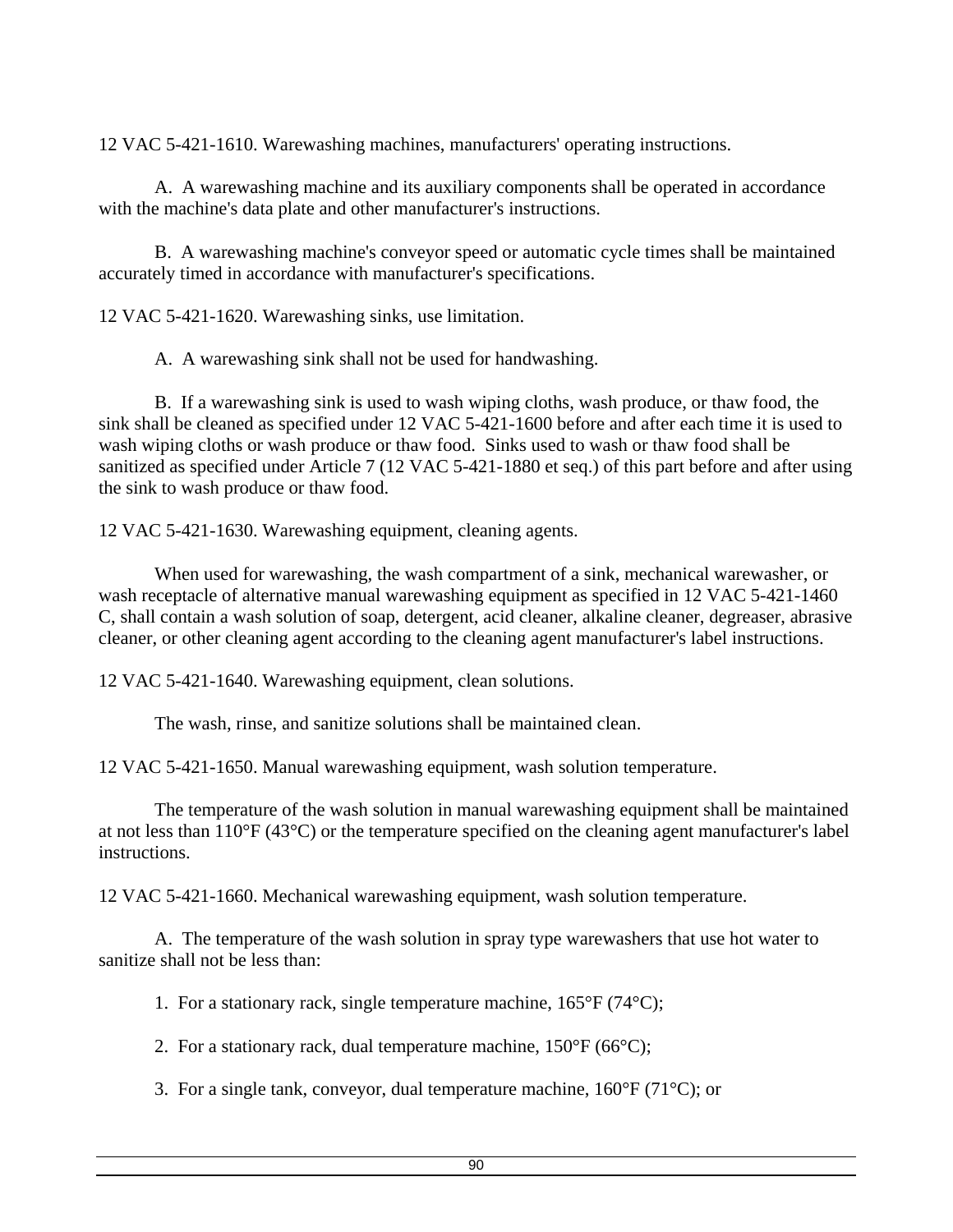4. For a multitank, conveyor, multitemperature machine, 150°F (66°C).

B. The temperature of the wash solution in spray-type warewashers that use chemicals to sanitize shall not be less than 120°F (49°C).

12 VAC 5-421-1670. Manual warewashing equipment, hot water sanitization temperatures.**\***

If immersion in hot water is used for sanitizing in a manual operation, the temperature of the water shall be maintained at 171°F (77°C) or above.

12 VAC 5-421-1680. Mechanical warewashing equipment, hot water sanitization temperatures.

A. Except as specified in subsection B of this section, in a mechanical operation, the temperature of the fresh hot water sanitizing rinse as it enters the manifold may not be more than 194 $\mathrm{P}$ F (90 $\mathrm{C}$ ), or less than:

1. For a stationary rack, single temperature machine,  $165^{\circ}F (74^{\circ}C)$ ; or

2. For all other machines, 180°F (82°C).

B. The maximum temperature specified under subsection A of this section does not apply to the high pressure and temperature systems with wand-type, hand-held, spraying devices used for the in-place cleaning and sanitizing of equipment such as meat saws.

12 VAC 5-421-1690. Mechanical warewashing equipment, sanitization pressure.

The flow pressure of the fresh hot water sanitizing rinse in a warewashing machine, as measured in the water line immediately downstream or upstream from the fresh hot water sanitizing rinse control valve, shall be within the range specified on the machine manufacturer's data plate and may not be less than five pounds per square inch (35 kilopascals) or more than 30 pounds per square inch (200 kilopascals).

12 VAC 5-421-1700. Manual and mechanical warewashing equipment, chemical sanitization temperature, pH, concentration, and hardness.**\***

A chemical sanitizer used in a sanitizing solution for a manual or mechanical operation at exposure times specified under 12 VAC 5-421-1900 C shall be listed in 40 CFR 180.940 Sanitizing solutions, shall be used in accordance with the EPA-approved manufacturer's label use instructions, and shall be used as follows: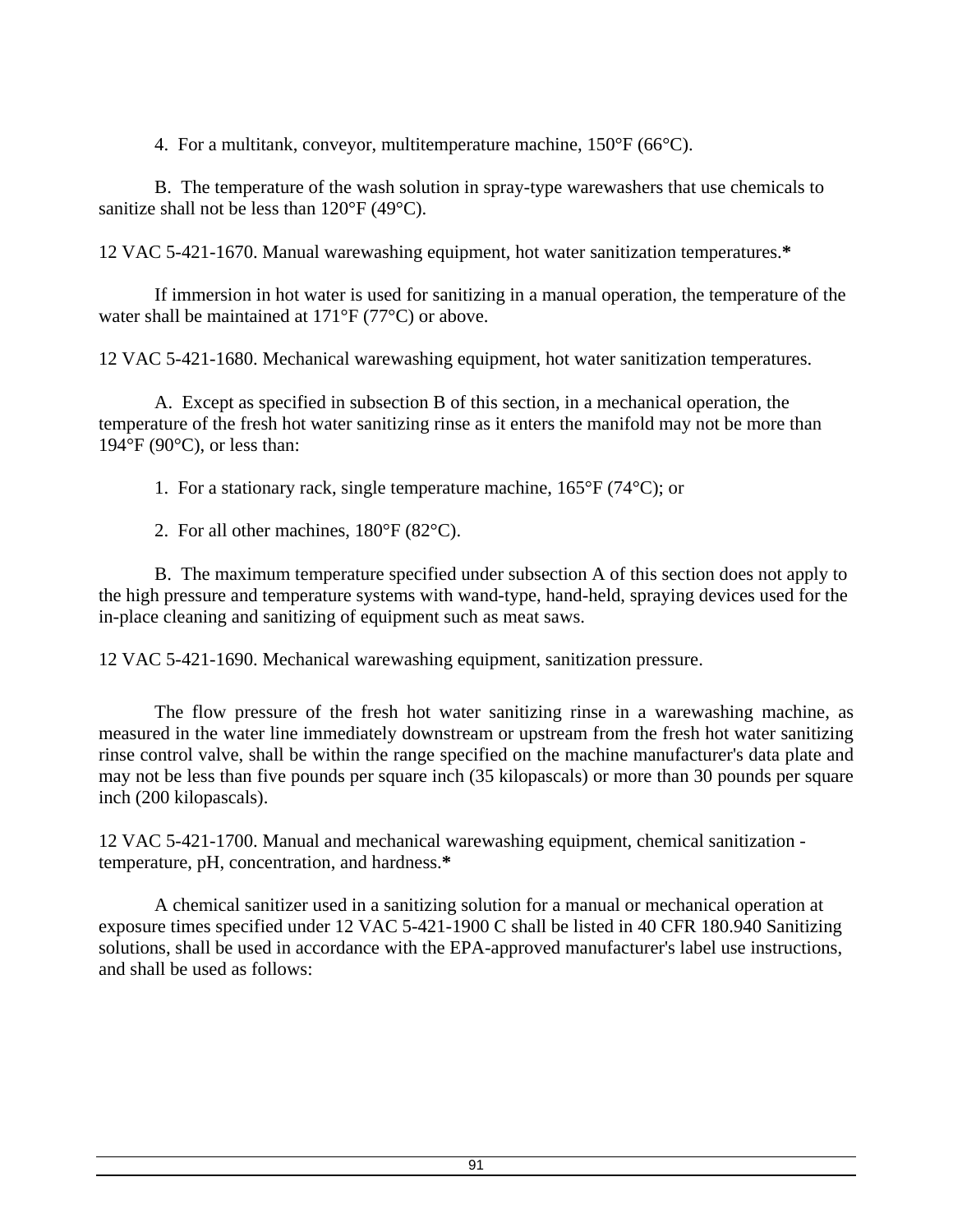1. A chlorine solution shall have a minimum temperature based on the concentration and pH of the solution as listed in the following chart;

| Minimum       | Minimum          |                  |
|---------------|------------------|------------------|
| Concentration | Temperature      |                  |
|               |                  |                  |
| $mg/L$ (ppm)  | pH 10 or less    | pH 8 or less     |
|               |                  |                  |
|               | $\mathrm{P}F(C)$ | $\mathrm{P}F(C)$ |
| 25            | 120 (49)         | 120(49)          |
|               |                  |                  |
|               |                  |                  |
| 50            | 100(38)          | 75(24)           |
|               |                  |                  |
| 100           | 55 $(13)$        | 55 $(13)$        |
|               |                  |                  |
|               |                  |                  |

- 2. An iodine solution shall have a:
	- a. Minimum temperature of 75°F (24°C),

b. pH of 5.0 or less or a pH no higher than the level for which the manufacturer specifies the solution is effective, and

- c. Concentration between 12.5 mg/L(ppm) and 25 mg/L (ppm);
- 3. A quaternary ammonium compound solution shall:
	- a. Have a minimum temperature of 75°F (24°C),

b. Have a concentration as specified under 40 CFR 180.940 and as indicated by the manufacturer's use directions included in the labeling, and

c. Be used only in water with 500 mg/L hardness or less or in water having a hardness no greater than specified by the manufacturer's label;

4. If another solution of a chemical specified under subdivisions 1, 2 and 3 of this section is used, the permit holder shall demonstrate to the regulatory authority that the solution achieves sanitization and the use of the solution shall be approved; or

5. If a chemical sanitizer other than chlorine, iodine, or a quaternary ammonium compound is used, it shall be applied in accordance with the manufacturer's use directions included in the labeling.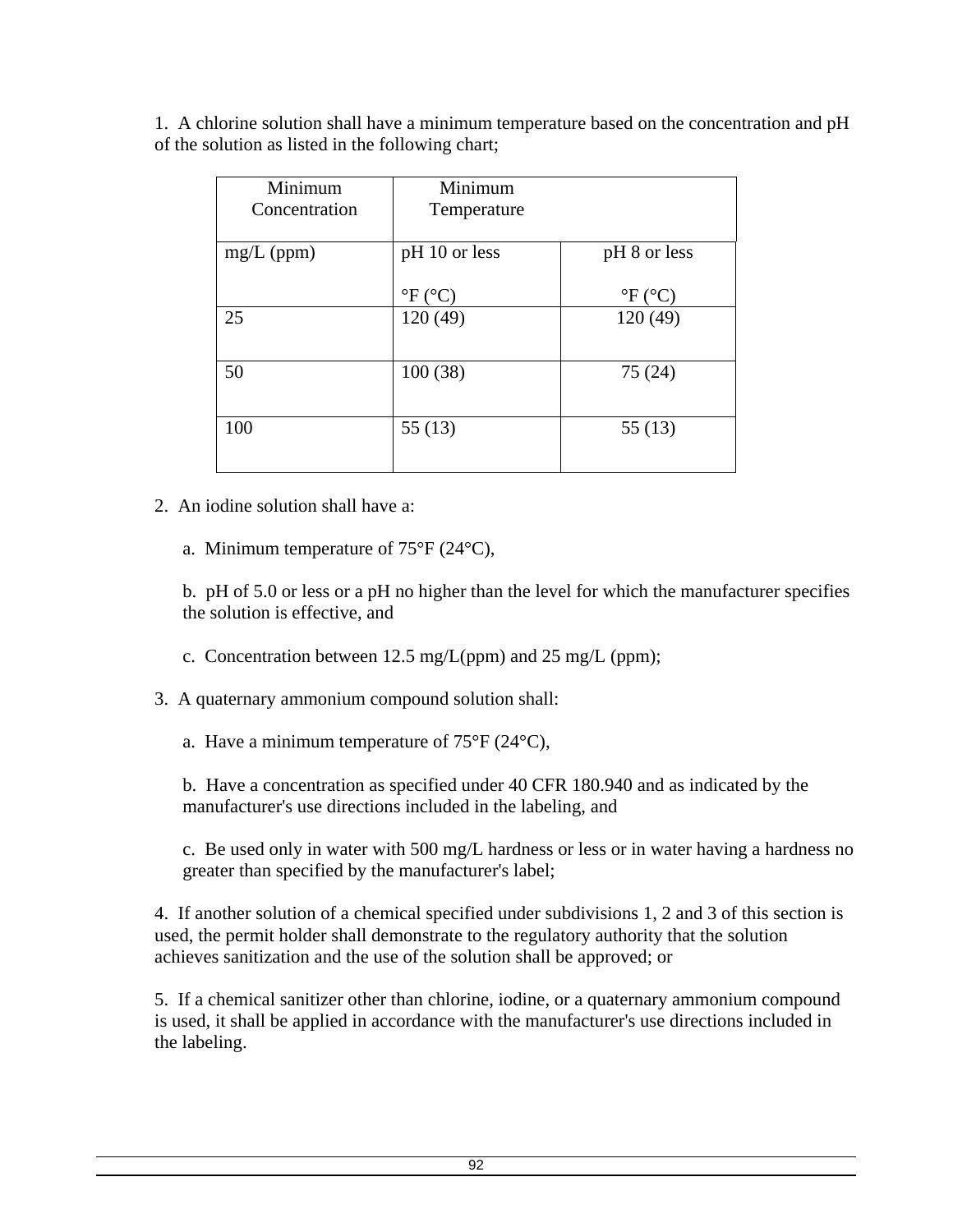12 VAC 5-421-1710. Manual warewashing equipment, chemical sanitization using detergentsanitizers.

If a detergent-sanitizer is used to sanitize in a cleaning and sanitizing procedure where there is no distinct water rinse between the washing and sanitizing steps, the agent applied in the sanitizing step shall be the same detergent-sanitizer that is used in the washing step.

12 VAC 5-421-1720. Warewashing equipment, determining chemical sanitizer concentration.

Concentration of the sanitizing solution shall be accurately determined by using a test kit or other device.

12 VAC 5-421-1730. Good repair and calibration.

A. Utensils shall be maintained in a state of repair or condition that complies with the requirements specified under Articles 1 (12 VAC 5-421-960 et seq.) and 2 (12 VAC 5-421-1080 et seq.) of this part or shall be discarded.

B. Food temperature measuring devices shall be calibrated in accordance with manufacturer's specifications as necessary to ensure their accuracy.

C. Ambient air temperature, water pressure, and water temperature measuring devices shall be maintained in good repair and be accurate within the intended range of use.

12 VAC 5-421-1740. Single-service and single-use articles, required use.**\***

A food establishment without facilities specified under Articles 6 (12 VAC 5-421-1770 et seq.) and 7 (12 VAC 5-421-1880 et seq.) of this part for cleaning and sanitizing kitchenware and tableware shall provide only single-use kitchenware, single-service articles, and single-use articles for use by food employees and single-service articles for use by consumers.

12 VAC 5-421-1750. Single-service and single-use articles, use limitation.

A. Single-service and single-use articles shall not be reused.

B. The bulk milk container dispensing tube shall be cut on the diagonal leaving no more than one inch protruding from the chilled dispensing head.

12 VAC 5-421-1760. Shells, use limitation.

Mollusk and crustacea shells shall not be used more than once as serving containers.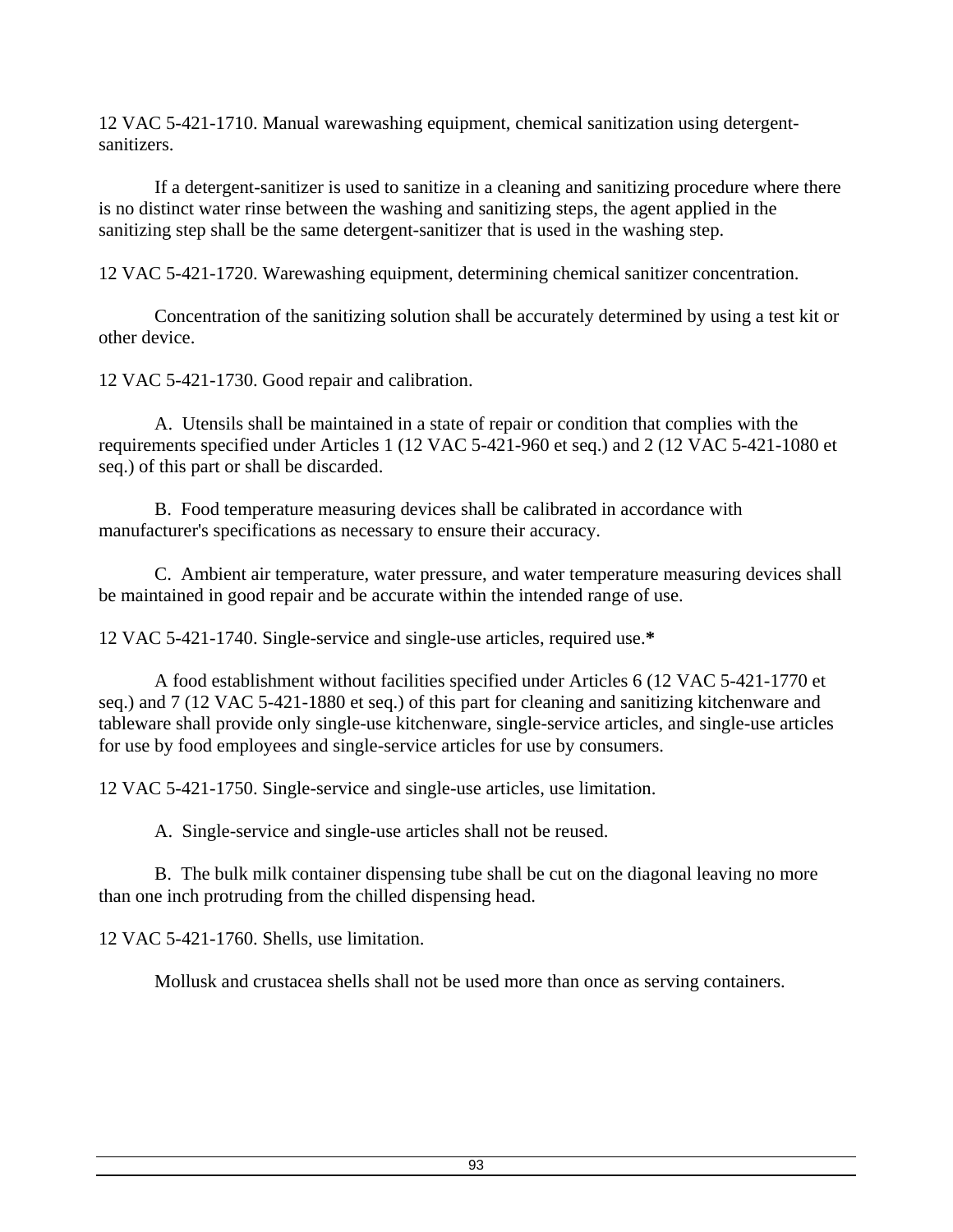#### Article 6

## Cleaning of Equipment and Utensils

12 VAC 5-421-1770. Equipment, food-contact surfaces, nonfood-contact surfaces, and utensils.**\***

A. Equipment food-contact surfaces and utensils shall be clean to sight and touch.

B. The food-contact surfaces of cooking equipment and pans shall be kept free of encrusted grease deposits and other soil accumulations. **<sup>N</sup>**

C. Nonfood-contact surfaces of equipment shall be kept free of an accumulation of dust, dirt, food residue, and other debris. **<sup>N</sup>**

12 VAC 5-421-1780. Equipment food-contact surfaces and utensils.**\***

A. Equipment food-contact surfaces and utensils shall be cleaned:

1. Except as specified in subsection B of this section, before each use with a different type of raw animal food such as beef, fish, lamb, pork, or poultry;

2. Each time there is a change from working with raw foods to working with ready-to-eat foods;

3. Between uses with raw fruits and vegetables and with potentially hazardous food;

4. Before using or storing a food temperature measuring device; and

5. At any time during the operation when contamination may have occurred.

B. Subdivision A 1 of this section does not apply if the food contact surface or utensil is in contact with a succession of different raw animal foods each requiring a higher cooking temperature as specified under 12 VAC 5-421-700 than the previous food, such as preparing raw fish followed by cutting raw poultry on the same cutting board.

C. Except as specified in subsection D of this section, if used with potentially hazardous food, equipment food-contact surfaces and utensils shall be cleaned throughout the day at least every four hours.

D. Surfaces of utensils and equipment contacting potentially hazardous food may be cleaned less frequently than every four hours if:

1. In storage, containers of potentially hazardous food and their contents are maintained at temperatures specified under Part III (12 VAC 5-421-260 et seq.) of this chapter and the containers are cleaned when they are empty;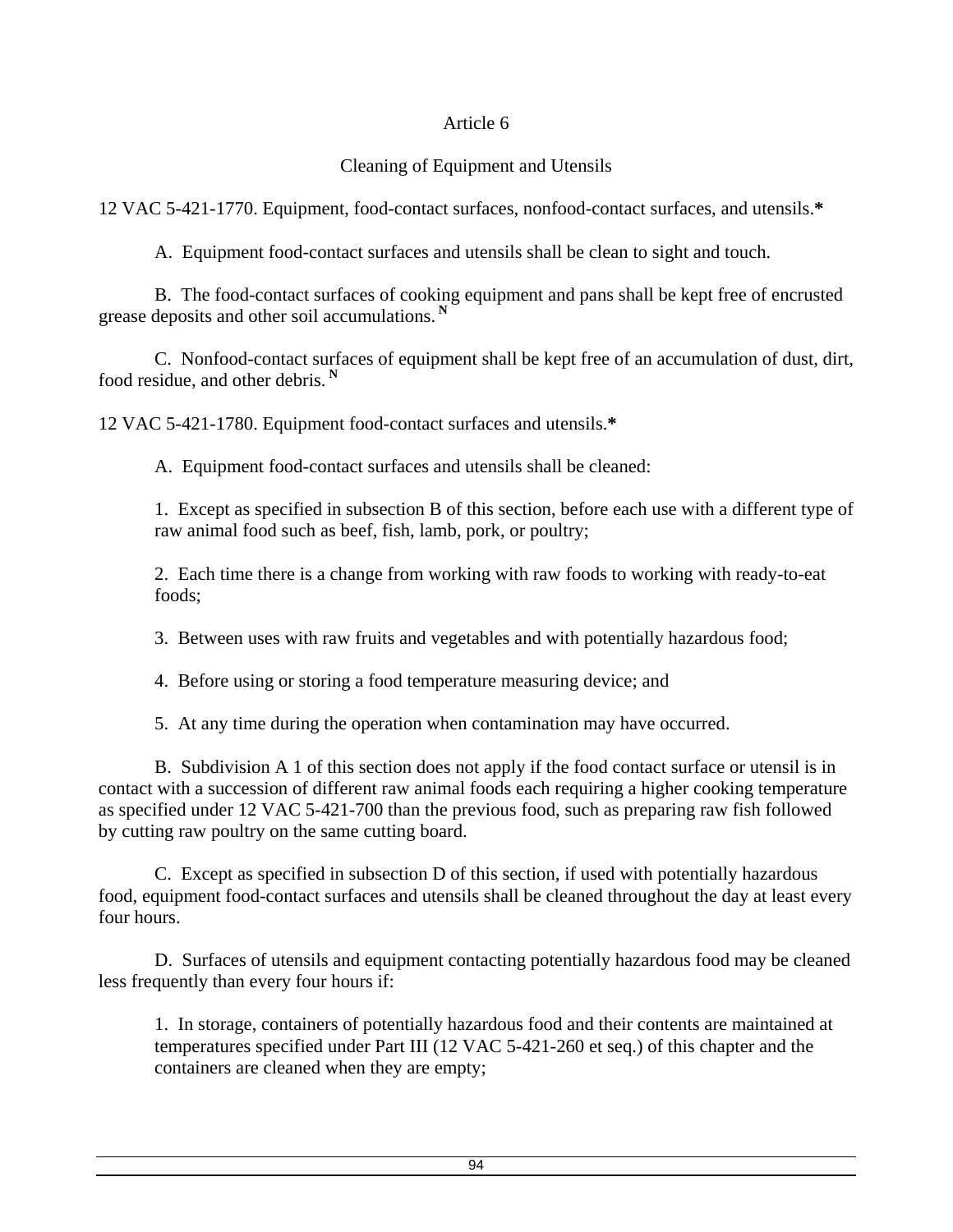2. Utensils and equipment are used to prepare food in a refrigerated room or area that is maintained at one of the temperatures in the following chart and (i) the utensils and equipment are cleaned at the frequency in the following chart that corresponds to the temperature; and (ii) the cleaning frequency based on the ambient temperature of the refrigerated room or area is documented in the food establishment:

| Temperature                      | <b>Cleaning Frequency</b> |
|----------------------------------|---------------------------|
| $41^{\circ}$ F (5.0°C) or less   | 24 hours                  |
| $>41^{\circ}$ F - 45°F           | 20 hours                  |
| $(>5.0^{\circ}C - 7.2^{\circ}C)$ |                           |
| $>45^{\circ}$ F - $50^{\circ}$ F | 16 hours                  |
| $(>7.2$ °C – 10.0°C)             |                           |
| $>50^{\circ}$ F - 55°F           | 10 hours                  |
| $(>10.0$ °C - 12.8°C)            |                           |

3. Containers in serving situations such as salad bars, delis, and cafeteria lines hold ready-toeat potentially hazardous food that is maintained at the temperatures specified under Part III, are intermittently combined with additional supplies of the same food that is at the required temperature, and the containers are cleaned at least every 24 hours;

4. Temperature measuring devices are maintained in contact with food, such as when left in a container of deli food or in a roast, held at temperatures specified under Part III;

5. Equipment is used for storage of packaged or unpackaged food such as a reach-in refrigerator and the equipment is cleaned at a frequency necessary to preclude accumulation of soil residues;

6. The cleaning schedule is approved based on consideration of:

a. Characteristics of the equipment and its use,

b. The type of food involved,

c. The amount of food residue accumulation, and

d. The temperature at which the food is maintained during the operation and the potential for the rapid and progressive multiplication of pathogenic or toxigenic microorganisms that are capable of causing foodborne disease; or

7. In-use utensils are intermittently stored in a container of water in which the water is maintained at 135°F (57°C) or more and the utensils and container are cleaned at least every 24 hours or at a frequency necessary to preclude accumulation of soil residues.

E. Except when dry cleaning methods are used as specified under 12 VAC 5-421-1810, surfaces of utensils and equipment contacting food that is not potentially hazardous shall be cleaned:**<sup>N</sup>**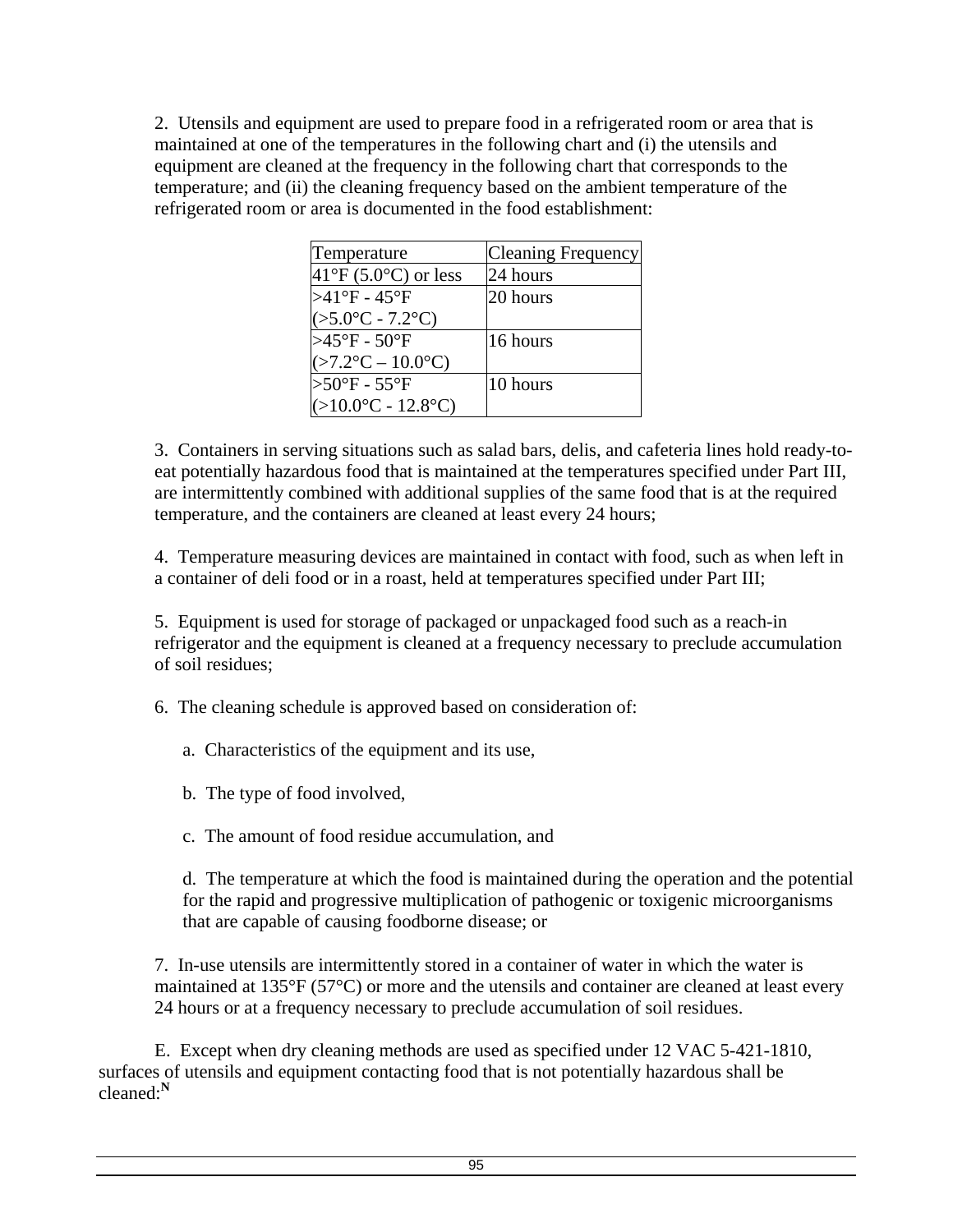1. At any time when contamination may have occurred;

2. At least every 24 hours for iced tea dispensers and consumer self-service utensils such as tongs, scoops, or ladles;

3. Before restocking consumer self-service equipment and utensils such as condiment dispensers and display containers;

4. Equipment such as ice bins and beverage dispensing nozzles and enclosed components of equipment such as ice makers, beverage dispensing lines or tubes, coffee bean grinders, and water vending equipment:

a. At a frequency specified by the manufacturer, or

b. Absent manufacturer specifications, at a frequency necessary to preclude accumulation of soil or mold.

12 VAC 5-421-1790. Cooking and baking equipment.

A. The food-contact surfaces of in-use cooking and baking equipment shall be cleaned at least every 24 hours. This section does not apply to hot oil cooking and filtering equipment if it is cleaned as specified in 12 VAC 5-421-1780 D 6.

B. The cavities and door seals of microwave ovens shall be cleaned at least every 24 hours by using the manufacturer's recommended cleaning procedure.

12 VAC 5-421-1800. Nonfood-contact surfaces.

Nonfood-contact surfaces of equipment shall be cleaned at a frequency necessary to preclude accumulation of soil residues.

12 VAC 5-421-1810. Dry cleaning.

A. If used, dry cleaning methods such as brushing, scraping, and vacuuming shall contact only surfaces that are soiled with dry food residues that are not potentially hazardous.

B. Cleaning equipment used in dry cleaning food-contact surfaces shall not be used for any other purpose.

12 VAC 5-421-1820. Precleaning.

A. Food debris on equipment and utensils shall be scrapped over a waste disposal unit, or garbage receptacle or shall be removed in a warewashing machine with a prewash cycle.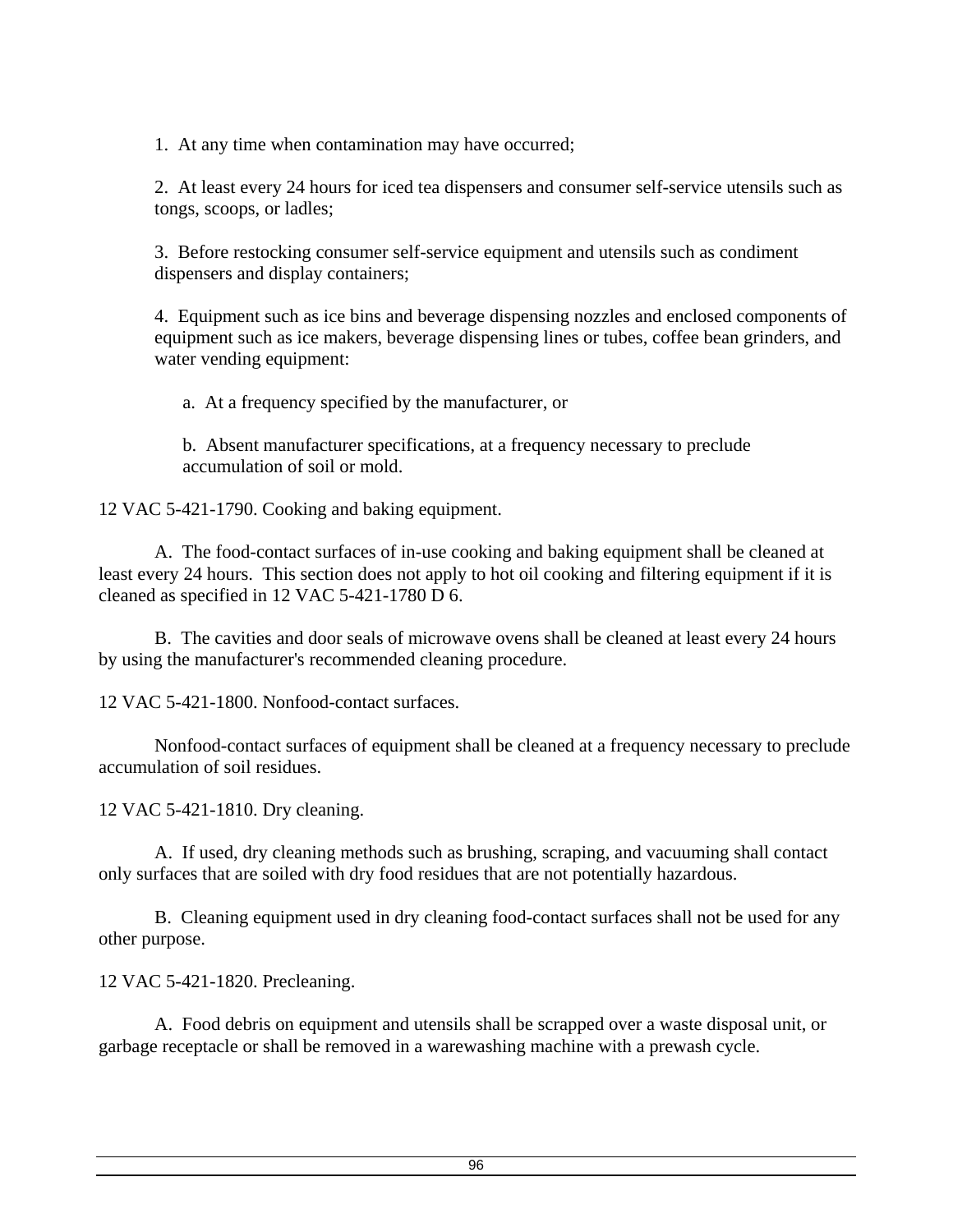B. If necessary for effective cleaning, utensils and equipment shall be preflushed, presoaked, or scrubbed with abrasives.

12 VAC 5-421-1830. Loading of soiled items, warewashing machines.

Soiled items to be cleaned in a warewashing machine shall be loaded into racks, trays, or baskets or onto conveyors in a position that:

1. Exposes the items to the unobstructed spray from all cycles; and

2. Allows the items to drain.

12 VAC 5-421-1840. Wet cleaning.

A. Equipment food-contact surfaces and utensils shall be effectively washed to remove or completely loosen soils by using the manual or mechanical means necessary such as the application of detergents containing wetting agents and emulsifiers; acid, alkaline, or abrasive cleaners; hot water; brushes; scouring pads; high-pressure sprays; or ultrasonic devices.

B. The washing procedures selected shall be based on the type and purpose of the equipment or utensil, and on the type of soil to be removed.

12 VAC 5-421-1850. Washing, procedures for alternative manual warewashing equipment.

If washing in sink compartments or a warewashing machine is impractical such as when the equipment is fixed or the utensils are too large, washing shall be done by using alternative manual warewashing equipment as specified in 12 VAC 5-421-1460 C in accordance with the following procedures:

1. Equipment shall be disassembled as necessary to allow access of the detergent solution to all parts;

2. Equipment components and utensils shall be scrapped or rough cleaned to remove food particle accumulation; and

3. Equipment and utensils shall be washed as specified under 12 VAC 5-421-1840 A.

12 VAC 5-421-1860. Rinsing procedures.

Washed utensils and equipment shall be rinsed so that abrasives are removed and cleaning chemicals are removed or diluted through the use of water or a detergent-sanitizer solution by using one of the following procedures:

1. Use of a distinct, separate water rinse after washing and before sanitizing if using:

a. A 3-compartment sink,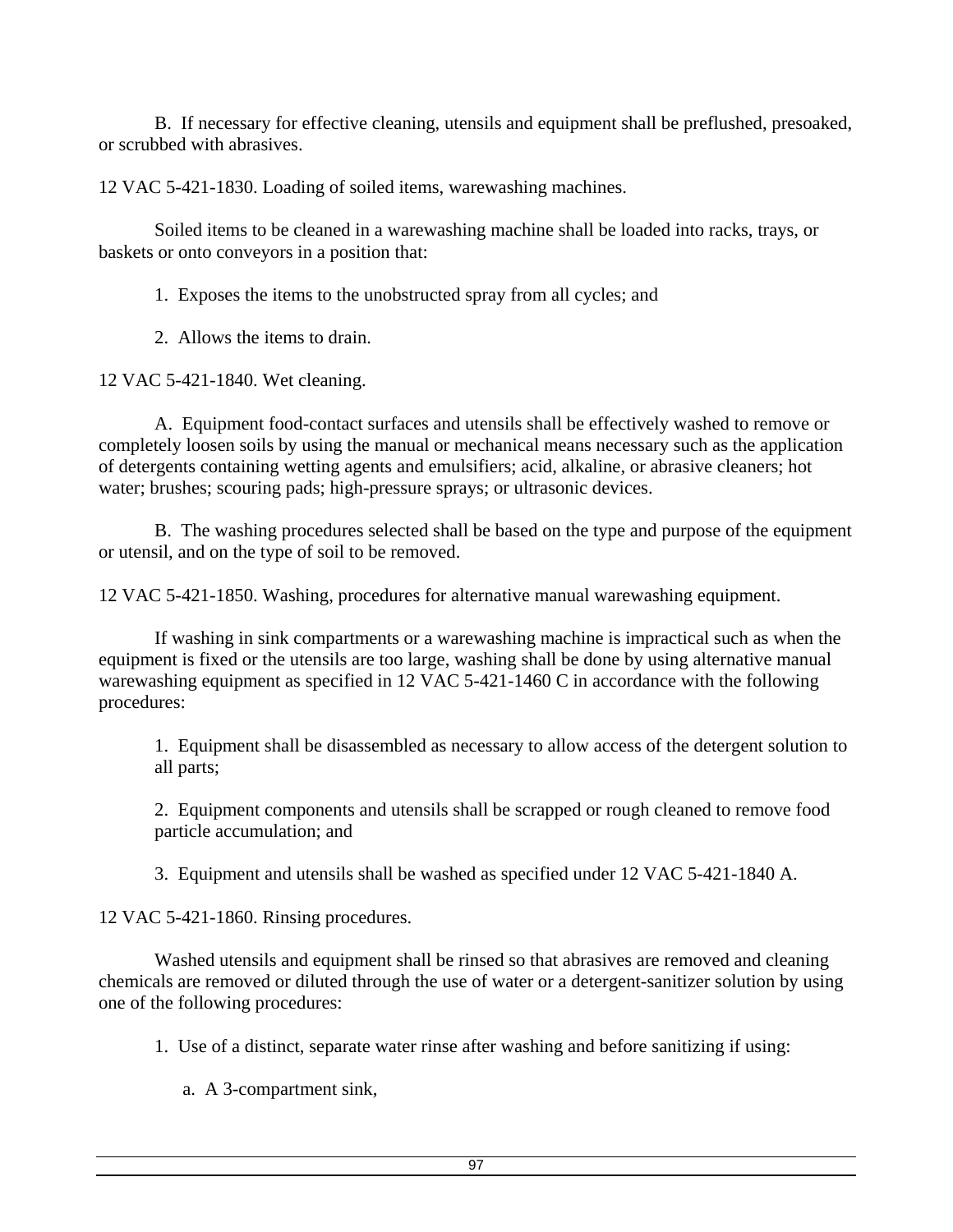b. Alternative manual warewashing equipment equivalent to a 3-compartment sink as specified in 12 VAC 5-421-1460 C, or

c. A 3-step washing, rinsing, and sanitizing procedure in a warewashing system for CIP equipment;

2. Use of a detergent-sanitizer as specified under 12 VAC 5-421-1710 if using:

a. Alternative warewashing equipment as specified in 12 VAC 5-421-1460 C that is approved for use with a detergent-sanitizer, or

b. A warewashing system for CIP equipment;

3. Use of a nondistinct water rinse that is integrated in the hot water sanitization immersion step of a 2-compartment sink operation;

4. If using a warewashing machine that does not recycle the sanitizing solution as specified under subdivision 5 of this section, or alternative manual warewashing equipment such as sprayers, use of a nondistinct water rinse that is:

- a. Integrated in the application of the sanitizing solution, and
- b. Wasted immediately after each application; or

5. If using a warewashing machine that recycles the sanitizing solution for use in the next wash cycle, use of a nondistinct water rinse that is integrated in the application of the sanitizing solution.

12 VAC 5-421-1870. Returnables, cleaning for refilling.**\***

A. Except as specified in subsections B and C of this section, returned empty containers intended for cleaning and refilling with food shall be cleaned and refilled in a regulated food processing plant.

B. A food-specific container for beverages may be refilled at a food establishment if:

1. Only a beverage that is not a potentially hazardous food is used as specified under 12 VAC 5-421-600 A;

2. The design of the container and of the rinsing equipment and the nature of the beverage, when considered together, allow effective cleaning at home or in the food establishment;

3. Facilities for rinsing before refilling returned containers with fresh, hot water that is under pressure and not recirculated are provided as part of the dispensing system;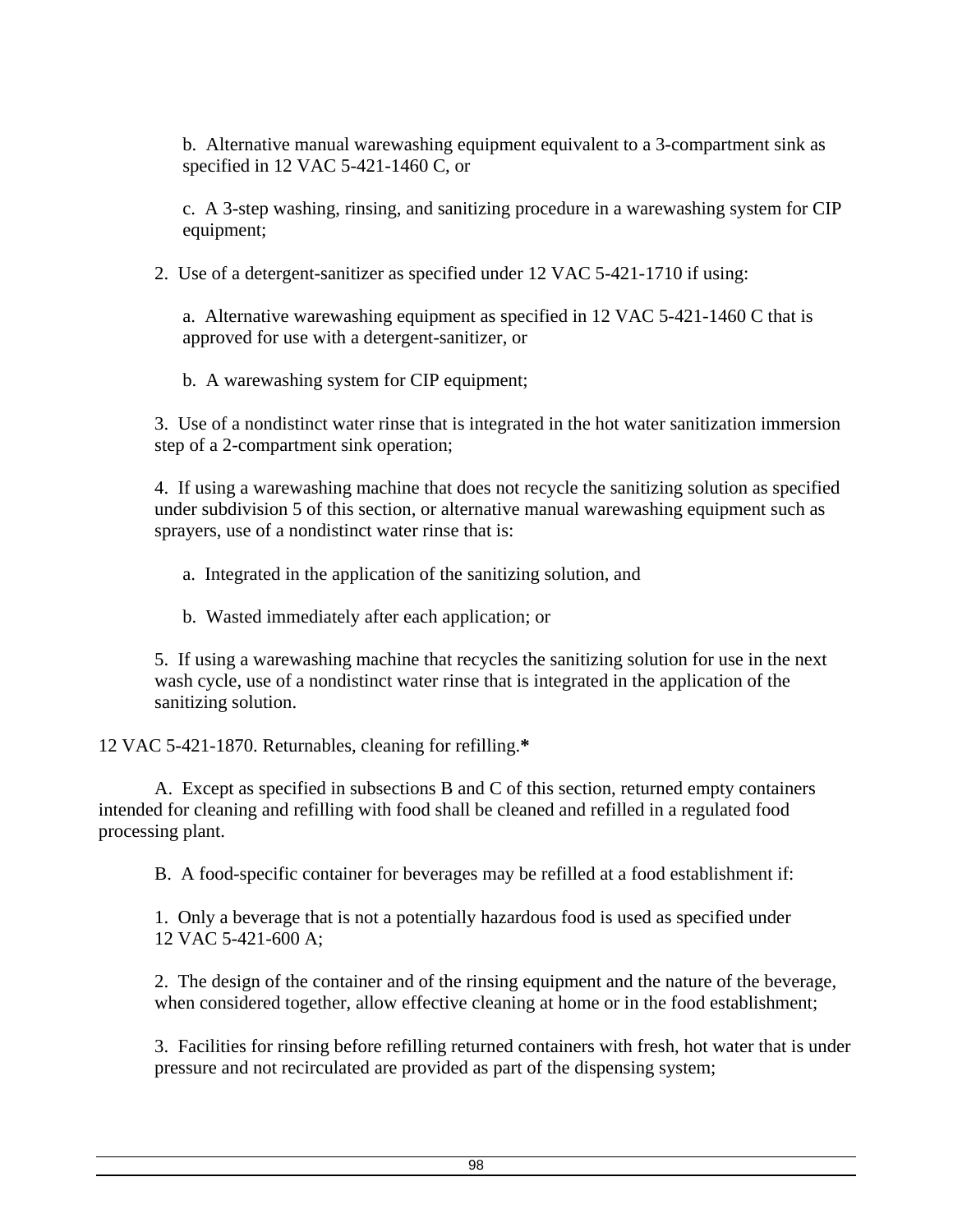4. The consumer-owned container returned to the food establishment for refilling is refilled for sale or service only to the same consumer; and

5. The container is refilled by: an employee of the food establishment, or the owner of the container if the beverage system includes a contamination-free transfer process that can not be bypassed by the container owner.

C. Consumer-owned containers that are not food-specific may be filled at a water vending machine or system.

### Article 7

#### Sanitization of Equipment and Utensils

12 VAC 5-421-1890. Before use after cleaning.**\***

Utensils and food-contact surfaces of equipment shall be sanitized before use after cleaning.

12 VAC 5-421-1900. Hot water and chemical.**\***

After being cleaned, equipment food-contact surfaces and utensils shall be sanitized in:

1. Hot water manual operations by immersion for at least 30 seconds as specified under 12 VAC 5-421-1670;

2. Hot water mechanical operations by being cycled through equipment that is set up as specified under 12 VAC 5-421-1610, 12 VAC 5-421-1680, and 12 VAC 5-421-1690 and achieving a utensil surface temperature of 160°F (71°C) as measured by an irreversible registering temperature indicator; or

3. Chemical manual or mechanical operations, including the application of sanitizing chemicals by immersion, manual swabbing, brushing, or pressure spraying methods, using a solution as specified under 12 VAC 5-421-1700 by providing:

a. Except as specified under subdivision 3 b of this section, an exposure time of at least 10 seconds for a chlorine solution specified under 12 VAC 5-421-1700 A,

b. An exposure time of at least 7 seconds for a chlorine solution of 50 mg/L that has a pH of 10 or less and a temperature of at least 100°F (38°C) or a pH of 8 or less and a temperature of at least 75°F (24°C),

c. An exposure time of at least 30 seconds for other chemical sanitizing solutions, or

d. An exposure time used in relationship with a combination of temperature, concentration, and pH that, when evaluated for efficacy, yields sanitization as defined in 12 VAC 5-421-10.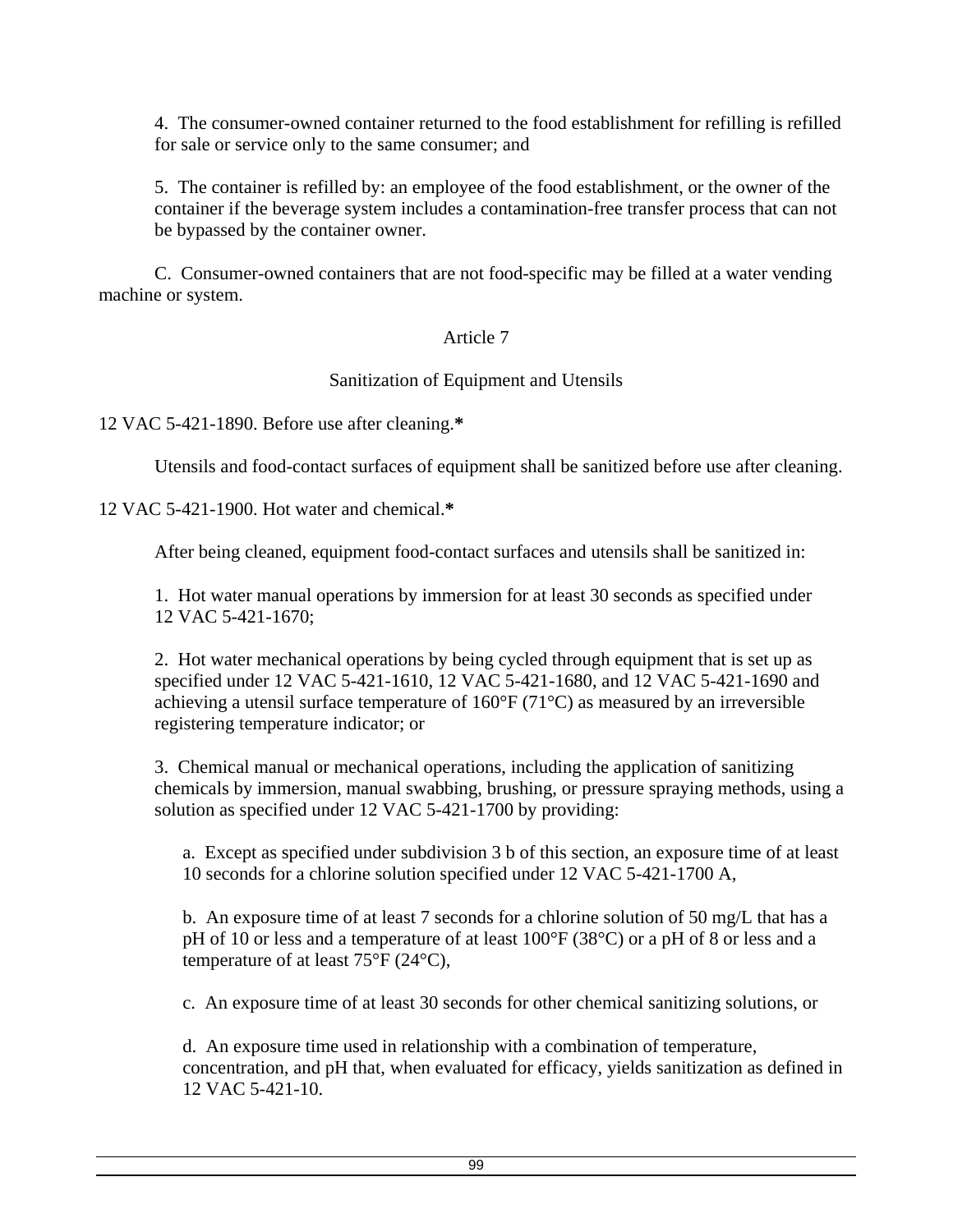## Article 8

#### Laundering

12 VAC 5-421-1910. Clean linens.

Clean linens shall be free from food residues and other soiling matter.

12 VAC 5-421-1920. Specifications.

A. Linens that do not come in direct contact with food shall be laundered between operations if they become wet, sticky, or visibly soiled.

B. Cloth gloves used as specified in 12 VAC 5-421-580 D shall be laundered before being used with a different type of raw animal food such as beef, lamb, pork, and fish.

C. Linens and napkins that are used as specified under 12 VAC 5-421-560 and cloth napkins shall be laundered between each use.

D. Wet wiping cloths shall be laundered daily.

E. Dry wiping cloths shall be laundered as necessary to prevent contamination of food and clean serving utensils.

12 VAC 5-421-1930. Storage of soiled linens.

Soiled linens shall be kept in clean, nonabsorbent receptacles or clean, washable laundry bags and stored and transported to prevent contamination of food, clean equipment, clean utensils, and single-service and single-use articles.

12 VAC 5-421-1940. Mechanical washing.

A. Except as specified in subsection B of this section, linens shall be mechanically washed.

B. In food establishments in which only wiping cloths are laundered as specified in 12 VAC 5-421-1490 B, the wiping cloths may be laundered in a mechanical washer, sink designated only for laundering wiping cloths, or a warewashing or food preparation sink that is cleaned as specified under 12 VAC 5-421-1600.

12 VAC 5-421-1950. Use of laundry facilities.

A. Except as specified in subsection B of this section, laundry facilities on the premises of a food establishment shall be used only for the washing and drying of items used in the operation of the establishment.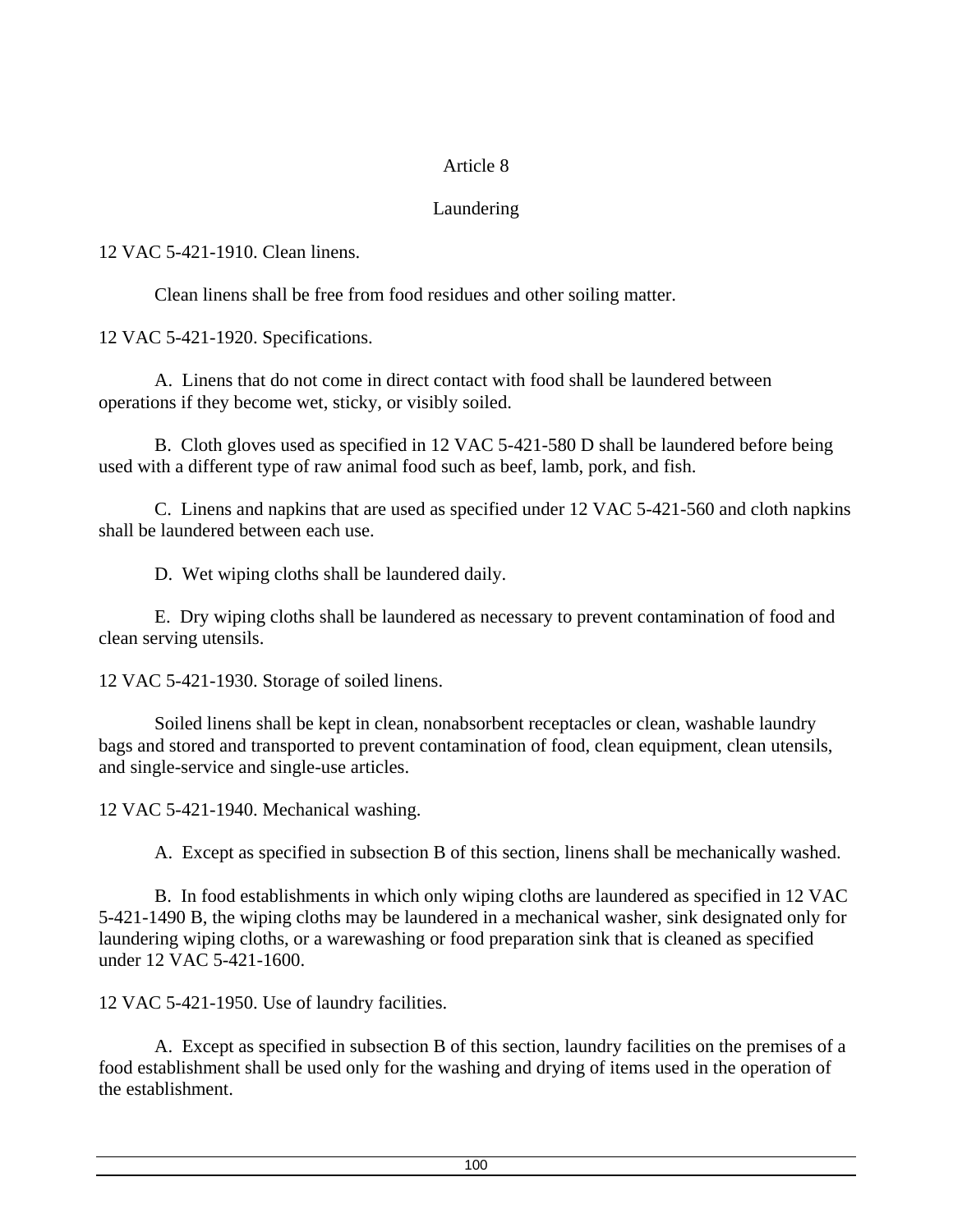B. Separate laundry facilities located on the premises for the purpose of general laundering such as for institutions providing boarding and lodging may also be used for laundering food establishment items.

#### Article 9

#### Protection of Clean Items

12 VAC 5-421-1960. Equipment and utensils, air-drying required.

After cleaning and sanitizing, equipment and utensils:

1. Shall be air dried or used after adequate draining as specified in 40 CFR 180.940 before contact with food; and

2. Shall not be cloth dried except that utensils that have been air-dried may be polished with cloths that are maintained clean and dry.

12 VAC 5-421-1970. Wiping cloths, air-drying locations.

Wiping cloths laundered in a food establishment that does not have a mechanical clothes dryer as specified in 12 VAC 5-421-1490 B shall be air-dried in a location and in a manner that prevents contamination of food, equipment, utensils, linens, and single-service and single-use articles and the wiping cloths. This section does not apply if wiping cloths are stored after laundering in a sanitizing solution as specified under 12 VAC 5-421-1700.

12 VAC 5-421-1980. Food-contact surfaces.

Lubricants, as specified in 12VAC5-421-3420, shall be applied to food-contact surfaces that require lubrication in a manner that does not contaminate food-contact surfaces.

12 VAC 5-421-1990. Equipment.

Equipment shall be reassembled so that food-contact surfaces are not contaminated.

12 VAC 5-421-2000. Equipment, utensils, linens, and single-service and single-use articles.

A. Except as specified in subsection D of this section, cleaned equipment and utensils, laundered linens, and single-service and single-use articles shall be stored:

1. In a clean, dry location;

2. Where they are not exposed to splash, dust, or other contamination; and

3. At least six inches (15 cm) above the floor.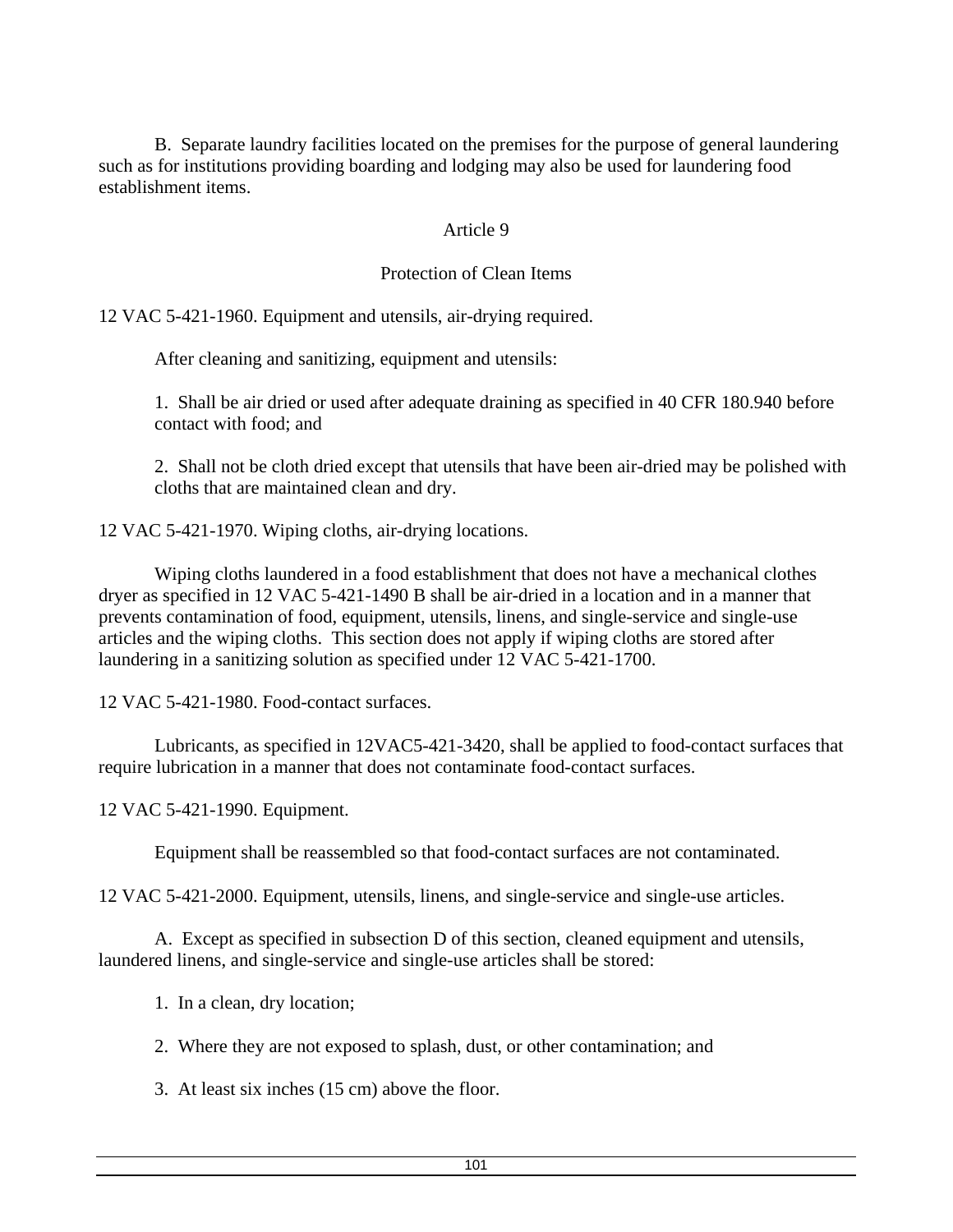B. Clean equipment and utensils shall be stored as specified under subsection A of this section and shall be stored:

1. In a self-draining position that allows air drying; and

2. Covered or inverted.

C. Single-service and single-use articles shall be stored as specified under subsection A of this section and shall be kept in the original protective package or stored by using other means that afford protection from contamination until used.

D. Items that are kept in closed packages may be stored less than 6 inches (15 cm) above the floor on dollies, pallets, racks, and skids that are designed as provided under 12 VAC 5-421-1420.

12 VAC 5-421-2010. Prohibitions.

A. Except as specified in subsection B of this section, cleaned and sanitized equipment, utensils, laundered linens, and single-service and single-use articles shall not be stored:

1. In locker rooms;

2. In toilet rooms or vestibules;

3. In garbage rooms;

4. In mechanical rooms;

5. Under sewer lines that are not shielded to intercept potential drips;

6. Under leaking water lines including leaking automatic fire sprinkler heads or under lines on which water has condensed;

7. Under open stairwells; or

8. Under other sources of contamination.

B. Laundered linens and single-service and single-use articles that are packaged or in a facility such as a cabinet may be stored in a locker room.

12 VAC 5-421-2020. Kitchenware and tableware.

A. Single-service and single-use articles and cleaned and sanitized utensils shall be handled, displayed, and dispensed so that contamination of food- and lip-contact surfaces is prevented.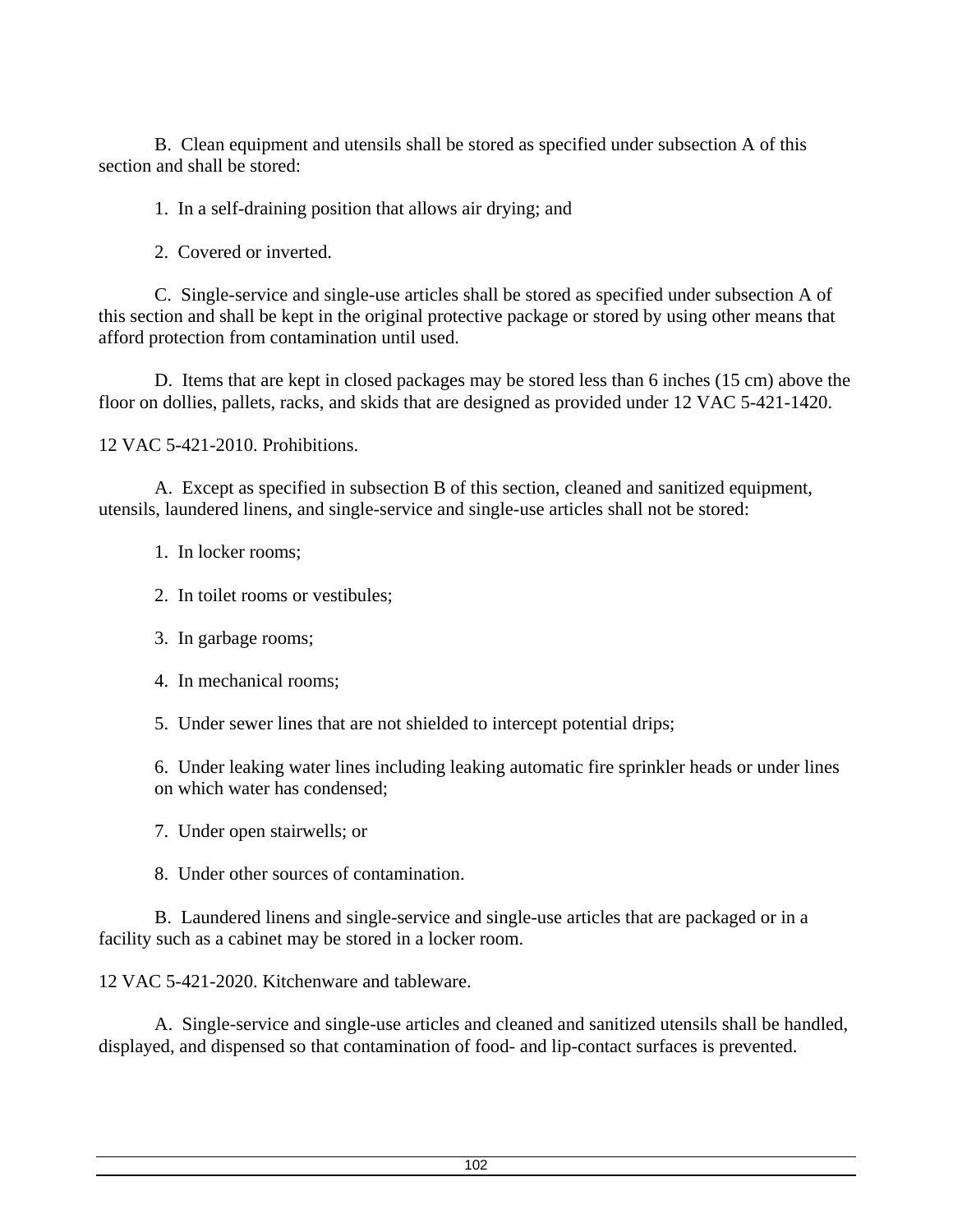B. Knives, forks, and spoons that are not prewrapped shall be presented so that only the handles are touched by employees and by consumers if consumer self-service is provided.

C. Except as specified under subsection B of this section, single-service articles that are intended for food- or lip-contact shall be furnished for consumer self-service with the original individual wrapper intact or from an approved dispenser.

12 VAC 5-421-2030. Soiled and clean tableware.

Soiled tableware shall be removed from consumer eating and drinking areas and handled so that clean tableware is not contaminated.

12 VAC 5-421-2040. Preset tableware.

A. Tableware that is preset shall be protected from contamination by being wrapped, covered, or inverted.

B. When tableware is preset, exposed, unused settings shall be:

1. Removed when a consumer is seated; or

2. Cleaned and sanitized before further use if the settings are not removed when a consumer is seated.

# PART V

# WATER, PLUMBING, AND WASTE

#### Article 1

#### Water

12 VAC 5-421-2050. Approved system.**\***

Drinking water shall be obtained from an approved source that is:

- 1. A public water system; or
- 2. A nonpublic water system that is constructed, maintained, and operated according to law.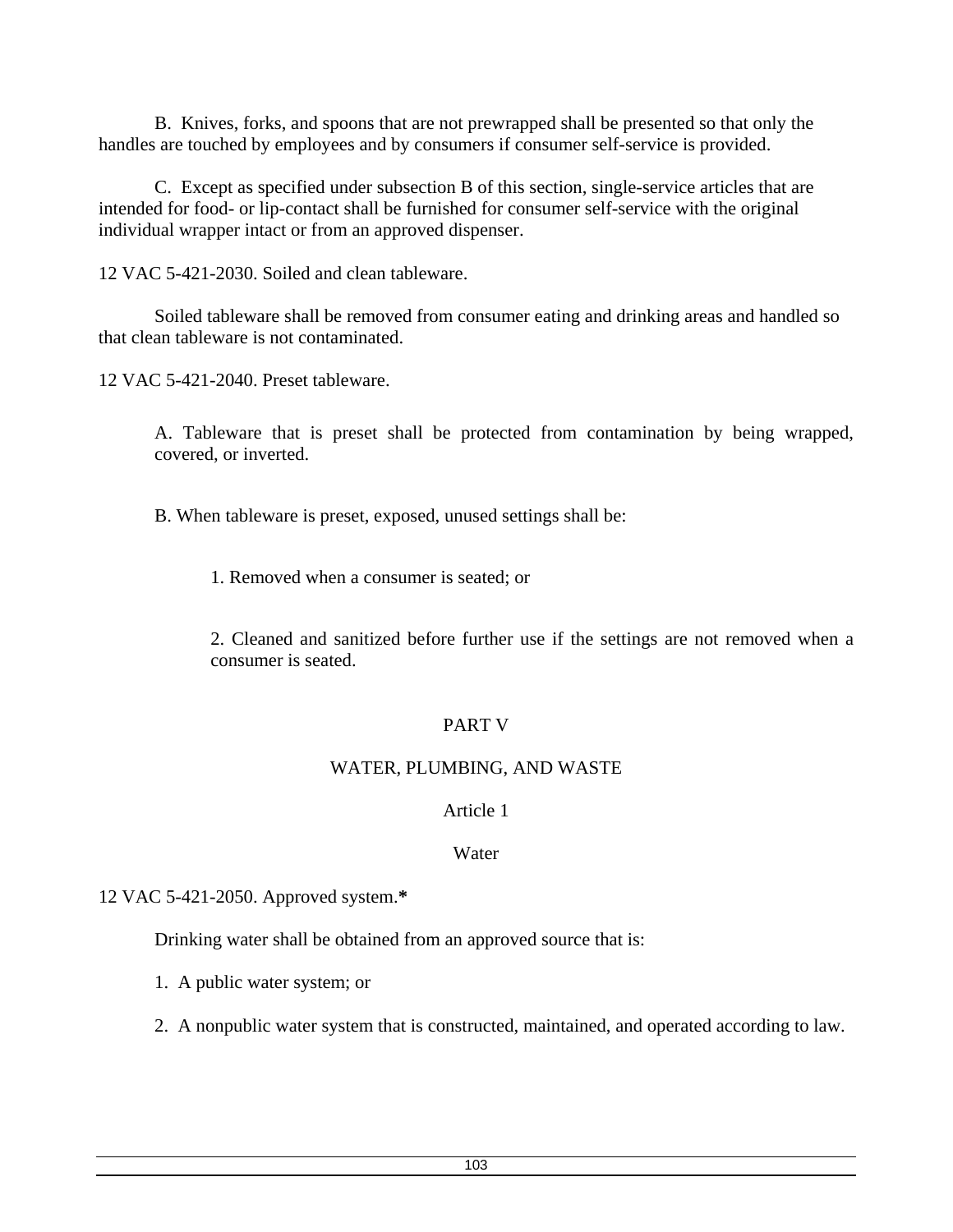12 VAC 5-421-2060. System flushing and disinfection.**\***

A drinking water system shall be flushed and disinfected before being placed in service after construction, repair, or modification and after an emergency situation, such as a flood, that may introduce contaminants to the system.

12 VAC 5-421-2070. Bottled drinking water.**\***

Bottled drinking water used or sold in a food establishment shall be obtained from approved sources in accordance with 21 CFR Part 129 - Processing and Bottling of Bottled drinking water.

12 VAC 5-421-2080. Quality standards.**\***

Except as specified under 12 VAC 5-421-2090:

1. Water from a public water system shall meet the applicable standards found in the Virginia Waterworks Regulations (12 VAC 5-590); and

2. Water from a nonpublic water system shall meet the bacteriological standards found in the Virginia Waterworks Regulations (12 VAC 5-590)

12 VAC 5-421-2090. Nondrinking water.**\***

A. A nondrinking water supply shall be used only if its use is approved.

B. Nondrinking water shall be used only for nonculinary purposes such as air conditioning, nonfood equipment cooling, fire protection, and irrigation.

12 VAC 5-421-2100. Sampling.

Except when used as specified under 12 VAC 5-421-2090, water from a nonpublic water system shall be sampled and tested at least annually and as required by state water quality regulations.

12 VAC 5-421-2110. Sample report.

The most recent sample report for the nonpublic water system shall be retained on file in the food establishment or the report shall be maintained as specified by state water quality regulations.

12 VAC 5-421-2120. Capacity.**\***

A. The water source and system shall be of sufficient capacity to meet the water demands of the food establishment.

B. Hot water generation and distribution systems shall be sufficient to meet the peak hot water demands throughout the food establishment.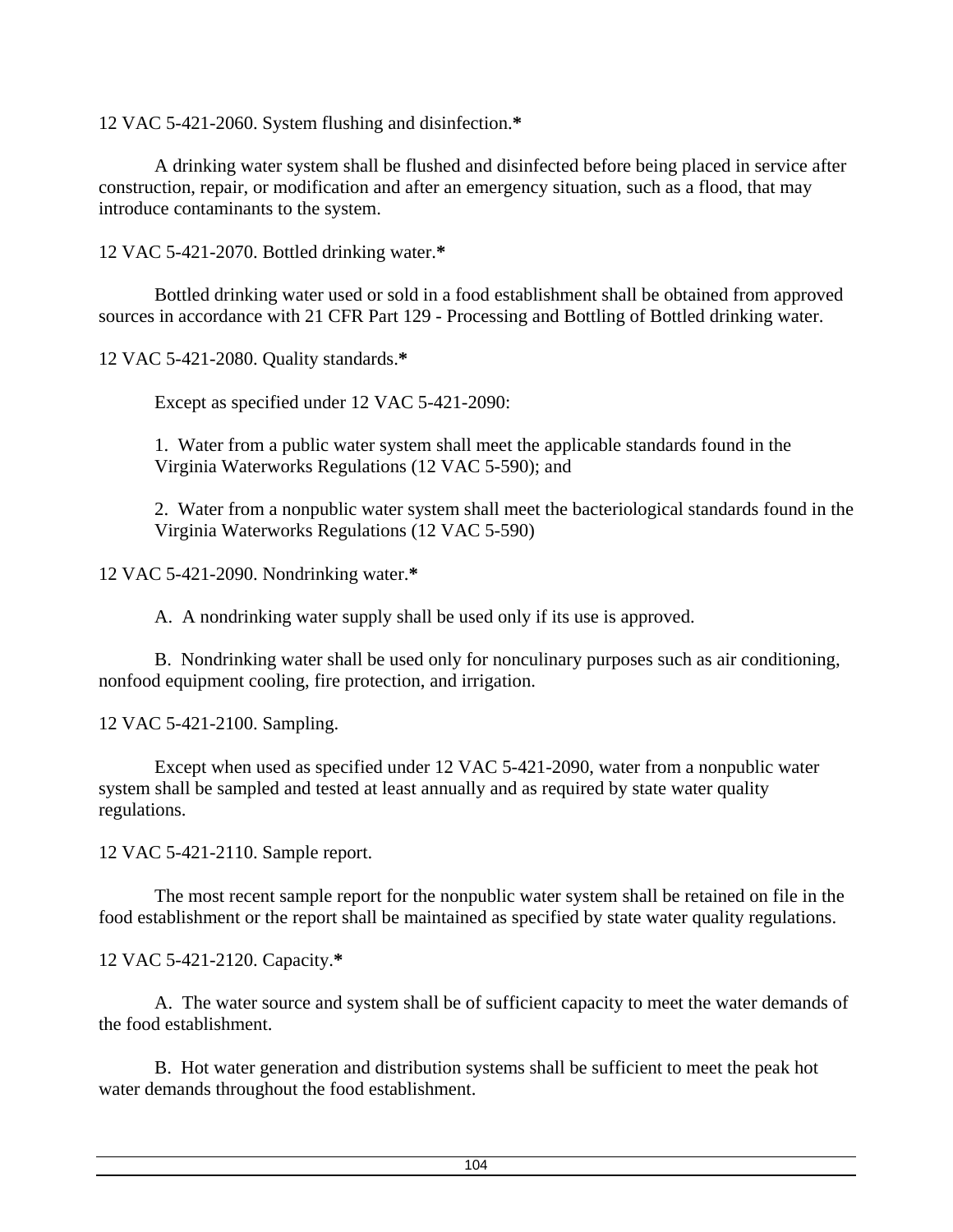12 VAC 5-421-2130. Pressure.

Water under pressure shall be provided to all fixtures, equipment, and nonfood equipment that are required to use water except that water supplied as specified under subdivisions 1 and 2 of 12 VAC 5-421-2160 to a temporary food establishment or in response to a temporary interruption of a water supply need not be under pressure.

12 VAC 5-421-2140. (Reserved.)

12 VAC 5-421-2150. Distribution, delivery, and retention system.

Water shall be received from the source through the use of:

1. An approved public water main; or

2. One or more of the following that shall be constructed, maintained, and operated according to law:

a. Nonpublic water main, water pumps, pipes, hoses, connections, and other appurtenances,

- b. Water transport vehicles, and
- c. Water containers.

12 VAC 5-421-2160. Alternative water supply.

Water meeting the requirements specified under 12 VAC 5-421-2050 through 12 VAC 5- 421-2130 shall be made available for a mobile facility, for a temporary food establishment without a permanent water supply, and for a food establishment with a temporary interruption of its water supply through:

1. A supply of containers of commercially bottled drinking water;

- 2. One or more closed portable water containers;
- 3. An enclosed vehicular water tank;
- 4. An on-premises water storage tank; or
- 5. Piping, tubing, or hoses connected to an adjacent approved source.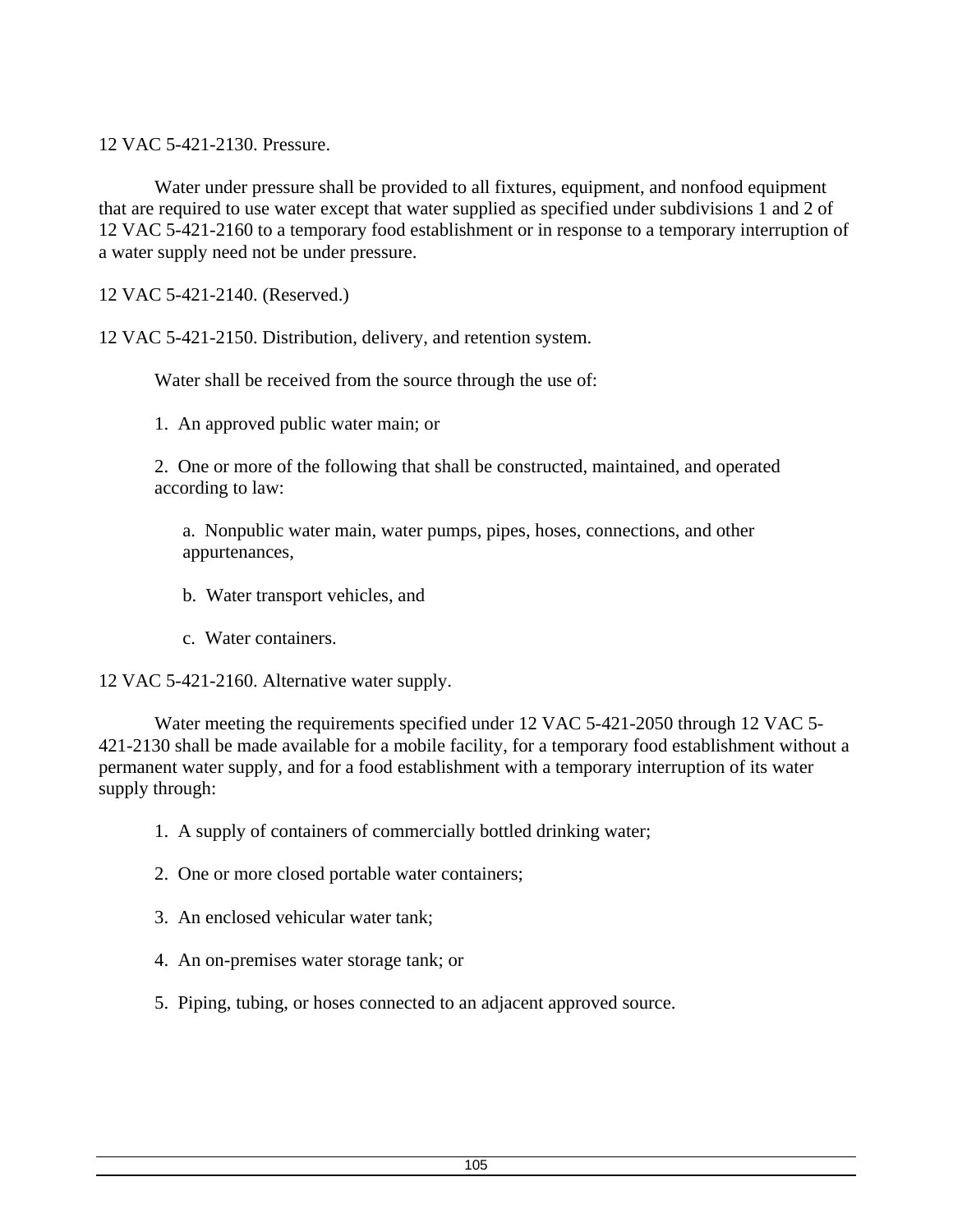## Article 2

#### Plumbing System

12 VAC 5-421-2170. Approved materials.**\***

A. A plumbing system and hoses conveying water shall be constructed and repaired with approved materials according to law.

B. A water filter shall be made of safe materials.

12 VAC 5-421-2180. Approved system and cleanable fixtures.**\***

A. A plumbing system shall be designed, constructed, and installed according to law.

B. A plumbing fixture such as a handwashing lavatory, toilet, or urinal shall be easily cleanable. **<sup>N</sup>**

12 VAC 5-421-2190. Handwashing sink, water temperature, and flow.

A. A handwashing sink shall be equipped to provide water at a temperature of at least 100°F (38°C) through a mixing valve or combination faucet.

B. A steam mixing valve shall not be used at a handwashing sink.

C. A self-closing, slow-closing, or metering faucet shall provide a flow of water for at least 15 seconds without the need to reactivate the faucet.

12 VAC 5-421-2200. Backflow prevention, air gap.**\***

An air gap between the water supply inlet and the flood level rim of the plumbing fixture, equipment, or nonfood equipment shall be at least twice the diameter of the water supply inlet and shall not be less than 1 inch (25 mm).

12 VAC 5-421-2210. Backflow prevention device, design standard.

A backflow or backsiphonage prevention device installed on a water supply system shall comply with the Virginia Statewide Building Code (13 VAC 5-63) for construction, installation, maintenance, inspection, and testing for that specific application and type of device.

12 VAC 5-421-2220. Conditioning device, design.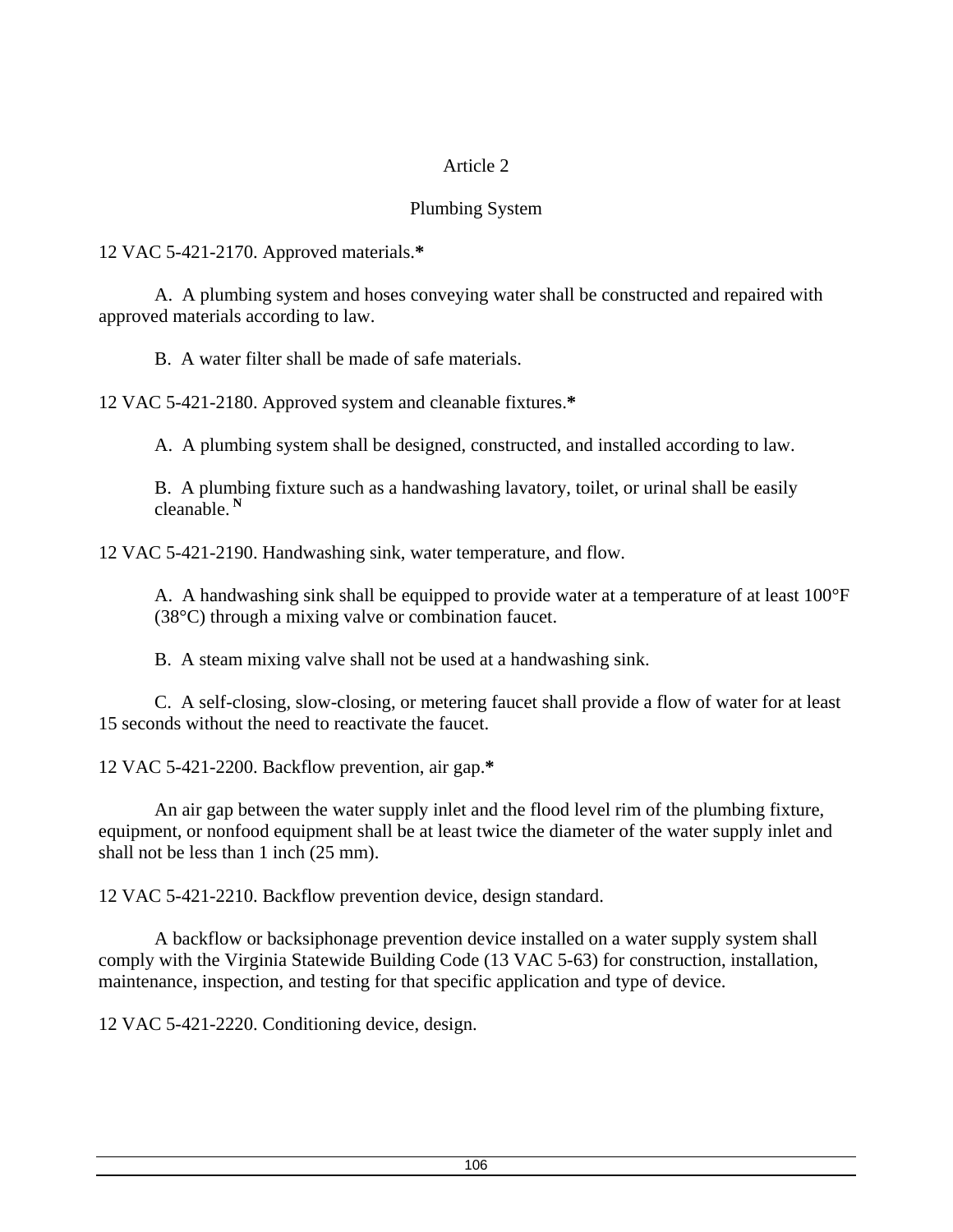A water filter, screen, and other water conditioning device installed on water lines shall be designed to facilitate disassembly for periodic servicing and cleaning. A water filter element shall be of the replaceable type.

12 VAC 5-421-2230. Handwashing sinks, numbers, and capacities.**\***

A. Except as specified in subsection B of this section, at least one handwashing sink, or the number of handwashing sinks necessary for their convenient use by employees in areas specified under 12 VAC 5-421-2280, and not fewer than the number of handwashing sinks required by law shall be provided.

B. If approved, when food exposure is limited and handwashing sinks are not conveniently available, such as in some mobile or temporary food establishments or at some vending machine locations, employees may use chemically-treated towelettes for handwashing.

12 VAC 5-421-2240. Toilets and urinals.**\***

At least one toilet and not fewer than the toilets required by law shall be provided. If authorized by law and urinals are substituted for toilets, the substitution shall be done as specified in law.

12 VAC 5-421-2250. Service sink.

At least one service sink or one curbed cleaning facility equipped with a floor drain shall be provided and conveniently located for the cleaning of mops or similar wet floor cleaning tools and for the disposal of mop water and similar liquid waste.

12 VAC 5-421-2260. Backflow prevention device, when required.**\***

A plumbing system shall be installed to preclude backflow of a solid, liquid, or gas contaminant into the water supply system at each point of use at the food establishment, including on a hose bibb (threaded faucet) if a hose is attached or on a hose bibb if a hose is not attached and backflow prevention is required by law by:

1. Providing an air gap as specified under 12 VAC 5-421-2200; or

2. Installing an approved backflow prevention device as specified under 12 VAC 5-421- 2210.

12 VAC 5-421-2270. Backflow prevention device, carbonator. **\*** 

A. If not provided with an air gap as specified under 12 VAC 5-421-2200, a double check valve with an intermediate vent preceded by a screen of not less than 100 mesh to 1 inch (100 mesh to 25.4 mm) shall be installed upstream from a carbonating device and downstream from any copper in the water supply line.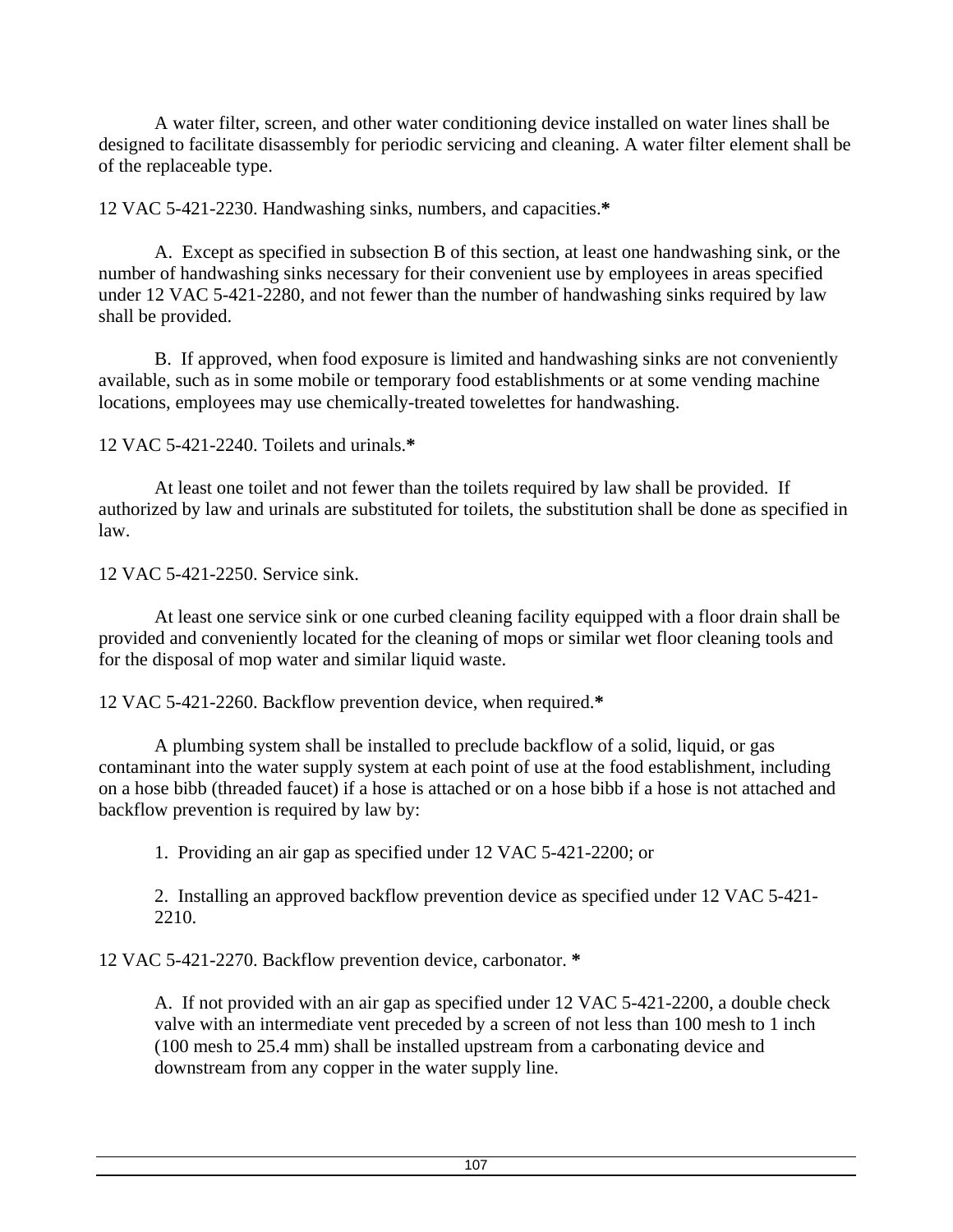B. A single or double check valve attached to the carbonator need not be of the vented type if an air gap or vented backflow prevention device has been otherwise provided as specified under A of this section

12 VAC 5-421-2280. Handwashing sinks, location.

A handwashing sink shall be located:

1. To be readily accessible for use by employees in food preparation, food dispensing, and warewashing areas; and

2. In, or immediately adjacent to, toilet rooms.

12 VAC 5-421-2290. Backflow prevention device, location.

A backflow prevention device shall be located so that it may be serviced and maintained.

12 VAC 5-421-2300. Conditioning device, location.

A water filter, screen, and other water conditioning device installed on water lines shall be located to facilitate disassembly for periodic servicing and cleaning.

12 VAC 5-421-2310. Using a handwashing sink.

A. A handwashing sink shall be maintained so that it is accessible at all times for employee use.

B. A handwashing sink shall not be used for purposes other than handwashing.

12 VAC 5-421-2320. Prohibiting a cross connection.**\***

A. Except as specified in 9 CFR 308.3(d) for firefighting, a person shall not create a cross connection by connecting a pipe or conduit between the drinking water system and a nondrinking water system or a water system of unknown quality.

B. The piping of a nondrinking water system shall be durably identified so that it is readily distinguishable from piping that carries drinking water. **<sup>N</sup>**

12 VAC 5-421-2330. Scheduling inspection and service for a water system device.

A device such as a water treatment device or backflow preventer shall be scheduled for inspection and service, in accordance with manufacturer's instructions and as necessary to prevent device failure based on local water conditions, and records demonstrating inspection and service shall be maintained by the person in charge.

12 VAC 5-421-2340. Water reservoir of fogging devices, cleaning.**\***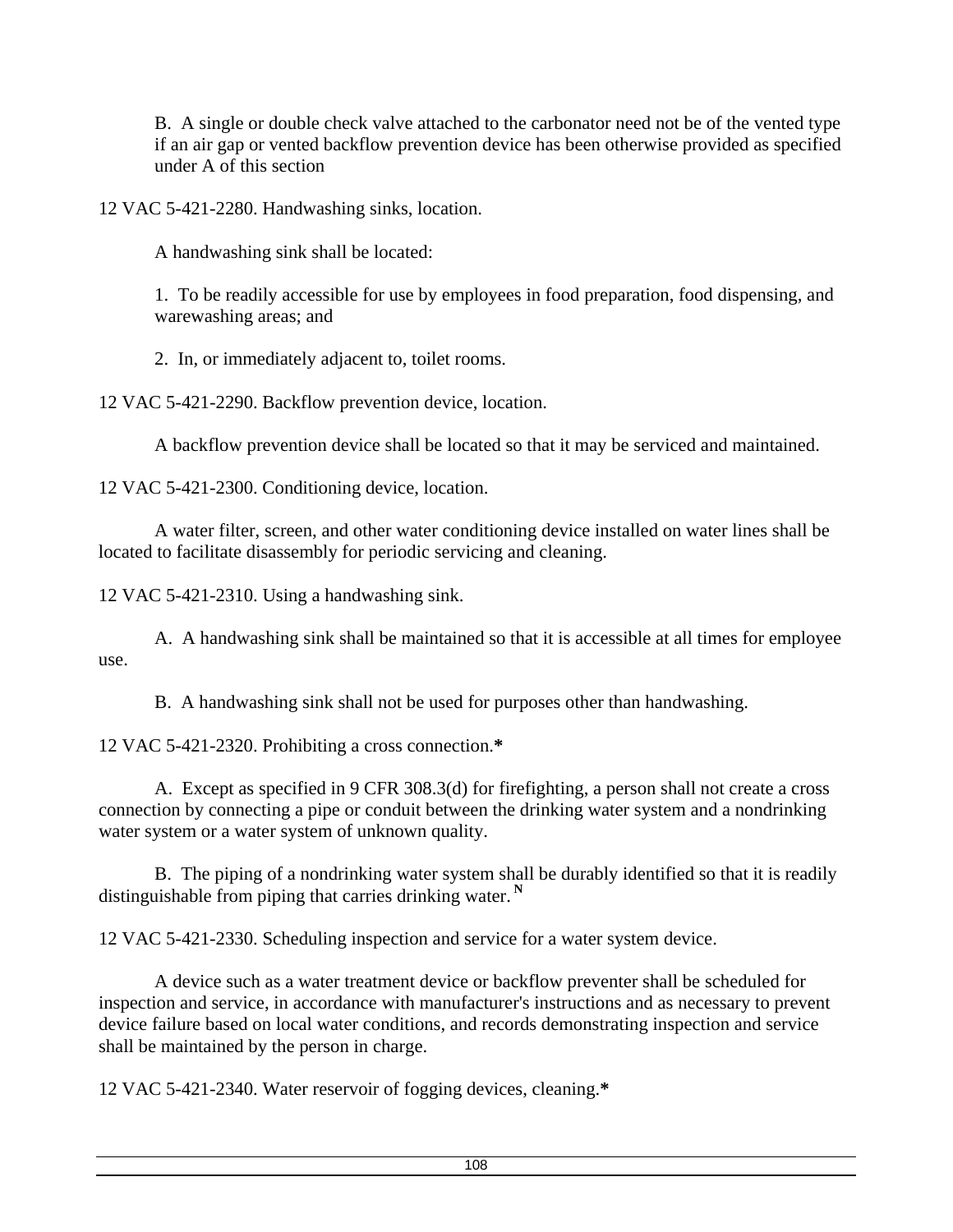A. A reservoir that is used to supply water to a device such as a produce fogger shall be:

1. Maintained in accordance with manufacturer's specifications; and

2. Cleaned in accordance with manufacturer's specifications or according to the procedures specified under subsection B of this section, whichever is more stringent.

B. Cleaning procedures shall include at least the following steps and shall be conducted at least once a week:

1. Draining and complete disassembly of the water and aerosol contact parts;

2. Brush-cleaning the reservoir, aerosol tubing, and discharge nozzles with a suitable detergent solution;

3. Flushing the complete system with water to remove the detergent solution and particulate accumulation; and

4. Rinsing by immersing, spraying, or swabbing the reservoir, aerosol tubing, and discharge nozzles with at least 50 mg/L (ppm) hypochlorite solution.

12 VAC 5-421-2350. System maintained in good repair.**\***

A plumbing system shall be:

(i) repaired according to law; and

(ii) maintained in good repair.**<sup>S</sup>**

#### Article 3

#### Mobile Water Tank and Mobile Food Establishment Water Tank

12 VAC 5-421-2360. Approved materials.

Materials that are used in the construction of a mobile water tank, mobile food establishment water tank, and appurtenances shall be:

1. Safe;

- 2. Durable, corrosion resistant, and nonabsorbent; and
- 3. Finished to have a smooth, easily cleanable surface.

12 VAC 5-421-2370. Enclosed system, sloped to drain.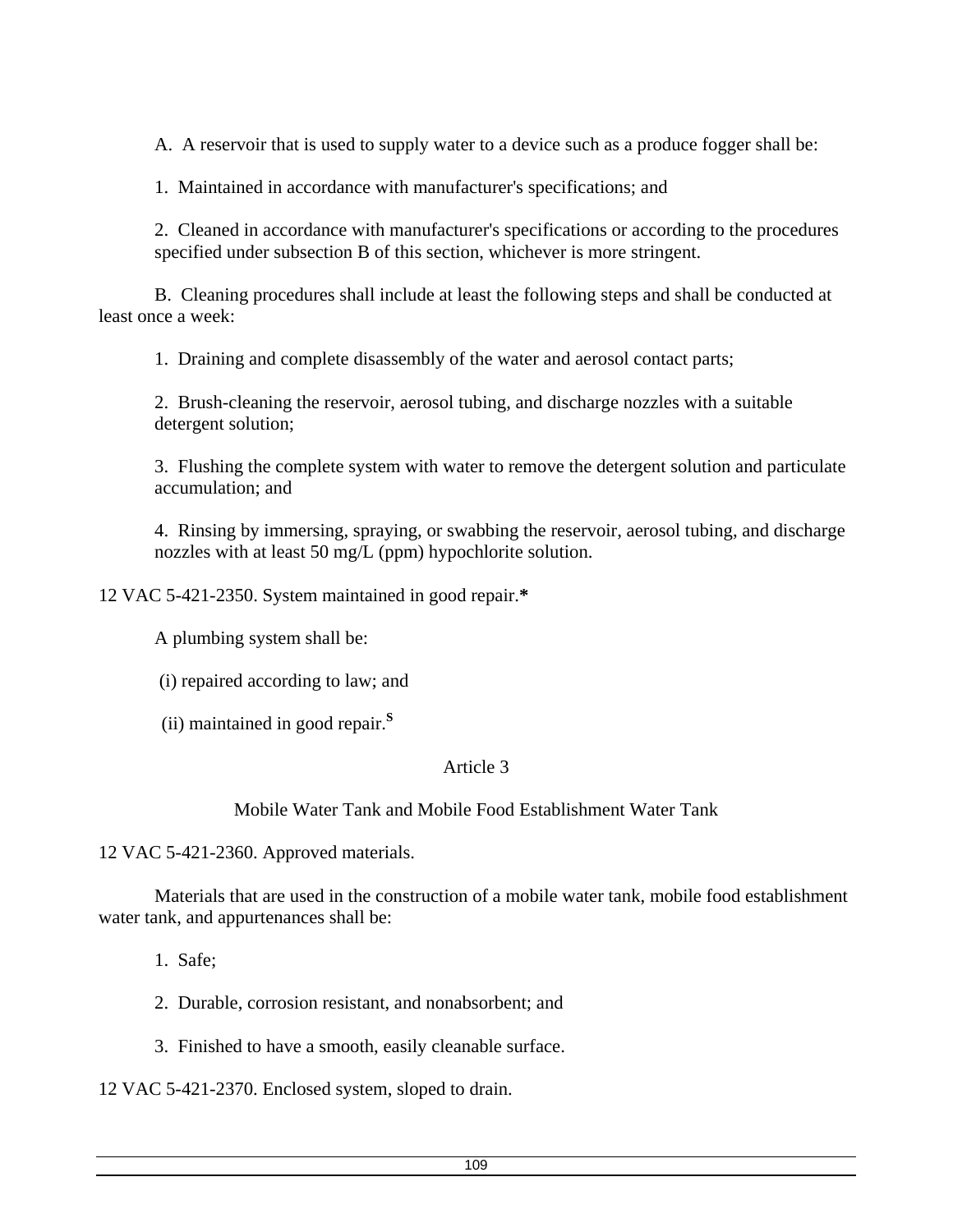A mobile water tank shall be:

- 1. Enclosed from the filling inlet to the discharge outlet; and
- 2. Sloped to an outlet that allows complete drainage of the tank.

12 VAC 5-421-2380. Inspection and cleaning port, protected and secured.

If a water tank is designed with an access port for inspection and cleaning, the opening shall be in the top of the tank and:

1. Flanged upward at least one-half inch (13 mm); and

- 2. Equipped with a port cover assembly that is:
	- a. Provided with a gasket and a device for securing the cover in place, and
	- b. Flanged to overlap the opening and sloped to drain.

12 VAC 5-421-2390. "V" type threads, use limitation.

A fitting with "V" type threads on a water tank inlet or outlet shall be allowed only when a hose is permanently attached.

12 VAC 5-421-2400. Tank vent, protected.

If provided, a water tank vent shall terminate in a downward direction and shall be covered with:

1. 16 mesh to 1-inch (16 mesh to 25.4 mm) screen or equivalent when the vent is in a protected area; or

2. A protective filter when the vent is in an area that is not protected from windblown dirt and debris.

12 VAC 5-421-2410. Inlet and outlet, sloped to drain.

A. A water tank and its inlet and outlet shall be sloped to drain.

B. A water tank inlet shall be positioned so that it is protected from contaminants such as waste discharge, road dust, oil, or grease.

12 VAC 5-421-2420. Hose, construction and identification.

A hose used for conveying drinking water from a water tank shall be: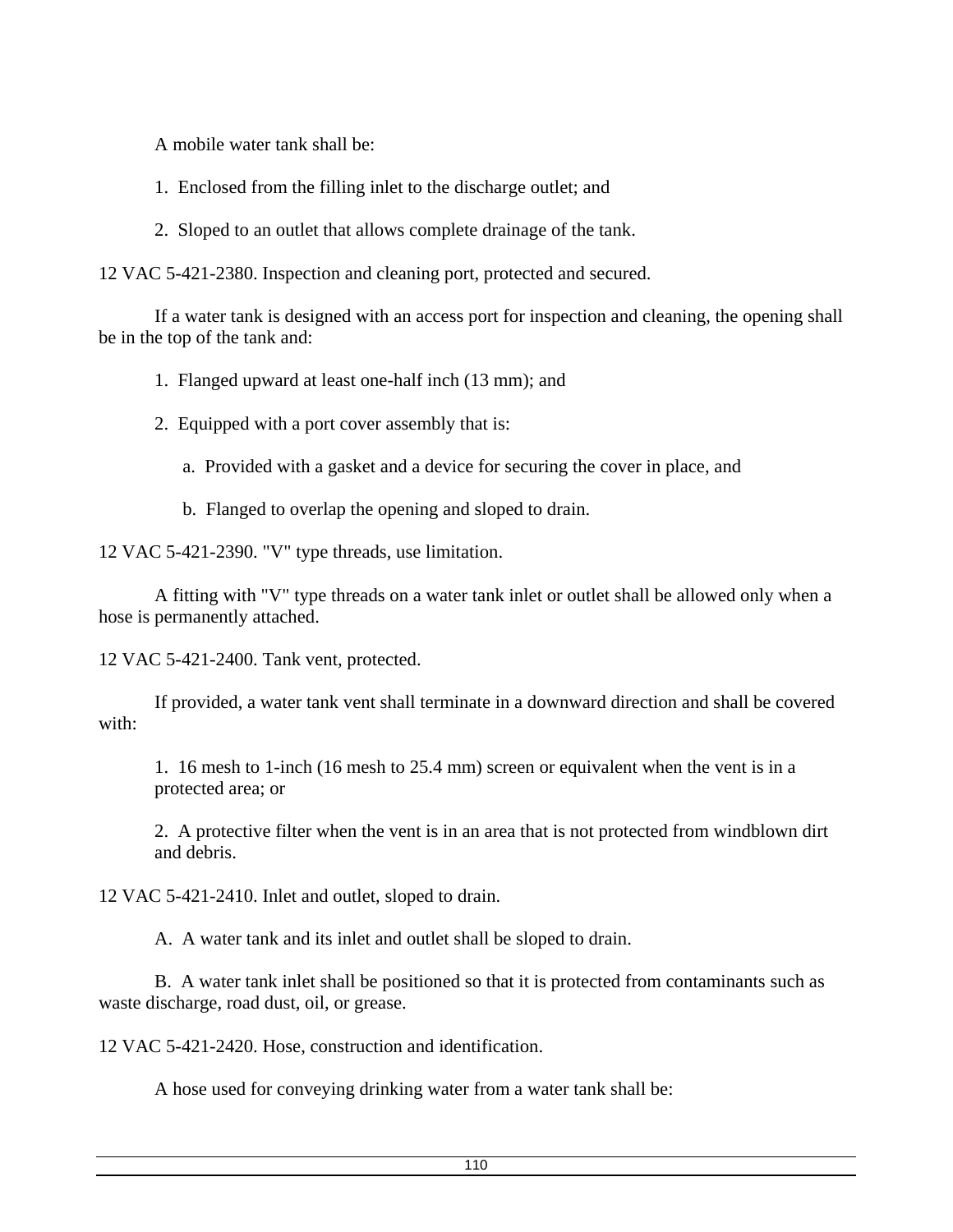1. Safe;

2. Durable, corrosion resistant, and nonabsorbent;

3. Resistant to pitting, chipping, crazing, scratching, scoring, distortion, and decomposition;

4. Finished with a smooth interior surface; and

5. Clearly and durably identified as to its use if not permanently attached.

12 VAC 5-421-2430. Filter, compressed air.

A filter that does not pass oil or oil vapors shall be installed in the air supply line between the compressor and drinking water system when compressed air is used to pressurize the water tank system.

12 VAC 5-421-2440. Protective cover or device.

A cap and keeper chain, closed cabinet, closed storage tube, or other approved protective cover or device shall be provided for a water inlet, outlet, and hose.

12 VAC 5-421-2450. Mobile food establishment tank inlet.

A mobile food establishment's water tank inlet shall be:

1. Three-fourths inch (19.1 mm) in inner diameter or less; and

2. Provided with a hose connection of a size or type that will prevent its use for any other service.

12 VAC 5-421-2460. System flushing and disinfection.**\***

A water tank, pump, and hoses shall be flushed and sanitized before being placed in service after construction, repair, modification, and periods of nonuse.

12 VAC 5-421-2470. Using a pump and hoses, backflow prevention.

A person shall operate a water tank, pump, and hoses so that backflow and other contamination of the water supply are prevented.

12 VAC 5-421-2480. Protecting inlet, outlet, and hose fitting.

If not in use, a water tank and hose inlet and outlet fitting shall be protected using a cover or device as specified under 12 VAC 5-421-2440.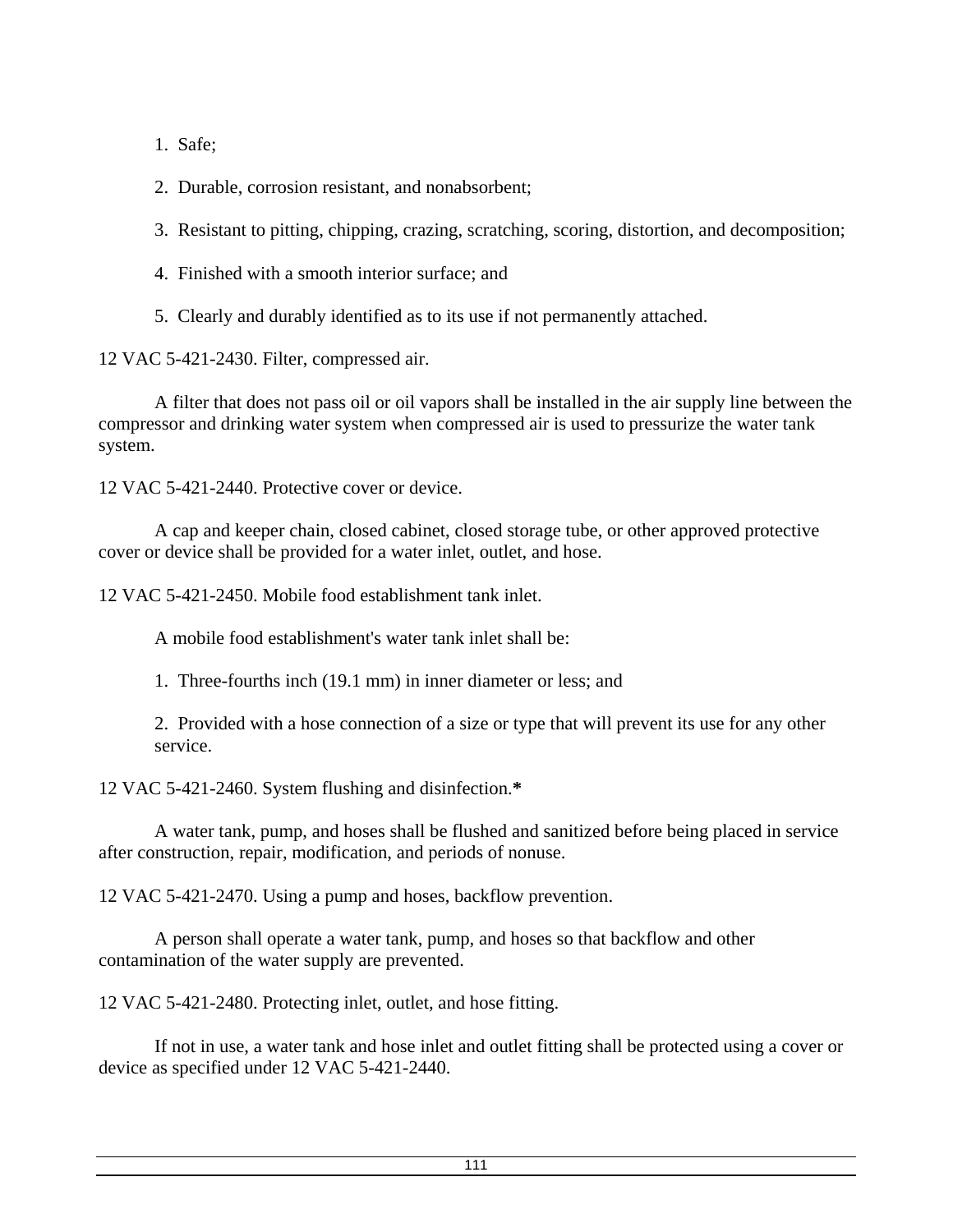12 VAC 5-421-2490. Tank, pump, and hoses, dedication.

A. Except as specified in subsection B of this section, a water tank, pump, and hoses used for conveying drinking water shall be used for no other purpose.

B. Water tanks, pumps, and hoses approved for liquid foods may be used for conveying drinking water if they are cleaned and sanitized before they are used to convey water.

#### Article 4

### Sewage, Other Liquid Waste, and Rainwater

12 VAC 5-421-2500. Mobile holding tank capacity and drainage.

A sewage holding tank in a mobile food establishment shall be:

1. Sized 15% larger in capacity than the water supply tank; and

2. Sloped to a drain that is 1 inch (25 mm) in inner diameter or greater, equipped with a shut-off valve.

12 VAC 5-421-2520. Backflow prevention.**\***

A. Except as specified in subsections B, C, and D of this section, a direct connection may not exist between the sewage system and a drain originating from equipment in which food, portable equipment, or utensils are placed.

B. Subsection A of this section does not apply to floor drains that originate in refrigerated spaces that are constructed as an integral part of the building.

C. If allowed by law, a warewashing machine may have a direct connection between its waste outlet and a floor drain when the machine is located within five feet (1.5 meters) of a trapped floor drain and the machine outlet is connected to the inlet side of a properly vented floor drain trap.

D. If allowed by law, a warewashing or culinary sink may have a direct connection.

12 VAC 5-421-2530. Grease trap.

If used, a grease trap shall be located to be easily accessible for cleaning.

# 12 VAC 5-421-2540. Conveying sewage.**\***

Sewage shall be conveyed to the point of disposal through an approved sanitary sewage system or other system, including use of sewage transport vehicles, waste retention tanks, pumps, pipes, hoses, and connections that are constructed, maintained, and operated according to law.

12 VAC 5-421-2550. Removing mobile food establishment wastes.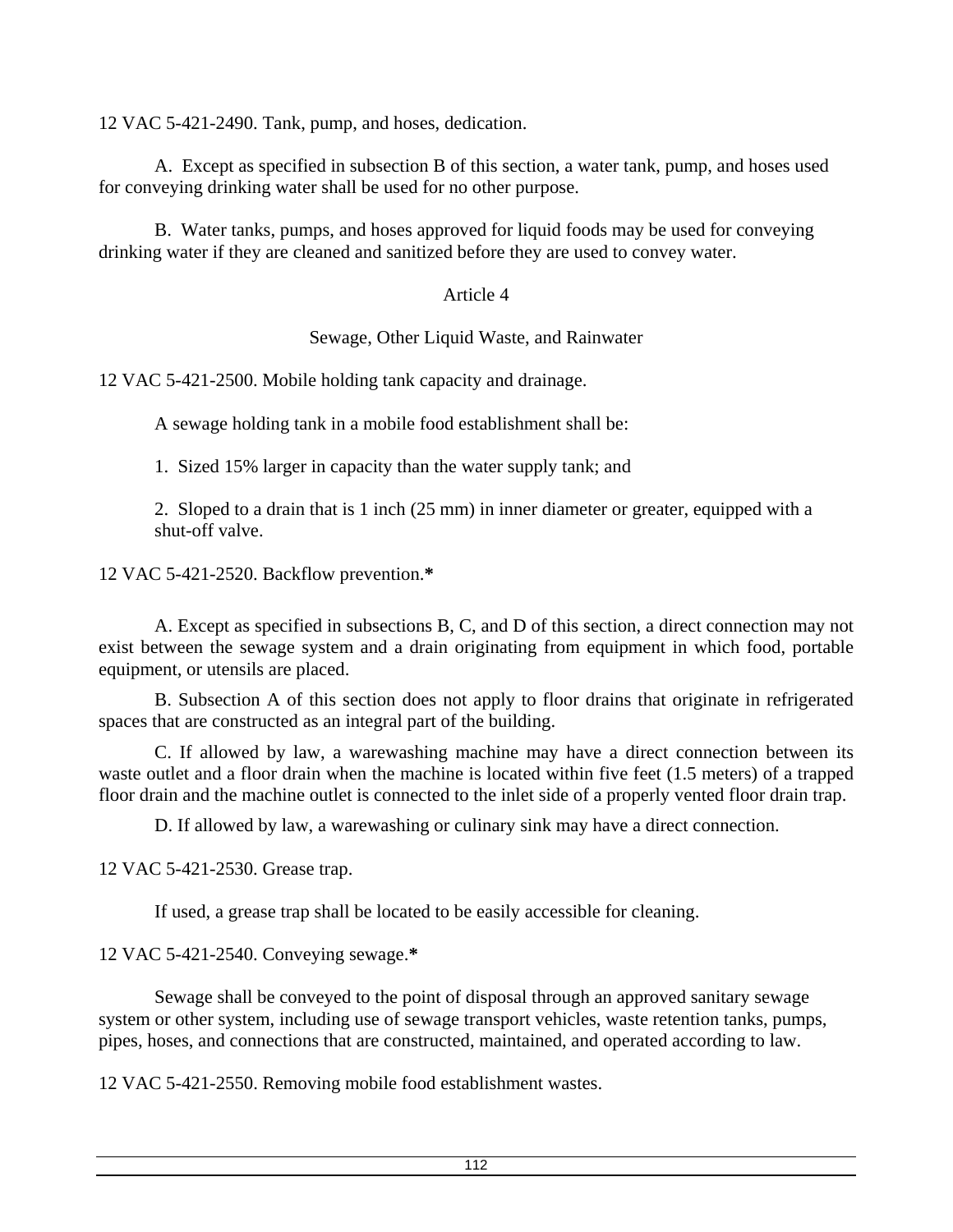Sewage and other liquid wastes shall be removed from a mobile food establishment at an approved waste servicing area or by a sewage transport vehicle in such a way that a public health hazard or nuisance is not created.

12 VAC 5-421-2560. Flushing a waste retention tank.

A tank for liquid waste retention shall be thoroughly flushed and drained in a sanitary manner during the servicing operation.

12 VAC 5-421-2570. Approved sewage disposal system.**\***

Sewage shall be disposed through an approved facility that is:

1. A public sewage treatment plant; or

2. An individual sewage disposal system that is sized, constructed, maintained, and operated according to law.

12 VAC 5-421-2580. Other liquid wastes and rainwater.

Condensate drainage and other nonsewage liquids and rainwater shall be drained from point of discharge to disposal according to law.

#### Article 5

#### Refuse, Recyclables, and Returnables

12 VAC 5-421-2600. Outdoor storage surface.

An outdoor storage surface for refuse, recyclables, and returnables shall be constructed of nonabsorbent material such as concrete or asphalt and shall be smooth, durable, and sloped to drain.

12 VAC 5-421-2610. Outdoor enclosure.

If used, an outdoor enclosure for refuse, recyclables, and returnables shall be constructed of durable and cleanable materials.

12 VAC 5-421-2620. Receptacles.

A. Except as specified in subsection B of this section, receptacles and waste handling units for refuse, recyclables, and returnables and for use with materials containing food residue shall be durable, cleanable, insect- and rodent-resistant, leakproof, and nonabsorbent.

B. Plastic bags and wet strength paper bags may be used to line receptacles for storage inside the food establishment, or within closed outside receptacles.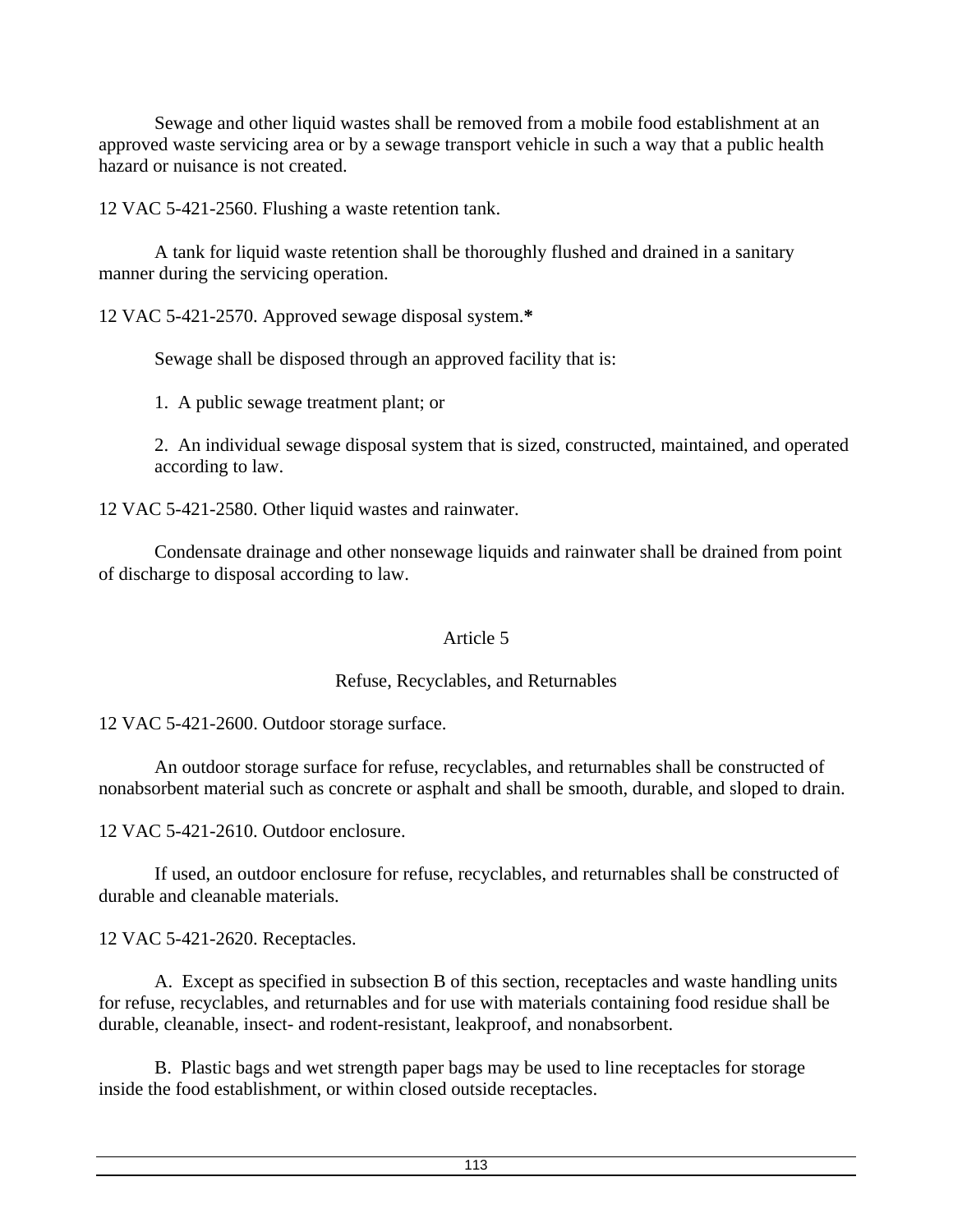12 VAC 5-421-2630. Receptacles in vending machines.

Except for a receptacle for a beverage bottle crown closures, a refuse receptacle may not be located within a vending machine.

12 VAC 5-421-2640. Outside receptacles.

A. Receptacles and waste handling units for refuse, recyclables, and returnables used with materials containing food residue and used outside the food establishment shall be designed and constructed to have tight-fitting lids, doors, or covers.

B. Receptacles and waste handling units for refuse and recyclables such as an on-site compactor shall be installed so that accumulation of debris and insect and rodent attraction and harborage are minimized and effective cleaning is facilitated around and, if the unit is not installed flush with the base pad, under the unit.

12 VAC 5-421-2650. Storage areas, rooms, and receptacles, capacity and availability.

A. An inside storage room and area and outside storage area and enclosure, and receptacles shall be of sufficient capacity to hold refuse, recyclables, and returnables that accumulate.

B. A receptacle shall be provided in each area of the food establishment or premises where refuse is generated or commonly discarded, or where recyclables or returnables are placed.

C. If disposable towels are used at handwashing lavatories, a waste receptacle shall be located at each lavatory or group of adjacent lavatories.

12 VAC 5-421-2660. Toilet room receptacle, covered.

A toilet room used by females shall be provided with a covered receptacle for sanitary napkins.

12 VAC 5-421-2670. Cleaning implements and supplies.

A. Except as specified in subsection B of this section, suitable cleaning implements and supplies such as high pressure pumps, hot water, steam, and detergent shall be provided as necessary for effective cleaning of receptacles and waste handling units for refuse, recyclables, and returnables.

B. If approved, off-premises-based cleaning services may be used if on-premises cleaning implements and supplies are not provided.

12 VAC 5-421-2680. Storage areas, redeeming machines, receptacles and waste handling units, location.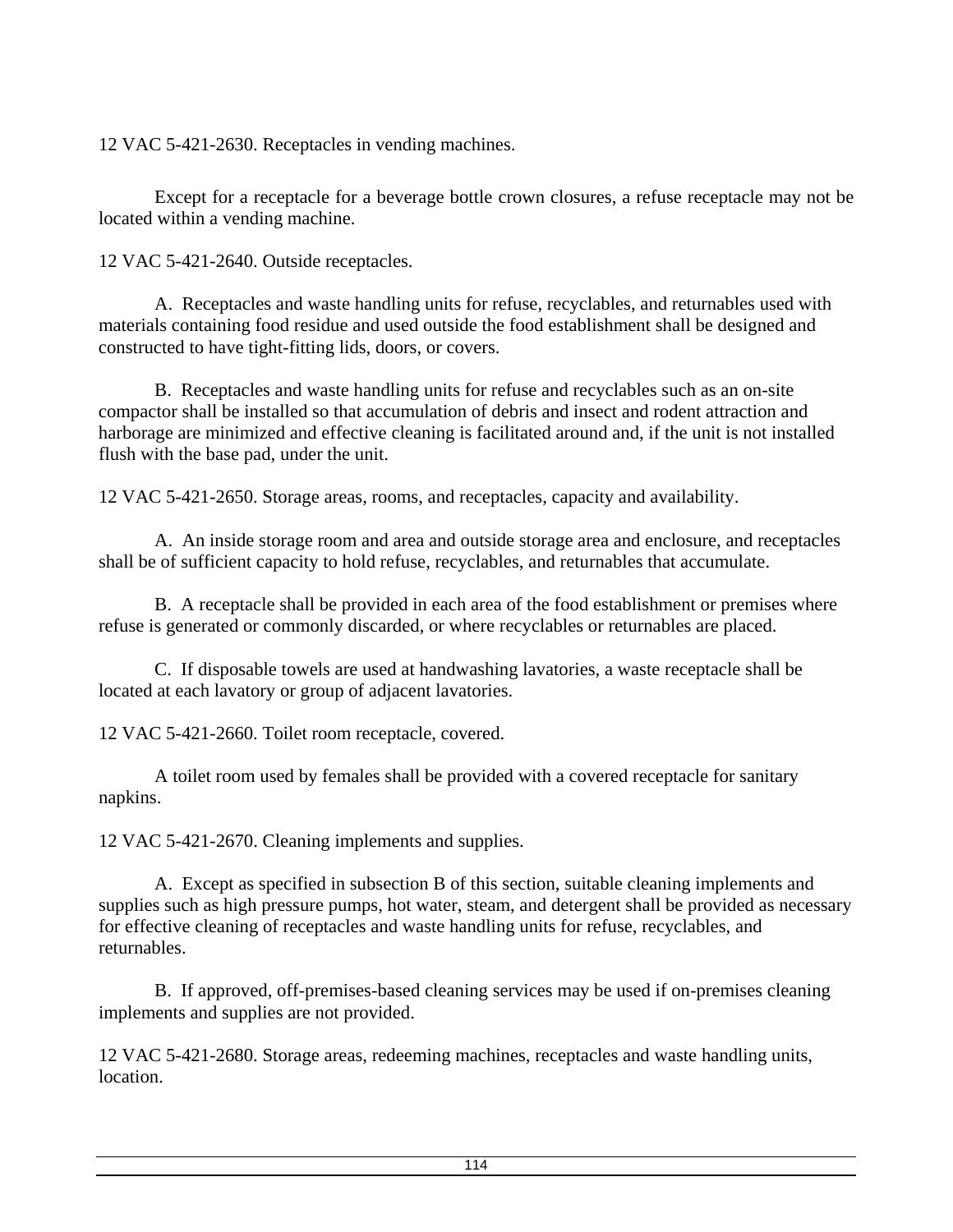A. An area designated for refuse, recyclables, returnables, and, except as specified in subsection B of this section, a redeeming machine for recyclables or returnables shall be located so that it is separate from food, equipment, utensils, linens, and single-service and single-use articles and a public health hazard or nuisance is not created.

B. A redeeming machine may be located in the packaged food storage area or consumer area of a food establishment if food, equipment, utensils, linens, and single-service and single-use articles are not subject to contamination from the machines and a public health hazard or nuisance is not created.

C. The location of receptacles and waste handling units for refuse, recyclables, and returnables shall not create a public health hazard or nuisance or interfere with the cleaning of adjacent space.

12 VAC 5-421-2690. Storing refuse, recyclables, and returnables.

Refuse, recyclables, and returnables shall be stored in receptacles or waste handling units so that they are inaccessible to insects and rodents.

12 VAC 5-421-2700. Areas, enclosures, and receptacles, good repair.

Storage areas, enclosures, and receptacles for refuse, recyclables, and returnables shall be maintained in good repair.

12 VAC 5-421-2710. Outside storage prohibitions.

A. Except as specified in subsection B of this section, refuse receptacles not meeting the requirements specified under 12 VAC 5-421-2620 A such as receptacles that are not rodent-resistant, unprotected plastic bags and paper bags, or baled units that contain materials with food residue shall not be stored outside.

B. Cardboard or other packaging material that does not contain food residues and that is awaiting regularly scheduled delivery to a recycling or disposal site may be stored outside without being in a covered receptacle if it is stored so that it does not create a rodent harborage problem.

12 VAC 5-421-2720. Covering receptacles.

Receptacles and waste handling units for refuse, recyclables, and returnables shall be kept covered:

1. Inside the food establishment if the receptacles and units (i) contain food residue and are not in continuous use or (ii) after they are filled; and

2. With tight-fitting lids or doors if kept outside the food establishment.

12 VAC 5-421-2730. Using drain plugs.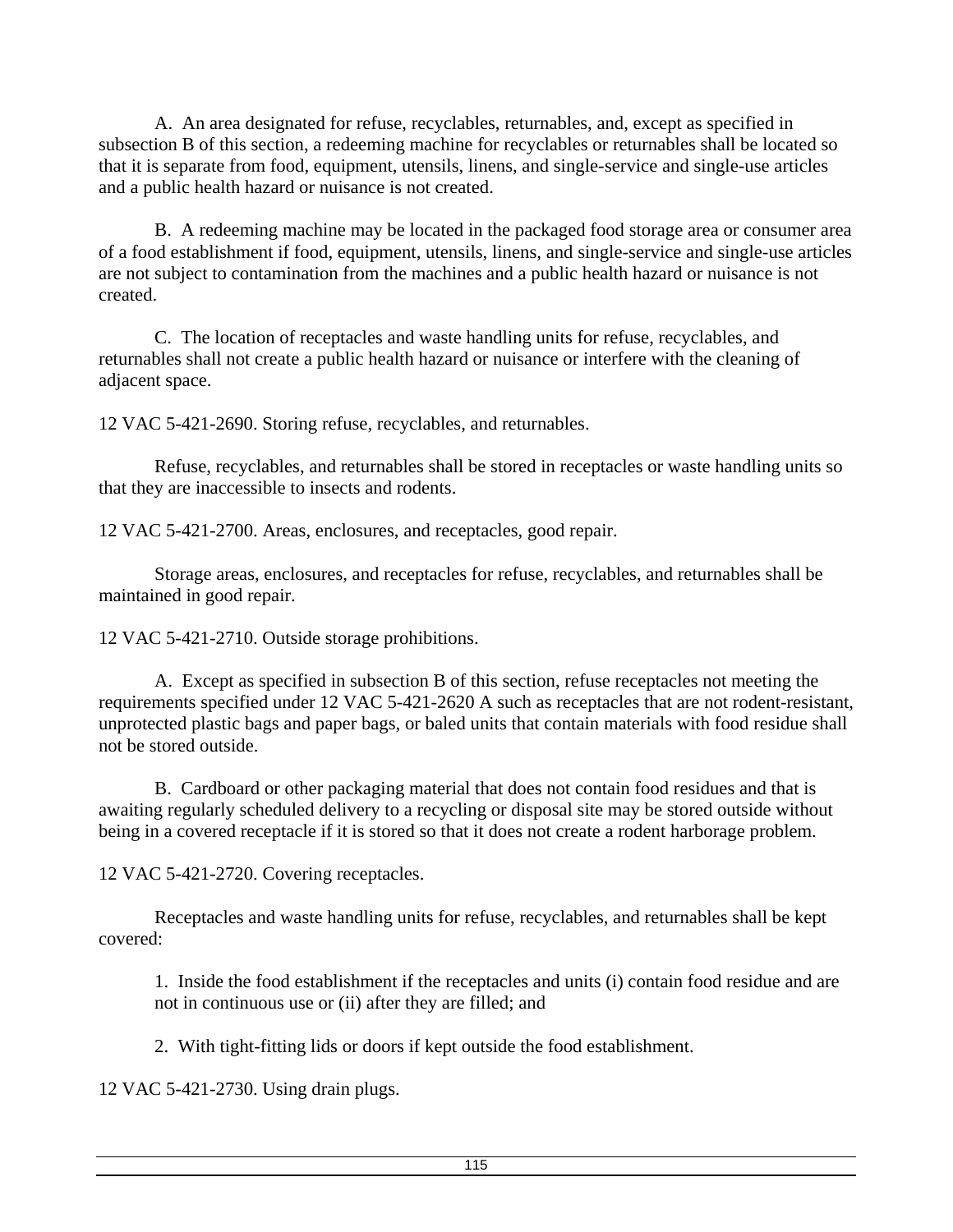Drains in receptacles and waste handling units for refuse, recyclables, and returnables shall have drain plugs in place.

12 VAC 5-421-2740. Maintaining refuse areas and enclosures.

A storage area and enclosure for refuse, recyclables, or returnables shall be maintained free of unnecessary items, as specified under 12 VAC 5-421-3300, and clean.

12 VAC 5-421-2750. Cleaning receptacles.

A. Receptacles and waste handling units for refuse, recyclables, and returnables shall be thoroughly cleaned in a way that does not contaminate food, equipment, utensils, linens, or single-service and single-use articles, and waste water shall be disposed of as specified under 12 VAC 5-421-2550.

B. Soiled receptacles and waste handling units for refuse, recyclables, and returnables shall be cleaned at a frequency necessary to prevent them from developing a buildup of soil or becoming attractants for insects and rodents.

12 VAC 5-421-2760. Removal frequency.

Refuse, recyclables, and returnables shall be removed from the premises at a frequency that will minimize the development of objectionable odors and other conditions that attract or harbor insects and rodents.

12 VAC 5-421-2770. Receptacles or vehicles.

Refuse, recyclables, and returnables shall be removed from the premises by way of:

1. Portable receptacles that are constructed and maintained according to law; or

2. A transport vehicle that is constructed, maintained, and operated according to law.

12 VAC 5-421-2780. Community or individual facility.

Solid waste not disposed of through the sewage system such as through grinders and pulpers shall be recycled or disposed of in an approved public or private community recycling or refuse facility; or solid waste shall be disposed of in an individual refuse facility such as a landfill or incinerator which is sized, constructed, maintained, and operated according to law.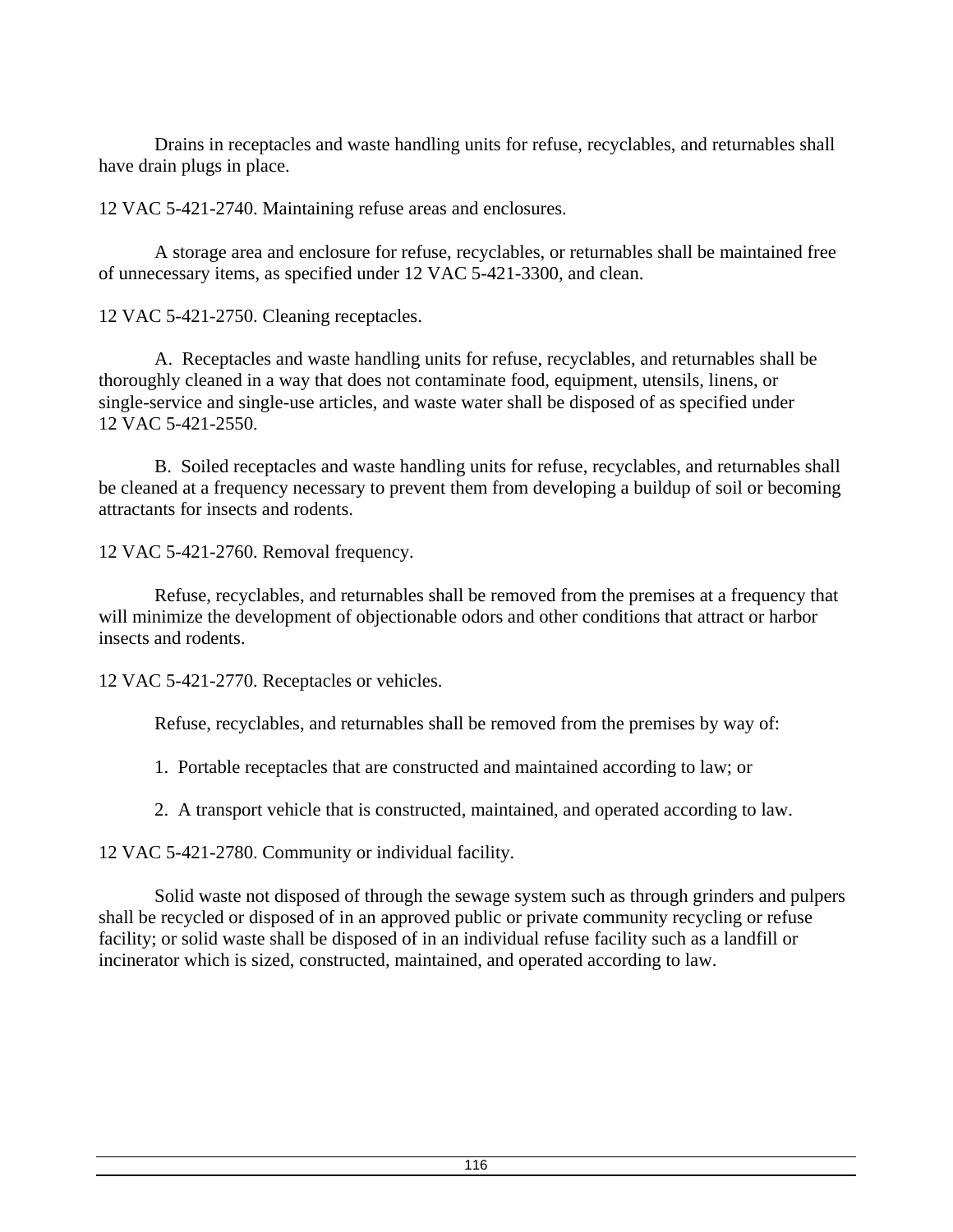### PART VI

## PHYSICAL FACILITIES

### Article 1

#### Materials for Construction and Repair

12 VAC 5-421-2790. Indoor areas; surface characteristics.

A. Except as specified in subsection B of this section, materials for indoor floor, wall, and ceiling surfaces under conditions of normal use shall be:

1. Smooth, durable, and easily cleanable for areas where food establishment operations are conducted;

2. Closely woven and easily cleanable carpet for carpeted areas; and

3. Nonabsorbent for areas subject to moisture such as food preparation areas, walk-in refrigerators, warewashing areas, toilet rooms, mobile food establishment servicing areas, and areas subject to flushing or spray cleaning methods.

B. In a temporary food establishment:

1. A floor may be concrete, if graded to drain, machine-laid asphalt, or dirt or gravel if it is covered with mats, removable platforms, duckboards, or other suitable approved materials that are effectively treated to control dust and mud; and

2. Walls and ceilings may be constructed of a material that protects the interior from the weather and windblown dust and debris.

12 VAC 5-421-2800. Outdoor areas; surface characteristics.

A. The outdoor walking and driving areas shall be surfaced with concrete, asphalt, or gravel or other materials that have been effectively treated to minimize dust, facilitate maintenance, and prevent muddy conditions.

B. Exterior surfaces of buildings and mobile food establishments shall be of weather-resistant materials and shall comply with law.

C. Outdoor storage areas for refuse, recyclables, or returnables shall be of materials specified under 12 VAC 5-421-2600 and 12 VAC 5-421-2610.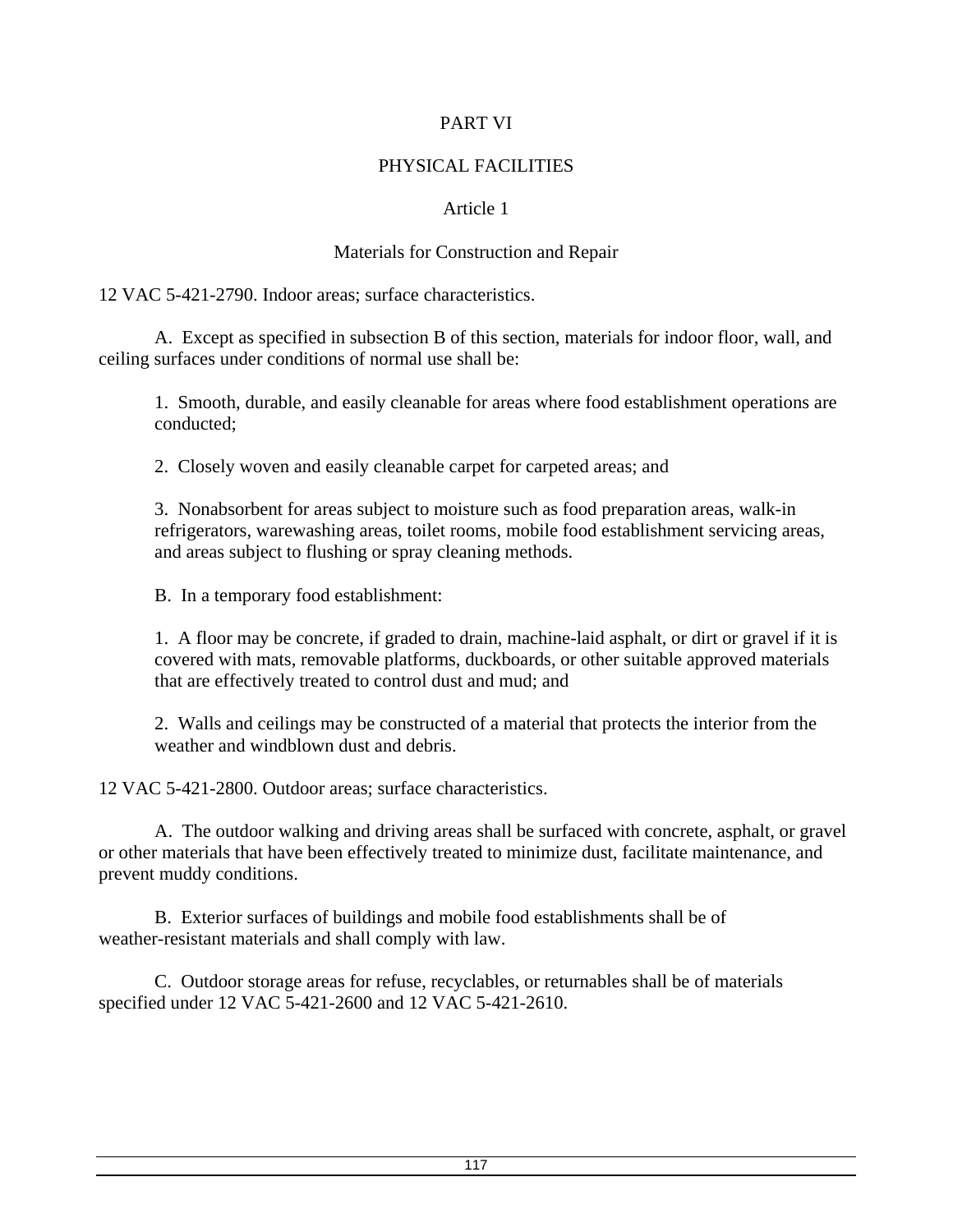### Article 2

## Design, Construction, and Installation

12 VAC 5-421-2810. Floors, walls, and ceilings - cleanability.

Except as specified under 12VAC5-421-2840 and except for anti-slip floor coverings or applications that may be used for safety reasons, floors, floor coverings, walls, wall coverings, and ceilings shall be designed, constructed, and installed so they are smooth and easily cleanable.

12 VAC 5-421-2820. Floors, walls, and ceilings, utility lines.

A. Utility service lines and pipes shall not be unnecessarily exposed.

B. Exposed utility service lines and pipes shall be installed so they do not obstruct or prevent cleaning of the floors, walls, or ceilings.

C. Exposed horizontal utility service lines and pipes may not be installed on the floor.

12 VAC 5-421-2830. Floor and wall junctures, coved, and enclosed or sealed.

A. In food establishments in which cleaning methods other than water flushing are used for cleaning floors, the floor and wall junctures shall be coved and closed to no larger than 1/32 inch (1 mm). However, this subsection shall not apply to floor wall junctures in bed and breakfast facilities serving 18 or fewer customers.

B. The floors in food establishments in which water flush cleaning methods are used shall be provided with drains and be graded to drain, and the floor and wall junctures shall be coved and sealed.

12 VAC 5-421-2840. Floor carpeting, restrictions and installation.

A. A floor covering such as carpeting or similar material shall not be installed as a floor covering in food preparation areas, walk-in refrigerators, warewashing areas, toilet room areas where handwashing lavatories, toilets, and urinals are located, refuse storage rooms, or other areas where the floor is subject to moisture, flushing, or spray cleaning methods.

B. If carpeting is installed as a floor covering in areas other than those specified under subsection A of this section, it shall be:

1. Securely attached to the floor with a durable mastic, by using a stretch and tack method, or by another method; and

2. Installed tightly against the wall under the coving or installed away from the wall with a space between the carpet and the wall and with the edges of the carpet secured by metal stripping or some other means.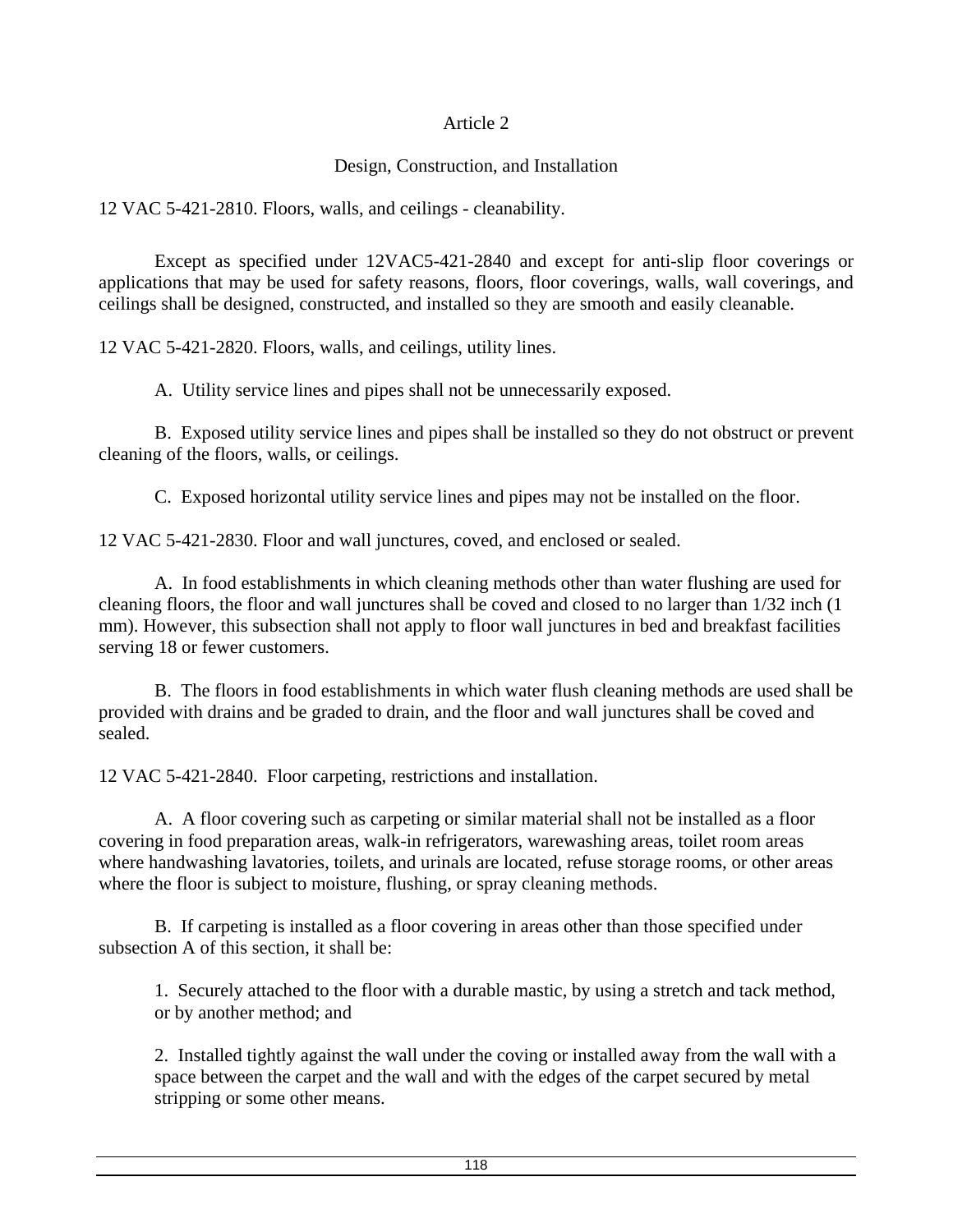12 VAC 5-421-2850. Floor covering, mats and duckboards.

Mats and duckboards shall be designed to be removable and easily cleanable.

12 VAC 5-421-2860. Wall and ceiling coverings and coatings.

A. Wall and ceiling covering materials shall be attached so that they are easily cleanable.

B. Except in areas used only for dry storage, concrete, porous blocks, or bricks used for indoor wall construction shall be finished and sealed to provide a smooth, nonabsorbent, easily cleanable surface.

12 VAC 5-421-2870. Walls and ceilings, attachments.

A. Except as specified in subsection B of this section, attachments to walls and ceilings such as light fixtures, mechanical room ventilation system components, vent covers, wall mounted fans, decorative items, and other attachments shall be easily cleanable.

B. In a consumer area, wall and ceiling surfaces and decorative items and attachments that are provided for ambiance need not meet this requirement if they are kept clean.

12 VAC 5-421-2880. Walls and ceilings, studs, joists, and rafters.

 Studs, joists, and rafters shall not be exposed in areas subject to moisture. This requirement does not apply to temporary food establishments.

12 VAC 5-421-2890. Light bulbs, protective shielding.

A. Except as specified in subsection B of this section, light bulbs shall be shielded, coated, or otherwise shatter-resistant in areas where there is exposed food; clean equipment, utensils, and linens; or unwrapped single-service and single-use articles.

B. Shielded, coated, or otherwise shatter-resistant bulbs need not be used in areas used only for storing food in unopened packages, if:

1. The integrity of the packages can not be affected by broken glass falling onto them; and

2. The packages are capable of being cleaned of debris from broken bulbs before the packages are opened.

C. An infrared or other heat lamp shall be protected against breakage by a shield surrounding and extending beyond the bulb so that only the face of the bulb is exposed.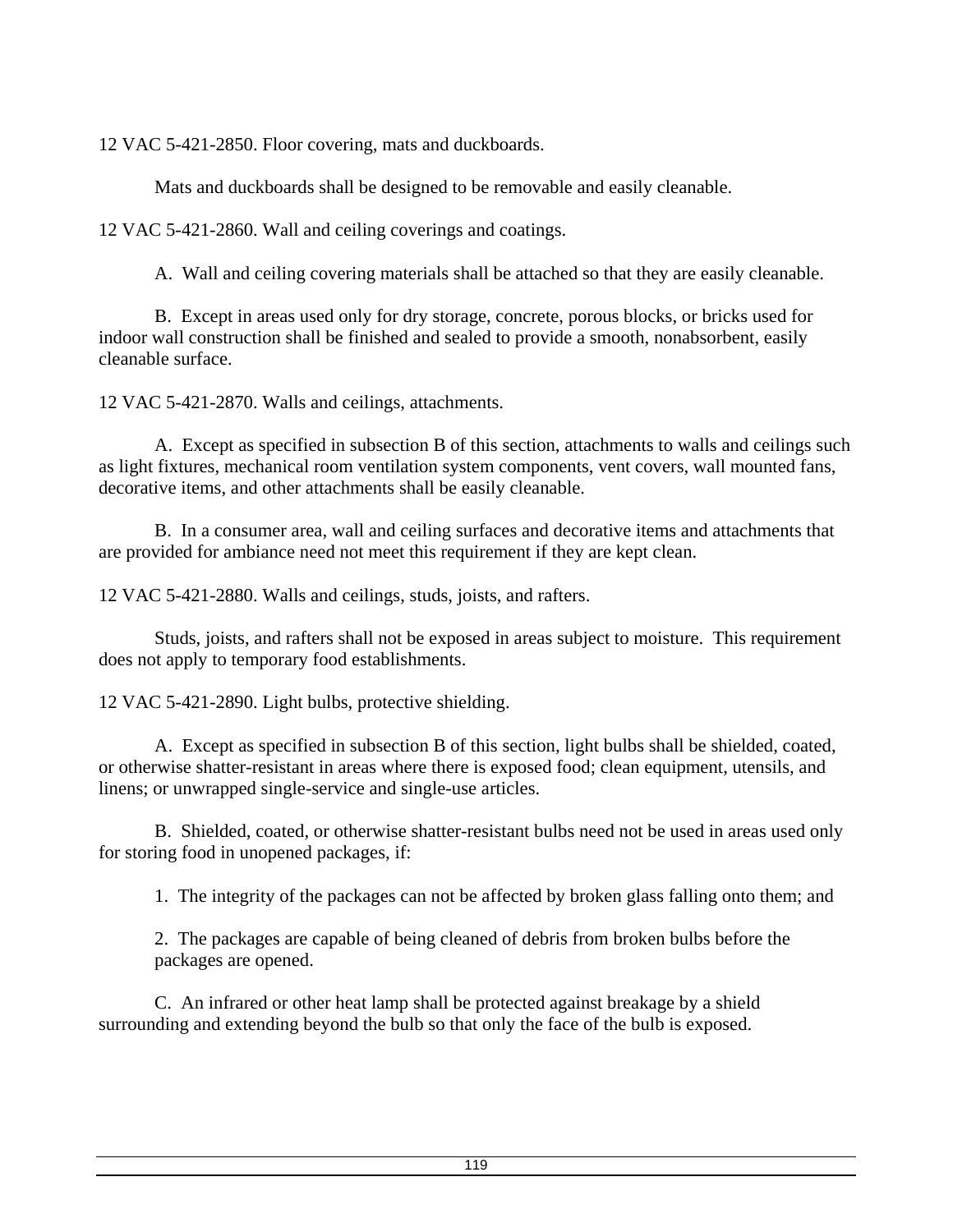12 VAC 5-421-2900. Heating, ventilating, air conditioning system vents.

Heating, ventilating, and air conditioning systems shall be designed and installed so that make-up air intake and exhaust vents do not cause contamination of food, food-contact surfaces, equipment, or utensils.

12 VAC 5-421-2910. Insect control devices, design and installation.

A. Insect control devices that are used to electrocute or stun flying insects shall be designed to retain the insect within the device.

B. Insect control devices shall be installed so that:

1. The devices are not located over a food preparation area; and

2. Dead insects and insect fragments are prevented from being impelled onto or falling on exposed food; clean equipment, utensils, and linens; and unwrapped single-service and single-use articles.

12 VAC 5-421-2920. Toilet rooms, enclosed.

Except where a toilet room is located outside a food establishment and does not open directly into the food establishment such as a toilet room that is provided by the management of a shopping mall, a toilet room located on the premises shall be completely enclosed and provided with a tightfitting and self-closing door.

12 VAC 5-421-2930. Outer openings, protected.

A. Except as specified in subsections B through E of this section, outer openings of a food establishment shall be protected against the entry of insects and rodents by:

1. Filling or closing holes and other gaps along floors, walls and ceilings;

2. Closed, tight-fitting windows; and

3. Solid self-closing, tight-fitting doors.

B. Subsection A of this section does not apply if a food establishment opens into a larger structure, such as a mall, airport, or office building, or into an attached structure, such as a porch, and the outer openings from the larger or attached structure are protected against the entry of insects and rodents.

C. Exterior doors used as exits need not be self-closing if they are:

1. Solid and tight-fitting;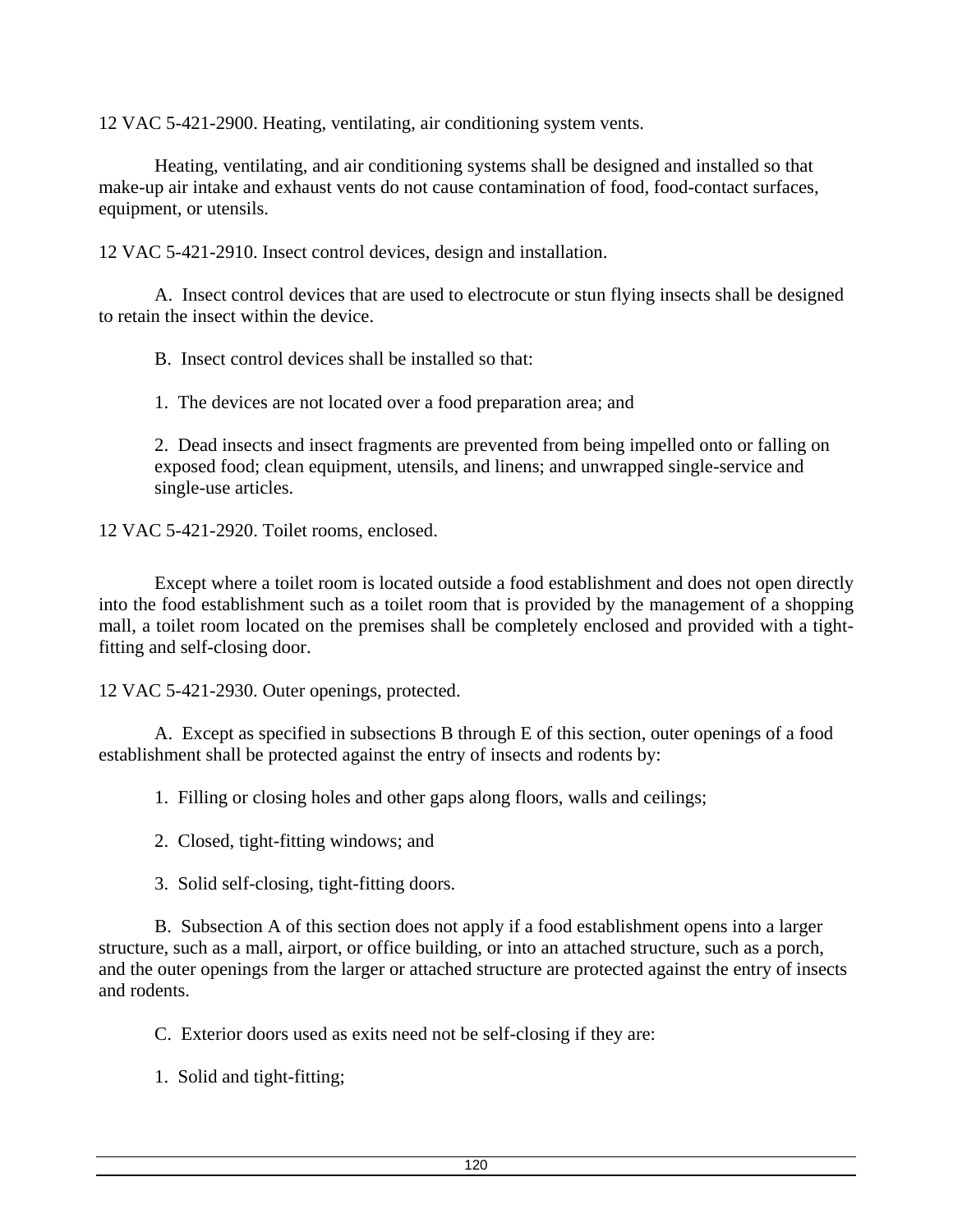2. Designated for use only when an emergency exists, by the fire protection authority that has jurisdiction over the food establishment; and

3. Restricted so they are not used for entrance or exit from the building for purposes other than the designated emergency exit use.

D. Except as specified in subsections B and E of this section, if the windows or doors of a food establishment, or of a larger structure within which a food establishment is located, are kept open for ventilation or other purposes of this section, the openings shall be protected against the entry of insects and rodents by:

1. 16 mesh to 1-inch (16 mesh to 25.4mm) screens;

2. Properly designed and installed air curtains to control flying insects; or

3. Other effective means.

E. Subsection D of this section does not apply if flying insects and other pests are absent due to the location of the establishment, the weather, or other limiting condition.

12 VAC 5-421-2940. Exterior walls and roofs, protective barrier.

Perimeter walls and roofs of a food establishment shall effectively protect the establishment from the weather and the entry of insects, rodents, and other animals.

12 VAC 5-421-2950. Outdoor food vending areas, overhead protection.

Except for machines that vend canned beverages, if located outside, a machine used to vend food shall be provided with overhead protection.

12 VAC 5-421-2960. Outdoor servicing areas, overhead protection.

Except for areas used only for the loading of water or the discharge of sewage or other liquid waste, through the use of a closed system of hoses, servicing areas shall be provided with overhead protection.

12 VAC 5-421-2970. Outdoor walking and driving surfaces, graded to drain.

Exterior walking and driving surfaces shall be graded to drain.

12 VAC 5-421-2980. Outdoor refuse areas, curbed and graded to drain.

Outdoor refuse areas shall be constructed in accordance with law and shall be curbed and graded to drain to collect and dispose of liquid waste that results from the refuse and from cleaning the area and waste receptacles.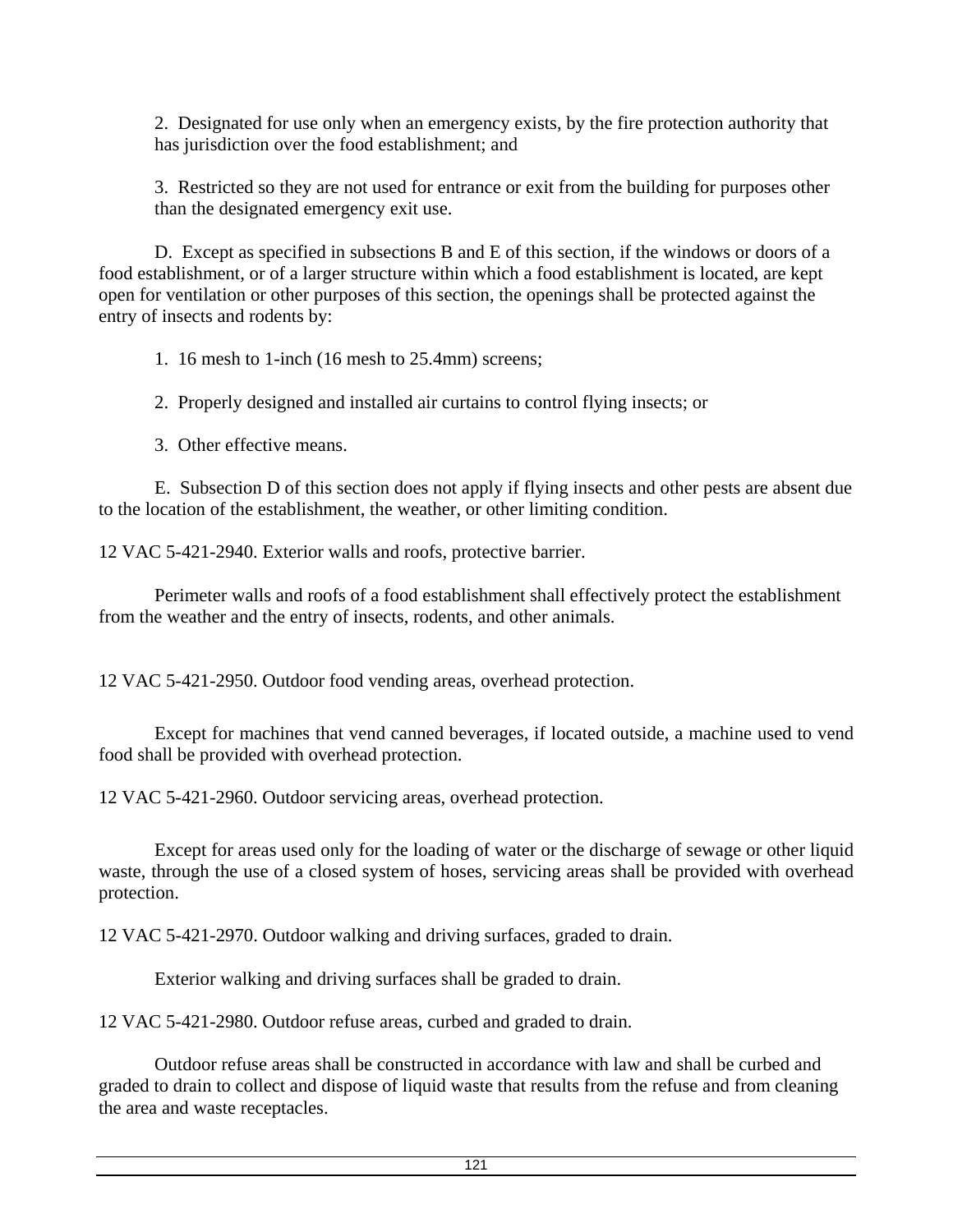12 VAC 5-421-2990. Private homes and living or sleeping quarters, use prohibition.

A private home, a room used as living or sleeping quarters, or an area directly opening into a room used as living or sleeping quarters shall not be used for conducting food establishment operations.

12 VAC 5-421-3000. Living or sleeping quarters, separation.

Living or sleeping quarters located on the premises of a food establishment such as those provided for lodging registration clerks or resident managers shall be separated from rooms and areas used for food establishment operations by complete partitioning and solid self-closing doors.

### Article 3

#### Numbers and Capacities

12 VAC 5-421-3020. Handwashing cleanser, availability.

Each handwashing sink or group of two adjacent handwashing sinks shall be provided with a supply of hand cleaning liquid, powder, or bar soap.

12 VAC 5-421-3030. Hand drying provision.

Each handwashing sink or group of adjacent handwashing sinks shall be provided with:

- 1. Individual, disposable towels;
- 2. A continuous towel system that supplies the user with a clean towel; or
- 3. A heated-air hand drying device.

12 VAC 5-421-3040. Handwashing aids and devices, use restrictions.

A sink used for food preparation or utensil washing shall not be provided with the handwashing aids and devices required for a handwashing sink as specified under 12 VAC 5-421- 3020 and 12 VAC 5-421-3030 and 12 VAC 5-421-2650 C.

12 VAC 5-421-3045. Handwashing signage.

A sign or poster that notifies food employees to wash their hands shall be provided at all handwashing sinks used by food employees and shall be clearly visible to food employees.

12 VAC 5-421-3070. Toilet tissue, availability.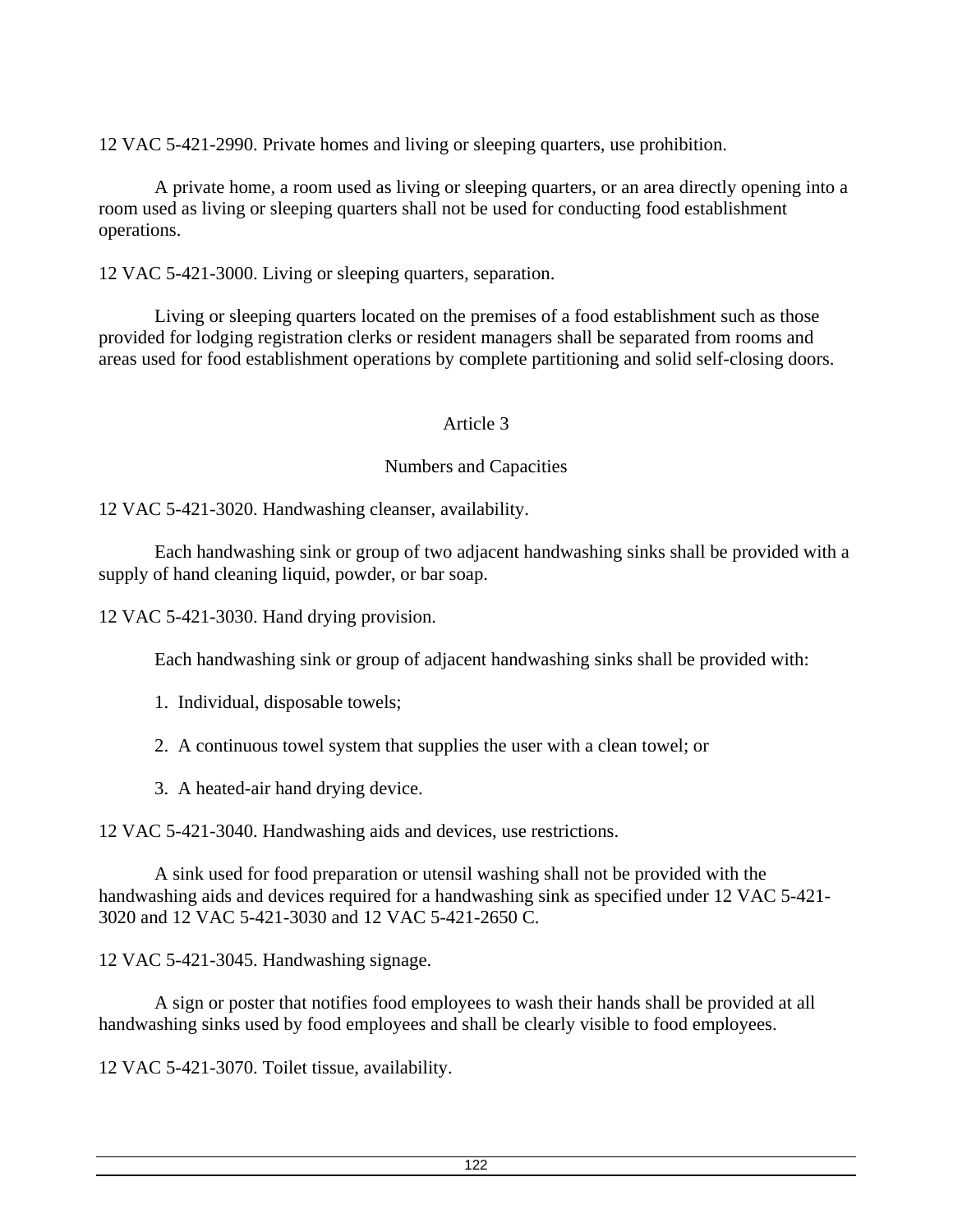A supply of toilet tissue shall be available at each toilet.

12 VAC 5-421-3080. Lighting, intensity.

The light intensity shall be:

1. At least 10 foot candles (108 lux) at a distance of 30 inches (75 cm) above the floor, in walk-in refrigeration units and dry food storage areas and in other areas and rooms during periods of cleaning;

2. At least 20 foot candles (215 lux):

a. At a surface where food is provided for consumer self-service such as buffets and salad bars or where fresh produce or packaged foods are sold or offered for consumption;

b. Inside equipment such as reach-in and under-counter refrigerators;

c. At a distance of 30 inches (75 cm) above the floor in areas used for handwashing, warewashing, and equipment and utensil storage, and in toilet rooms; and

3. At least 50 foot candles (540 lux) at a surface where a food employee is working with food or working with utensils or equipment such as knives, slicers, grinders, or saws where employee safety is a factor.

12 VAC 5-421-3090. Ventilation, mechanical.

If necessary to keep rooms free of excessive heat, steam, condensation, vapors, obnoxious odors, smoke, and fumes, mechanical ventilation of sufficient capacity shall be provided.

12 VAC 5-421-3100. Dressing areas and lockers, designation.

A. Dressing rooms or dressing areas shall be designated if employees routinely change their clothes in the establishment.

B. Lockers or other suitable facilities shall be provided for the orderly storage of employees' clothing and other possessions.

Article 4

Location and Placement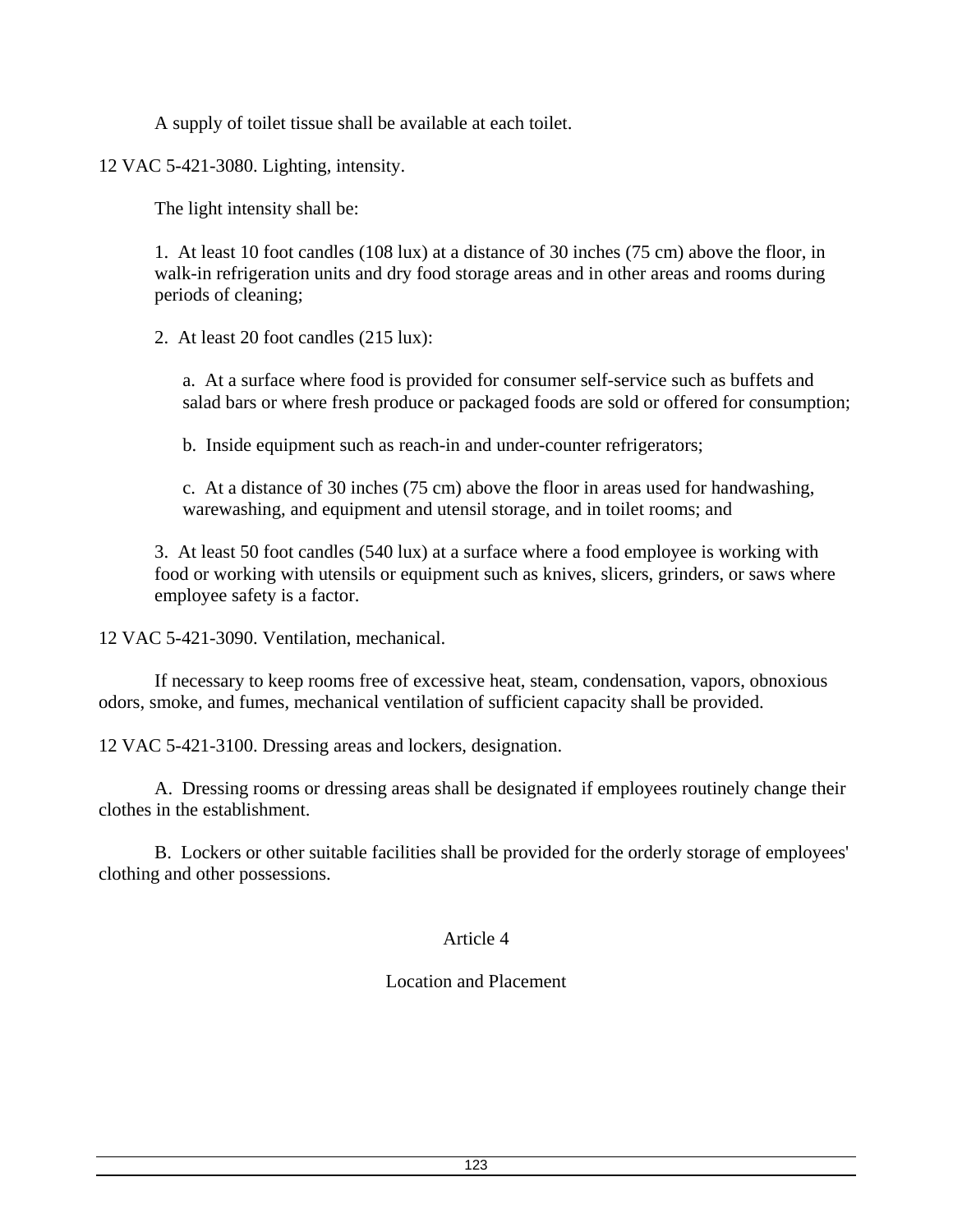12 VAC 5-421-3130. Toilet rooms, convenience and accessibility.

Toilet rooms shall be conveniently located and accessible to employees during all hours of operation. Toilet rooms intended for use by customers shall not necessitate travel through food preparation or handling areas.

12 VAC 5-421-3140. Employee accommodations, designated areas.

A. Areas designated for employees to eat, drink, and use tobacco shall be located so that food, equipment, linens, and single-service and single-use articles are protected from contamination.

B. Lockers or other suitable facilities shall be located in a designated room or area where contamination of food, equipment, utensils, linens, and single-service and single-use articles can not occur.

12 VAC 5-421-3150. Distressed merchandise, segregation and location.

Products that are held by the permit holder for credit, redemption, or return to the distributor, such as damaged, spoiled, or recalled products, shall be segregated and held in designated areas that are separated from food, equipment, utensils, linens, and single-service and single-use articles.

### Article 5

#### Maintenance and Operation

12 VAC 5-421-3170. Repairing.

The physical facilities shall be maintained in good repair.

12 VAC 5-421-3180. Cleaning, frequency and restrictions.

A. The physical facilities shall be cleaned as often as necessary to keep them clean.

B. Except for cleaning that is necessary due to a spill or other accident, cleaning shall be done during periods when the least amount of food is exposed such as after closing.

12 VAC 5-421-3190. Cleaning floors, dustless methods.

A. Except as specified in subsection B of this section, only dustless methods of cleaning shall be used, such as wet cleaning, vacuum cleaning, mopping with treated dust mops, or sweeping using a broom and dust-arresting compounds.

B. Spills or drippage on floors that occur between normal floor cleaning times may be cleaned: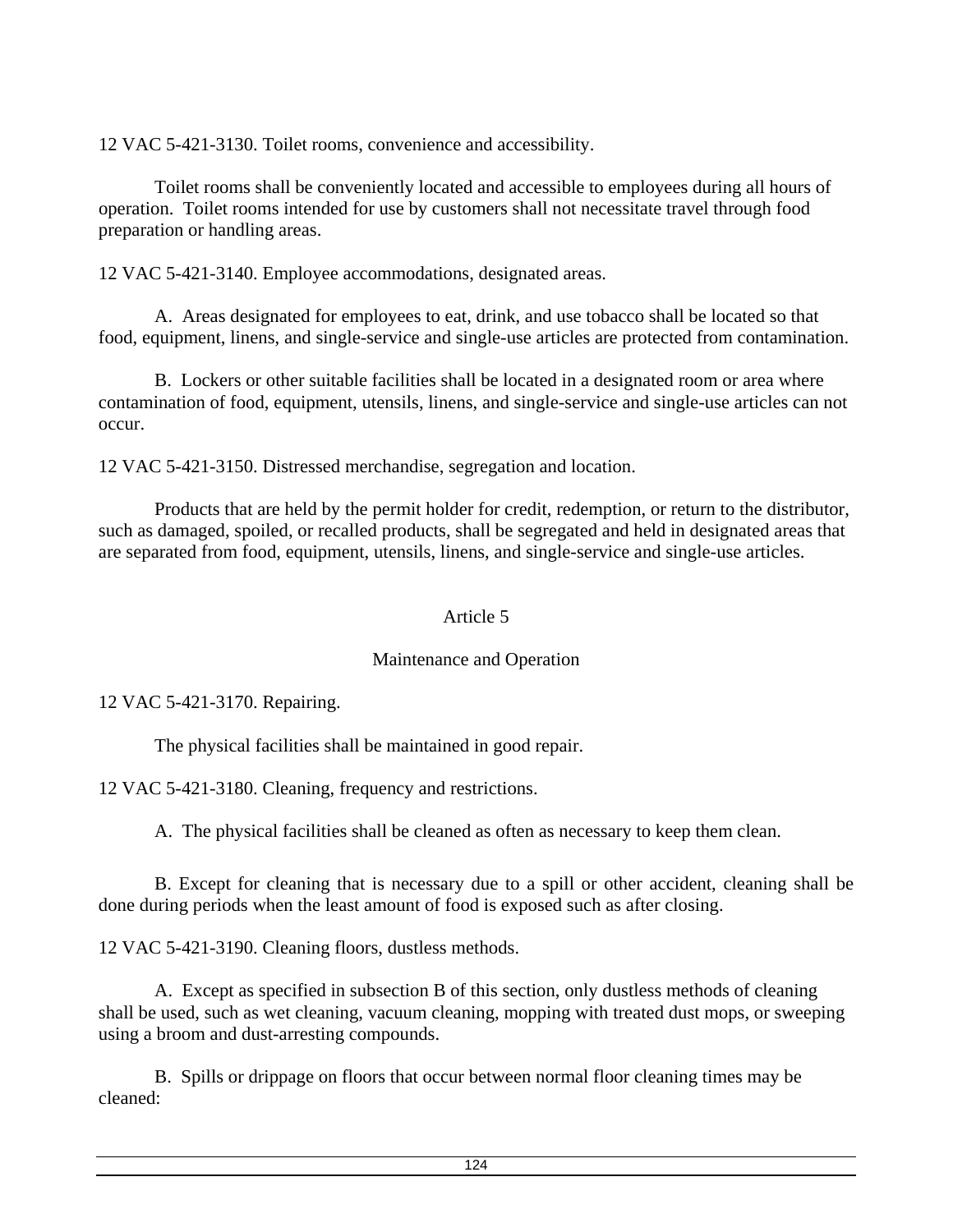1. Without the use of dust-arresting compounds; and

2. In the case of liquid spills or drippage, with the use of a small amount of absorbent compound such as sawdust or diatomaceous earth applied immediately before spot cleaning.

12 VAC 5-421-3200. Cleaning ventilation systems, nuisance and discharge prohibition.

A. Intake and exhaust air ducts shall be cleaned and filters changed so they are not a source of contamination by dust, dirt, and other materials.

B. If vented to the outside, ventilation systems shall not create a public health hazard or nuisance or unlawful discharge.

12 VAC 5-421-3210. Cleaning maintenance tools, preventing contamination.**\***

Food preparation sinks, handwashing lavatories, and warewashing equipment shall not be used for the cleaning of maintenance tools, the preparation or holding of maintenance materials, or the disposal of mop water and similar liquid wastes.

12 VAC 5-421-3220. Drying mops.

After use, mops shall be placed in a position that allows them to air-dry without soiling walls, equipment, or supplies.

12 VAC 5-421-3230. Absorbent materials on floors, use limitation.

Except as specified in 12 VAC 5-421-3190 B, sawdust, wood shavings, granular salt, baked clay, diatomaceous earth, or similar materials shall not be used on floors.

12 VAC 5-421-3240. Cleaning of plumbing fixtures.

Plumbing fixtures such as handwashing sinks, toilets, and urinals shall be cleaned as often as necessary to keep them clean and maintained and used as specified under 12VAC5-421-2310.

12 VAC 5-421-3250. Closing toilet room doors.

Toilet room doors as specified under 12 VAC 5-421-2920 shall be kept closed except during cleaning and maintenance operations unless otherwise required by other regulations or law.

12 VAC 5-421-3260. Using dressing rooms and lockers.

A. Dressing rooms shall be used by employees if the employees regularly change their clothes in the establishment.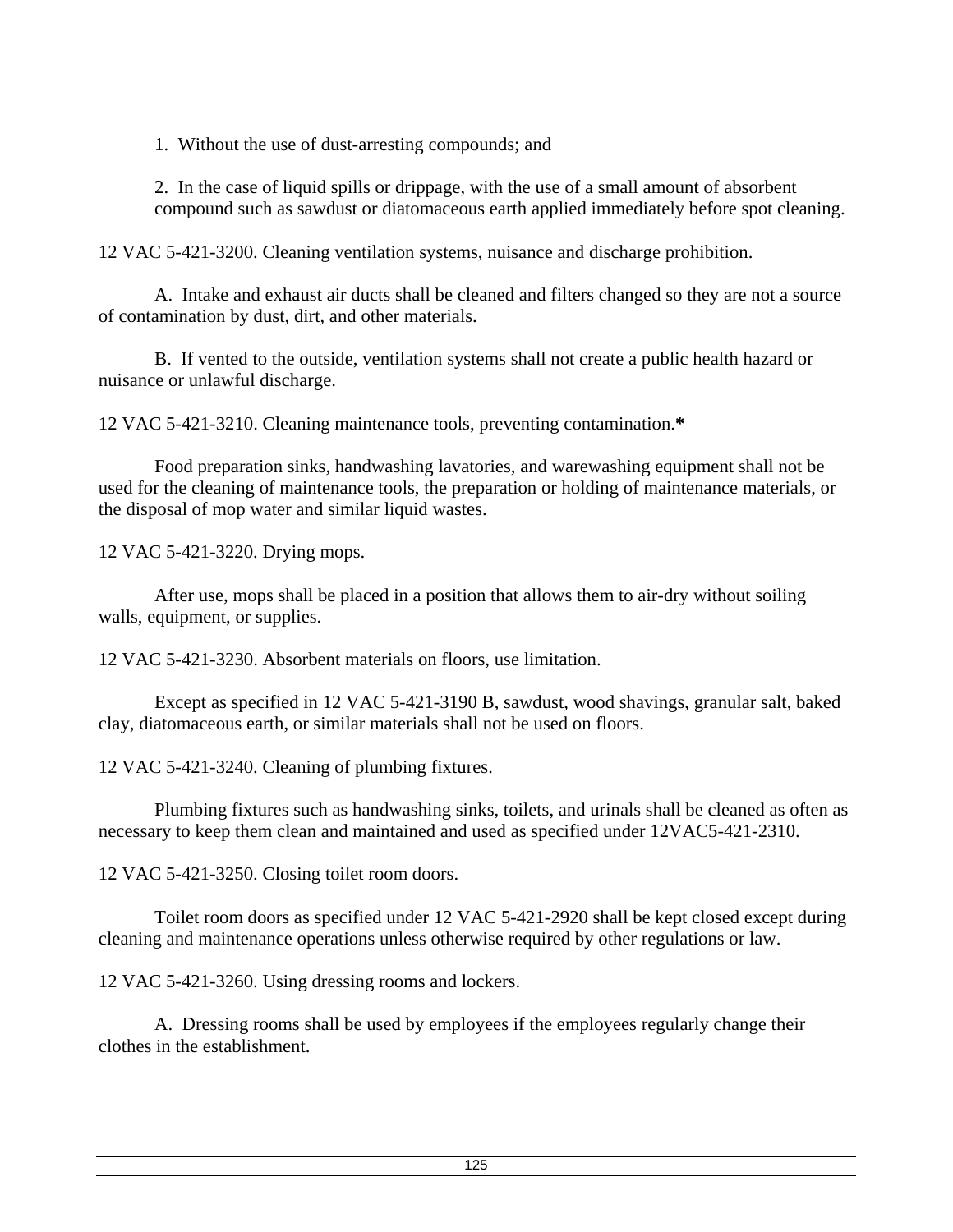B. Lockers or other suitable facilities shall be used for the orderly storage of employee clothing and other possessions.

12 VAC 5-421-3270. Controlling pests.**\***

The presence of insects, rodents, and other pests shall be controlled to minimize their presence on the premises by:

1. Routinely inspecting incoming shipments of food and supplies; **<sup>N</sup>**

2. Routinely inspecting the premises for evidence of pests; **<sup>N</sup>**

3. Using methods, if pests are found, such as trapping devices or other means of pest control as specified under 12 VAC 5-421-3360, 12 VAC 5-421-3440, and 12 VAC 5-421-3450 ; and

4. Eliminating harborage conditions. **<sup>N</sup>**

12 VAC 5-421-3280. Removing dead or trapped birds, insects, rodents, and other pests.

Dead or trapped birds, insects, rodents, and other pests shall be removed from control devices and the premises at a frequency that prevents their accumulation, decomposition, or the attraction of pests.

12 VAC 5-421-3290. Storing maintenance tools.

Maintenance tools such as brooms, mops, vacuum cleaners, and similar items shall be:

1. Stored so they do not contaminate food, equipment, utensils, linens, and single-service and single-use articles; and

2. Stored in an orderly manner that facilitates cleaning the area used for storing the maintenance tools.

12 VAC 5-421-3300. Maintaining premises, unnecessary items and litter.

The premises shall be free of:

1. Items that are unnecessary to the operation or maintenance of the establishment such as equipment that is nonfunctional or no longer used; and

2. Litter.

12 VAC 5-421-3310. Prohibiting animals.**\***

A. Except as specified in subsections B and C of this section, live animals may not be allowed on the premises of a food establishment.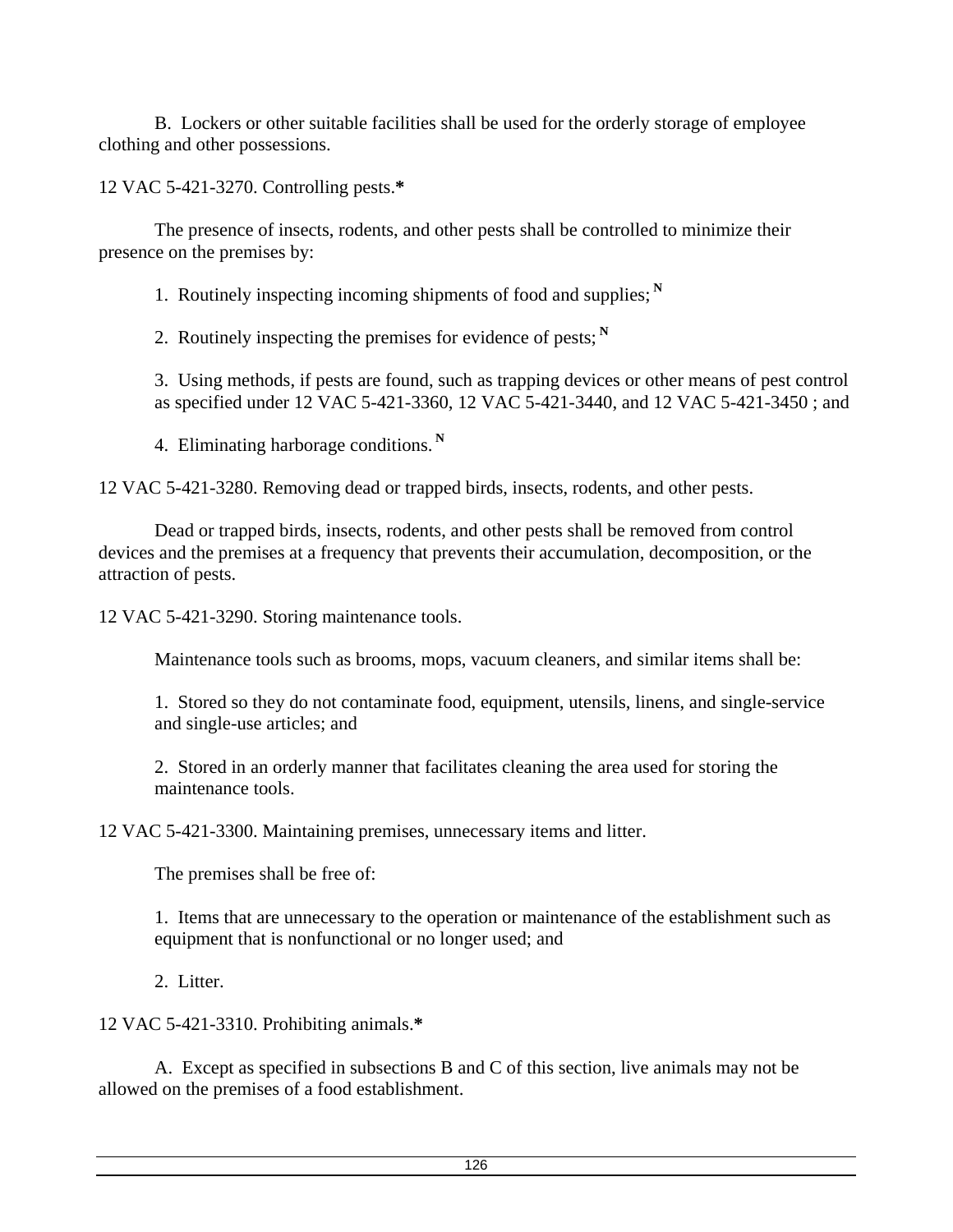B. Live animals may be allowed in the following situations if the contamination of food; clean equipment, utensils, and linens; and unwrapped single-service and single-use articles cannot result:

1. Edible fish or decorative fish in aquariums, shellfish or crustacea on ice or under refrigeration, and shellfish and crustacea in display tank systems;

2. Patrol dogs accompanying police or security officers in offices and dining, sales, and storage areas, and sentry dogs running loose in outside fenced areas;

3. In areas that are not used for food preparation and that are usually open for customers, such as dining and sales areas, service animals that are controlled by the disabled employee or person, if a health or safety hazard will not result from the presence or activities of the service animal;

4. Pets in the common dining areas of institutional care facilities such as nursing homes, assisted living facilities, group homes, or residential care facilities at times other than during meals if:

> a. Effective partitioning and self-closing doors separate the common dining areas from food storage or food preparation areas,

b. Condiments, equipment, and utensils are stored in enclosed cabinets or removed from the common dining areas when pets are present, and

c. Dining areas including tables, countertops, and similar surfaces are effectively cleaned before the next meal service; and

5. In areas that are not used for food preparation, storage, sales, display, or dining, in which there are caged animals or animals that are similarly restricted, such as in a variety store that sells pets or a tourist park that displays animals.

C. Live or dead fish bait may be stored if contamination of food; clean equipment, utensils, and linens; and unwrapped single-service and single-use articles can not result.

D. In bed and breakfast facilities serving 18 or fewer customers, live animals shall be allowed in the facility but shall not be fed using the same equipment or utensils that are used to feed humans.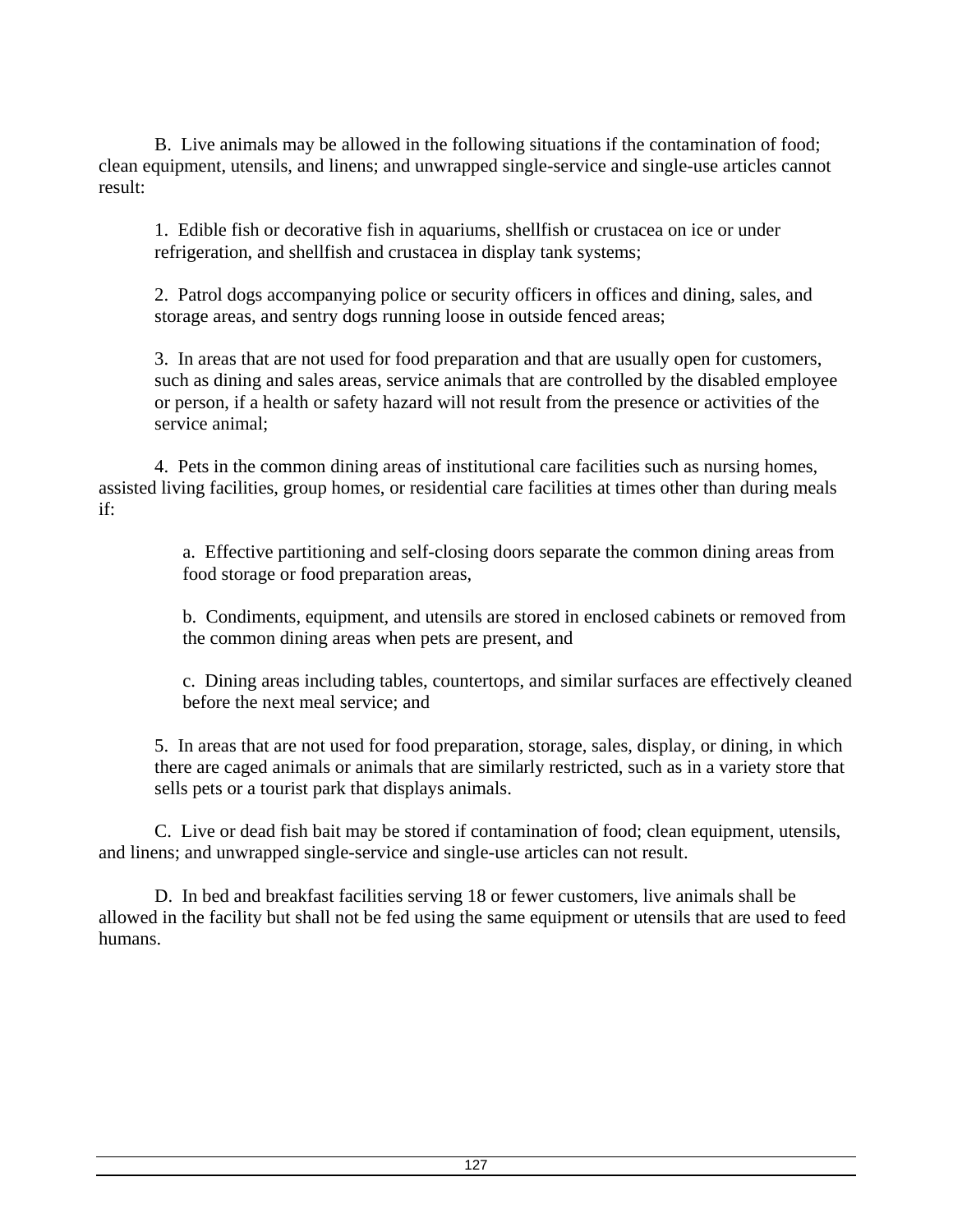# PART VII

## POISONOUS OR TOXIC MATERIALS

### Article 1

### Labeling and Identification

12 VAC 5-421-3320. Original containers - identifying information, prominence.**\***

Containers of poisonous or toxic materials and personal care items shall bear a legible manufacturer's label.

12 VAC 5-421-3330. Working containers - common name.**\***

Working containers used for storing poisonous or toxic materials such as cleaners and sanitizers taken from bulk supplies shall be clearly and individually identified with the common name of the material.

# Article 2

# Operational Supplies and Applications

12 VAC 5-421-3340. Storage, separation.**\***

Poisonous or toxic materials shall be stored so they can not contaminate food, equipment, utensils, linens, and single-service and single-use articles by:

1. Separating the poisonous or toxic materials by spacing or partitioning; **<sup>S</sup>**

2. Locating the poisonous or toxic materials in an area that is not above food, equipment, utensils, linens, and single-service or single-use articles. This subsection does not apply to equipment and utensil cleaners and sanitizers that are stored in warewashing areas for availability and convenience if the materials are stored to prevent contamination of food, equipment, utensils, linens, and single-service and single-use articles; and,

3. Detergents, sanitizers, related cleaning or drying agents and caustics, acids, polishes and other chemicals shall be stored separately from insecticides and rodenticides.

12 VAC 5-421-3350. Presence and use restriction.**\***

A. Only those poisonous or toxic materials that are required for the operation and maintenance of a food establishment, such as for the cleaning and sanitizing of equipment and utensils and the control of insects and rodents, shall be allowed in a food establishment. **<sup>S</sup>**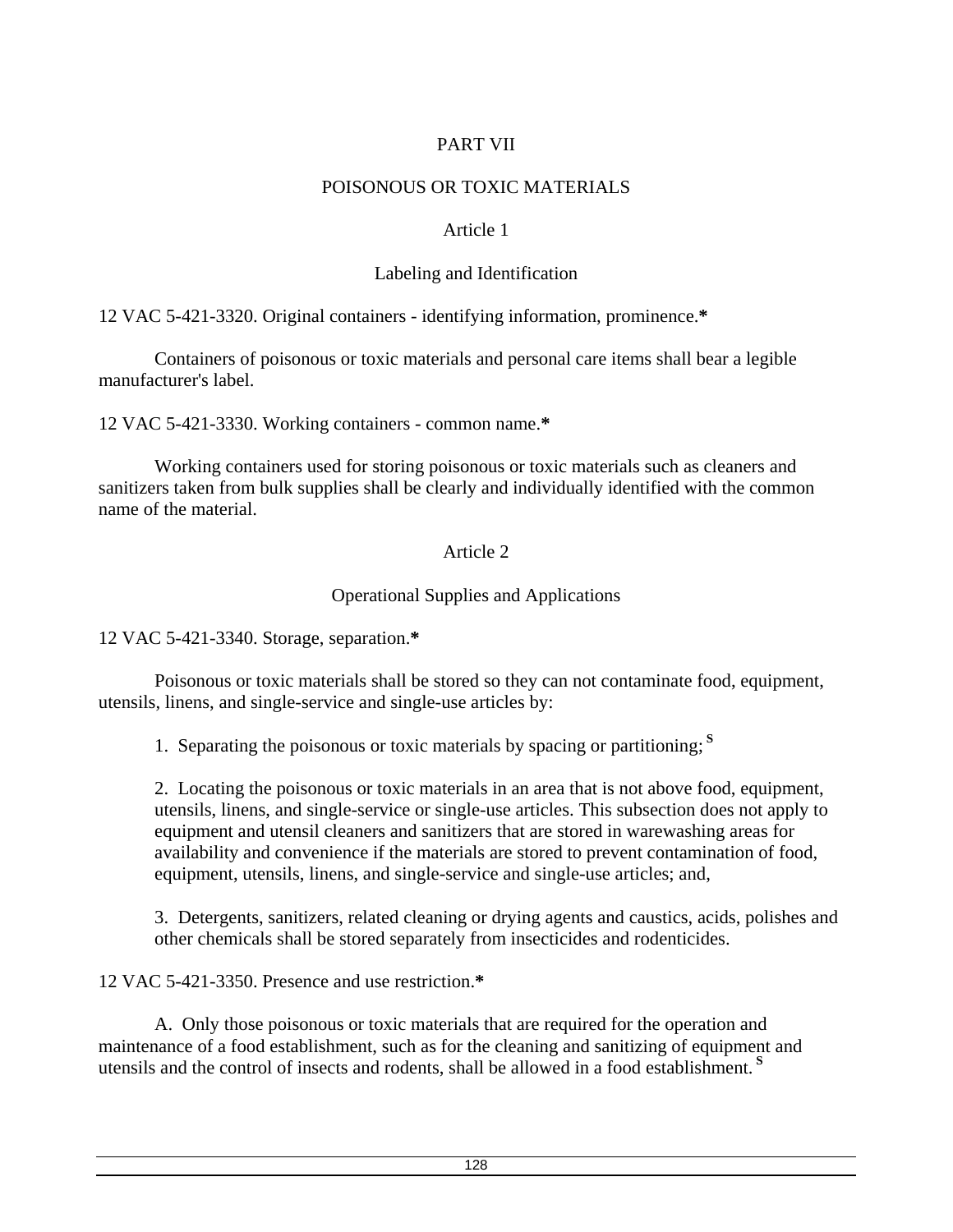B. Subsection A of this section does not apply to packaged poisonous or toxic materials that are for retail sale.

12 VAC 5-421-3360. Conditions of use.**\***

Poisonous or toxic materials shall be:

1. Used according to:

a. Law and this chapter,

b. Manufacturer's use directions included in labeling, and, for a pesticide, manufacturer's label instructions that state that use is allowed in a food establishment,

c. The conditions of certification, if certification is required, for use of the pest control materials, and

d. Additional conditions that may be established by the regulatory authority; and

2. Applied so that:

a. A hazard to employees or other persons is not constituted, and

b. Contamination including toxic residues due to drip, drain, fog, splash or spray on food, equipment, utensils, linens, and single-service and single-use articles is prevented, and for a restricted-use pesticide, this is achieved by:

(1) Removing the items, covering the items with impermeable covers, or taking other appropriate preventive actions, and

(2) Cleaning and sanitizing equipment and utensils after the application.

3. A restricted use pesticide shall be applied only by an applicator certified as defined in 7 USC § 136(e) (Federal Insecticide, Fungicide and Rodenticide Act), or a person under the direct supervision of a certified applicator.

12 VAC 5-421-3370. Poisonous or toxic material containers.**\***

A container previously used to store poisonous or toxic materials shall not be used to store, transport, or dispense food.

12 VAC 5-421-3380. Sanitizers, criteria.**\***

Chemical sanitizers and other chemical antimicrobials applied to food-contact surfaces shall meet the requirements specified in 40 CFR 180.940.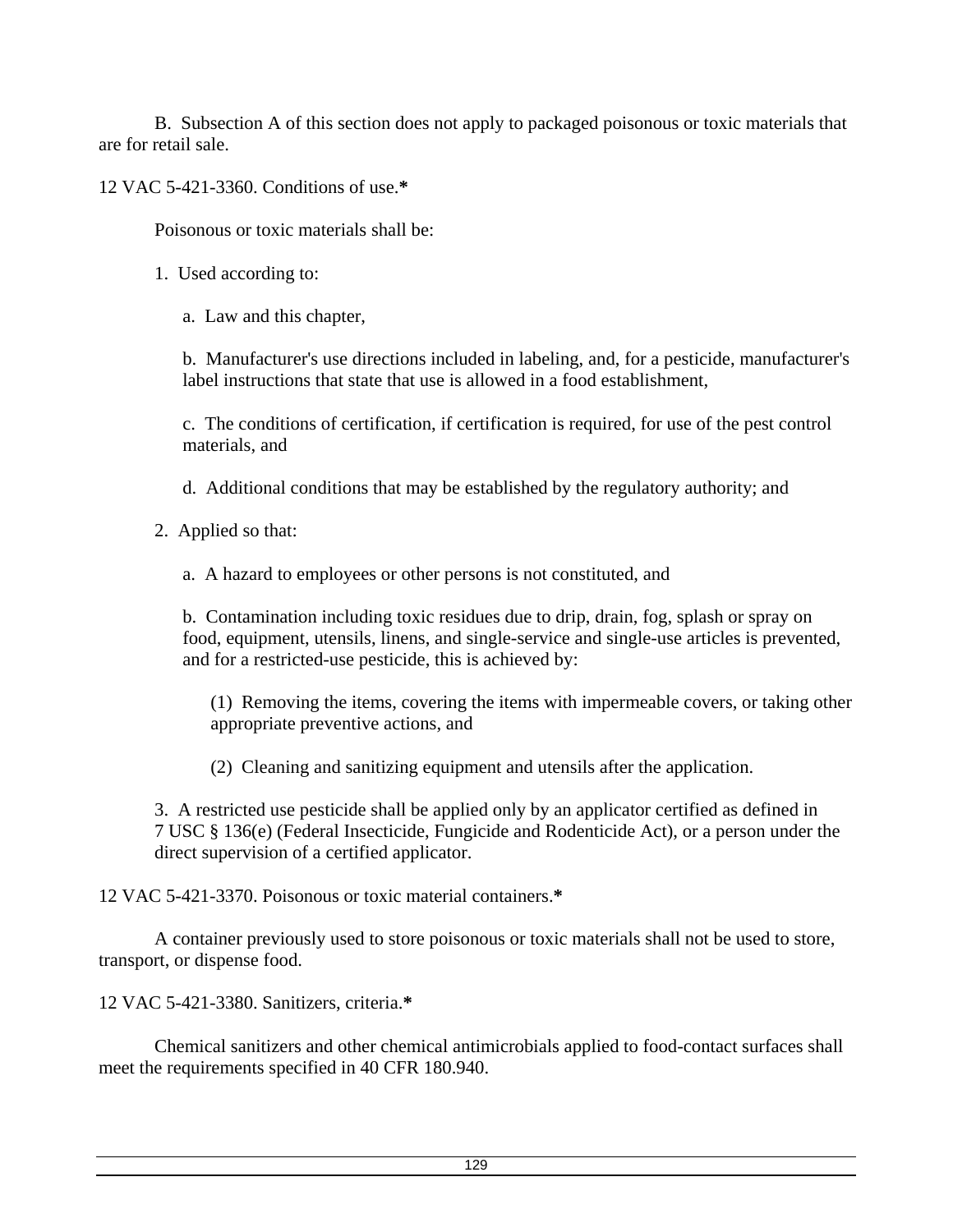12 VAC 5-421-3390. Chemicals for washing fruits and vegetables, criteria.**\***

Chemicals used to wash or peel raw, whole fruits and vegetables shall meet the requirements specified in 21 CFR 173.315.

12 VAC 5-421-3400. Boiler water additives, criteria.**\***

Chemicals used as boiler water additives shall meet the requirements specified in 21 CFR 173.310.

12 VAC 5-421-3410. Drying agents, criteria.**\***

Drying agents used in conjunction with sanitization shall:

1. Contain only components that are listed as one of the following:

a. Generally recognized as safe for use in food as specified in 21 CFR Part 182 - Substances Generally Recognized as Safe, or 21 CFR Part 184 - Direct Food Substances Affirmed as Generally Recognized as Safe,

b. Generally recognized as safe for the intended use as specified in 21 CFR Part 186 - Indirect Food Substances Affirmed as Generally Recognized as Safe,

c. Approved for use as a drying agent under a prior sanction specified in 21 CFR Part 181 - Prior-Sanctioned Food Ingredients,

d. Specifically regulated as an indirect food additive for use as a drying agent as specified in 21 CFR Parts 175-178, or

e. Approved for use as a drying agent under the threshold of regulation process established by 21 CFR 170.39 - Threshold of Regulation for Substances Used in Food-contact Articles; and

2. When sanitization is with chemicals, the approval required under subdivisions 1 c or e of this section or the regulation as an indirect food additive required under subdivision 1 d of this section, shall be specifically for use with chemical sanitizing solutions.

12 VAC 5-421-3420. Lubricants - incidental food contact, criteria.**\***

Lubricants shall meet the requirements specified in 21 CFR 178.3570 if they are used on food-contact surfaces, on bearings and gears located on or within food-contact surfaces, or on bearings and gears that are located so that lubricants may leak, drip, or be forced into food or onto food-contact surfaces.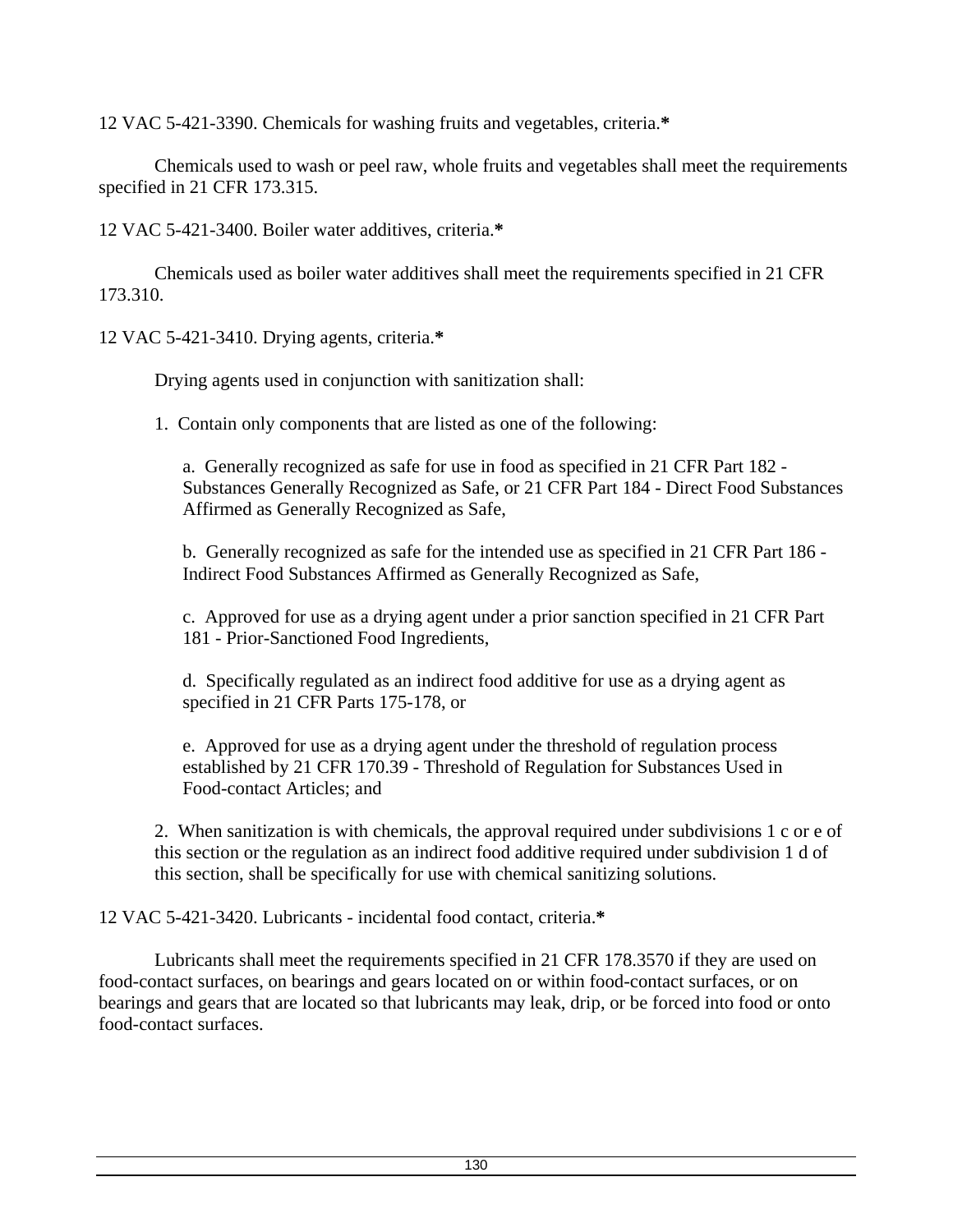12 VAC 5-421-3430. Restricted use pesticides, criteria.**\***

Restricted use pesticides specified under 12 VAC 5-421-3360 C shall meet the requirements specified in 40 CFR Part 152 Subpart I - Classification of Pesticides.

12 VAC 5-421-3440. Rodent bait stations.**\***

Rodent bait shall be contained in a covered, tamper-resistant bait station.

12 VAC 5-421-3450. Tracking powders, pest control and monitoring.**\***

A. A tracking powder pesticide shall not be used in a food establishment.

B. If used, a nontoxic tracking powder such as talcum or flour shall not contaminate food, equipment, utensils, linens, and single-service and single-use articles. **<sup>N</sup>**

12 VAC 5-421-3460. Medicines - restriction and storage.**\***

A. Except for medicines that are stored or displayed for retail sale, only those medicines that are necessary for the health of employees shall be allowed in a food establishment.

B. Medicines that are in a food establishment for the employees' use shall be labeled as specified under 12VAC5-421-3320 and located to prevent the contamination of food, equipment, utensils, linens, and single-service and single-use articles.

12 VAC 5-421-3470. Refrigerated medicines, storage.**\***

Medicines belonging to employees or to children in a day care center that require refrigeration and are stored in a food refrigerator shall be:

1. Stored in a package or container and kept inside a covered, leakproof container that is identified as a container for the storage of medicines; and

2. Located so they are inaccessible to children.

12 VAC 5-421-3480. First aid supplies, storage.**\***

First aid supplies that are in a food establishment for the employees' use shall be:

1. Labeled as specified under 12 VAC 5-421-3320; **<sup>S</sup>** and

2. Stored in a kit or a container that is located to prevent the contamination of food, equipment, utensils, and linens, and single-service and single-use articles. **<sup>S</sup>**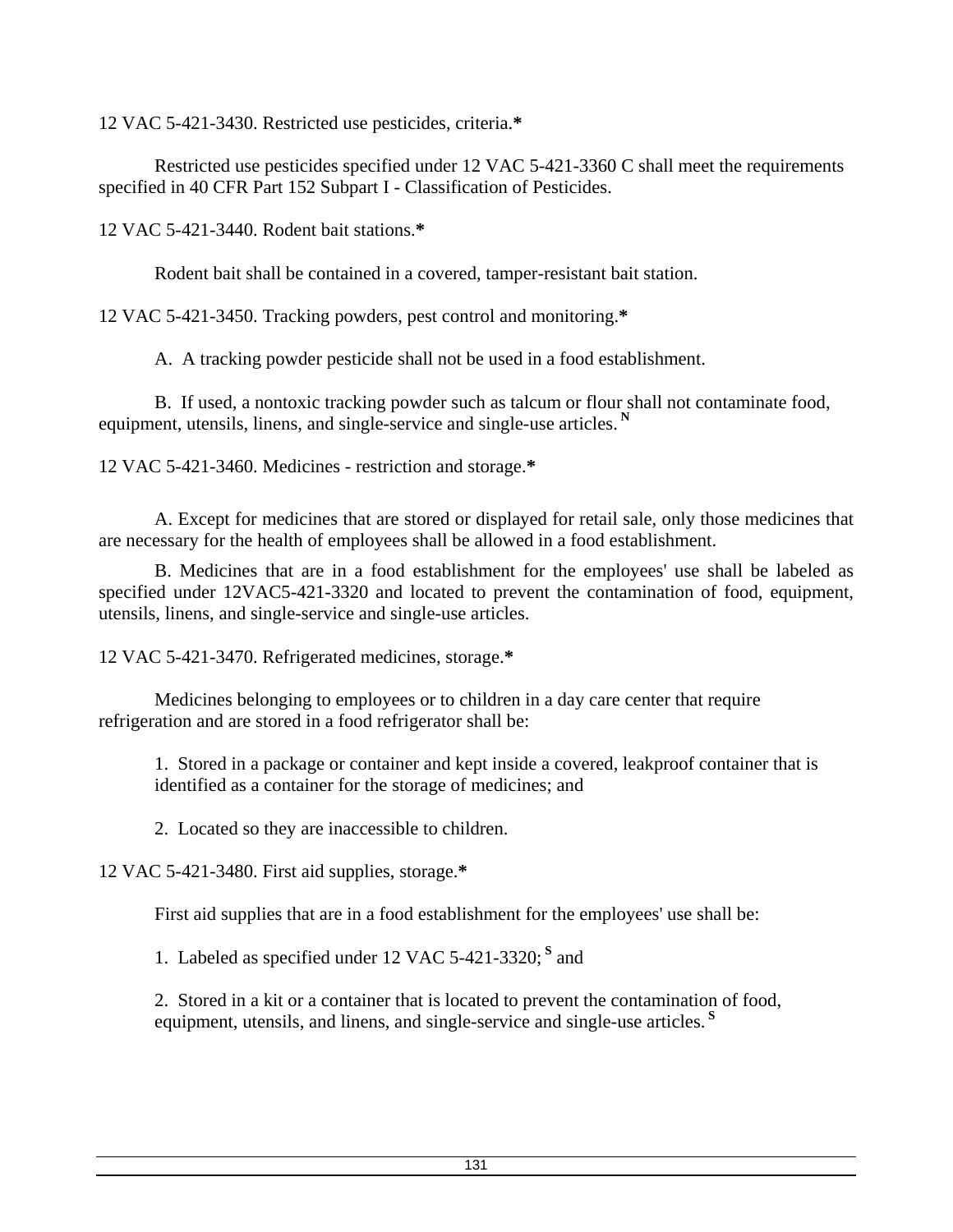12 VAC 5-421-3490. Other personal care items, storage.

Except as specified under 12 VAC 5-421-3470 and 12 VAC 5-421-3480, employees shall store their personal care items in facilities as specified under 12 VAC 5-421-3100 B.

### Article 3

## Stock and Retail Sale

12 VAC 5-421-3500. Storage and display, separation.**\***

Poisonous or toxic materials shall be stored and displayed for retail sale so they can not contaminate food, equipment, utensils, linens, and single-service and single-use articles by:

1. Separating the poisonous or toxic materials by spacing or partitioning; **<sup>S</sup>** and

2. Locating the poisonous or toxic materials in an area that is not above food, equipment, utensils, linens, and single-service or single-use articles.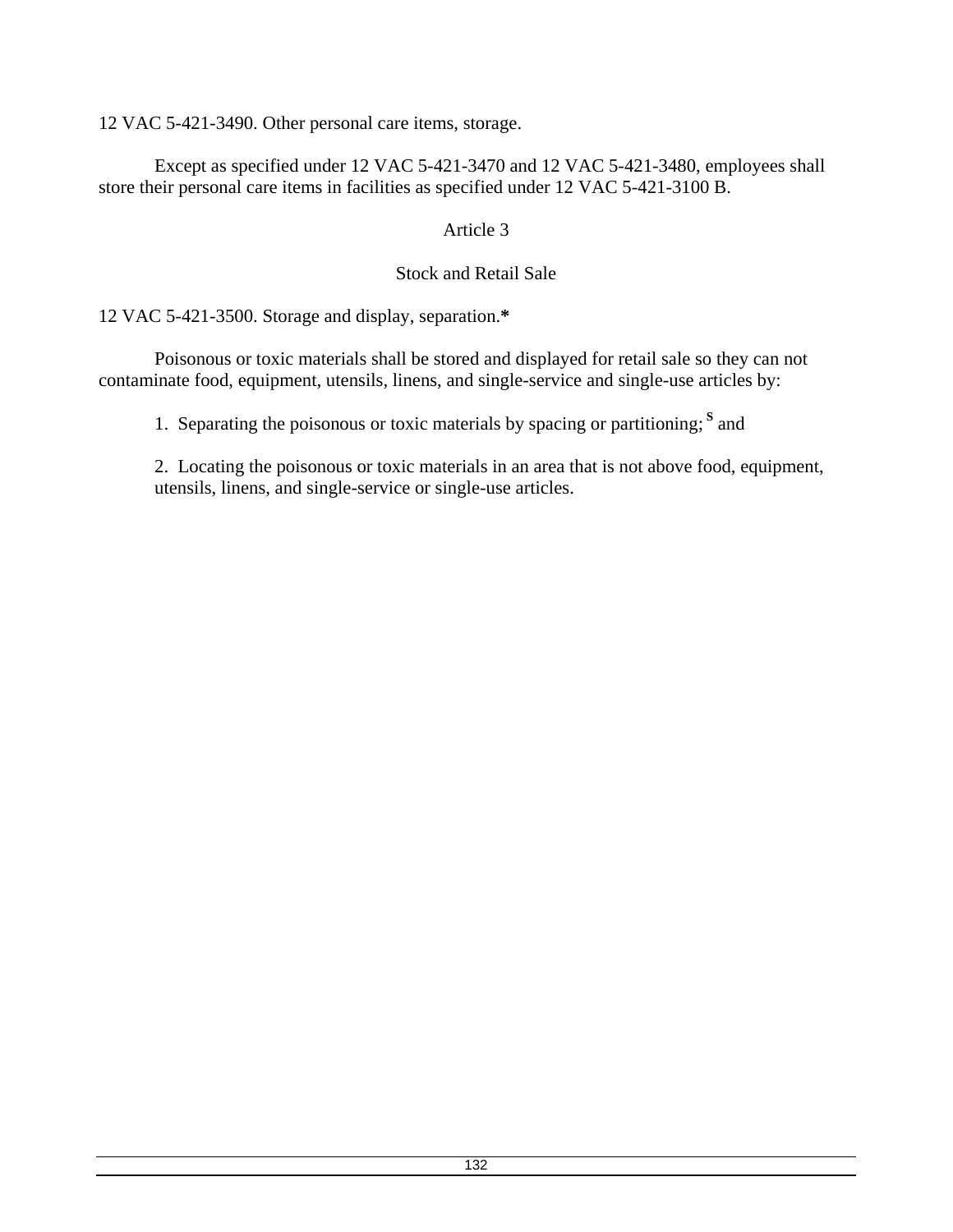# PART VIII

# COMPLIANCE AND ENFORCEMENT

### Article 1

## Applicability of Chapter

12 VAC 5-421-3510. Public health protection.

A. The regulatory authority shall apply this regulation to promote its underlying purpose, as specified in 12 VAC 5-421-30, of safeguarding public health and ensuring that food is safe and unadulterated when offered to the consumer.

B. In enforcing the provisions of this regulation, the regulatory authority shall assess existing facilities or equipment that were in use before March 1, 2002, based on the following considerations:

1. Whether the facilities or equipment are in good repair and capable of being maintained in a sanitary condition;

2. Whether food-contact surfaces comply with 12 VAC 5-421-960 through 12 VAC 5-421- 1060;

3. Whether the capacities of cooling, heating, and holding equipment are sufficient to comply with 12 VAC 5-421-1450.

12 VAC 5-421-3520. Preventing health hazards, provision for conditions not addressed.

A. If necessary to protect against public health hazards or nuisances, the regulatory authority may impose specific requirements in addition to the requirements contained in this regulation that are authorized by law.

B. The regulatory authority shall document the conditions that necessitate the imposition of additional requirements and the underlying public health rationale. The documentation shall be provided to the permit applicant or permit holder and a copy shall be maintained in the regulatory authority's file for the food establishment.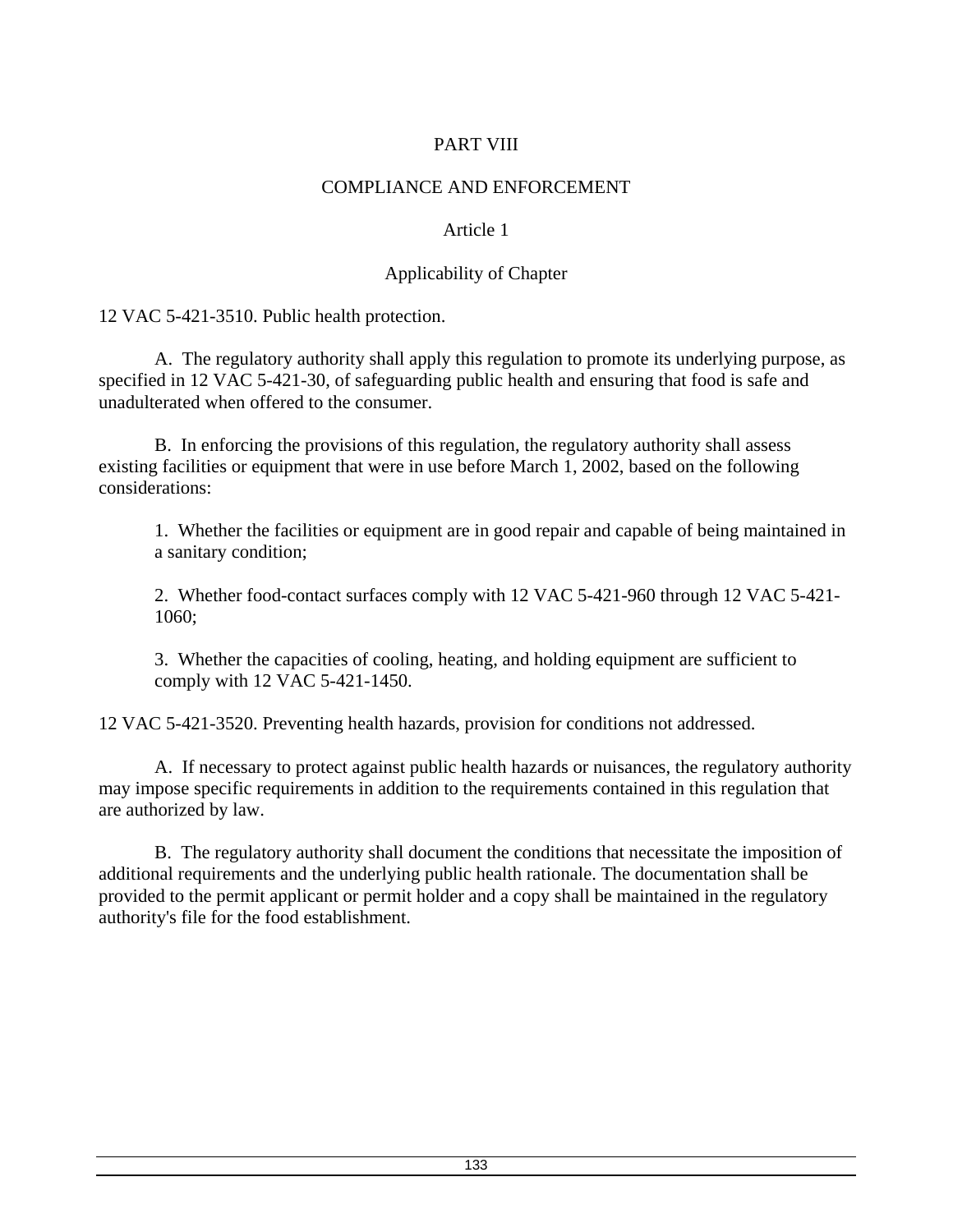12 VAC 5-421-3530. Application of Administrative Process Act.

The provisions of the Virginia Administrative Process Act (§ 2.2.4000 et seq. of the Code of Virginia) shall govern the procedures for rendering all case decisions, as defined in § 2.2-4001, and for issuing all orders and regulations promulgated pursuant to the authority of Title 35.1.

12 VAC 5-421-3540. (Reserved.)

12 VAC 5-421-3550. Food Service Advisory Committee.

The commissioner shall appoint a Food Service Advisory Committee (FSAC). He shall appoint to the FSAC as many members as he wishes, but a minimum of one individual each from the following: Department of Agriculture and Consumer Services, Department of Housing and Community Development, Department of Social Services, Virginia Hospitality and Travel Association, Virginia Retail Merchants Association, public at large, Virginia Public Health Association, Virginia Environmental Health Association, Virginia Caterers Association, Virginia Food Dealers Association, a consumer and/or civic organization representative, and an environmental health specialist.

Ex-officio members shall be the Director of the Division of Food and General Environmental Services and the Director of Health Facilities Regulation.

Appointed members of the FSAC shall serve at the discretion of the commissioner and shall make recommendation to the commissioner regarding food service policies, procedures and other food program operations. The FSAC shall meet at least annually.

12 VAC 5-421-3560. Exemptions to regulations.

A. The following are exempt from this chapter as defined in §§ 35.1-25 and 35.1-26 of the Code of Virginia.

1. Boarding houses that do not accommodate transients;

2. Cafeterias operated by industrial plants for employees only;

3. Churches, fraternal, school and social organizations and volunteer fire departments and rescue squads which hold dinners and bazaars of not more than one time per week and not in excess of two days duration at which food prepared in homes of members or in the kitchen of the church or organization and is offered for sale to the public;

4. Grocery stores, including the delicatessen which is a part of a grocery store, selling exclusively for off-premises consumption and places manufacturing or selling packaged or canned goods;

5. Churches which serve meals for their members as a regular part of their religious observance; and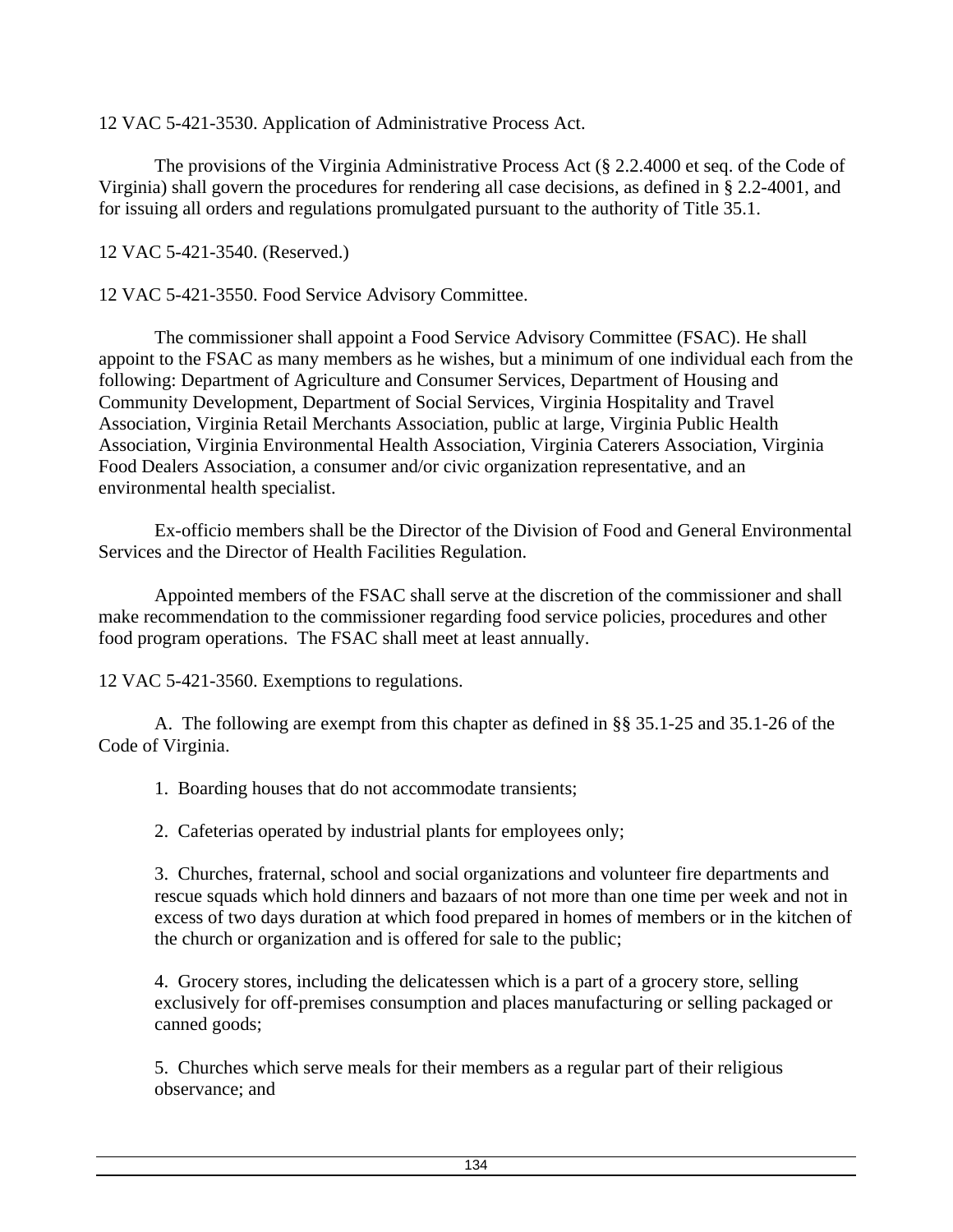6. Convenience stores or gas stations that are subject to the State Board of Agriculture and Consumer Services' Retail Food Establishment Regulations (2 VAC 5-585) or any regulations subsequently adopted and that (i) have 15 or fewer seats at which food is served to the public on the premises of the convenience store or gas station and (ii) are not associated with a national or regional restaurant chain. Notwithstanding this exemption, such convenience stores or gas stations shall remain responsible for collecting any applicable local meals tax.

B. The governing body of any county, city or town may provide by ordinance that this chapter shall not apply to food booths at fairs and youth athletic activities, if such booths are promoted or sponsored by any political subdivision of the Commonwealth or by any charitable nonprofit organization or group thereof. The ordinance shall provide that the director of the county, city, or town in which the fair and youth athletic activities are held, or a qualified person designated by the director, shall exercise such supervision of the sale of food as the ordinance may prescribe.

12 VAC 5-421-3570. Variances.

A. The commissioner or his designee may grant a variance to this chapter by following the appropriate procedures set forth in this section.

B. The commissioner may grant a variance if he finds that the hardship imposed, which may be economic, outweighs the benefits that may be received by the public and that granting such a variance does not subject the public to unreasonable health risks or environmental pollution.

C. Any owner or permit holder who seeks a variance shall apply in writing within the time period specified in 12 VAC 5-421-4000. The request should be sent to the local health department. The application shall include:

1. A citation to the regulation from which a variance is requested;

2. The nature and duration of the variance requested;

3. Any relevant analytical results including result of relevant tests conducted pursuant to the requirements of these regulations;

4. Statements or evidence which establishes that the public health, welfare and environment would not be adversely affected if the variance were granted;

5. Suggested conditions that might be imposed on the granting of a variance that would limit the detrimental impact on the public health and welfare;

6. A HACCP plan if required as specified under 12 VAC 5-421-3620 A that includes the information specified under 12 VAC 5-421-3630 as it is relevant to the variance requested.

7. Other information believed pertinent by the applicant; and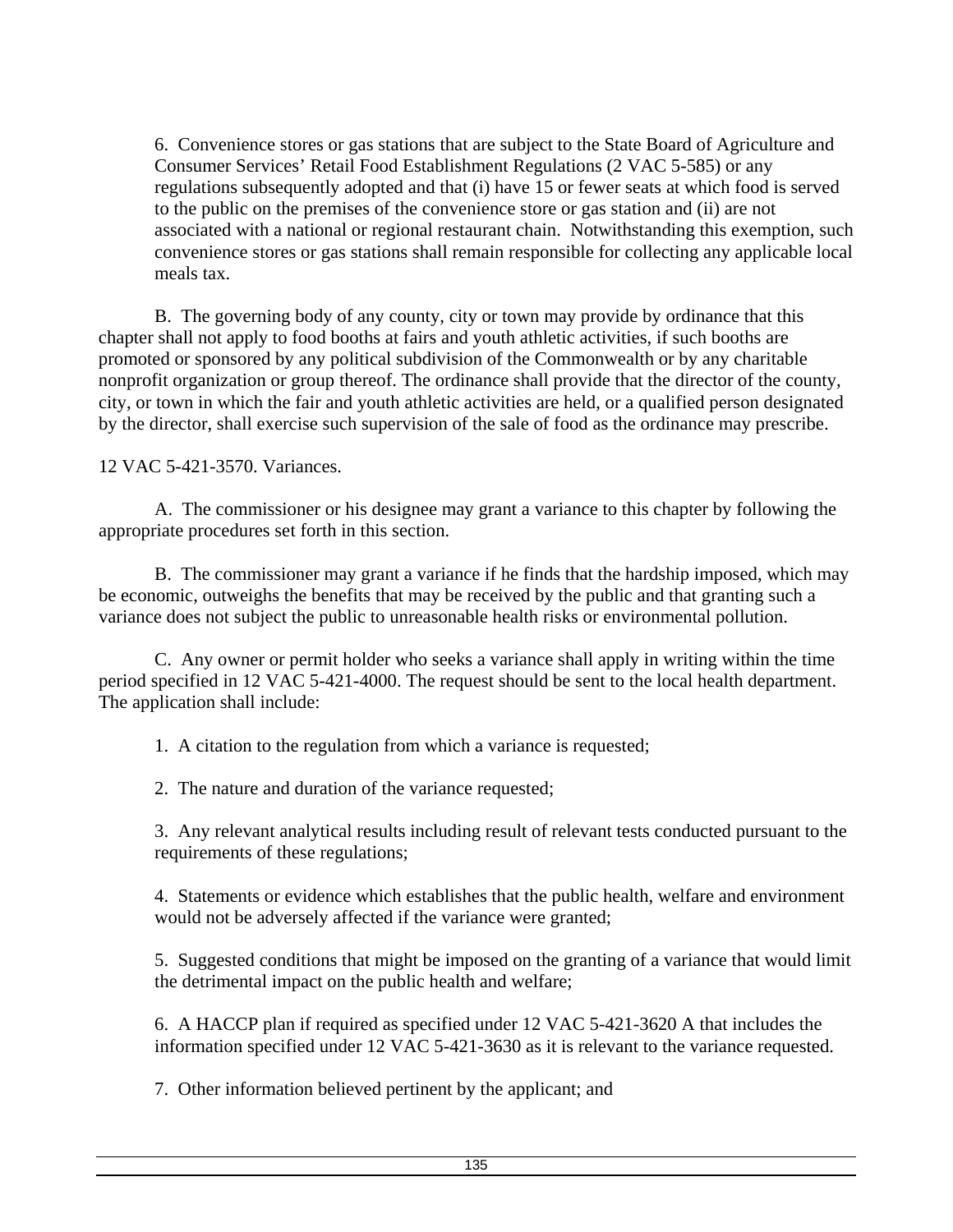8. Such other information as the district or local health department or commissioner may require.

12 VAC 5-421-3580. Evaluation of a variance application.

A. The commissioner shall act on any variance request submitted pursuant to 12 VAC 5- 421-3570 B within 60 days of receipt of the request.

B. In evaluating a variance application, the commissioner shall consider such factors as the following:

1. The effect that such a variance would have on the operation of the food establishment.

2. The cost and other economic considerations imposed by this requirement;

3. The effect that such a variance would have on protection of the public health, safety, welfare and the environment;

4. Such other factors as the commissioner, deputy commissioner, or director of the office of environmental health services may deem appropriate.

12 VAC 5-421-3590. Disposition of a variance request.

A. The commissioner may grant the variance request and if the commissioner proposes to deny the variance he shall provide the owner an opportunity to an informal hearing as provided in § 2.2-4019 of the Code of Virginia. Following this opportunity for an informal hearing the commissioner may reject any application for a variance by sending a rejection notice to the applicant. The rejection notice shall be in writing and shall state the reasons for the rejection. A rejection notice constitutes a case decision.

B. If the commissioner proposes to grant a variance request submitted pursuant to this part, the applicant shall be notified in writing of this decision. Such notice shall identify the variance, the food establishment involved, and shall specify the period of time for which the variance will be effective. Such notice shall provide that the variance will be terminated when the food establishment comes into compliance with the applicable regulation and may be terminated upon a finding by the commissioner that the food establishment has failed to comply with any requirements or schedules issued in conjunction with the variance. The effective date of the variance shall be as noted in the variance letter.

C. All variances granted to any food establishment may be transferable unless otherwise stated. Each variance shall be attached to the permit to which it is granted. Each variance is revoked when the permit to which it is attached is revoked.

D. No owner or permit holder may challenge the terms or conditions of a variance after 30 calendar days have elapsed from the receipt of the variance.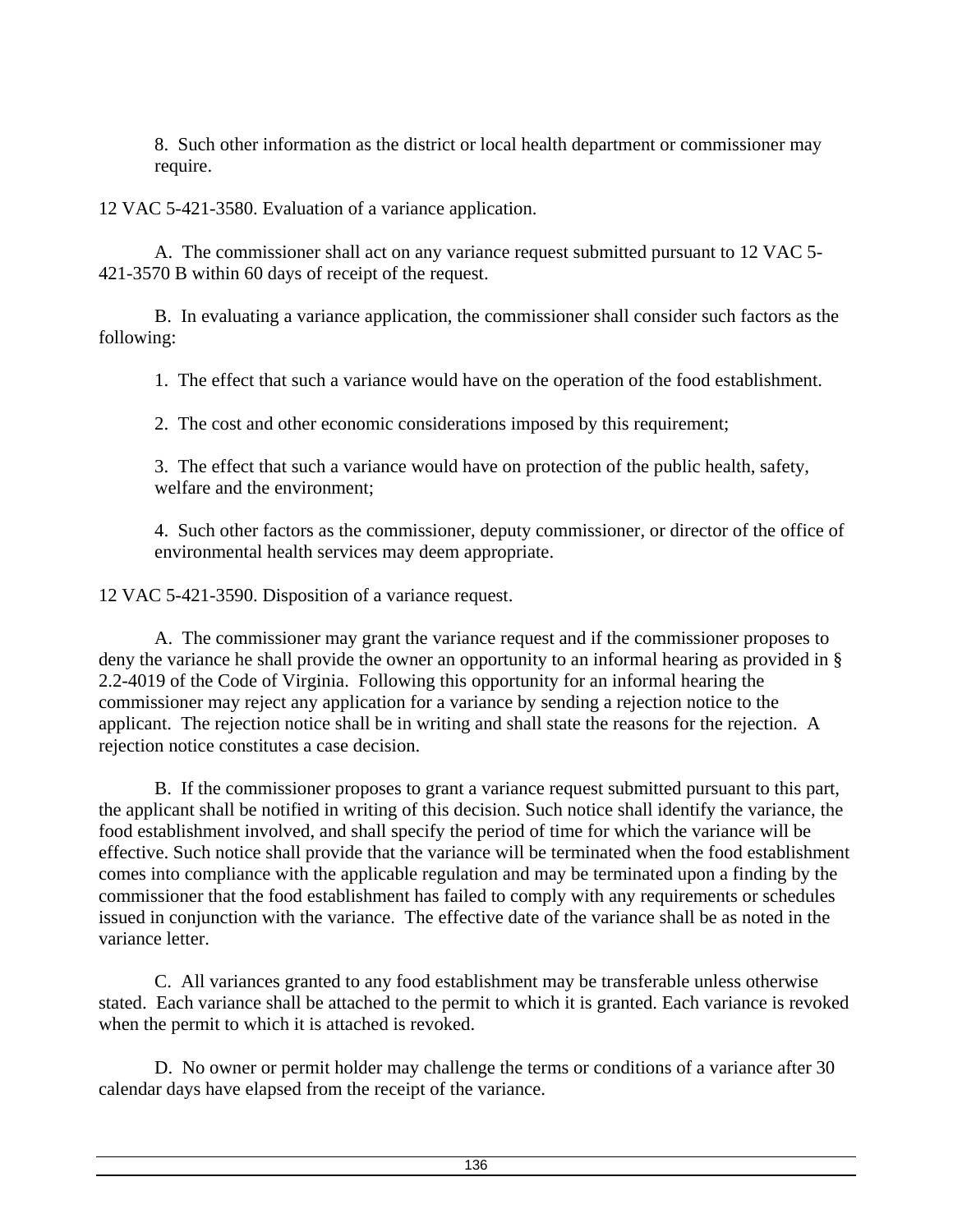E. Each variance shall be posted prominently in a conspicuous place for public view and in close proximity to the permit to which it relates. Each variance is revoked when the permit to which it is attached is revoked, or if the permit is not revalidated or renewed.

### Article 2

### Plan Submission and Approval

12 VAC 5-421-3600. Facility and operating plans - when plans are required.

A permit applicant or permit holder shall submit to the regulatory authority properly prepared plans and specifications for review and approval before:

1. The construction of a food establishment;

2. The conversion of an existing structure for use as a food establishment; or

3. The remodeling of a food establishment or a change of type of food establishment or food operation as specified under 12 VAC 5-421-3710 C if the regulatory authority determines that plans and specifications are necessary to ensure compliance with this regulation.

12 VAC 5-421-3610. Contents of the plans and specifications.

The plans and specifications for a food establishment, including a food establishment specified under 12 VAC 5-421-3620, shall include, as required by the regulatory authority based on the type of operation, type of food preparation, and foods prepared, the following information to demonstrate conformance with the provisions of this chapter:

- 1. Intended menu;
- 2. Anticipated volume of food to be stored, prepared, and sold or served;
- 3. Proposed layout, mechanical schematics, construction materials, and finish schedules;

4. Proposed equipment types, manufacturers, model numbers, locations, dimensions, performance capacities, and installation specifications;

5. Evidence that standard procedures ensuring compliance with the requirements of this chapter are developed or are being developed; and

6. Other information that may be required by the regulatory authority for the proper review of the proposed construction, conversion or modification, and procedures for operating a food establishment.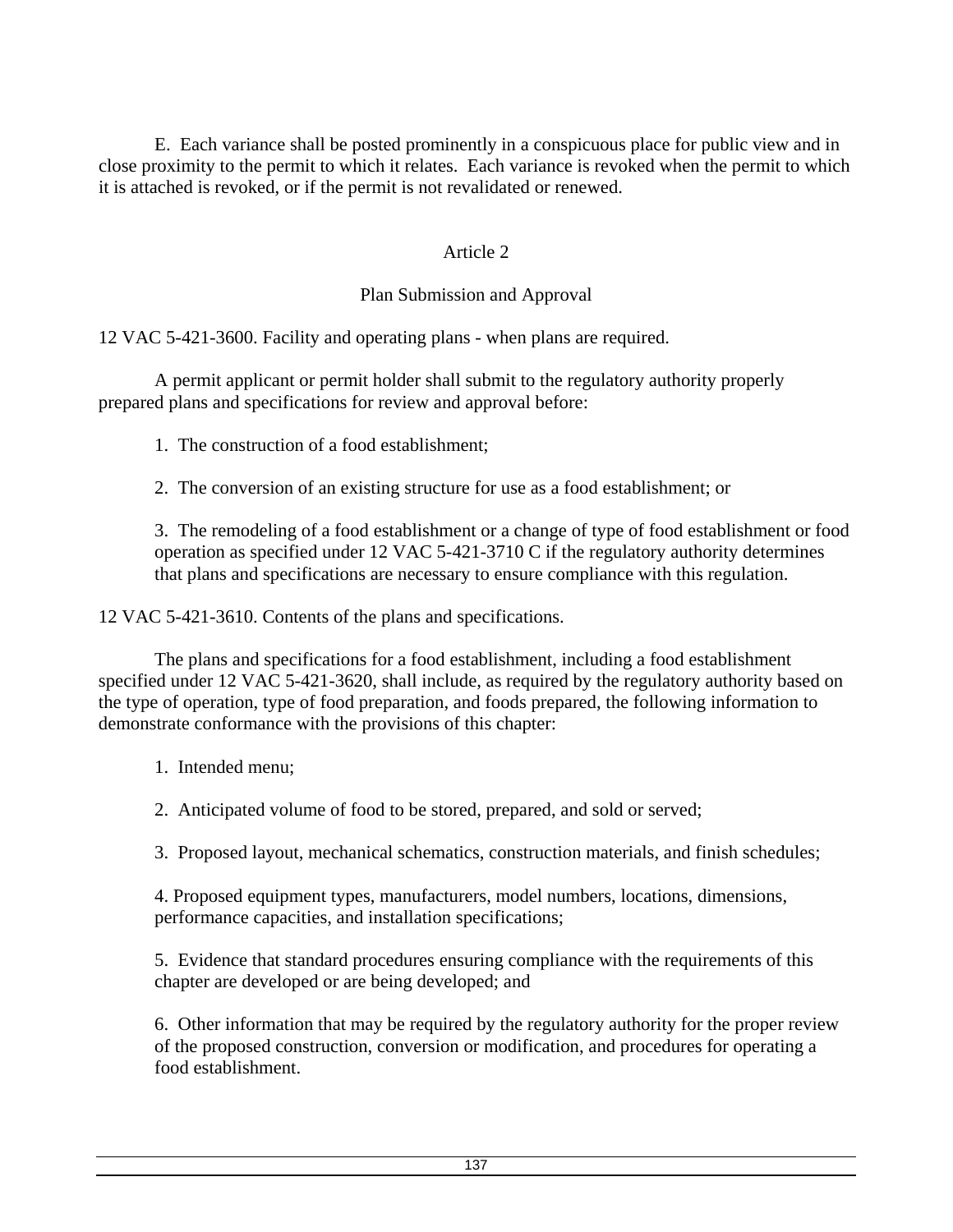12 VAC 5-421-3620. When a HACCP plan is required.

A. Before engaging in an activity that requires a HACCP plan, a permit applicant or permit holder shall submit to the regulatory authority for approval a properly prepared HACCP plan as specified under 12 VAC 5-421-3630 and the relevant provisions of this chapter if:

1. Submission of a HACCP plan is required according to law;

2. A variance is required as specified under 12 VAC 5-421-860, 12 VAC 5-421-1300 B, or 12 VAC 5-421-700 D 2; or

3. The regulatory authority determines that a food preparation or processing method requires a variance based on a plan submittal specified under 12 VAC 5-421-3610, an inspectional finding, or a variance request.

B. A permit applicant or permit holder shall have a properly prepared HACCP plan as specified under 12 VAC 5-421-870.

12 VAC 5-421-3630. Contents of a HACCP plan.

For a food establishment that is required under 12 VAC 5-421-3620 to have a HACCP plan, the plan and specifications shall indicate:

1. A categorization of the types of potentially hazardous foods that are specified in the menu such as soups and sauces, salads, and bulk, solid foods such as meat roasts, or of other foods that are specified by the regulatory authority;

2. A flow diagram by specific food or category type identifying critical control points and providing information on the following:

a. Ingredients, materials, and equipment used in the preparation of that food, and

b. Formulations or recipes that delineate methods and procedural control measures that address the food safety concerns involved;

3. Food employee and supervisory training plan that addresses the food safety issues of concern;

4. A statement of standard operating procedures for the plan under consideration including clearly identifying:

a. Each critical control point,

b. The critical limits for each critical control point,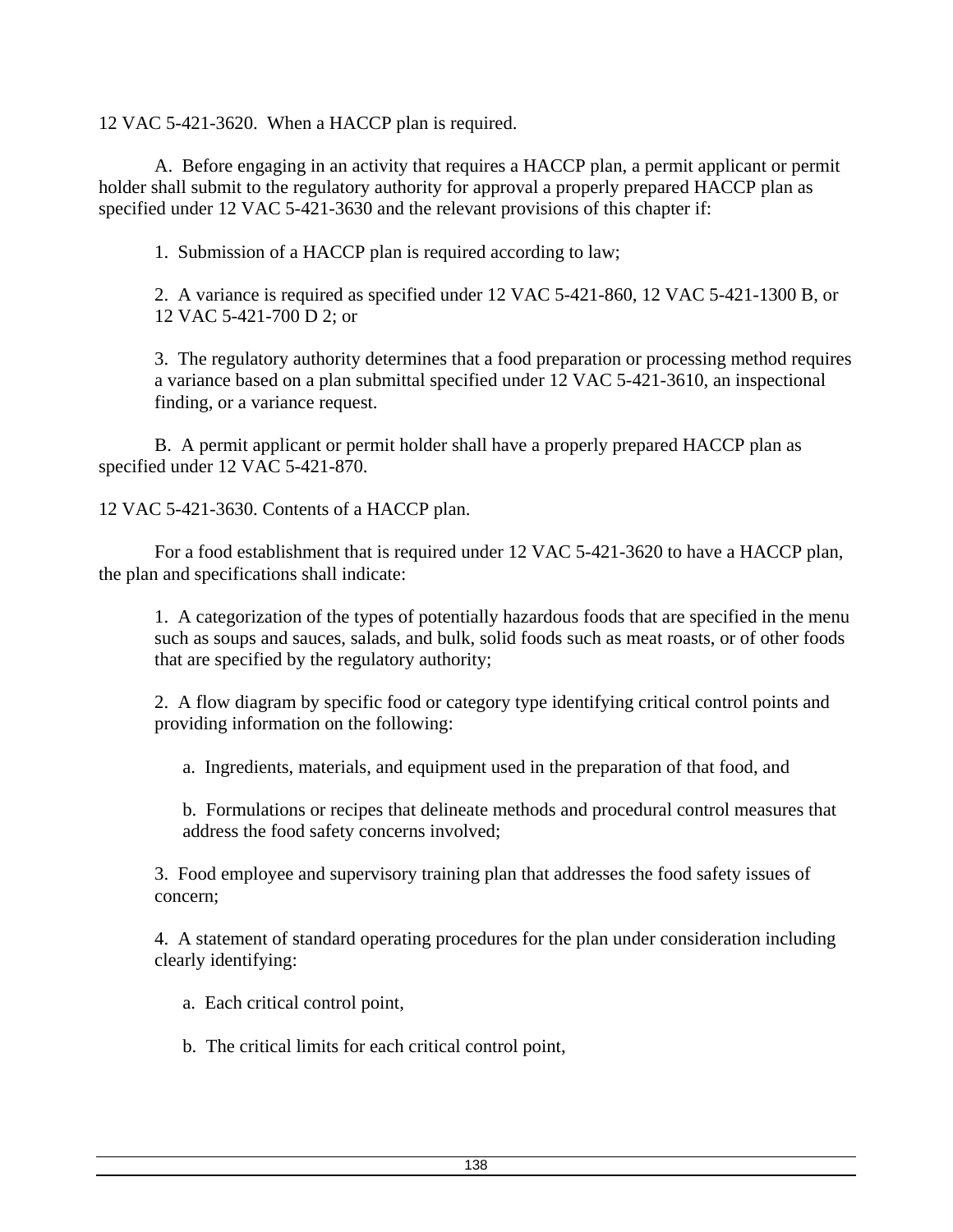c. The method and frequency for monitoring and controlling each critical control point by the food employee designated by the person in charge,

d. The method and frequency for the person in charge to routinely verify that the food employee is following standard operating procedures and monitoring critical control points,

e. Action to be taken by the person in charge if the critical limits for each critical control point are not met, and

f. Records to be maintained by the person in charge to demonstrate that the HACCP plan is properly operated and managed; and

5. Additional scientific data or other information, as required by the regulatory authority, supporting the determination that food safety is not compromised by the proposal.

12 VAC 5-421-3640. Confidentiality - trade secrets.

The regulatory authority shall treat as confidential in accordance with law, information that meets the criteria specified in law for a trade secret and is contained on inspection report forms and in the plans and specifications submitted as specified under 12 VAC 5-421-3610 and 12 VAC 5- 421-3630.

12 VAC 5-421-3650. Preoperational inspections.

The regulatory authority shall conduct one or more preoperational inspections to verify that the food establishment is constructed and equipped in accordance with the approved plans and approved modifications of those plans, has established standard operating procedures as specified under subdivision 5 of 12 VAC 5-421-3610 and is in compliance with law and this chapter.

#### Article 3

#### Permit to Operate

12 VAC 5-421-3660. Permits.

A. No person shall own, establish, conduct, maintain, manage, or operate any food establishment in this Commonwealth unless the food establishment is permitted as provided in this section. All permits shall be in the name of the owner or lessee. Permits shall not be issued to newly constructed or extensively remodeled food establishments until a certificate of occupancy has been issued by the Building Official. Only a person who complies with the requirements of this part shall be entitled to receive or retain such a permit.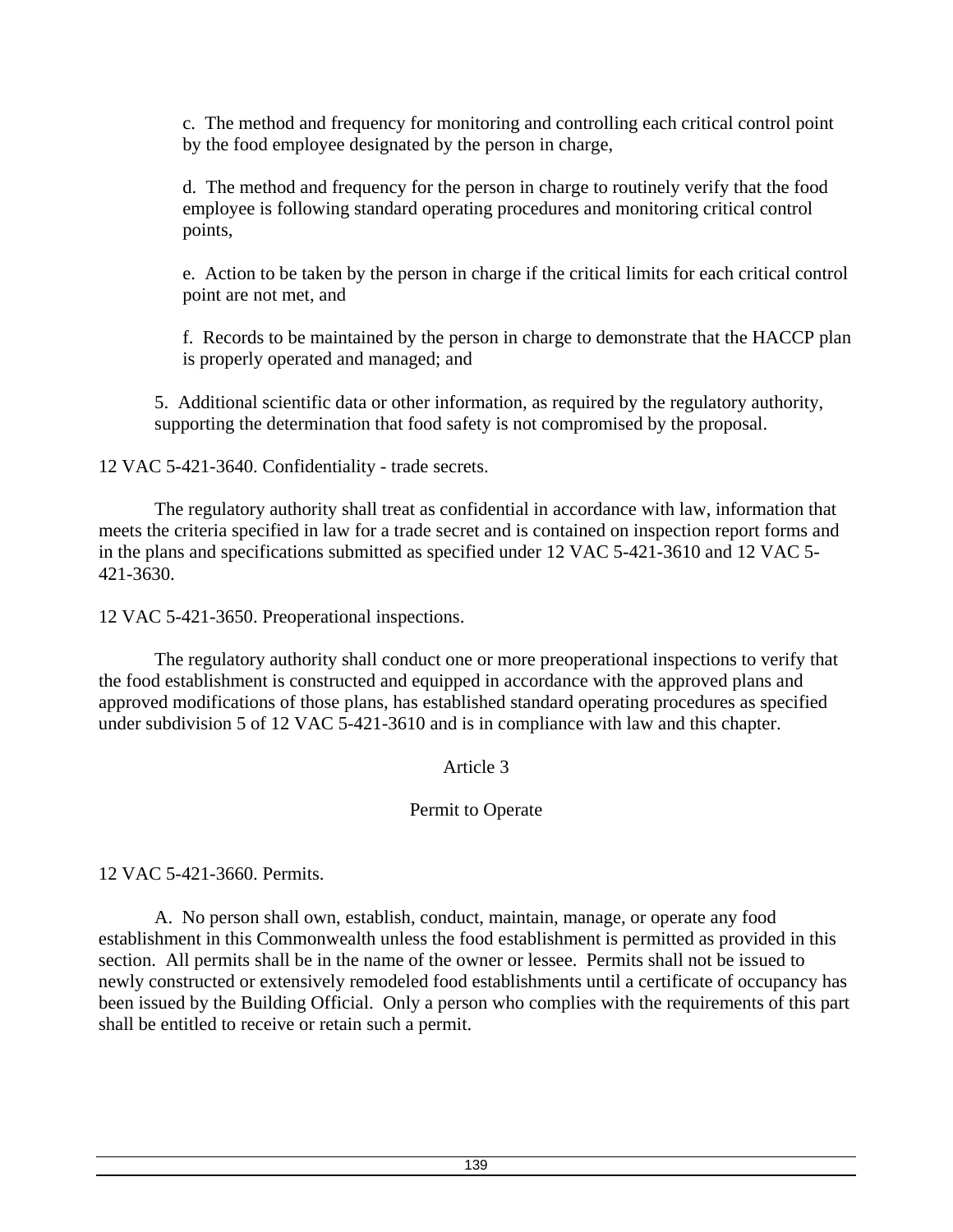B. Permits issued shall not be transferable from one person to another or from one location to another. A new owner shall be required to make a written application for a permit. The application forms are obtainable at all local health departments.

C. Any person operating a food establishment with a valid permit who desires to expand or modify the establishment, shall notify the director in the jurisdiction where the food establishment is located, and the director shall determine whether such expansion, modification, or reclassification is in compliance with the applicable sections of this chapter.

D. The permit shall be posted in every food establishment in a place where it is readily observable by the public transacting business with the establishment.

E. Permits shall expire annually.

12 VAC 5-421-3670. Application procedure, submission 30 calendar days before proposed opening.

An applicant shall submit an application for a permit at least 30 calendar days before the date planned for opening a food establishment or the expiration date of the current permit for an existing facility.

12 VAC 5-421-3680. Form of submission.

A person desiring to operate a food establishment shall submit to the regulatory authority a written application for a permit on a form provided by the regulatory authority.

12 VAC 5-421-3690. Qualifications and responsibilities of applicants.

To qualify for a permit, an applicant shall:

1. Be an owner of the food establishment or an officer of the legal ownership;

2. Comply with the requirements of this regulation; and

3. As specified under 12 VAC 5-421-3820, agree to allow access to the food establishment and to provide required information.

12 VAC 5-421-3700. Contents of the application.

The application shall include:

1. The name, mailing address, telephone number, and signature of the person applying for the permit and the name, mailing address, and location of the food establishment;

2. Information specifying whether the food establishment is owned by an association, corporation, individual, partnership, or other legal entity;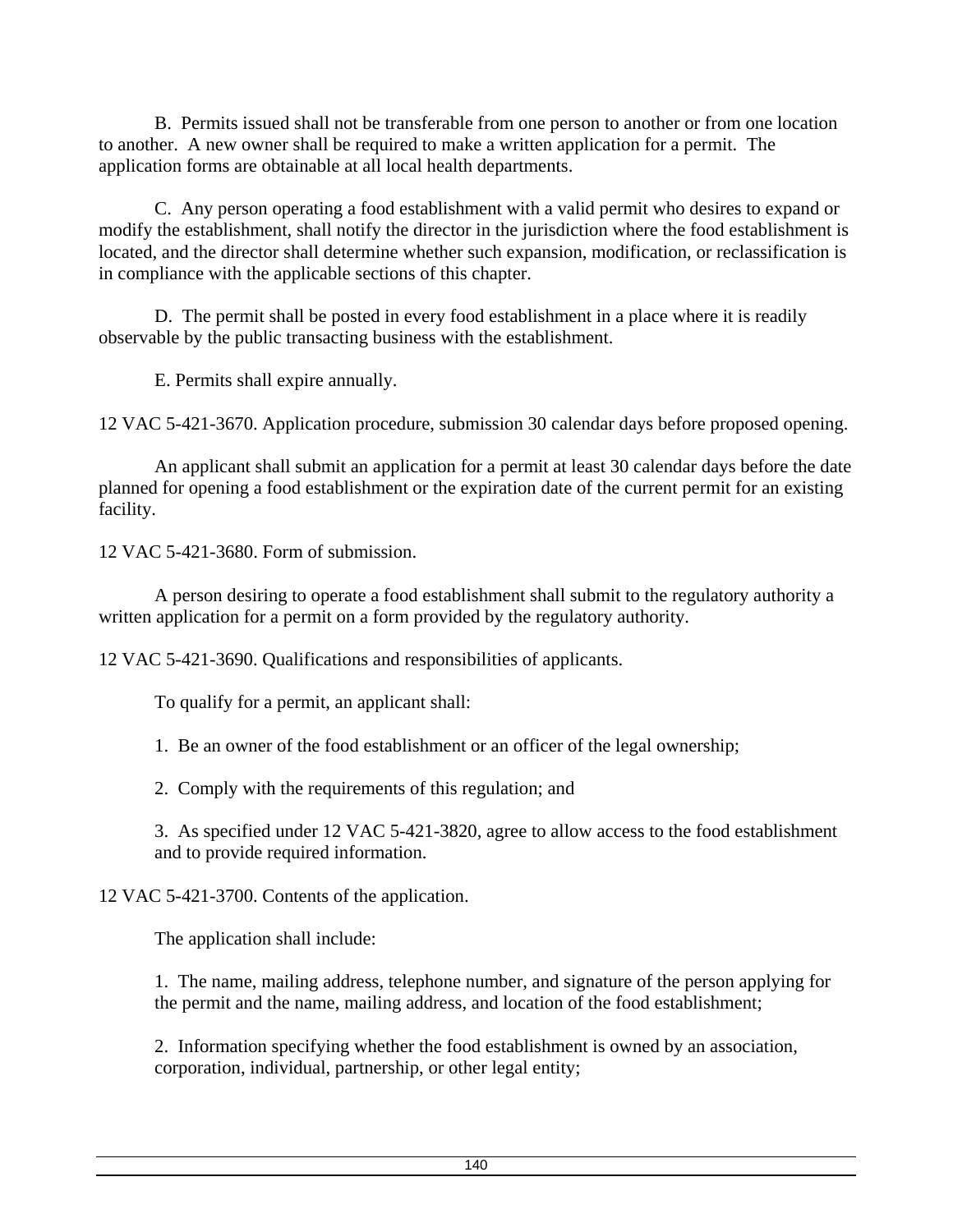- 3. A statement specifying whether the food establishment:
	- a. Is mobile or stationary and temporary or permanent, and
	- b. Is an operation that includes one or more of the following:
		- (1) Prepares, offers for sale, or serves potentially hazardous food:
			- (a) Only to order upon a consumer's request,

(b) In advance in quantities based on projected consumer demand and discards food that is not sold or served at an approved frequency, or

(c) Using time as the public health control as specified under 12 VAC 5-421-850,

(2) Prepares potentially hazardous food in advance using a food preparation method that involves two or more steps which may include combining potentially hazardous ingredients; cooking; cooling; reheating; hot or cold holding; freezing; or thawing,

(3) Prepares food as specified under subdivision 3 b (2) of this section for delivery to and consumption at a location off the premises of the food establishment where it is prepared,

(4) Prepares food as specified under subdivision 3 b (2) of this section for service to a highly susceptible population,

(5) Prepares only food that is not potentially hazardous, or

(6) Does not prepare, but offers for sale only prepackaged food that is not potentially hazardous;

4. The name, title, address, and telephone number of the person directly responsible for the food establishment;

5. The name, title, address, and telephone number of the person who functions as the immediate supervisor of the person specified under subdivision 4 of this section such as the zone, district, or regional supervisor;

6. The names, titles, and addresses of:

a. The persons comprising the legal ownership as specified under subdivision 2 of this section including the owners and officers, and

b. The local resident agent if one is required based on the type of legal ownership;

7. A statement signed by the applicant that: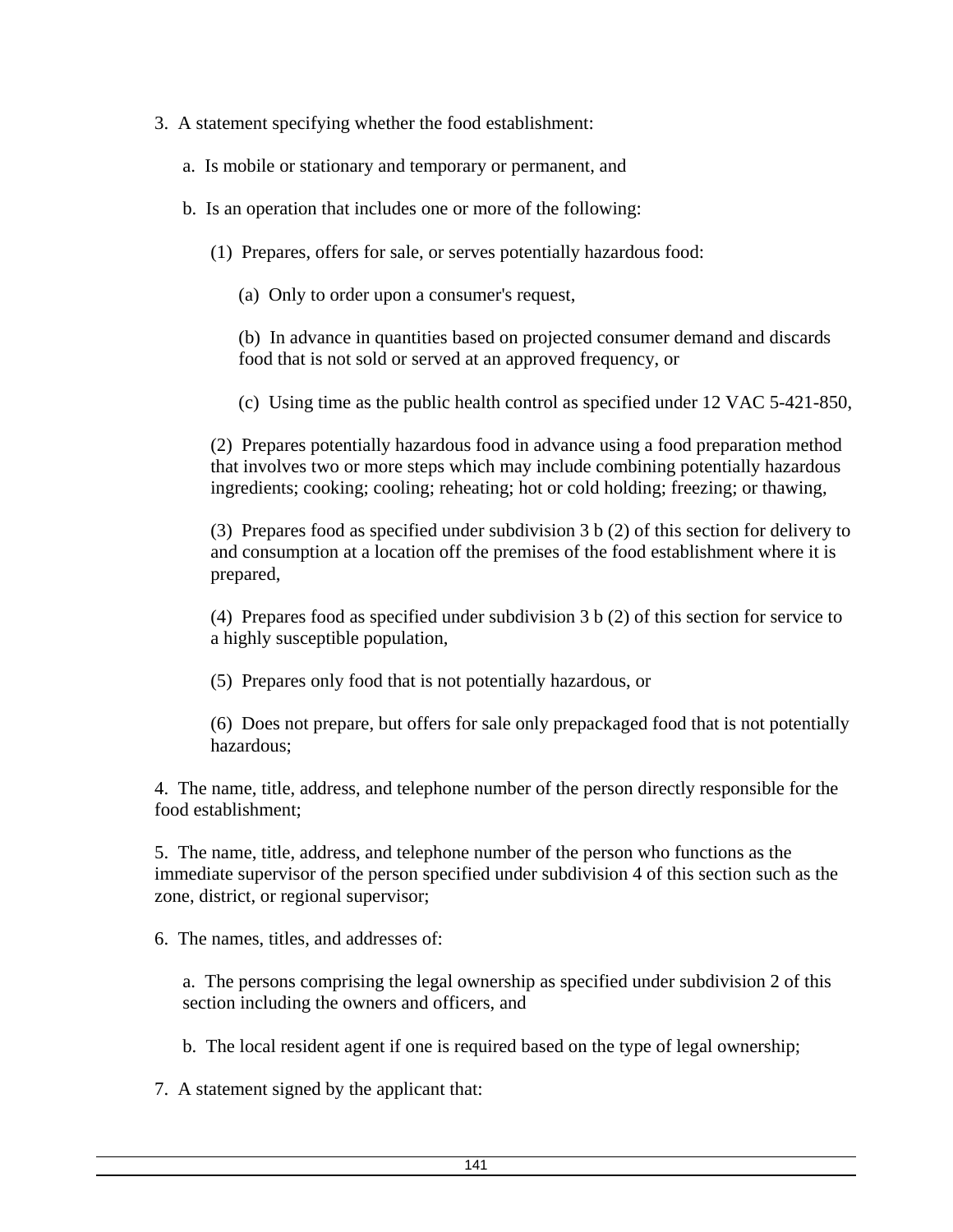a. Attests to the accuracy of the information provided in the application, and

b. Affirms that the applicant will:

(1) Comply with this chapter, and

(2) Allow the regulatory authority access to the establishment as specified under 12 VAC 5-421-3820 and to the records specified under 12 VAC 5-421-440 and 12 VAC 5-421-2330 and subdivision 4 of 12 VAC 5-421-3630; and

8. Other information required by the regulatory authority.

12 VAC 5-421-3710. New, converted, or remodeled establishments.

For food establishments that are required to submit plans as specified under 12 VAC 5-421- 3600 the regulatory authority shall issue a permit to the applicant after:

- 1. A properly completed application is submitted;
- 2. Any required fee is submitted;
- 3. The required plans, specifications, and information are reviewed and approved; and

4. A preoperational inspection shows that the establishment is built or remodeled in accordance with the approved plans and specifications and that the establishment is in compliance with this chapter.

12 VAC 5-421-3720. Existing establishments, permit renewal, and change of ownership.

The regulatory authority may renew a permit for an existing food establishment or may issue a permit to a new owner of an existing food establishment after a properly completed application is submitted, reviewed, and approved, any fees are paid, and an inspection shows that the establishment is in compliance with this chapter.

12 VAC 5-421-3730. Denial of application for permit, notice.

If an application for a permit to operate is denied, the regulatory authority shall provide the applicant with a notice that includes:

1. The specific reasons and chapter citations for the permit denial;

2. The actions, if any, that the applicant must take to qualify for a permit; and

3. Advisement of the applicant's right of appeal and the process and time frames for appeal that are provided in law.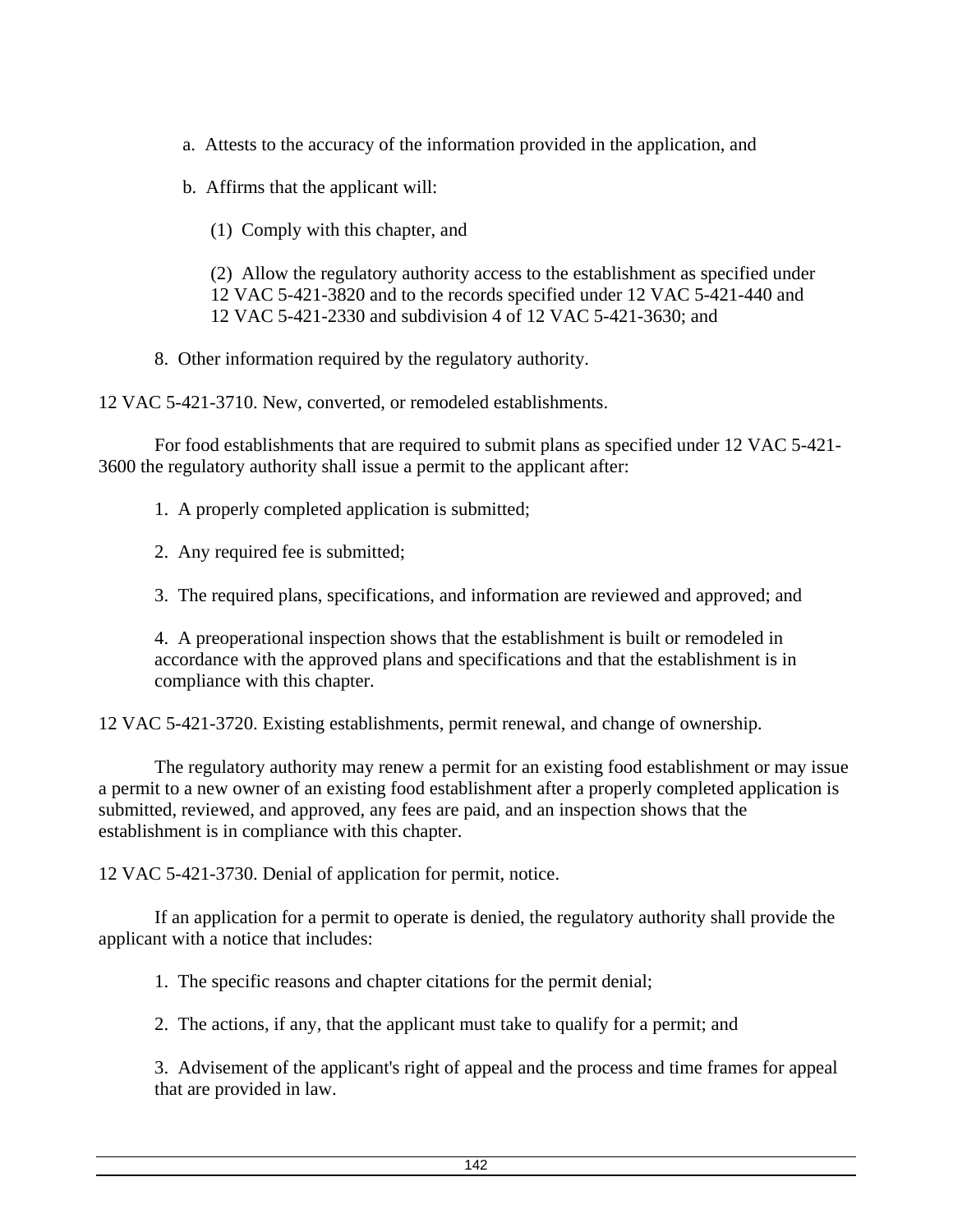12 VAC 5-421-3740. Responsibilities of the regulatory authority.

A. At the time a permit is first issued, the regulatory authority shall provide to the permit holder a copy (or opportunity to obtain a copy) of this chapter so that the permit holder is notified of the compliance requirements and the conditions of retention, as specified under 12 VAC 5-421- 3750, that are applicable to the permit.

B. Failure to provide the information specified in subsection A of this section does not prevent the regulatory authority from taking authorized action or seeking remedies if the permit holder fails to comply with this chapter or an order, warning, or directive of the regulatory authority.

12 VAC 5-421-3750. Responsibilities of the permit holder.

Upon acceptance of the permit issued by the regulatory authority, the permit holder in order to retain the permit shall:

1. Post the permit in a location in the food establishment that is conspicuous to consumers;

2. Comply with the provisions of this chapter including the conditions of a granted variance as specified under 12 VAC 5-421-3590, and approved plans as specified under 12 VAC 5- 421-3610;

3. If a food establishment is required under 12 VAC 5-421-3620 to operate under a HACCP plan, comply with the plan as specified under 12 VAC 5-421-3590;

4. Immediately contact the regulatory authority to report an illness of a food employee as specified under 12VAC5-421-80 B;

5. Immediately discontinue operations and notify the regulatory authority if an imminent health hazard may exist as specified under 12 VAC 5-421-3910;

6. Allow representatives of the regulatory authority access to the food establishment as specified under 12 VAC 5-421-3820;

7. Replace existing facilities and equipment specified in 12 VAC 5-421-3510 with facilities and equipment that comply with this chapter if:

a. The regulatory authority directs the replacement because the facilities and equipment constitute a public health hazard or nuisance or no longer comply with the criteria upon which the facilities and equipment were accepted,

b. The regulatory authority directs the replacement of the facilities and equipment because of a change of ownership, or

c. The facilities and equipment are replaced in the normal course of operation;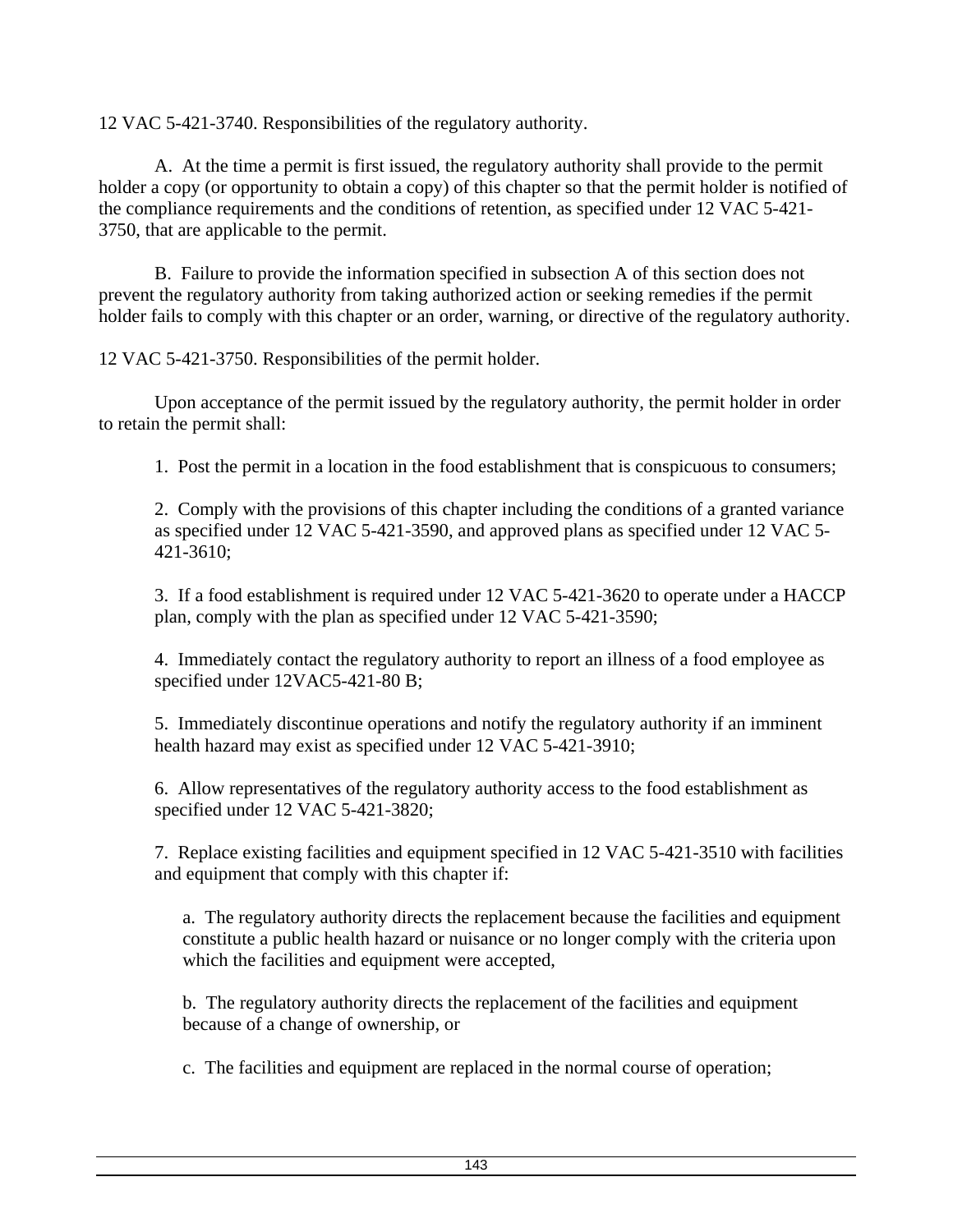8. Comply with directives of the regulatory authority including time frames for corrective actions specified in inspection reports, notices, orders, warnings, and other directives issued by the regulatory authority in regard to the permit holder's food establishment or in response to community emergencies;

9. Accept notices issued and served by the regulatory authority according to law; and

10. Be subject to the administrative, civil, injunctive, and criminal remedies authorized in law for failure to comply with this chapter or a directive of the regulatory authority, including time frames for corrective actions specified in inspection reports, notices, orders, warnings, and other directives.

12 VAC 5-421-3760. Permits not transferable.

A permit shall not be transferred from one person to another person, from one food establishment to another, or from one type of operation to another if the food operation changes from the type of operation specified in the application as specified under 12 VAC 5-421-3700 and the change in operation is not approved.

12 VAC 5-421-3770. Suspension of a permit.

The director may suspend without a hearing a permit to operate a restaurant if the director finds the continued operation constitutes a substantial and imminent threat to the public health, except the director may suspend the permit of a temporary restaurant as addressed under 12 VAC 5- 421-3870. Upon receipt of such notice that a permit is suspended, the permit holder shall cease food operations immediately and begin corrective action.

Whenever a permit is suspended, the holder of the permit or the person in charge shall be notified in writing by certified mail or by hand delivery. Upon service of notice that the permit is immediately suspended, the former permit holder shall be given an opportunity for a hearing. The request for a hearing shall be in writing. The written request shall be filed with the local department by the former holder of the permit. If written request for a hearing is not filed within 10 working days, the suspension is sustained. Each holder of a suspended permit shall be afforded an opportunity for an informal hearing, within three working days of receipt of a request for the hearing. The director may end the suspension at any time if the reasons for the suspension no longer exist.

## 12 VAC 5-421-3780. Revocation of a permit.

The director may, after providing an opportunity for a hearing, revoke a permit for flagrant or continuing violation of any of the requirements of this part.

Prior to revocation, the director shall notify in writing the holder of the permit, or the person in charge, of the specific reason for which the permit is to be revoked. The permit shall be revoked at the end of the 15 days following service of such notice unless a written request for a hearing is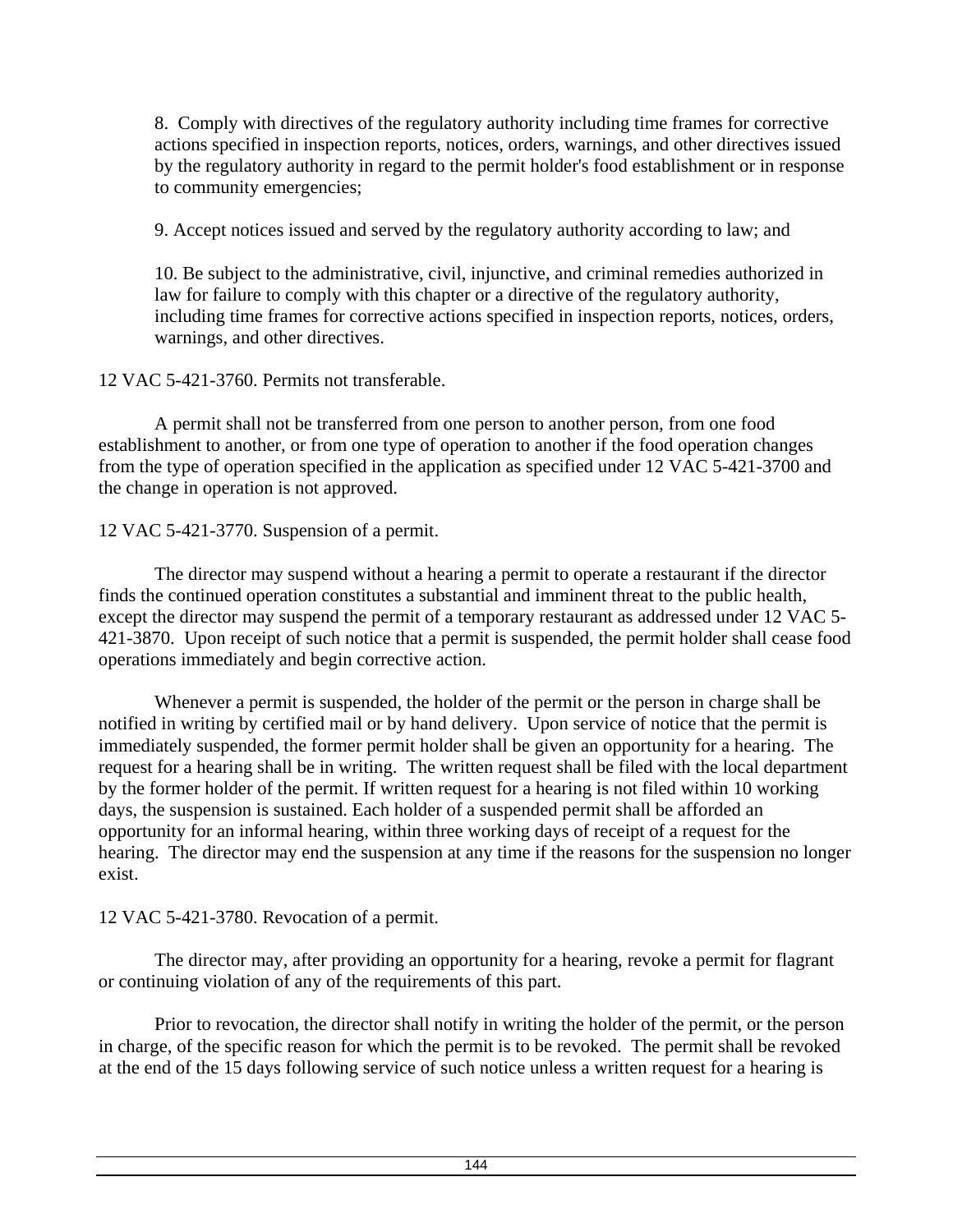filed before then with the director from which the permit was obtained. If no request for a hearing is filed within the 15 day period, the revocation of the permit shall be final.

12 VAC 5-421-3790. Application after revocation.

Any person whose permit has been revoked, may apply for a new permit by following the procedures of this part outlined in 12 VAC 5-421-3670 through 12 VAC 5-421-3700.

#### Article 4

#### Inspection and Correction of Violations

12 VAC 5-421-3800. Periodic inspection.

Food establishments shall be inspected by the designee of the director. Inspections of the food establishments shall be performed as often as necessary for the enforcement of this part in accordance with the following:

1. Except as specified in subdivisions 2 and 3 of this section, the regulatory authority shall inspect a food establishment at least once every six months.

2. The regulatory authority may increase the interval between inspections beyond six months if:

a. The food establishment is fully operating under an approved and validated HACCP plan as specified under 12 VAC 5-421-3630;

b. The food establishment is assigned a less frequent inspection frequency based on a written risk-based inspection schedule that is being uniformly applied throughout the jurisdiction and at least once every six months the establishment is contacted by telephone or other means by the regulatory authority to ensure that the establishment manager and the nature of the food operation are not changed; or,

c. The establishment's operation involves only coffee service and other unpackaged or prepackaged food that is not potentially hazardous such as carbonated beverages and snack food such as chips, nuts, popcorn, and pretzels.

3. The regulatory authority shall periodically inspect throughout its permit period a temporary food establishment that prepares, sells, or serves unpackaged potentially hazardous food and that:

a. Has improvised rather than permanent facilities or equipment for accomplishing functions such as handwashing, food preparation and protection, food temperature control, warewashing, providing drinking water, waste retention and disposal, and insect and rodent control; or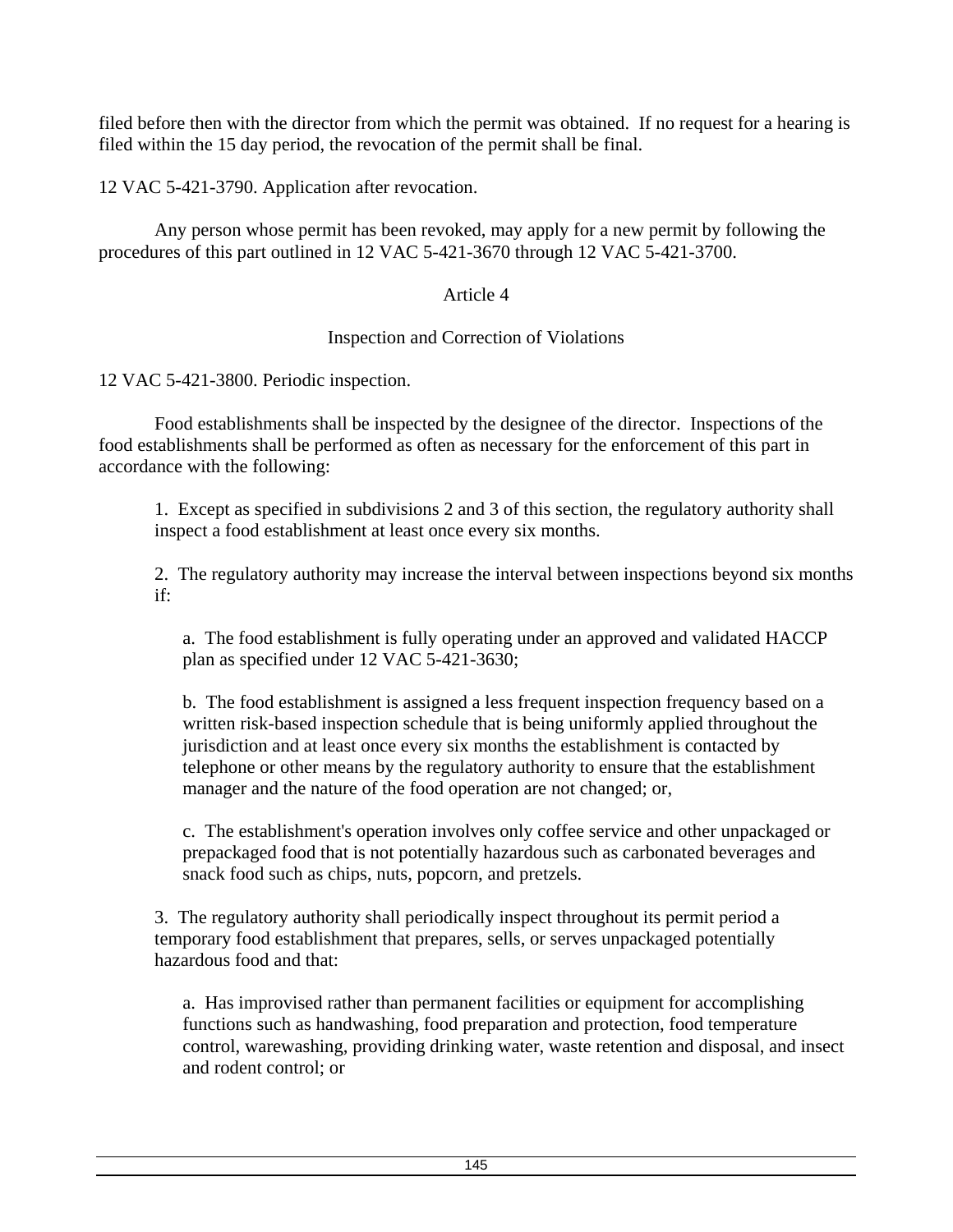b. Has inexperienced food employees.

12 VAC 5-421-3810. Performance- and priority-based inspections.

Within the parameters specified in 12 VAC 5-421-3800, the regulatory authority shall prioritize, and conduct more frequent inspections based upon its assessment of a food establishment's history of compliance with this chapter and the establishment's potential as a vector of foodborne illness by evaluating:

1. Past performance for nonconformance with this chapter or HACCP plan requirements that are critical;

2. Past performance for numerous or repeat violations of this chapter or HACCP plan requirements that are noncritical;

3. Past performance for complaints investigated and found to be valid;

4. The hazards associated with the particular foods that are prepared, stored, or served;

5. The type of operation including the methods and extent of food storage, preparation, and service;

6. The number of people served; and

7. Whether the population served is a highly susceptible population.

12 VAC 5-421-3815. Competency of Environmental Health Specialists.

 An authorized representative of the commissioner who inspects a food establishment or conducts plan review for compliance with this chapter shall the knowledge, skills, and ability to adequately perform the required duties.

12 VAC 5-421-3820. Access allowed at reasonable times after due notice.

After the regulatory authority presents official credentials and provides notice of the purpose of, and an intent to conduct, an inspection, the person in charge shall allow the regulatory authority to determine if the food establishment is in compliance with this chapter by allowing access to the establishment, allowing inspection, and providing information and records specified in this chapter and to which the regulatory authority is entitled according to law, during the food establishment's hours of operation and other reasonable times.

12 VAC 5-421-3830. Refusal, notification of right to access, and final request for access.

If a person denies access to the regulatory authority, the regulatory authority shall:

1. Inform the person that: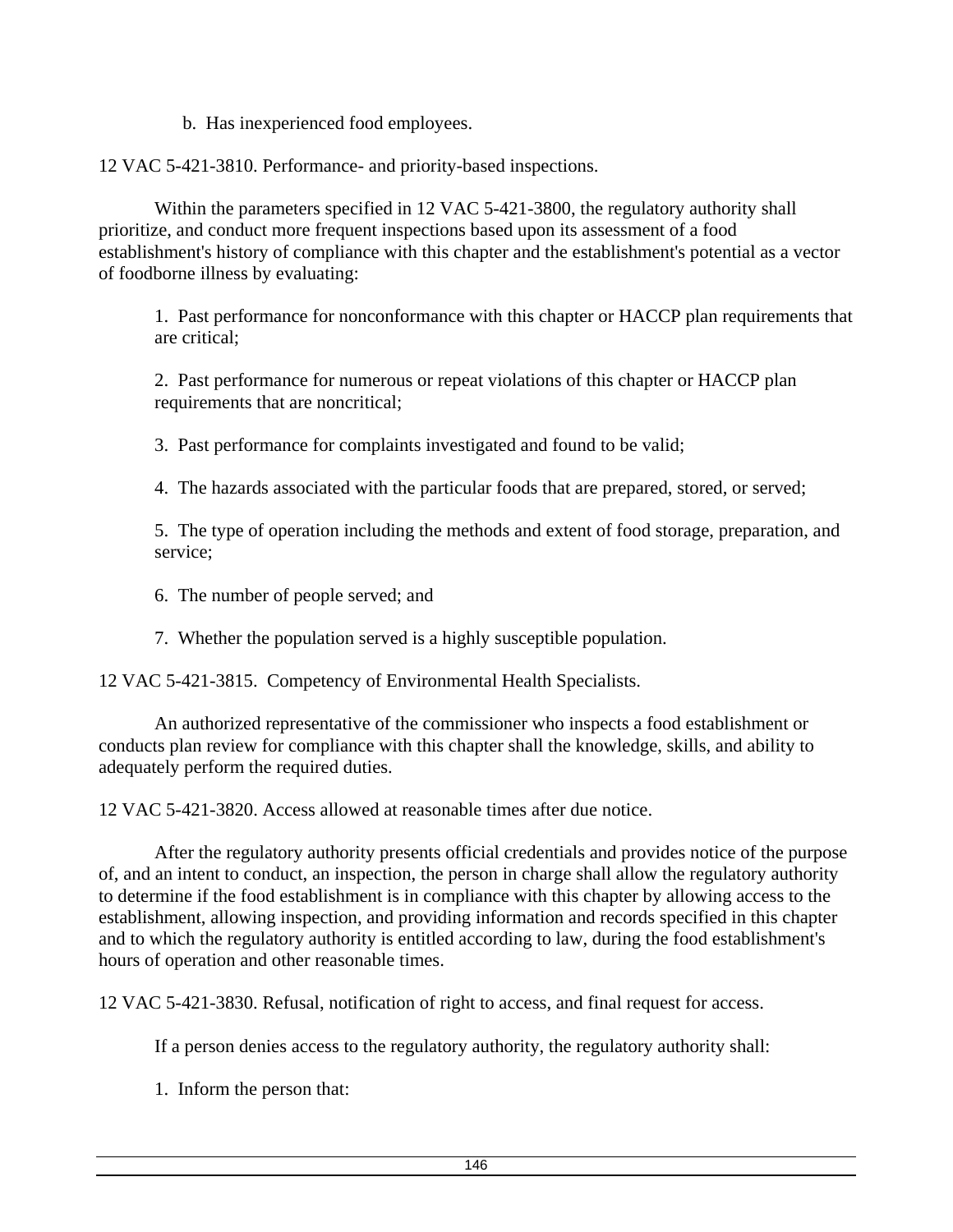a. The permit holder is required to allow access to the regulatory authority as specified under 12 VAC 5-421-3820,

b. Access is a condition of the acceptance and retention of a food establishment permit to operate as specified under 12 VAC 5-421-3750 F, and

c. If access is denied, the commissioner or his designee may apply to an appropriate circuit court for an inspection warrant authorizing such inspection, testing, or taking samples for testing as provided in Chapter 24 (§ 19.2-393 et seq.) of Title 19.2 of the Code of Virginia; and

2. Make a final request for access.

12 VAC 5-421-3840. Refusal, reporting.

If after the regulatory authority presents credentials and provides notice as specified under 12 VAC 5-421-3820, explains the authority upon which access is requested, and makes a final request for access as specified in 12 VAC 5-421-3830, the person in charge continues to refuse access, the regulatory authority shall provide details of the denial of access on an inspection report form.

12 VAC 5-421-3850. Inspection warrants.

If denied access to a food establishment for an authorized purpose and after complying with 12 VAC 5-421-3830, the commissioner or his designee may apply to an appropriate circuit court for an inspection warrant authorizing such inspection, testing, or taking samples for testing as provided in Chapter 24 (§ 19.2-393 et seq.) of Title 19.2 of the Code of Virginia.

12 VAC 5-421-3860. Documenting information and observations.

The regulatory authority shall document on an inspection report form:

1. Administrative information about the food establishment's legal identity, street and mailing addresses, type of establishment and operation as specified under 12 VAC 5-421- 3700, inspection date, and other information such as type of water supply and sewage disposal, status of the permit, and personnel certificates that may be required; and

2. Specific factual observations of violative conditions or other deviations from this chapter that require correction by the permit holder including:

a. Failure of the person in charge to demonstrate the knowledge of foodborne illness prevention, application of HACCP principles, and the requirements of this chapter specified under 12 VAC 5-421-60,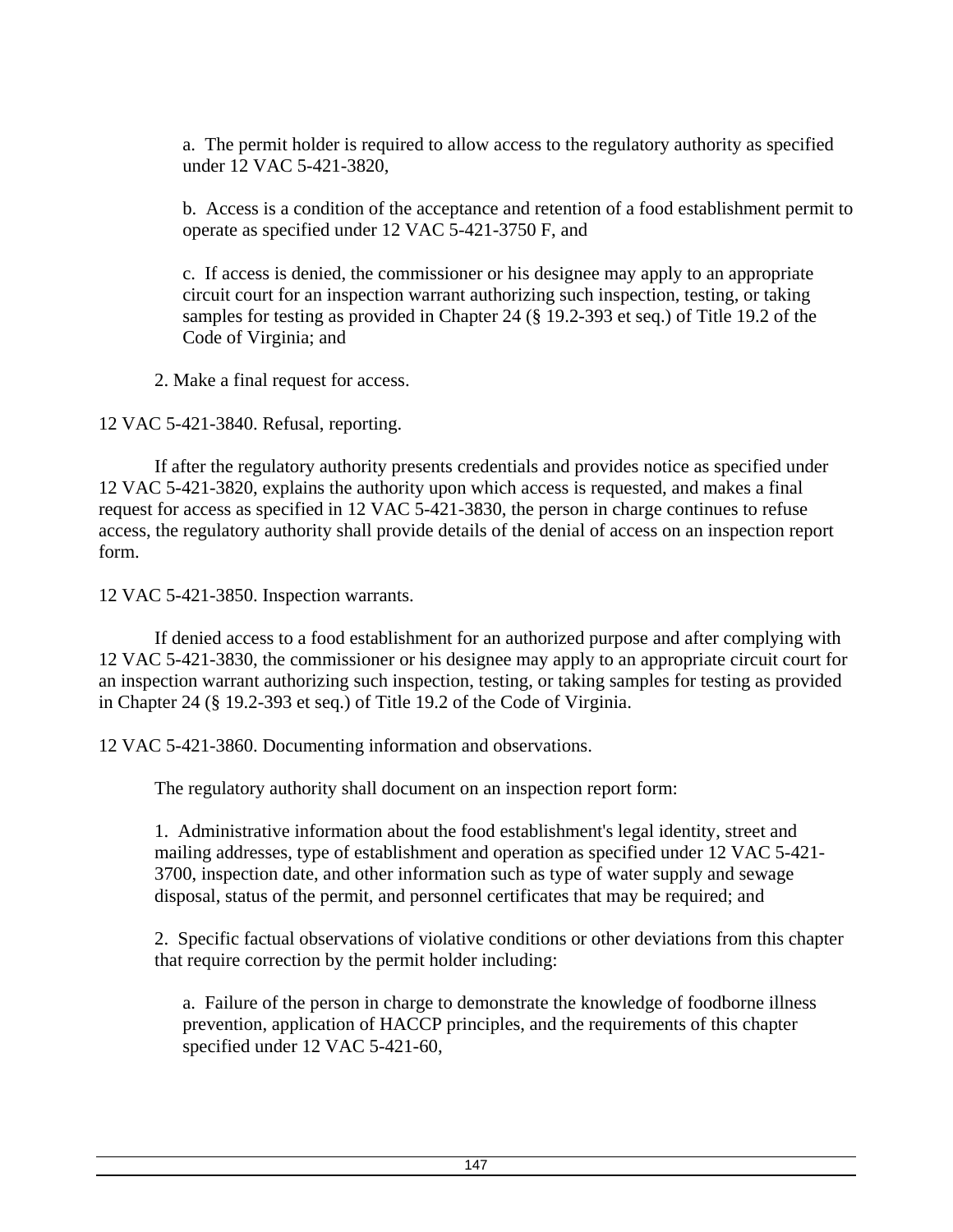b. Failure of food employees and the person in charge to demonstrate their knowledge of their responsibility to report a disease or medical condition as specified under 12 VAC 5- 421-80 B and D,

c. Nonconformance with critical items of this chapter,

d. Failure of the appropriate food employees to demonstrate their knowledge of, and ability to perform in accordance with, the procedural, monitoring, verification, and corrective action practices required by the regulatory authority as specified under 12 VAC 5-421-60,

e. Failure of the person in charge to provide records required by the regulatory authority for determining conformance with a HACCP plan as specified under subdivision 4 f of 12 VAC 5-421-3630, and

f. Nonconformance with critical limits of a HACCP plan.

12 VAC 5-421-3870. Specifying time frame for corrections.

The regulatory authority shall specify on the inspection report form the time frame for correction of the violations as specified under 12 VAC 5-421-3910, 12 VAC 5-421-3930, and 12 VAC 5-421-3950. In the case of temporary food establishments, all violations shall be corrected within a maximum of 24 hours or the permit shall be suspended. The establishment shall immediately cease food service operations until authorized to resume by the director.

12 VAC 5-421-3880. Issuing report and obtaining acknowledgment of receipt.

At the conclusion of the inspection and according to law, the regulatory authority shall provide a copy of the completed inspection report and the notice to correct violations to the permit holder or to the person in charge, and request a signed acknowledgment of receipt.

12 VAC 5-421-3890. Refusal to sign acknowledgment.

The regulatory authority shall:

1. Inform a person who declines to sign an acknowledgment of receipt of inspectional findings as specified in 12 VAC 5-421-3880 that:

a. An acknowledgment of receipt is not an agreement with findings,

b. Refusal to sign an acknowledgment of receipt will not affect the permit holder's obligation to correct the violations noted in the inspection report within the time frames specified, and

c. A refusal to sign an acknowledgment of receipt is noted in the inspection report and conveyed to the regulatory authority's historical record for the food establishment; and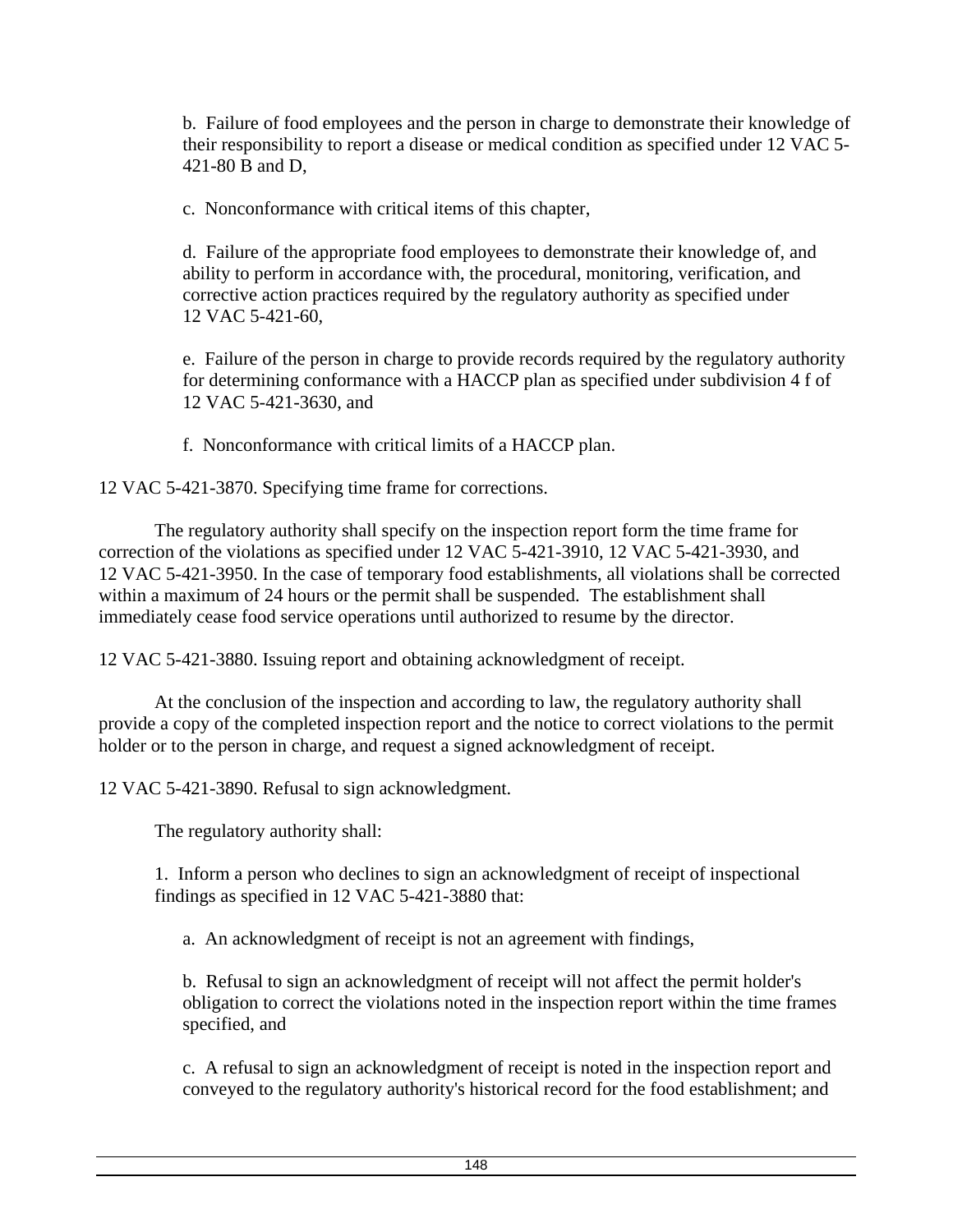2. Make a final request that the person in charge sign an acknowledgment receipt of inspectional findings.

12 VAC 5-421-3900. Public records.

Except as specified in 12 VAC 5-421-3640, the regulatory authority shall treat the inspection report as a public record and shall make it available for disclosure to a person who requests it as provided in law.

12 VAC 5-421-3910. Imminent health hazard, ceasing operations and reporting.

A. Except as specified in subsection B of this section, a permit holder shall immediately discontinue operations and notify the regulatory authority if an imminent health hazard may exist because of an emergency such as a fire, flood, extended interruption of electrical or water service, sewage backup, misuse of poisonous or toxic materials, onset of an apparent foodborne illness outbreak, gross insanitary occurrence or condition, or other circumstance that may endanger public health.

B. A permit holder need not discontinue operations in an area of an establishment that is unaffected by the imminent health hazard.

12 VAC 5-421-3920. Resumption of operations.

If operations are discontinued as specified under 12 VAC 5-421-3910 or otherwise according to law, the permit holder shall obtain approval from the regulatory authority before resuming operations.

12 VAC 5-421-3930. Critical violation, timely correction.

A. Except as specified in subsection B of this section, a permit holder shall at the time of inspection correct a critical violation of this chapter and implement corrective actions for a HACCP plan provision that is not in compliance with its critical limit.

B. Considering the nature of the potential hazard involved and the complexity of the corrective action needed, the regulatory authority may agree to or specify a longer time frame, not to exceed 10 calendar days after the inspection, for the permit holder to correct critical violations or HACCP plan deviations.

12 VAC 5-421-3940. Verification and documentation of correction.

A. After observing at the time of inspection a correction of a critical violation or deviation, the regulatory authority shall enter the violation and information about the corrective action on the inspection report.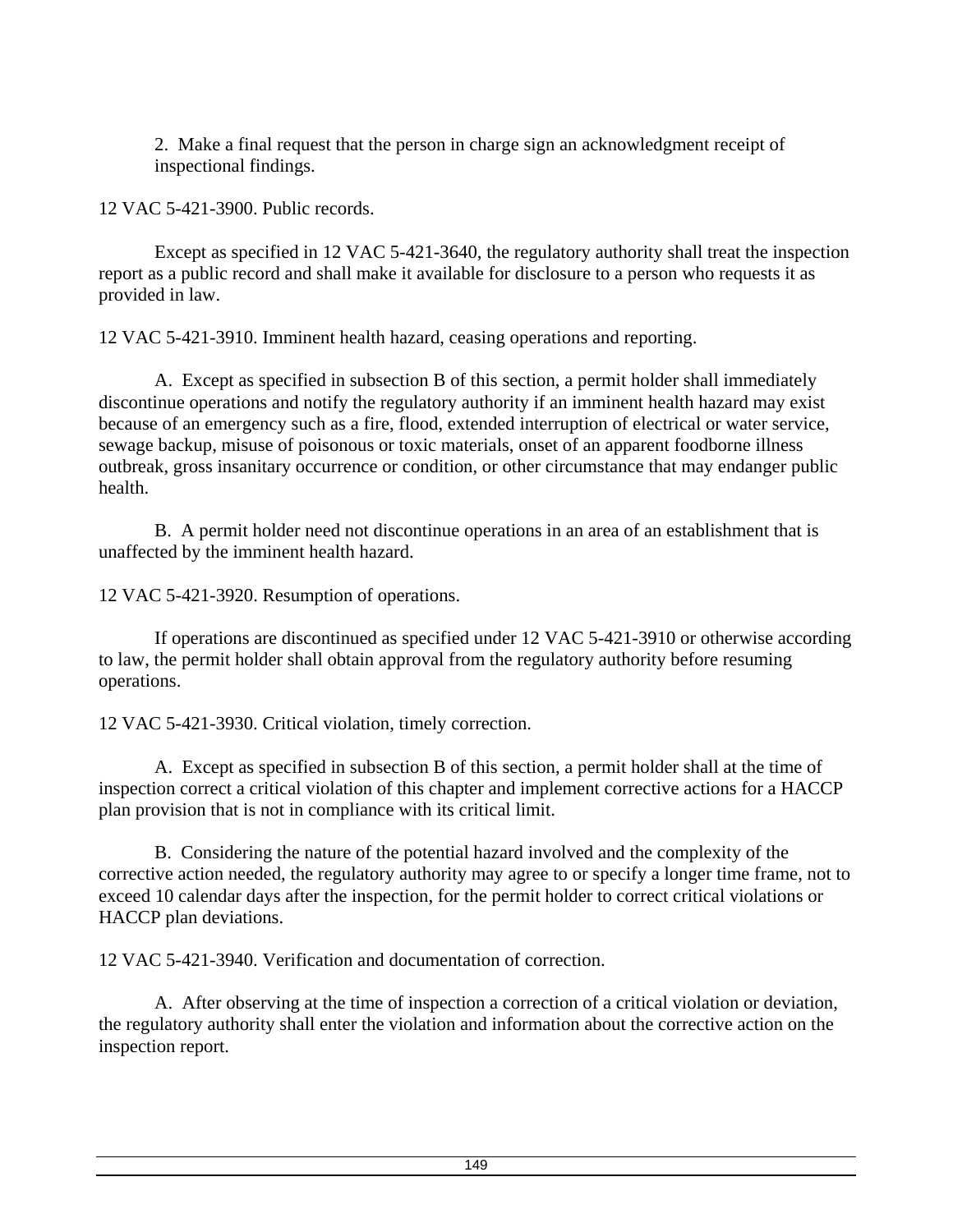B. As specified under 12 VAC 5-421-3930 B, after receiving notification that the permit holder has corrected a critical violation or HACCP plan deviation, or at the end of the specified period of time, the regulatory authority shall verify correction of the violation, document the information on an inspection report, and enter the report in the regulatory authority's records.

12 VAC 5-421-3950. Noncritical violation, time frame for correction.

A. Except as specified in subsection B of this section, the permit holder shall correct noncritical violations by a date and time agreed to or specified by the regulatory authority but no later than 90 calendar days after the inspection.

B. The regulatory authority may approve a compliance schedule that extends beyond the time limits specified under subsection A of this section if a written schedule of compliance is submitted by the permit holder and no health hazard exists or will result from allowing an extended schedule for compliance.

12 VAC 5-421-3960. Examination for condemnation of food.

Food may be examined or sampled by the department as often as necessary for enforcement of this chapter. Also, the department may, upon written notice to the owner or permit holder or person in charge impound any food which it believes is in violation of Part III or any other section of this chapter. The department shall tag, label, or otherwise identify any food subject to impoundment. No food under conditions specified in the impoundment shall be used, served or moved from the establishment. The department shall permit storage of the food under conditions specified in the impoundment unless storage is not possible without risk to the public health in which case immediate destruction shall be ordered and accomplished. The impoundment shall state that a request for a hearing may be filed within 10 days and that if no hearing is requested, the food shall be destroyed. A hearing shall be held if so requested, and on the basis of evidence produced at the hearing, the impoundment may be vacated, or the owner or permit holder or person in charge of the food may be directed by written order to denature or destroy such food or to bring it into compliance with the provisions of this part.

12 VAC 5-421-3970. Enforcement of regulation.

A. This chapter shall be enforced by the State Board of Health and the State Health Commissioner, as executive officer of the board.

B. The directors are appointed by the board and commissioner as duly designated officers and are responsible for the implementation and enforcement of this chapter.

C. All food establishments shall operate in compliance with the requirements set forth in this chapter and shall not operate without a valid permit.

D. The commissioner shall be vested with all the authority of the board when it is not in session, subject to such rules and regulations as may be prescribed by the board.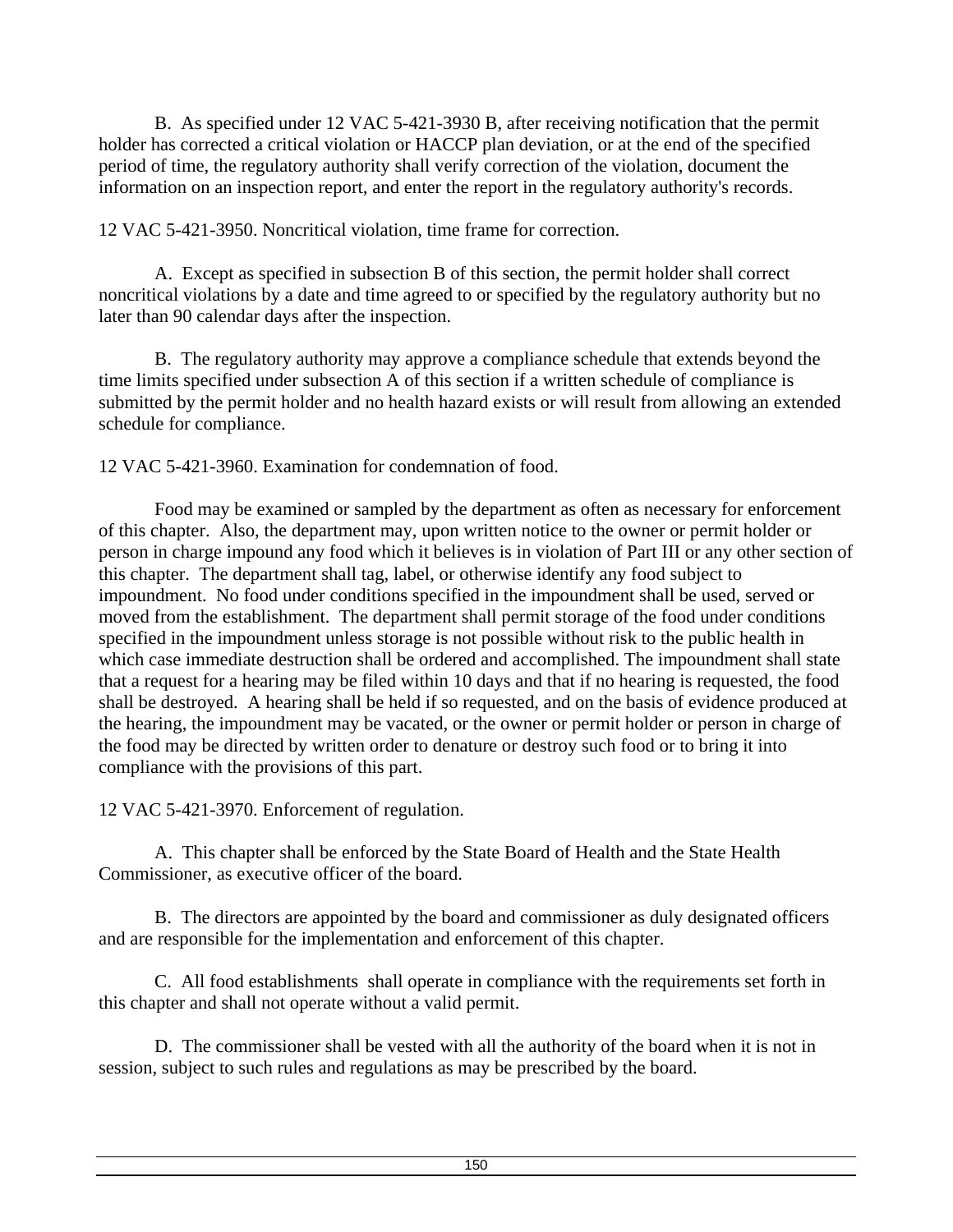E. Pursuant to the authority granted in §§ 32.1-26 and 35.1-6 of the Code of Virginia, the commissioner may issue orders to require any owner or permit holder or other person to comply with the provisions of these regulations. The order may require the following:

1. The immediate cessation and correction of the violation;

2. Appropriate remedial action to ensure that the violation does not continue or recur;

3. The submission of a plan to prevent future violations;

4. The submission of an application for a variance; and

5. Any other corrective action deemed necessary for proper compliance with the regulations.

F. Before the issuance of an order, the commissioner must comply with the requirements of § 35.1-6 of the Code of Virginia.

G. All orders issued pursuant to 12 VAC 5-421-3970 C shall become effective not less than 15 days after mailing a copy thereof by certified mail to the last known address of the owner or permit holder or person violating these regulations. Violation of an order is a Class 3 misdemeanor. See § 35.1-7 of the Code of Virginia.

H. The commissioner may act as the agent of the board to enforce all effective orders and these regulations. Should any owner or permit holder fail to comply with any effective order or these regulations, the commissioner may:

1. Institute a proceeding to revoke the owner's or permit holder's permit in accordance with 12 VAC 5-421-3780;

2. Request the attorney for the Commonwealth to bring a criminal action;

3. Request the Attorney General to bring an action for civil penalty, injunction, or other appropriate remedy; or

4. Do any combination of the above.

I. Not exclusive means of enforcement. Nothing contained in 12 VAC 5-421-3970 shall be interpreted to require the commissioner to issue an order prior to seeking enforcement of any regulations or statute through an injunction, mandamus or criminal prosecution.

J. Hearings before the commissioner or his designee shall include any of the following forms depending on the nature of the controversy and the interests of the parties involved.

1. Informal hearings. An informal hearing is a meeting with a district or local health department with the district or local health director presiding and held in conformance with § 2.2-4019 of the Code of Virginia.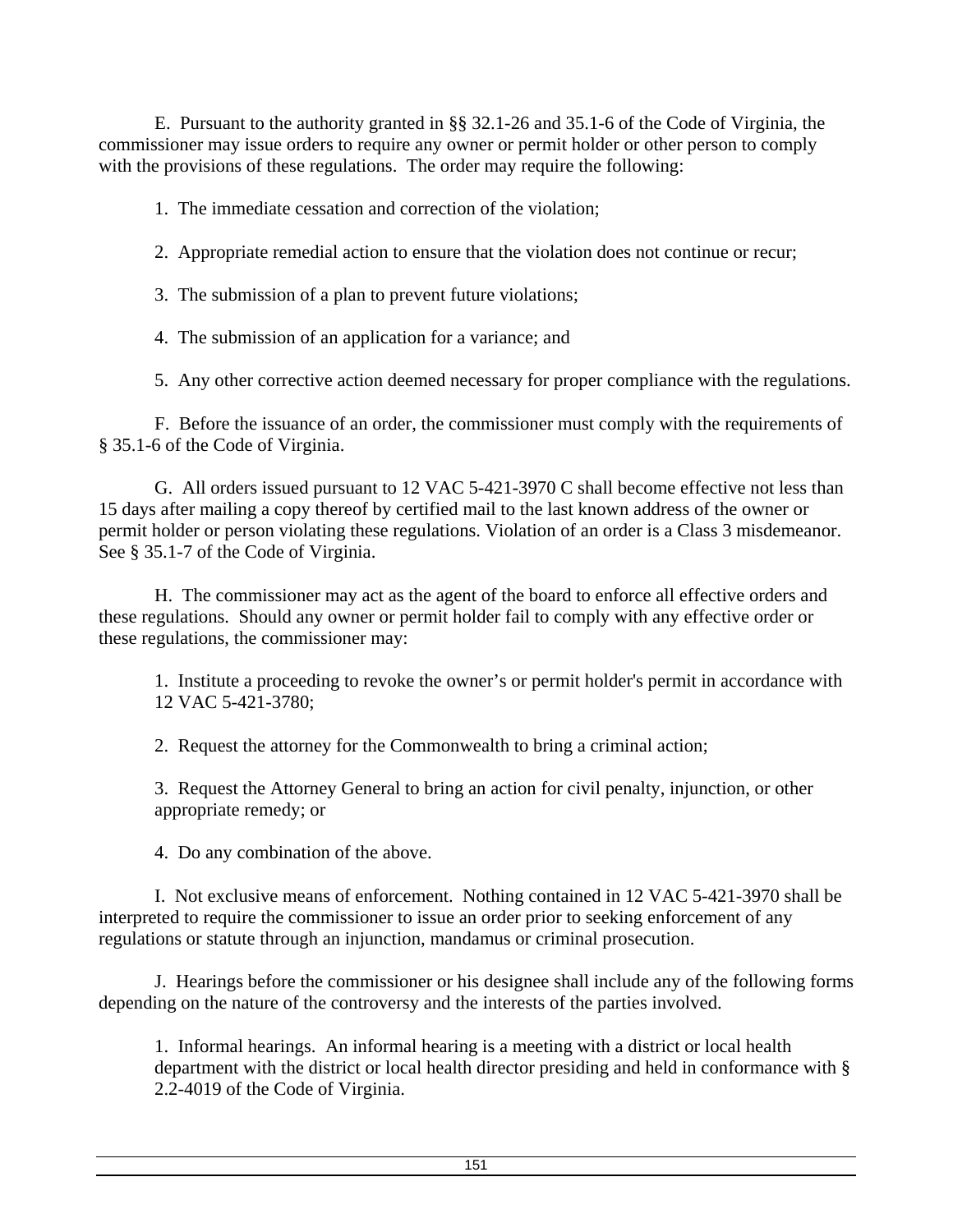2. Adjudicatory hearing. The adjudicatory hearing is a formal, public adjudicatory proceeding before the commissioner, or his designated hearing officer, and held in conformance with § 2.2-4020 of the Code of Virginia.

12 VAC 5-421-3980. Request for hearing.

A request for an informal hearing shall be made by sending the request in writing to the district or local health department in the locality where the food establishment is located. Requests for hearings shall cite the reason(s) for the hearing request and shall cite the section(s) of these regulations involved and must be received within 30 days of the decision by the department that lead to the hearing request.

12 VAC 5-421-3990. Hearing as a matter of right.

Any owner or permit holder or named party whose rights, duties, or privileges have been, or may be affected by any case decision of the board or its subordinates in the administration of these regulations shall have a right to both informal and adjudicatory hearings. The commissioner may require participation in an informal hearing before granting the request for a full adjudicatory hearing. Exception: No person other than an owner shall have the right to an adjudicatory hearing to challenge the issuance of a permit to operate unless the person can demonstrate at an informal hearing that the minimum standards contained in these regulations have not been applied and that he will be injured in some manner by the issuance of the permit.

12 VAC 5-421-4000. Appeals.

Any appeal from a denial of a permit to operate a food establishment must be made in writing and received by the department within 30 days after service of the final order in the case decision. In the event that the service of a case decision upon a party is accomplished by mail, three days shall be added to the 30-day period. Notice shall be consistent with Part 2A of the Rules of the Supreme Court of Virginia.

1. Any request for hearing on the denial of an application for a variance pursuant to 12 VAC 5-421-3590 A must be made in writing and received within sixty days of receipt of the denial notice.

2. Any request for a variance must be made in writing and received by the department prior to the denial of the food establishment permit, or within 60 days after such denial.

3. In the event a person applies for a variance within the 60-day period provided by subdivision 2 of this section, the date for appealing the denial of the permit, pursuant to subdivision 1 of this section, shall commence from the date on which the department acts on the request for a variance.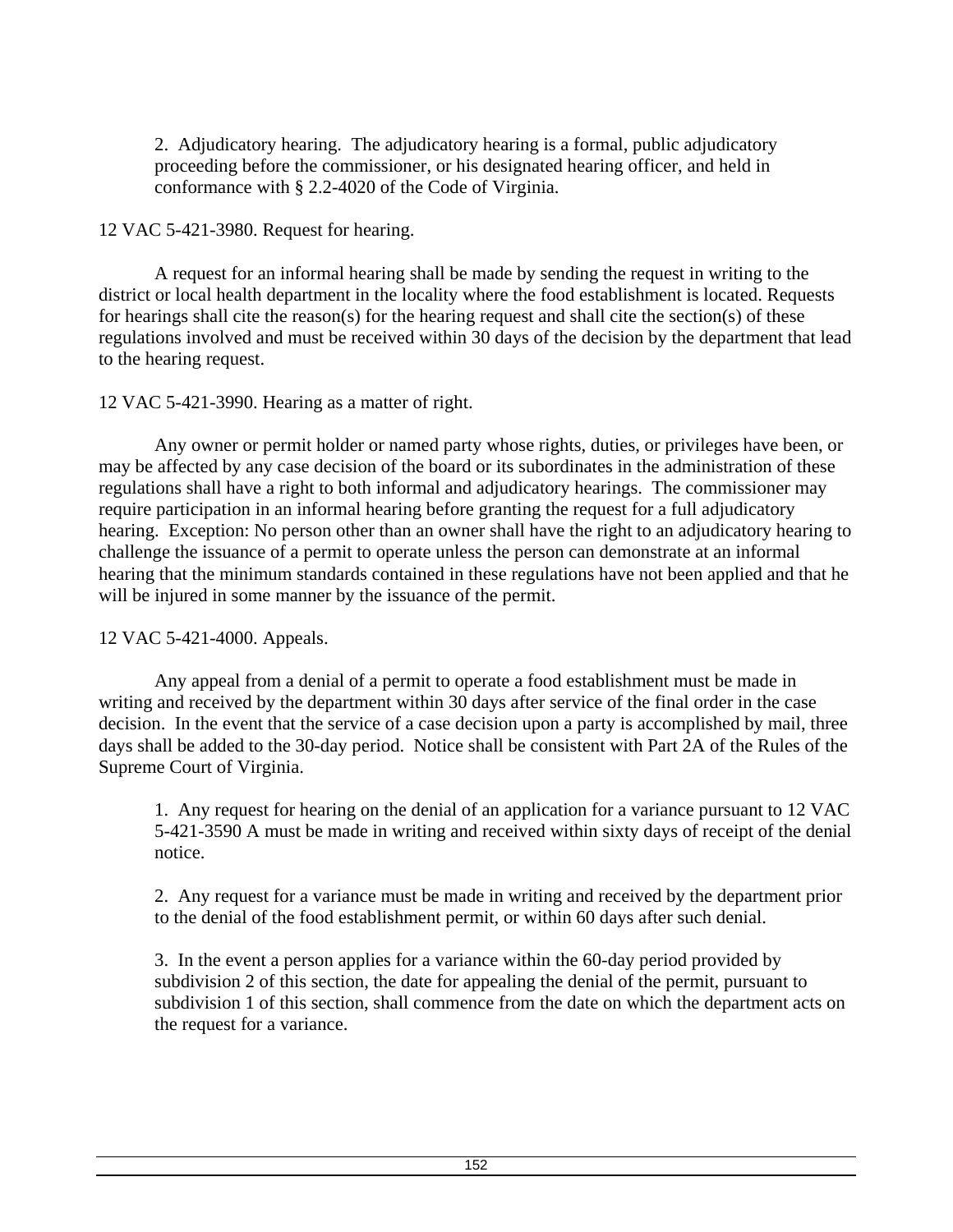4. Pursuant to the Administrative Process Act (§ 2.2-4000 et seq. of the Code of Virginia) an aggrieved owner or permit holder may appeal a final case decision of the commissioner to an appropriate circuit court.

12 VAC 5-421-4010. Penalties, injunctions, civil penalties and charges for violations.

1. Any person willfully violating, or refusing, failing, or neglecting to comply with any regulations or order of the board or commissioner, or any provision of this title, shall be guilty of a Class 3 misdemeanor unless a different penalty is specified. Each day of violation shall constitute a separate offense.

2. Any person violating, or failing, neglecting, or refusing to obey any order of the board or commissioner, or any provision of this part may be compelled, in a proceeding instituted in an appropriate court by the board or commissioner, to obey and comply with such regulations, order, or any applicable provision of Title 35.1 of the Code of Virginia. The proceeding may be by injunction, mandamus, or other appropriate remedy.

3. Without limiting the remedies which may be obtained pursuant to the above subsection, any person violating or failing, neglecting, or refusing to obey any injunction, mandamus, or other remedy obtained pursuant to the above subsection shall be subject, in the discretion of the court, to a civil penalty not to exceed ten thousand dollars for each violation. Each day of violation shall constitute a separate offense.

4. With the consent of any person who has violated or failed, neglected or refused to obey any regulation or order of the board or commissioner or any applicable provision of Title 35.1, the board may provide, in an order issued by the board against such person, for the payment of civil charges for past violations in specific sums not to exceed the limit set forth in the above subsection. Such civil charges shall be in place of any appropriate civil penalty which could be imposed under the above subsection.

12 VAC 5-421-4020. Compliance with the Uniform Statewide Building Code.

All buildings or structures utilized as restaurants constructed prior to the effective date of the Virginia Uniform Statewide Building Code shall be maintained in conformance with the Virginia Fire Safety Law or other code in effect at the time of construction.

12 VAC 5-421-4030. Local ordinance superseded; exception.

The regulations of the board shall supersede all local ordinances regulating restaurants other than those adopted pursuant to the provisions of § 35.1-26 of the Code of Virginia, except that any locality may adopt ordinances regarding (i) the sale, preparation, and handling of food provided such ordinances are equivalent to, or more stringent in regard to public health, than the applicable provisions of Title 35.1, and the regulations of the board. Where local ordinances prevail, local permits may be issued as required by the local ordinances. However, this does not preclude the requirement to issue a department permit before providing food services for the public.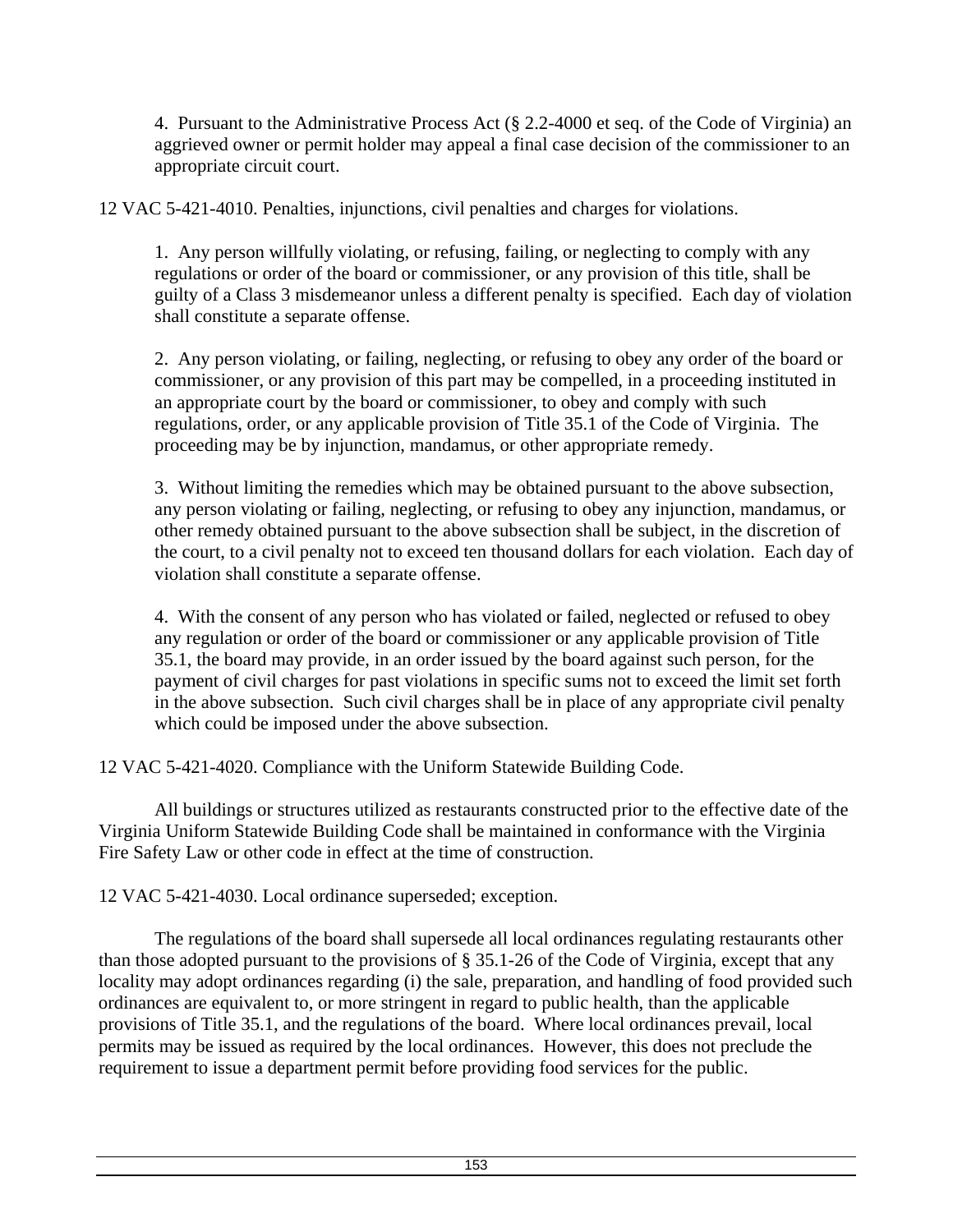12VAC5-421-4035. Exempt facilities that choose to be regulated.

Exempt facilities, as defined in subdivision 6 of 12VAC5-421-10 of the definition of a "food establishment," that choose to be regulated by this chapter, shall be exempt from the following requirements:

1. In lieu of 12VAC5-421-1200 A, home model dishwashers may be used in lieu of manual cleaning and drying of utensils;

2. 12VAC5-421-1340, the requirement for internal baffles in warewashing machines does not apply to home model dishwashers;

3. 12VAC5-421-1350, the requirement for temperature measuring devices does not apply to home model dishwashers;

4. 12VAC5-421-1360, manual warewashing equipment, heaters and baskets are not required but manual warewashing shall include, as a minimum, thorough washing with adequate soap or detergent, thorough rinsing, and drying before storage or use. Drying may be by clean towels used for no other purpose;

5. 12VAC5-421-1370, the requirement for a sanitizer level indicator does not apply to home model dishwashers;

6. 12VAC5-421-1380, the requirement for flow pressures device does not apply to home model dishwashers;

7. 12VAC5-421-1460, the requirement for sink compartments does not apply to exempt facilities. It shall include thorough washing with adequate soap or detergent, thorough rinsing, and drying before storage or use. Drying may be by clean towels used for no other purpose;

8. 12VAC5-421-1520, temperature measuring devices for manual warewashing are not required;

9. 12VAC5-421-1530, sanitizing solutions testing devices are not required;

10. 12VAC5-421-1620, warewashing sinks in exempt facilities may be used for handwashing, however, approved dispensers, soap, and single-use paper towels are provided;

11. 12VAC5-421-1640, clean solutions in warewashing equipment is not required for exempt facilities. It shall include, as a minimum, thorough washing with adequate soap or detergent, thorough rinsing, and drying before storage or use. Drying may be by clean towels used for no other purpose;

12. 12VAC5-421-1660, minimum wash solution temperature for mechanical warewashing equipment shall not be required for home model dishwashers;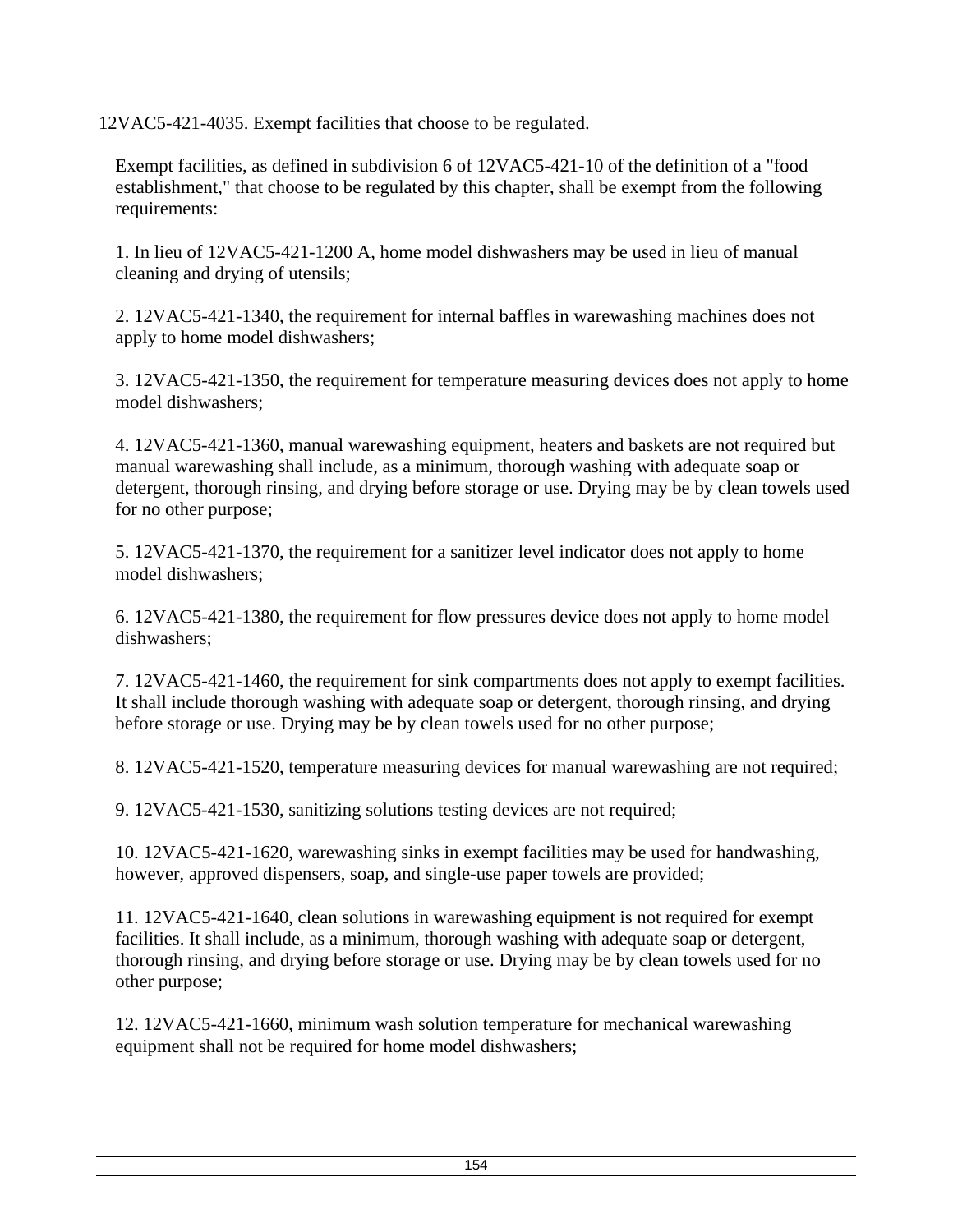13. 12VAC5-421-1670, minimum hot water sanitization temperatures for manual warewashing equipment shall not be required;

14. 12VAC5-421-1680, minimum hot water sanitization temperatures for mechanical warewashing equipment shall not be required for home model dishwashers:

15. 12VAC5-421-1690, sanitization pressure for mechanical warewashing equipment shall not be required;

16. 12VAC5-421-1700, minimum and maximum pressure, pH, sanitizer concentration, and hardness levels shall not be required for home model dishwashers;

17. 12VAC5-421-1710, chemical sanitization for manual warewashing using detergent sanitizers shall not be required;

18. 12VAC5-421-1720, determination of chemical sanitizer concentration shall not be required;

19. 12VAC5-421-1880, food-contact surfaces and utensils shall not be required to be sanitized;

20. 12VAC5-421-1890, before use after cleaning, utensils and food-contact surfaces shall not be required to be sanitized;

21. 12VAC5-421-1900, hot water and chemical sanitizing shall not be required;

22. 12VAC5-421-2790, floors, walls, and ceilings shall be in good repair and kept clean;

23, 12VAC5-421-2810, floors, walls, and ceilings in exempt facilities shall not be required to meet the cleanability requirements but shall be in good repair and kept clean;

24. 12VAC5-421-2820, the prohibition of exposed utility service lines and pipes shall not apply;

25. 12VAC5-421-2840, floor carpeting in exempt facilities may be installed in food preparation areas, walk-in refrigerators, warewashing areas, toilet rooms, refuse storage rooms or other areas, however they shall be kept in good repair and kept clean;

26. 12VAC5-421-2850, floor covering, mats and duckboards may be used in exempt facilities, however, they shall be kept clean and in good repair.

27. 12VAC5-421-2870, attachments to walls and ceilings in exempt facilities shall be kept in good repair and kept clean;

28. 12VAC5-421-3120, approved dispensers, soap and single-use paper towels shall be made available to accommodate hand washing;

29. 12VAC5-421-3310, live animals may be allowed in the facility but shall not be fed using the same equipment or utensils that are used to feed humans.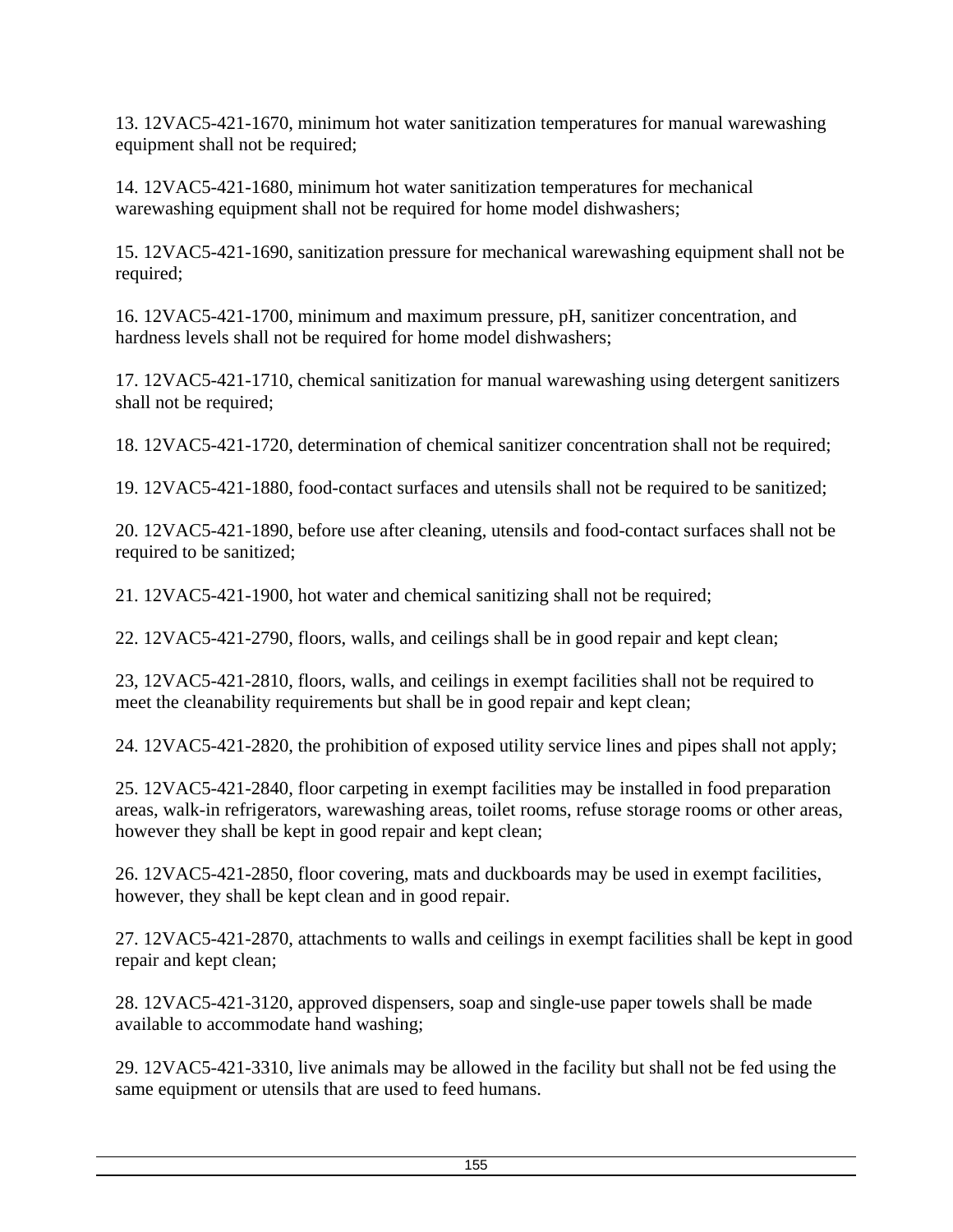12 VAC 5-421-4040. Investigation and control, obtaining information: personal history of illness, medical examination, and specimen analysis.

The regulatory authority shall act when it has reasonable cause to believe that a food employee or conditional employee has possibly transmitted disease; may be infected with a disease in a communicable form that is transmissible through food; may be a carrier of infectious agents that cause a disease that is transmissible through food; or is affected with a boil, an infected wound, or acute respiratory infection, by:

1. Securing a confidential medical history of the employee suspected of transmitting disease or making other investigations as deemed appropriate; and

2. Requiring appropriate medical examinations, including collection of specimens for laboratory analysis, of a suspected employee and other employees.

12 VAC 5-421-4050. Restriction or exclusion of food employee, or summary suspension of permit.

Based on the findings of an investigation related to a food employee or conditional employee who is suspected of being infected or diseased, the regulatory authority may issue an order to the suspected food employee, conditional employee, or permit holder instituting one or more of the following control measures:

1. Restricting the food employee or conditional employee;

2. Excluding the food employee or conditional employee; or

3. Closing the food establishment by summarily suspending a permit to operate in accordance with law.

12 VAC 5-421-4060. Restriction or exclusion order: warning or hearing not required, information required in order.

Based on the findings of the investigation as specified in 12 VAC 5-421-4040 and to control disease transmission, the regulatory authority may issue an order of restriction or exclusion to a suspected food employee or the permit holder without prior warning, notice of a hearing, or a hearing if the order:

1. States the reasons for the restriction or exclusion that is ordered;

2. States the evidence that the food employee or permit holder shall provide in order to demonstrate that the reasons for the restriction or exclusion are eliminated;

3. States that the suspected food employee or the permit holder may request an appeal hearing by submitting a timely request as provided in law; and